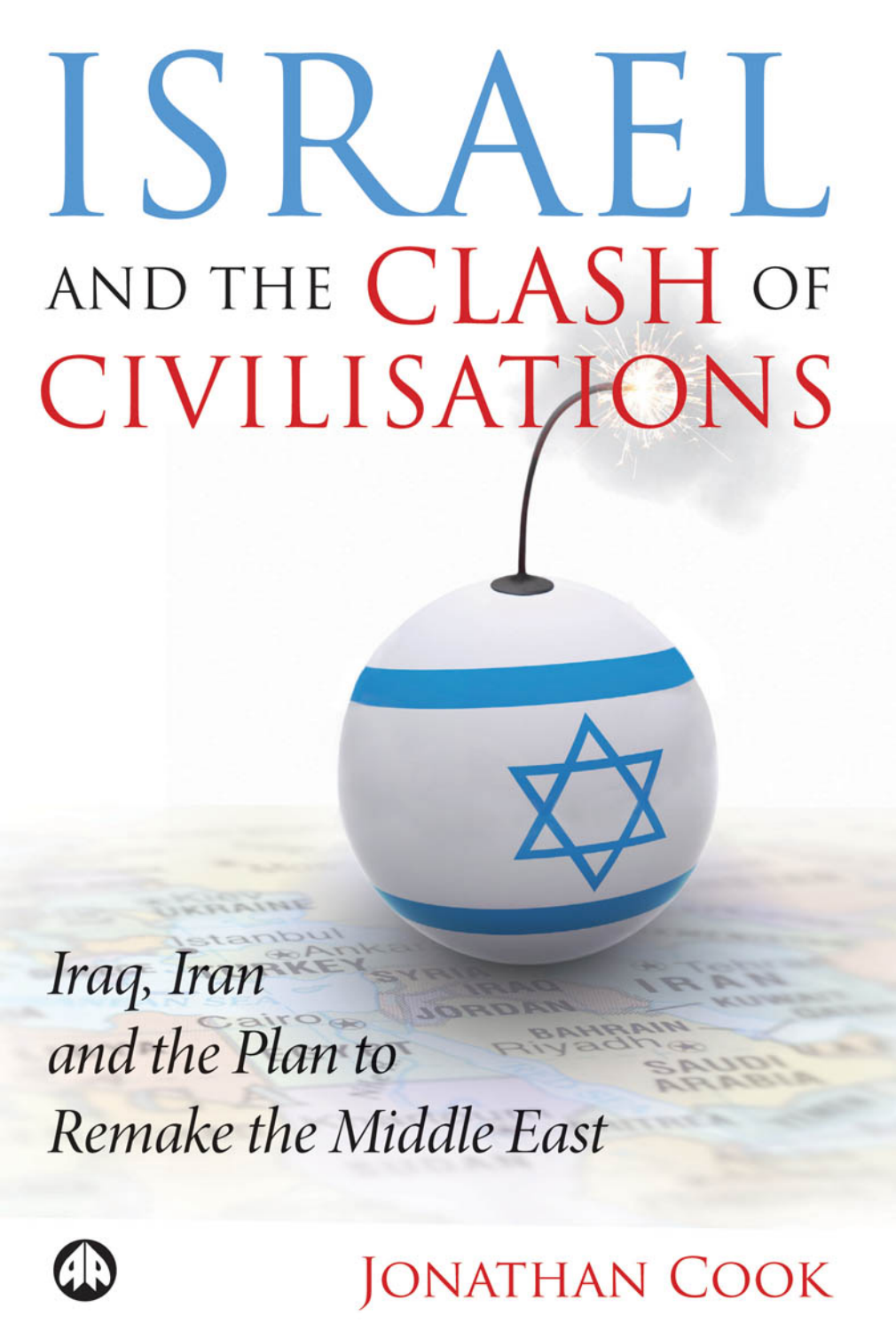**Israel and the Clash of Civilisations**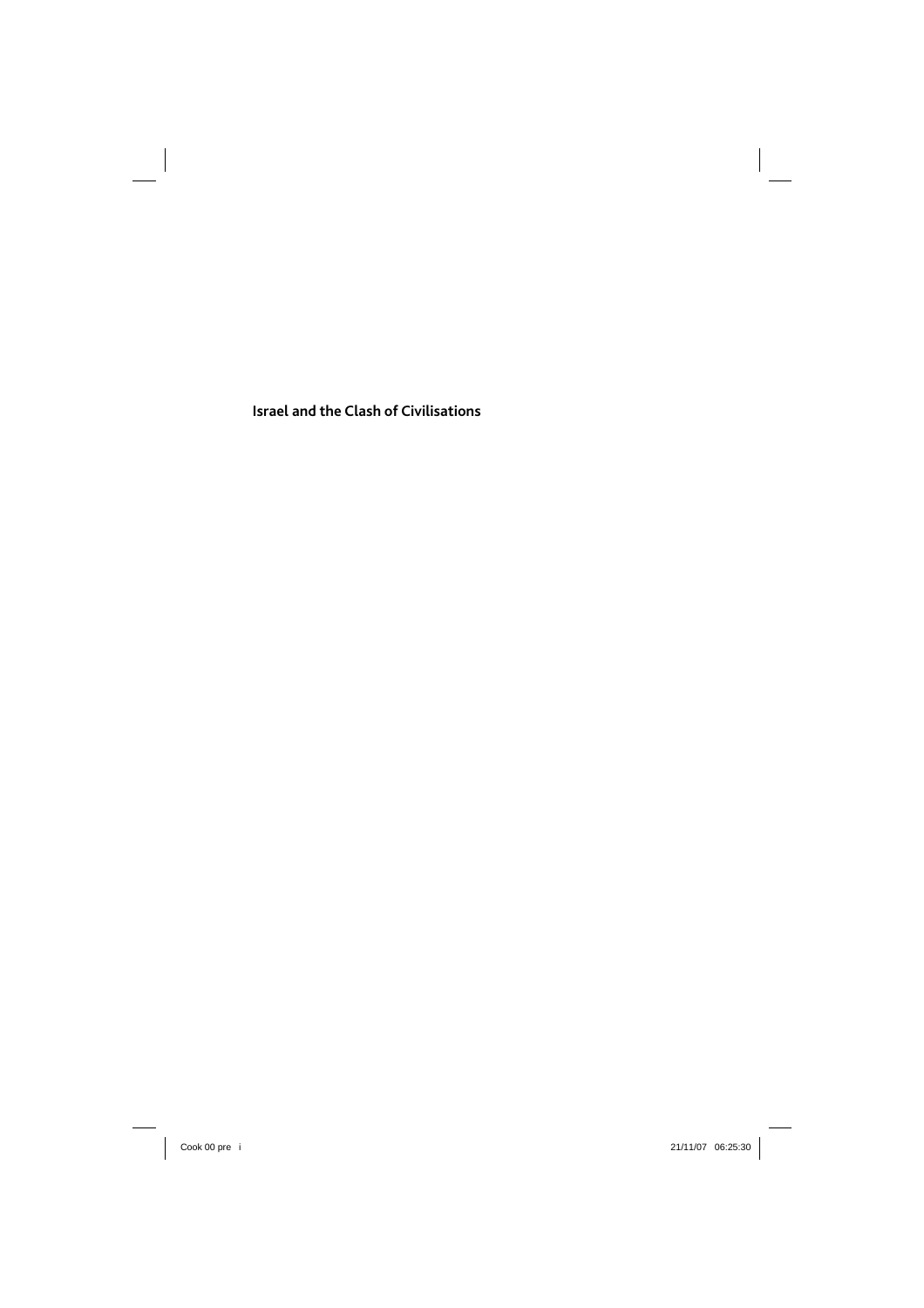Also by Jonathan Cook

*Blood and Religion The Unmasking of the Jewish and Democratic State*

'Jonathan Cook's timely and important book on the Palestinians in Israel is by far the most penetrating and comprehensive on the subject to date. … This work should be required reading for policymakers and for everyone concerned with the magnitude of the tasks confronting the two parties and the international community.'

– Dr Nur Masalha, Senior Lecturer and Director of Holy Land Studies; Programme Director of MA in Religion and Conflict, St Mary's College, University of Surrey, and author of *A Land Without a People* and *The Politics of Denial*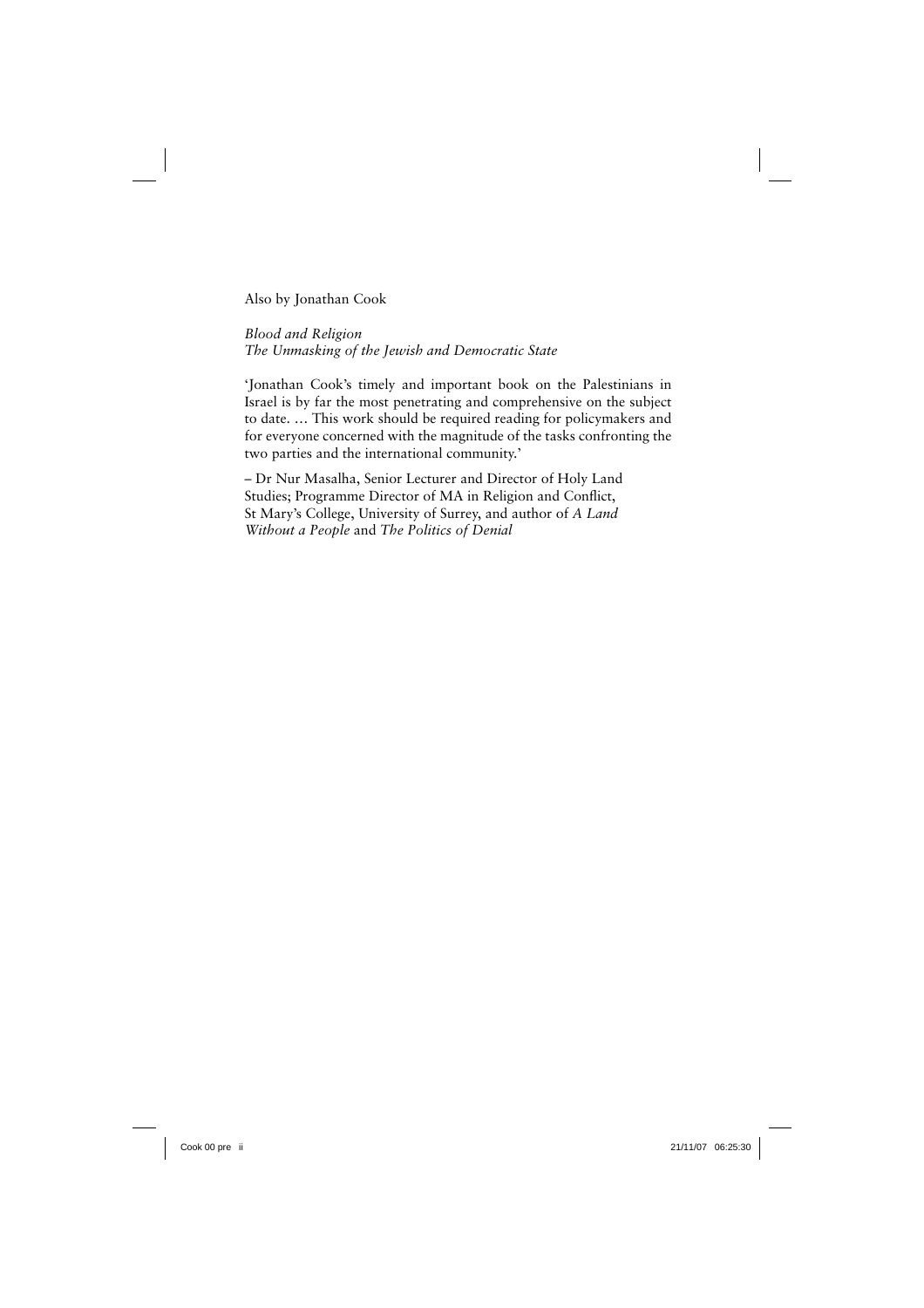## **Israel and the Clash of Civilisations**

Iraq, Iran and the Plan to Remake the Middle East

JONATHAN COOK

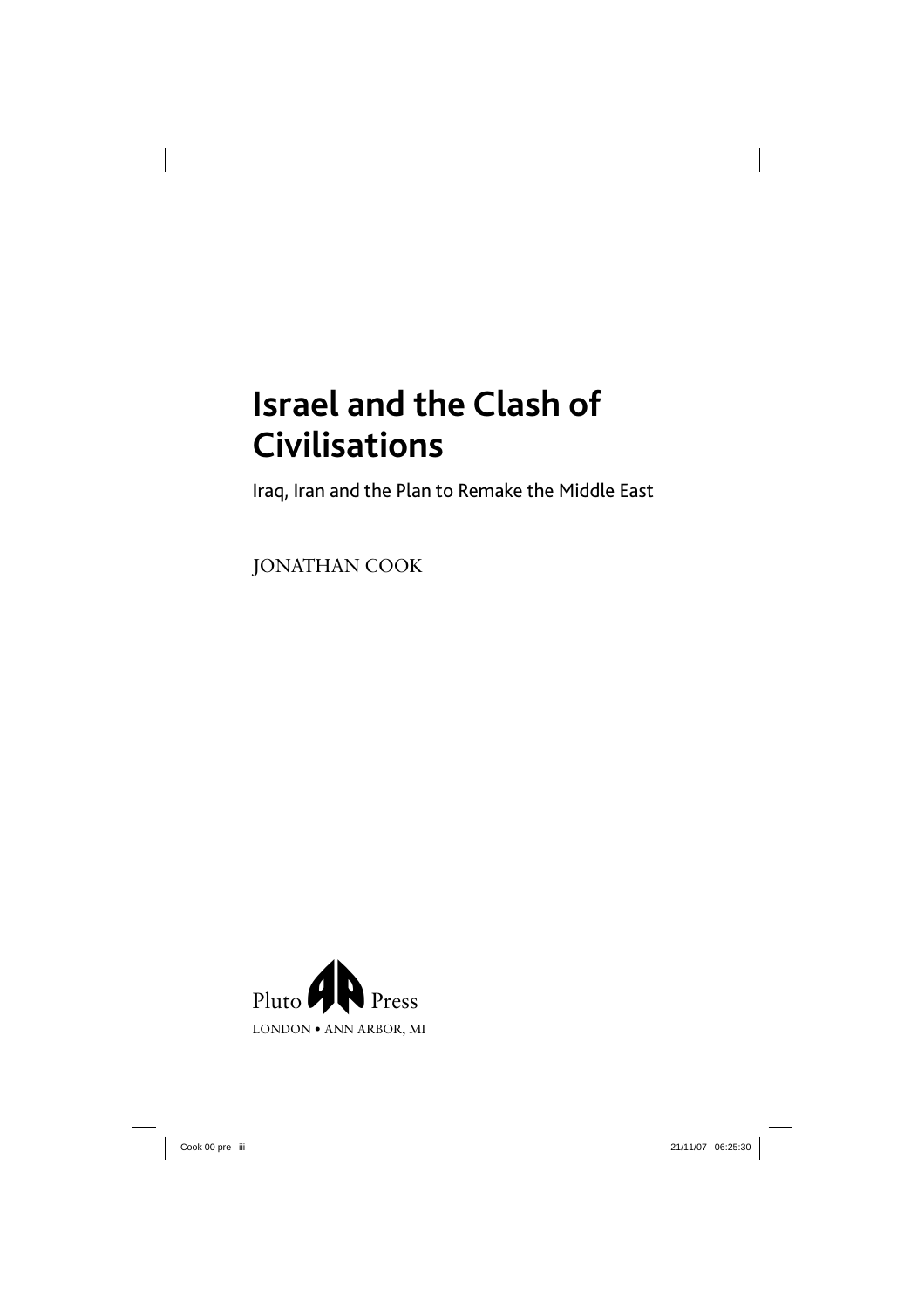First published 2008 by Pluto Press 345 Archway Road, London N6 5AA and 839 Greene Street, Ann Arbor, MI 48106

www.plutobooks.com

Copyright © Jonathan Cook 2008

The right of Jonathan Cook to be identified as the author of this work has been asserted by him in accordance with the Copyright, Designs and Patents Act 1988.

British Library Cataloguing in Publication Data A catalogue record for this book is available from the British Library

ISBN 978 0 7453 2755 6 hardback ISBN 978 0 7453 2754 9 paperback

Library of Congress Cataloging in Publication Data applied for

This book is printed on paper suitable for recycling and made from fully managed and sustained forest sources. Logging, pulping and manufacturing processes are expected to conform to the environmental regulations of the country of origin.

#### 10 9 8 7 6 5 4 3 2 1

Designed and produced for Pluto Press by Chase Publishing Services Ltd, Fortescue, Sidmouth, EX10 9QG, England Typeset from disk by Stanford DTP Services, Northampton Printed and bound in the European Union by CPI Antony Rowe, Chippenham and Eastbourne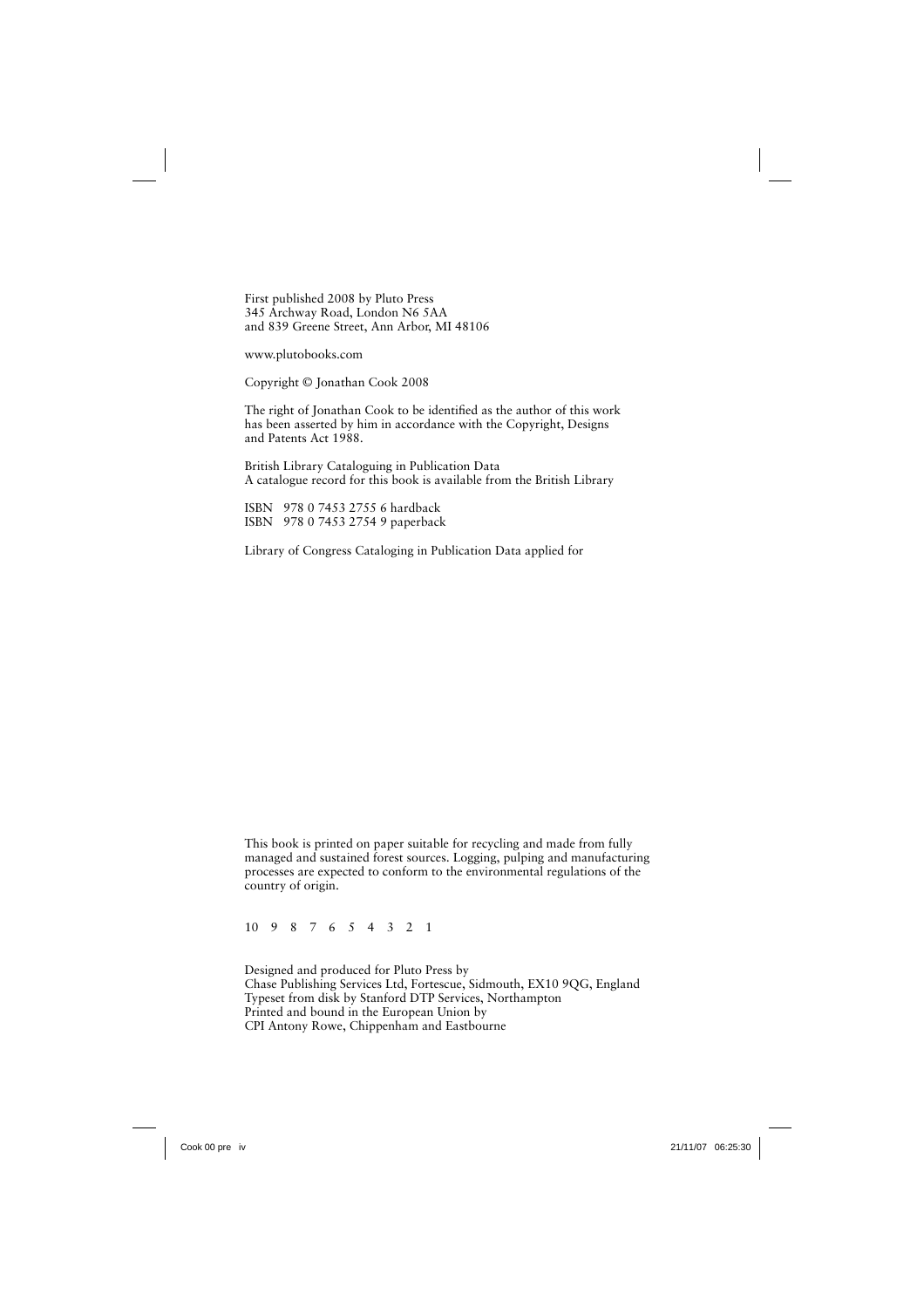*For my parents, Keith and Elena*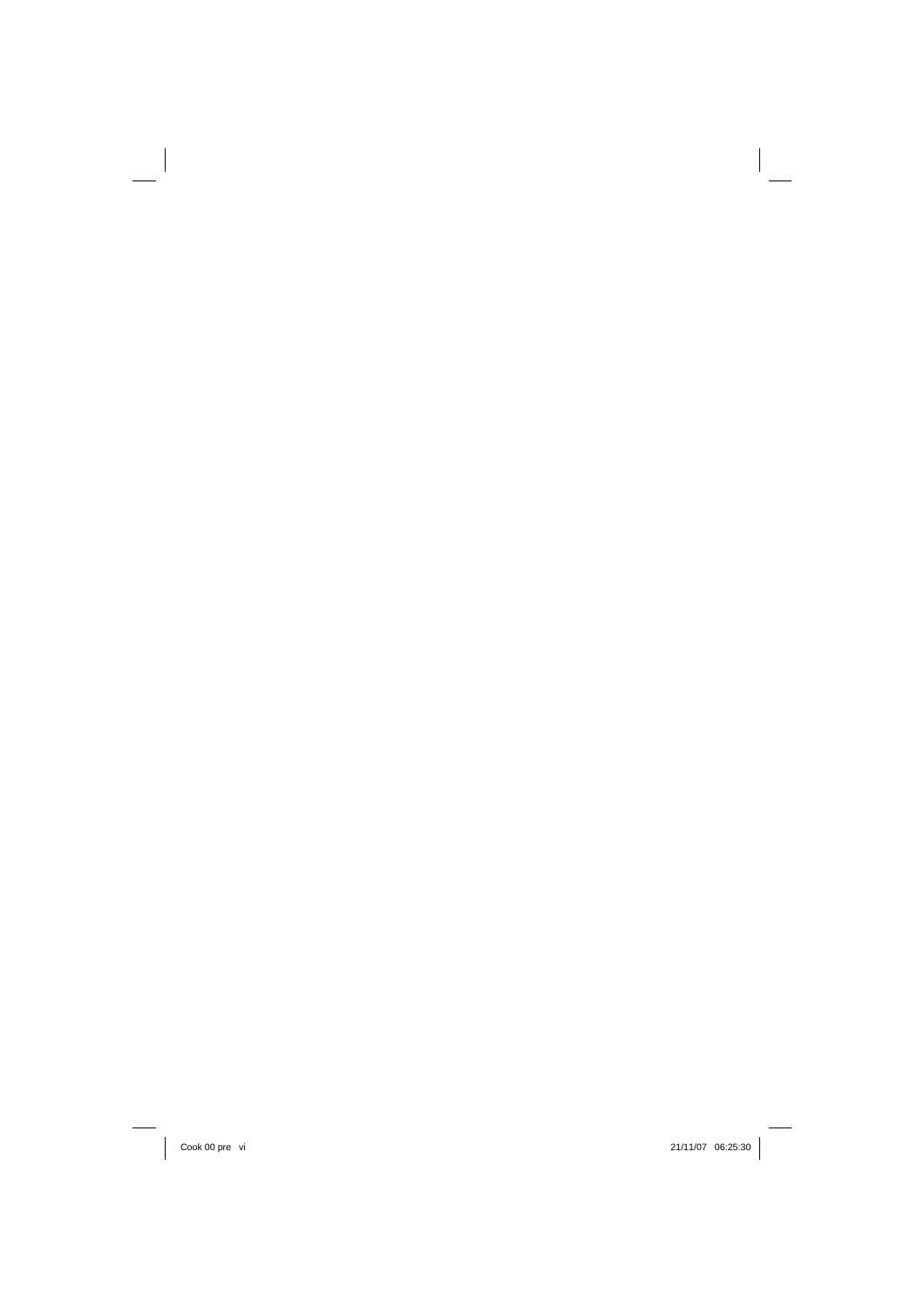### **CONTENTS**

| Preface                                                                                                                                                                                                                                                                         | x            |
|---------------------------------------------------------------------------------------------------------------------------------------------------------------------------------------------------------------------------------------------------------------------------------|--------------|
| Regime Overthrow in Iraq<br>$\mathbf{1}$                                                                                                                                                                                                                                        | $\mathbf{1}$ |
| The body count keeps growing $-A$ war for oil $-$ US policy<br>in the Gulf – Containing Saddam – The neocon vision of<br>the Middle East - Finding a pretext to invade - Israel's role<br>behind the scenes                                                                     |              |
| 2 The Long Campaign Against Iran                                                                                                                                                                                                                                                | 36           |
| The propaganda war – Israel's fear of a nuclear rival –<br>US readies for a military strike – Turning the clock back<br>20 years in Lebanon - Evidence the war was planned<br>- Syria was supposed to be next - A power struggle in<br>Washington - Ahmadinejad: the new Hitler |              |
| 3 End of the Strongmen                                                                                                                                                                                                                                                          | 79           |
| Who controls American foreign policy? – The dog and<br>tail wag each other - Israel's relations with its patrons<br>- Sharon's doctrine of empire - Making the Middle<br>East collapse                                                                                          |              |
| 4 Remaking the Middle East                                                                                                                                                                                                                                                      | 116          |
| Neocon motives in backing Israel's vision – The occupied<br>territories as a laboratory – Over the precipice and into<br>civil war – Iraq: a model for the region?                                                                                                              |              |
| Notes                                                                                                                                                                                                                                                                           | 1.50         |
| Select Bibliography                                                                                                                                                                                                                                                             | 186          |
| Index                                                                                                                                                                                                                                                                           | 189          |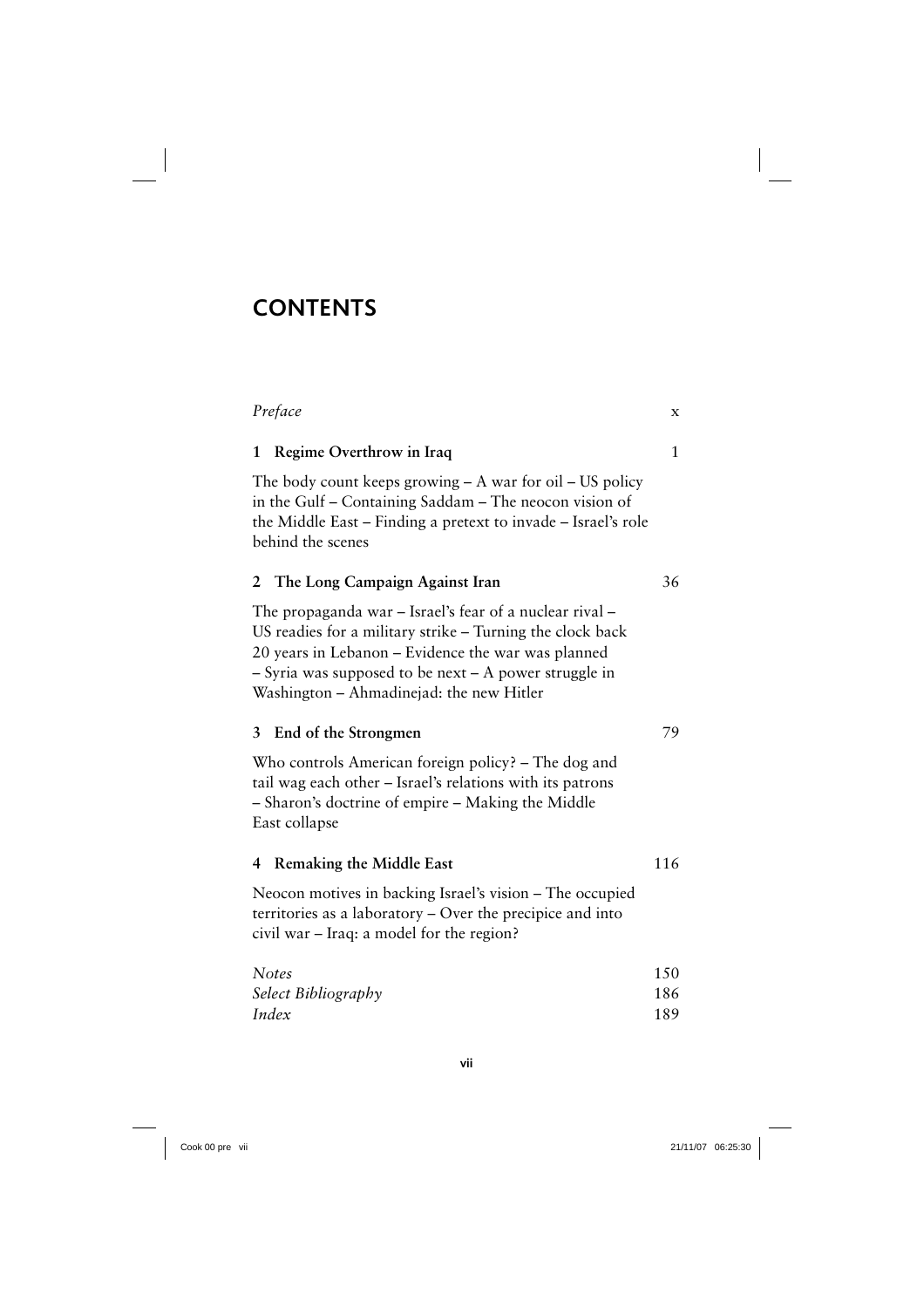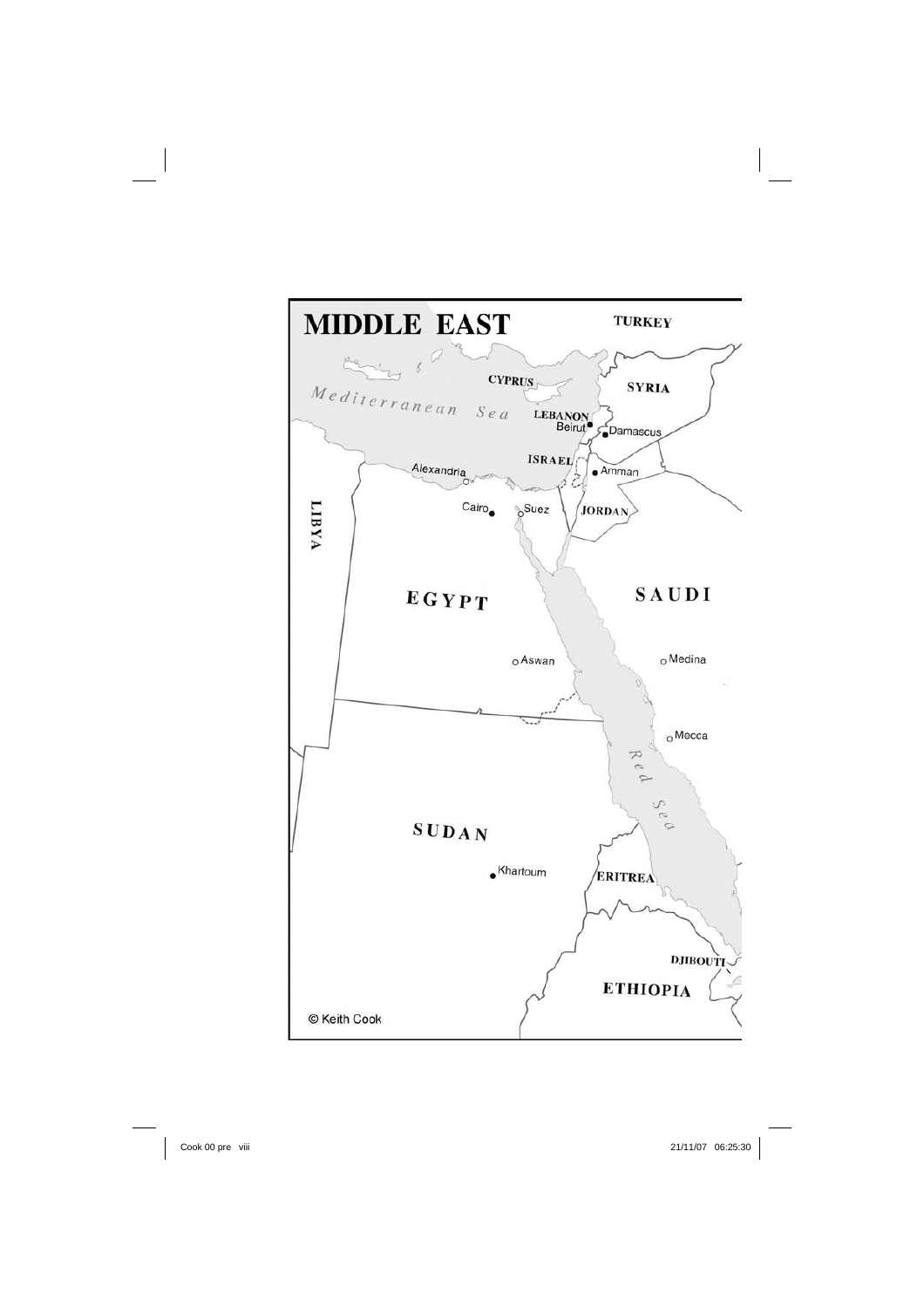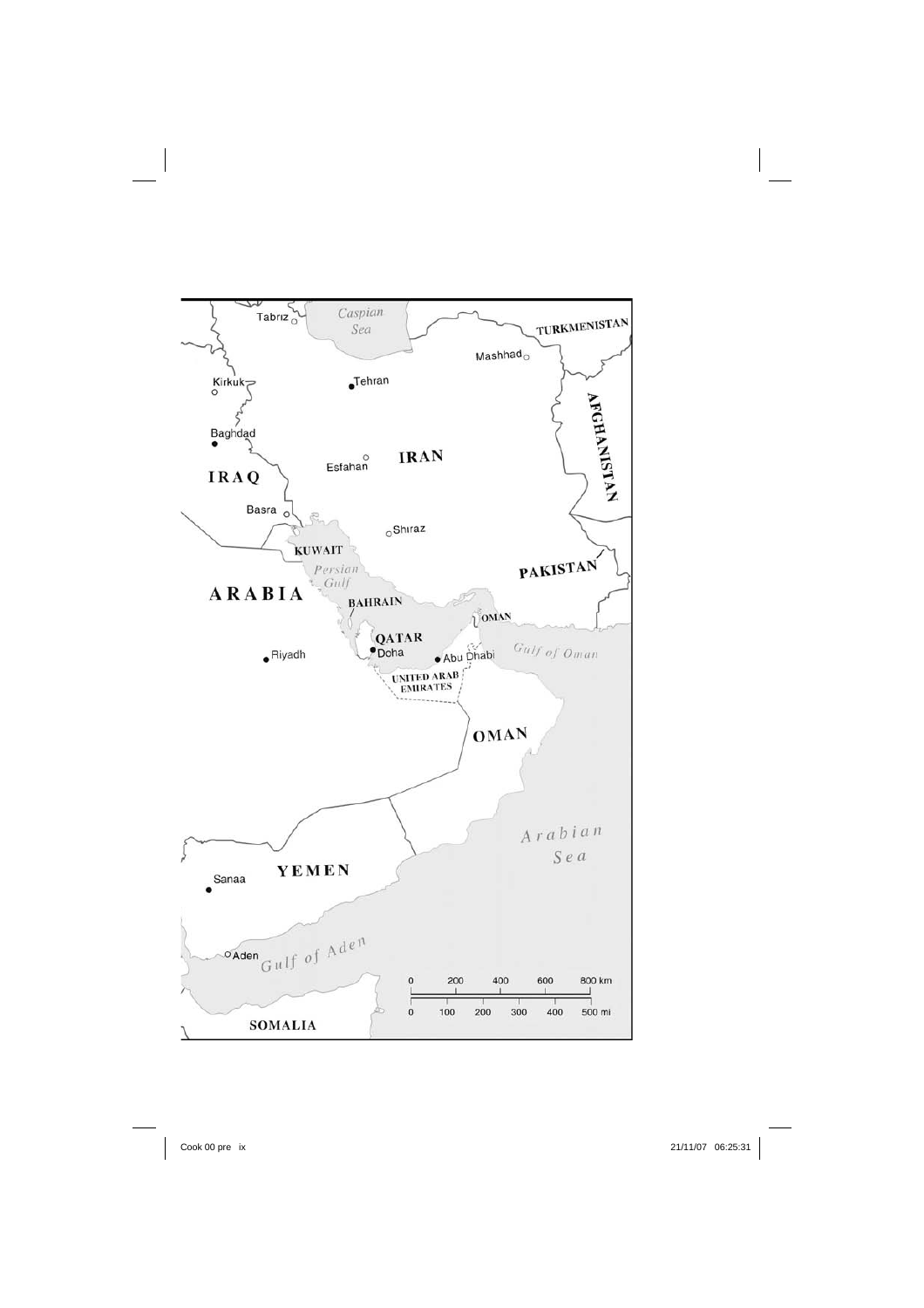### **PREFACE**

In summer 2007, Ghaith Abdul Ahad of the *Guardian* and Rajiv Chandrasekaran of the *Washington Post*, two young journalists who had recently won awards for their coverage of the US occupation of Iraq, sat down to discuss the disaster unfolding there. In particular, Abdul Ahad, an Iraqi who had spent years on the run from Saddam Hussein's army, could claim an intimate familiarity with Iraqi society not possible for his Western colleagues. Also unlike them, he did not live in the Green Zone, a sealed-off area of Baghdad from which Western journalists rarely ventured, and when on assignment he never 'embedded' with US soldiers. The two journalists agreed that Iraq, a country where more than 650,000 people had probably been killed since the US invasion, would continue to be 'bloody and dark and chaotic' for years to come. They also noted that before the US invasion, no one had been able to tell whether a neighbourhood was Sunni or Shia, two branches of Islam whose rivalry was at the root of a sectarian war engulfing the country. Under Saddam, Iraq had had the highest rate of Sunni and Shia intermarriage of any Arab or Muslim country, they pointed out. Abdul Ahad observed:

Now we can draw a sectarian map of Baghdad right down to tiny alleyways and streets and houses. Everything has changed. As an Iraqi I go anywhere (not only in Iraq, but also in the Middle East), [and] the first thing people ask me is: 'Are you a Sunni or a Shia?' ... I think the problem we have now on the ground is a civil war. Call it whatever you want, it is a civil war.

Four million of Iraq's 27 million inhabitants had already fled the country or become internal refugees, exiled from their homes. Was partition of Iraq between the three main communities there – the Sunni, Shia and Kurds – inevitable? Chandrasekaran thought so: 'People are already voting with their feet. They're dividing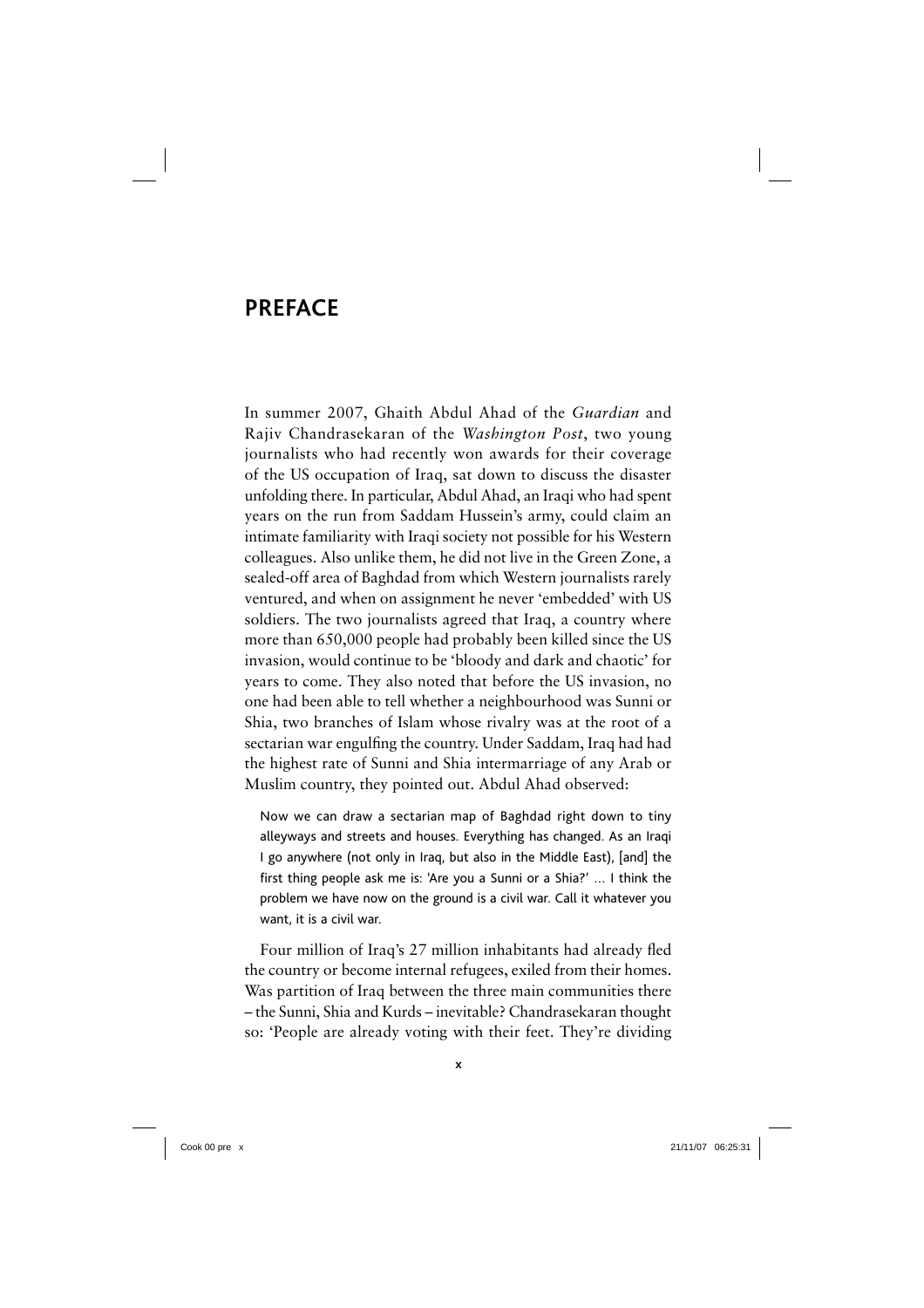themselves on their own, people are moving from one community to another, one neighbourhood to another in Baghdad. In some cases they're leaving Iraq outright. This is the direction things are headed.' Abdul Ahad, clearly upset by the thought of his country breaking apart, nevertheless had to agree that communal division was happening:

I see a de facto split in the country, I see a de facto cantonisation between Sunnis and Shia. To enshrine this in some form of process will be messy, it'll be bloody. The main issue is for the Americans to recognise they don't have an Iraqi partner.

So who was responsible for the civil war and the humanitarian catastrophe? Chandrasekaran answered: 'I wouldn't blame the US for the civil war in Iraq, but I certainly think an awful lot of decisions made by Ambassador [Paul] Bremer, the first American viceroy to Iraq, have helped to fuel the instability we see today.'1

In this book, I argue that this prevalent view of Iraq's fate – that its civil war was a terrible unforeseen consequence of the US invasion and a series of bad decisions made by the occupation regime – is profoundly mistaken. Rather, civil war and partition were the intended outcomes of the invasion and seen as beneficial to American interests, or at least they were by a small group of ultra-hawks known as the neoconservatives who came to dominate the White House under President George W. Bush. The neoconservatives' understanding of American interests in the Middle East was little different from that of previous administrations: securing control of oil in the Persian Gulf. But what distinguished Bush's invasion of Iraq from similar US attempts at regime change was the strategy used to achieve this goal.

In his recent book *Overthrow*, Stephen Kinzer, a former *New York Times* correspondent, argues that Iraq was only the most recent of several examples over the past century when the US government directly intervened to depose a foreign ruler. Kinzer admits that this kind of 'regime change' is the exception: more usually the US resorts to threatening uncooperative foreign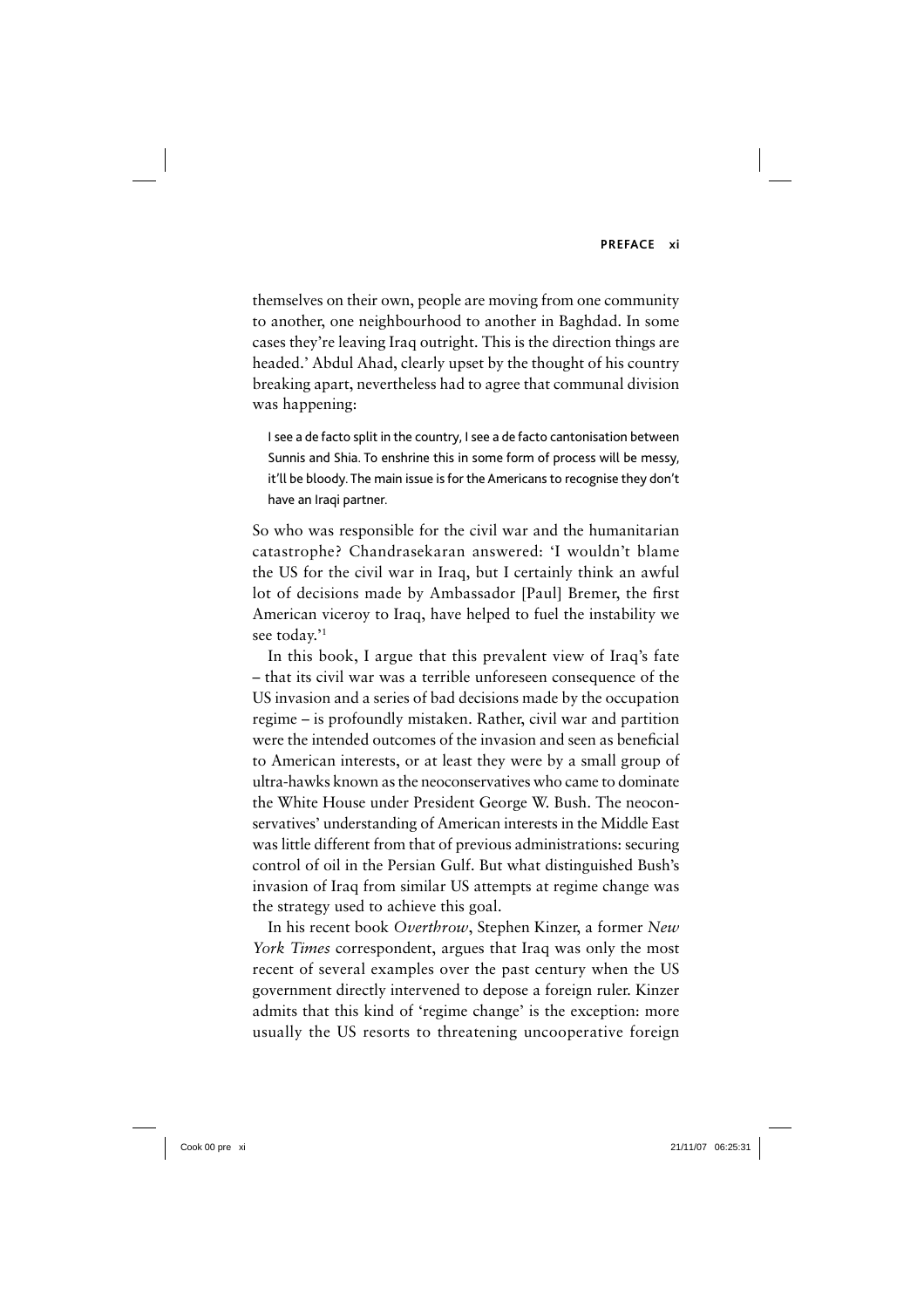governments to make them do American bidding, or it supports coups and revolutions carried out by others. Kinzer cites twelve other examples of US-implemented regime change that preceded the Bush Administration's Middle East adventures in Iraq and Afghanistan. One thing is notable about his list: most of the invasions, starting with Hawaii and Cuba in the 1890s and including Puerto Rica, Honduras, Nicaragua, Guatemala, Grenada and Panama, targeted small, largely defenceless countries, mostly in America's 'backyard' of Central America and the Caribbean, that could be attacked, or even occupied, by the US with relative impunity. In the handful of more significant examples – Iran (1953), South Vietnam (1964–75) and Chile (1973) – it is clear that the US had in mind whom it was planning to assist or install and how it hoped to effect regime change, even if in Vietnam, for example, US planners failed miserably to achieve their goal. However, in the case of Iraq – and Afghanistan – not only is it impossible to identify the new strongman Washington hoped would replace the old one, but the actions of the Bush Administration post-invasion deliberately ensured that no new strongman would emerge. Iraq, unlike Kinzer's other significant cases, seems to be a genuine example of regime overthrow rather than regime change. Brutal military occupation appears to have been the goal of the invasion rather than a brief transition phase while a new leader was installed.

Kinzer notes that in most of his examples US interference created 'whirlpools of instability from which undreamed-of threats arose years later',<sup>2</sup> or what is sometimes referred to as 'blowback'. But again Iraq was different: the threats arose immediately and were predictable – and readily predicted by many analysts of the region.3 Also, unlike Vietnam, it looked impossible for the US to contemplate a withdrawal from Iraq. In the case of Vietnam, south-east Asia could to be taught a painful lesson for its defiance, by bombing its inhabitants into the dark age, but in Iraq the US had either to remain in place as the occupier or find a suitable alternative way of controlling the country's huge oil reserves for its own benefit. Noam Chomsky has made much the same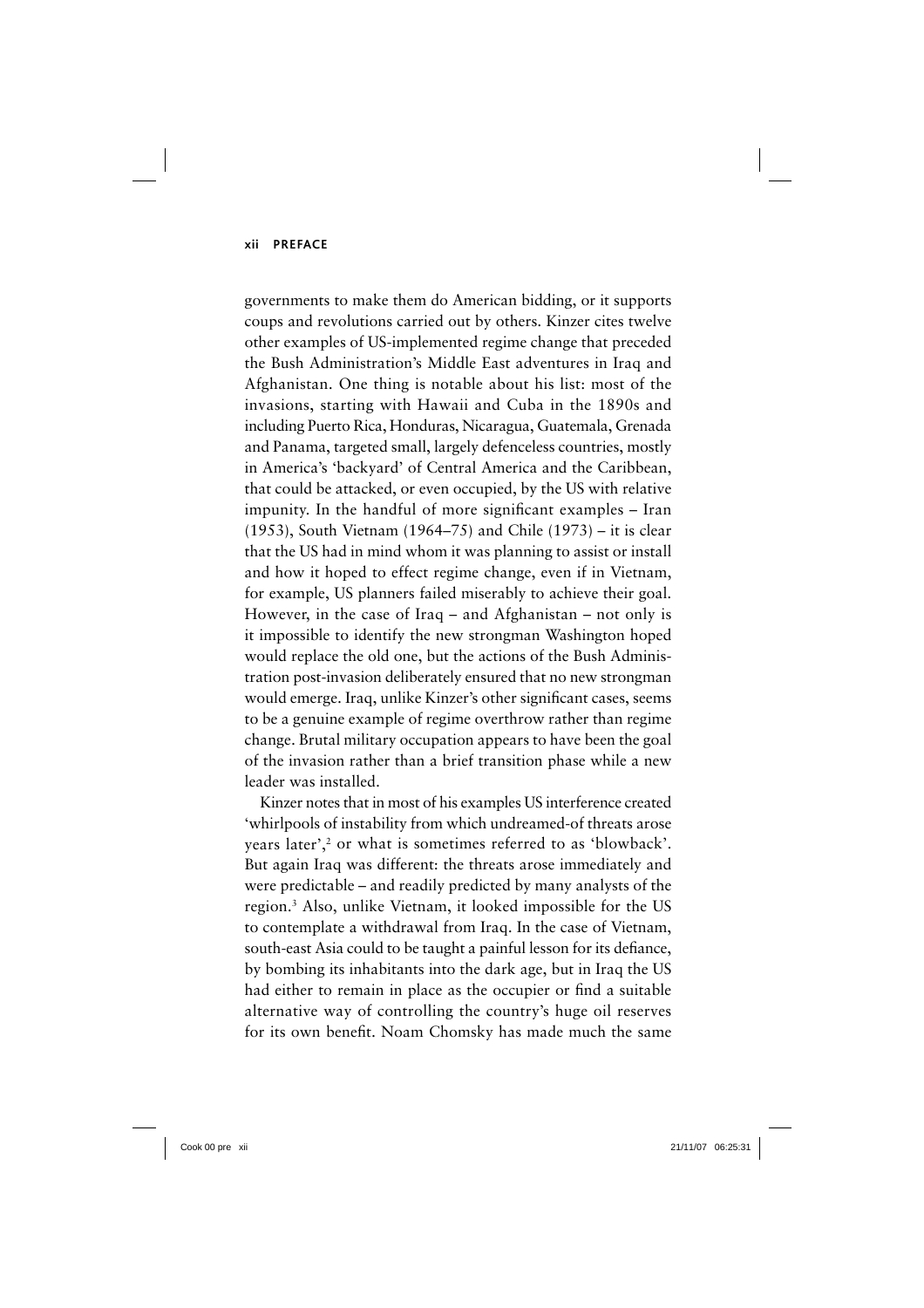point, observing that comparisons between Iraq and Vietnam are misleading:

In Vietnam, Washington planners could fulfill their primary war aims by destroying the virus [local nationalism] and inoculating the region, then withdrawing, leaving the wreckage to enjoy its sovereignty. The situation in Iraq is radically different. Iraq cannot be destroyed and abandoned … Iraq must be kept under control, if not in the manner anticipated by Bush planners, at least somehow.4

This distinctive new strategy for regime overthrow adopted by the White House originated far from Washington, and was apparently opposed by most of the country's senior military command and by the State Department under Colin Powell. In the early 1980s Israel's security establishment had developed ideas about dissolving the other states of the Middle East to encourage ethnic and religious discord (Chapter 3). This was in essence a reimagining of the regional power structure that had existed under the Ottomans – before the arrival of the European colonialists and their forced reordering of the Middle East into nation states – but with Israel replacing the Turks as the local imperial power. In this way, hoped Israel and the neocons, large and potentially powerful states such as Iraq and Iran could be partitioned between their rival ethnic and sectarian communities.

For Israel, this outcome was seen as having four main beneficial consequences, all of which would contribute towards the related goals of strengthening Israel against its regional challengers and weakening the ability of the Palestinians under occupation to resist Israel's long-standing plan to ethnically cleanse them from within its expanded, 1967 borders. First, the 'Ottomanisation' of the Middle East would bolster the influence of other minorities in the region – such as the Kurds, Druze and Christians, all of which had been marginalised and weakened by the existing system of European-imposed nation states – against a more dominant Islam, in both its Sunni and Shia varieties. Israel would be able to make and exploit alliances with these minorities, as well as provoking conflict between the Sunni and Shia, and thereby prevent the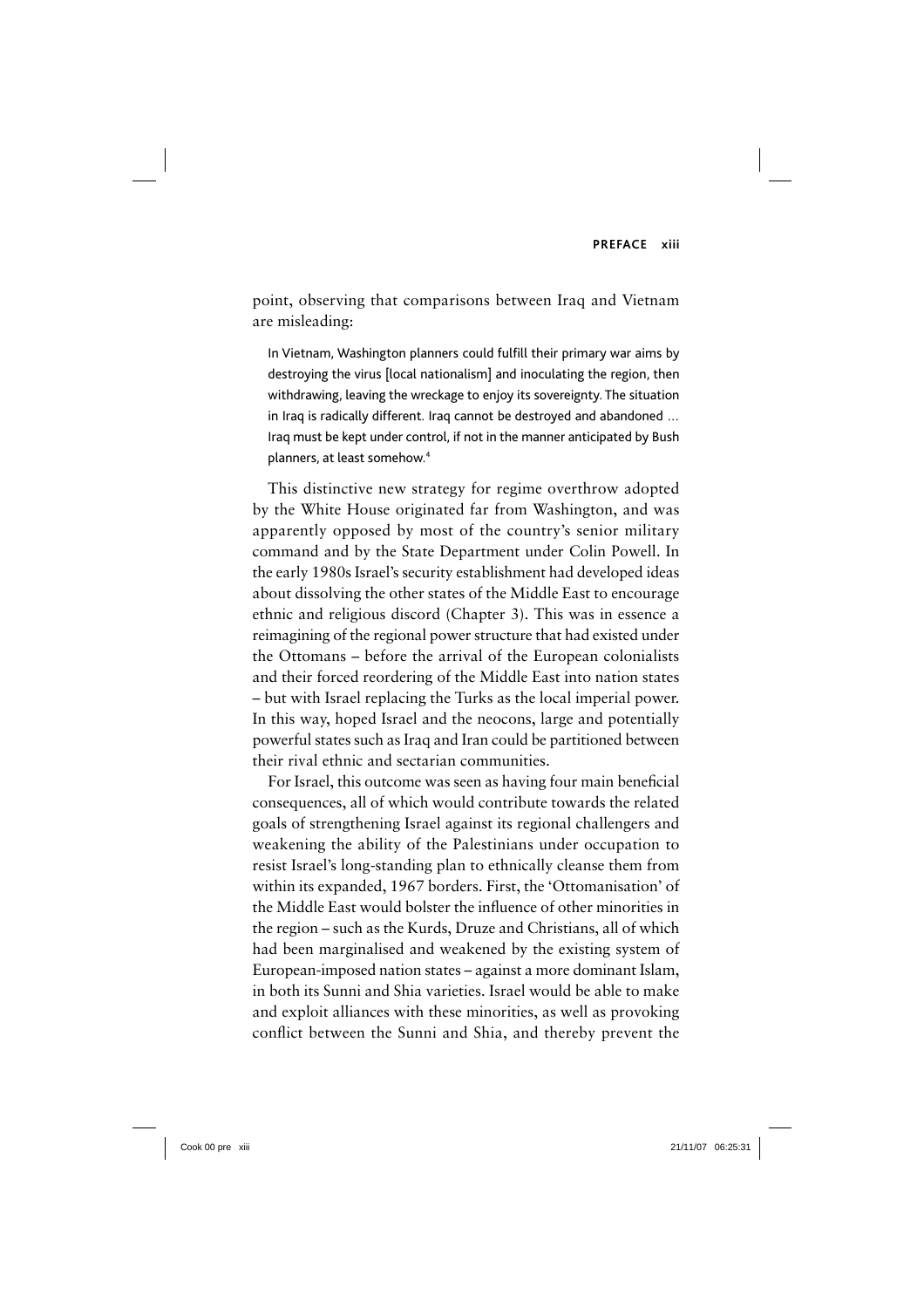emergence of the biggest threat facing Israel: a secular Arab nationalism. Second, by destroying the integrity of other Middle Eastern states, and leaving their former inhabitants feuding and weak, Israel could more easily dominate the region militarily and maintain its privileged alliance with Washington. Its role as the region's policeman, though one spreading discord rather than order, would be assured. Third, it was hoped that instability in the region – particularly in Iraq and Iran – would lead to the breakup of the Saudi-dominated oil cartel OPEC, undermining Saudi Arabia's influence in Washington and its muscle to finance Islamic extremists and Palestinian resistance movements. And fourth, with the Middle East in chaos, and much of the Palestinian resistance already dispersed to refugee camps in neighbouring states, Israel's hand would be freed to carry on with, and complete, the ethnic cleansing of the Palestinians from the occupied territories, and possibly from inside Israel too (for more on this last ambition see my earlier book, *Blood and Religion*).

Israel's moment arrived with the attacks of 9/11 and the rise of the neocons, who persuaded the rest of the Bush Administration that this policy would be beneficial not only to Israel but to American interests too. Control of oil could be secured on the same terms as Israeli regional hegemony: by spreading instability across the Middle East. That was why the US broke with its traditional policy of rewarding and punishing strongmen, and resorted instead in Iraq to regime overthrow and direct occupation, as described in Chapter 1. Notably, this policy was opposed by both the oil industry and the US State Department, which wanted a dictator in place in Iraq after Saddam Hussein's removal, assuring the safe passage of oil to the West. Divisions within Washington that surfaced during Bush's second term can be attributed to differing views on the wisdom of the neocon strategy. Whether the same model would be applied to Iran, despite a determination by Israel and the neocons to continue the experiment, was unclear at the time of writing. However, the build-up to an attack on Tehran, including the related assault on Lebanon in 2006 and a planned strike against Syria afterwards, is documented in Chapter 2.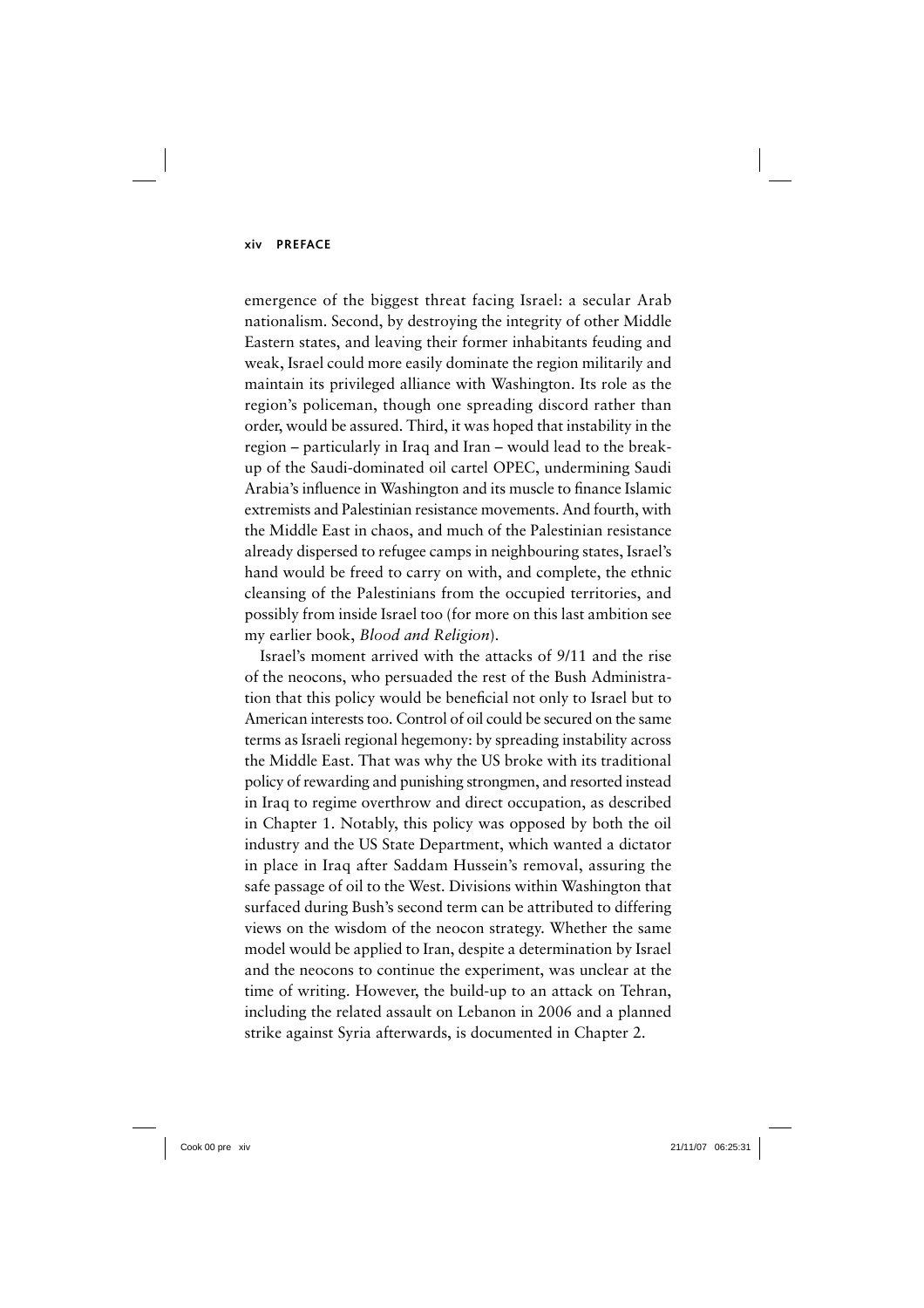Finally, it should be noted that the model of discord Israel and the neocons are pursuing was tested in the laboratory of the occupied Palestinian territories over several decades (Chapter 4). Interestingly, a possible lesson that might have been learnt from that 'experiment' was ignored: that in seeking to destroy Palestinian nationalism, and hopes of meaningful statehood, Israel encouraged a greater Islamic fundamentalism among some Palestinians that offered a new and different kind of threat. Similar developments can be detected in the deepening of Islamic extremism in areas of the Middle East, and particularly in the growing popularity of the Shia militia Hizbullah, even among Sunni Arabs, after its resolute engagement with the Israeli army's 2006 assault on Lebanon.

Nonetheless, Israel and the neocons may have believed that there were benefits to be derived from the growth of Islamic radicalism too. With the rise of Hamas in the occupied territories, Israel was further able to exploit Western fears of Islam as a 'global threat'. The question of what to do with the Palestinians has increasingly been tied to the question of what the West should do about Islamic extremism. Israel has therefore been nurturing a view of itself as on the frontiers of the West in an epoch-changing clash of civilisations. In particular, Israel and the neocons have seized the opportunity presented by the 'war on terror' to reshape the Middle East in their own interests. It is no coincidence that, today, many features of the US occupation of Iraq echo features of Israel's occupation of the Palestinians. It is also not entirely accidental that in dragging the US into a direct occupation of Iraq that mirrors Israel's own much longer occupation of the Palestinian territories, Israel has ensured that the legitimacy of both stands or falls together.

\* \* \*

Three points about language. In general, I have avoided littering the text with qualifiers denouncing regimes as aggressive, undemocratic, oppressive, militaristic, unpleasant and so on. This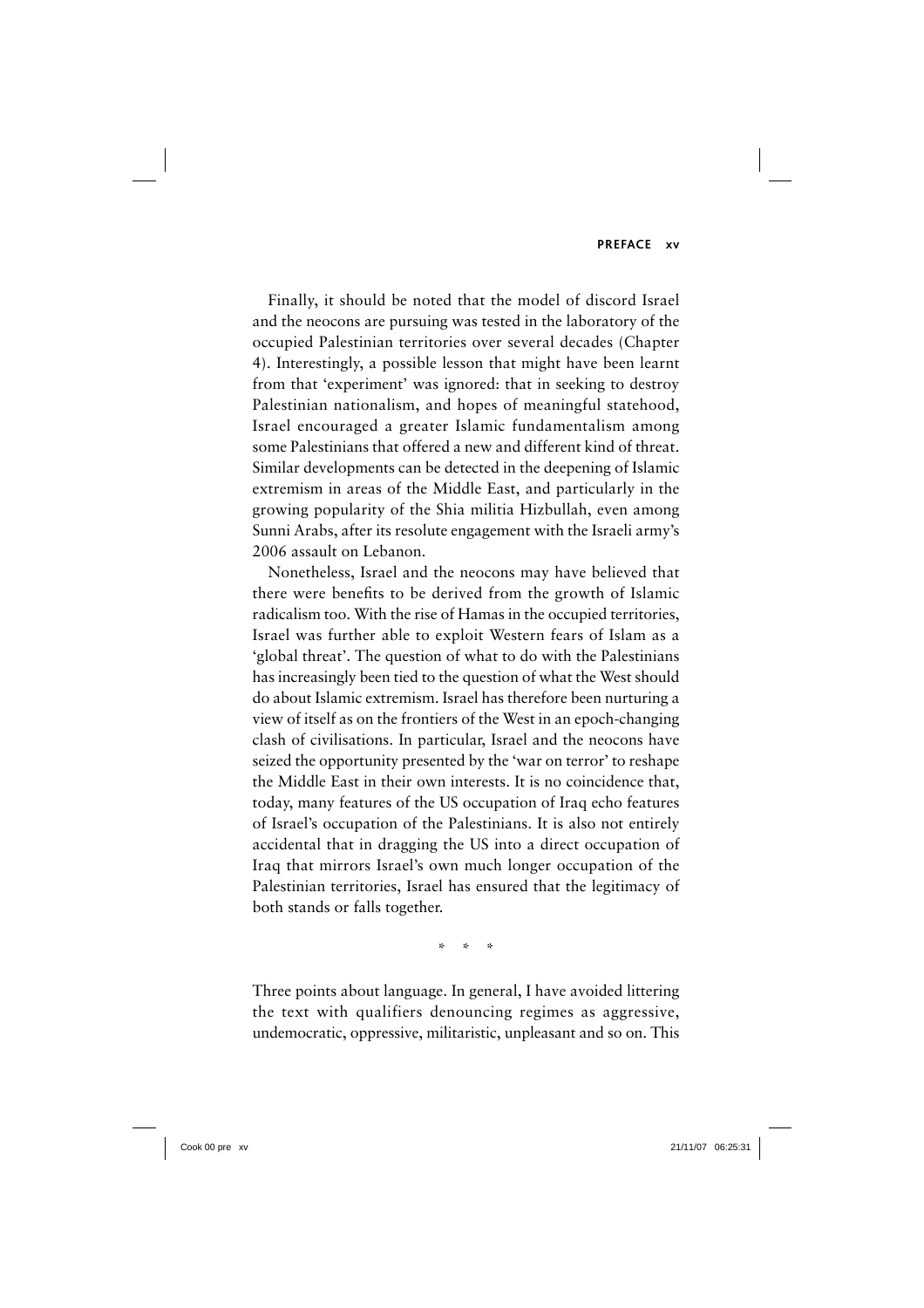is not because I do not believe most of the regimes discussed here cannot be described in these terms; it is because such adjectives too often become lazy shorthand to indicate which side an author is taking and to suggest which regimes or groups should be approved of and which not. Thus, most observers usually feel the need to append negative qualifiers to regimes like Syria or Iran that are seen as anti-Western, but not to regimes like Saudi Arabia, Egypt or Jordan that are seen as pro-Western. Such moral judgments are rarely as simple as we would like to believe. There is no doubt that Saddam Hussein was a brutal dictator whose regime used terror and fear to ensure his rule was not challenged, and that he waged vicious wars against his neighbours, but he also presided for many years over one of the most impressive and generous welfare systems to be found in the Arab Middle East. Such contradictions do not apply only to Arab states. The US government can be considered largely democratic and accountable inside its own borders, but in foreign policy it is a relentlessly aggressive state – even a rogue state, in the view of some – that has recently waged an illegal, pre-emptive war in Iraq and for decades has been subverting numerous other regimes, including democratic ones, through covert action and proxies.<sup>5</sup> It is now occupying a sovereign nation, Iraq, and making systematic threats to overthrow another regime, Iran, whose mainly theocratic government has at least some democratic features (more than can be said of most of its neighbours) and has so far shown no signs of wanting to attack other states. Of Israel we can raise similar doubts: is it less militaristic than Syria, or less aggressive than Hizbullah? Such judgments are not, in my view, straightforward and, as they are not the subject of this work, they have been avoided in the main. Instead I have tried to illuminate the changing dynamics of power politics in the Middle East. Rather than making easy judgments about the nature or character of regimes, I have concentrated on their behaviour in relation to their neighbours, allies and enemies.

There was some confusion, even apparently in the Bush Administration, about whether the US attacks on Afghanistan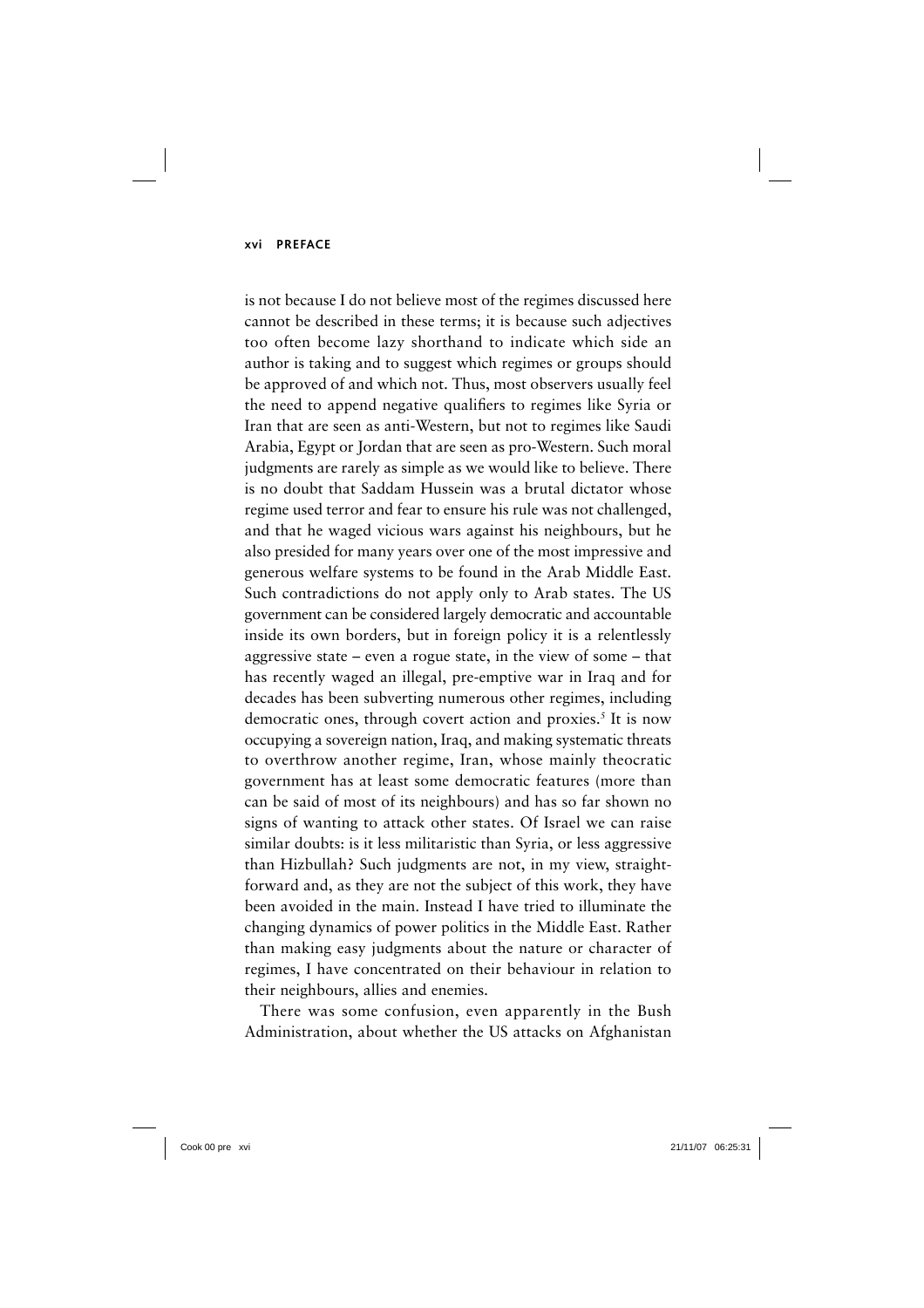and Iraq were being conducted under a doctrine of pre-emptive or preventive war. Both are wars of aggression, the 'supreme international crime', according to the 1950 principles established by the Nuremberg war crimes tribunal. It is debatable whether wars classified as pre-emptive are ever a valid application of force under international law, but it might be possible to justify them if the threat from another state is immediate, plausible and severe. It could be argued that the attack on Afghanistan, given 9/11 and the Taliban's harbouring of al-Qaeda, fell within this category. The use of force against the prospective and speculative threat posed by Iraq should almost certainly be classified as preventive war and therefore as a clear violation of international law. However, the Administration muddied the waters by creating a fictitious and largely implausible scenario that Iraq was holding and intending to use weapons of mass destruction against the West. Reluctantly, but for the sake of simplicity, I have given the benefit of the doubt to the White House and referred to its wars as 'pre-emptive' throughout the book. That should not, however, been seen as explicit or implicit condonement of these wars. I have also referred to the organised attacks on US and British troops occupying Iraq as part of an 'insurgency', the usual characterisation in the Western media. But they could equally be described, as they are in much of the Arab world, as a national resistance against occupation.<sup>6</sup>

Transliteration from Arabic is always problematic and particularly, it seems, in relation to the Lebanese Shia militia whose name means 'Party of God' and which has almost as many variations of spelling in English as fighters in Lebanon. I have chosen 'Hizbullah' throughout, but the reader should appreciate that the same organisation is being referred to when a different spelling appears within quotations. I have also used 'Shia' in the text to refer to the Islamic sect, but in quotations it sometimes appears as 'Shiite' or 'Shi'ite'. Similarly, 'Shebaa Farms' may be found spelt as 'Shaba' and 'Sheba'. There are doubtless a few other examples.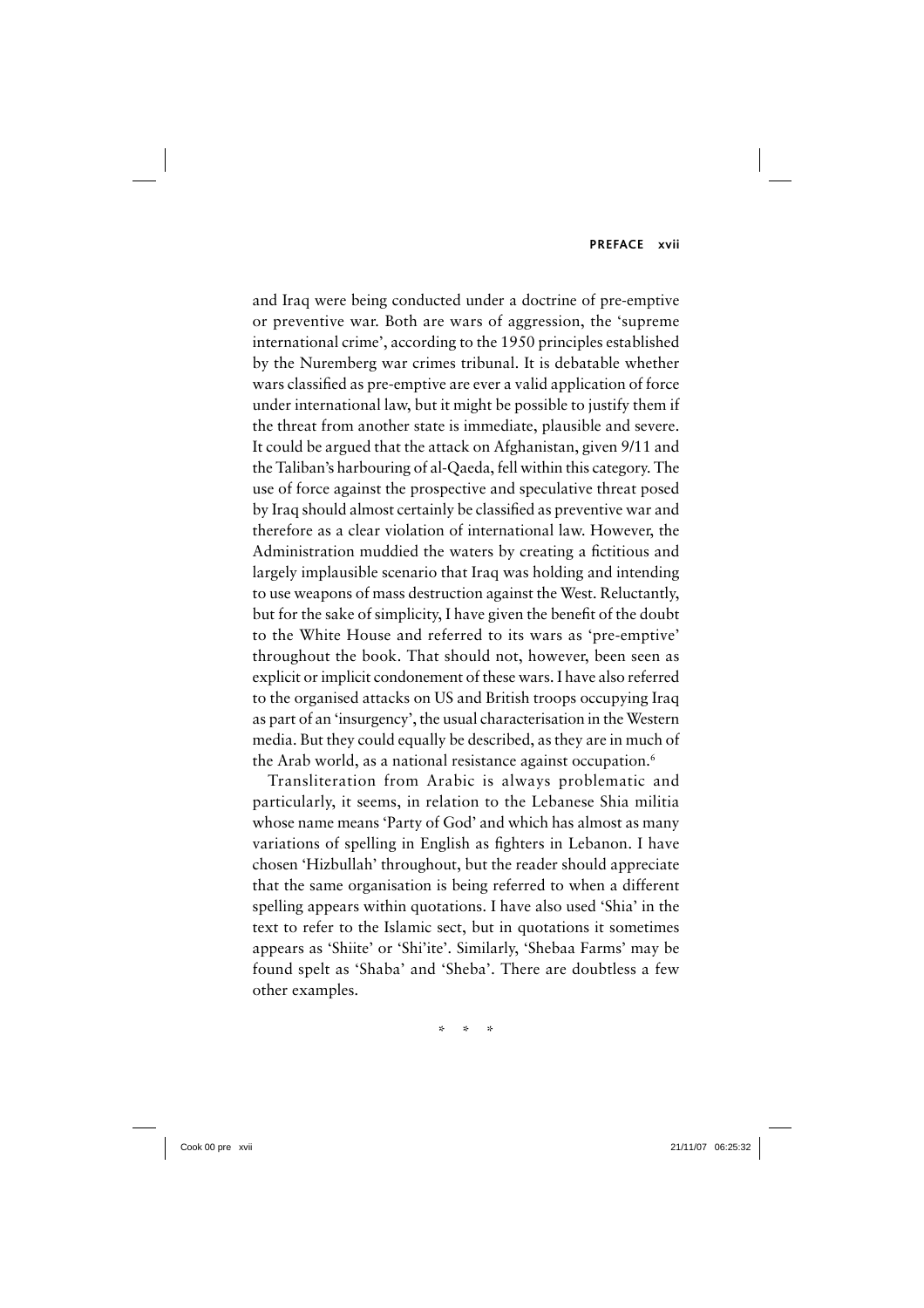I never met the late Israeli human rights activist and scholar Israel Shahak, but I wish to acknowledge the debt I owe him, especially in shaping my thoughts in certain sections of the book. In particular, I have been influenced by the method he uses in his most comprehensive book on Israeli foreign policy, *Open Secrets*, of drawing back the veil of secrecy covering Israeli policy by piecing together and analysing the trail of evidence left by Israeli officialdom. For a society usually considered open and democratic, Israel's government, military and bureaucracy have a well-developed talent for remaining tight-lipped about their true intentions and goals. In the 1990s Shahak exploited the one weakness of the system: feeling cocooned from scrutiny because they were communicating in Hebrew, a language few outsiders understood, Israel's leaders spoke relatively freely and honestly. Shahak therefore made it his priority to translate newspaper articles, giving non-Israelis a window on the chauvinistic and racist worldview of the Israeli leadership. Today, when most Israeli media are readily available in English and preserved on the internet, the country's officials are usually more cautious about what they say in public. However, ego and the need to have a permanent record of their moment in the sun mean that many still find it hard not to let slip what was intended rather than what was claimed.

There are too many other people to thank individually but I hope each knows how much I value their support. In addition to those I named in the acknowledgments of *Blood and Religion*, I would like to mention: Nick Dermody and Shaun Briley, two good friends who shared the most intellectually formative periods of my life; Raneen Bisharat, Nidal Bisharat and Elias Khoury, Marie and Hamoudi Badarne, and Katie Ramadan and Nasser Rego for enriching my time in Nazareth; Asim Rafiqui, for showing me, through his photographs, my new city in a different light; David Cromwell and David Edwards, editors of the magnificent Media Lens website, which helped me make sense of my own profession's profound failures in covering the Israeli-Palestinian conflict; John Haines for his gifted selection of articles and his generous and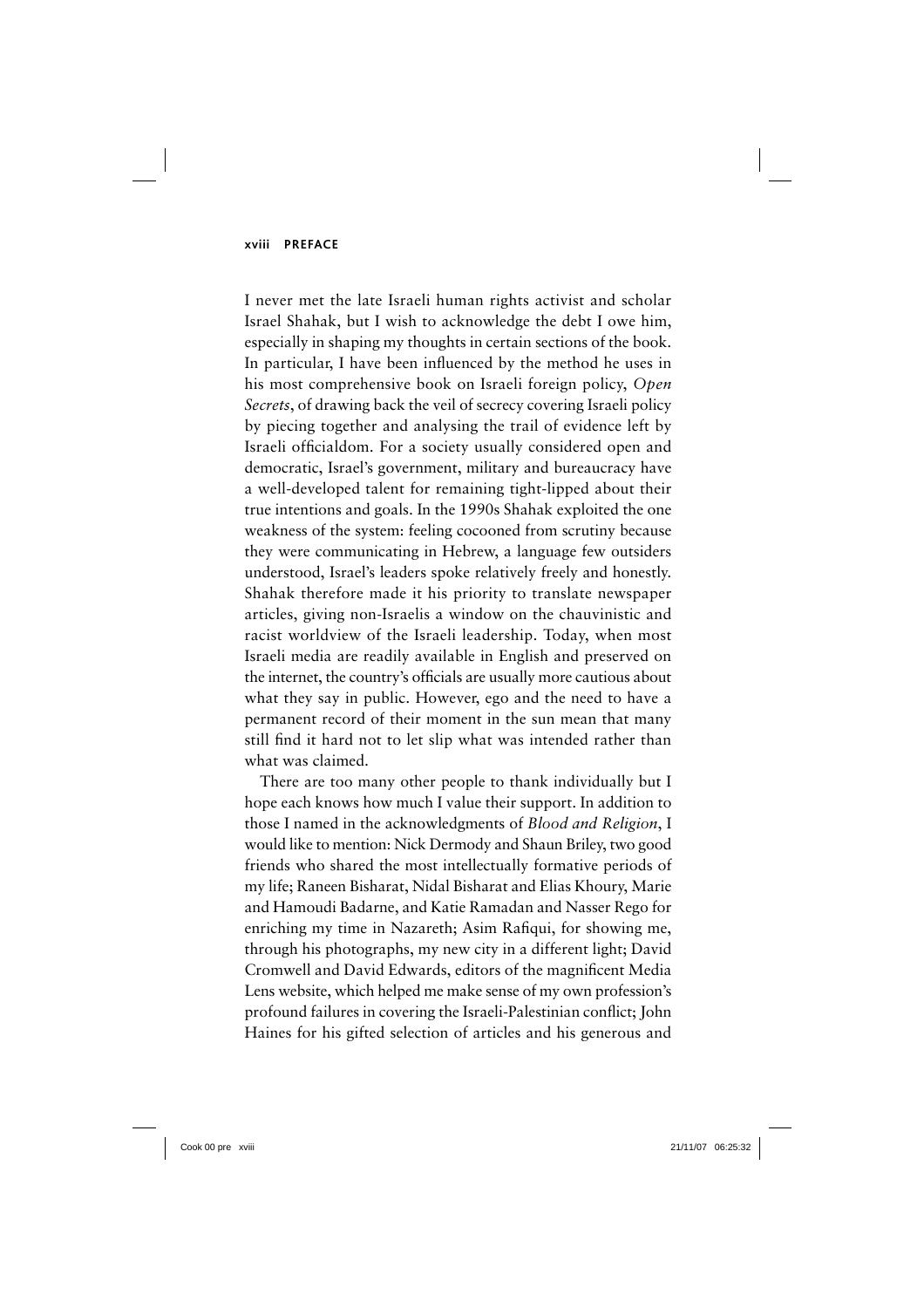timely donation of George and Douglas Ball's *The Passionate Attachment*; and my editor at Pluto, Roger van Zwanenberg, for his advice and vision, and for suggesting that I expand my short essay 'End of the Strongmen' to book length.

Special thanks go again to my family – my mother, my father, Clea, Richard, Sue, Aliona and Joe – and to my wife, Sally Azzam, whose patience and support are the soil in which my ideas take root.

> *Jonathan Cook Nazareth July 2007*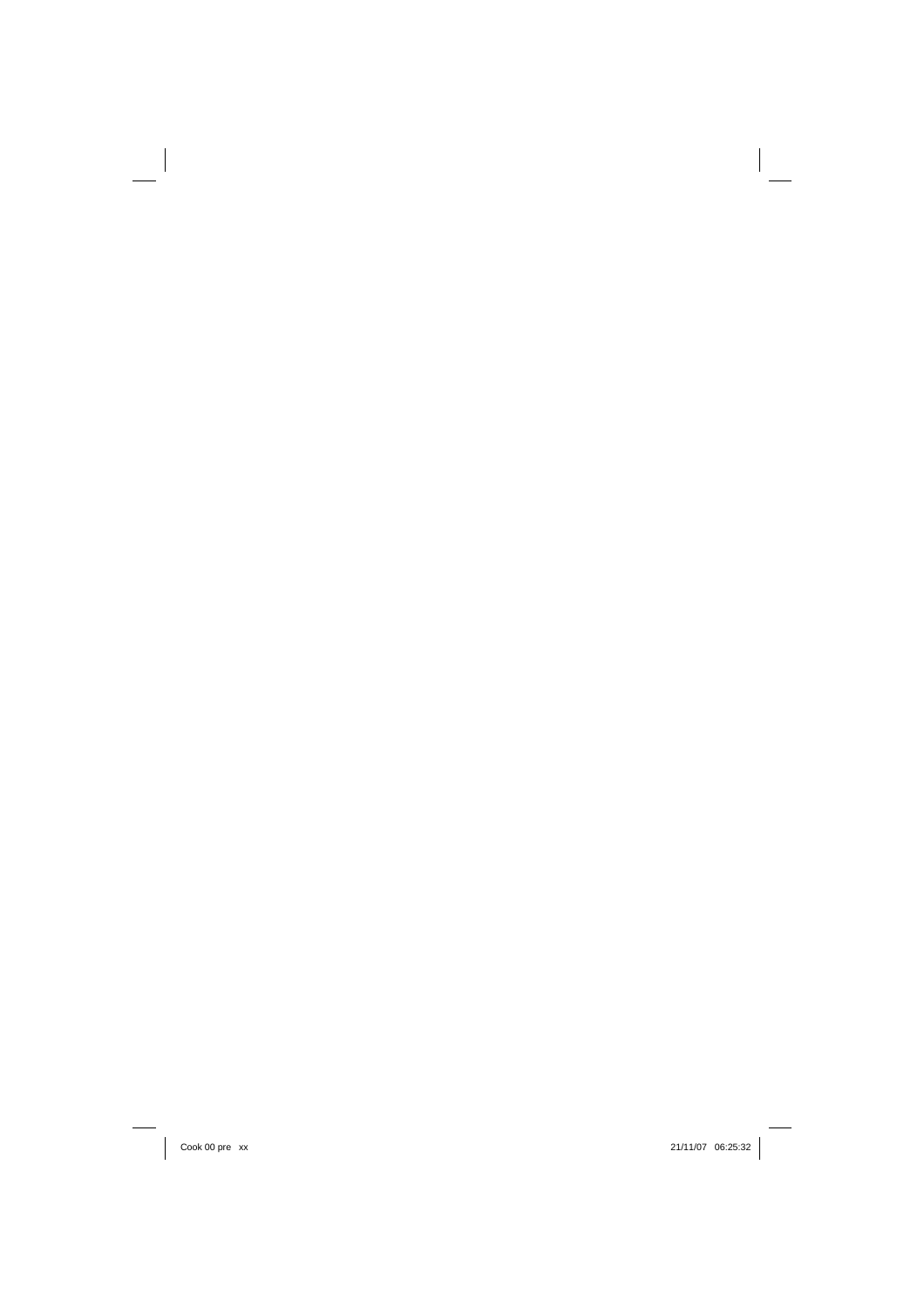# **REGIME OVERTHROW IN IRAQ**

**1**

The official justification for the US-led invasion of Iraq in March 2003 had been the need to disarm Iraq's unstable dictator, Saddam Hussein. It was assumed that for more than two decades he had been amassing weapons of mass destruction (WMD), developing an advanced biological and chemical weapons programme and making repeated attempts at acquiring nuclear warheads. When the West began a campaign to disarm him from 1991, enforced through United Nations inspections, many reasons were cited for why he might try to evade the inspectors and hold on to his WMD. One was his undoubted need to use coercion to hold together a state that embraced three large, rival communities – an Islamic Shia majority of about 60 per cent, alongside two minorities of roughly equal size, the Islamic Sunnis and the ethnic Kurds.1 A Sunni leader, Saddam needed to instil fear among the Shia and Kurdish populations to prevent them from rising up against him, and had proved in the past his readiness to do so, most notoriously in 1988 when he used poison gas against the Kurdish town of Halabja, killing 5,000 inhabitants.2 In addition, Saddam feared the power of the neighbouring state of Iran, ruled since 1979 by Shia clerics who he worried might make an alliance with his own Shia population to overthrow his regime. Iraq fought a bloody eight-year war through the 1980s in which Saddam used chemical weapons against Iranian soldiers, possibly believing that this contributed to the defeat of his neighbour's larger forces.<sup>3</sup> He was also believed to harbour an ambition to become the unquestioned leader of the wider Arab world, and may have believed that nuclear weapons, in particular, were the key. Then there was his bitter experience of dealing with the West, which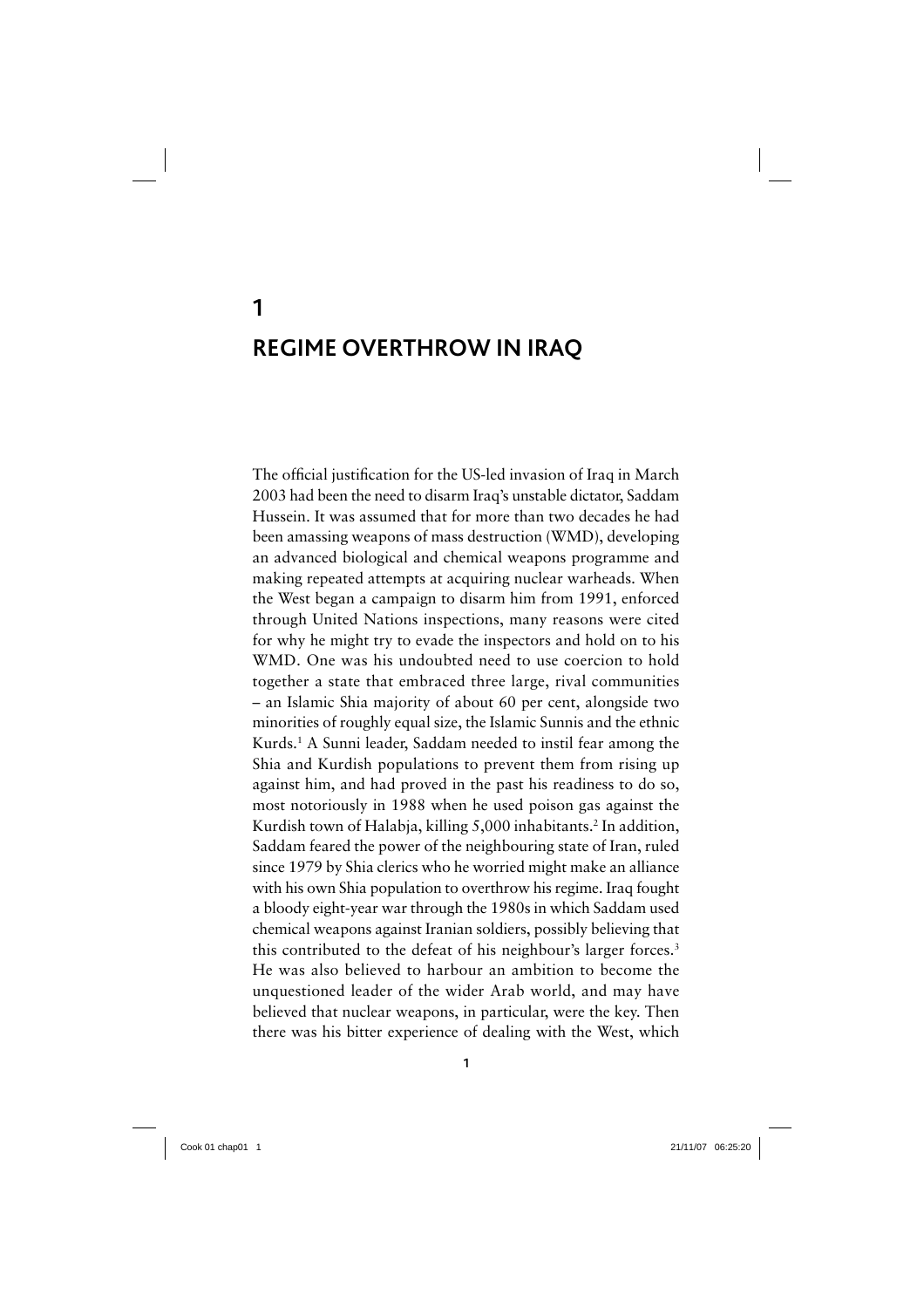had nurtured him as a brutal dictator – including helping to arm him with the chemical weapons used against the Kurds – only to attack him militarily a few years later when he invaded the small oil-rich Gulf state of Kuwait, which was safely within the Western sphere of control. And finally, there was the widespread assumption that Saddam, who was vociferous in espousing the cause of the Palestinians, wanted to use his weapons to destroy Israel. 'With nuclear weapons he would feel able to confront Israel in a spectacular way', argued William Shawcross, a board member of an independent and highly respected organisation dealing with conflict resolution, the International Crisis Group, a month before the invasion.4

As became apparent soon after the US attack, however, Saddam had been effectively disarmed following the Gulf War of 1991 by a savage sanctions regime justified in the West by the need to force Iraq to submit to the UN inspections. The Iraqi leader, it seemed, had secretly disposed of his WMD and then played a game of cat and mouse with the inspectors to conceal from his own public and from Iran both his humiliation at the hands of the West and his new state of defencelessness. Saddam was aware that his continuing rule of Iraq was dependent on his *appearing*  invincible. Nonetheless, there was much evidence available to the Bush Administration that he had been effectively disarmed since the early 1990s, though US officials worked strenuously to ensure that the information was either suppressed or contradicted. A series of UN reports into Iraq's suspected nuclear programme showed that the threat had been 'neutralized' and that 'there were no unresolved disarmament issues'. UN inspectors hunting for biological and chemical weapons issued more circumspect reports but still found no evidence of such WMD, and argued for more time to complete their searches.<sup>5</sup> Also, the highest-profile defector from Saddam's regime, his son-in-law, Hussein Kamel, who had run the WMD programme through the 1980s and into the early 1990s, had told the Central Intelligence Agency back in 1995 that 'Iraq destroyed all its chemical and biological weapons stocks and the missiles to deliver them'. The story, which was leaked to *Newsweek* eight years later, made no impression on the public debate as it was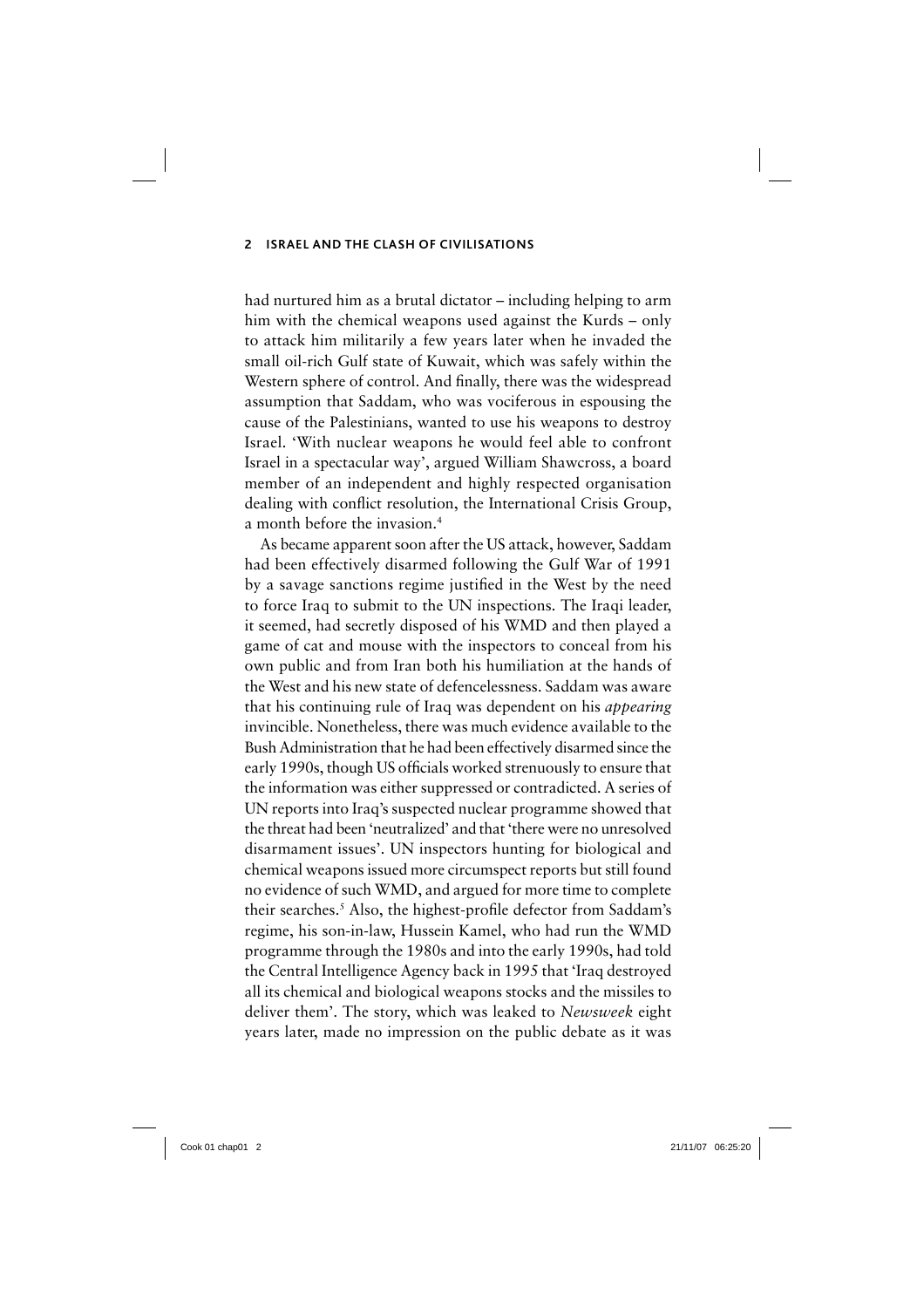published only days before the invasion of Iraq.6 Similarly, some of those involved in the inspection process, including Scott Ritter, who had headed the UN inspectors in Iraq for a time, concluded before the invasion that Saddam was as good as disarmed, though they made almost no impression on the public debate. In 2002 Ritter wrote: 'While we [the UN inspectors] were never able to provide 100 per cent certainty regarding the disposition of Iraq's proscribed weaponry, we did ascertain a 90–95 per cent level of verified disarmament.'<sup>7</sup> Ritter was proved right in the aftermath of the invasion, in 2004, when a US survey team concluded: 'Iraq unilaterally destroyed its undeclared chemical weapons stockpile in 1991.' The report added that the team could find 'no credible indications that Baghdad resumed production'.8

Given both the lack of plausible evidence that Iraq possessed WMD, or that it intended to use them against the West, few experts believed a 'pre-emptive' attack on Iraq could be justified in international law.<sup>9</sup> But even before the official reason for the invasion had been discredited, the White House offered a secondary justification for its military occupation. US forces, claimed President George W. Bush, were there to liberate the Iraqi people from Saddam's rule, which was believed to have resulted in the deaths of hundreds of thousands of Iraqis over more than two decades – though Bush and others avoided mentioning that many of those deaths were caused by the West's strict sanctions regime. In Saddam's place, the US army would create an environment in which democracy could flourish. In February 2003, shortly before the invasion, President Bush predicted: 'A new regime in Iraq would serve as a dramatic and inspiring example of freedom for other nations in the region.'10 Soon the attack on Iraq was being portrayed as the main thrust of a wider US plan to spread democracy through the Middle East. Iraq's invasion, noted one commentator in the *Washington Post*, 'may be the most idealistic war fought in modern times – a war whose only coherent rationale, for all the misleading hype about weapons of mass destruction and al Qaeda terrorists, is that it toppled a tyrant and created the possibility of a democratic future'.11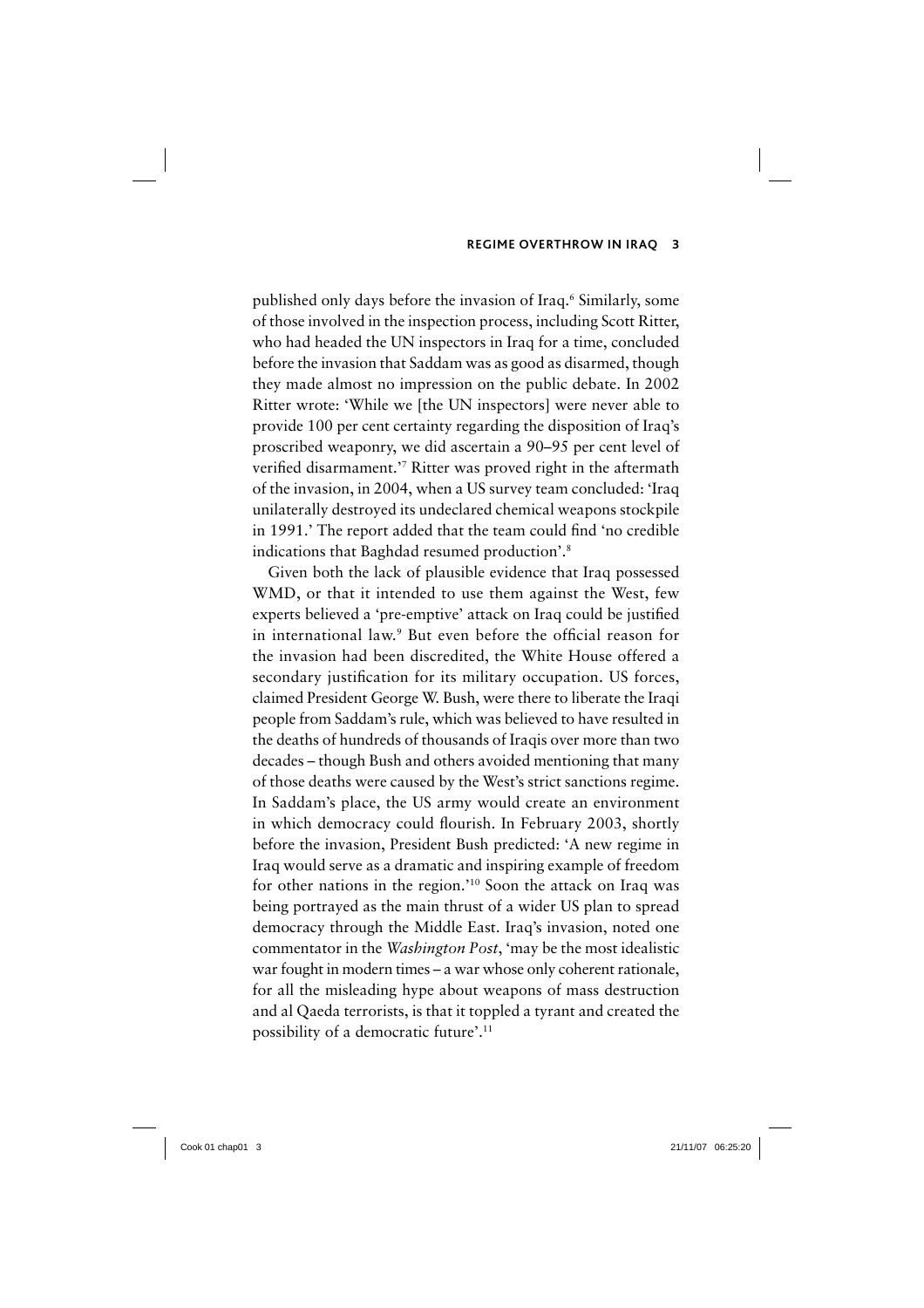#### **4 ISRAEL AND THE CLASH OF CIVILISATIONS**

But in the wake of the invasion, the White House's moral justifications for overthrowing the Iraqi dictator raised two obvious questions: was freedom really flourishing under the occupation and were Iraqis now better off than under Saddam? A simple measure by which the strength of the White House's claims could be judged was whether the suffering of Iraqis was being brought to an end by the occupation. Although the US media had largely abided by the wishes of the White House in shielding American audiences from the sight of bodybags returning from the Middle East, the numbers of US dead were at least known. By summer 2007, more than four years after the invasion, the death toll among American soldiers had passed the 3,500 mark, and more than seven times that number were officially injured. The month of May had seen 127 American deaths, making it one of the deadliest faced by the US army since the invasion, with more than four soldiers being killed on average each day.12 Some 150 British soldiers had died over the four years of occupation,<sup>13</sup> as had a further 900 contractors, out of a total of some 180,000 working for the US government, more than a quarter of them believed to be mercenaries.14

#### **THE BODY COUNT KEEPS GROWING**

Assessing the casualties among Iraqis, however, was far harder. In December 2005, President Bush admitted that several tens of thousands of Iraqi civilians might have paid with their lives: 'How many Iraqi citizens have died in this war? I would say 30,000, more or less, have died as a result of the initial incursion and the ongoing violence against Iraqis.'15 He appeared to be basing his estimate on the work of a British group of academics calling themselves the Iraq Body Count who regularly updated the total number of Iraqi deaths reported by 'reliable' sources, mainly the Western media. By summer 2007, the Iraq Body Count's figure had reached about 70,000 Iraqi dead.<sup>16</sup> However, there were strong reasons for believing that these statistics were in fact a gross under-estimation. With most foreign correspondents consigned to a sealed-off area of Baghdad known as the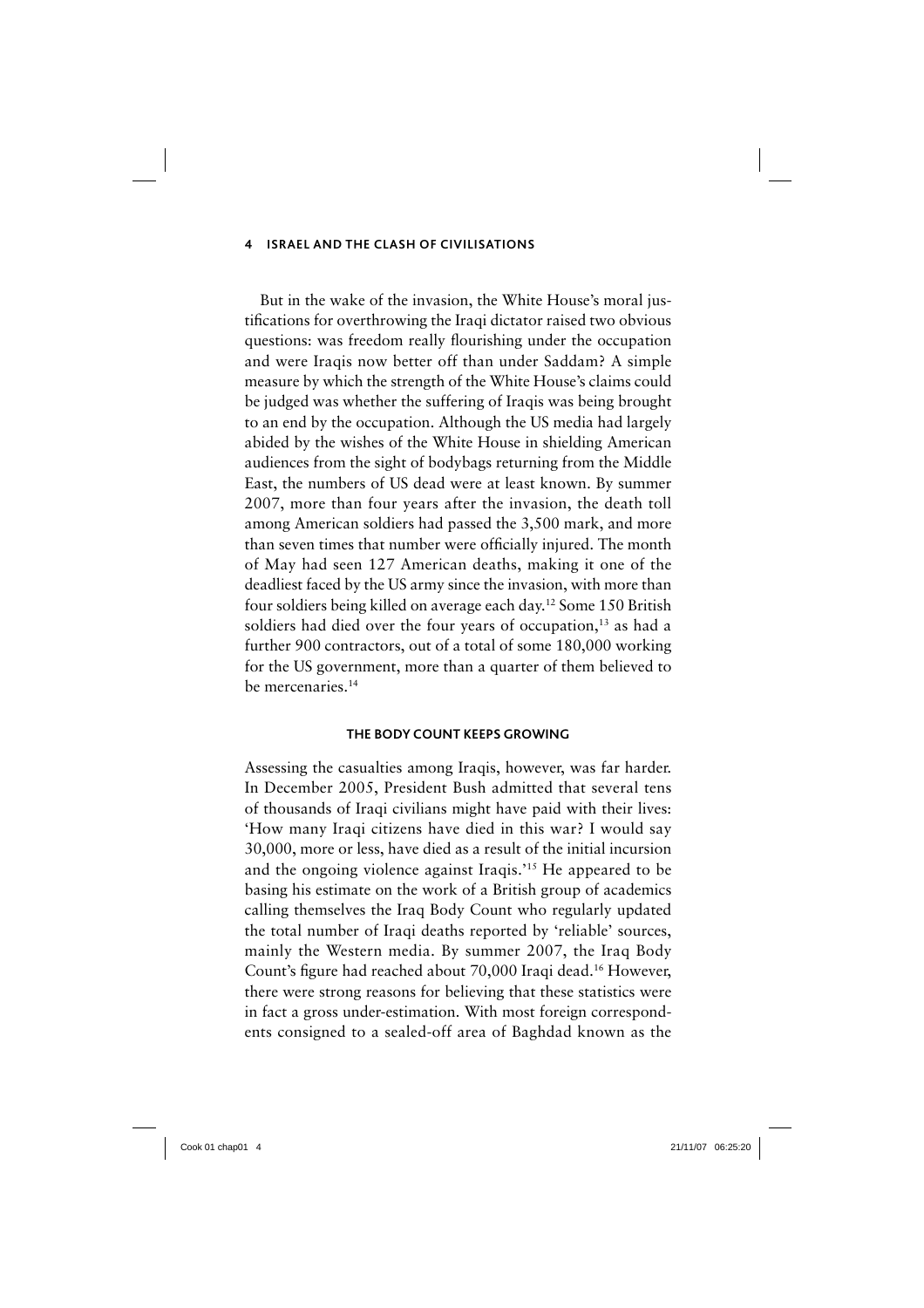Green Zone – under heavy protection from US troops – there was little coverage of Iraqi deaths apart from those killed in newsworthy events such as suicide bombings, often reported by Iraqi stringers working on behalf of the foreign media. Drive-by shootings, atrocities happening in remoter parts of Iraq, and the deaths that resulted from the rapid deterioration in sanitation, access to water and electricity, and the closure of hospitals, were not normally reported by the Western media. Even in the case of large-scale bombings, there were grounds for suspecting that the reported casualty figures under-estimated the fatalities. As one internet pundit pointed out:

In the news today, [it was reported that] a car bomb in Baghdad killed 23 people and injured 68 others, while later, a second killed 17 people and wounded 55 others. Will you ever hear what happened to those 123 injured people (or the others who were injured in incidents where the numbers of dead didn't reach double-digits, and weren't even 'newsworthy' by the standards of American reporting on Iraq)? Not a chance. Will some, maybe even the majority, die later today in the hospital, or tomorrow, or next week? Quite likely. But according to the Western press (and those such as Iraq Body Count), 40 people died in those two incidents, a number which will never change.<sup>17</sup>

A more plausible, though less quoted, figure had been produced by the Bloomberg School of Public Health at Johns Hopkins University, and published in the eminent British medical journal *The Lancet* in October 2006. Using the standard methodology for estimating deaths in conflict zones, its survey of Iraqi households showed that the most likely number of extra deaths among Iraqi civilians as a result of the US occupation stood at 655,000. This figure was widely rubbished by British and US government officials, though it later emerged that the British Defence Ministry's chief scientific adviser, Sir Roy Anderson, had privately supported the methods used by the survey and the reliability of the findings.<sup>18</sup> If the *Lancet* figures were right, nearly 200,000 Iraqis had been killed each year since the US invasion. In addition, other sources reported that some two million Iraqis out of a population of some 27 million had fled Iraq and a similar number had been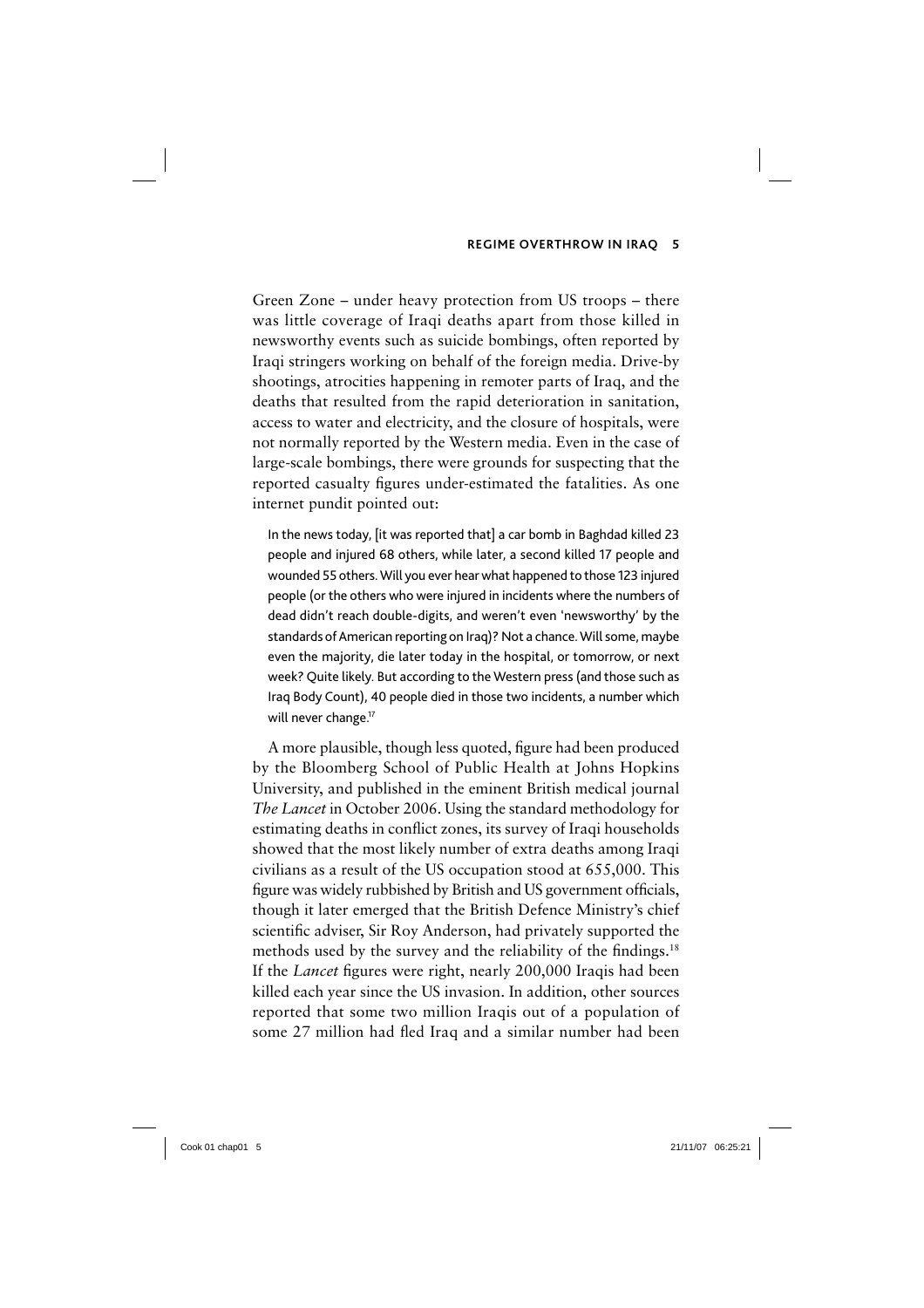displaced to other parts of the country in what was becoming a slow process of ethnic cleansing.19 A report compiled by 80 aid agencies in summer 2007 showed that eight million Iraqis – or nearly a third of the population – were in need of emergency aid, 70 per cent had inadequate access to water, 80 per cent were without effective sanitation, more than 800,000 children had dropped out of school and there was rampant malnutrition among the young.20 In every sense, the White House's decision to topple the Iraqi dictator had created a humanitarian catastrophe for the country's people, producing suffering on a greater scale than had been experienced even under Saddam himself.

The dramatic increase in the deaths of ordinary Iraqis could be easily explained. They found themselves caught in the crossfire of a vicious insurgency to oust the US occupying forces and a relentless campaign of violence unleashed by American soldiers (and a large force of unaccountable mercenaries) to subdue all resistance. US troops and Iraqis who collaborated with them, particularly those joining the new security forces, were the main targets of the insurgency. One of its leaders told a British newspaper: 'Our position is that there are two kinds of people in Iraq: not Sunni and Shia, Kurdish and Arab, Muslim and Christian, but those who are with the occupation and those who are against it.<sup>21</sup> In an attempt to crush the resistance and reduce the number of US casualties, the army admitted that it was resorting to hi-tech firepower, particularly airpower, that was taking a large toll on the civilian population. Eldon Bargewell, a general who investigated a massacre of 24 Iraqi civilians committed by US soldiers at Haditha, assessed the army's philosophy in Iraq in the following terms: 'Iraqi civilian lives are not as important as US lives, their deaths are just the cost of doing business, ... the Marines need to get "the job done" no matter what it takes.'22

In addition, a growing sectarian war between the country's two main rival Islamic constituencies, the majority Shia population and the former ruling Sunni community, was claiming an ever larger number of civilian lives. The civil war was filling the power vacuum left by the overthrow of Saddam Hussein's regime. One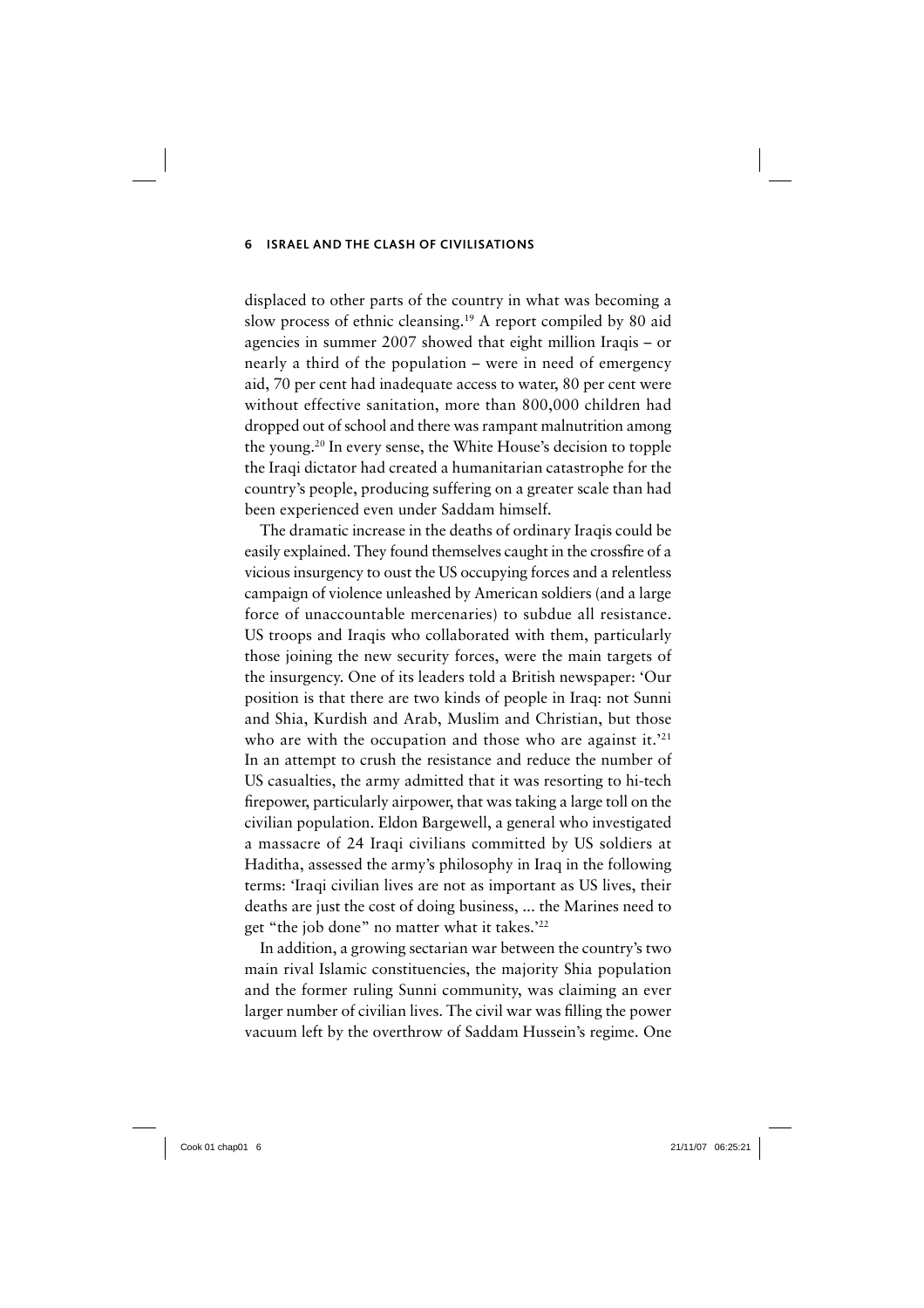independent analyst observed in his testimony to the US Senate Foreign Relations Committee on Iraq in early 2007:

The origins of the civil war lie in the complete collapse of administrative and coercive capacity of the state. The Iraqi state, its ministries, civil servants, police force and army, ceased to exist in any meaningful way in the aftermath of regime change. It is the inability of the US to reconstruct them that lies at heart of the problem.<sup>23</sup>

The White House tried to deflect attention from both its failure to restore order in Iraq and its refusal to end the country's occupation by claiming that the insurgency was not locally organised but being engineered by infiltrators bent on undermining American attempts to bring democracy to Iraq. Both militant Islamic fundamentalists (jihadis) associated with al-Qaeda and the neighbouring Shia-dominated state of Iran were put in the frame. However, neither seemed to be the chief culprit. According to a report by the Iraq Study Group, a cross-party Congressional group led by James Baker, a former Secretary of State in the Administration of George Bush's father:

Most attacks on Americans still come from the Sunni Arab insurgency. The insurgency comprises former elements of the Saddam Hussein regime, disaffected Sunni Arab Iraqis, and common criminals. It has significant support within the Sunni Arab community ... Al Qaeda is responsible for a small portion of the violence in Iraq, but that includes some of the more spectacular acts: suicide attacks, large truck bombs, and attacks on significant religious or political targets.<sup>24</sup>

A respected Middle East analyst, Hussein Agha, suggested instead that Iraq's own paramilitary groups had much to gain from the Americans staying, at least for the time being. As long as the US troops were there to impose a loose order, the groups could arm, build their forces and reinforce wider regional alliances for the moment when American troops were forced to leave.

Inside Iraq, this is a period of consolidation for most political groups. They are building up their political and military capabilities, cultivating and forging alliances, clarifying political objectives and preparing for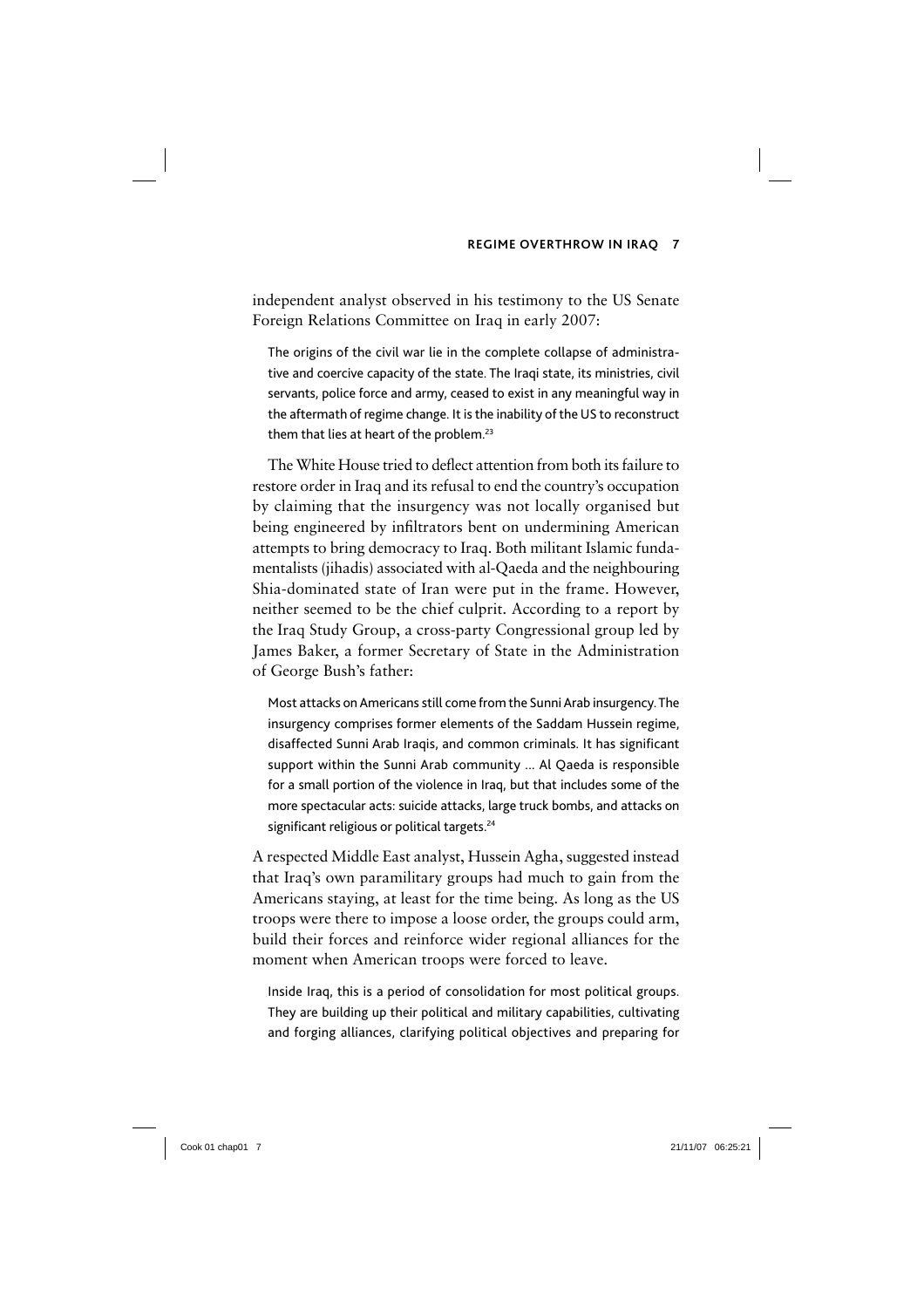impending challenges. It is not the moment for all-out confrontation. No group has the confidence or capacity decisively to confront rivals within its own community or across communal lines. Equally, no party is genuinely interested in a serious process of national reconciliation when they feel they can improve their position later on.<sup>25</sup>

A Palestinian academic, Karma Nabulsi, pointed out the similarities in the futures being created for both Iraqis and the Palestinians of the West Bank and Gaza, the latter under a much longer Israeli occupation that seemed to be the template for the new US one in Iraq. Under occupation, the two peoples were living in 'a Hobbesian vision of an anarchic society: truncated, violent, powerless, destroyed, cowed, ruled by disparate militias, gangs, religious ideologues and extremists, broken up into ethnic and religious tribalism and co-opted collaborationists'.26

While Bush described the continuing US occupation in terms of bringing democracy to Iraq, he seemed unconcerned by the express wishes of the local population. In poll after poll, it was clear that Iraqis wanted liberation from US forces and profoundly mistrusted the motives behind the invasion. A survey conducted in summer 2006 by the US State Department showed 65 per cent of those living in Baghdad favoured an immediate withdrawal of US forces, while a poll by the University of Maryland found that 71 per cent of Iraqis wanted foreign soldiers to depart within a year. Nonetheless, 77 per cent of Iraqis also believed that the US intended to stay permanently.27 They were clear about the reasons why. A 2003 Gallup poll found that 43 per cent of Iraqis believed US and British forces had invaded mainly 'to rob Iraq's oil'; only 5 per cent believed the invasion was designed 'to assist the Iraqi people' and 1 per cent believed it was to establish democracy.28 A later survey, in early 2006, discovered that 80 per cent of Iraqis believed that the US government planned to station permanent military bases in Iraq.29 Possibly as a consequence, another poll found that 61 per cent of Iraqis approved of 'attacks on US-led forces', including 92 per cent of Sunnis and 62 per cent of Shia (the overall figure was reduced by the opposition of the third main group in Iraq, the Kurds, who backed the US occupation,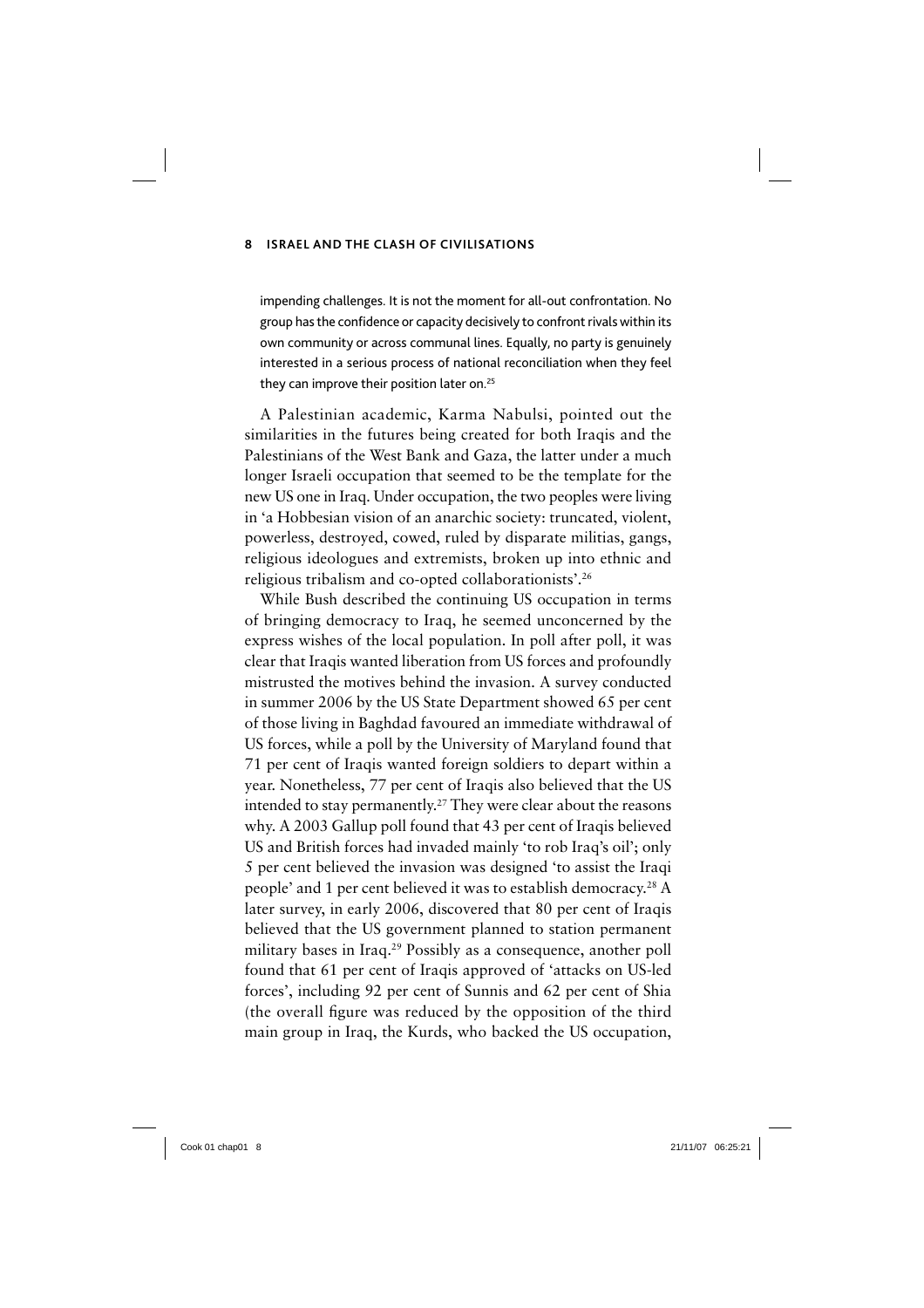hoping it would lead to partition of the country and eventual statehood for them).<sup>30</sup>

#### **A WAR FOR OIL**

The grounds for Iraqis' suspicions of US motives for remaining in their country proved more than justified. In January 2007, despite pressure from critics in Washington to find an exit strategy from Iraq, Bush announced a surge of 30,000 additional troops to crush the insurgency and secure Baghdad, bringing the total number of US soldiers in Iraq to 160,000.<sup>31</sup> In a further indication that a withdrawal was far from the thoughts of the White House, the American Defense Secretary, Robert Gates, announced in May 2007 that the US was looking for a 'long and enduring presence' in Iraq under an arrangement with its government. Iraq would not be another Vietnam, he said, with the US forced to leave. 'The Korea model is one, the security relationship we have with Japan is another', he said,  $32$  referring to the stationing of US troops in South Korea since the Korean war of the early 1950s, and the establishment of US military bases in Japan since 1945. At about the same time the White House spokesman, Tony Snow, confirmed that President Bush wanted a permanent troop presence in Iraq. 'The situation in Iraq, and indeed, the larger war on terror, are things that are going to take a long time.'33 As the veteran Middle East commentator Patrick Seale noted: 'Seen in this light, the US enterprise – for all the talk of democracy – is an unmistakable neo-colonial or imperial project such as the region suffered at the hands of Britain and France in an earlier age.<sup>34</sup> As critics of the invasion had originally claimed, it looked like the occupation was about securing and permanently controlling Iraq and its huge oil reserves, widely believed to be the largest after Saudi Arabia's.

Control of oil, as Noam Chomsky and others have pointed out, has been the guiding concern of US foreign policy since the Second World War. In 1945, US foreign policy planners recognized that the Gulf's energy resources were 'a stupendous source of strategic power, and one of the greatest material prizes in world history'.35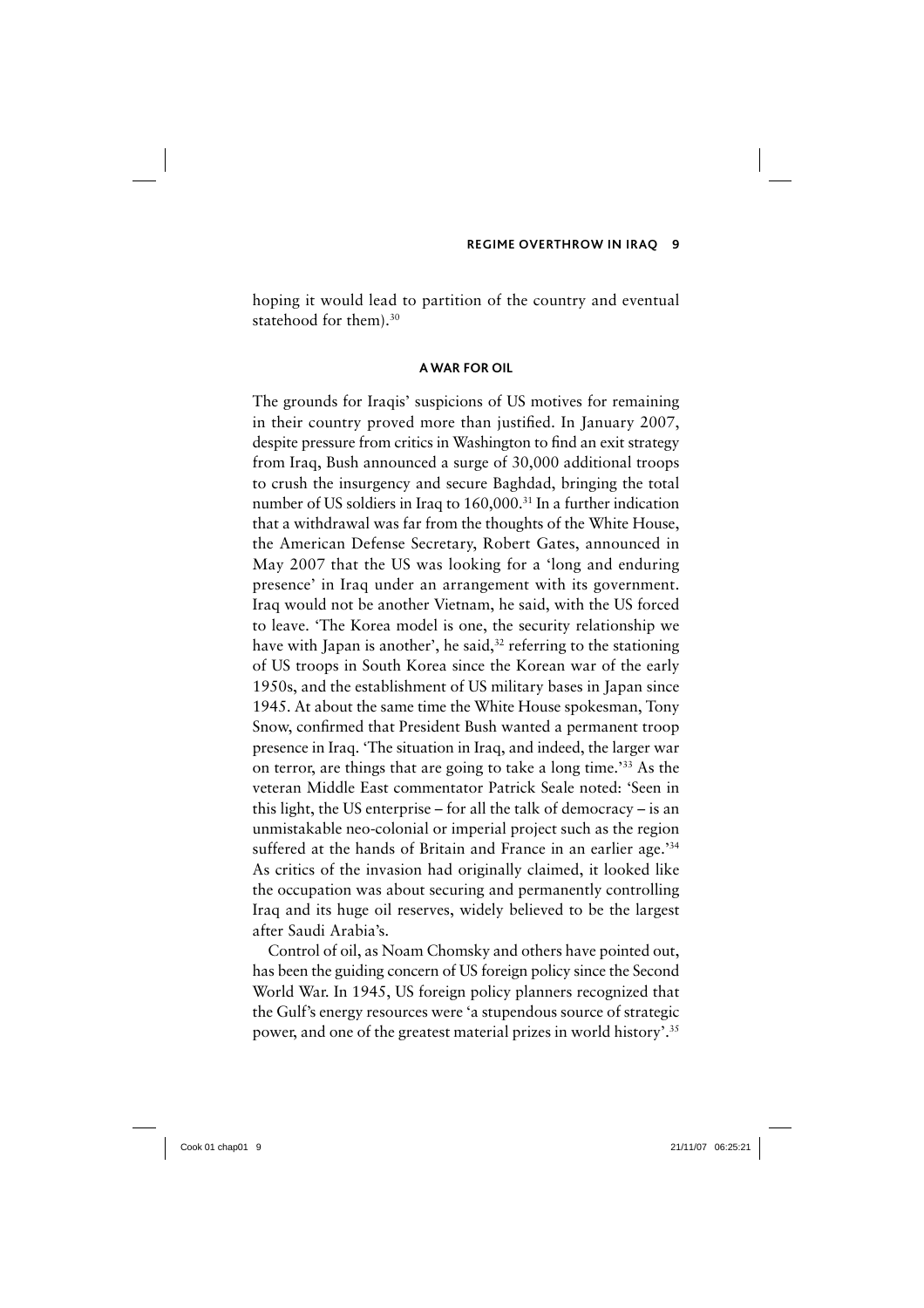As Chomsky notes, most of the Gulf's oil was not needed for US consumption, which was satisfied by domestic production and exports from Venezuela. Rather,

Control over Gulf energy reserves provides 'veto power' over the actions of rivals, as the leading planner George Kennan pointed out half a century ago. Europe and Asia understand [this] very well, and have long been seeking independent access to energy resources. Much of the jockeying for power in the Middle East and Central Asia has to do with these issues. The populations of the region are regarded as incidental, as long as they are passive and obedient.<sup>36</sup>

In September 1978 a Joint Chiefs of Staff memorandum listed three strategic objectives for the US in the Middle East: 'to assure continuous access to petroleum resources, to prevent an inimical power or combination of powers from establishing hegemony and to assure the survival of Israel as an independent state in a stable relationship with contiguous Arab states'. Kenneth Pollack, President Clinton's adviser in the National Security Council on policy towards Iraq, has written that these goals 'have guided US policy ever since'.37

Although the 'inimical power' was generally presented as the threat of Soviet dominance of the Middle East, the Soviet Union never seriously challenged US control of the region. In 1979, official US estimates assessed the Soviets as influencing 'only 6% of the world population and 5% of the world GNP' outside its borders.38 Nonetheless, as Samuel Huntington, a Harvard professor and later populariser of the 'clash of civilisations' thesis, noted in 1981, 'selling' intervention abroad might require creating 'the misimpression that it is the Soviet Union you are fighting'.<sup>39</sup> In reality, US planners were more concerned with curbing and crushing any expression of Arab or Iranian nationalism that might inspire Middle Eastern states or their peoples to claim the benefits of local resources as their own. 'The most serious threats [to US power] may emanate from internal changes in the gulf states', observed a Congressional report in 1977.40 This thinking derived from the familiar 'Domino Theory', the idea, as Noam Chomsky has characterised it, that 'successful independent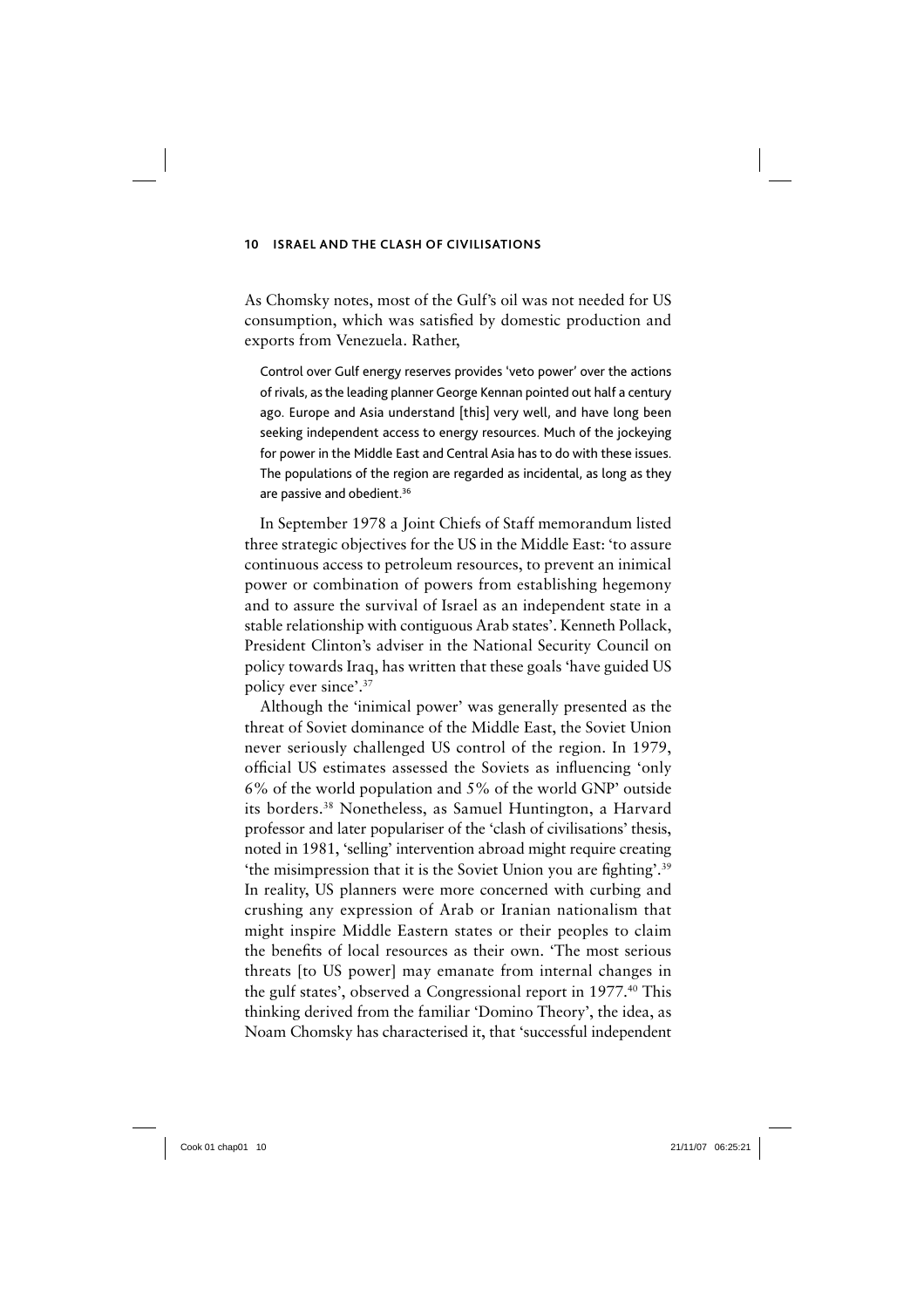development and steps towards democracy, out of US control, might well have a domino effect, inspiring others who face similar problems to pursue the same course, thus eroding the global system of [US] domination'.<sup>41</sup>

For those with a long memory, the US interest in Iraq's oil had strong echoes of an earlier time, in 1918, when the British forces took control of the region following the collapse of the Ottoman empire. Britain installed in Iraq a loyal ruler, King Faisal, who signed a concession agreement with the British-dominated Iraqi Petroleum Company, turning over all rights in the country's oil to the foreign firm on terms that assigned minimum royalties to the Iraqi state. The Iraqi Petroleum Company succeeded in resisting attempts to change the terms of the agreement, even after Iraqi independence in 1958, until a nationalisation of some of the country's oilfields in 1961, followed by full nationalisation in 1972. The US first responded to Iraq's defiance in 1963, according to Roger Morris, a former National Security Council staffer, by carrying out 'regime change … in collaboration with Saddam Hussein' and his socialist Ba'ath party. Using lists of 'Communists' supplied by the CIA, Iraq's 'Ba'athists systematically murdered untold numbers of Iraq's educated elite'.42 The coup was overturned by the Iraqi army within a few months. A more successful coup, organised by the Ba'ath party and renegade factions of the army, and again backed by the CIA, took place in 1968, bringing Saddam Hussein to prominence, first as vicepresident and finally as president in 1979.

In putting the oil industry under state ownership, Iraq joined its major oil-producing neighbours – Saudi Arabia, Iran and Kuwait – all of which controlled their own oil resources. Other, lesser oil states, such as Oman, Qatar and the United Arab Emirates, have only partially privatised their oil operations, with ultimate control resting in state hands. By late 2006, however, it was clear that Iraq was under strong pressure from Washington to hand over effective control of its oil wealth to foreign firms, as had been the case under the British Mandate. In doing so, Iraq was breaking with the model of all other oil-producing states in the region.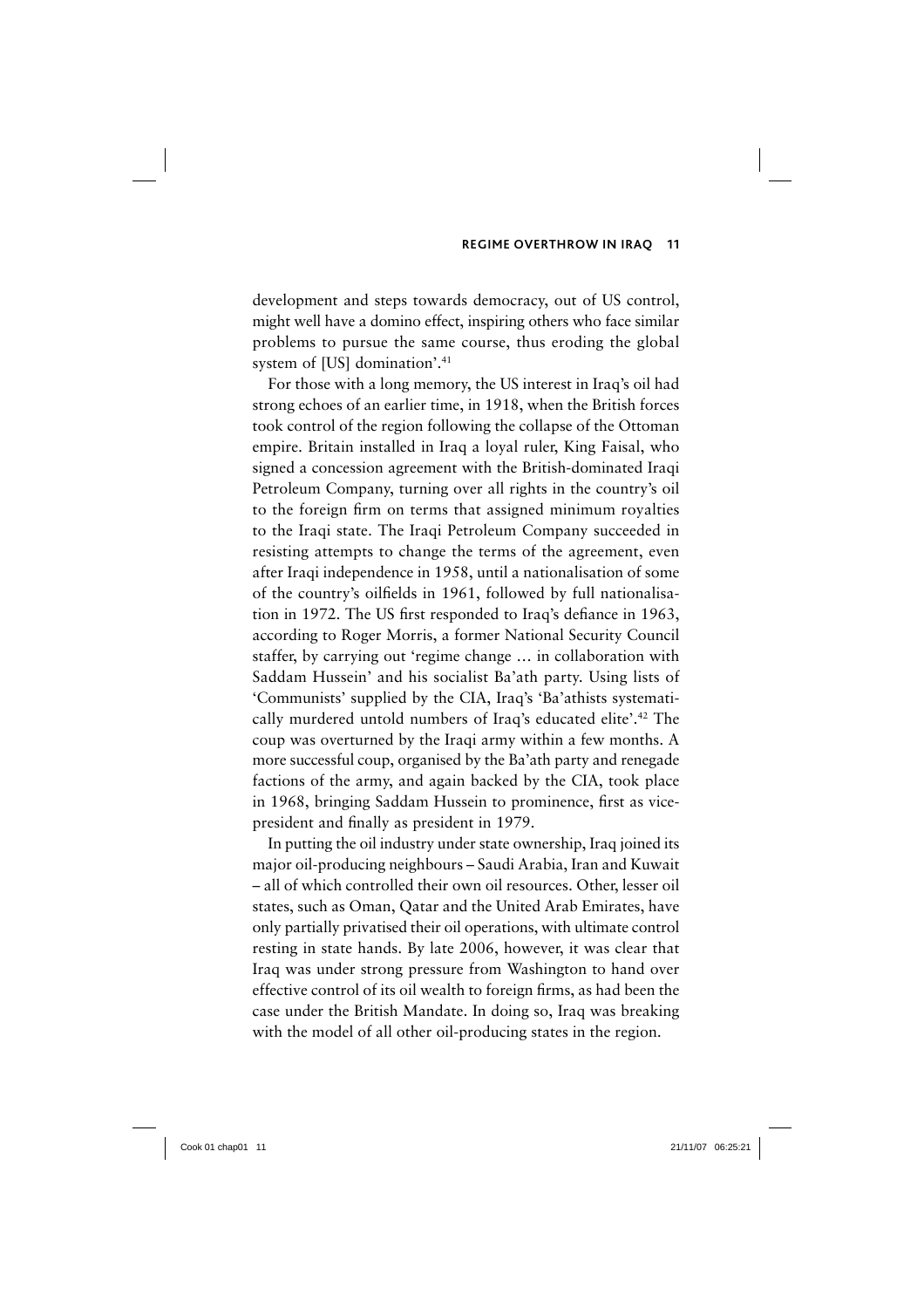#### **12 ISRAEL AND THE CLASH OF CIVILISATIONS**

At the heart of the US plan was an Oil Law secretly drafted by Iraqi officials under the watch of American government and oil industry experts.43 A State Department spokesman commented in April 2007: 'Our guys are helping the Iraqis write their law and pass their law.'44 The law locked Iraq into offering extravagantly generous terms to foreign oil firms for decades under 'productionsharing agreements' (PSAs). Although PSAs had been used in deals between the oil industry and states such as Jordan and Algeria, they were usually resorted to only when returns on exploration were unpredictable; typically, PSAs were seen as rewarding oil companies for exploring new fields when it was unclear if there were substantial reserves waiting to be exploited. In Iraq's case, everyone was agreed that there were enormous reserves, possibly as much as 200 billion barrels, and that – apart from the dangers associated with the insurgency – exploration was a straightforward matter. Analysts believed that the PSAs being demanded by the White House could potentially drain tens of billions of dollars in oil revenues from the state's coffers. As the country depended on oil for 70 per cent of its gross domestic product, the agreements threatened to destroy any hope of reconstructing Iraq. The country's main unions issued a statement in December 2006: 'Iraqi public opinion strictly opposes the handing of authority and control over the oil to foreign companies that aim to make big profits at the expense of the people and to rob Iraq's national wealth by virtue of unfair, long-term oil contracts that undermine the sovereignty of the state and the dignity of the Iraqi people.'45 By summer 2007, as the unions began mobilising popular opinion against the Oil Law, the Iraqi government revived legislation from the Saddam era to outlaw them from commenting on the draft.<sup>46</sup>

To avoid growing domestic protest against the Oil Law, the draft version considered by the Iraqi government of Nuri al-Maliki dropped the term PSAs in favour of 'exploration risk contract'. There were other sleights of hand that suggested the US was not acting in best faith. The Bush Administration promoted the law as an important 'benchmark', one that would create the conditions for 'reconciliation' by allowing Iraq's sectarian and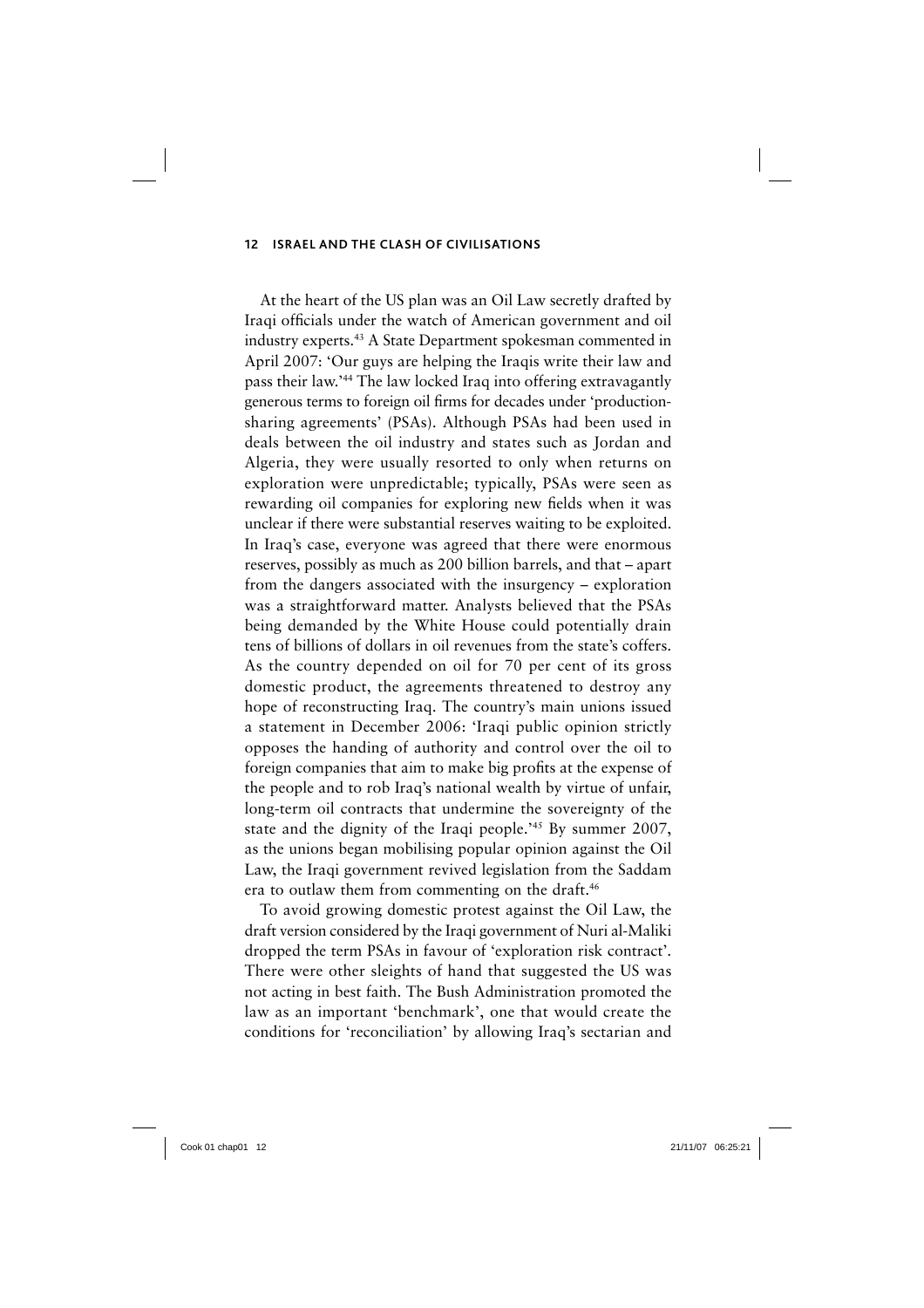ethnic communities to share the country's oil revenues on a fair basis. However, just one of the draft law's 43 articles mentioned revenue-sharing, and then only in the context that a separate law, yet to be considered by Iraqi legislators, would decide the method of distribution.47 Furthermore, according to an independent Iraqi political analyst, unseen appendices would later 'decide which oil fields will be allocated to the Iraqi National Oil Company (INOC) and which of the existing fields will be allocated to the IOCs [international oil companies]. The appendices will determine if  $10\%$  or possibly up to  $80\%$  of these major oil fields will be given to the IOCs.'48 The Iraqi cabinet passed the law in February 2007 after huge pressure had been exerted by the International Monetary Fund, on behalf of the US. The IMF used as leverage Iraq's gigantic debts of \$120 billion, demanded by the West as reparations for Saddam Hussein's invasion of Kuwait and the Gulf War that followed. The IMF promised the Iraqi government that a portion of the debt would be forgiven – as it should have been under international law when Saddam Hussein was toppled – if it signed up for sweeping free-market reforms, including of the oil industry. After the cabinet passed the law, it moved to the parliament for ratification, as US officials watched impatiently from the sidelines. In April 2007 Defense Secretary Robert Gates pushed al-Maliki to make quick progress on passing the law, observing that 'the clock is ticking'.49

In sum, the law presented to the parliament stripped Iraq's national oil company of control of a large swath of the country's oilfields; new deposits not yet tapped, which constitute most of Iraq's reserves, would be set aside for foreign development and exploitation; long-term contracts would ensure the plunder was legal for decades to come; foreign companies would have no obligations to hire local workers, respect union rights, or share the new technologies they used; and the division of what was left of the oil profits could be split according to any principle that suited the White House, including rewarding those communities that remained obedient or that assisted in the country's occupation. Such a deal left the Iraqi parliament caught between a rock and a hard place: it could accept the Oil Law and have the country's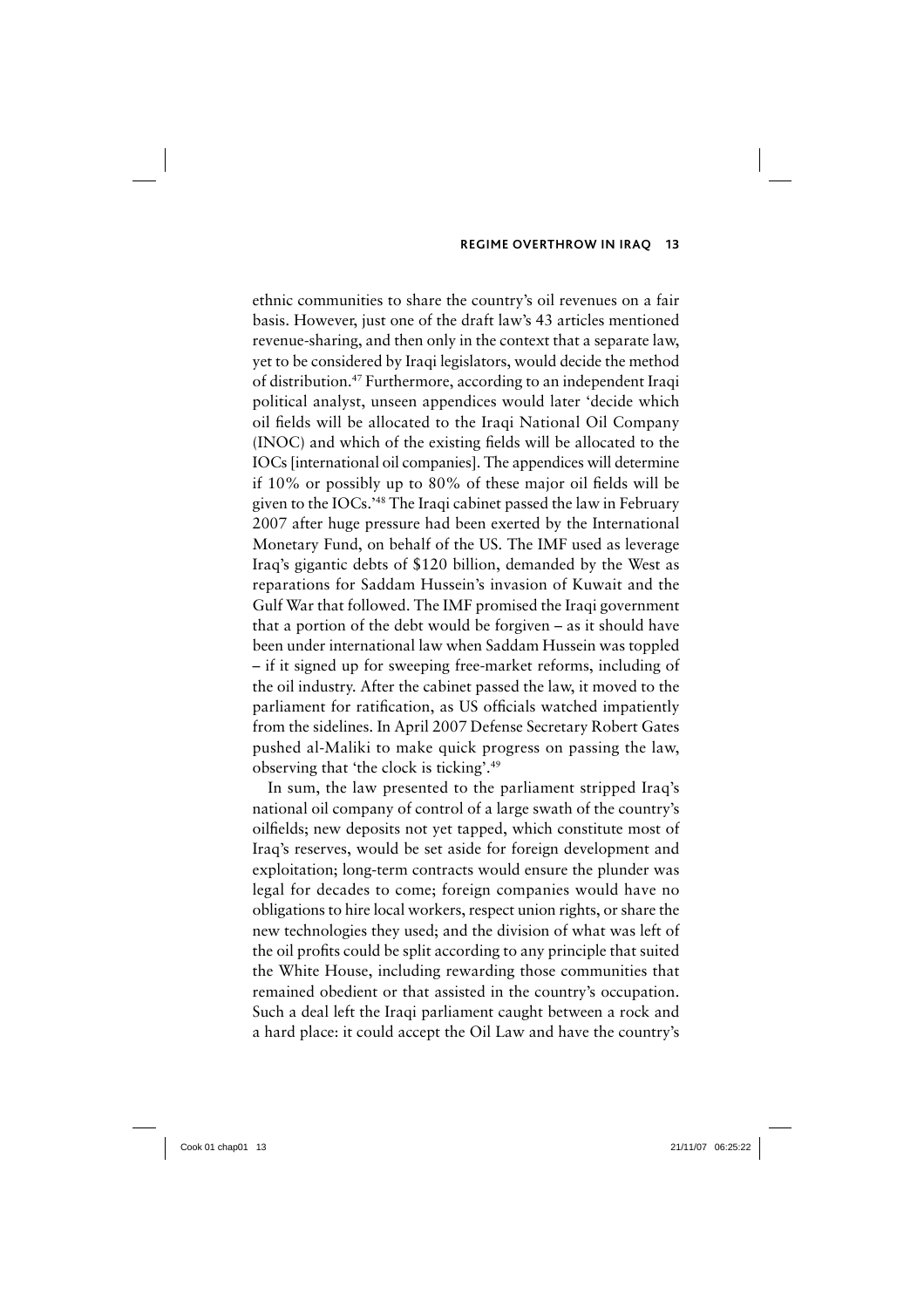wealth looted by the West or it could reject the law and face its oil revenues being diverted abroad to pay off Saddam's debts. By summer 2007, the path of the Oil Law was still blocked by the Iraqi parliament, which, much to the fury of the White House, was refusing to sign it. After a speech by Bush on the law, a rare critic in the US Congress, Dennis Kucinich, issued a statement observing that Bush and his Vice-President, Dick Cheney, 'have consistently misled the Congress on this matter, attempting variously to mask the privatization scheme as "equitable revenue sharing" and as a means toward "reconciliation." This is a grand deception.'50

#### **US POLICY IN THE GULF**

The ousting of Saddam Hussein and the subsequent direct occupation by American forces to secure Iraq's oil were a decisive break with traditional US policy in the region. It was also a dramatic departure from the experience of European colonial rule in the Middle East, where Britain and France had preferred to install a strongman who would do their bidding, usually to ensure their uninterrupted exploitation of local resources such as oil. If the local ruler defied the colonial power, he was replaced with another strongman – in what today would be called 'regime change'. That was why Iraq's King Faisal had little choice but to sign the concession with the Iraqi Petroleum Company in the 1920s. It was also why for many years neighbouring Iran had been ruled by a series of monarchs, the Shahs, who signed similar oil deals with European and Soviet companies. After a nationalist prime minister, Mohammed Mossadeq, nationalised Iran's oil industry in 1951, a prolonged power struggle between Mossadeq and the Shah ended with the latter fleeing into exile in 1953. Within days the CIA had engineered a coup to restore the Shah to power. One of the Shah's first acts after his return was to sign a new oil concession with an international consortium, led by American companies. The West also began helping him to develop a nuclear energy programme, possibly to silence domestic demands for the renationalisation of the oil industry. The Shah was overthrown in an Islamic Revolution in 1979, a blow to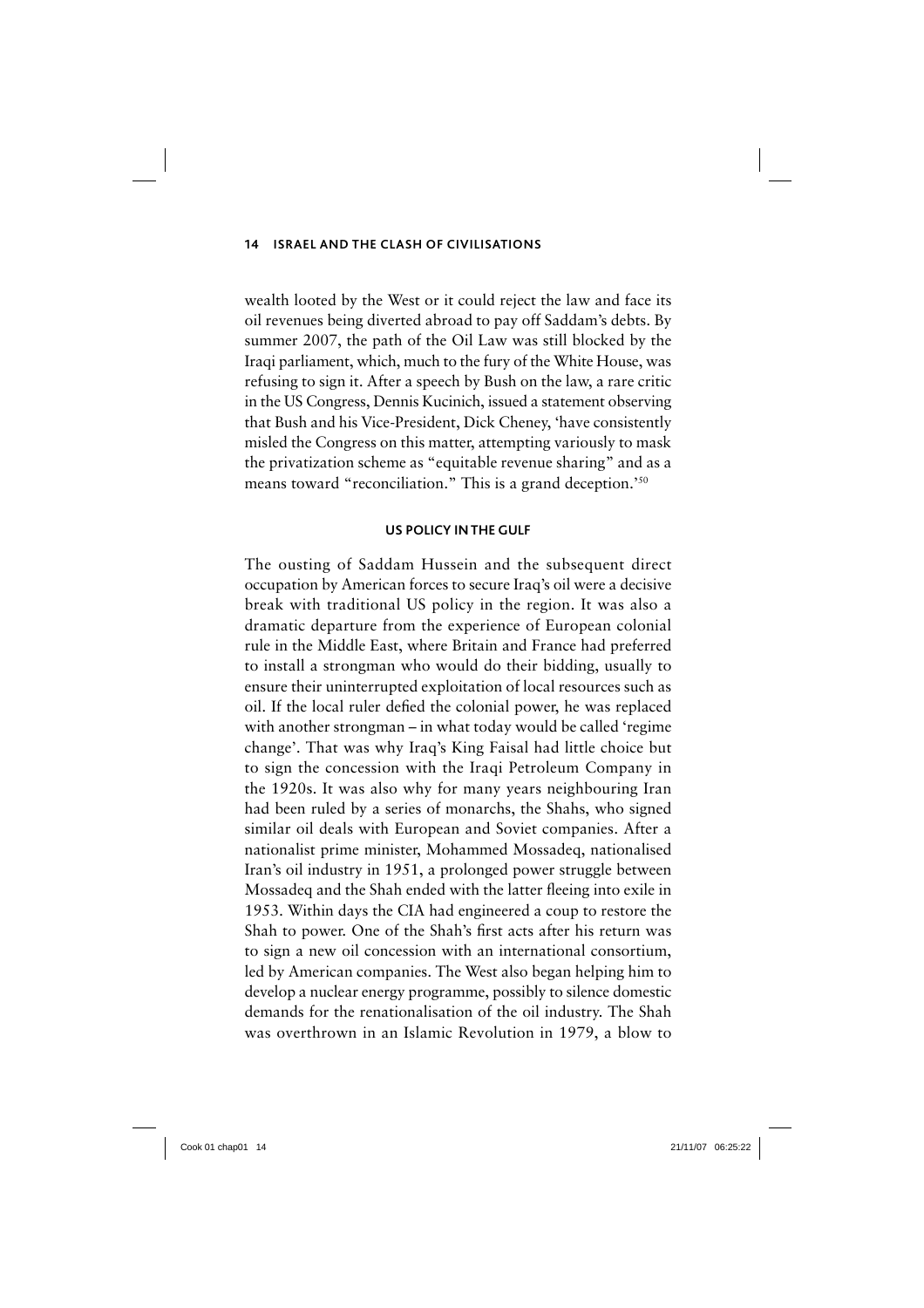Western control of the country that consecutive US Administrations have never forgiven.

American dealings with the region's other major oil state, Saudi Arabia, were murkier still. In the early twentieth century, a powerful Sunni family, the Sauds, had unified various Gulf provinces, ruling them as a monarchy with Western backing. The Sauds had signed an oil concession with an American firm in the 1930s and the two countries rapidly developed close ties. As early as 1943 President Franklin D. Roosevelt remarked that 'the defense of Saudi Arabia is vital to the defense of the United States'.51 Saudi Arabia's key place in US Middle East policy, however, only emerged in the early 1960s with the establishment of an oil cartel, OPEC, over which the kingdom had decisive control. The point of OPEC – which grew to include eleven nations – was to ensure that oil prices remained above production costs to maximise profits for both the oil-producing countries and Big Oil, based in the US. Under anti-trust legislation, the cartel could have been challenged as illegal had it been formed by the corporations themselves, but the oil nations had a freer hand.<sup>52</sup> OPEC came into its own in the 1970s as the main oil countries nationalised their industries.<sup>53</sup> Its first, and only, real show of strength was to protest American intervention in the 1973 'Yom Kippur War' – when President Richard Nixon airlifted arms to Israel to prevent its defeat by its Arab neighbours – by cutting off oil supplies and dramatically raising global prices. Following the death of King Faisal al-Saud two years later, the new Saudi monarch, Fahd, entrenched the 'special relationship' with Washington and effectively eroded the strength of OPEC. Instead, Saudi Arabia promised stability in oil prices and profits on condition that the US protected the regime against the threat from powerful neighbours like Iraq and Iran and from its own home-grown Islamic militants. For this reason, the Saudi regime has been consistently, and misleadingly, labelled as 'moderate' in the West. The Sauds have also reliably invested hundreds of billions of dollars of their oil profits in Western economies and bought the latest US military hardware, much of it needed to protect their regime from the rise of radical Islamic groups in the region.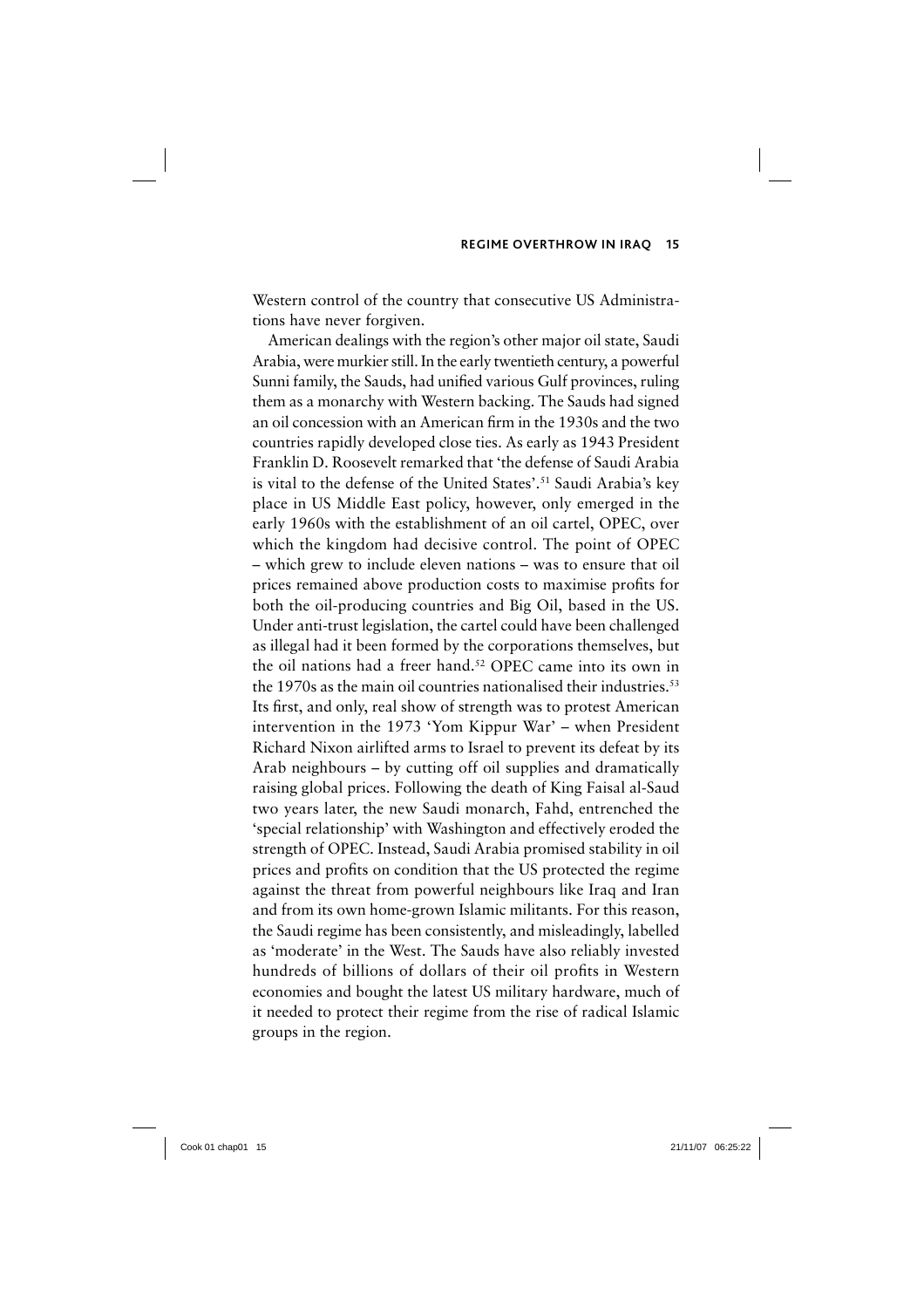### **16 ISRAEL AND THE CLASH OF CIVILISATIONS**

The long-standing and intimate relations between the Saudi rulers and key figures in the American political and economic establishment, including the Bush family and the veteran statesman James Baker, may go some way to explaining the enduring US indulgence of this unpleasant, though consistently obliging, regime. The House of Saud has managed to contain, even if barely, the explosive tensions created by the US demand following the 1991 Gulf War to station thousands of troops on Saudi territory. The presence of foreign soldiers in the same country as Islam's two holiest sites, Mecca and Medina, became a symbol for the radical Islamists of the way the West had humiliated and desecrated the Arab world. The Sauds' deep ties to the US establishment may also explain the otherwise baffling decision by the White House to ignore the established links between Saudi Arabia and the terror attacks of 11 September 2001 on the World Trade Center in New York and the Pentagon in Washington. Fifteen of the 19 men who hijacked the planes used in the attacks were Saudi nationals. The refusal by the Bush Administration to publish a section of a Congressional report into Saudi Arabia's links with the hijackers was explained by a US official: 'It's really damning. What it says is that not only Saudi entities or nationals are implicated in 9/11, but the [Saudi] government.'<sup>54</sup> Instead the US pursued Iraq's Saddam Hussein, even though he had no known connection to the attacks.

Describing British colonial dealings with Middle Eastern states, Mark Curtis, a former research fellow at the Royal Institute of International Affairs, noted:

British policy in the Middle East is based on propping up repressive elites that support the West's business and military interests ... Repressive Middle Eastern elites understand these priorities, and also that their role in this system helps keep them in power locally; the West could withdraw its support for them if they got any wayward ideas ... London and Washington have throughout the postwar period connived with Middle Eastern elites to undermine popular, secular and nationalist groups which have offered the prospect of addressing the key issues in the region – the appalling levels of poverty and undemocratic political structures.<sup>55</sup>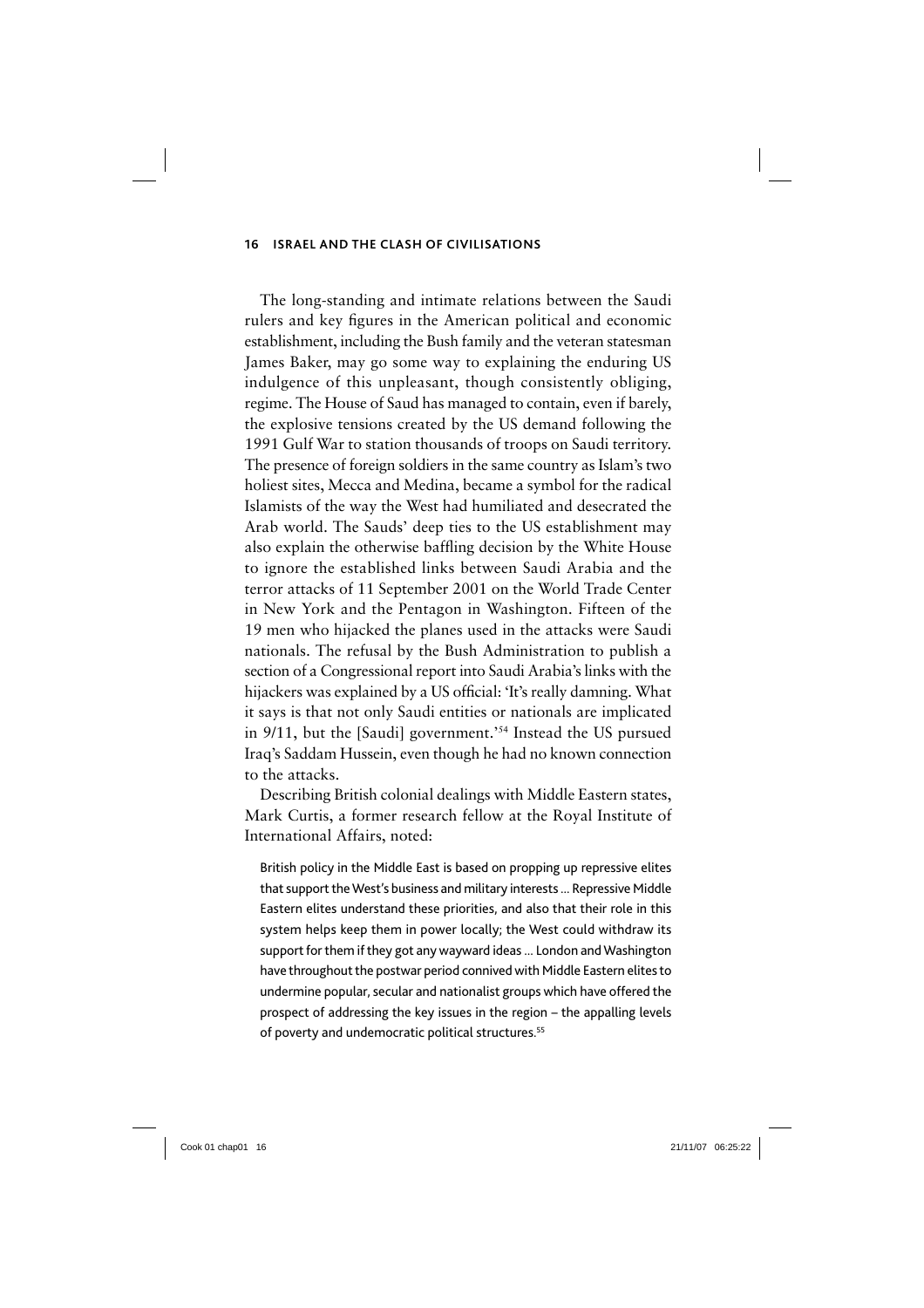When Britain's influence in the region waned after the Second World War, Washington took over, adopting similar methods for dominating the region – as its interventions in Iran, for example, proved. But, as Curtis points out, this traditional approach was beginning to backfire and 'helping to fan the flames of religious extremism that is often the only alternative available to those being repressed'. In US military jargon this would later come to be called 'blowback'. The outcome in Iran was an Islamic Revolution in 1979 that replaced the Western-backed Shah. But there were many other examples of blowback: it explained the emergence of Shia militias, including Hizbullah, in Lebanon that drove out US forces in 1983 and nearly two decades later ended Israel's occupation of the country's south; it accounted for the success of the Taliban fundamentalists, nurtured in the madrasas of Pakistan with CIA funding, who not only ousted the Soviet army from Afghanistan but then went on to take over the country, offering a base to Islamic militants from across the region; and it could be blamed for the rise of the Sunni jihadi movements that were conveniently labelled al-Qaeda and expressed a destructive longing for Islamic self-sufficiency and revolt against Western interference in the region.

Two doctrines – those of Presidents Truman and Eisenhower – were at the heart of US plans during the Cold War to contain the supposed threat of Soviet influence in the Middle East. The Truman Doctrine of the early 1950s stipulated that the US would send military aid to countries threatened by Soviet communism, with the security of Iran and Saudi Arabia considered priorities. The Eisenhower Doctrine of 1957 stated that the US would consider using its armed forces to prevent imminent or actual aggression against its own territory, and that countries opposed to communism would be given aid. Later doctrines projected American military might more specifically into the Middle East to combat the twin threats of Soviet influence and Arab nationalism. The Nixon Doctrine of 1969 grew out of the significant losses of US soldiers during the Vietnam War, and proposed finding local proxies, or client states, to fight on behalf of US interests and as a way to damp down protests back home. President Richard Nixon outlined the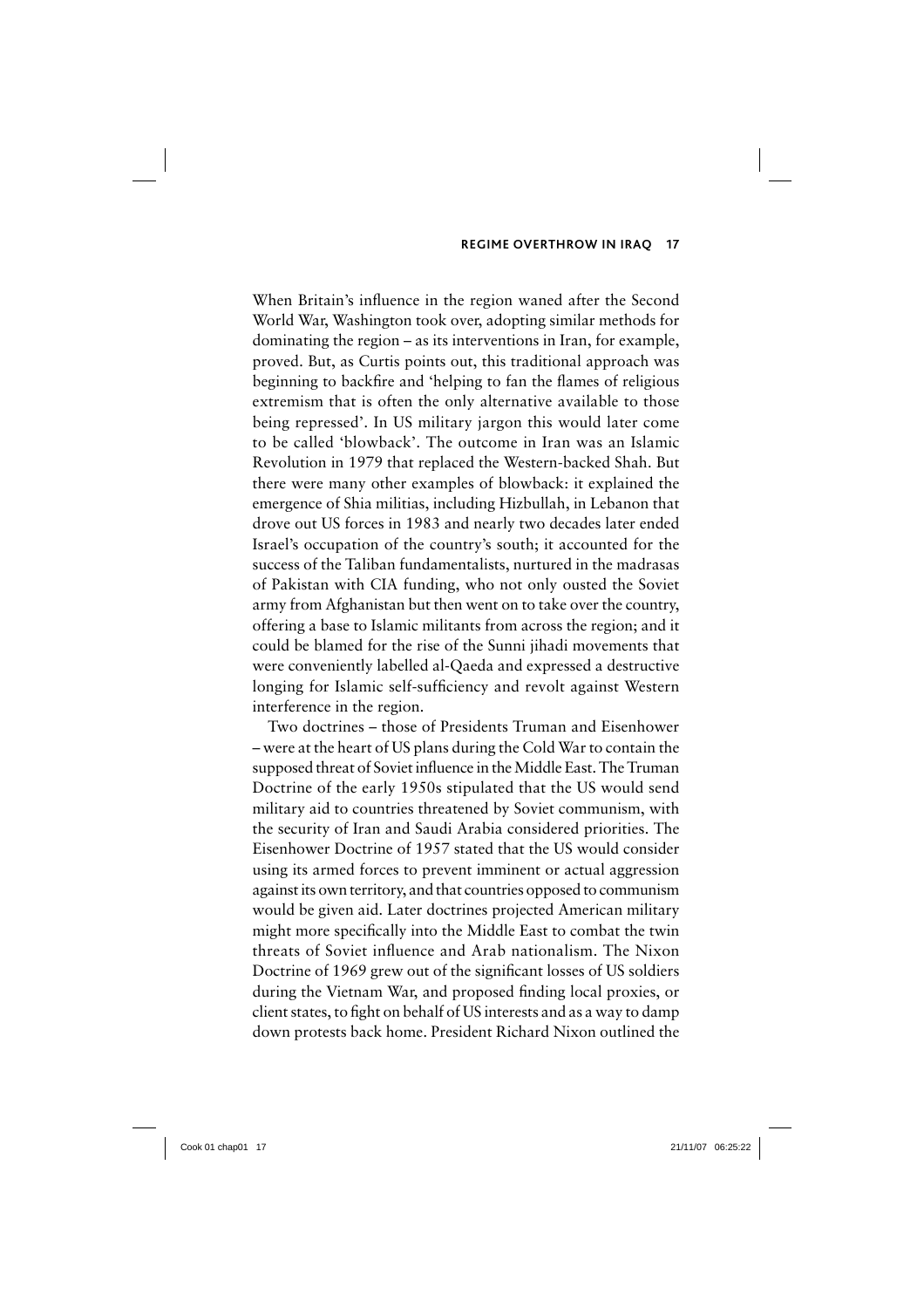new policy in a speech: 'We shall furnish military and economic assistance when requested ... But we shall look to the nation directly threatened to assume the primary responsibility of providing the manpower for its defense.'56 In the Middle East, Israel, the Shah's Iran, Turkey and Saudi Arabia were considered natural proxies. This policy was quickly put into effect in the Persian Gulf, where it was seen as the best way to protect the weak but loyal monarchy of Saudi Arabia, and the oil cartel it controlled, from the potential threats posed by its oil-rich neighbours of Iraq and Iran. Neither of these countries was reliably under the thumb of Western control: Iraq's leadership espoused a secular socialist Ba'athist philosophy and had ambitions to lead an Arab nationalism that posed the biggest threat to conservative Arab monarchies like the Sauds and to Israel; and Iran's nationalists, who had proved their popular base of support in the early 1950s by removing the Shah, drew on a blend of Persian nationalism and socialism that was seen in Washington as a threat similar to that of Arab nationalism.

In the case of Iran, the Nixon Doctrine meant propping up the Shah, who was encouraged to use the country's oil wealth to buy advanced American weapons, while thousands of American and Israeli agents advised his regime. Two events in 1979, however, suggested to Washington that it needed a new model for dealing with the Middle East: the Shah's overthrow by the Islamic Revolution, and the Soviet invasion of Afghanistan. In response, President Jimmy Carter proclaimed: 'Let our position be absolutely clear: An attempt by any outside force to gain control of the Persian Gulf region will be regarded as an assault on the vital interests of the United States of America, and such an assault will be repelled by any means necessary, including military force.'57 The Carter Doctrine presumed a pressing Soviet threat to US interests in the Persian Gulf and recognised the limits of relying on unstable surrogates. Instead it proposed that the US should intervene directly through a Rapid Deployment Force, later called Centcom, which required Saudi Arabia's agreement to buy a sophisticated US communications system and package of advanced weaponry. In addition, it was hoped to locate US military bases on Saudi soil. At the centre of the arrangement was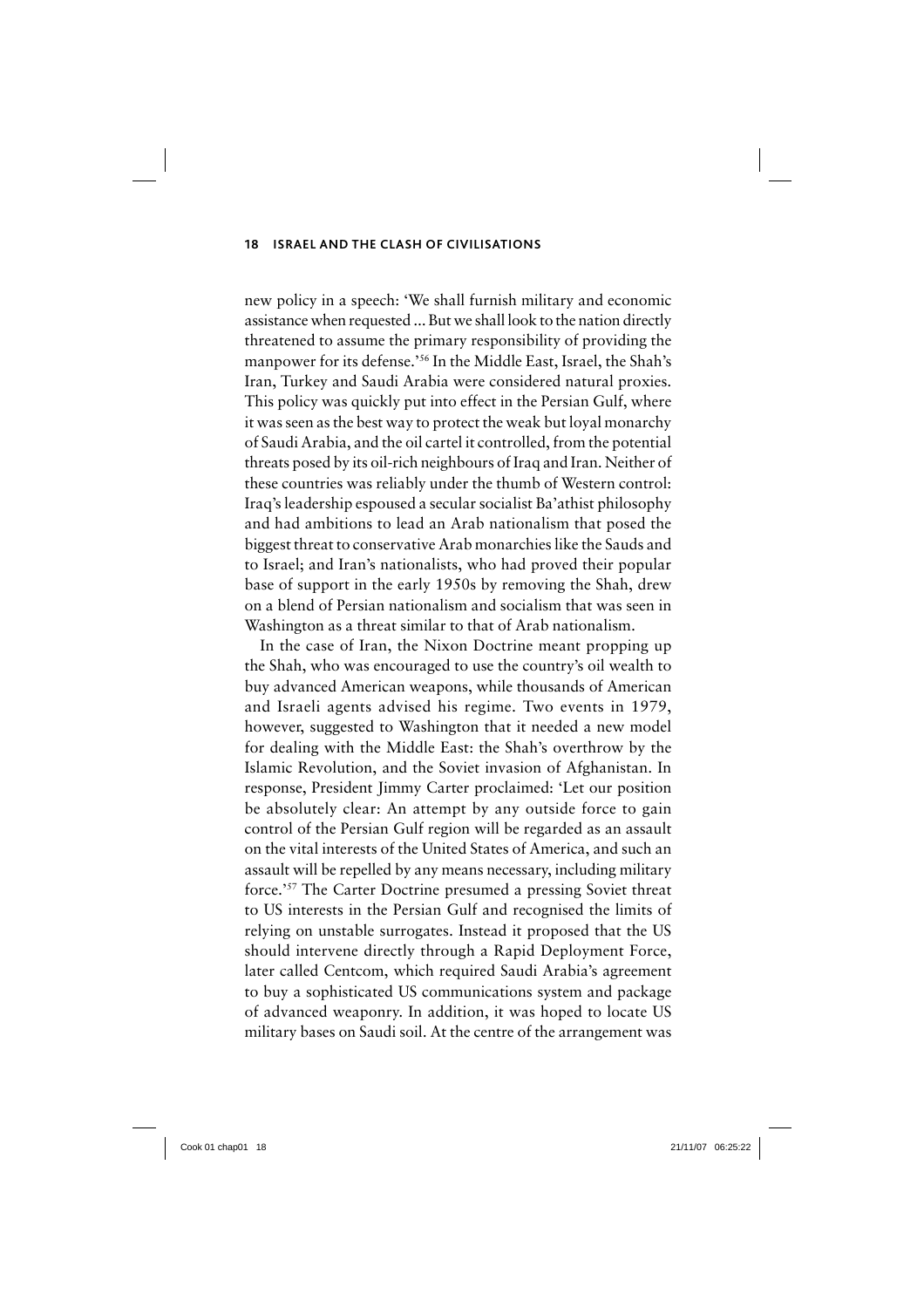the sale to the Saudis in 1981 of AWACS, an elaborate airborne radar system that would allow US forces to be deployed quickly in the Gulf against 'outlaw states' in such overwhelming numbers that casualties would be low and protests back home minimal. This approach was field-tested in the 1991 Gulf War against Iraq. President Bill Clinton's first National Security Adviser, Anthony Lake, argued that, in the same way that the US had taken the lead in containing the Soviet threat, it must now bear a 'special responsibility' to 'neutralize' and 'contain' rogue states in the Middle East, including Iran, Iraq, Libya and Sudan.<sup>58</sup>

These doctrines variously guided US responses to the events that unfolded after the Islamic Revolution of 1979. In the early 1980s, Washington began secretly arming both Iran and Iraq, encouraging these deeply hostile states to wage war in what the US may have believed would bring about their mutual destruction.<sup>59</sup> A savage eight-year war beginning in 1980 exhausted the two countries, costing at least half a million lives and damaging both countries' oil production and economic infrastructure. In parallel, the US also tried to develop contacts with the Iranian army in the hope of engineering a military coup to bring down the Shia clerics running the country. But, as that policy failed to bear fruit, Washington increasingly favoured Saddam Hussein's regime with military and intelligence assistance.<sup>60</sup> As well as receiving US aid, Iraq was supported by other Arab regimes, including Saudi Arabia and Jordan, which regarded it as representing the Sunnidominated Arab world against the threat posed by the non-Arab Shia regime of Iran. Contrary to US interests, Iraq emerged from its long war with Iran clearly the most powerful state in the region after Israel.

### **CONTAINING SADDAM**

In summer 1990 a victorious Saddam Hussein, believing himself to be the protector of the Arab world, switched his attention to another oil-rich neighbour, the tiny state of Kuwait. The Iraqi leader complained to the Arab League about the fall in oil prices caused by a glut of crude produced by Kuwait and the United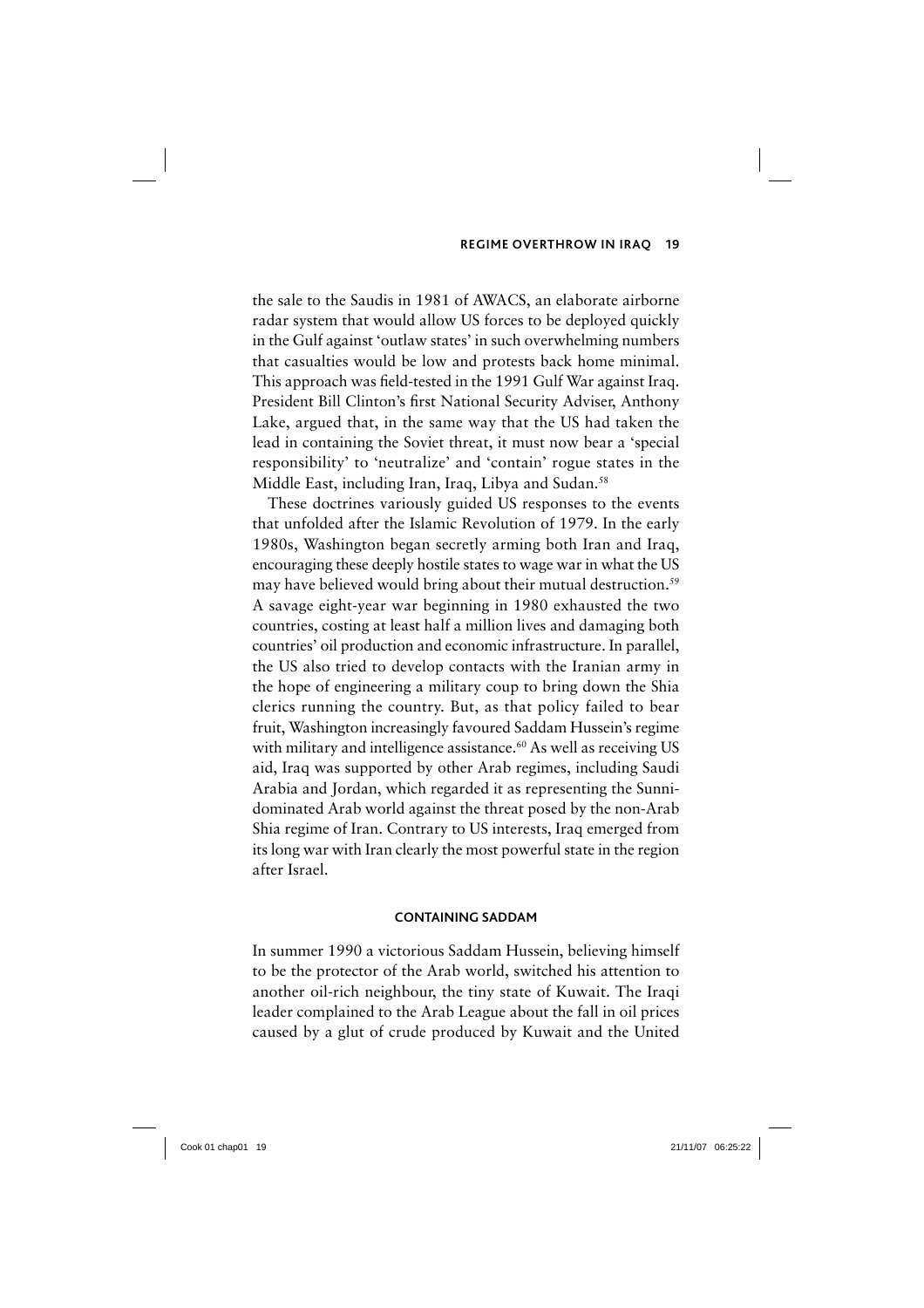Arab Emirates, which he claimed had cost Iraq \$1 billion in lost revenues at a time when the country desperately needed reconstruction. As he massed 100,000 troops along the border with Kuwait, Saddam also demanded that the small kingdom write off large debts accumulated during the Iran–Iraq War and lease part of its territory to Baghdad. In August 1990 he invaded. The attack had been predicted two years earlier by the CIA, which warned that Saddam might target the Kuwaiti islands of Bubiyan and Warba to expand Iraq's 'narrow access to the Gulf', but the fullscale invasion of Kuwait caught Washington unprepared. Kenneth Pollack, a CIA analyst who would become one of Clinton's key advisers, later wrote that the US Administration of the time feared that, if Iraq captured Kuwait's oilfields, it could rival Saudi Arabia in oil production and so control the price of crude, bypassing OPEC.61 Saddam turned from being considered a friend of the West into its number one enemy.

There is strong evidence that Saddam's invasion could have been rapidly reversed without resort to war. That was the view of Arab League officials, who believed a compromise could quickly be reached between Iraq and Kuwait that would have led to Saddam withdrawing his troops. However, the US Administration had other ideas. It warned Saudi Arabia that it was facing imminent attack from Iraqi soldiers in Kuwait, though no evidence was produced to support this claim. Saudi Arabia accepted an offer from the US to defend the kingdom against Iraq's supposed territorial ambitions by stationing large numbers of American troops on Saudi soil. In the meantime, the US did little to pursue a peaceful resolution, rejecting peace plans from France, Russia and Yemen, and instead cornered Baghdad with demands for a series of humiliating climbdowns. One Middle East analyst, Stephen Zunes, assessed Washington's policy as follows: 'The U.S. position was that, without a war, Saddam Hussein's regime would remain with its military assets intact, free to sell its oil, popular among some segments of the Arab world's population and still able to threaten its neighbours. This was considered unacceptable.'<sup>62</sup>

In other words, in the 1980s Washington had indulged Saddam Hussein because it needed him strong to confront, punish and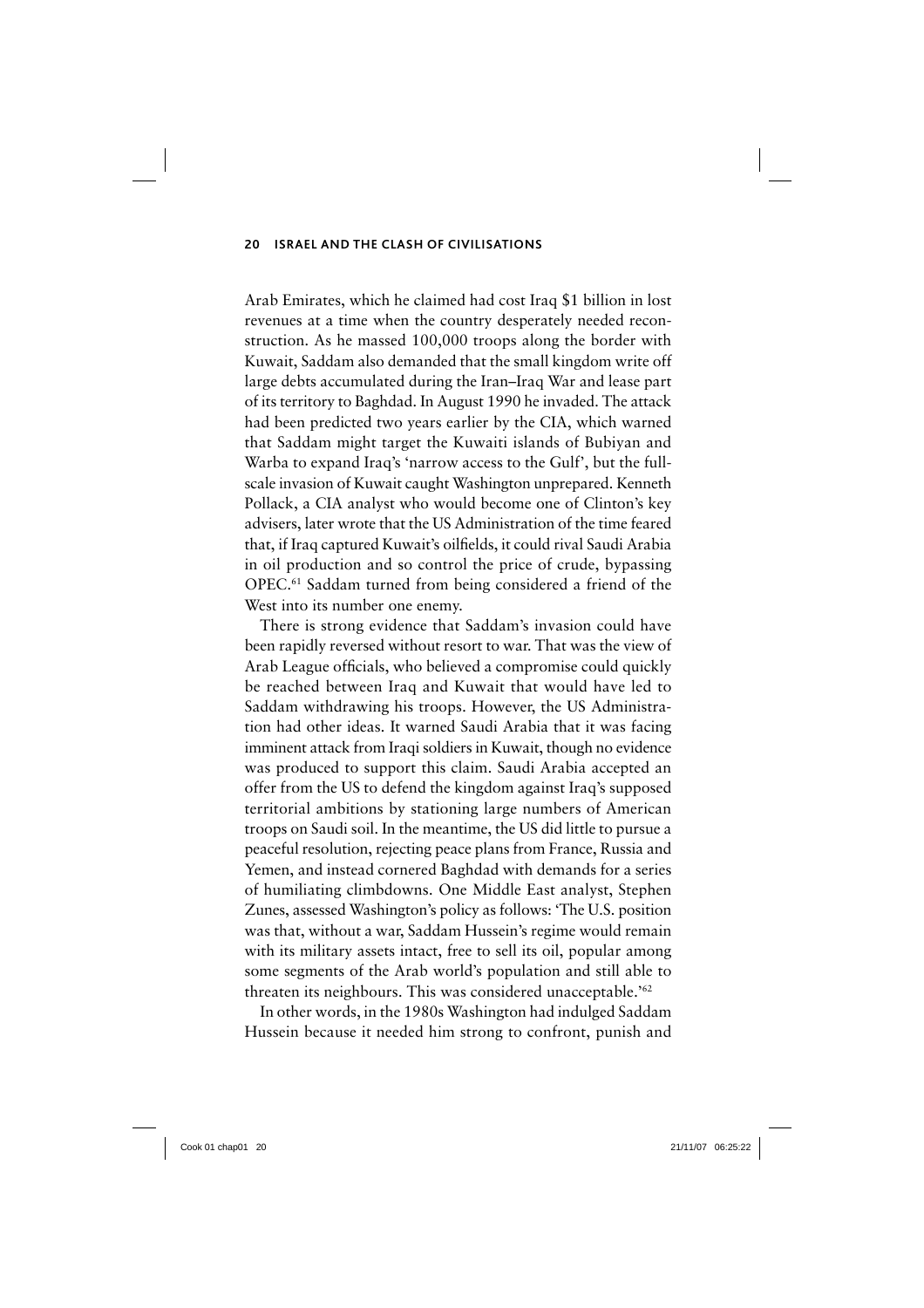weaken Iran. Now he was seen in a different light, as a challenge to the two main US allies in the region. His army might threaten the Saudis' control of the Middle East's oil cartel, and his widespread popularity in the Arab world combined with his vocal support for the Palestinian cause made him a nuisance to Israel, which was planning, with tacit American approval, to annex as much of the occupied territories as possible. In addition, across much of the Arab world Saddam was seen as a hero, a new Gamal Abdel Nasser, the Egyptian leader who had infused Arab nationalism with a romantic appeal through much of the 1950s and 1960s. President George H.W. Bush called Saddam 'another Hitler', 63 before launching Operation Desert Storm in January 1991. Within six weeks, a ferocious US air campaign and a coalition force of half a million troops had brought Iraq to its knees, killing some 100,000 Iraqi soldiers, many of them Kurdish and Shia conscripts whose fate Saddam was doubtless none too concerned by. The bombing raids targeted much of Iraq, destroying its infrastructure and economy in what Secretary of State James Baker boasted would return Iraq 'to the pre-industrial age'.64

In contrast to the invasion of Iraq to effect regime overthrow that his son, President George W. Bush, would launch twelve years later, Bush Snr pulled back from invading Baghdad and toppling Saddam. The White House even abandoned the Kurds and Shia when they followed Bush's advice and mounted insurrections against Saddam to remove him from power. Tens of thousands were killed as the Iraqi president crushed the rebellion. The reason for Washington's reticence, it seems, was a fear that success by Iraq's Kurds and demands for partition post-Saddam might fuel a rebellion among the restive Kurdish population in neighbouring Turkey, a close US ally in the region. Instead, the White House, first under Bush Snr and then Bill Clinton, pursued a policy of containment, keeping Saddam weak, with the hope that in the long run an Iraqi rival would come to power by engineering a coup against him. The goal was explained by the then chief diplomatic correspondent of the *New York Times*, Thomas Friedman. He observed that Washington was hoping to induce Iraqi generals to topple Saddam Hussein, 'and then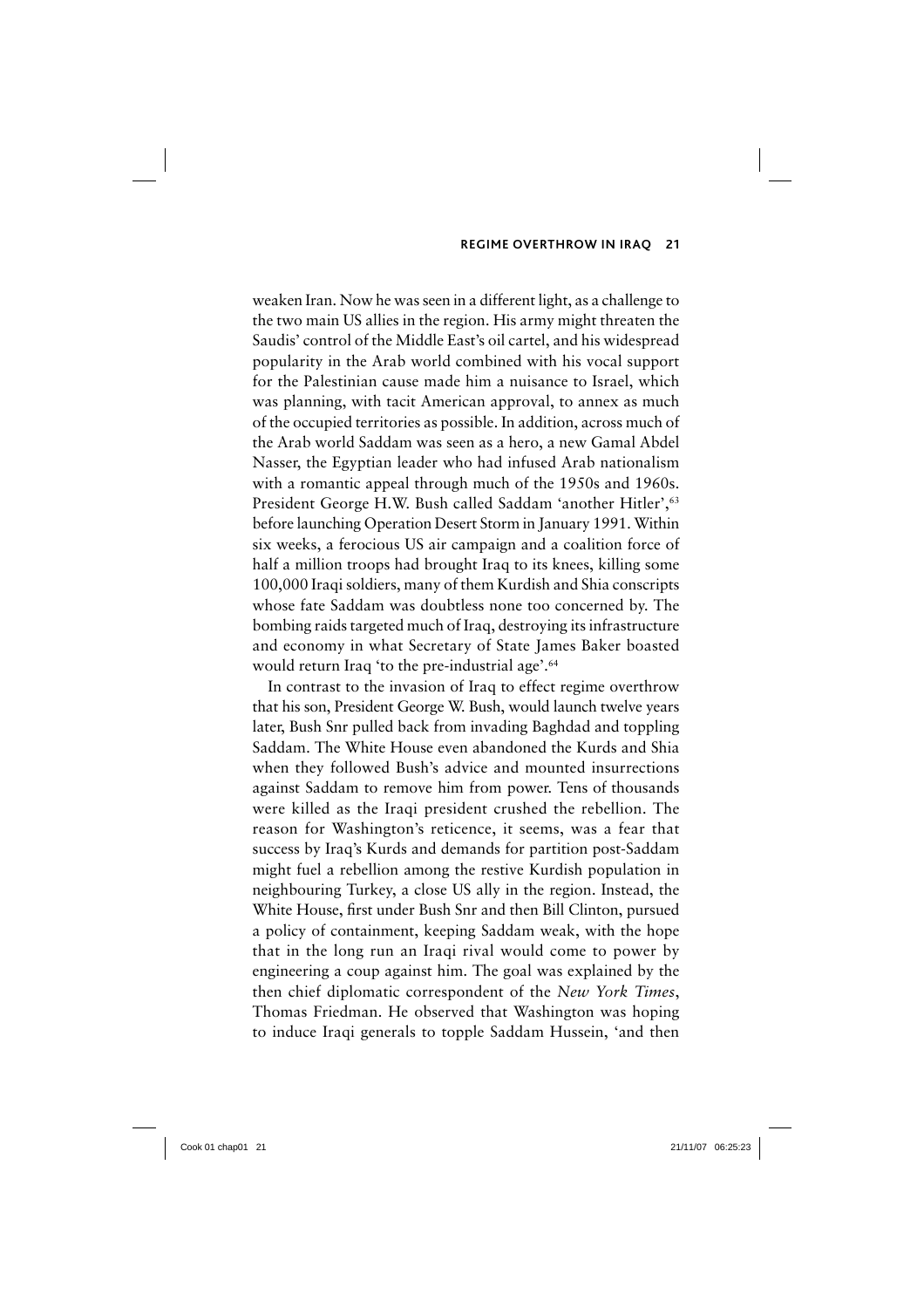Washington would have the best of all worlds: an iron-fisted Iraqi junta without Saddam Hussein'.65

Containment was achieved through a dual policy of 'no-fly zones' in the country's north and south, which allowed the US and British air forces to box Saddam's army into the centre of the country, and a system of swingeing UN sanctions that deprived the Iraqi population of most essentials, including supplies of food and medicines. The decade of sanctions, in particular, led to terrible suffering among ordinary Iraqis that has been estimated to have cost the lives of as many as one million, many of them children. Unicef, the United Nations Children's Fund, concluded in 1999 that  $4,000$  children under the age of five were dying each month from the sanctions – or half a million children dead in the eight years covered by the report. Before the Gulf War of 1991, contrary to the impression in the West, Iraq had the most advanced welfare system in the Arab world. An average annual income of \$4,000 in 1980 had fallen to \$500 by 2003.<sup>66</sup> On the eve of invasion, *Time* magazine reported: 'Industry has ceased to exist and unemployment may be as high as 50 percent. The agricultural sector is in complete disarray, leaving more than 60 percent of the population to rely on the UN Oil for Food program [covering basic needs]. About 40 percent of the nation's children are suffering from malnutrition.'67 Shortly after the 1999 Unicef report was published, Anupama Rao Singh, the fund's senior representative in Iraq, observed:

The change in 10 years is unparalleled, in my experience. In 1989, the literacy rate was 95%; and 93% of the population had free access to modern health facilities. Parents were fined for failing to send their children to school. The phenomenon of street children or children begging was unheard of. Iraq had reached a stage where the basic indicators we use to measure the overall well-being of human beings, including children, were some of the best in the world. Now it is among the bottom 20%. In 10 years, child mortality has gone from one of the lowest in the world, to the highest.<sup>68</sup>

In 1998, a year before the report was published, Denis Halliday, Assistant Secretary-General of the United Nations and its coordinator of humanitarian relief to Iraq, resigned his post. He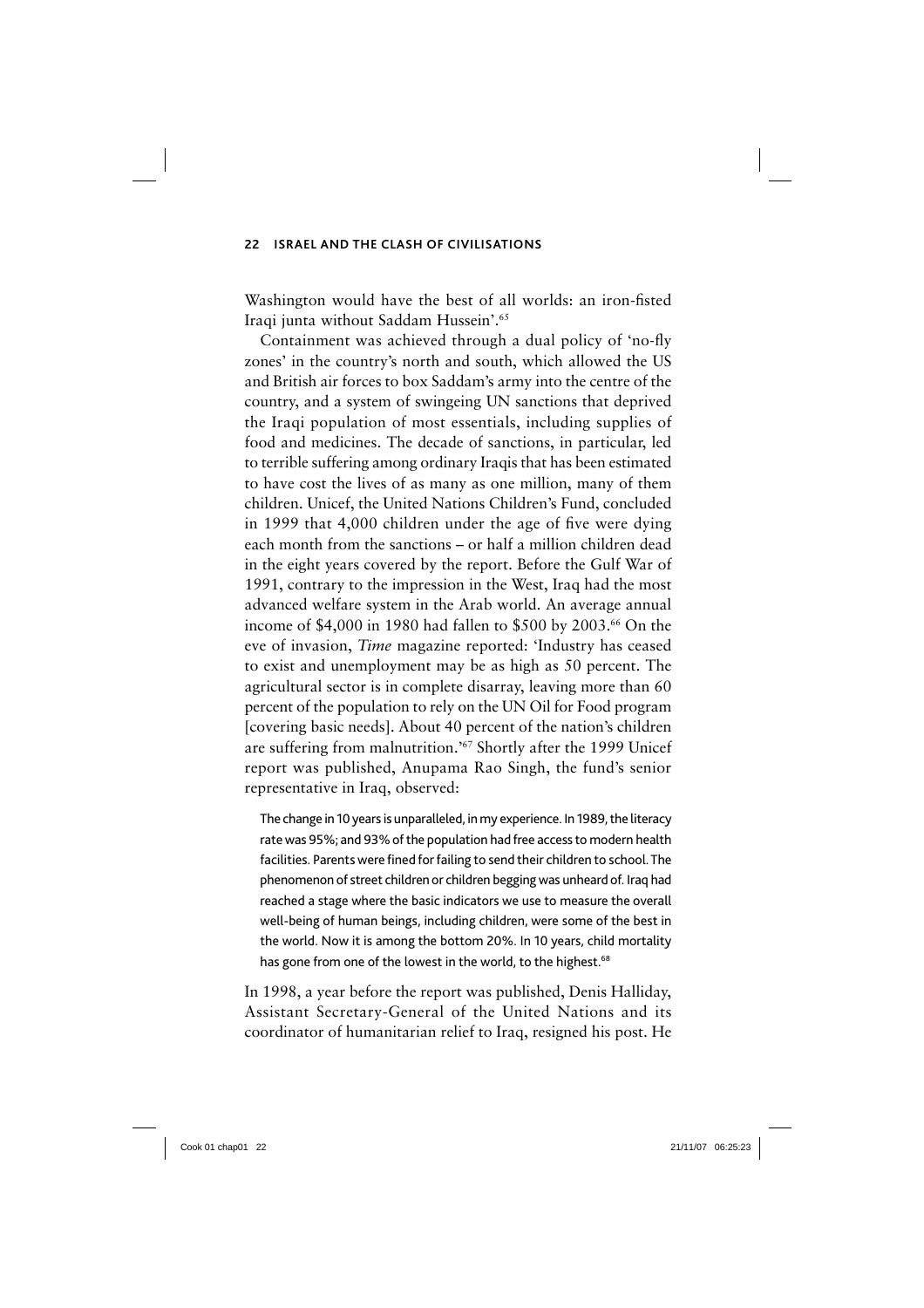told the investigative journalist John Pilger: 'I had been instructed to implement a policy that satisfies the definition of genocide: a deliberate policy that has effectively killed well over a million individuals, children and adults.'69 Two years later, Halliday's successor, Hans von Sponeck, resigned, quickly followed by Jutta Burghardt, head of the World Food Programme in Iraq. In 1999, 70 members of the US Congress took the unprecedented step of signing a petition to President Clinton appealing to him to end 'infanticide masquerading as policy'.70

### **THE NEOCON VISION OF THE MIDDLE EAST**

The policy of containing Iraq came to end with the election of President George W. Bush in 2000. In a speech in 1997, President Clinton's Secretary of State, Madeleine Albright, had made clear that regime change was the goal of containment, saying that the US would support sanctions 'as long as it takes' to usher in 'a successor regime'.71 However, the sanctions, rather than weakening Saddam Hussein, were simply entrenching his rule. Removing Saddam by other means was a priority for everyone in the Bush Administration but became the particular obsession of a group of ultra-hawkish advisers known as the neoconservatives, or 'neocons' for short. While many of them, though far from all, are American Jews, the group was most obviously distinguished by its ideological sympathy for the Israeli right.72 Many neocons had forged their political careers heading various rightwing think-tanks, such as the American Enterprise Institute, the Jewish Institute for National Security Affairs, the Project for the New American Century, and the Center for Security Policy. They also enjoyed close, verging on incestuous, relations with Washington's muscular pro-Israel lobby groups, particularly the American Israel Public Affairs Committee (AIPAC) and the Conference of Presidents of Major American Jewish Organizations.

A brief survey of the backgrounds of some of the key neocons gives a flavour of their 'special relationship' to Israel. According to investigative journalist Seymour Hersh in his account of the Nixon presidency, Secretary of State Henry Kissinger discovered that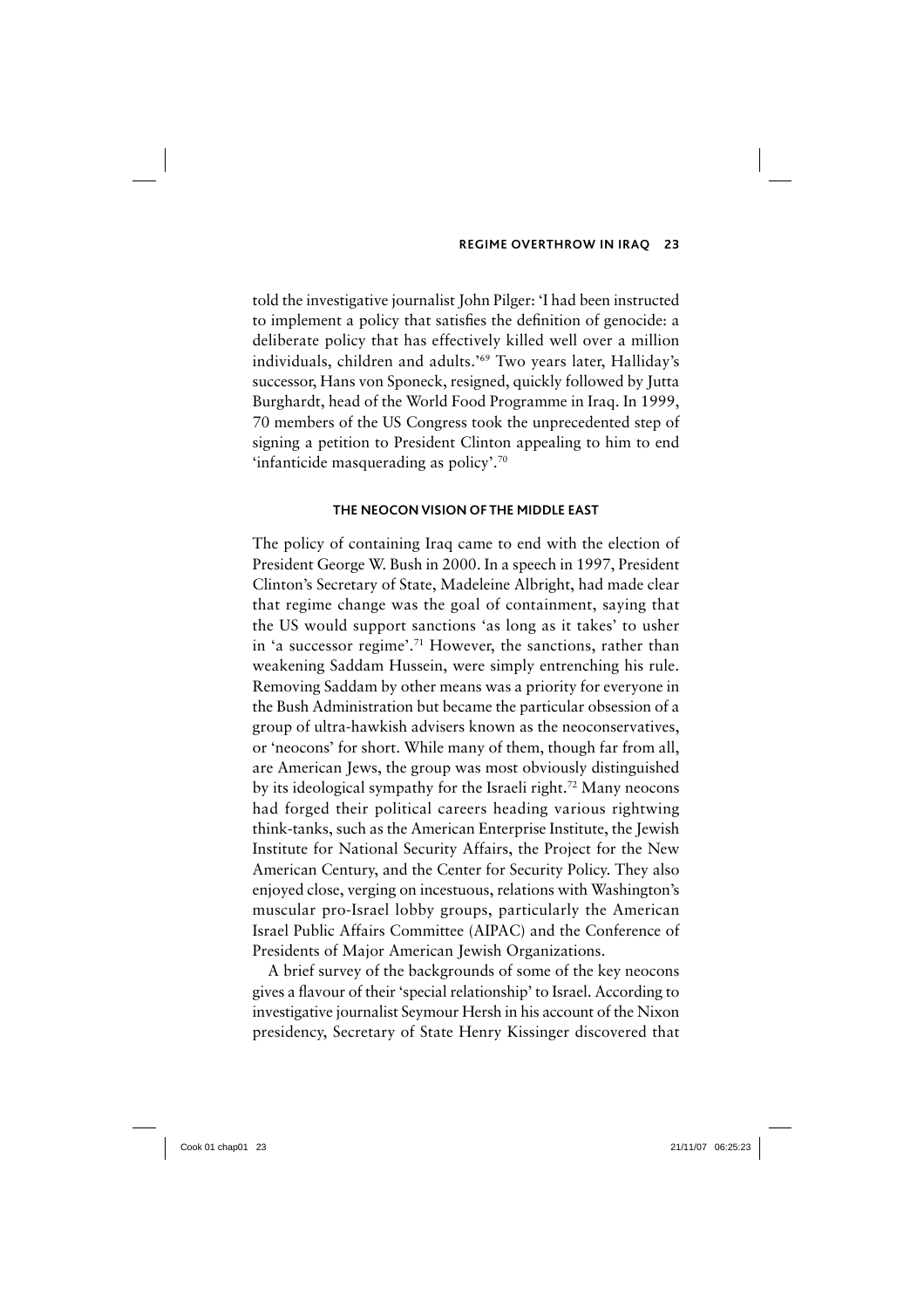Richard Perle, one of the figureheads of the neocon movement, had been passing classified material from the National Security Council to the Israeli embassy.73 A Bush neocon, Douglas Feith, who became Under-Secretary of Defense, had, according to the *Washington Post*, 'written prolifically on Israeli–Arab issues for years, arguing that Israel has as legitimate a claim to the West Bank territories seized after the Six Day War as it has to the land that was part of the U.N.-mandated Israel created in 1948'.74 Elliott Abrams, Bush's neocon director of Mideast affairs for the National Security Council, had made an impressive political comeback after his conviction on two counts of lying as a State Department official in the Reagan Administration over the Iran-Contra scandal, when the White House sold arms to Iran to pay the Contra rebels who were trying to overthrow the democratically elected Nicaraguan government. Abrams had written in October 2000: 'The Palestinian leadership does not want peace with Israel, and there will be no peace.<sup>'75</sup> On the question of Jewish identity in the Diaspora, he observed that Jews outside Israel should 'stand apart from the nation in which they live'.76 Meyrav Wurmser, an ally in the neocon think-tank the Hudson Institute, noted: 'Elliott's appointment is a signal that the hardliners in the administration are playing a more central role in shaping policy.'77 Years later John Wolfensohn, a former head of the World Bank and the Quartet's Middle East envoy in the period immediately before and after the Gaza disengagement, would claim that Abrams had almost singlehandedly 'undermined' him as well as an agreement on Gaza's border terminals that, in his view, destroyed the Palestinian economy.78

The wider neocon philosophy of power was neatly encapsulated in a comment made by an anonymous senior Bush adviser: 'We're an empire now, and when we act, we create our own reality.'79 Or as one Washington observer, Anatol Lieven, summed up neoconservative thinking: 'The basic and generally agreed plan is unilateral world domination through absolute military superiority, and this has been consistently advocated and worked on by the group of intellectuals close to Dick Cheney and Richard Perle since the collapse of the Soviet Union in the early 1990s.'80 Lieven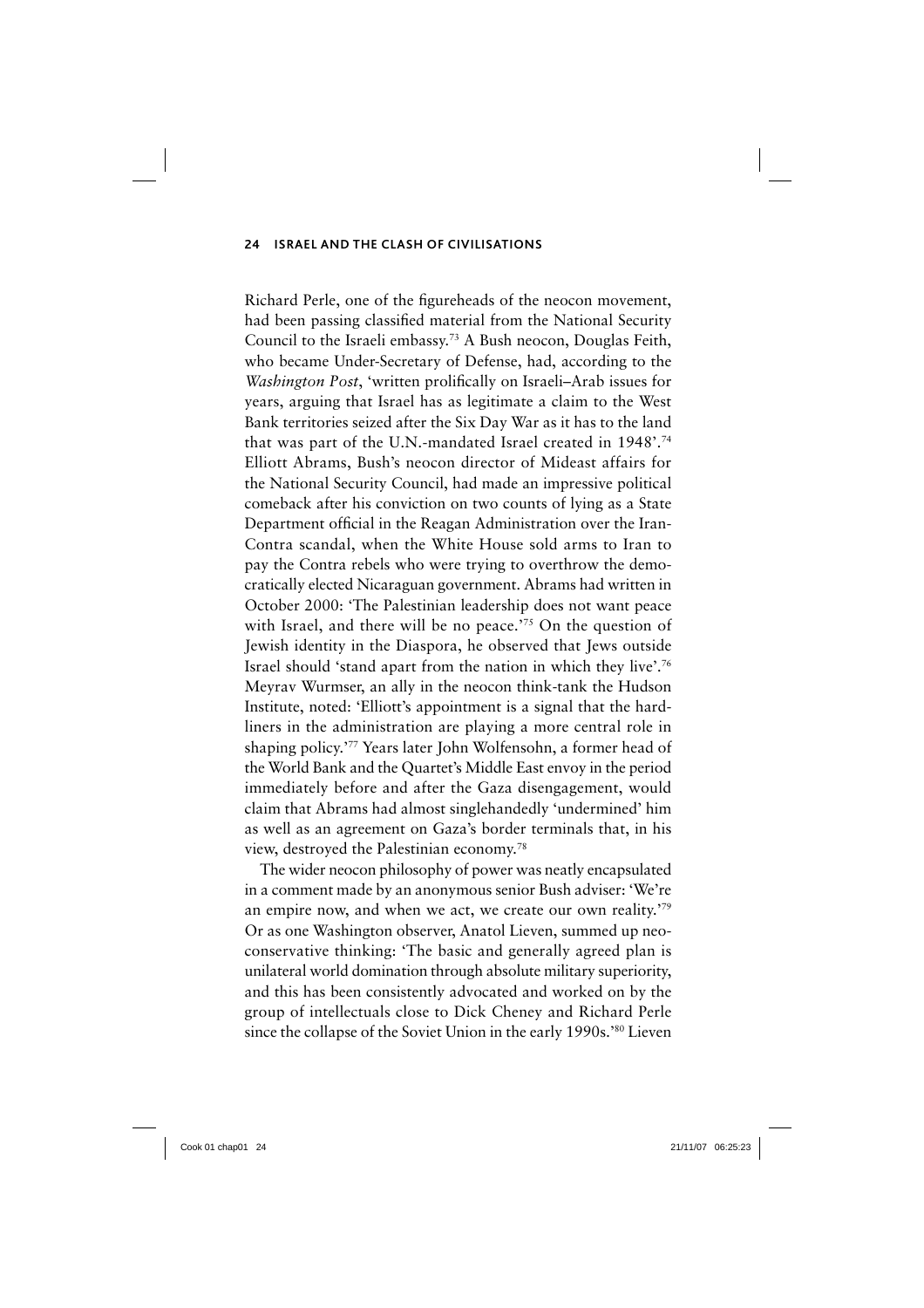also noted that at the heart of neoconservatism was the idea of pre-emptive war to defeat any state that might be considered a potential threat to US global dominance in the future. The neocons had been impressed by President Ronald Reagan's uncompromisingly hostile stance towards the Soviet Union in the 1980s, which they credited with bringing about its demise.

The neocons had a strong presence in Washington well before the election of President Bush in 2000. Perle had served as an Assistant Defense Secretary in Reagan's administration, and afterwards spent many years on the Defense Policy Board. Bush's first Defense Secretary, Donald Rumsfeld, and his Vice-President, Dick Cheney, had brought young neocons on to their staffs when they held senior positions in previous Republican administrations. But under Clinton's presidency, the neocons remained mostly on the margins of power, using those fallow years cooped up in their think-tanks to begin reimagining an imperial role for the US in the post-Soviet era. The Middle East, with its huge oil wealth, was at the heart of their designs, and Israel – as Washington's closest ally in the region – was, in their view, the key to American success. The neocons positioned Israel at the centre of a remade Middle East. In the new reality, American global dominance (and its control of oil) would be inseparable from Israel's regional dominance (and the security they believed would follow for Israel from its annexation of Palestinian land). Israel's unassailable strength in the Middle East would derive from its sole possession of nuclear weapons, which it had developed half a century earlier in cooperation with Europe and the US and which were entirely unmonitored because Israel had never admitted to their existence and had therefore not signed the Nuclear Non-Proliferation Treaty.81 As far as the neocons were concerned, whatever Israel wanted, it should get.

It was no surprise that Perle was one of the main authors of a report published in 1996 by yet another neocon think-tank, the Institute for Advanced Strategic and Political Studies, that was submitted to the newly elected Israeli prime minister, Binyamin Netanyahu. It urged him to abandon the peace process of Oslo and its formula of 'land for peace', while advising him on ways to cement his country's special relationship with the US in the new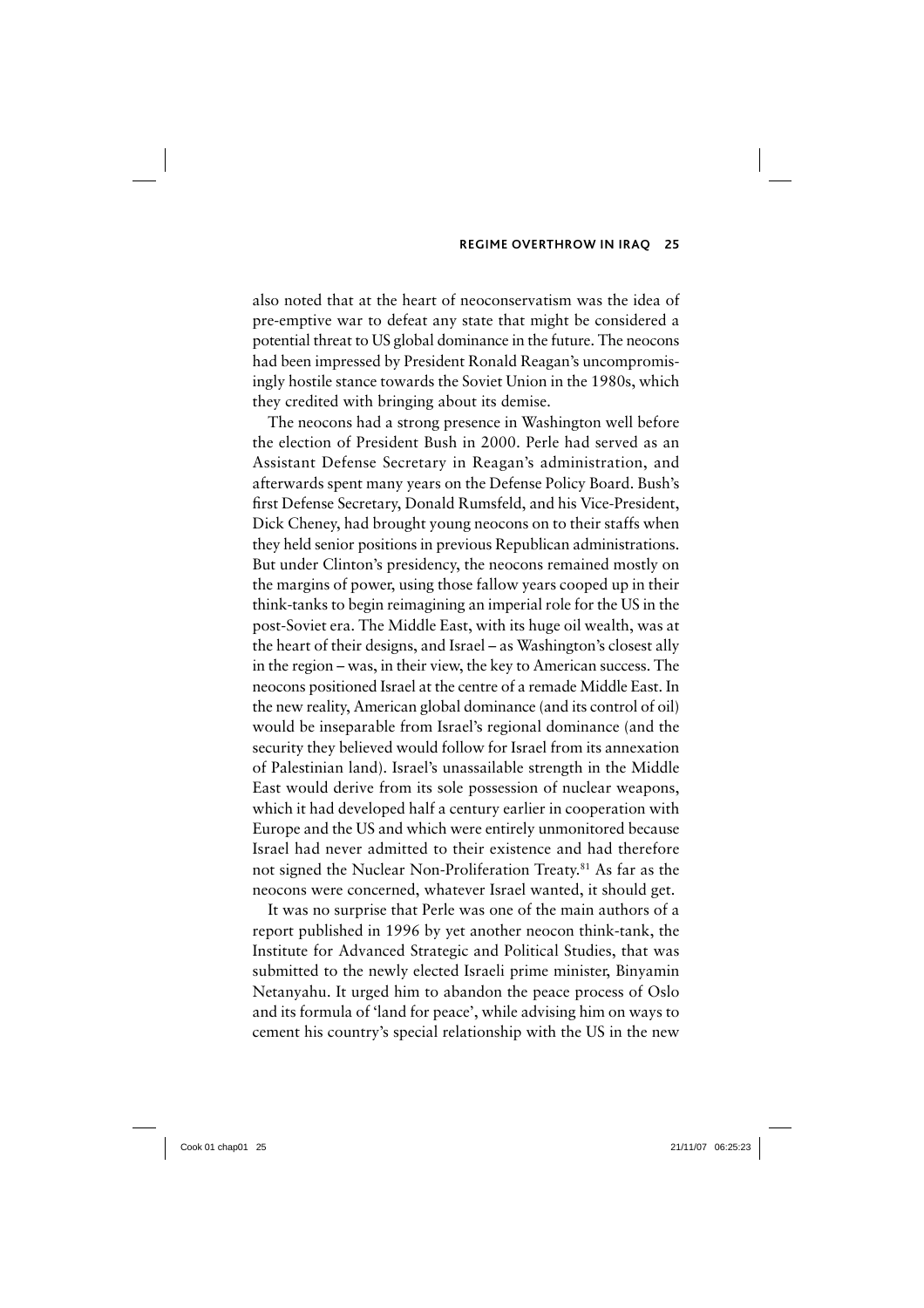imperial project. Other key authors included Douglas Feith and David Wurmser, later to be Vice-President Dick Cheney's adviser on the Middle East. Called *A Clean Break: A New Strategy for Securing the Realm*, the report proposed 'rebuilding Zionism' by 'weakening, containing, and even rolling back Syria' and 'removing Saddam Hussein from power in Iraq', as well as finding ways to 'wean the south Lebanese Shia away from Hizballah, Iran, and Syria' and 'cultivate alternatives to Arafat's base of power' in the occupied Palestinian territories. In metaphysical prose typical of the neocons, the authors proposed that 'Israel will not only contain its foes; it will transcend them.' In addition, the neocons had ideas about how Israel might overcome expected resistance to this aggressive new Middle East strategy in the less sympathetic Washington of the time: 'To anticipate US reactions and plan ways to manage and constrain those reactions, Prime Minister Netanyahu can formulate the policies and stress themes he favors in language familiar to the Americans by tapping into themes of American administrations during the Cold War which apply well to Israel.'<sup>82</sup> Though it would be another five years till the 11 September 2001 attacks on the World Trade Center, the neocons were already proposing, in embryo, selling Israel's central place in a coming 'clash of civilisations' between the Judeo-Christian West and the Islamic East.

Two years later, in January 1998, several key neocons wrote a letter to President Bill Clinton arguing that American policy towards Iraq was failing, and that 'we may face a threat in the Middle East more serious than any we have known since the end of the Cold War'.<sup>83</sup> The letter was signed by, among others, Richard Perle, and several figures who would soon become significant in the Bush Administration, including Donald Rumsfeld, Paul Wolfowitz, Elliott Abrams and John Bolton. A few months later the same group wrote to the Speaker of the House of Representatives, Newt Gingrich, and the Senate Majority Leader, Trent Lott, to express their belief that the policy of 'containment' of Saddam Hussein had proven unsuccessful and to recommend 'the removal of Saddam and his regime from power'.84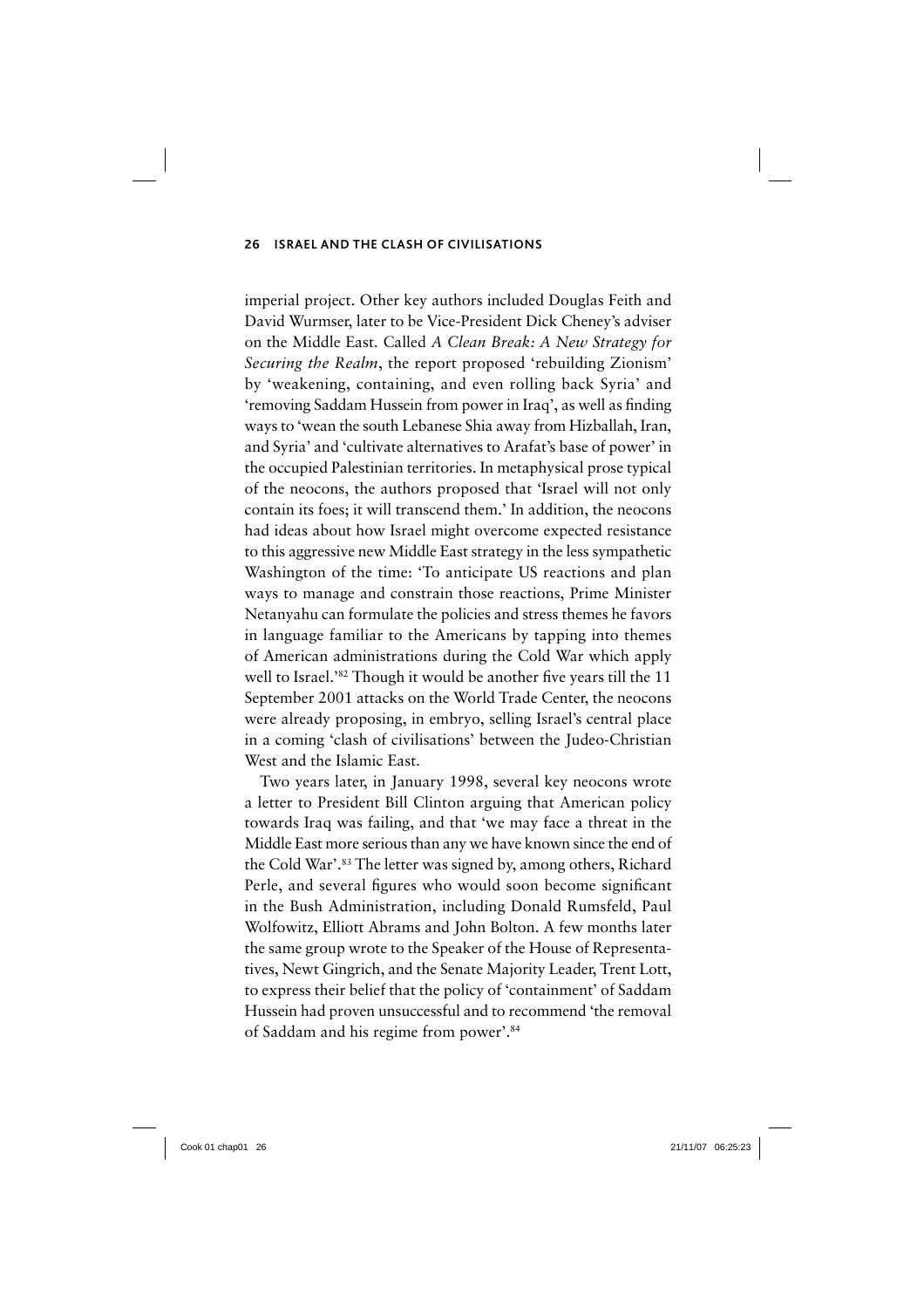Another important neocon document, *Rebuilding America's Defenses*, published in September 2000 by the Project for the New American Century, was widely seen as the blueprint for the Bush Administration's foreign policy.<sup>85</sup> The report's authors admitted drawing heavily on a previous classified defence document, written in early 1992 for the then Defense Secretary, Dick Cheney, by a group of Pentagon staffers that included two neocons, Lewis 'Scooter' Libby and Paul Wolfowitz, who would become under Bush respectively the chief of staff to Vice-President Cheney and the Deputy Defense Secretary.<sup>86</sup> In the 1992 document, Cheney's aides had called for the US to assume the position of lone superpower and act pre-emptively to prevent the emergence of any regional competitors. 'In the Middle East and Southwest Asia, our overall objective is to remain the predominant outside power in the region and preserve US and Western access to the region's oil.' Although the 1992 paper was disowned by the then White House, Dick Cheney reportedly told the authors: 'You've discovered a new rationale for our role in the world.'87 The updated 2000 report continued in much the same vein. New technologies, it noted,

are creating a dynamic that may threaten America's ability to exercise its dominant military power. Potential rivals such as China are anxious to exploit these transformational technologies broadly, while adversaries like Iran, Iraq and North Korea are rushing to develop ballistic missiles and nuclear weapons as a deterrent to American intervention in regions they seek to dominate ... Over the long term, Iran may well prove as large a threat to US interests in the Gulf as Iraq has. And even should US-Iranian relations improve, retaining forward-based forces in the region would still be an essential element in US security strategy given the long-standing American interests in the region.

These neocon visions, as will become clear over the next three chapters, closely reflected positions developed by the Israeli security establishment nearly two decades earlier. To prevent Middle Eastern states from accreting military strength that might rival Israel's, and in particular to stop them developing nuclear weapons, the Israeli army and its intelligence services had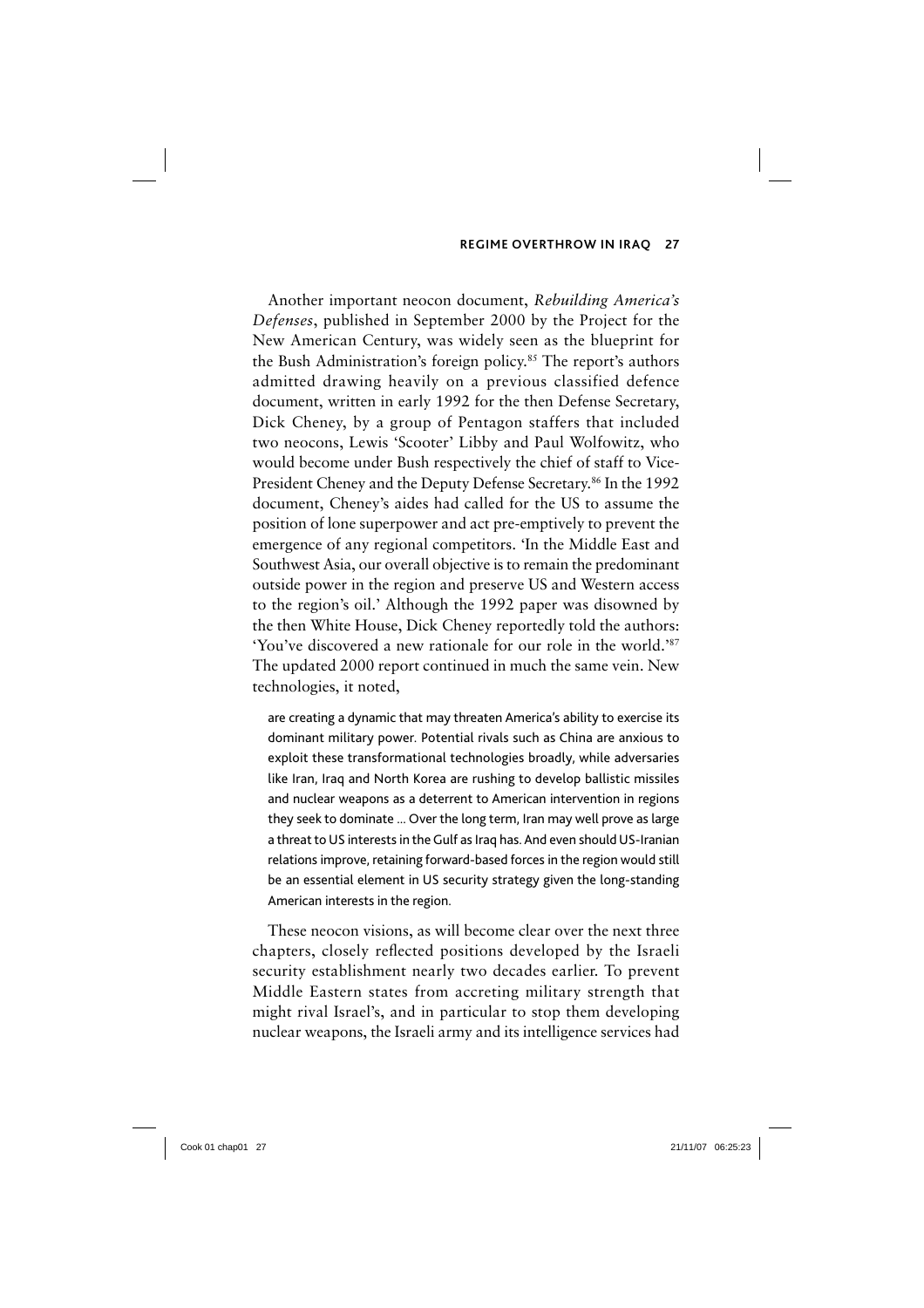formulated a strategy that, they believed, would guarantee Israel an imperial role in the Middle East to complement the American global one. This could best be achieved, they argued, with the dissolution of rival Arab and Muslim states through the spread of ethnic and sectarian strife across the region – in a particularly sophisticated version of the familiar colonial practice of 'divide and rule'. The US-led invasion of Iraq in 2003, Israel's attack on Lebanon in summer 2006, the endless threats against Iran, and the seeming revival in late 2006 of US policies to fund militant Sunni fundamentalist groups against the new 'Shia arc of extremism' (ignoring the lessons of 'blowback' from a similar exercise during the 1980s in supporting jihadis against the Soviet army in Afghanistan) suggested that Israel's strategy had seduced the neocons and, in turn, the Bush Administration. This is a story we shall return to in much greater detail in subsequent chapters.

### **FINDING A PRETEXT TO INVADE**

The neocons' chance to create their own reality in the Middle East – and one more suited to both the US and Israel – came with the 9/11 attacks. The Administration's first task was to exploit the resulting deaths to create a new political and ideological climate in which a 'war on terror' would become the alibi for a neoconinspired US foreign policy, justifying 'pre-emptive' wars to remake the Middle East. As part of that goal, the White House went after the most likely culprits for 9/11, 'smoking out', as President Bush phrased it, the jihadis of al-Qaeda in Afghanistan.<sup>88</sup> Plausible as the war on terror looked at this stage to many observers, for the neocons the real battle was yet to begin.89 An indication of their priorities came with a speech by Bush in January 2002 in which he identified as an 'axis of evil' the rogue nuclear state of North Korea – a potential Far Eastern ally of America's only global challenger, China – along with Israel's two large, regional rivals, Iraq and Iran.<sup>90</sup>

With the neocons occupying many of the key positions in a Defense Department headed by Rumsfeld,<sup>91</sup> and supported by neocon journalists in senior posts in the US media,<sup>92</sup> they pushed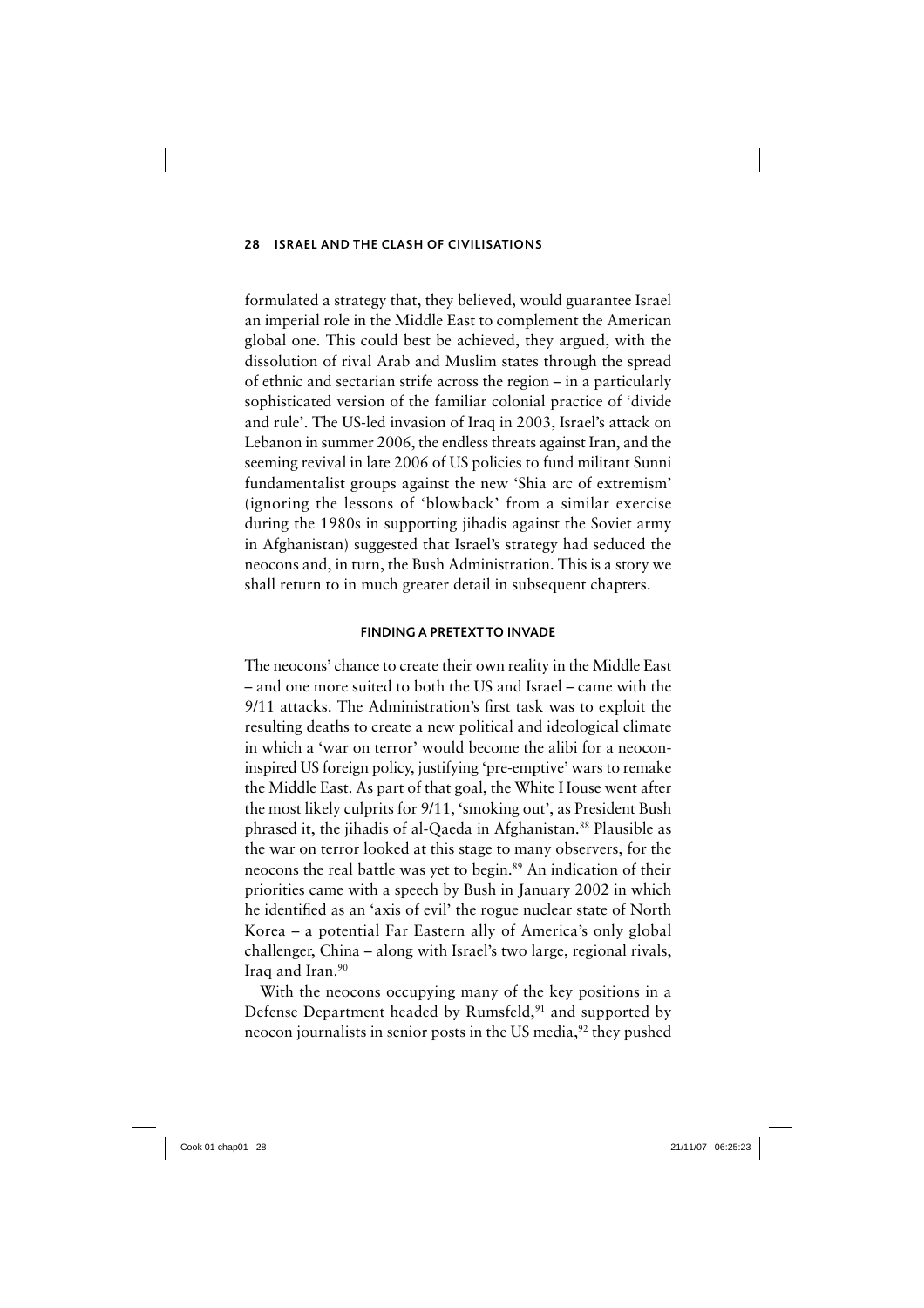very publicly for an invasion of Iraq as the next step in the war on terror. As we have already seen, they promoted not only erroneous information about Iraq's supposed stockpiles of WMD,<sup>93</sup> but also the improbable possibility that the secular Ba'athist regime was offering sanctuary to al-Qaeda.<sup>94</sup> The evidence for quite how desperate the neocons had grown to find a pretext for attacking Iraq was revealed five years later by a Pentagon investigation into the build-up to war. Included in its final report was a memo from Deputy Defense Secretary Wolfowitz, one of the most influential neocons in the Administration, to Douglas Feith, who was then head of the Pentagon's 'Office of Special Plans' and whose job it was to pave the way for an assault on Baghdad. Dated 22 January 2002, the memo from Wolfowitz states: 'We don't seem to be making much progress pulling together intelligence on links between Iraq and Al Qaeda. We owe SecDef [Rumsfeld] some analysis of this subject.'95 The Pentagon inquiry concluded that Feith's Office had 'developed, produced and then disseminated alternative intelligence assessments on the Iraq and al-Qaeda relationship', including 'conclusions that were inconsistent with the consensus of the Intelligence Community'.<sup>96</sup> In other words, Feith had manufactured lies to justify the coming attack.<sup>97</sup>

According to the journalist Bob Woodward, who was given unrivalled access to Administration officials for his book *Bush at War*, the Pentagon had been working months before 9/11 on 'developing a military option for Iraq'. When the World Trade Center and Pentagon were attacked, Rumsfeld was ready to raise 'the possibility that they could take advantage of the opportunity offered by the terrorist attacks to go after Saddam immediately'. Wolfowitz too favoured invading Iraq in response to 9/11. According to Woodward: 'Rumsfeld raised the question of Iraq. Why shouldn't we go against Iraq, not just al Qaeda? He asked. Rumsfeld was speaking not only for himself when he raised the question. His deputy, Paul D. Wolfowitz, was committed to a policy that would make Iraq a principal target of the first round in the war on terrorism.'98 Woodward's account is corroborated by an early passage in the memoirs of the head of the CIA at the time, George Tenet. The day after 9/11, Tenet reports passing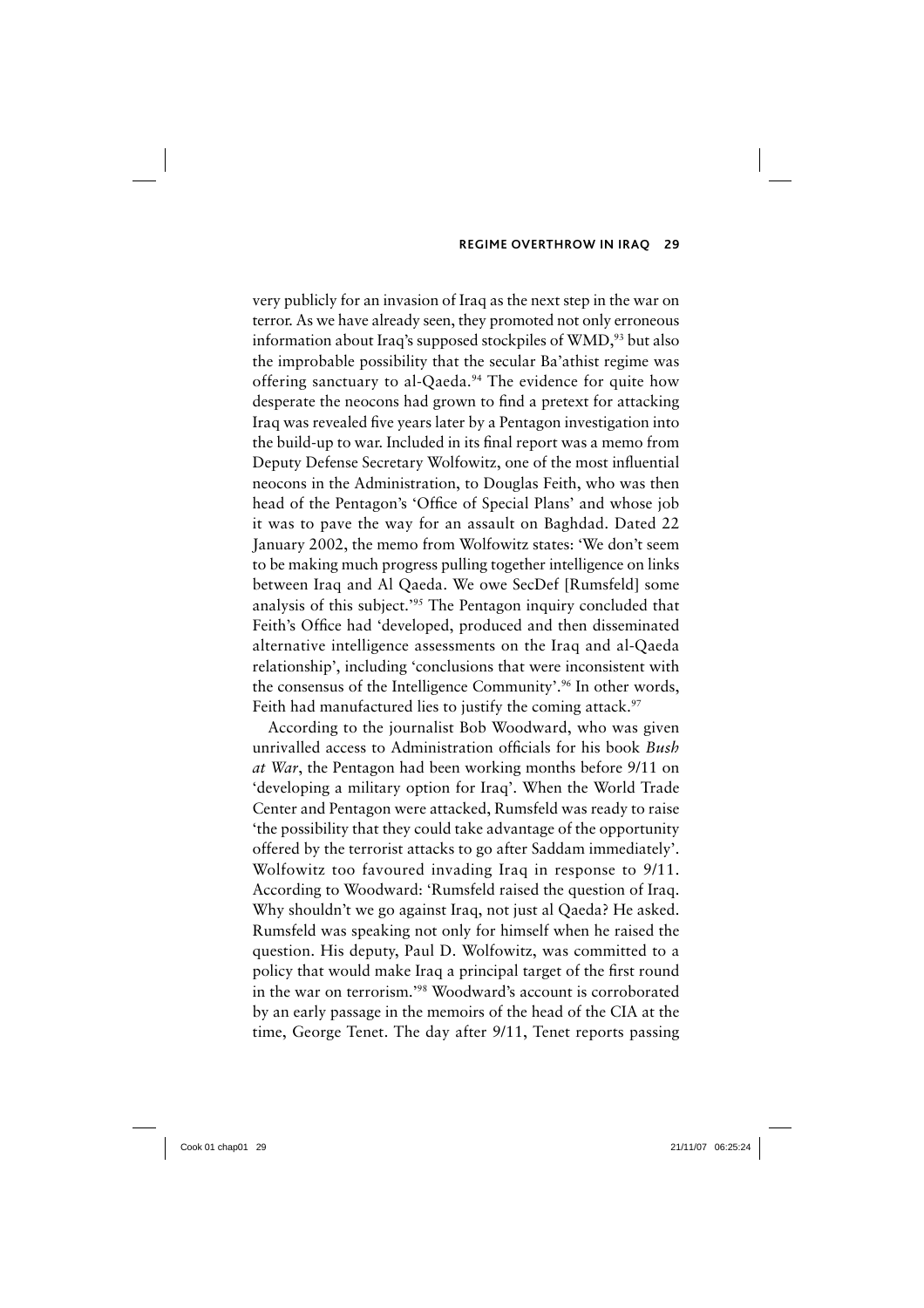Richard Perle in the corridors of the White House's West Wing. Perle turned to Tenet and said: 'Iraq has to pay a price for what happened yesterday. They bear responsibility.' Tenet recalled:

I was stunned but said nothing … At the Secret Service security checkpoint, I looked back at Perle and thought: What the hell is he talking about? Moments later, a second thought came to me: Who has Richard Perle been meeting with in the White House so early in the morning on today of all days? I never learned the answer to that question.<sup>99</sup>

The neocons were not alone in wanting Saddam Hussein removed. In January 2004, the former US Treasury Secretary, Paul O'Neill, went public that there had been a memorandum preparing for 'regime change' in Iraq almost from 'day one' of the Bush Administration – and well before the September 11 attacks.<sup>100</sup> Meetings on Iraq were held in January and February 2001 by the National Security Council, part of the State Department, which O'Neill attended and at which an invasion of Iraq was discussed. 'It was all about finding a way to do it. That was the tone of it. The president saying "Go find me a way to do this".' By March 2001 a secretive Energy Task Force under Cheney had accumulated several documents on Iraq, including one entitled *Foreign Suitors For Iraqi Oilfield Contracts*, discussing ways to carve up Iraq's crude reserves between Western oil companies.101

According to the investigations of an American journalist, Greg Palast, the oil industry was also deeply involved in plotting Saddam's overthrow. Palast reports that three weeks after Bush's election, a confidential meeting took place at Walnut Creek, near San Francisco, at the instigation of the State Department and to which the oil industry was invited. Under discussion was a plan for a rapid invasion of Iraq to topple Saddam Hussein. His removal was wanted by the industry because he was considered unpredictable and the country's chaotic oil output was creating fluctuations in the price of crude and damaging markets. Also, the continuing sanctions regime was handicapping US oil firms, preventing them but not their counterparts in Europe, China, Russia and India, from signing exploration contracts for the moment the sanctions were lifted.102 The *Suitors* document listed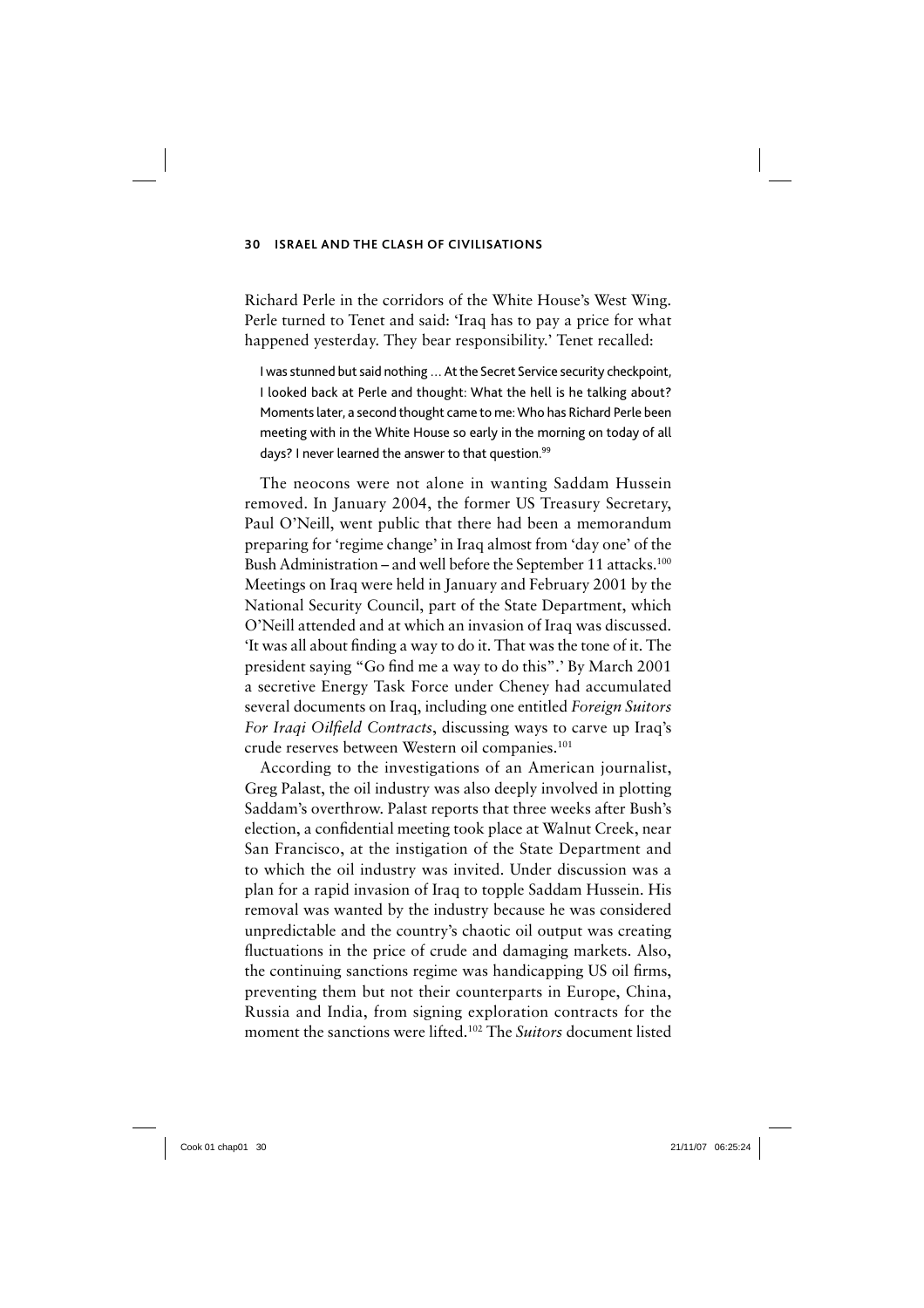Royal Dutch Shell, Russia's Lukoil and Total Elf Aquitaine of France as among the firms lined up for 'production-sharing contracts' with Iraq since the late 1990s. The Council on Foreign Relations, whose corporate members include most of the big oil companies, concluded that Saddam was a 'destabilising influence  $\ldots$  to the flow of oil to international markets'.<sup>103</sup> The plan envisaged a US-backed coup by a Ba'athist army general; the new strongman would be transformed into a democratic leader by elections held within three months. 'Bring him in right away and say that Iraq is being liberated – and everybody stay in office ... *everything as is*', recalled Falah Aljibury, an Iraqi exile, friend of the Bush family and the man called on by the State Department to plot the coup.104 In other words, the State Department wanted regime change and the briefest possible occupation by US soldiers.

The plan, however, was hijacked and redirected by the neocons ensconsed in the Pentagon, led by Rumsfeld and Wolfowitz (with another neocon, Elliott Abrams in the National Security Council, possibly acting as an informant on the discussions taking place in the State Department). The neocons wanted a lengthy occupation as Iraq's assets, especially its oil, were sold off to foreign companies. The costs to the US could be offset by Iraq's increased oil revenues – 'between \$50 and \$100 million over the next two to three years', Wolfowitz promised Congress.105 The invasion of spring 2003 followed the neocon script, with the White House installing Paul Bremer, a former official of Henry Kissinger and Ronald Reagan, as the head of the Coalition Provisional Authority, an occupation regime that notably resisted installing a new strongman to replace Saddam Hussein, as Big Oil had envisioned. Instead Bremer appointed an Iraqi 'governing council' led by Ahmed Chalabi, an Iraqi exile and convicted conman who had cultivated the neocons in the Pentagon. The US, instead of installing a new dictator to replace the unreliable old one, was now pursuing a policy that was deeply, and possibly permanently, miring it in Iraq.

What was the basis of the difference in vision of Iraq's future between Big Oil and the neocons? The oil industry favoured the creation of an Iraqi state-owned company that would restrict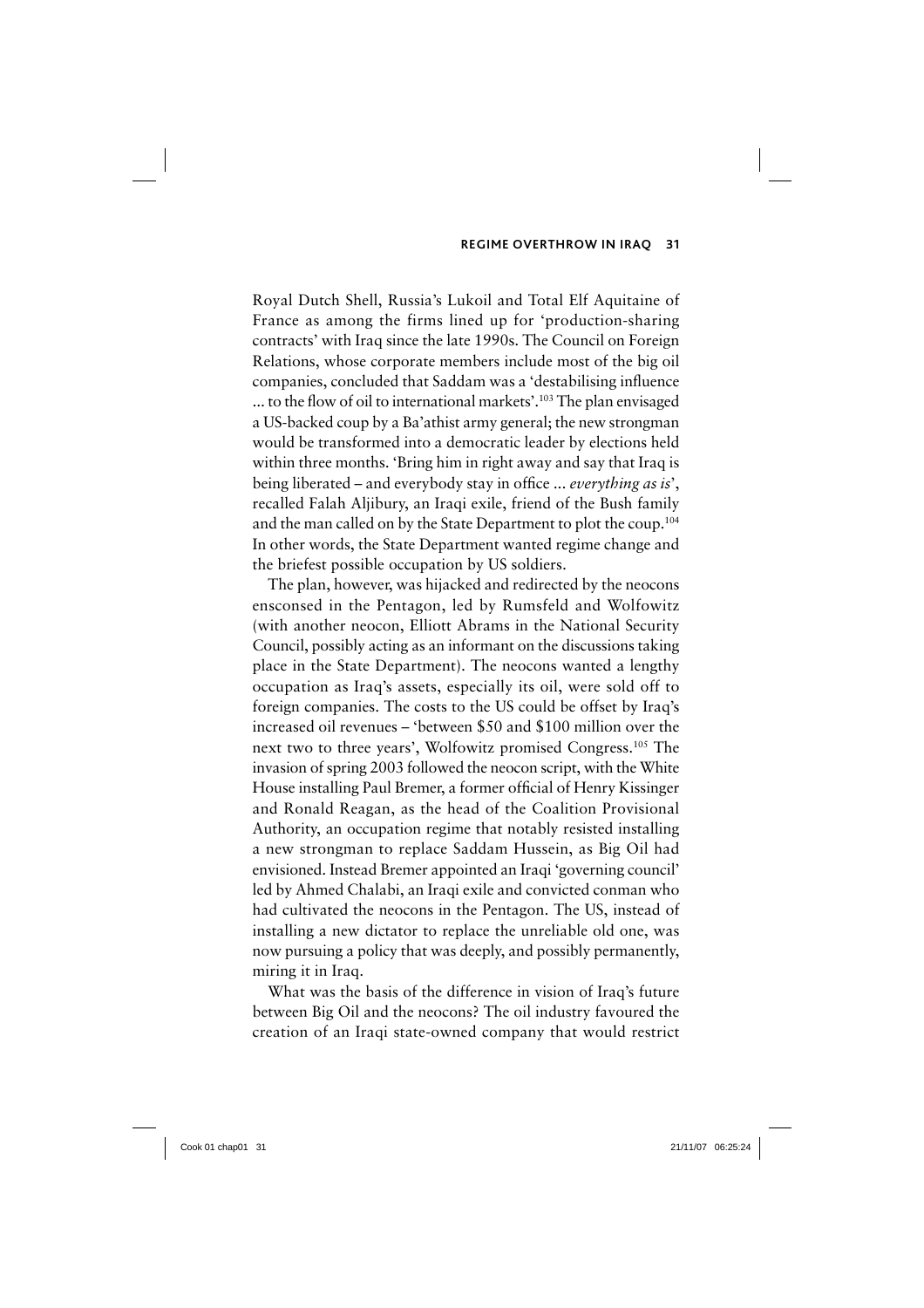production, staying within quotas and shoring up Saudi Arabia's control of OPEC. Big Oil would oversee production, ensure oil prices remained stable, and rake off large profits for foreign companies. The neocons, on the other hand, wanted the Iraqi oil industry privatised so that the global market could be flooded with cheap oil and the Saudi-dominated cartel smashed.<sup>106</sup> The main consequences of the neocon plan would be the erosion of Saudi Arabia's financial muscle and ability to finance extreme Islamic groups, and the undermining of the whole oil-based economy of the Middle East, both the enormous profits of the oil-producing countries and the livelihoods of the guest workers from neighbouring Arab states whose families depended on their remittances. We shall return to the significance of this White House dispute in Chapter 4, but it is worth noting here that the biggest beneficiary of the neocons' plan to topple the Iraqi regime and at the same time destroy the Middle East's oil cartel was Israel, which would not only lose a potential military challenger in Iraq but also a significant rival in the shape of Saudi Arabia for influence in Washington and with the US oil lobby. These two Arab countries were also the Palestinians' most important patrons: Iraq in terms of its vocal ideological backing of the Palestinian cause, and Saudi Arabia for the financial help it provided. Under the neocons' arrangement, Israel's interests, already preferred by US administrations, would face no countervailing pressures whatsoever. That may have explained why one of the neocons' favourite slogans in the lead up to the attack on Iraq was: 'The road to Jerusalem runs through Baghdad.'

### **ISRAEL'S ROLE BEHIND THE SCENES**

In pursuing their policies against Iraq, the neocons were in lockstep with the Israeli government, then headed by a former general, Ariel Sharon, known for his brutal military adventures and belief in pre-emptive wars. This was no surprise. As we shall see in later chapters, the partition of Iraq into three statelets – based on the Sunni, Shia and Kurdish populations – had been a Zionist ambition dating back decades. One neocon lobbyist, Thomas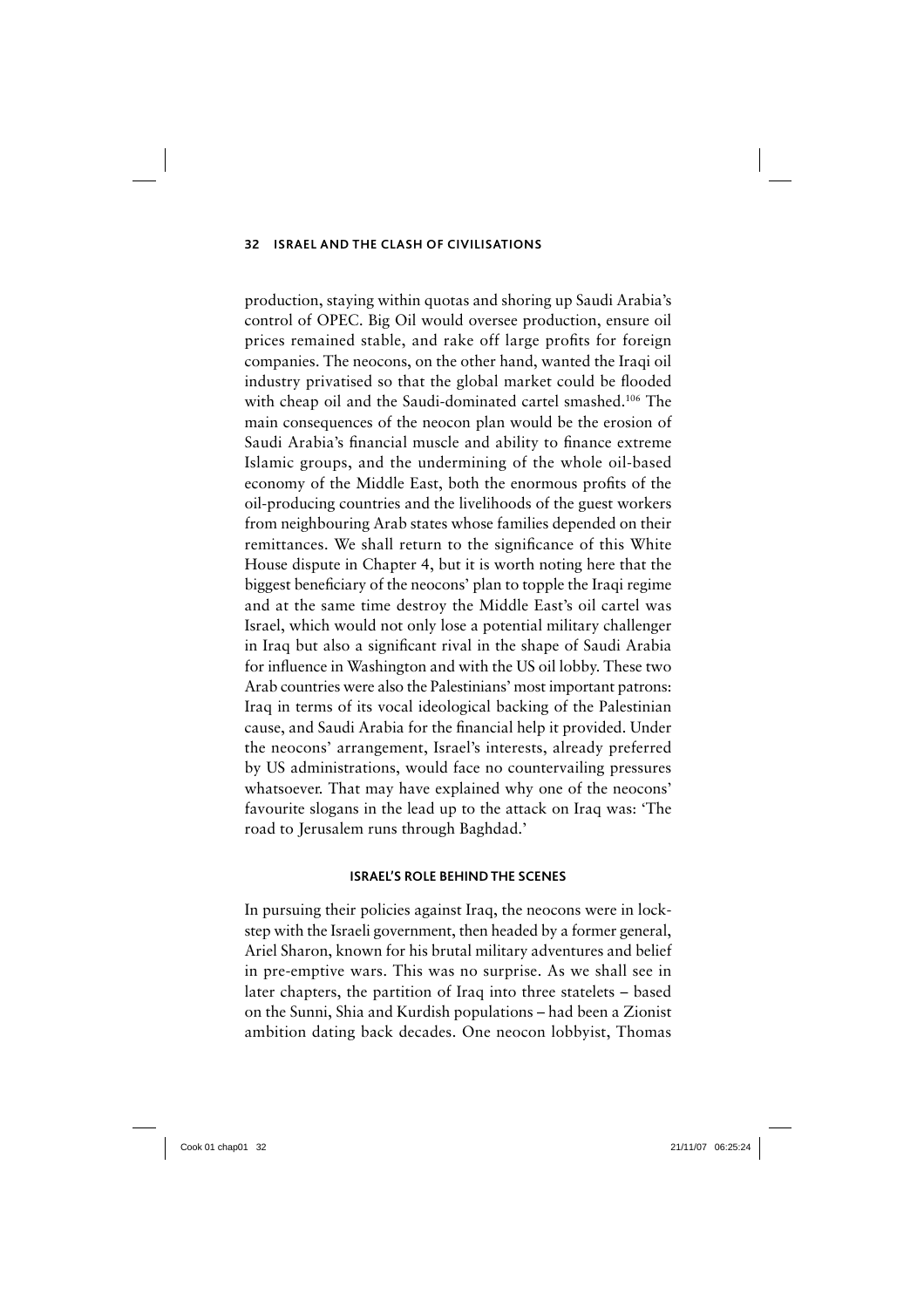Neumann, executive director of the Jewish Institute for National Security Affairs, described the Bush White House 'as the best administration for Israel since Harry Truman', referring to the president who recognised the newly established Israeli state in 1948. Shortly before the attack on Iraq a senior US official told the *Washington Post*: 'The Likudniks [Sharon supporters] are really in charge now.' And a former leading official in the Bush Snr's Administration observed that from the moment of 9/11 Sharon had been working on Bush Jnr to persuade him that they were facing the same threat: international terrorism. 'Sharon played the president like a violin: "I'm fighting your war, terrorism is terrorism," and so on. Sharon did a masterful job.'107

In February 2002, weeks after he had publicly defied the US by beginning a military rampage through Gaza, Sharon was a guest in the White House advising President Bush on plans for a strike against Iraq.108 Two months later, according to reports by a British journalist who was leaked secret Downing Street memos, the White House made a pact with the British government to hit Iraq, and began seeking ways to 'wrong-foot' Saddam Hussein to provide the legal justification to wage war.<sup>109</sup> By the summer, more than six months before the US invasion, Sharon told the Israeli parliament: 'Iraq is a great danger. It could be said it is the greatest danger ... Strategic coordination between Israel and the US has reached unprecedented dimensions.'110 That view was confirmed by a US Republican Senator, Chuck Hagel, after a factfinding mission to Israel in December 2002. Following a private meeting, Hagel revealed to a confidant that Sharon was leaving 'no doubt that the greatest US assistance to Israel would be to overthrow Saddam Hussein's Iraqi regime'.111

The Israeli government was also happy to ratchet up the pressure on the wider international community to support American action. In August 2002, one of Sharon's closest aides, Rana'an Gissin, argued: 'Any postponement of an attack on Iraq at this stage will serve no purpose. It will only give him [Saddam Hussein] more of an opportunity to accelerate his program of weapons of mass destruction.' The Defence Minister, Binyamin Ben Eliezer, drove the point home: 'We will be one of the main targets [of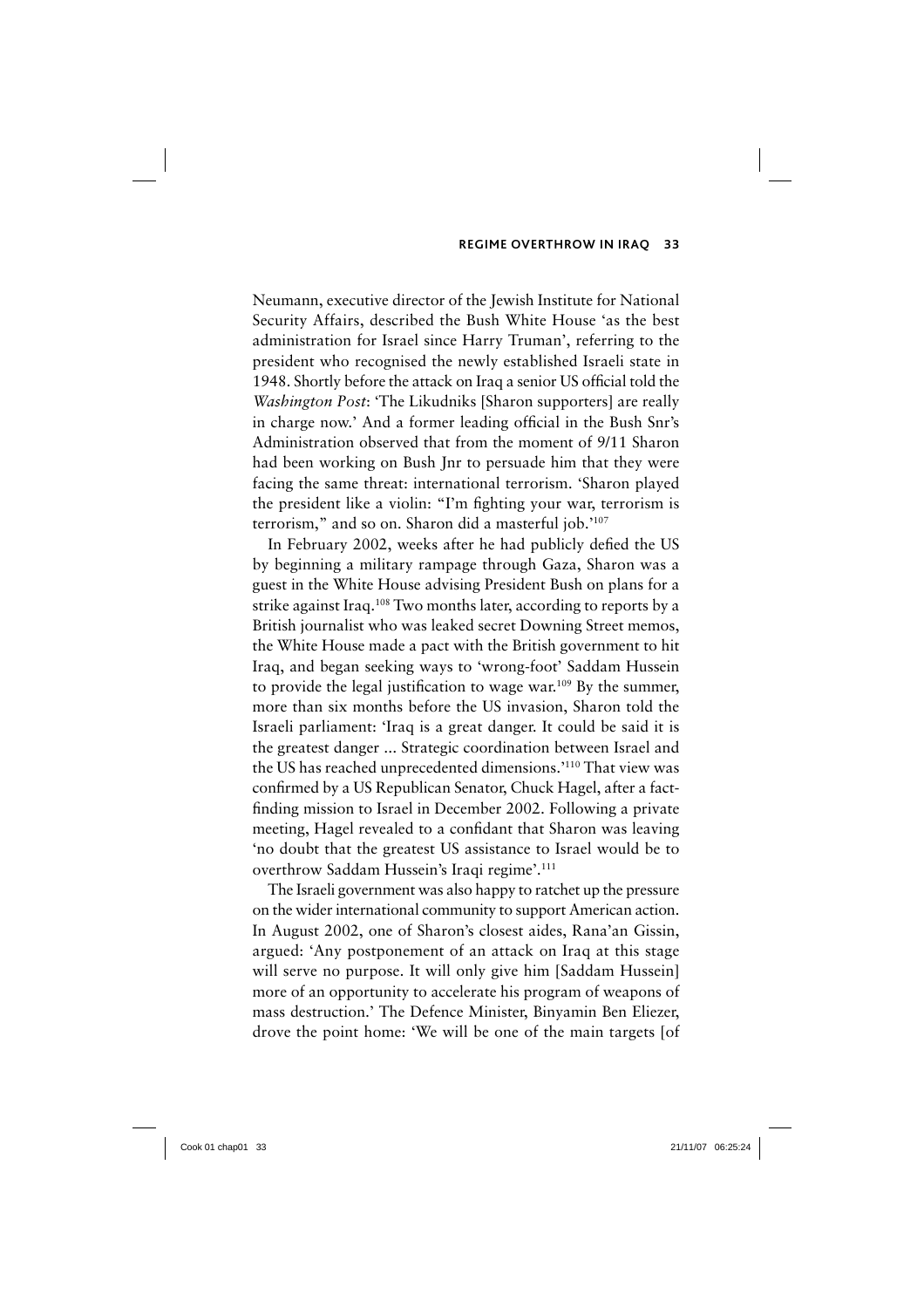Iraq]. What I told the Americans, and I repeat it: "Don't expect us to continue to live with the process of restraint. If they hit us, we reserve the right of response."'112 It was not only the Israeli right talking up war. Labor party veteran Shimon Peres, who was Foreign Minister in Sharon's cabinet, warned an audience in Washington in October 2002 that postponing a strike on Iraq would be 'taking maybe the same risk that was taken by Europe in 1939 in the face of the emergency of Hitler'.<sup>113</sup>

Claims widely publicised in the West that Saddam Hussein had secret stockpiles of biological and chemical weapons were exploited to good effect by Sharon, with the Prime Minister playing up the supposed anti-Semitism of the regime and Israel's uncomfortable proximity to Iraq. All of this flew in the face of assessments by Israel's military intelligence, which advised the government that, after more than a decade of sanctions, Iraq was in no position to inflict reprisals on Israel. Despite Israel supposedly being the prime target of Iraqi retaliation, the chance of an attack from Iraq, the cabinet was told, was just '1 per cent'.114 Nonetheless, arguing that Saddam Hussein was planning to use his WMD against Israel, Sharon whipped up a national consensus in favour of prompt US action. By February 2003, 77 per cent of Israeli Jews were behind an attack. 'There is a majority of supporters of a war among all the parties and in all sectors of the Jewish public', reported the daily *Ha'aretz* newspaper.<sup>115</sup>

In fact, so solid was the support of the Israeli public and leadership for an invasion of Iraq – in stark contrast to the mass protests in Europe and America – that later, as US public opinion turned against continuing the occupation, Israeli officials hastily began rewriting history, claiming that Sharon had been at best agnostic about the wisdom of an attack, if not downright hostile. Danny Ayalon, who was Israel's ambassador to the US at the time, claimed that the Israeli Prime Minister had warned Bush that Iraq was not ready for a 'democratic culture'. Ayalon added that, though Israeli officials had been closely involved in advising the White House, they had 'never cross[ed] the red line of recommending policy' for fear that this could provoke accusations later that Israel led the US into the war. By that stage Sharon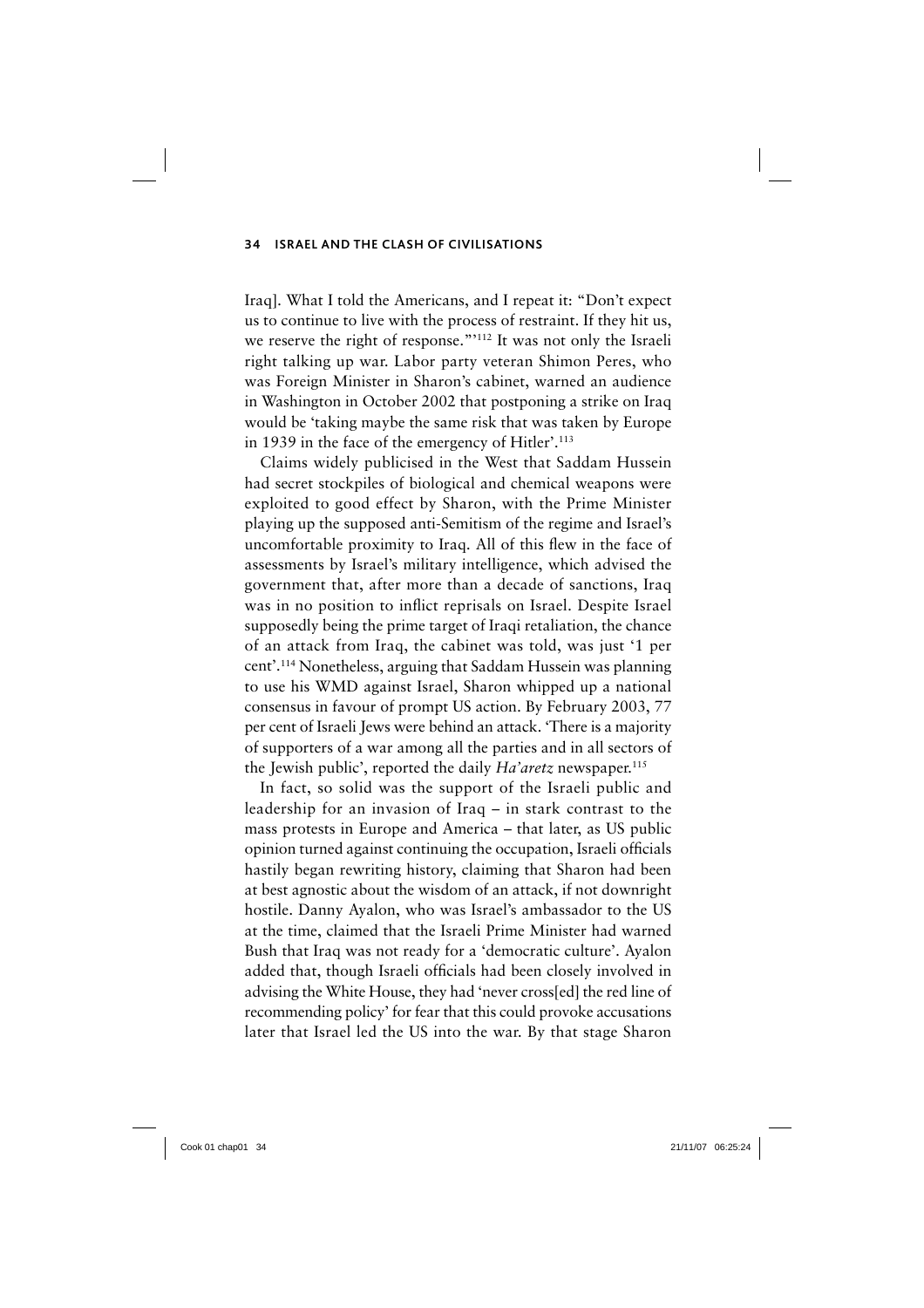was in a coma and in no position to be challenged on Ayalon's improbable account of the meetings.<sup>116</sup>

In Chapter 3, we shall examine how Israel 'sold' the neocons a vision of a remade Middle East, and how the neocons then sold that same vision to the rest of the Bush Administration. But in the meantime, it is worth sketching out Israel's own motives in promoting a deeper US involvement in the Middle East. The Bush Administration had decided even before the 9/11 attacks that it wanted to 'remake' the region so that its control of oil would be secured. Israel too needed the Middle East remade, in its case so that it would have no significant regional challengers, its usefulness to the US would be unrivalled by any other Middle Eastern state, and it would continue being rewarded with billions of dollars each year to ethnically cleanse the occupied territories of their Palestinian inhabitants. A senior Israeli commentator, Aluf Benn, explained days before the attack on Baghdad:

Senior IDF [Israeli army] officers and those close to Prime Minister Ariel Sharon, such as National Security Advisor Ephraim Halevy, paint a rosy picture of the wonderful future Israel can expect after the war. They envision a domino effect, with the fall of Saddam Hussein followed by that of Israel's other enemies: [Yasser] Arafat, Hassan Nasrallah [of Hizbullah], [Syria's President] Bashar Assad, the ayatollah in Iran and maybe even Muhammar Gadaffi [of Libya]. Along with these leaders, will disappear terror and weapons of mass destruction.<sup>117</sup>

Israel's rationale for promoting a US attack on its regional rivals neatly chimed with the war on terror: that the Arab world was engulfed by a genocidal anti-Semitism that wanted Israel destroyed as a nation just as the Jews had nearly been destroyed as a people by the Nazis. This coincidence of interests and pretexts produced a unifying theme much exploited by the neocons: the 'clash of civilisations'.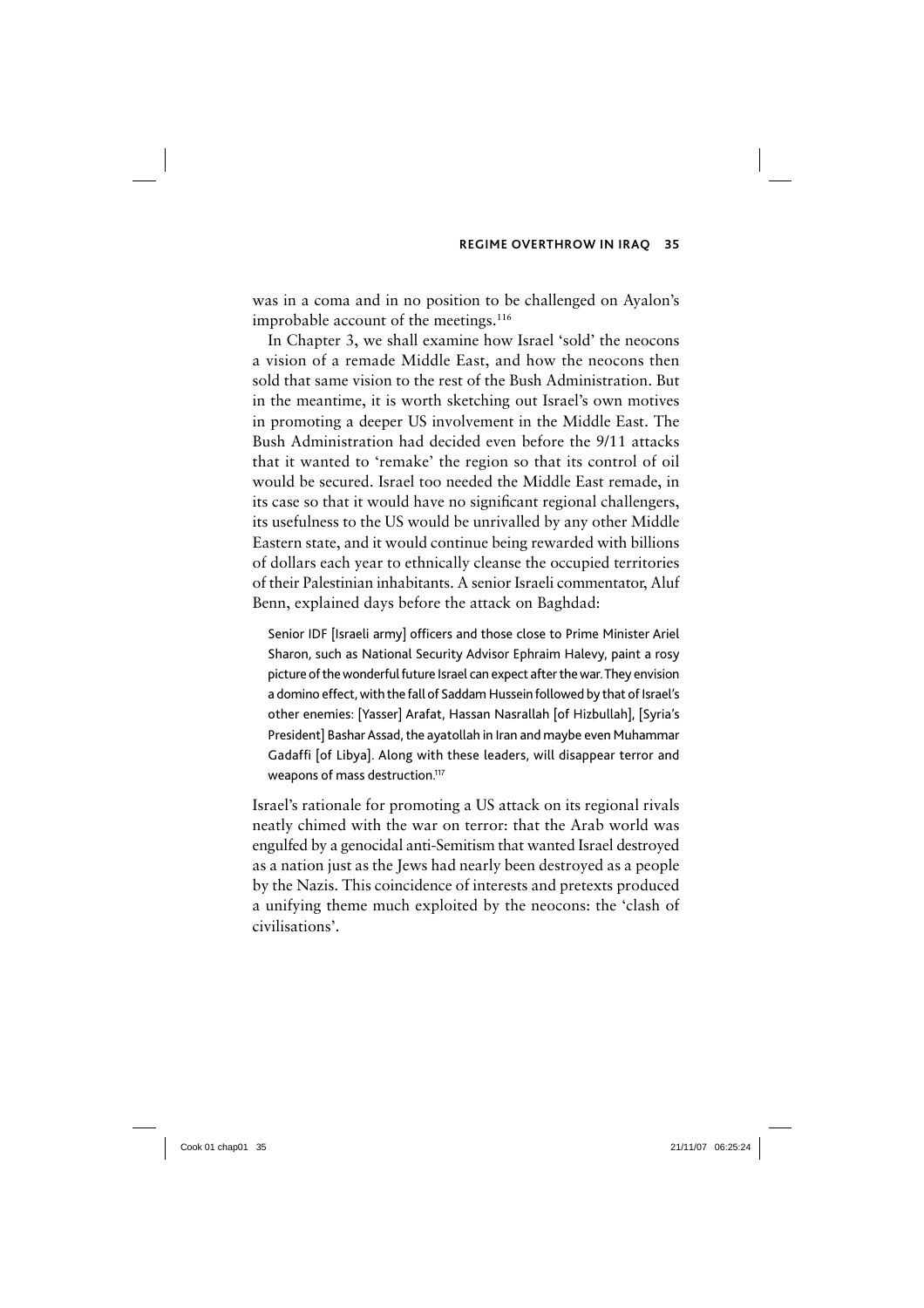# **THE LONG CAMPAIGN AGAINST IRAN**

In late January 2007, Israel and America's political and security establishments descended on an exclusive seaside town just north of Tel Aviv. Named after the father of Zionism, Theodor Herzl, and today home to foreign diplomats and wealthy Israelis, Herzliya has been hosting an annual conference – under the banner 'The Balance of Israel's National Security' – since the outbreak of the second Palestinian intifada in late 2000.1 The Herzliya conference quickly established itself as the premier event in Israel's political calendar. Hundreds of politicians, including most of the cabinet, generals, diplomats, academics, journalists and policy makers meet to discuss the most pressing issues they believe to be facing the country. There is rarely much dissent; the point of Herzliya is to set out the coming year's national agenda for Israel's Jewish majority.

Until the 2007 conference, the delegates' main concern had been clear: Israel's struggle against the Palestinians and, in particular, the 'existential threat' posed to the Jewish state by the rapid growth of the Palestinian populations inside Israel and the occupied territories.2 These demographic discussions foreshadowed Ariel Sharon's scheme to withdraw from Gaza in August 2005 and to end, in his own mind at least, Israel's responsibility for the 1.4 million Palestinians crowded into the Strip. Indeed, it was at one of the Herzliya conferences, in December 2003, that Sharon announced the Disengagement Plan.3

The 2007 conference, however, was different from its predecessors in at least two respects. First, on this occasion a host of non-Israelis – US policy makers, past and present – had been invited. Forty-two Americans, among them the Deputy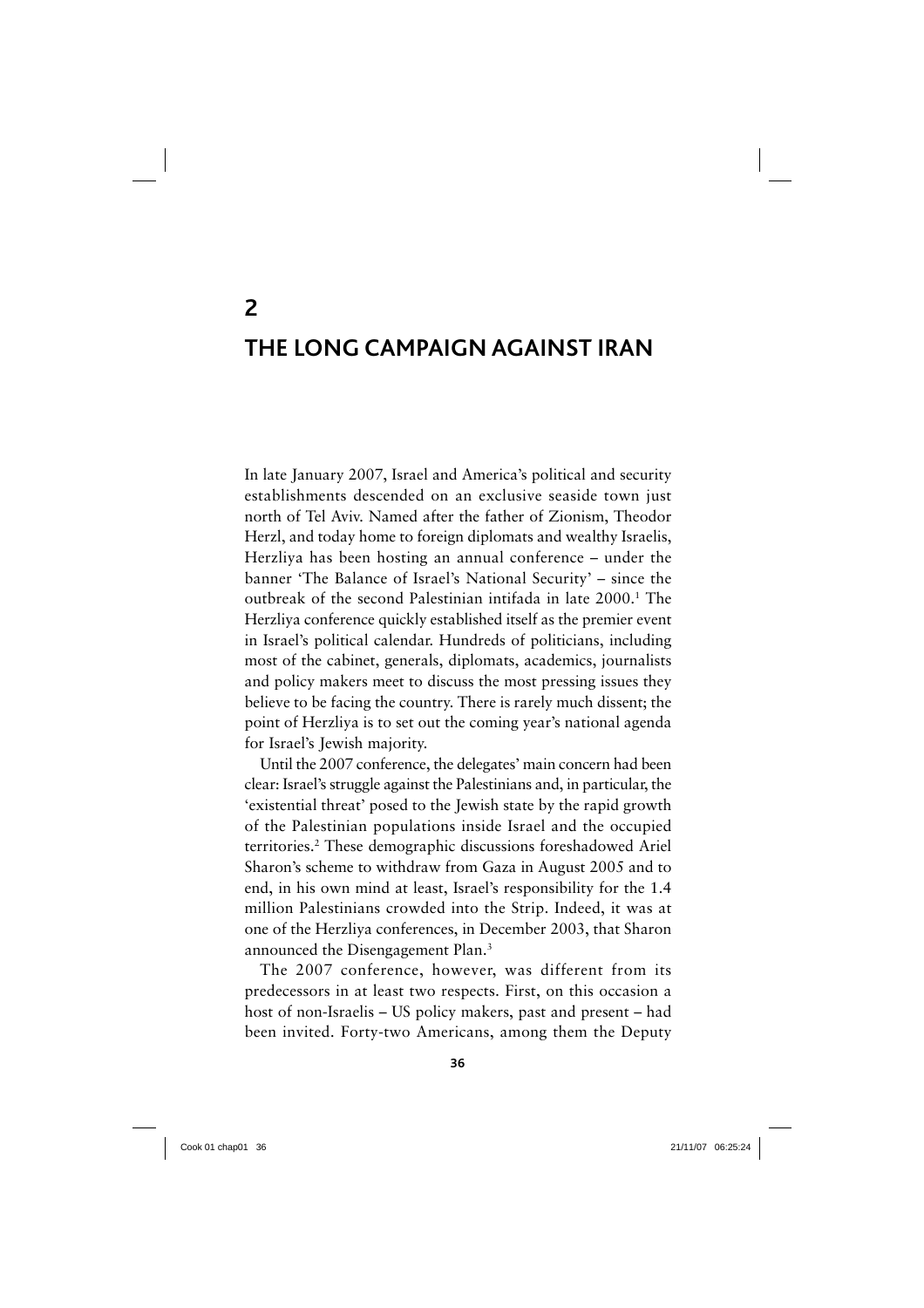Defense Secretary, Gordon England; the Under-Secretary of State for Political Affairs, Nicholas Burns; and Democratic presidential candidate John Edwards, took part alongside half the Israeli cabinet and the Prime Minister, Ehud Olmert. For the first time, Herzliya looked like a joint Israeli and American production. And second, the conference turned its attention away from the Palestinian question, an issue seen by Israelis as essentially a domestic matter, to the regional arena and, in particular, the threat from the Shia 'arc of extremism'. The words 'Iran' and 'Hizbullah' featured prominently in the titles of many of the debates.

One reluctant participant, Yonatan Mendel, a leftwing Israeli journalist, later wrote of his surprise at the line-up of speakers for a talk he was assigned to cover for his news agency:

The panel was entitled 'The Changing Paradigm of Israeli-Palestinian Relations in the Shadow of Iran and the War against the Hizbullah'. The session was to be chaired by a former Israeli ambassador to the UN, Dore Gold, who is currently president of the Jerusalem Centre for Public Affairs. I vaguely remembered coming across one of his books as an undergraduate at Tel Aviv University: *Hatred's Kingdom: How Saudi Arabia Supports the New Global Terrorism*. The second speaker was Professor Bernard Lewis of Princeton University. I knew his work well – who didn't? The title of one of his books encapsulates his views: *What Went Wrong? The Clash between Islam and Modernity in the Middle East*. Clash of Civilisations: here we come. The third speaker was Moshe Yaalon, the former Israeli chief of staff. After his retirement in 2005 he told *Haaretz* that the Palestinians were still looking for ways to exterminate Israel; therefore Israeli withdrawal to the 1967 borders would never solve the conflict . He now works at the Shalem Centre, an education and research institution that is identified with the Israeli right and American neo-conservatives. I assumed that the panel would include at least one speaker who thought differently from his colleagues and started to feel bad for the fourth speaker. Poor fellow, I thought, facing those three. I read on. The poor fellow was revealed to be James Woolsey, a former director of the CIA.<sup>4</sup> I knew nothing about him. I googled his name and found out that in July [2006] Woolsey had called on the US to bomb Syria.<sup>5</sup>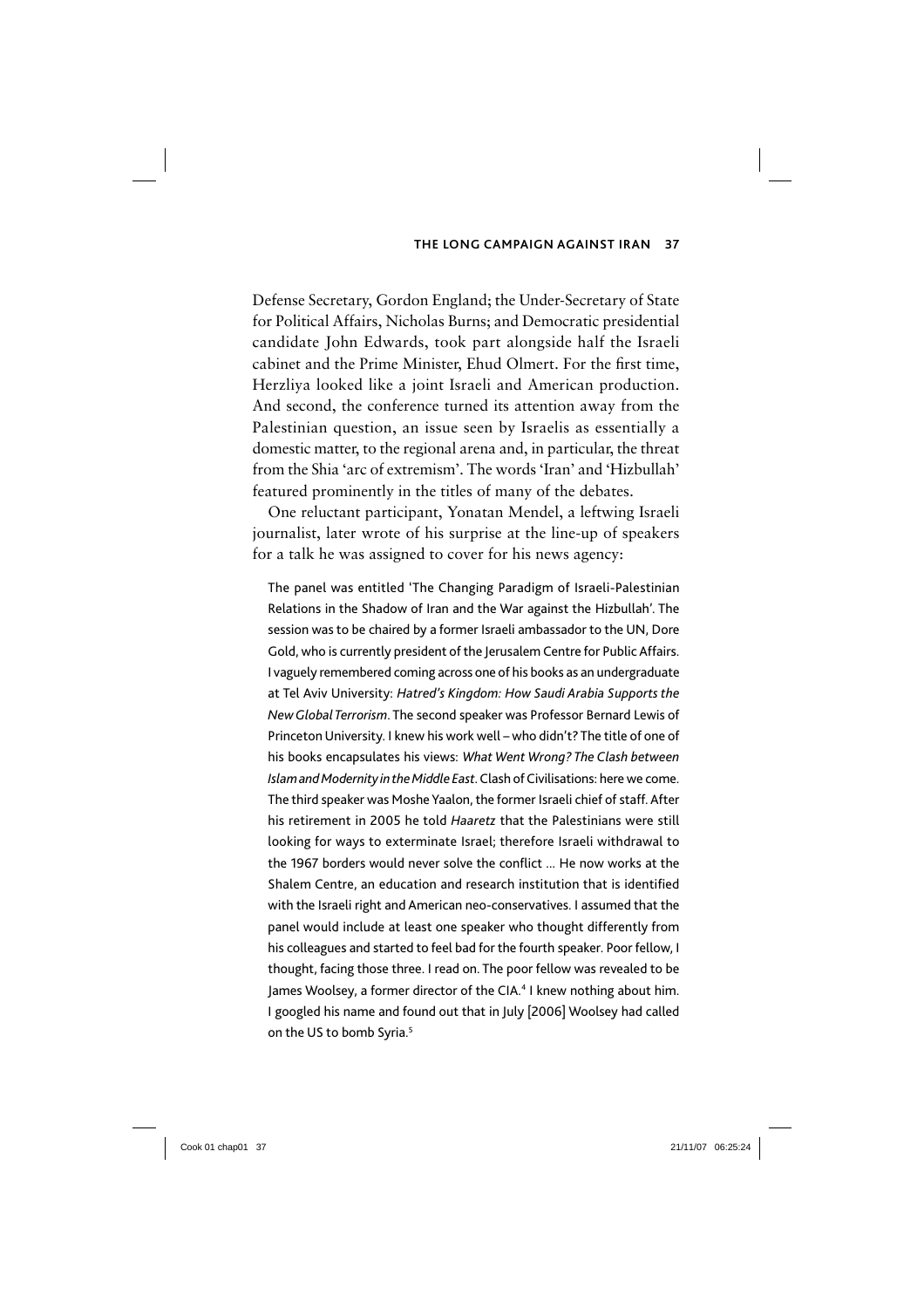Mendel went on to describe the shared message of the four panellists: that Iran was on the verge of gaining nuclear weapons, and would then fulfil a long-standing dream to destroy Israel. The speakers were echoing Washington's widely accepted claim that Tehran was secretly trying to develop a nuclear warhead. The fact that Iran's clerical leaders, including the late Ayatollah Khomeini, had repeatedly issued fatwas **–** binding religious edicts **–** banning the country from developing nuclear weapons was considered of no interest in Western media coverage.6 The basis for Western fears was Iran's work on enriching uranium, a component in the development both of a civilian nuclear energy programme and of nuclear weapons. Iran, as a signatory of the Nuclear Non-Proliferation Treaty, had the right to enrich uranium as part of its civilian programme but had failed to inform the United Nations watchdog body, the International Atomic Energy Agency, about efforts it had made to do so. Although Iran quickly agreed to abide by the code and inspections when this breach was discovered in 2002, the White House had the pretext it needed to begin a campaign to stop Tehran's work on its civilian programme, forcing an inevitable confrontation between the two. The rhetoric in Washington soon included not only the unsubstantiated claim that Iran was secretly working on nuclear warheads, despite the UN inspections, but that its sole reason for wanting to develop such weapons was to destroy Israel and possibly the rest of the world.

Stripped of their bluster, American and Israeli concerns were neatly summed up in an approving editorial from the conservative *Economist* magazine.

Even if Iran never used its bomb, mere possession of it might encourage it to adopt a more aggressive foreign policy than the one it is already pursuing in Iraq, Lebanon and the Palestinian territories. And once Iran went nuclear other countries in the region – such as Saudi Arabia, Egypt and perhaps Turkey – would probably feel compelled to follow suit, thereby entangling the Middle East in a cat's cradle of nuclear tripwires.<sup>7</sup>

In other words, the US and Israel were worried that they might no longer be able to dictate policy in the Middle East. Interestingly, *The Economist* did not question the premise supporting its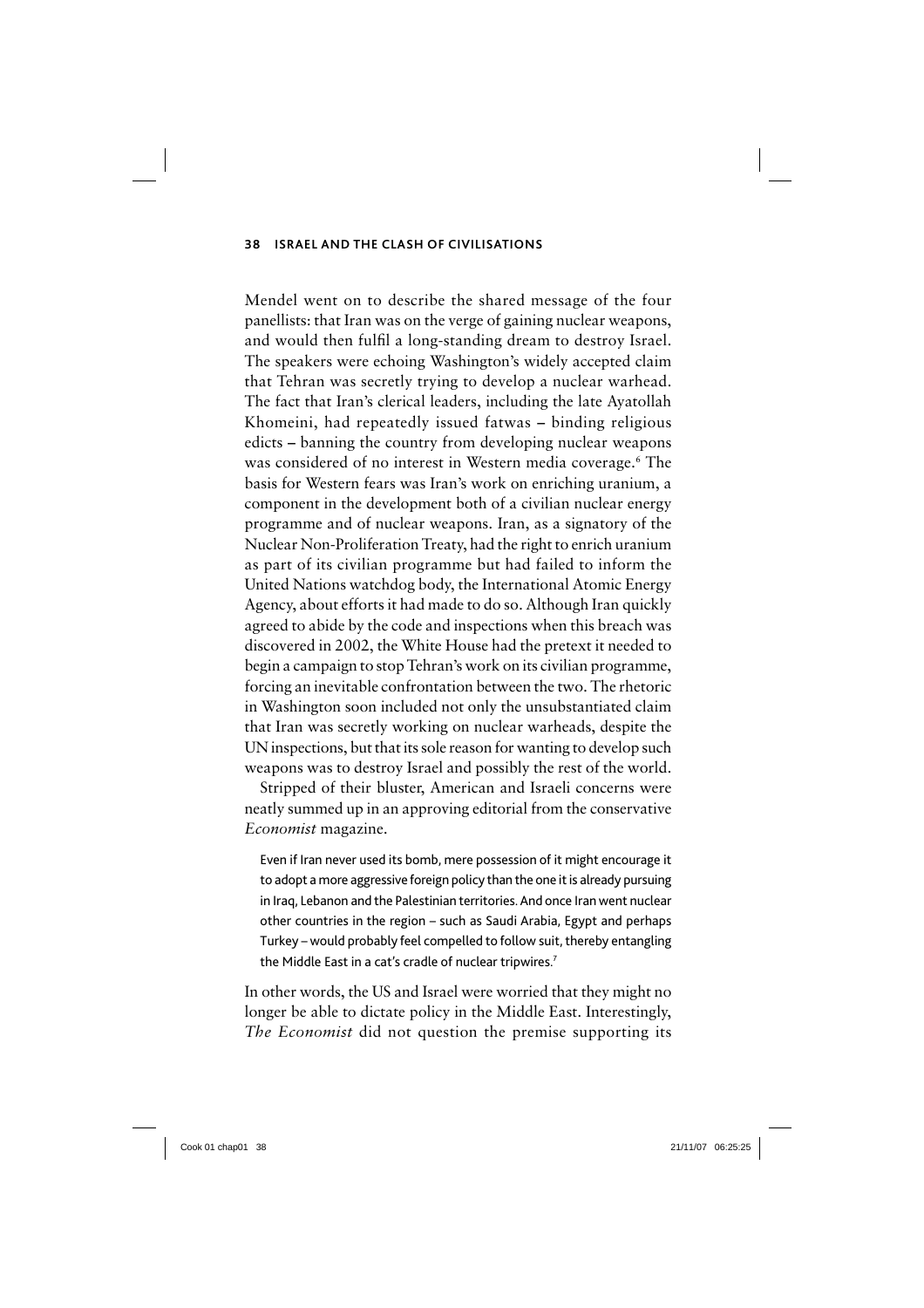main conclusion: why, if Iran's supposed efforts at acquiring a nuclear bomb had to be prevented so that its neighbours were not encouraged to play a game of catch-up, did Israel's own nuclear arsenal not need to be destroyed or regulated to remove the incentive from Iran to play its own version of catch-up? Instead, America's pre-emptive overthrow of the neighbouring Iraqi regime and its chorus of threats against Iran only added to the pressure on Tehran to head down the path of developing nuclear weapons. By summer 2007 the White House even justified a controversial plan to site US anti-ballistic missiles in former Eastern bloc countries (in reality, designed to be a show of force against Russia)<sup>8</sup> on the grounds that they could be used to protect the West from Iran's imminent nuclear arsenal.9 Analyst Dilip Hiro explained the thinking in Tehran:

With Saddam's regime destroyed and North Korea armed and dangerous, Iran was the member of that 'axis' left exposed to the prospect of regime change ... From the Iranian leaders' viewpoint, surrendering their right to enrich uranium, as demanded by the Bush administration and its allies, means giving up the path to a nuclear weapon in the future. Yet, the history of the past half century indicates that the only effective way to deter Washington from overthrowing their regime is by developing – or, at least, threatening to develop – nuclear weaponry. Little wonder that they consider giving up the right to enrich uranium tantamount to giving up the right to protect their regime.<sup>10</sup>

Hiro's analysis was supported by Israel's leading military historian, Martin van Creveld:

Even if the Iranians are working on a bomb, Israel may not be their real concern. Iran is now surrounded by American forces on all sides – in the Central Asian republics to the north, Afghanistan to the east, the Gulf to the south and Iraq to the west ... Wherever U.S. forces go, nuclear weapons go with them or can be made to follow in short order. The world has witnessed how the United States attacked Iraq for, as it turned out, no reason at all. Had the Iranians not tried to build nuclear weapons, they would be crazy.<sup>11</sup>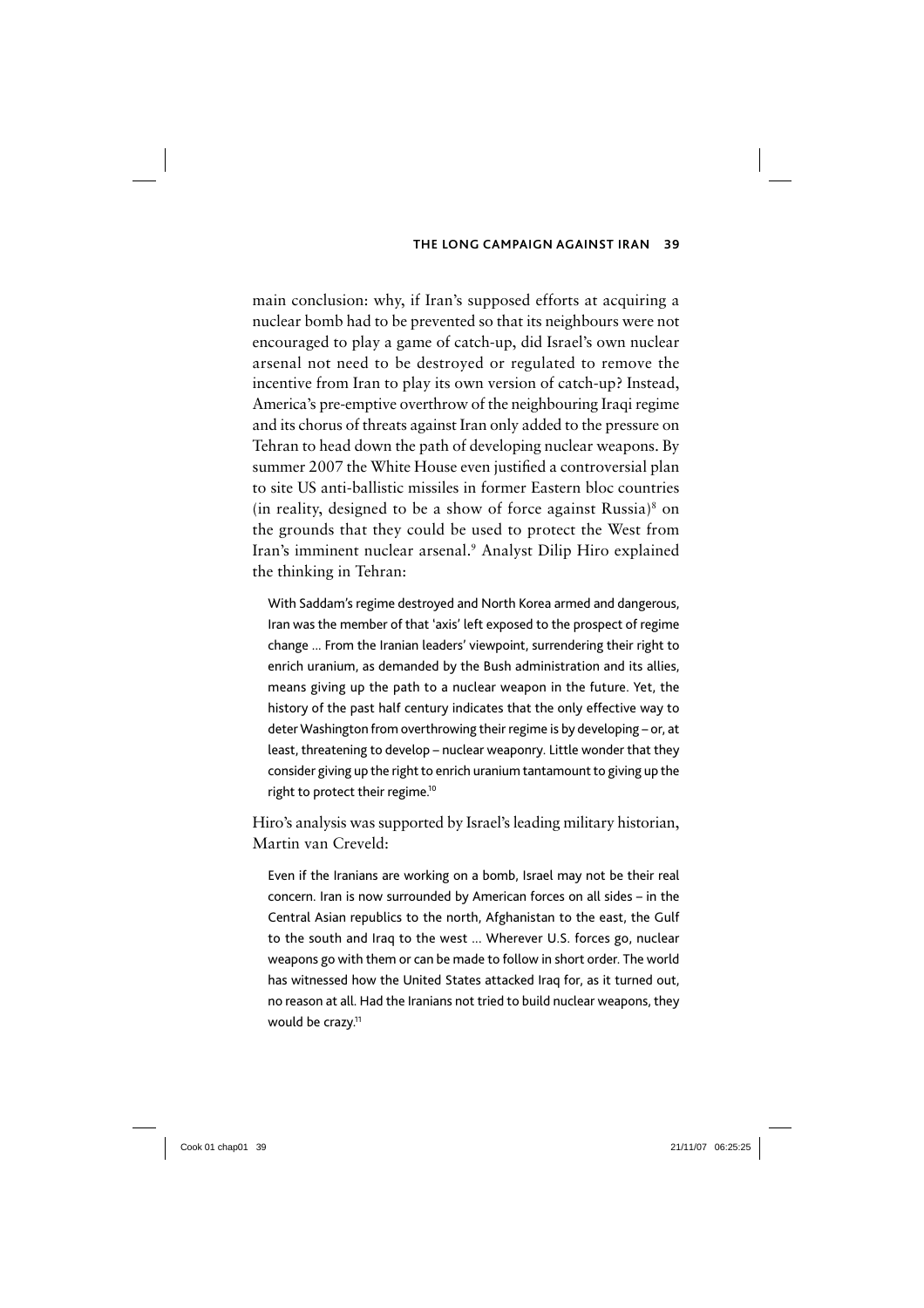### **40 ISRAEL AND THE CLASH OF CIVILISATIONS**

Despite the profound implausibility of much of the debate about Iran and nuclear weapons, and a manufactured climate (as we shall see) in which Tehran was assumed to want to destroy Israel, the Herzliya panel's warnings received an enthusiastic reception from the distinguished audience, as Yonatan Mendel recounted:

'Destroying Israel and the US is the essence of the Iranian state,' Woolsey said, 'and trying to convince Iran to stop it is like trying to convince Hitler not to be anti-semitic.' The crowd was now his. Woolsey didn't lose his momentum. 'I agree with Dr Gold,' he said, as he looked over at the panellists. 'Wahhabi Islam [the ultra-conservative Sunni Islam of the Saudi regime], al-Qaida and Vilayat e-Faqih [Iran's Shia clerical leadership] cannot be treated individually. Those who say that they will not co-operate with one another are as wrong as those who claimed that the Nazis and Communists would not co-operate.' The audience couldn't contain its excitement and started clapping riotously. Woolsey kept his grip. 'We should listen to what they say,' he said, silencing the crowd, 'just like we needed to listen to Hitler.' An attentive silence spread through the room. 'We must not accept totalitarian regimes,' he said, 'and we should not tolerate a nuclear weapon capability for Iran ... If we use force, we should use it decisively, not execute some surgical strike on a single or two or three facilities. We need to destroy the power of the Vilayat e-Faqih if we are called upon and forced to use force against Iran.' Next Woolsey took his audience to Syria. 'It is a shame,' he said, that Israel and the US failed to 'participate in a move against Syria last summer'. He paused. 'Finally,' he said, looking into his audience's eyes, 'we must not forget who we are. We, as Jews, Christians and others, are heirs of the tradition deriving from Judaism.'12

### **THE PROPAGANDA WAR**

Although the Bush Administration and the neocons had focused their early attention on the supposed threat posed by Iraq, there are strong grounds for suspecting that, though Israel was pleased to see the Iraqi regime overthrown, Iran was regarded as the more pressing danger. Israel's obsession with Iran had developed at least a decade earlier as Tehran grew stronger in the wake of the 1991 Gulf War and the effective emasculation of Iraq from the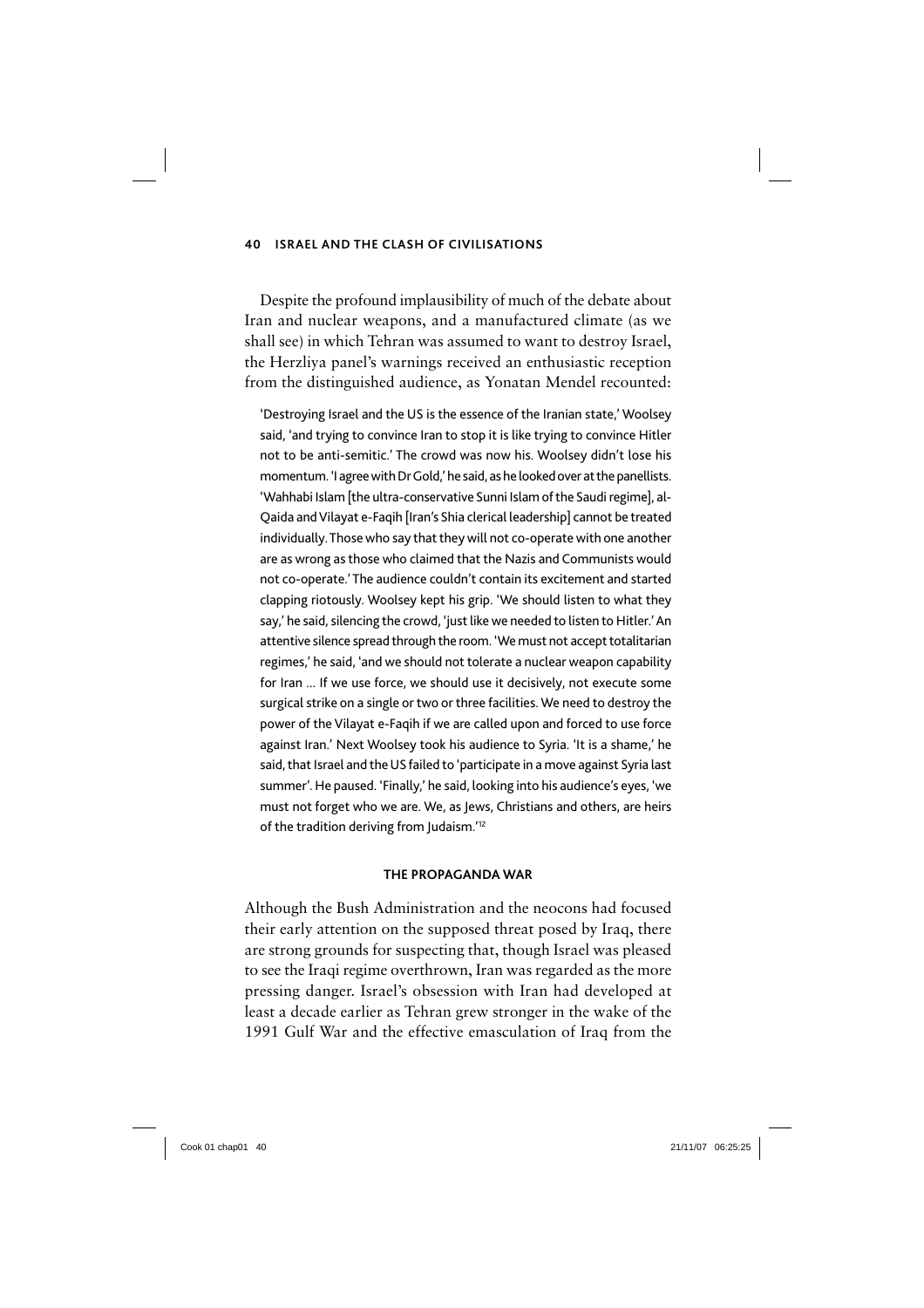combined effect of Operation Desert Storm, the crippling sanctions regime and the imposition of no-fly zones. Tehran, in contrast, had begun a slow process of economic and military recovery after the exhausting war with Baghdad; was nurturing Israel's main foe in Lebanon, the Hizbullah; had an enduring alliance with Syria, Israel's relatively strong and recalcitrant neighbour; and was suspected of assisting Hamas in the occupied Palestinian territories. Israel started a prolonged propaganda campaign against Iran from the early 1990s which had strong echoes of the climate being manufactured in the US more than a decade later. Then, as now, Iran was said to be only years or months away from developing nuclear weapons, and determined to destroy not only Israel but the whole world. In reality, Iran was quite open in the early 1990s about trying to find a European partner to help it develop a civilian nuclear energy programme, as it was entitled to do under the Nuclear Non-Proliferation Treaty. However, under US pressure, European states refused to cooperate.

These US concerns about a nuclear Iran were shared by Israel, as a review of the media of the time reveals. In early 1993, for example, Yo'av Kaspi, the political correspondent of the newspaper *al-Hamishmar*, referring to the crushing sanctions imposed by the West on Baghdad, reiterated the Israeli government's view that 'Iran needs to be treated just as Iraq [has] been'. Kaspi interviewed a retired senior officer in military intelligence, Daniel Leshem, who suggested that Tehran should be lured into a trap – possibly encouraged to make a mistake similar to Saddam's of invading Kuwait – thereby justifying massive retaliation. 'If they [Iran] nevertheless refrain from starting a war', he added, it might still be possible to find a pretext. 'We should take advantage of their involvement in Islamic terrorism which already hurts the entire world.'13 In summer 1994 *Ha'aretz* analyst Aluf Benn explained why dealing with Iran was considered the Israeli army's top priority: 'Iran could aspire to regional hegemony and ruin the peace process by virtue of having nuclear weapons and long-range missiles, of building a modern air force and navy, of exporting terrorism and revolution and of subverting Arab secular regimes.'14 What this appeared to mean, once the prism of Israel's security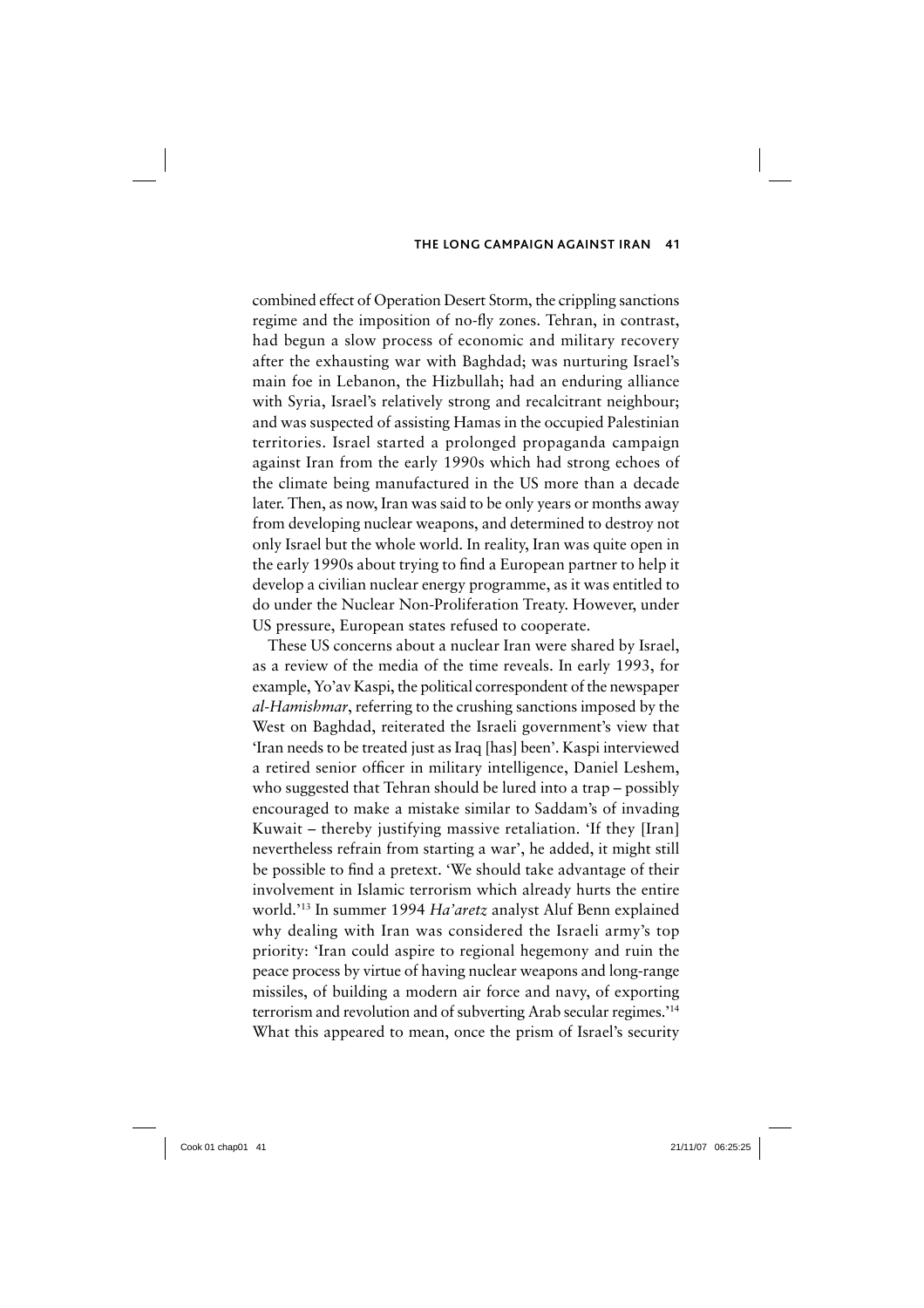obsessions had been lifted, was that Iran might soon become a genuine military rival and, as a result, Israel's dictates would not be the only ones shaping the Middle East.

By October 1994, *Ha'aretz* reported that Prime Minister Yitzhak Rabin and his deputy, Shimon Peres, were organising the campaign against Tehran through a new government office under the Orwellian name of the 'Peace in the Middle East Department'. Its job was to suggest that Iran was 'a major threat to stability in the Middle East'. This was ascribed not only to 'its support for terror and sabotage and its attempts to become nuclearized' but also to its 'being an exemplar not only for Islamic fundamentalists but for other resistance movements in Arab countries'. Rabin and Peres were already reported to be thinking in terms of presenting this as a clash of civilisations. *Ha'aretz* noted that 'Israeli *hasbara* [propaganda] was ordered to depict the rulers of Iran as "a danger to peace in the entire world and a threat to equilibrium between Western civilization and Islam"'.15 The then Chief of Staff, Ehud Barak, adopted a similar tone, stating that Tehran 'posed a danger to the very foundations of world order'. Barak reached his conclusion, wrote Aluf Benn, because Iran 'opposes the flow of oil to the developed world and because it wants to upset the cultural equilibrium between the West and Islam'.16

In addition, there were long-standing fears in the Israeli military that a nuclear Iran would pass on its knowledge to Syria, making the two countries a very effective regional counterweight to Israel. In April 1992 General Uri Saguy, head of Israel's military intelligence, replied to a question about whether Iran would assist Syria with developing a bomb:

When Iran itself becomes nuclearized, I cannot see how it can avoid cooperating [in this matter] with Syria. Such a prospect should worry us … In ten years' time Iran will certainly become a decisive factor in the entire region, and as such an ever-present threat to its peace. This can hardly be prevented, unless somebody intervenes directly.<sup>17</sup>

It was not surprising, therefore, that Sharon should have seen a double opportunity to be grasped in Washington's new aggressive engagement with the Middle East following 9/11. Saddam's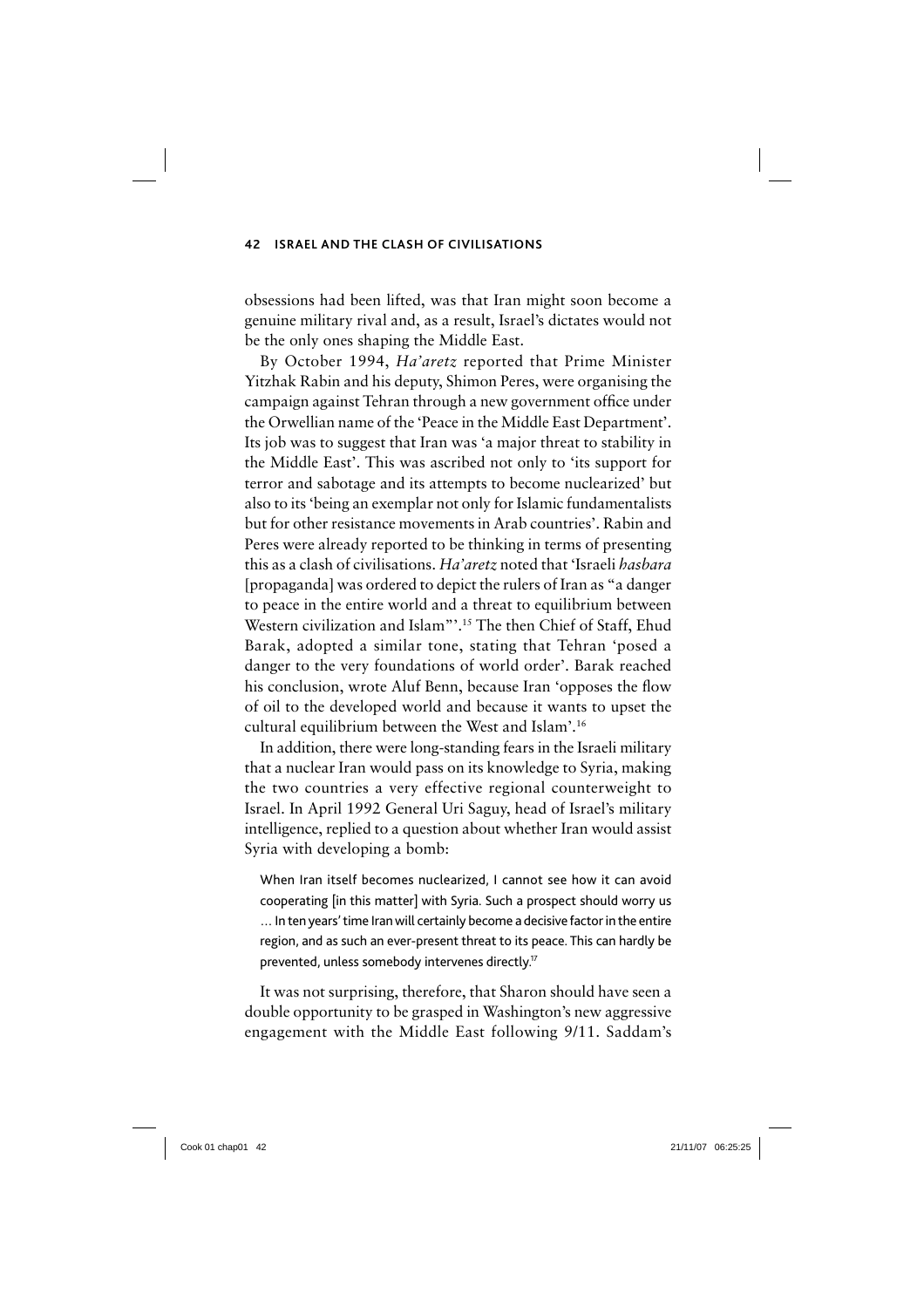removal was a boon: he had offered symbolic and vocal support to the Palestinians; and his regime, crippled by the Gulf War and the long sanctions regime, was the weak link in the oil cartel OPEC, apparently a prize wanted by the neocons in their designs to smash Saudi influence. But Sharon regarded Iran as the bigger threat to Israel's regional dominance, both because of its rapid advances in nuclear technology18 and its links to the Shia militia Hizbullah, which had effectively evicted the occupying Israeli army from south Lebanon in 2000 and become an inspiring example of resistance for the Palestinians. Days before the US-led invasion of Iraq in 2003, *Ha'aretz* noted that the chief concern of Israeli policy makers was that 'Iran might take advantage of the war [against Iraq] to strengthen its status in the region and accelerate development of nuclear weapons ... Israel regards the Iranian atom bomb as the gravest threat to its security, and has been trying to muster international pressure to halt the project, with the United States' help'.<sup>19</sup> In other words, for Israel the destruction of Iraq and Iran had to come as a package; weakening only one would simply make the other stronger.

Sharon had hoped that a US invasion of Iraq would serve as a model for attacking Iran, just as the neocons had used the US war in Afghanistan as a model for their 'pre-emptive' strike on Iraq. Speaking of Iran, Syria and Libya in early 2003, shortly after the invasion of Iraq, Sharon noted: 'These are irresponsible states, which must be disarmed of weapons of mass destruction, and a successful American move in Iraq as a model will make that easier to achieve.'20 (Although Libya was included in the list at this stage, within months its dictator, Colonel Muammar Gaddafi, had signed up on the US side in the war on terror and abandoned his own, unconvincing attempts at developing nuclear weapons.) During Sharon's visit to the White House more than a year before the invasion of Iraq, and only months after 9/11, Ben Eliezer took time out to explain to the international media that the Israeli Prime Minister was warning President Bush that Tehran posed as much of a threat to peace in the Middle East as Baghdad. 'I know that today the name of the game is Iraq, which is very relevant, but I would say they are twins, Iran and Iraq.'21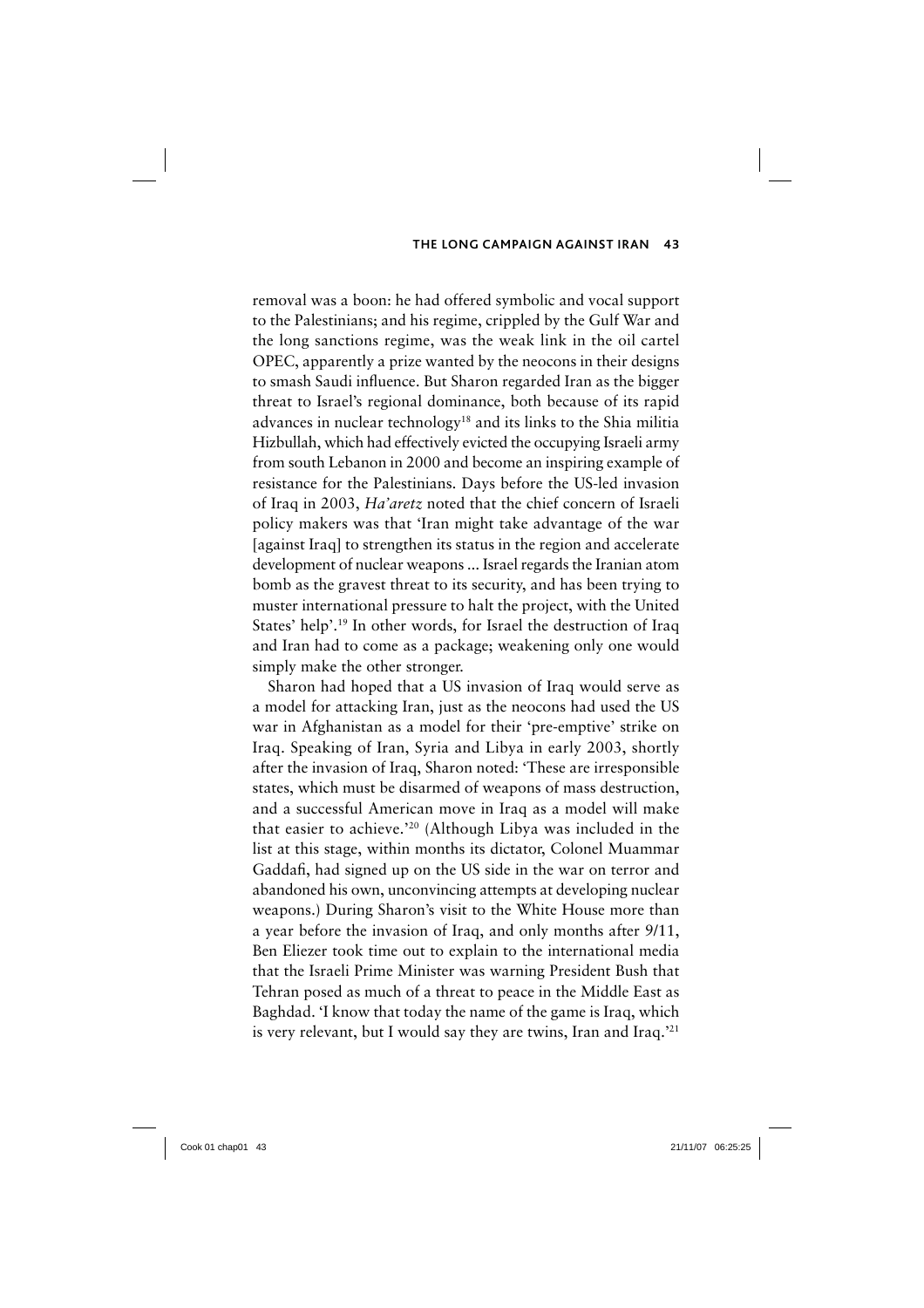In November 2002, Sharon told the London *Times* about his conversation with the US President:

One of the things I mentioned [to Bush] is that the free world should take all the necessary steps to prevent irresponsible countries from having weapons of mass destruction: Iran, Iraq of course, and Libya is working on a nuclear weapon … Iran is a centre of world terror and Iran makes every effort to possess weapons of mass destruction on the one hand and ballistic missiles. That is a danger to the Middle East, to Israel and a danger to Europe.<sup>22</sup>

Sharon told the newspaper that Iran should come under pressure 'the day after' Baghdad was hit.

In February 2003, only a month before the attack on Iraq, Sharon used his meeting with a leading neocon in the Bush Administration, John Bolton, then an Under-Secretary of State, to press the case for targeting Iran next. Bolton was reported to have responded that 'he had no doubt America would attack Iraq, and that it would be necessary thereafter to deal with threats from Syria, Iran and North Korea'.23 Bolton was already referring to the White House's new 'axis of evil' – Syria was to replace Iraq following the latter's occupation by US forces. Over the coming months, Israel would increasingly focus on a similar axis of evil: Iran, Syria and Hizbullah in Lebanon (with Hamas officially joining later, in early 2006, after its election to lead the Palestinian Authority). Iran was portrayed as the centre of world terrorism, using as a proxy the Hizbullah militia of its co-religionists, the Shia in Lebanon. Syria, wedged between Lebanon on one side and Iraq and Iran on the other, was accused of assisting Iran in supplying Hizbullah, as well as stoking the Sunni insurgency in post-invasion Iraq. The latter allegation could reasonably be doubted: the secular Syrian regime, dominated by the small Shia sect of the Alawis, had been ruthlessly suppressing Sunni militants inside its own borders and had no interest in helping a similar insurgency in neighbouring Iraq.

Sharon's keen interest in Iran was well known to the Israeli media. In early 2002 the country's most celebrated columnist, Nahum Barnea of *Yed'iot Aharonot*, noted that Israel's top priority was persuading the US Administration that Iran was 'the real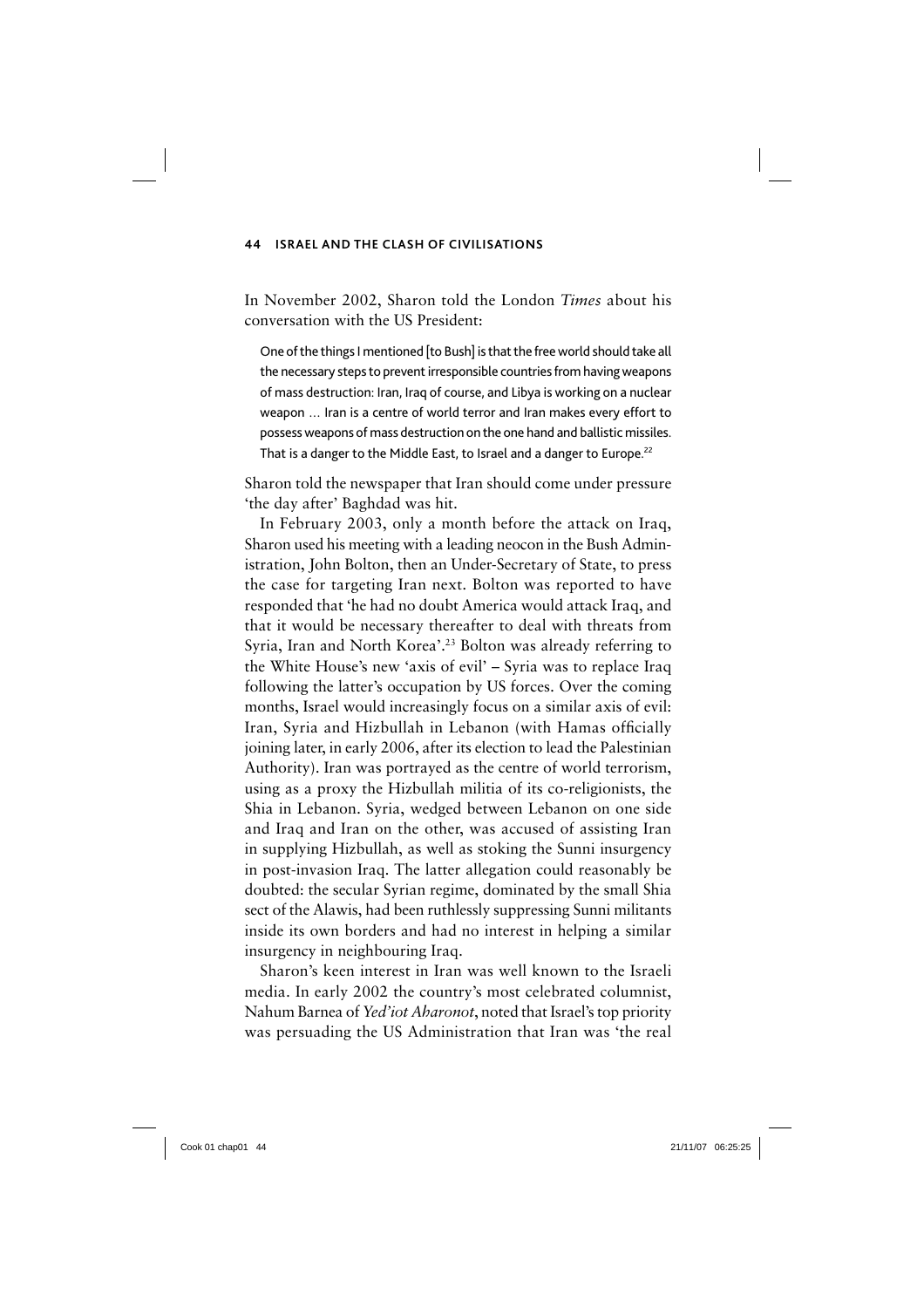strategic threat' and that they would have to 'deal with it diplomatically or militarily, or both. If they don't, Israel will have to do it alone.'24 And hours before the attack on Iraq, Uzi Benziman, one of *Ha'aretz's* most informed commentators, amplified the point:

The war on terror and on weapons of mass destruction is the banner under which President Bush is going to war in Iraq. Then why is he passing over Iran when the smoking gun is there for all to see? After the war in Iraq, Israel will try to convince the US to direct its war on terror at Iran, Damascus and Beirut. Senior defense establishment officials say that initial contacts in this direction have already been made in recent months, and that there is a good chance that America will be swayed by the Israeli argument.<sup>25</sup>

Even as the US was preparing to declare victory in Iraq after its rapid push to Baghdad, Sharon's 'point man' in Washington, the lawyer Dov Weisglass, was pressing the Iran line yet again. 'Israel will suggest that the United States also take care of Iran and Syria because of their support for terror and pursuit of weapons of mass destruction', reported the Israeli media.<sup>26</sup>

# **ISRAEL'S FEAR OF A NUCLEAR RIVAL**

One veteran Middle East analyst, David Hirst, explained Israel's view of Iran:

Israel classifies Iran as one of those 'far' threats - Iraq being another that distinguish it from the 'near' ones: the Palestinians and neighbouring Arab states [Egypt, Jordan, Syria, Lebanon] … The closer their [Iraq and Iran's] weapons of mass destruction programmes come to completion, the more compelling the need for Israel – determined to preserve its nuclear monopoly in the region – to eliminate them.<sup>27</sup>

The core concern for Israel was that should either of these 'far threats' manage to rival Israel's power in the Middle East, they would be able to influence the peace process in ways that might benefit the Palestinians and possibly bring an end to decades of occupation.28 Israel, therefore, had every reason to exaggerate both the advanced stage Tehran had reached in its nuclear programme and its malicious intentions towards Israel and the world. The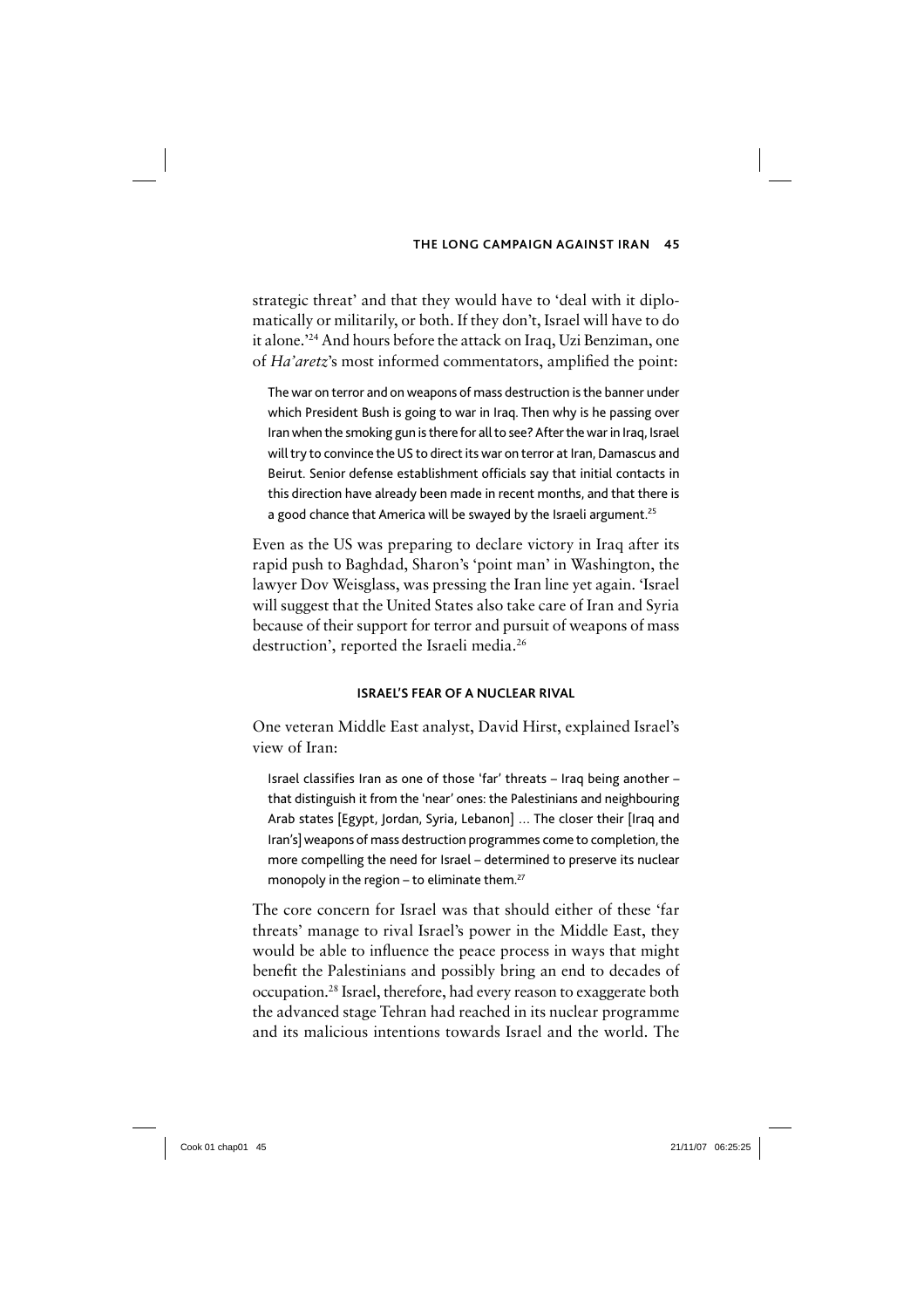US echoed these claims as it blocked dialogue with Tehran at almost every turn. Zbigniew Brzezinski, the hawkish National Security Adviser during Jimmy Carter's presidency, called the US approach 'clumsy' and 'stupid', effectively forcing the Iranians out of the negotiating process that would have ensured a closer cooperation with the international community. The US had insisted that the Iranians 'give something up [their right to enrich uranium] as a precondition for a serious dialogue on the subject', observed Brzezinski. 'I frankly don't understand how anyone in his right mind would make that condition if he were serious about negotiations, unless the objective is to prevent negotiations.'29

As the US further isolated Tehran over its nuclear energy programme, Iran's populist president, Mahmoud Ahmadinejad, dug in his heels. In 2007 he boasted that his country was making rapid progress on nuclear technology. Tehran was in fact a long way from its stated goal of achieving civilian nuclear energy, let alone nuclear weapons. Exactly 15 years after Israel's lobbying against Iran had begun, the head of the International Atomic Energy Agency, Muhammad el-Baradei, reported that Iran had only a few hundred centrifuges up and running.<sup>30</sup> Even assuming Ahmadinejad was not exaggerating in claiming that his scientists at the Natanz plant had begun operating 3,000 centrifuges to make enriched uranium, the *Guardian* newspaper observed that experts 'doubt whether continuous operation has been achieved – another key part of the calculation. Three thousand centrifuges operating smoothly in tandem would produce enough enriched uranium to produce one bomb in a year.' In assessing the value of an attack on Iran, the *Guardian* observed:

If, as the Oxford Research Group has claimed, it is the case that bombing Natanz could hasten an Iranian bomb (because you can't bomb the knowledge that Iranian scientists have gained, and getting a nuclear bomb after an attack would become a national imperative), that leaves only one option: changing Iranian behaviour through cooperation and negotiation.

Furthermore, intimidation was likely only to encourage Tehran to opt out of the Non-Proliferation Treaty and thereby end the inspections it was allowing the International Atomic Energy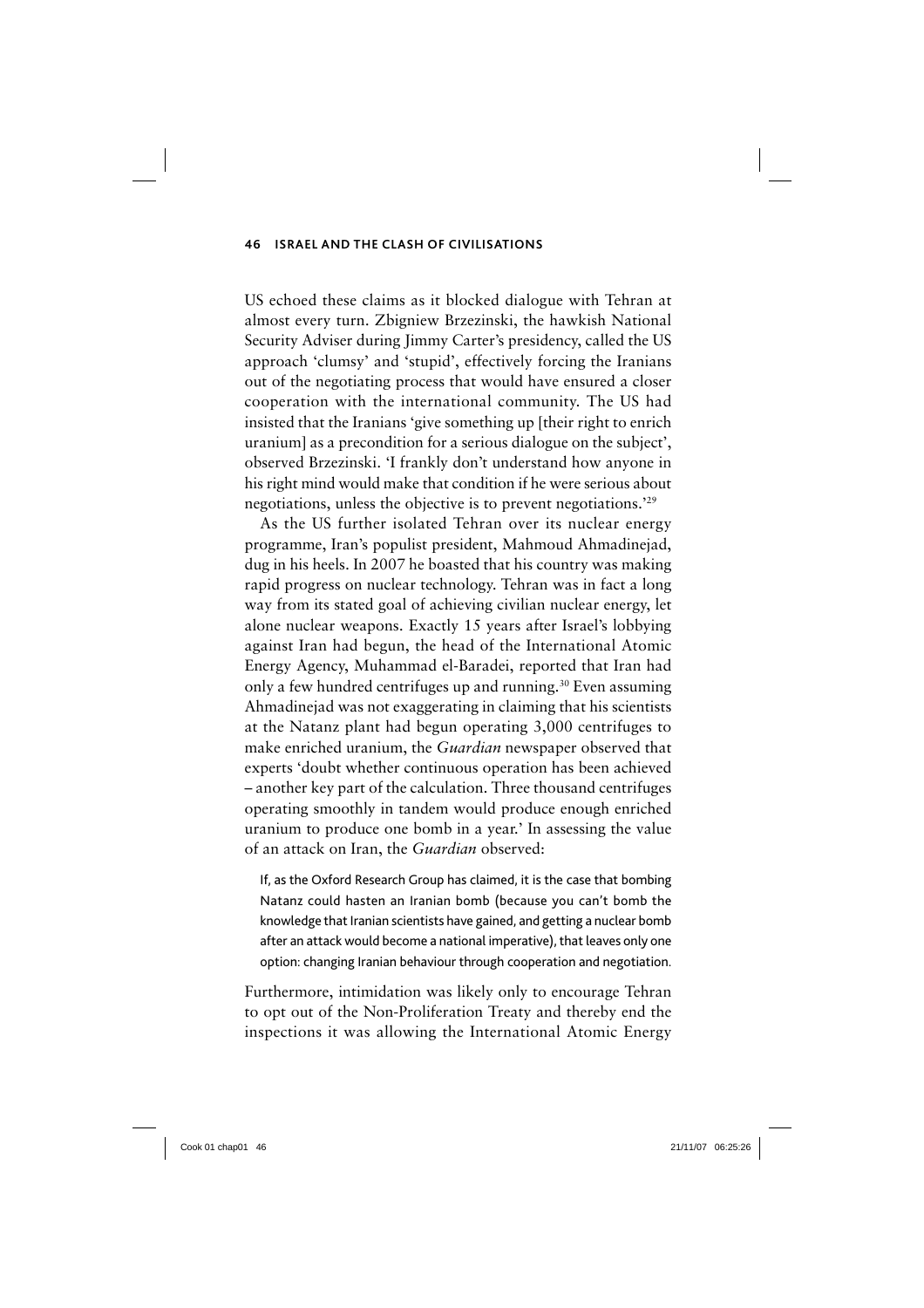Agency to make. The *Guardian* suggested another way of dealing with Iran's nuclear ambitions: 'One suggestion is an enrichment process [for a civilian programme of nuclear power] that takes place physically on Iranian soil but under multilateral ownership and supervision. There may be other ways of satisfying both Iran's claim for a nuclear cycle and our desire to stop it getting the bomb.'31

The neocons and Israel appeared to have other ideas.

Behind the scenes, the Israel lobby in Washington began its own covert efforts to help Tel Aviv influence Washington policy makers against Tehran. Most controversially, Larry Franklin, a Pentagon staffer working for Douglas Feith, began passing classified information about US defence policy on Iran to two senior staff at Israel's chief Washington lobby group, AIPAC, and an Israeli diplomat. Franklin was tried and jailed in early 2006.<sup>32</sup> In the subsequent trial of the AIPAC officials, Steve Rosen and Keith Weissman, their lawyer argued that neither had reason to believe he had done anything wrong in receiving classified information from Franklin because senior Bush Administration officials, including Secretary of State Condoleezza Rice, had passed on documents at least as sensitive. Also named as assisting AIPAC were: Stephen Hadley, National Security Adviser to the White House; Elliott Abrams, Hadley's deputy at the National Security Council; Anthony Zinni and William Burns, two former US envoys to the Middle East; and David Satterfield, Burns' former deputy and the deputy ambassador to Iraq.<sup>33</sup>

By May 2003, according to an article in the American Jewish weekly newspaper the *Forward*: 'Neoconservatives advocating regime change in Tehran through diplomatic pressure – and even covert action – appear to be winning the debate within the administration.' With American Jewish groups pressing for action against Iran, the *Forward* observed: 'The emerging coalition is reminiscent of the buildup to the invasion of Iraq.'34

A month later, as US forces were facing the early stages of an insurgency in Baghdad, Michael Ledeen, a scholar at the American Enterprise Institute and an adviser to President Bush's Deputy Chief of Staff, Karl Rove, wrote in the *Washington Post*: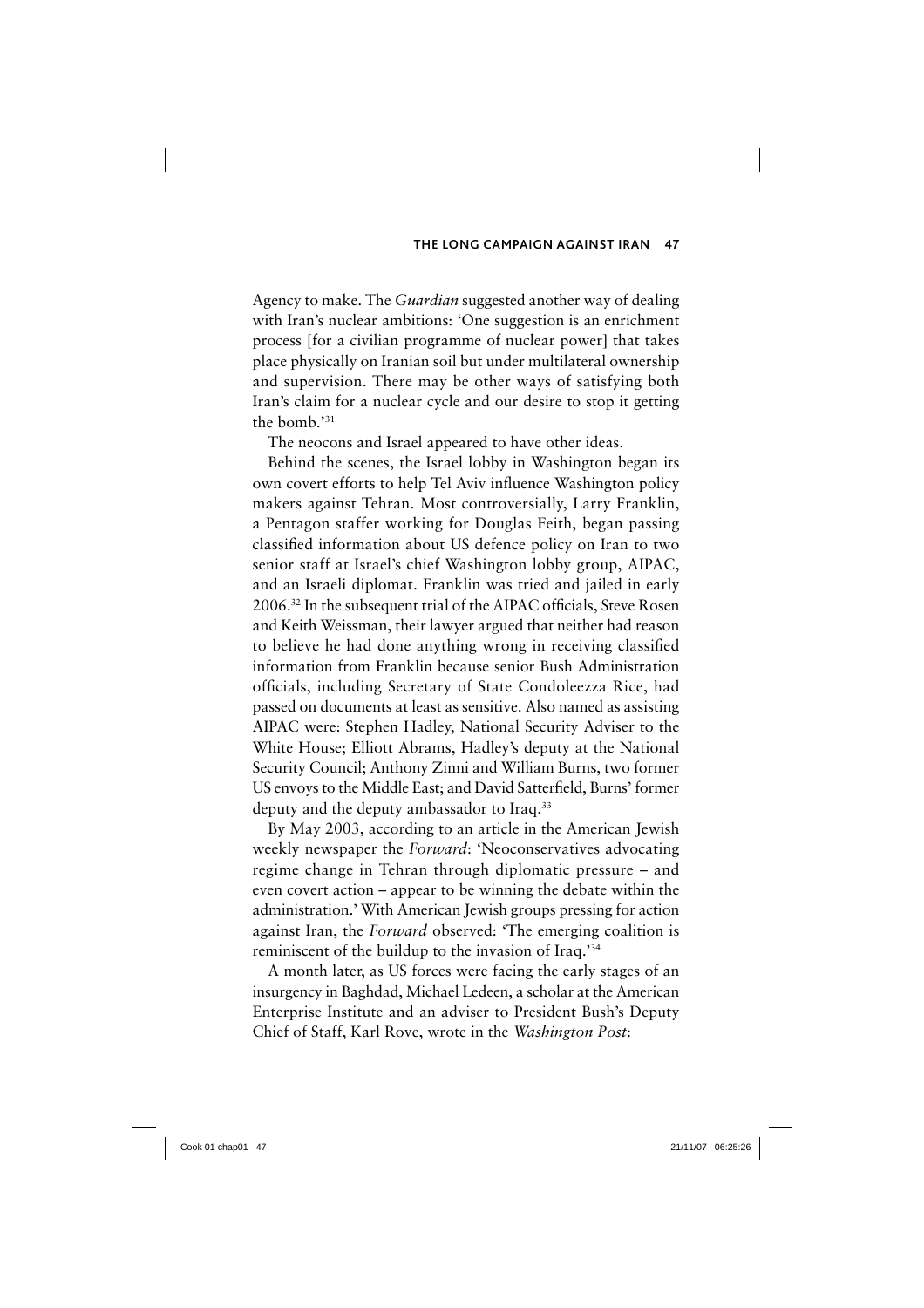We are now engaged in a regional struggle in the Middle East, and the Iranian tyrants are the keystone of the terror network. Far more than the overthrow of Saddam Hussein, the defeat of the mullahcracy and the triumph of freedom in Tehran would be a truly historic event and an enormous blow to the terrorists<sup>35</sup>

To realise his vision, Ledeen promoted in the US media the unfounded story that Iranian agents had smuggled enriched uranium out of Iraq shortly before the US invasion, thereby neatly both explaining the West's failure to find evidence of a nuclear programme in Iraq and proving a new level of nuclear threat posed by Iran.36 Ledeen had already established an organisation called the Coalition for Democracy in Iran along with Morris Amitay, a former executive director of AIPAC.

## **US READIES FOR A MILITARY STRIKE**

There was no debate in Israel about which country should be targeted after Iraq; it was taken for granted that Iran should be next. The question was simply one of how to isolate Tehran and neutralise its threat to Israel's regional hegemony, particularly its presumed quest for a nuclear arsenal to rival Israel's own. Would Europe shrink from the task and insist on negotiations with Tehran, especially as the latter appeared increasingly open to compromise? Would the US find a way to impose effective sanctions on Iran and force it to back down? Or would Israel or the US mount an attack? Iran, despite the terrifying scenarios created by Israel and the neocons, was no 'military behemoth', in the words of analyst Dilip Hiro. Its military industry was smaller than Belgium's and during its savage eight-year war with Iraq it had purchased only a tenth of the arms bought by its neighbour. Nonetheless, no one in the Israeli or American governments appeared to want a repeat of the invasion and occupation of Iraq. As *The Economist* observed, the military operation being considered was 'an attack from the air, aimed at disabling or destroying Iran's nuclear sites'.37

In the US, the drumbeat of war grew weaker in late 2003 and early 2004, as the Bush Administration became absorbed with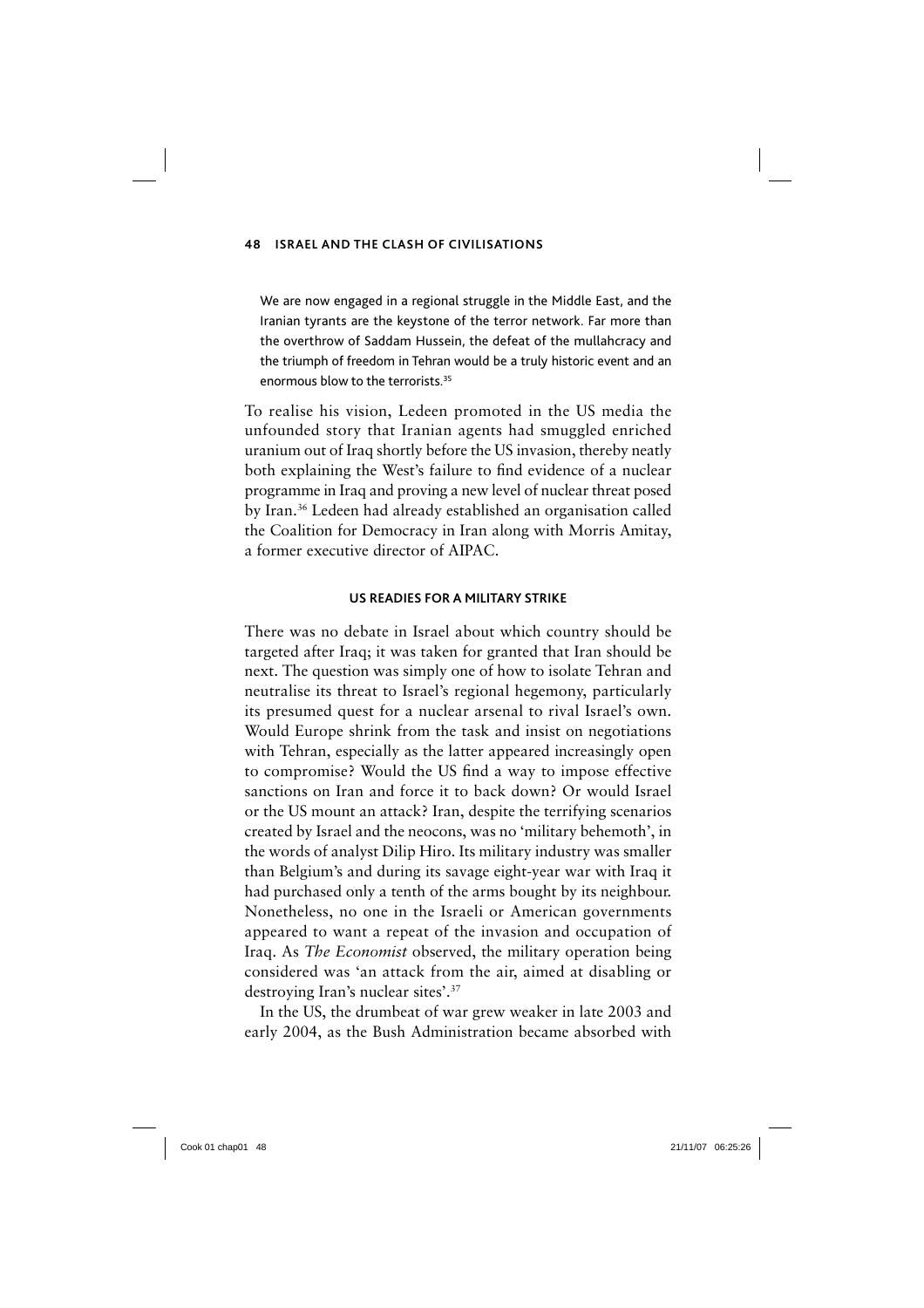the growing insurgency in Iraq, and as Tehran agreed to tougher inspections from the International Atomic Energy Agency. As a consequence, Israel began leaking reports through 2004 that it might go it alone in attacking Iran's nuclear sites, similar to the strike it launched against Iraq's Osiraq nuclear reactor in 1981. Israeli defence officials were quoted saving: 'Israel will on no account permit Iranian reactors – especially the one being built in Bushehr with Russian help – to go critical … If the worst comes to the worst and international efforts fail, we are very confident we'll be able to demolish the ayatollah's nuclear aspirations in one go.' The *Sunday Times* quoted from a classified official Israeli document entitled *The Strategic Future of Israel*. Drafted by four senior defence officials and presented to Sharon, it concluded: 'All enemy targets should be selected with the view that their destruction would promptly force the enemy to cease all nuclear/biological/chemical exchanges with Israel.' Describing Iran as a 'suicide nation', the report called on Israel to develop a multi-layered ballistic missile defence system. An Israeli strike on Iranian nuclear facilities, it was noted, could provoke 'a ferocious response' that might involve rocket attacks on northern Israel from Iran's ally in Lebanon, Hizbullah.<sup>38</sup>

By early 2005, with Bush re-elected president, the US quickly shifted its attention back to Iran – in line with Israel's position. In January, Vice-President Cheney declared: 'Given the fact that Iran has a stated policy that their objective is the destruction of Israel, the Israelis might well decide to act first, and let the rest of the world worry about cleaning up the diplomatic mess afterwards.'39 Cheney's suggestion that Israel was facing a tight deadline – supported by endless Israeli statements that Iran was only months away from developing nuclear weapons $40 -$ contradicted that year's National Intelligence Estimate, the first updated US intelligence report on Iran since 2001. It found that Iran was at least ten years away from having the technology to make a nuclear bomb and that, although Tehran was doing clandestine civilian research, there was no evidence it was directly working on developing nuclear weapons. 'What is clear is that Iran, mostly through its [civilian nuclear] energy program, is acquiring and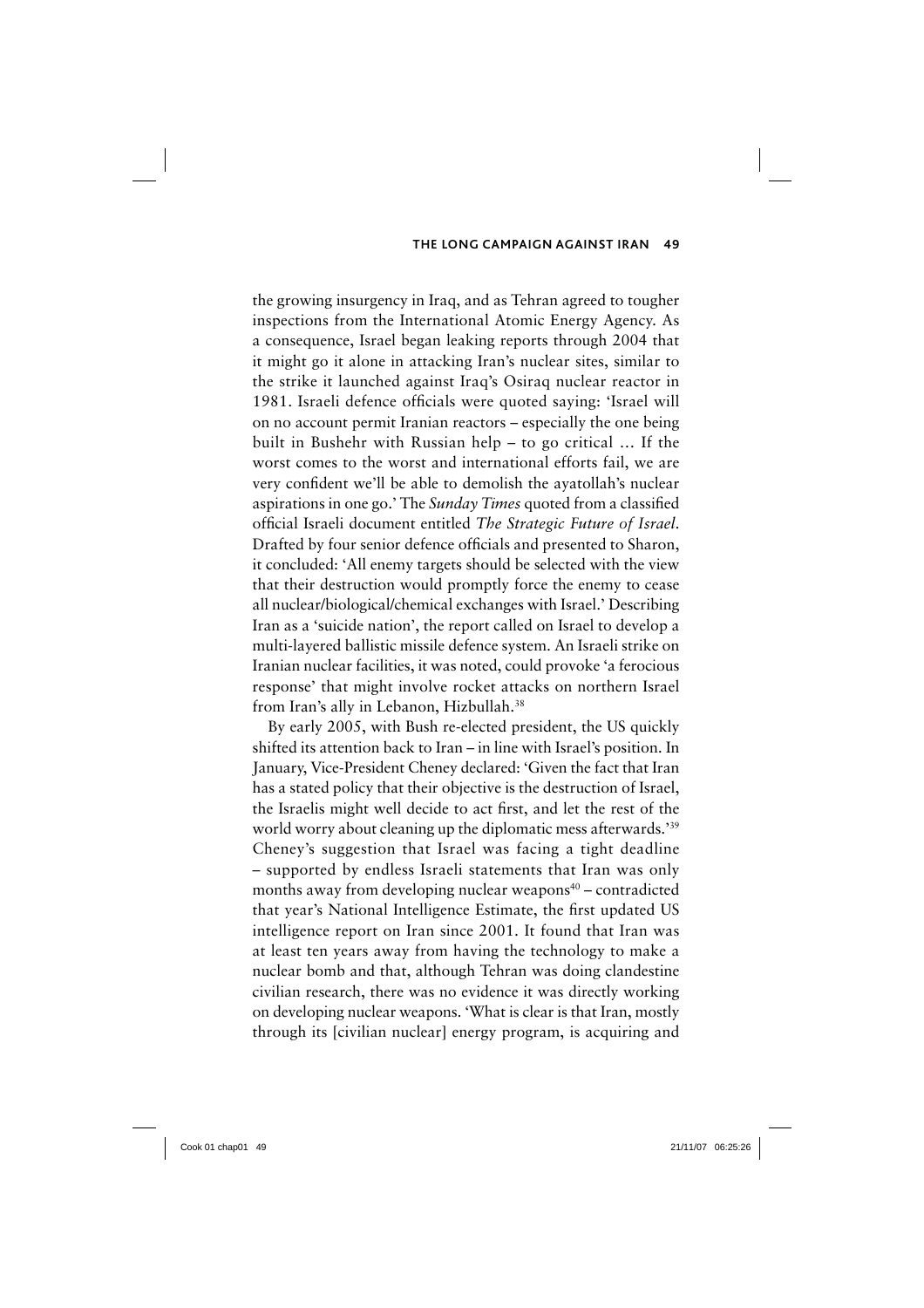mastering technologies that could be diverted to bombmaking', reported the *Washington Post*. 41

Nonetheless, the Bush Administration set about creating a legal framework – as it had done previously with Iraq – that might later justify an attack. Paradoxically, in summer 2005, shortly after the inspectors of the International Atomic Energy Agency gave Iran a relatively clean bill of health, the strong US lobbying finally paid off: the Agency's board of governors, a more politicised body, issued a statement finding Tehran in 'non-compliance' and threatening to refer Iran to the UN Security Council if it did not improve its cooperation. Even then the report was carried by the bloc vote of the NATO countries, with, unusually, many voting nations, including Russia and China, abstaining.42 Asli U Bali, of Yale Law School, noted that the timing of the board's statement suggested that behind the vote lay 'the political objective of persuading Iran to halt enrichment [of uranium], rather than enforcement of treaty obligations'.43 A subsequent UN resolution, passed in July 2006, demanded that Iran suspend uranium enrichment-related and reprocessing activities by 31 August 2006 or face sanctions.44 In December 2006 a harsher resolution, 1737, was adopted, condemning Iran's nuclear research programme and imposing limited sanctions.45 Another UN resolution passed in March 2007, applying further sanctions.

In parallel to these legal manoeuvres, the White House was also reported to be preparing for a covert military strike. Scott Ritter, the former UN chief weapons inspector in Iraq who had angered Washington by arguing before the US invasion that Saddam Hussein's stockpiles of WMD no longer existed, claimed that the Pentagon had been ordered to be ready for an attack on Tehran from summer 2005 onwards. 'In October 2004,' Ritter said, 'the President of the United States ordered the Pentagon to be prepared to launch military strikes against Iran as of June 2005. That means, have all the resources in place so that, if the President orders it, the bombing can begin.'46 The timing may not have been arbitrary: two months later Israel was due to withdraw its few thousand settlers from the Gaza Strip in what it called a 'disengagement'. Israel had publicised fears that Iran, or more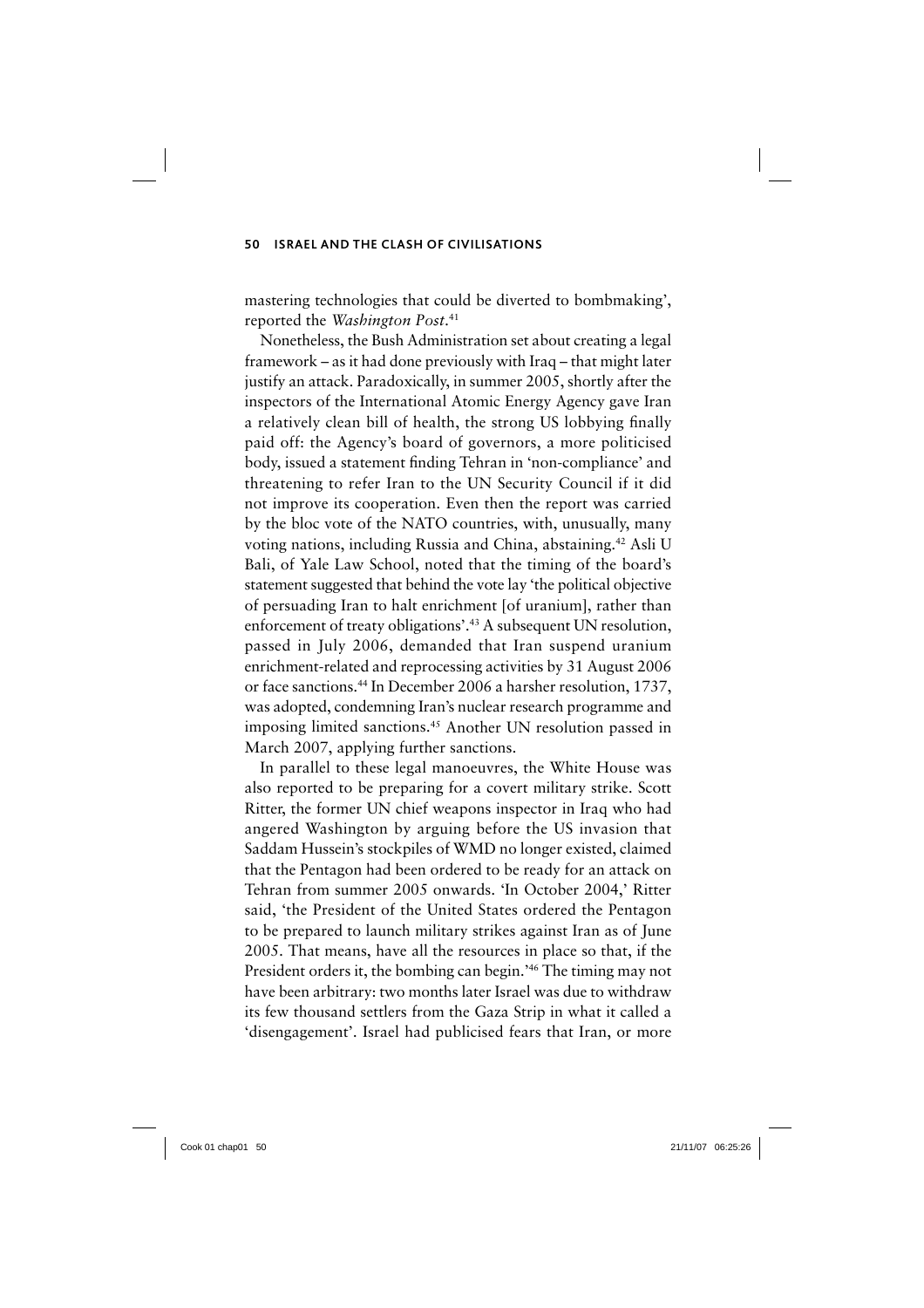likely its Hizbullah allies on the northern border in Lebanon, and Syria might take advantage of Israel's vulnerability while its forces were tied up in the country's south. Israel and the US may have believed that they could use any such move as a pretext to hit Iran.

Ritter's account was in part corroborated by a series of reports from Seymour Hersh in the *New Yorker.* Drawing on an array of sources in the Pentagon and intelligence community, Hersh charted the strategies of the White House – and, to a lesser extent, Israel – in undermining Iran during the key period of 2005 and early 2006. He also revealed that the Administration was facing opposition from senior military staff in the Pentagon and from European states, which wished to pursue a diplomatic policy. In early 2005, Hersh reported that Defense Department officials under Douglas Feith had been working with Israeli military planners and consultants to pinpoint nuclear and chemical weapons sites and missile targets inside Iran. In addition, US Central Command had been asked to revise its war plans, providing for a ground and air invasion of Iran.<sup>47</sup> By spring 2006, the White House had, according to Hersh,

increased clandestine activities inside Iran and intensified planning for a possible major air attack. Current and former American military and intelligence officials said that Air Force planning groups are drawing up lists of targets, and teams of American combat troops have been ordered into Iran, under cover, to collect targeting data and to establish contact with anti-government ethnic-minority groups.

Among the military options being considered was using tactical nuclear warheads to hit underground bunkers, such as Natanz, where, officials believed, nuclear weapons research was being conducted.48 Much of the spying on Iran's nuclear programme was being carried out by Israeli secret agents, according to Hersh's informants.49 It was possible that, in a practice used before by Israel in Arab states, former Iranian Jews now living in Israel were spying for their country while claiming to be visiting relatives in Iran. (Some 30,000 Jews live in Iran, the Middle East's largest Jewish population outside Israel. Their relative success in Iran and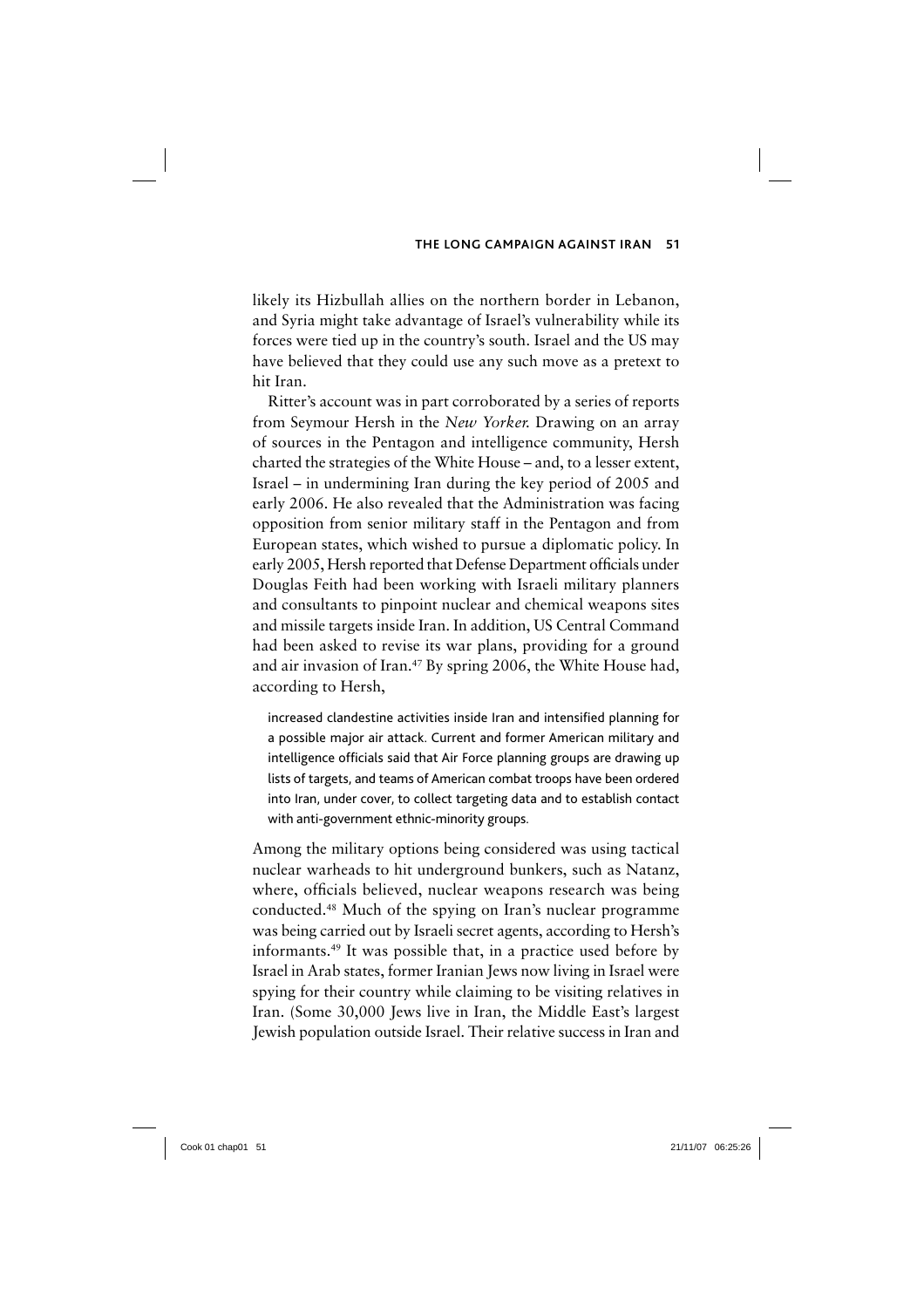### **52 ISRAEL AND THE CLASH OF CIVILISATIONS**

their repeated refusal to leave, despite financial incentives offered by Israel and American Jewish groups for them to emigrate, have proved an enduring embarrassment to those claiming that the Iranian regime is driven by genocidal anti-Semitism.)<sup>50</sup>

By early summer, Hersh reported, Bush was facing stiff opposition from his generals.

Inside the Pentagon, senior commanders have increasingly challenged the President's plans, according to active-duty and retired officers and officials. The generals and admirals have told the Administration that the bombing campaign will probably not succeed in destroying Iran's nuclear program. They have also warned that an attack could lead to serious economic, political, and military consequences for the United States. A crucial issue in the military's dissent, the officers said, is the fact that American and European intelligence agencies have not found specific evidence of clandestine activities or hidden facilities [in Iran]; the war planners are not sure what to hit.

Hersh quoted a Pentagon consultant: 'There is a war about the war going on inside the building.' Many military commanders reportedly feared the effect of bombing Iran on the insurgency in neighbouring Iraq – and the consequent loss of US personnel.

By that stage, according to Hersh, tactical nuclear warheads had been taken off the table because of concerns that their use would be politically unacceptable, though there were still debates about whether bunker-busting bombs could be used to similar effect. Bush's new strategy, argued Patrick Clawson, a fan of the president's policy and the deputy director for research at the Washington Institute for Near East Policy, was to assuage Europe, as well as Russia and China, for a time when their votes, or abstentions, at the United Nations would be needed if talks broke down and the US decided to seek Security Council sanctions or a UN resolution that allowed the use of military force against Iran. Hersh concluded: 'Several current and former officials I spoke to expressed doubt that President Bush would settle for a negotiated resolution of the nuclear crisis.' A former senior Pentagon official claimed that Bush remained 'confident in his military decisions'.51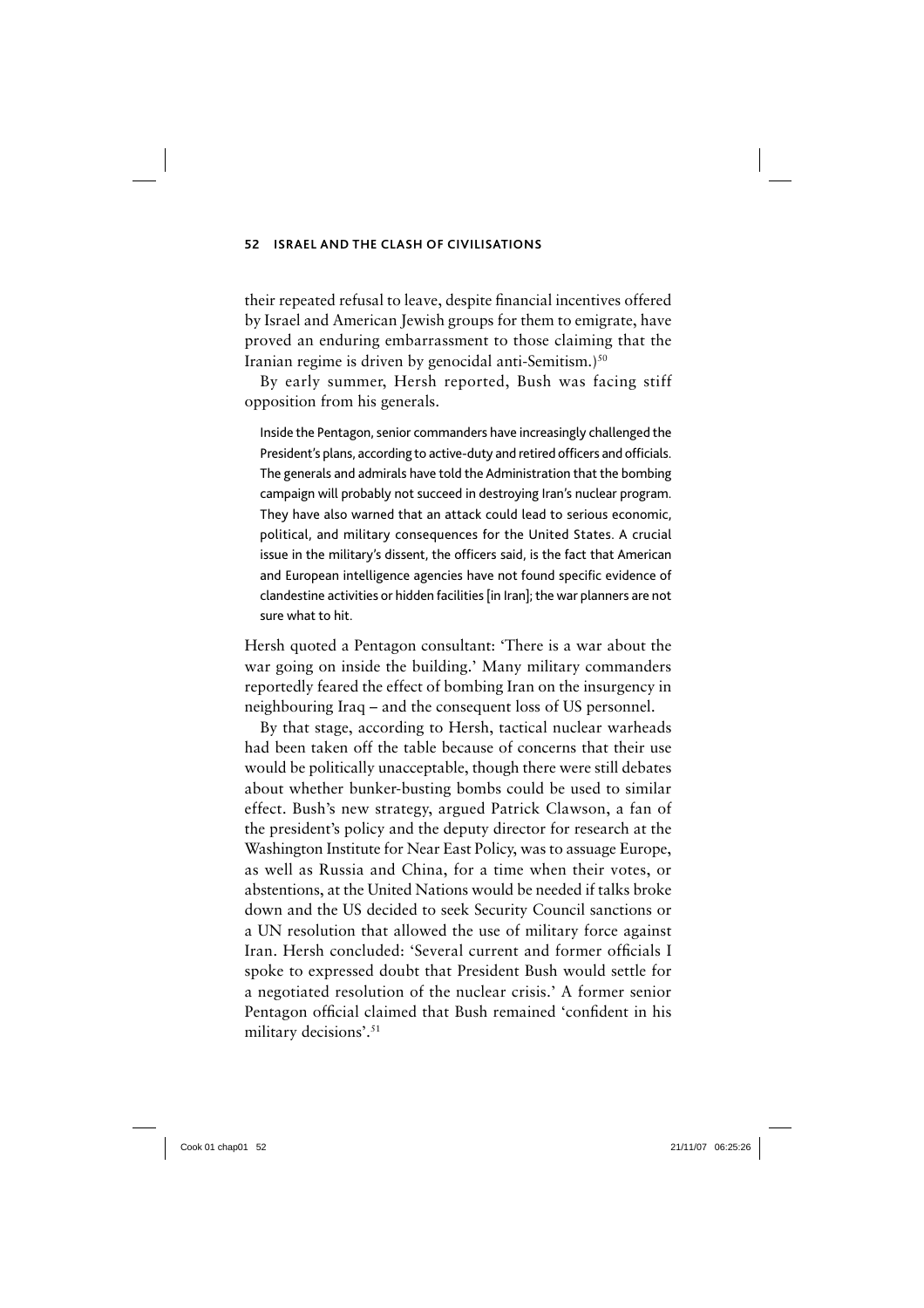## **TURNING THE CLOCK BACK 20 YEARS IN LEBANON**

On 24 May 2006, Israel's prime minister, Ehud Olmert, was invited to address a joint session of Congress. In his widely publicised speech, he claimed that Iran stood 'on the verge of acquiring nuclear weapons', a development that would pose 'an existential threat' to Israel. He added: 'It is not Israel's threat alone. It is a threat to all those committed to stability in the Middle East and to the well-being of the world at large.'52 Less than two months later, on 12 July 2006, Israel launched a war against the Lebanese Shia militia Hizbullah, publicly – if simplistically – identified by Israel and the US as a proxy for Iran.53 After a month's futile fighting, 119 soldiers and 43 civilians had been killed in Israel, and at least 1,000 civilians and a small but unknown number of Hizbullah fighters had died in Lebanon.

There were obvious reasons why Israel and the US might have regarded the destruction of Hizbullah as the necessary gambit before an attack on Iran. Were Tehran to be targeted first, Israel would be vulnerable to retaliation not only from long-range Iranian missiles but also, as Israel's defence officials had suggested two years earlier, from Hizbullah's short-range Katyusha rockets across the northern border. And if Israel launched a combined attack on Iran and Hizbullah, almost inevitably drawing in Syria too, Israel would face military reprisals on three fronts at once. Instead, dealing with Hizbullah's rockets first – and at the very least intimidating the Syrian army – would isolate Tehran militarily and free Israel and the US to attack Iran at a time of their choosing. That was the assessment of the White House, according to Seymour Hersh's conversations with officials.<sup>54</sup>

The July 2006 hostilities began with a relatively minor incident by regional standards: Hizbullah launched a raid on an Israeli military post on the border with Lebanon, during which three Israeli soldiers were killed and two captured. A brief Hizbullah rocket strike on sites close to the northern border left no one seriously hurt and was described at the time by the Israeli army as a 'diversionary attack'.55 Five more soldiers died shortly afterwards when their tank crossed over into Lebanon in hot pursuit of the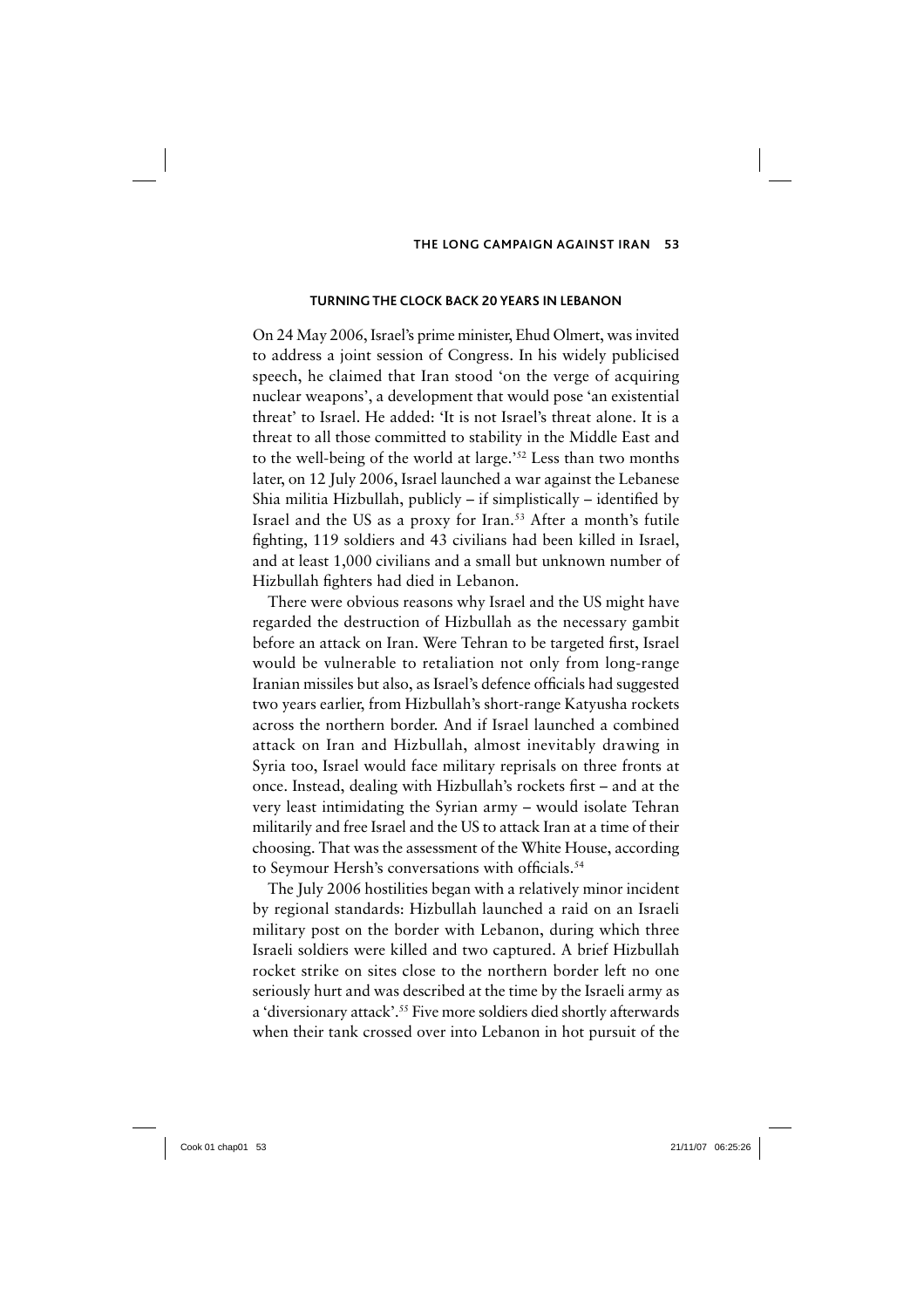captured Israelis and hit a landmine. This was the latest in a longrunning round of tit-for-tat strikes by Israel and Hizbullah since Israel's withdrawal from its military occupation of south Lebanon in May 2000. A few weeks before Hizbullah captured the two soldiers, for example, Mossad had been strongly suspected in the assassination of two Islamic Jihad militants in a car bombing in the port city of Sidon in south Lebanon.<sup>56</sup>

Israel was well aware of the reasons for the Hizbullah attack. The Shia militia had several outstanding points of friction with Israel since the latter had withdrawn from its two-decade occupation of south Lebanon in May 2000. First, as recorded by United Nations peacekeepers stationed in south Lebanon, Israeli war planes had been flying almost daily over Lebanon to carry out spying operations in violation of the country's sovereignty, and to wage intermittent psychological warfare by creating sonic booms to terrify the local civilian population.<sup>57</sup> Second, since Israel's withdrawal, its army had continued occupying a small corridor of land known as the Shebaa Farms. Israel, backed by the United Nations after Tel Aviv had exerted much pressure on the international body,58 claimed that the Farms area was Syrian – part of the Golan – and that it could only be returned in negotiations with Damascus; Lebanon and Syria, meanwhile, argued that the land was Lebanese and should have been handed back when Israel withdrew.59

But third and most important in explaining the July 2006 border raid was a bitter dispute between Hizbullah and Israel over prisoners. Israel had refused after its withdrawal in 2000 to hand over a handful of Lebanese prisoners of war (the exact figure was difficult to establish as Israel had opened a secret prison, called Facility 1391, into which many Lebanese captives disappeared during the occupation of south Lebanon).<sup>60</sup> Regarding this issue as a point of honour, Hizbullah had vowed to capture Israeli soldiers so that they could be exchanged for the remaining Lebanese prisoners. It had seized three soldiers in October 2000, six months after the Israeli withdrawal, without incurring major reprisals.61 Although on that occasion the soldiers had died during their capture, Israel later agreed an exchange of 23 Lebanese, 12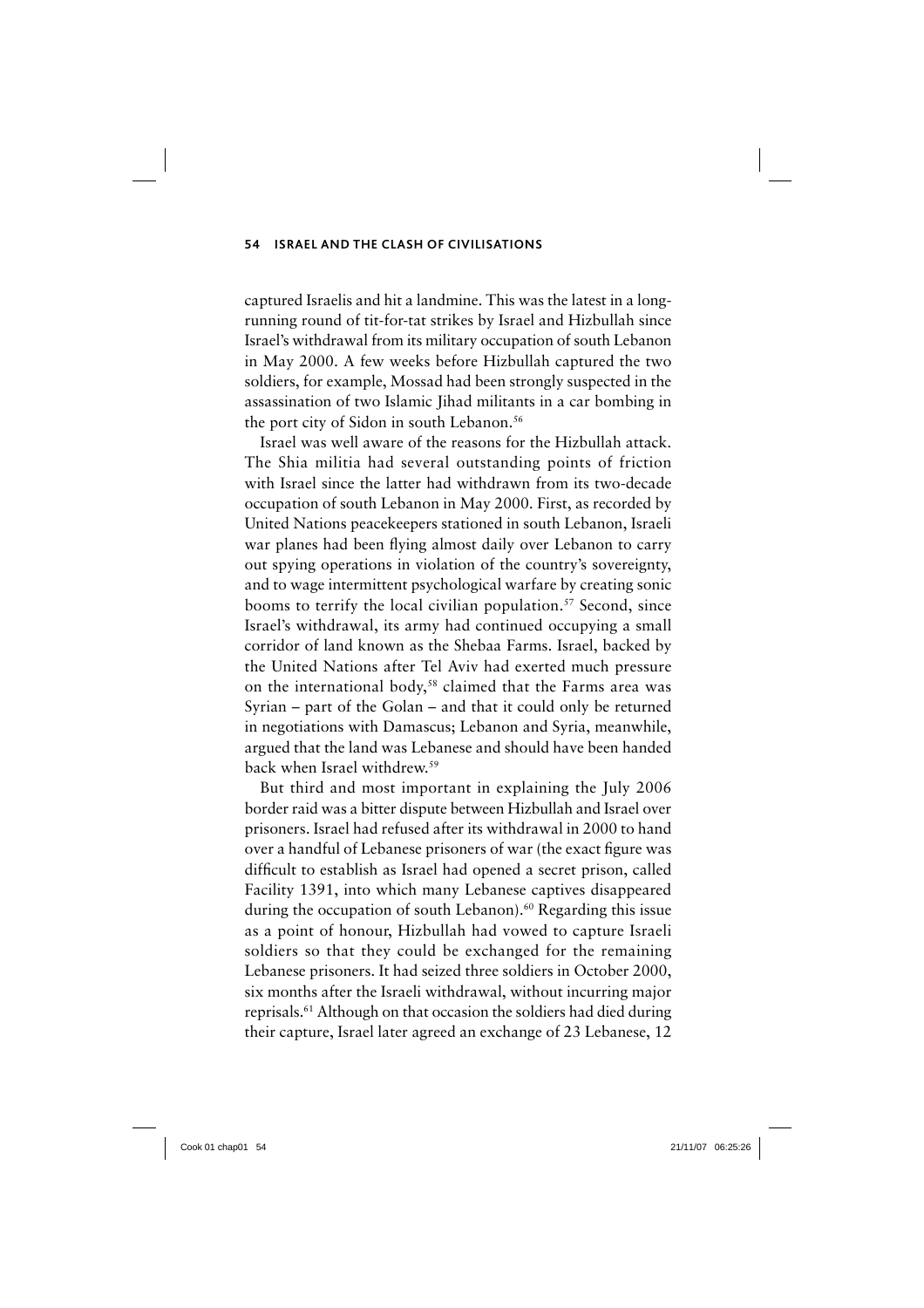other Arab nationals and 400 Palestinians it was holding for the return of the soldiers' bodies and a captured Israeli businessman.<sup>62</sup> According to reports in the Israeli media, there had subsequently been three unsuccessful attempts by Hizbullah to capture soldiers to ensure the return of the last two or three remaining Lebanese prisoners, and especially Samir Kuntar, who had been held by Israel since 1979.63 The day after the eruption of the July 2006 hostilities, a *Ha'aretz* editorial noted:

The major blow Israel suffered yesterday, the circumstances of which will certainly demand explanations, is particularly harsh primarily because this did not come as a surprise. Hezbollah leader Hassan Nasrallah warned in April that he planned to get back Samir Kuntar, even by force … Freeing Kuntar along with the other Lebanese prisoners and captives may have prevented yesterday's kidnapping.64

As expected, following the border raid, Hizbullah's leader, Hassan Nasrallah, offered a prisoner swap for the two soldiers.<sup>65</sup>

Israel, however, was in no mood to compromise or negotiate.<sup>66</sup> Calling the seizure of the soldiers an 'act of war', Israel began bombing Lebanon from the air the same day and launched a limited ground invasion. (Notably, a senior Israeli army commander later admitted that the point of destroying Lebanon was not the return of the two Israeli soldiers but to weaken Hizbullah.67) The next day Israeli war planes destroyed airports, roads and bridges, factories, power stations and oil refineries – part of Israel's campaign to 'turn back the clock in Lebanon 20 years', as the Chief of Staff, Dan Halutz, phrased it.<sup>68</sup> Was Halutz referring, even if unconsciously, to better times for Israel, before Hizbullah's establishment in the early 1980s? The civilian death toll in Lebanon rose rapidly. Hizbullah responded, cautiously at first, by firing its primitive rockets at areas near the northern border, including the towns of Kiryat Shmona and Nahariya, that were well prepared for such strikes. The Shia militia waited four days before extending its reach and hitting Haifa with a volley of rockets that killed eight railway workers. By then more than 100 Lebanese civilians were dead from the Israeli bombing.<sup>69</sup>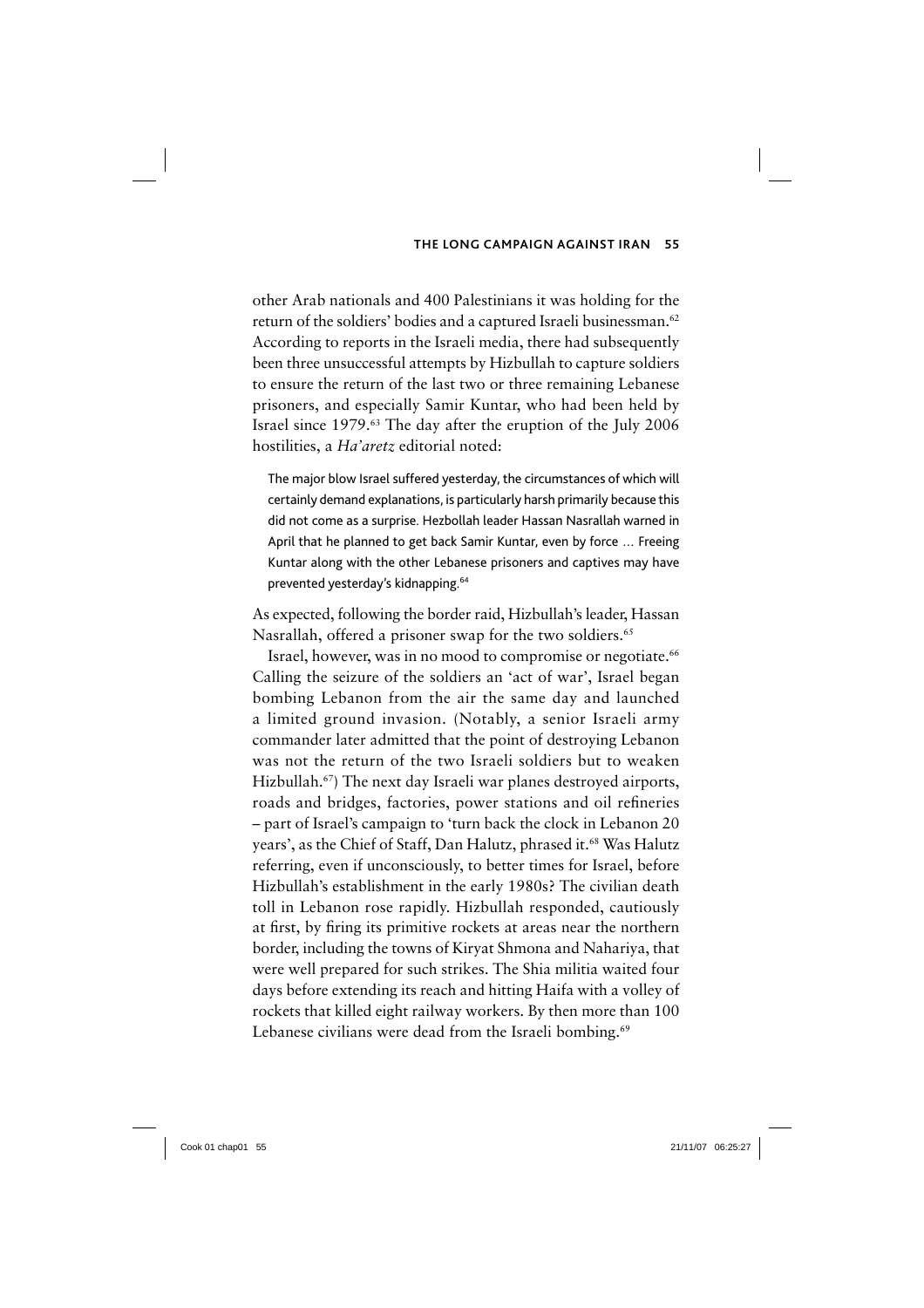#### **56 ISRAEL AND THE CLASH OF CIVILISATIONS**

When Israel failed over the course of four weeks to significantly dent Hizbullah's military capabilities – the rocket attacks continued and expanded, and the army's attempts at invading south Lebanon were repeatedly repulsed – Israel and the US were forced to go down diplomatic channels, seeking a United Nations resolution, 1701, that they hoped would limit Hizbullah's ability in the future to resist Israel. The two demanded disarmament of the militia by the Lebanese army and enforcement by UN peacekeepers. However, given the weakness of Lebanon's army and the reluctance of the international community to commit troops, the chances of defanging Hizbullah looked remote. Israel, therefore, spent the last three days before the ceasefire was due to come into effect dropping some 1.2 million US-made cluster bombs over south Lebanon.<sup>70</sup> The use of these old stocks of US munitions, which were reported to have a failure rate as high as 50 per cent, $71$  meant that hundreds of thousands of bomblets – effectively small land mines – were left littering south Lebanon after the fighting finished. The intention seemed clear: to make the country's south as uninhabitable as possible, at least in the short term, and the job of isolating Hizbullah fighters that much easier should Israel try another attack.

There were three early indications that Israel might be seeking to widen the war to Iran and Syria. First, within hours of the attack, the deputy director-general of Israel's Foreign Ministry, Gideon Meir, was trying to implicate Iran in Hizbullah's capture of the two soldiers, and by extension Syria too: 'We have concrete evidence that Hezbollah plans to transfer the kidnapped soldiers to Iran. As a result, Israel views Hamas, Hezbollah, Syria and Iran as the main players in the axis of terror and hate that endangers not only Israel, but the entire world.'72 The 'concrete evidence' never emerged from the dark corridors of the Mossad.

Second, Israel claimed that Hizbullah's arsenal of some 12,000 rockets hidden across south Lebanon – from which it managed to fire as many as 200 a day into northern Israel – had been supplied by Iran and Syria.73 This may have been true but applied a double standard typical of Israel's relations with its neighbours: Israel was supplied by the US with the latest weaponry, including cluster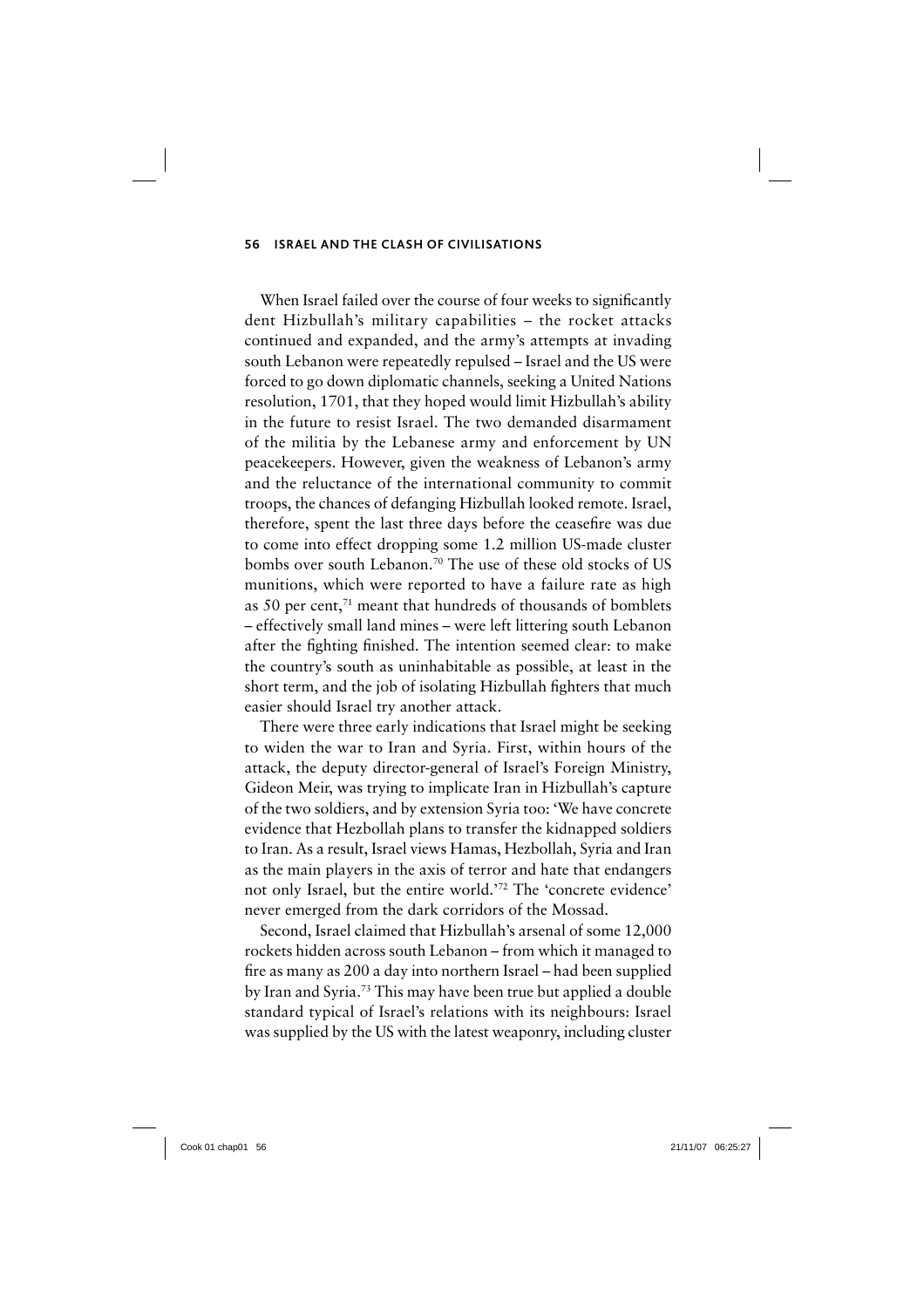bombs. Arriving at the Haifa railway depot where the workers had been killed, Shaul Mofaz, Israel's Transport Minister and a former Chief of Staff, said the fatal rocket contained Syrian ammunition.74 At the same time, Israeli military commanders held a press conference at which they claimed that they had destroyed a Syrian convoy trying to re-supply Hizbullah. 'These are rockets that belong to the Syrian army. You can't find them in the Damascus market, and the Syrian government is responsible for this smuggling', said the army's head of operations, Gadi Eisenkott.75 Both Iran and Syria had good reasons to want Hizbullah strong: Israel's difficulties invading Lebanon might deter it from attacking them; and Israel's problems with Hizbullah on the northern border were one of the few leverage points Syria and Iran possessed in international negotiations.

And third, Israel's leaders took advantage of the Western media's instant and convenient amnesia about the chronology of Hizbullah's rocket strikes. Israel argued that its army's massive bombardment of Lebanon, far from being an act of barely concealed aggression, was a necessary defensive response to Hizbullah's rockets.76 The attacks were popularly referred to by Israeli officials and commentators as Hizbullah's attempt to 'wipe Israel off the map' – a clear echo of a phrase closely (though wrongly, as we shall see later) associated with Iran's leader, Mahmoud Ahmadinejad. In fact, the Hizbullah rockets had been fired in retaliation for the Israeli aerial onslaught, and Nasrallah had repeatedly used his TV appearances to call for a ceasefire.<sup>77</sup> When at one point the US Secretary of State, Condoleezza Rice, won Israel's agreement to a 48-hour suspension of air strikes on south Lebanon, Israel broke its promise within hours while Hizbullah largely honoured the pause in hostilities, even though it was not party to it.78 Nasrallah appeared keen to show that his militia was disciplined and that it had a specific aim: namely, a prisoner swap.<sup>79</sup> The Western media, however, concentrated on Israeli arguments that Hizbullah was seeking the Jewish state's destruction – with the implication that Iran was really behind the plan.80

There was one sense, however, in which Hizbullah's rockets may have been fired for Tehran's benefit – though few seemed to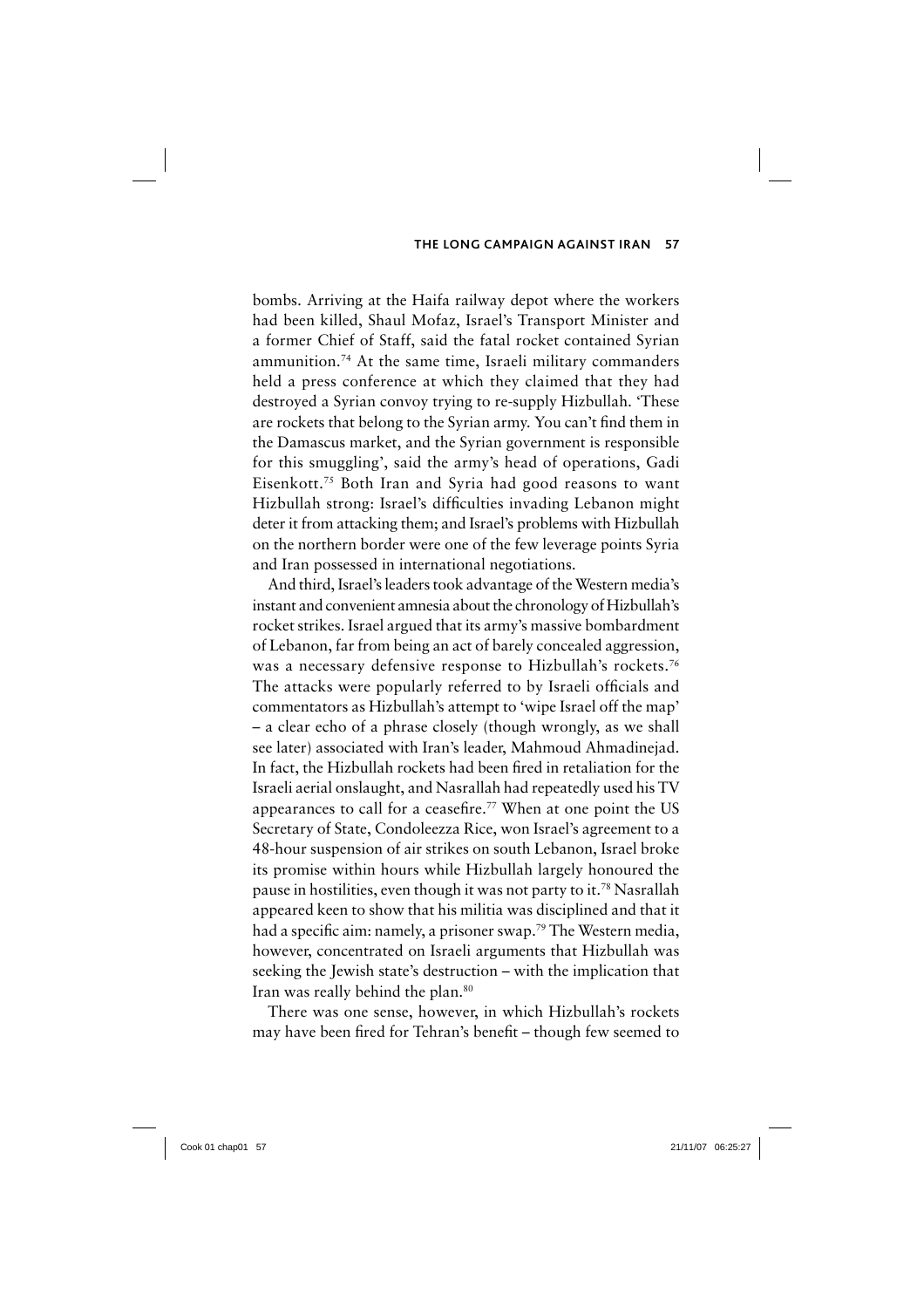understand the significance. Most critics, including international human rights organisations, regarded the rocket fire from south Lebanon either as 'indiscriminate' or as targeted at Israeli civilians. But while Hizbullah's projectiles were not precise enough to hit specific or small targets, they were often accurate enough to suggest the intended target. Though not reported by the local and international media, some observers on the ground, including myself, saw that a significant proportion of the rockets landed close by – and in some cases hit – military sites in northern Israel, including weapons factories, army bases, airfields, communication towers and power stations.<sup>81</sup> Israel was able to conceal this fact through its military censorship laws, which ensured that reporters were unable to explain what had been hit, or what military targets might exist, at the site of Hizbullah strikes. Nazareth, for example, was repeatedly mentioned as a target of rocket attacks, with the implication that the Shia militia was trying to hit a 'Christian' city (most observers appeared not to appreciate that the city has a Muslim majority), $82$  without journalists noting that military facilities were located close by Nazareth. I can reveal this information now only because a subsequent *Ha'aretz* article noted in another context the existence of an armaments factory in Nazareth.83

The same conclusion – that Hizbullah had been trying, at least on some occasions, to target military sites in Israel – was subsequently reached by the Arab Association for Human Rights, based in Nazareth. Its researchers found a close correlation between the existence of a military base or bases close by Arab communities in the north and the high number of Hizbullah strikes officially recorded against the same communities.<sup>84</sup> After the war, the Israeli media admitted a few successful strikes on military sites, including a hit on an oil refinery in Haifa.<sup>85</sup> Hizbullah's ability to direct its fire towards such targets, if less often hit them, was possible because on several earlier occasions pilotless Hizbullah drones, supplied by Iran, photographed much of northern Israel, mimicking on a small scale Israel's own spying operations.<sup>86</sup>

Another direct hit was reported by Robert Fisk, a British journalist based in Beirut who was not subject to the censor.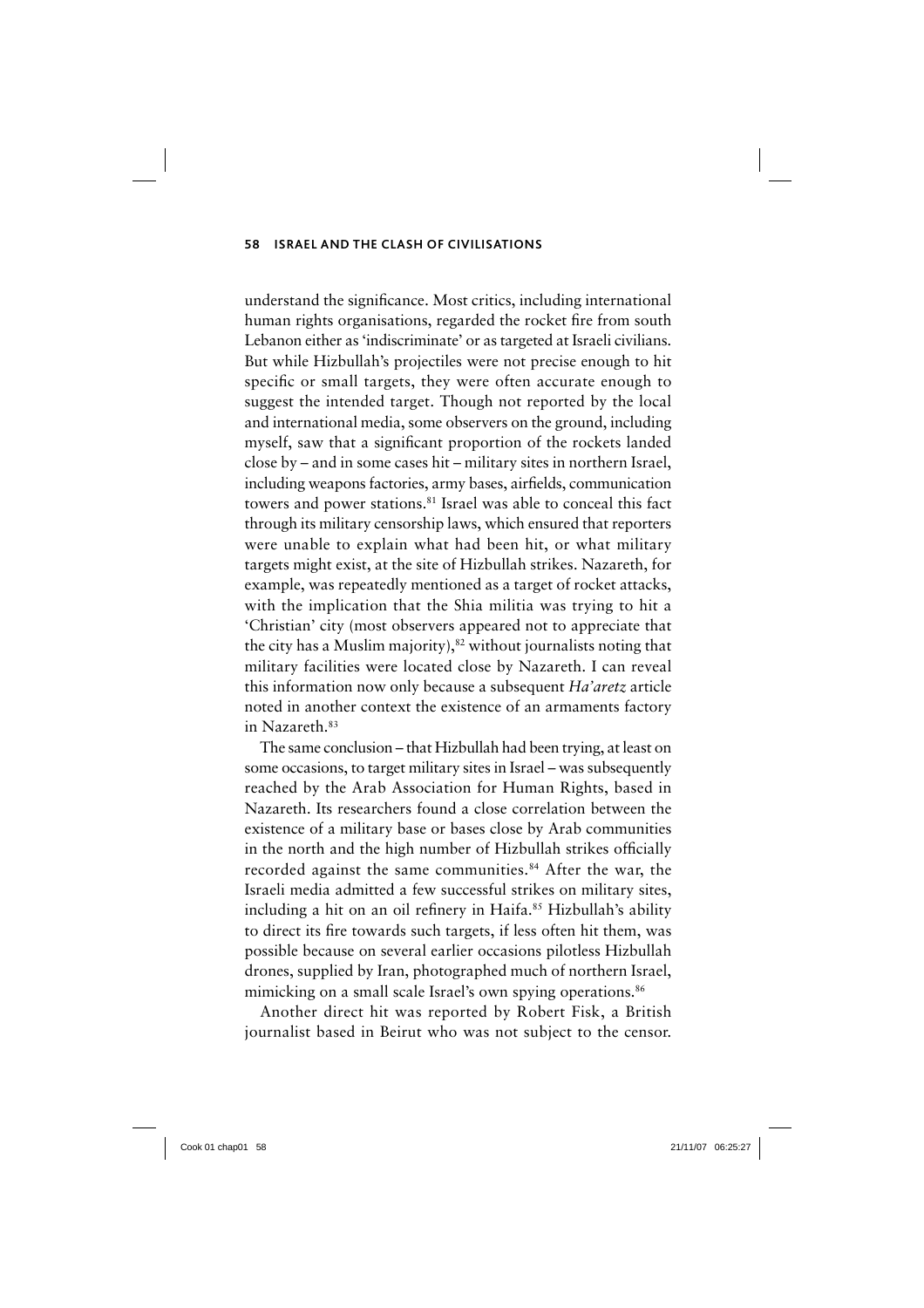Fisk revealed that the army's most important military planning centre in the Lebanon war, an underground bunker in the hillside of Mount Miron close to the border, had been repeatedly struck by rockets  $-$  a fact later confirmed by Israel's leading military correspondent Ze'ev Schiff. Fisk wrote:

Codenamed 'Apollo', Israeli military scientists work deep inside mountain caves and bunkers at Miron, guarded by watchtowers, guard-dogs and barbed wire, watching all air traffic moving in and out of Beirut, Damascus, Amman and other Arab cities. The mountain is surmounted by clusters of antennae which Hizbollah quickly identified as a military tracking centre. Before they fired rockets at Haifa, they therefore sent a cluster of missiles towards Miron. The caves are untouchable but the targeting of such a secret location by Hizbollah deeply shocked Israel's military planners. The 'centre of world terror' – or whatever they imagine Lebanon to be – could not only breach their frontier and capture their soldiers but attack the nerve-centre of the Israeli northern military command.<sup>87</sup>

Hizbullah's futile targeting of these well-protected military sites with their Katyusha rockets served a purpose, however. It suggested to Israel not only that Hizbullah knew where Israel's military infrastructure was located but that Iran knew too. Why reveal this to Israel? Because, we can surmise, Tehran may have hoped that, by showing just how exposed Israel was militarily to Iran's more powerful, long-range missiles, Israel's leaders might think twice before attacking Iran after Hizbullah.

# **EVIDENCE THE WAR WAS PLANNED**

Iran and Hizbullah had good reason to fear that the assault on Lebanon – and whatever was supposed to follow it – had been planned well in advance. Nasrallah's deputy, Sheikh Naim Qassem, certainly thought so. He told the *an-Nahar* daily that two days into the fighting Hizbullah learnt that Israel and the United States had been planning an attack on Lebanon in September or October. 'Israel was not ready. In fact it wanted to prepare for two or three months more, but American pressure on one side and the Israeli desire to achieve a success on the other ... were factors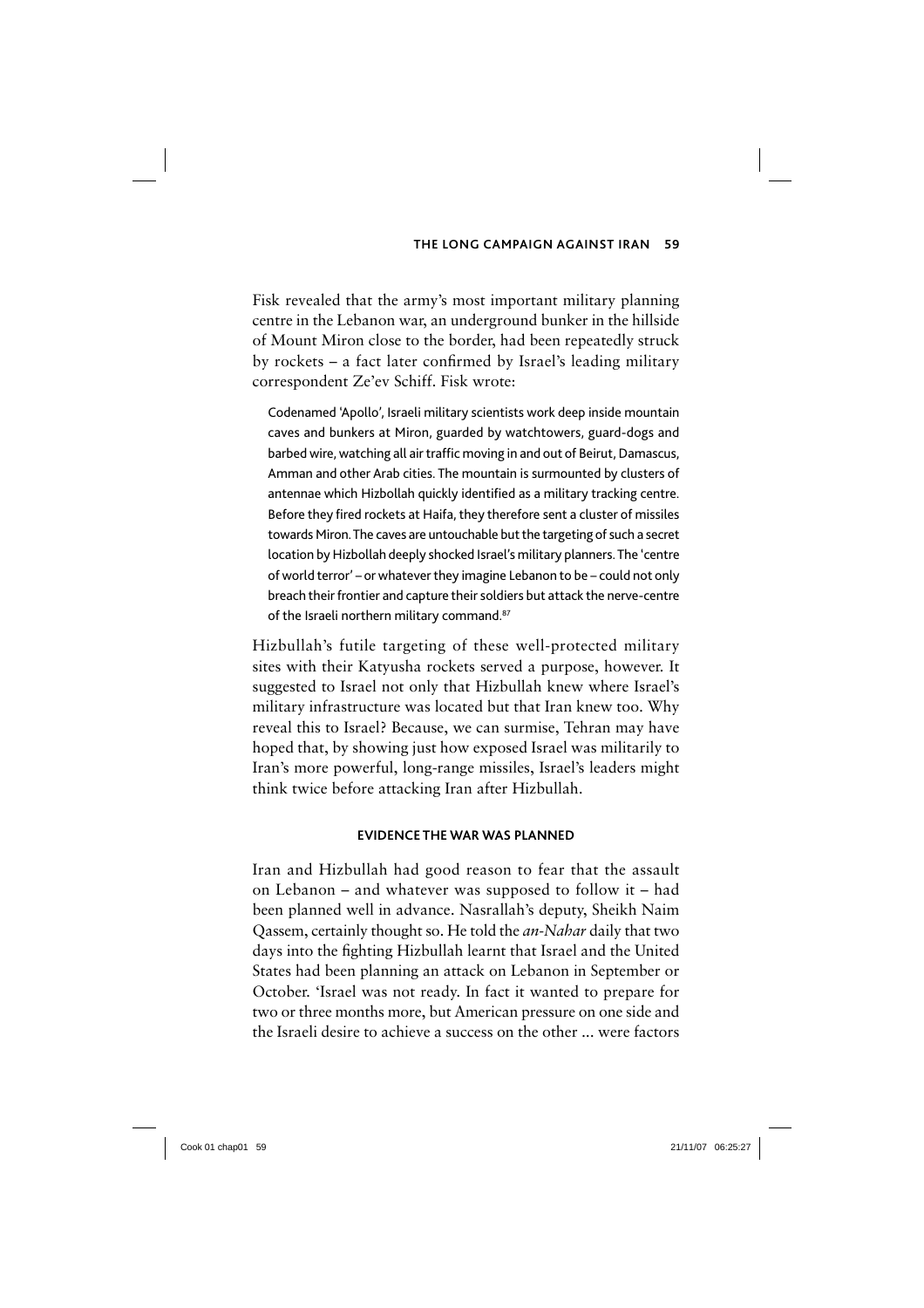which made them rush into battle.'<sup>88</sup> Are there any grounds for Qassem's belief that Israel was working to a prepared, if secret, script with the Americans rather than, as the official version suggests, improvising after the two soldiers' capture? There are several strong indications that it was.

First, in an interview and separate article published shortly after the ceasefire between Israel and Hizbullah was agreed, respected American investigative journalist Seymour Hersh revealed that Vice-President Dick Cheney and his officials, led by neocon advisers Elliott Abrams and David Wurmser, had been closely involved in the war. US government sources told him that earlier the same summer several Israeli officials had visited Washington 'to get a green light for the bombing operation and to find out how much the United States would bear. Israel began with Cheney. It wanted to be sure that it had his support and the support of his office and the Middle East desk of the National Security Council.' After that, 'persuading Bush was never a problem, and Condi Rice was on board'.89 With these agreements in place between Washington and Tel Aviv, a war of reprisal could be launched the moment a Hizbullah violation of the border took place. A hawkish former head of intelligence at Mossad, Uzi Arad, expressed it this way: 'For the life of me, I've never seen a decision to go to war taken so speedily. We usually go through long analyses.'90

The main concern in Tel Aviv and Washington, Hersh pointed out, was with Hizbullah's rockets. 'You cannot attack Iran without taking them [the rockets] out, because obviously that's the deterrent. You hit Iran, Hezbollah then bombs Tel Aviv and Haifa. So that's something you have to clean out first.'<sup>91</sup> But the neocons had other reasons for supporting an Israeli attack on Hizbullah, according to Hersh. First, they wanted the Lebanese government of Fuad Siniora, seen as loyal to Washington, to be able to challenge a weakened Hizbullah and assert the Lebanese army's control over south Lebanon.<sup>92</sup> And second, the US air force was hoping that their Israeli counterparts would be able to field-test US bunker-busting bombs against Hizbullah before they were turned on Iranian sites. From the spring, he added, the US and Israeli military worked closely together. 'It was clear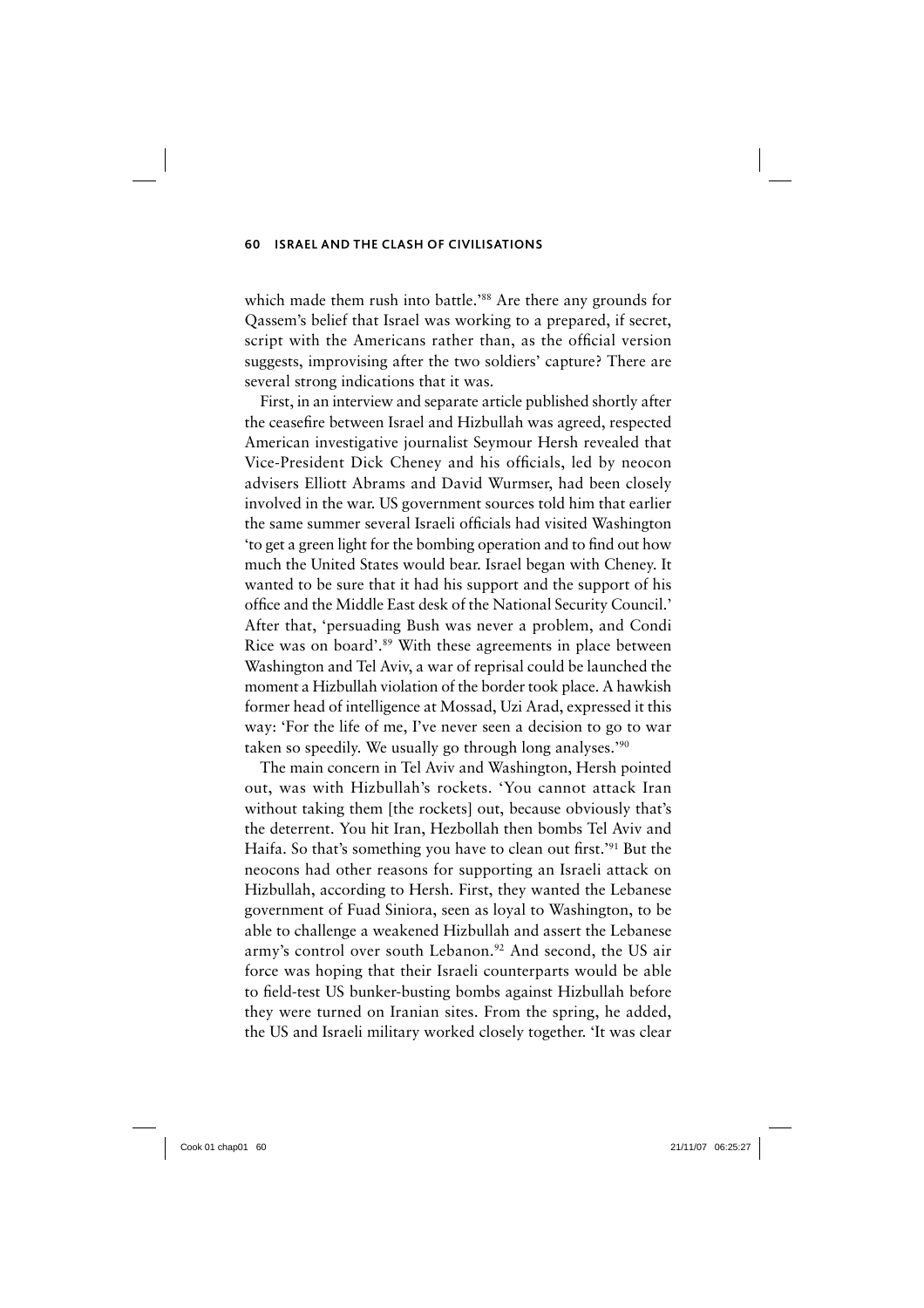this summer, the next time Hezbollah made a move ... the Israeli Air Force was going to bomb, the plan was going to go in effect ... I think the best guess people had is it could have been as late as fall, September or October, that they would go. They went quickly.'93 Hersh noted that a US government consultant had confided in him: 'The Israelis told us it would be a cheap war with many benefits.'94

Second, a report by Matthew Kalman in the *San Francisco Chronicle*, published a week into the war, supported Hersh's account:

More than a year ago, a senior Israeli army officer began giving PowerPoint presentations, on an off-the-record basis, to US and other diplomats, journalists and think tanks, setting out the plan for the current operation in revealing detail. Under the ground rules of the briefings, the officer could not be identified. In his talks, the officer described a three-week campaign: The first week concentrated on destroying Hezbollah's heavier long-range missiles, bombing its command-and-control centers, and disrupting transportation and communication arteries. In the second week, the focus shifted to attacks on individual sites of rocket launchers or weapons stores. In the third week, ground forces in large numbers would be introduced, but only in order to knock out targets discovered during reconnaissance missions as the campaign unfolded.<sup>95</sup>

And third, there is the self-serving, though nonetheless revealing, evidence about the build-up to war from Israel's Prime Minister, Ehud Olmert, to the Winograd Committee, a panel he set up to investigate the army's dismal performance against Hizbullah. Olmert told the Committee that he spoke to the Israeli General Staff in January 2006, as he became acting prime minister after Ariel Sharon was felled by a brain haemorrhage, about preparing a contingency plan for attacking Lebanon should a soldier be captured by Hizbullah, an event Israel was expecting but seems to have done little to prevent. Olmert said he then held further talks with the military in March about drawing up more definite plans. He claimed that he was the one directing the army to ready itself for war.<sup>96</sup> There is good reason to believe that Olmert's testimony is right in respect of there existing by July 2006 a military plan for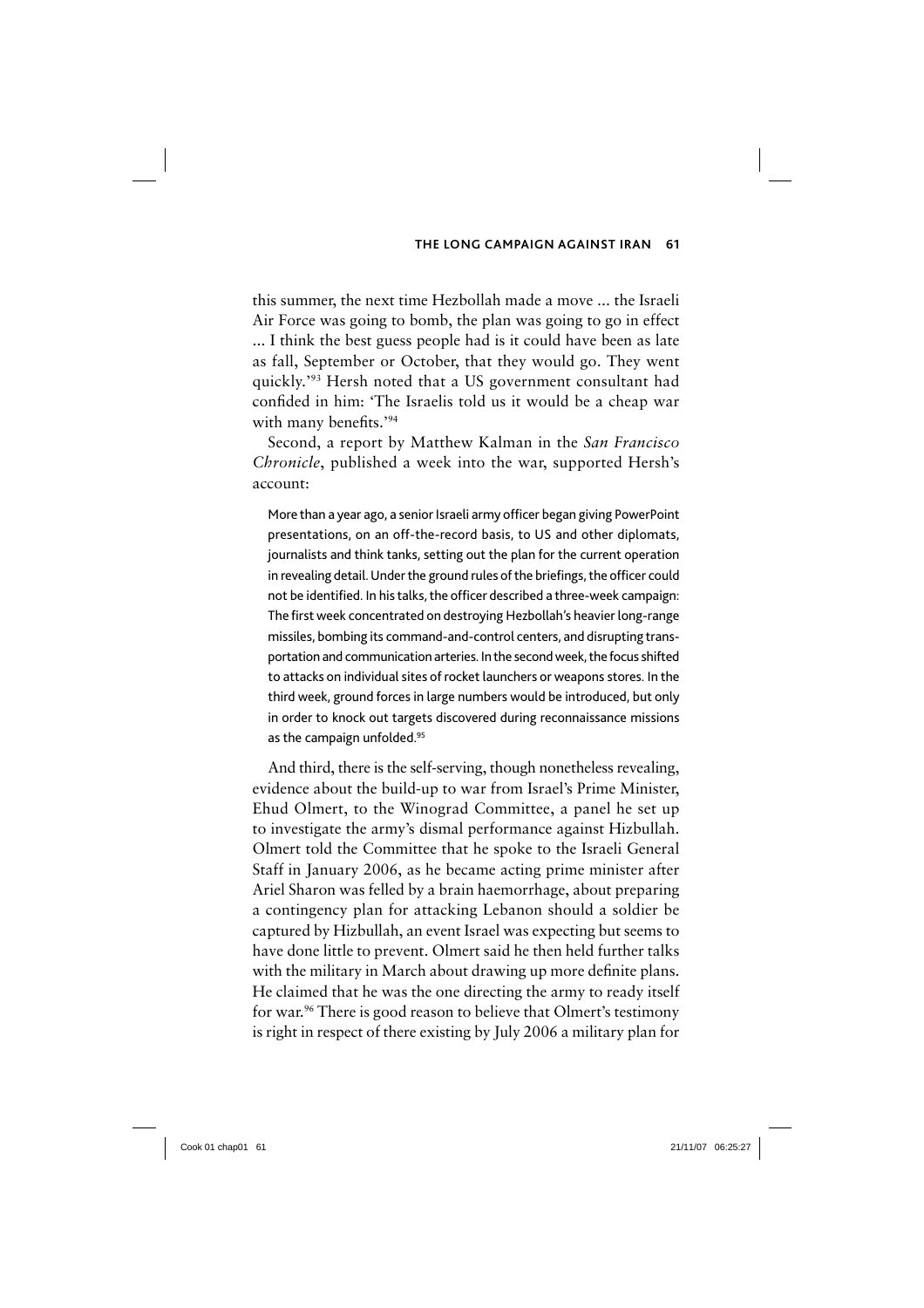attacking Lebanon, but wrong about when the plan was drawn up and about his role in its preparation.

In fact, after Olmert's testimony was leaked to the media, members of the General Staff criticised him for having kept them out of the loop: if Olmert was planning a war against Lebanon, they argued, he should not have left them so unprepared.<sup>97</sup> That claim can quickly be discounted as a red herring. Apart from the improbability of Olmert being able to organise a war without the senior command's knowledge, references can be found in the Israeli media from the time of the war acknowledging the fact that the army was readying for a confrontation with Lebanon, just as Olmert claimed. On the first day of fighting, for example, the *Jerusalem Post* reported of the planned ground invasion: 'Only weeks ago, an entire reserve division was drafted in order to train for an operation such as the one the IDF is planning in response to Wednesday morning's Hizbullah attacks on IDF forces along the northern border.<sup>'98</sup>

But even more importantly, there is every reason to doubt that in Israel's highly militarised system of government – where prime ministers are almost always generals too – Olmert, a military novice, would have been allowed to take a significant role in the army's plans for how to deal with a regional enemy. The General Staff would have had their own plans for such an eventuality, regularly revised according to changing circumstances and coordinated in part with Washington. Olmert would at best have been able to choose from the plans on offer. That was certainly the view of General Amos Malka, a former head of military intelligence, when he testified to the Winograd Committee. He told the panel that politicians came to the army to discuss a military operation 'as if coming for a visit', adding that the politician

does not come with anything of his own, he has no [military] staff, no one prepared papers for him, he has not held a preliminary discussion, he comes to a talk more or less run by the army. The army tells him what its assessment is, what the intelligence assessment is, what the possibilities are, option A, option B and option C.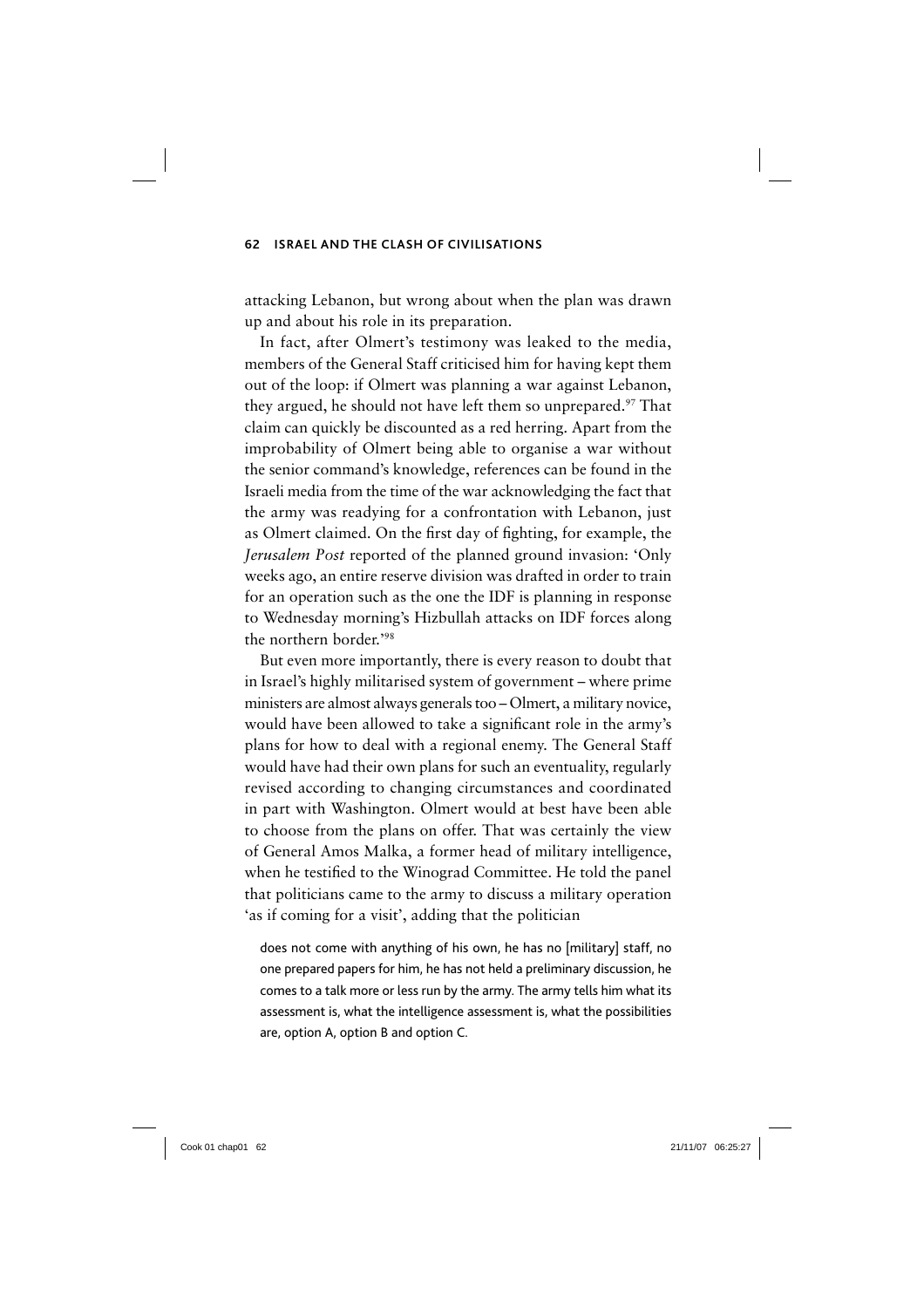Malka also dismissed Chief of Staff Dan Halutz's claim that he was following the orders of politicians in prosecuting the war against Lebanon. Such a relationship, he said, 'does not exist in Israeli decision making. The army is part of the political echelon.' Giving the Committee members a brief history lesson, Malka concluded: 'David Ben-Gurion [Israel's first Prime Minister] was both defense minister and prime minister, and the army was his executive branch, for education and establishing settlements as well. Since then, we've placed strategy in the hands of the army, but we forgot to take it back when the reasons for doing so ceased to exist.'99 Malka's view was supported by Binyamin Ben Eliezer, the Infrastructures Minister and a member of the war cabinet, who told the Winograd Committee that Olmert had been 'misled, to put it mildly' by the army. 'Olmert said to me: "I am not a company, platoon or brigade commander, nor am I a general, as opposed to my predecessor [Ariel] Sharon. All of the generals I met with did not present any plans".'100

Experienced military analysts also inferred the same conclusions from the Winograd Committee's heavily censored interim report, published in May 2007. While endlessly castigating the Israeli leadership over its 'failures' in prosecuting the war against Lebanon, the report revealed almost nothing on the most important questions: what had happened at the start of the war and why had Israel's leaders taken the decisions they did? The reporter Ze'ev Schiff of *Ha'aretz* observed:

The main conclusion emerging from the testimony given to the Winograd Committee by the three most important players – Prime Minister Ehud Olmert, Defense Minister Amir Peretz and former chief of staff Dan Halutz – is that the army dominates in its relationship with the government ... The conclusion is that the Israel Defense Forces has too big an impact on decision making.<sup>101</sup>

That may in part explain the Committee members' failure to understand the process by which Olmert reached his decision to go to war.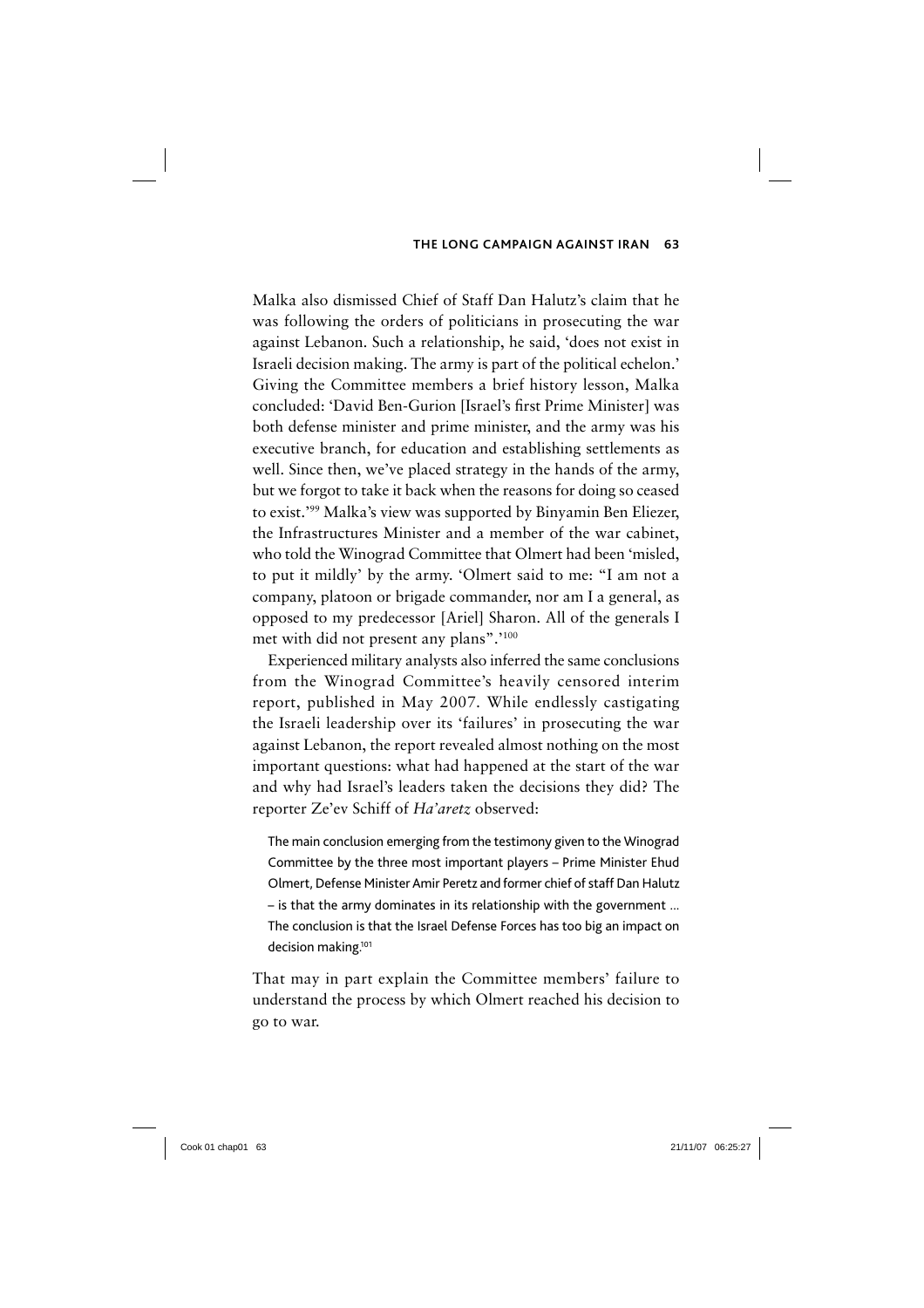Our impression is that the prime minister came to the fateful discussions in those days with his decision already substantially shaped and formulated. We have no documented basis from which it is possible to obtain hints as to his process of deliberation, as to what alternatives he considered, nor as to the timeline of the decisions that he made and their context<sup>102</sup>

This passage echoed the conclusions of Aluf Benn of *Ha'aretz* two days into the war: 'The brief time that passed between the abduction [of the two soldiers] and Olmert's announcement of a painful response indicates that his decision to undertake a broad military operation in Lebanon was made with record speed. That he had no doubts or hesitations.'103 Unusually, the Committee could find no evidence of the conversations between Olmert and Halutz that preceded the war, and therefore concluded that this was because the Prime Minister made the decision 'in haste' and 'informally' – in other words, that Olmert did not consult with anyone. A more convincing explanation is that Olmert and the Israeli military concealed the true circumstances surrounding the launching of the war because the decision had been taken in advance.

Both the General Staff and Olmert probably had additional reasons for wanting to muddy the waters on the issue of responsibility for the war. After the army's dismal performance in Lebanon, commanders were keen to restore a little of their dignity and the army's deterrence power by claiming that the politicians had interfered in ways that damaged their ability to defeat Hizbullah. Olmert, on the other hand, was facing some of the lowest popularity ratings ever for a serving prime minister, almost universally regarded as a leader without the military experience needed to cope with the new climate of confrontation in the Middle East. Admitting that he had simply rubber-stamped the General Staff's plans would have damaged him even further, underlining to Israelis that he was not a warrior like Ariel Sharon they could trust in difficult times. It would also have set him on course for a clash with the army, a fight he would have inevitably lost against one of the institutions most respected by Israeli society.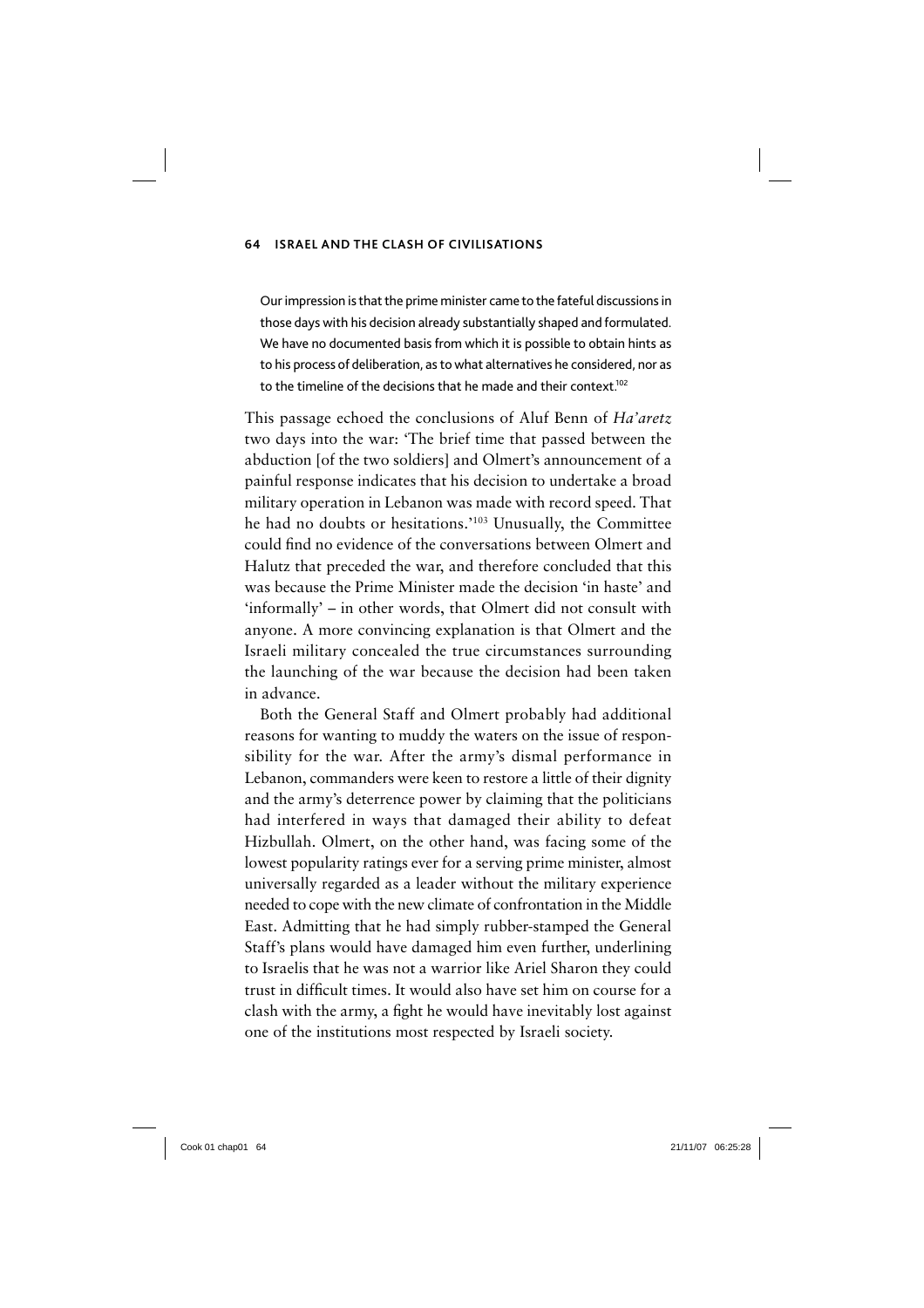A far more probable scenario was that from the moment Olmert took up the reins of power, he was slowly brought into the army's confidence, first tentatively in January and then more fully after his election in March. He was allowed to know of the senior command's secret plans for war – plans, we can assume, his predecessor, Ariel Sharon, a former general, had been deeply involved in advancing and that had been approved by Washington. Olmert was brought into the picture relatively late. If the observations of Hersh and the Hizbullah leadership are to be believed, the hasty and chaotic nature of Israel's prosecution of the war – and the resulting dismal military failures – reflected, at least in part, the fact that the Israeli army was pushed into war too early, before it had fully prepared, by Hizbullah's capture of the soldiers. Comments from an anonymous senior officer to *Ha'aretz* suggested that the army had intended an extensive ground invasion of Lebanon in addition to the aerial campaign, but that Olmert and possibly the Chief of Staff, Dan Halutz, shied away from putting it into effect after the unexpected failure of the aerial bombardment in defeating Hizbullah. 'I don't know if he [Olmert] was familiar with the details of the plan, but everyone knew that the IDF had a ground operation ready for implementation.'104

## **SYRIA WAS SUPPOSED TO BE NEXT**

Had Hizbullah been beaten, what would this plan have required next? The answer, it seems, is an attack on Syria, with Israeli air strikes forcing Damascus into submission.<sup>105</sup> According to reports in the Arab media during the early stages of the war against Lebanon, that was the fear in Syria and Iran. The newspaper *al-Watan* reported a phone conversation in which President Bashar Assad of Syria was supposedly told by the Iranian leader Ahmadinejad: 'The Zionist-American threat on Damascus has reached a dangerous level, and there is no choice but to respond with a strong message so the aggressors will reconsider whether to launch a preventive attack against Syria.'106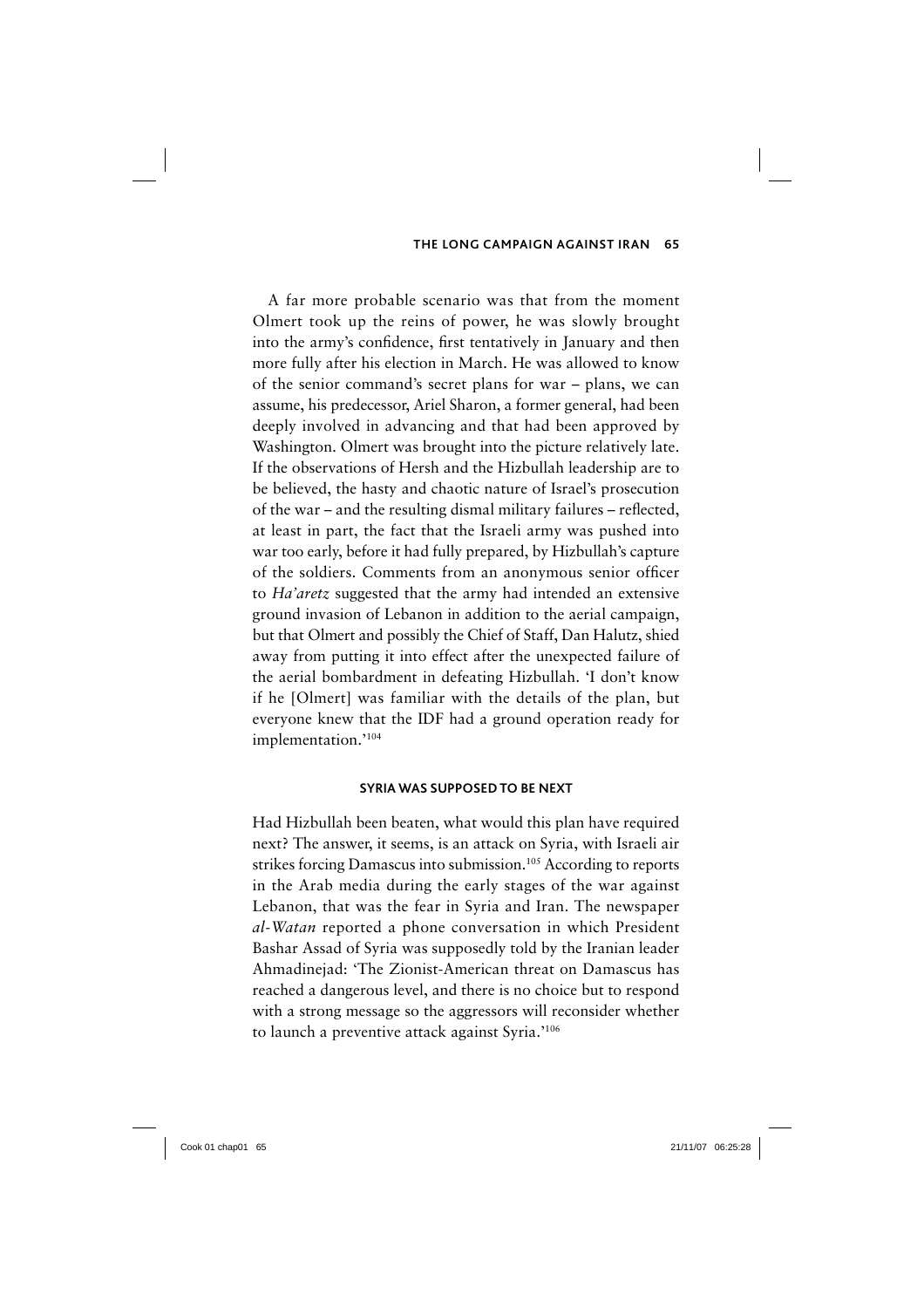### **66 ISRAEL AND THE CLASH OF CIVILISATIONS**

The evidence for a planned attack on Damascus comes from an impeccable source. After the summer's war, Meyrav Wurmser, the Israeli wife of David Wurmser, Dick Cheney's adviser on the Middle East, gave an interview to the website of Israel's most popular newspaper, *Yed'iot Aharonot*. Meyrav Wurmser is a leading neocon in her own right, a director of an American rightwing think-tank, and one of the authors of the document *A Clean Break*. She revealed that the neocons in the Bush Administration, including presumably her husband, had delayed the imposition of a ceasefire for as long as possible so that Israel would have more time to expand its attack to Syria. Only Hizbullah's unrelenting rocket strikes on northern Israel, she implied, had prevented the plan from being put into effect.

The anger [in the White House] is over the fact that Israel did not fight against the Syrians. The neocons are responsible for the fact that Israel got a lot of time and space. They believed that Israel should be allowed to win. A great part of it was the thought that Israel should fight against the real enemy, the one backing Hizbullah. It was obvious that it is impossible to fight directly against Iran, but the thought was that its [Iran's] strategic and important ally [Syria] should be hit ... It is difficult for Iran to export its Shiite revolution without joining Syria, which is the last nationalistic Arab country. If Israel had hit Syria, it would have been such a harsh blow for Iran that it would have weakened it and [changed] the strategic map in the Middle East.<sup>107</sup>

These were doubtless the expected 'birth pangs' that Condoleezza Rice referred to a week into the fighting with Hizbullah.108 Wurmser's view certainly makes sense of reports in the Israeli media that Washington wanted Syria targeted next. On 30 July, the *Jerusalem Post reported: '[Israeli] Defense officials told the Post* last week that they were receiving indications from the US that America would be interested in seeing Israel attack Syria.'109 That followed an unguarded moment during the G8 summit in Russia on 17 July when President Bush was caught on a live microphone telling British prime minister Tony Blair: 'What they need to do is get Syria to get Hezbollah to stop doing this shit.'110 A few days later, on 21 July, the White House issued a press release claiming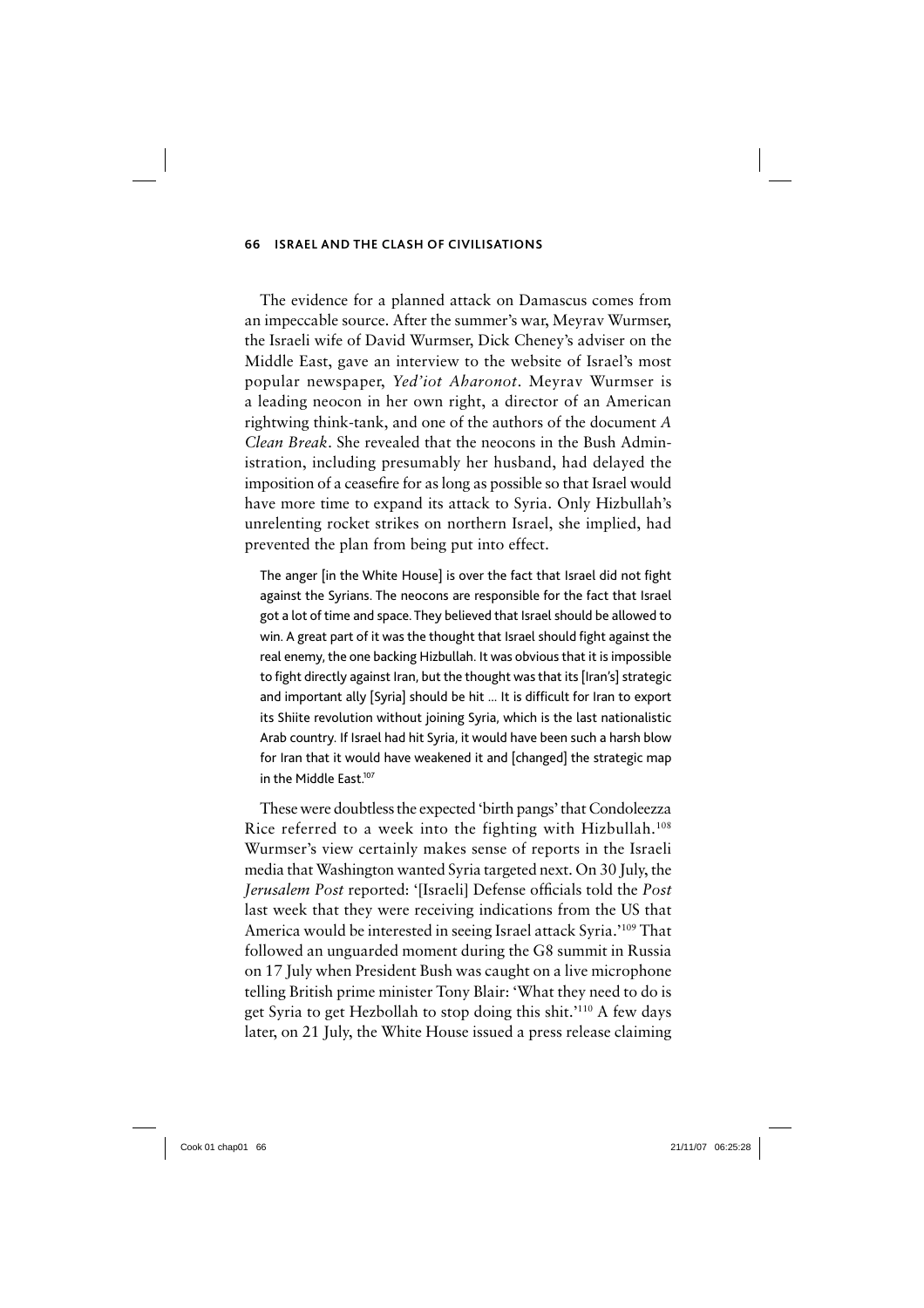that Bush's foreign policy was succeeding. Strangely, it ended with a link to an article by a leading neocon military historian and newspaper columnist, Max Boot, entitled 'It's time to let the Israelis take off the gloves'. In his piece, Boot argued: 'Syria is weak and next door. To secure its borders, Israel needs to hit the Assad regime. Hard. If it does, it will be doing Washington's dirty work.'<sup>111</sup>

Wurmser's account is partly confirmed by another leading neocon, John Bolton, at the time of the attack on Hizbullah the US ambassador to the United Nations and the key American official responsible for negotiating the ceasefire between Israel and Lebanon. He told the BBC in an interview several months after the fighting that the Bush Administration had resisted calls for a ceasefire to give Israel more time to defeat Hizbullah. Stating that he was 'damned proud' of the US role in blocking a ceasefire, he added that the US had also been 'deeply disappointed' at Israel's failure to remove the threat of Hizbullah and the subsequent lack of any attempt to disarm its forces.112 Wurmser's account is also corroborated by the evidence of an Israeli government minister, Ophir Pines Paz, to the Winograd Committee. He told the panel that many members of the cabinet had been led to expect that the international community would stop the war within a few days. 'The leading diplomatic sources … gave us [a] working premise that we didn't have much time to work with, and that we needed to act until we would be stopped – but then no one stopped us. This is what happened. Not only did no one stop us, they encouraged us, and we let this go to our heads.'113

The disappointment of Wurmser and Bolton could be explained, at least to a degree, by the neocons' conviction that the Shia coalition of Hizbullah and Iran needed to be split asunder by force, and that this could not achieved without transforming Syria from an ally of this Shia confederation into an obstacle. Iran could not easily supply and support Hizbullah if Damascus refused to turn a blind eye to such activities.

Following the August 2006 ceasefire, all signs were that another round of fighting against Lebanon and Syria would be launched again soon – this time, Israel presumably hoped, more successfully.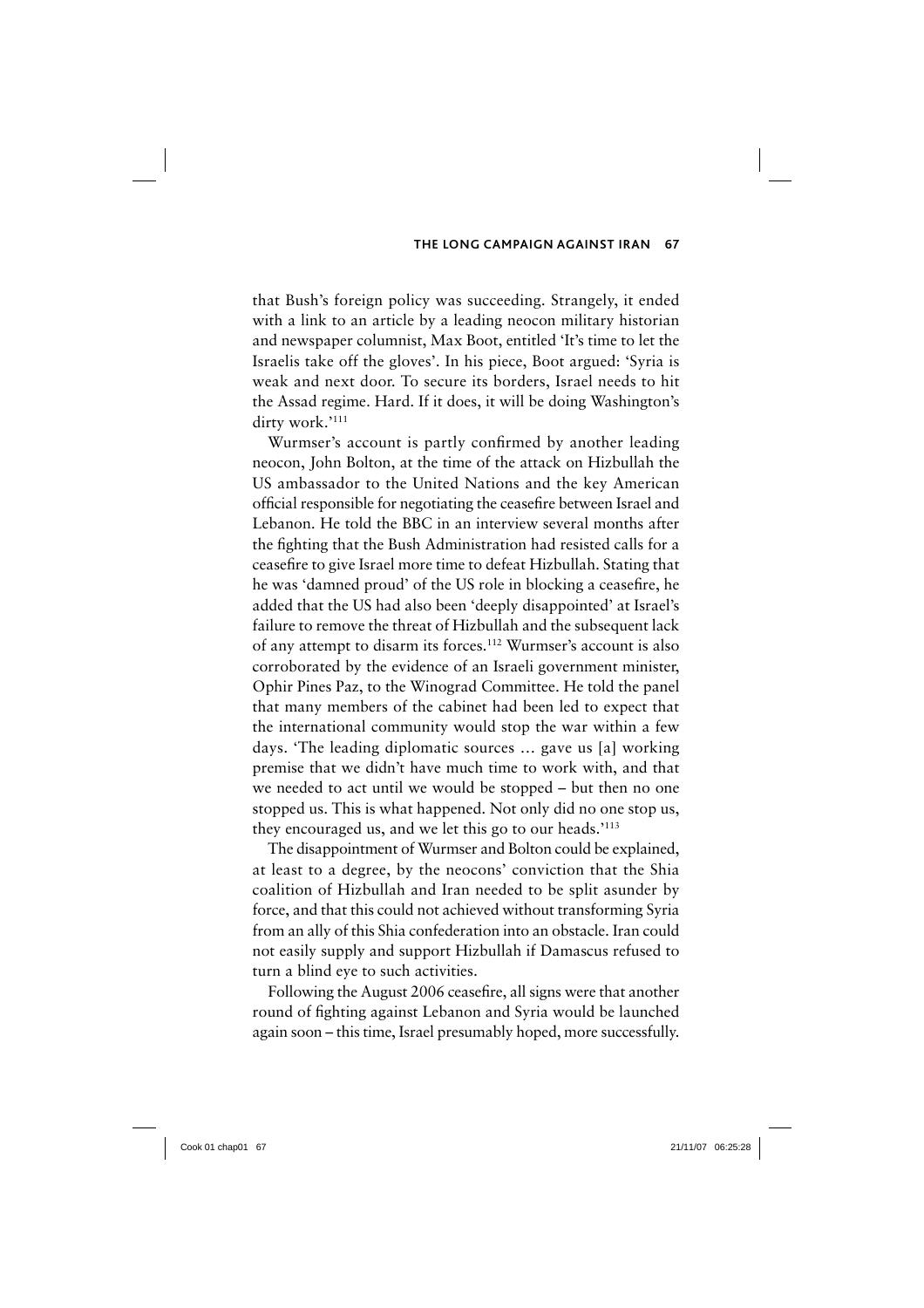That has certainly been the widely held view of the Israeli public, government officials and the army.<sup>114</sup> It also explained the army's obsession with protecting an Achilles' heel exposed in the war against Lebanon: the home front.<sup>115</sup> For the first time in one of its conflicts, Israel faced a military threat – in the form of rockets – on its own soil that quickly sapped the public's morale. Since the Lebanon war, Israel has concentrated on finding a solution to its domestic vulnerability, from installing Arrow and Patriot anti-ballistic missiles and a home-grown defence system known as Iron Dome to developing a laser-based system known as Skyguard and what the Israeli media termed a 'missile-trapping' steel net designed to shield buildings from attack.<sup>116</sup>

Typifying this manufactured consensus for 'more war' were the views of Martin van Creveld, a professor at Hebrew University in Jersualem and one of the country's most respected military historians with intimate knowledge of the army's inner workings and its collective ethos. He wrote a commentary in the American Jewish weekly the *Forward* in March 2007 arguing that Syria was planning an attack against Israel, possibly using chemical weapons, no later than October 2008. He predicted that Syria would create a pretext for a military confrontation: 'Some incident will be generated and used as an excuse for opening rocket fire on the Golan Heights and the Galilee [in Israel].' In the professor's view, Syria hoped to 'inflict casualties' and ensure Jerusalem 'throws in the towel'. The evidence, said Van Creveld, was that the Syrian military had been on an armaments shopping spree in Russia and studying the lessons of the Lebanon war.117 He did not interpret this as evidence that Damascus feared, given the hostile rhetoric from Israel and the US, that an attack was imminent and that therefore it should be ready to defend itself.118 The implication of Van Creveld's article was that Israel was entitled to launch a pre-emptive strike to foil Damascus' plans.

Strangely, Van Creveld's gloomy forecast contradicted another article he had written just a few weeks earlier for the same publication, in which he argued that Israel should negotiate with Syria as a way to weaken Israel's Shia enemies, notably Iran and Hizbullah. 'Syria forms the critical link between Hezbollah and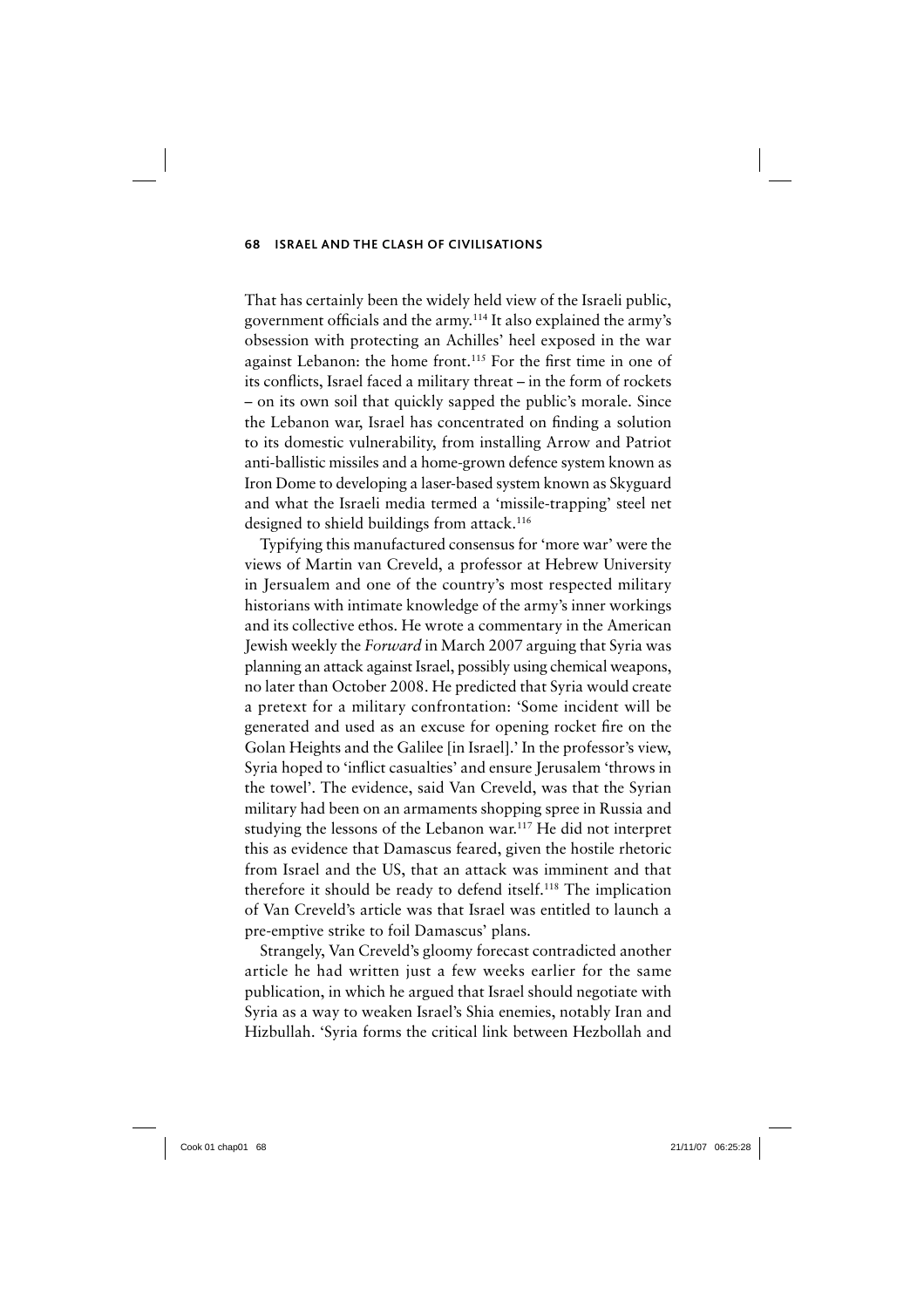Iran. The airport in Damascus is the gateway through which Iranian weapons and Iranian military advisers have been reaching Lebanon for some two decades. Close the gateway, and the flow of aid will be much diminished, if not eliminated.' As the leader of a relatively poor and small country, argued Van Creveld, 'Syrian President Bashar al-Assad finds himself more dependent on his Iranian counterpart, Mahmoud Ahmadinejad, than perhaps he would like.'119 Exploiting this vulnerability, Israel and the US could wrestle Syria away from the 'Shia arc of extremism', concluded the professor.

The basis for his optimism was a growing number of credible reports in the Israeli media that Assad had been seeking for two years to negotiate with Israel a deal on the Golan Heights. Not only that, but he had used a back channel, mediated by the Swiss, to offer Israel the best terms it could possibly expect for the Golan's return: its demilitarisation and transformation into a peace park open to Israelis. In addition, Assad had gone a long way to meeting Israel's concerns about its continuing access to the area's water supplies.<sup>120</sup> The Israeli government appeared convinced of Assad's sincerity: assessments by the National Security Council and the Foreign Ministry concluded that the offer of talks on the Golan was genuine.121 Other reports, however, indicated that both the Israeli Prime Minister and US Vice-President Dick Cheney, although aware of the talks, had decided not to pursue the offer from Damascus.122 In fact, if Meyrav Wurmser was right, they had not only rebuffed Syria but had also planned to attack it at a time when Assad was desperately trying to make peace.

The Israeli and American leaderships stuck to their position of no talks with Damascus through early 2007, even as a group of Israeli intellectuals and former officials pushed for the talks to be renewed,123 and as senior US politicians, including Nancy Pelosi, the new Democratic Speaker of the House of Representatives, visited Syria.124 President Bush accused Pelosi of sending 'mixed signals' to Damascus. She, on the other hand, saw Syria as the key to ameliorating the disastrous situation of American forces in Iraq. The Israeli dissidents, meanwhile, believed a deal with Syria on the Golan would ensure that the Shebaa Farms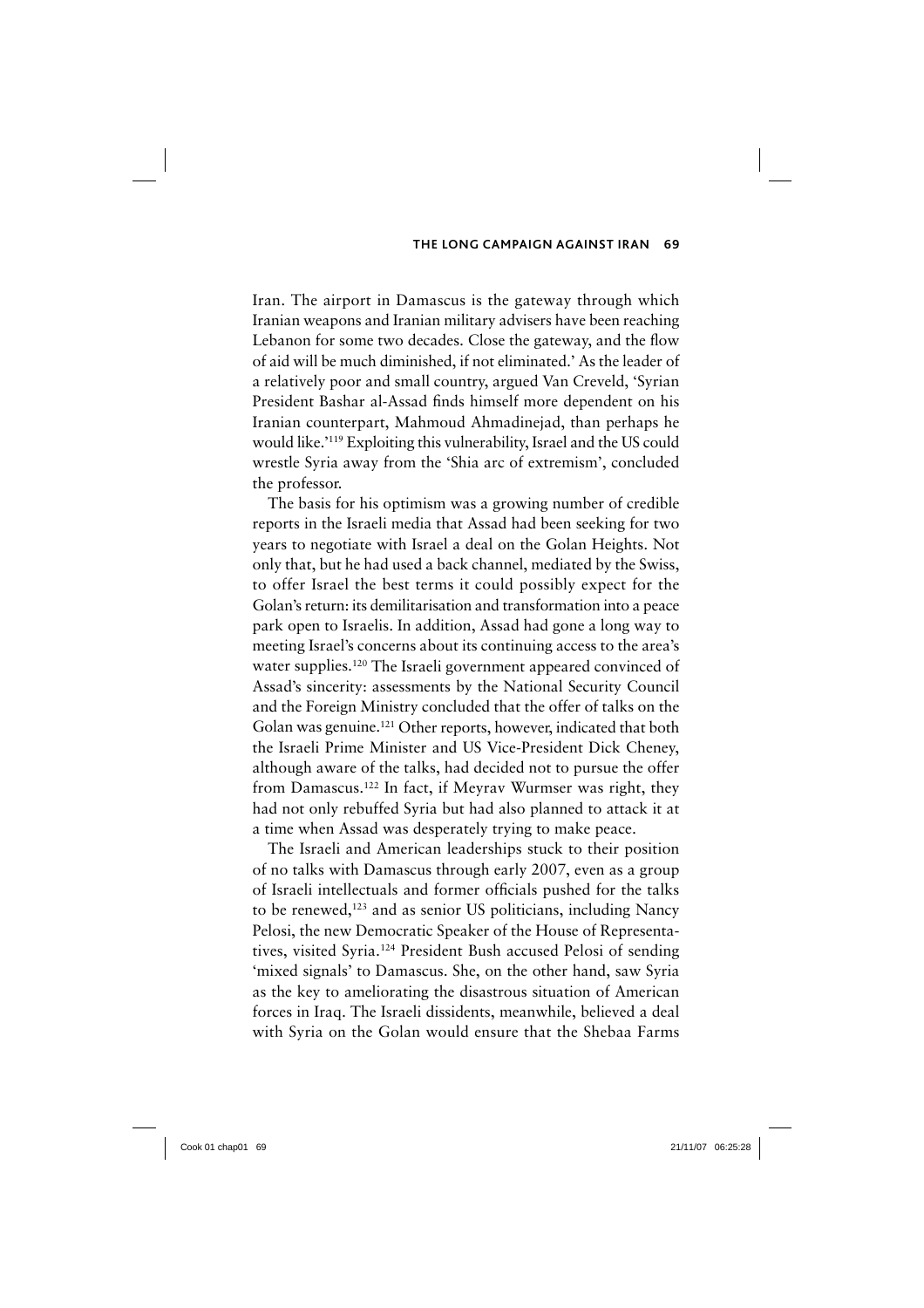were returned to Lebanon and that a major justification for Hizbullah's continuing hostilities with Israel would be removed. As summer 2007 approached, there were at least hints that the US and Israel might begin engaging Damascus, possibly in an attempt to isolate Iran further, though no substantive progress was made on this front. Their good faith was at least put in question by comments from Elliott Abrams, one of the most resilient of the State Department's senior neocon officials, in May 2007. Referring to the mooted possibility of a renewal of the peace process between Israel and the Palestinians, but implicitly also alluding to Israel's wider relations with its neighbours, Abrams reassured a group of powerful American Jews that such talk was designed to dissipate criticism of the US from the Arab world and the European Union for its failure to initiate a peace process. Talks, he said, were sometimes nothing more than 'process for the sake of process'.125

Given this context, what did Van Creveld's rapid change of tune about talking to Syria signify? After his initial guarded optimism, why did he claim in his later article that peace talks with Damascus were futile and that a military confrontation was all but inevitable. His reasoning was to be found in the following argument:

Obviously, much will depend on what happens in Iraq and Iran. A short, successful American offensive in Iran may persuade Assad that the Israelis, much of whose hardware is either American or American-derived, cannot be countered, especially in the air. Conversely, an American withdrawal from Iraq, combined with an American-Iranian stalemate in the Persian Gulf, will go a long way toward untying Assad's hands.<sup>126</sup>

In other words, Van Creveld was now arguing, against all the evidence but presumably in line with Israeli official policy, that the waverers in Washington and Tel Aviv were wrong to contemplate withdrawal from Iraq or risk 'appeasement' with Iran or Syria, that Israel faced a dire threat from this axis of evil, and that a US attack on Iran was the key to Israel's regional survival. It looked suspiciously as if the professor, after writing his original conciliatory piece, had been persuaded to return to the fold.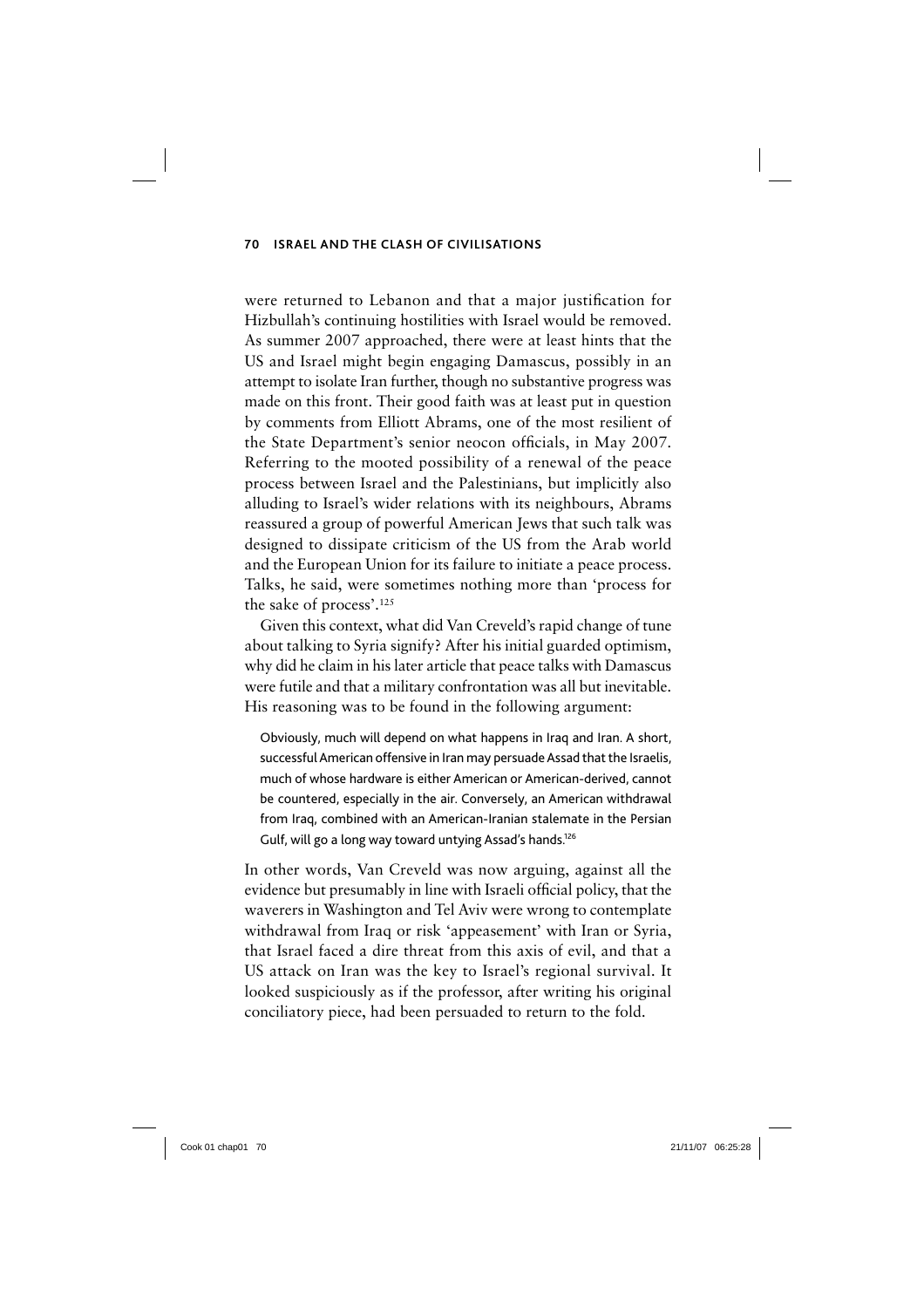## **A POWER STRUGGLE IN WASHINGTON**

Israel's failure in Lebanon, and the dismal performance of Bush's Republican party in the mid-term Congressional elections in November 2006, put in doubt the ascendancy of the neocons for the first time. With the Democrats taking decisive control of the House of Representatives, tensions in the Bush Administration started to surface and a change of direction in the Middle East seemed possible – if far from certain. One of the major points of friction was over the recommendations of a report by a Congressional panel called the Iraq Study Group published in late 2006. Led by James Baker, a former Republican Secretary of State and a close ally of the oil industry, and Democratic Congressman Lee Hamilton, the panel argued that US forces should be gradually withdrawn from Iraq and that Washington should engage its main neighbours, Iran and Syria, to help in the task of stabilising what was clearly now a failed state.<sup>127</sup>

The Iraq Study Group's proposals were a direct reversal of neocon policy. Bush's key advisers continued to argue that the US 'stay the course' in Iraq – or as one leading neocon ideologue, Daniel Pipes, suggested:

My solution splits the difference, 'Stay the course – but change the course.' I suggest pulling coalition forces out of the inhabited areas of Iraq and redeploying them to the desert. This way, the troops remain indefinitely in Iraq, but remote from the urban carnage. It permits the American-led troops to carry out essential tasks (protecting borders, keeping the oil and gas flowing, ensuring that no Saddam-like monster takes power).<sup>128</sup>

The neocons therefore focused on a different claim, one that required deeper US involvement in the region rather than an exit. They argued that Tehran was trying to undermine American determination to stay in Iraq by interfering in its neighbour's internal politics. Iran was widely blamed both for stirring up Iraq's majority Shia community against US forces and for helping arm the Sunni-led insurrection.<sup>129</sup> Although Tehran undoubtedly had an interest in American forces becoming bogged down in Iraq, not least because it might prevent the White House from trying to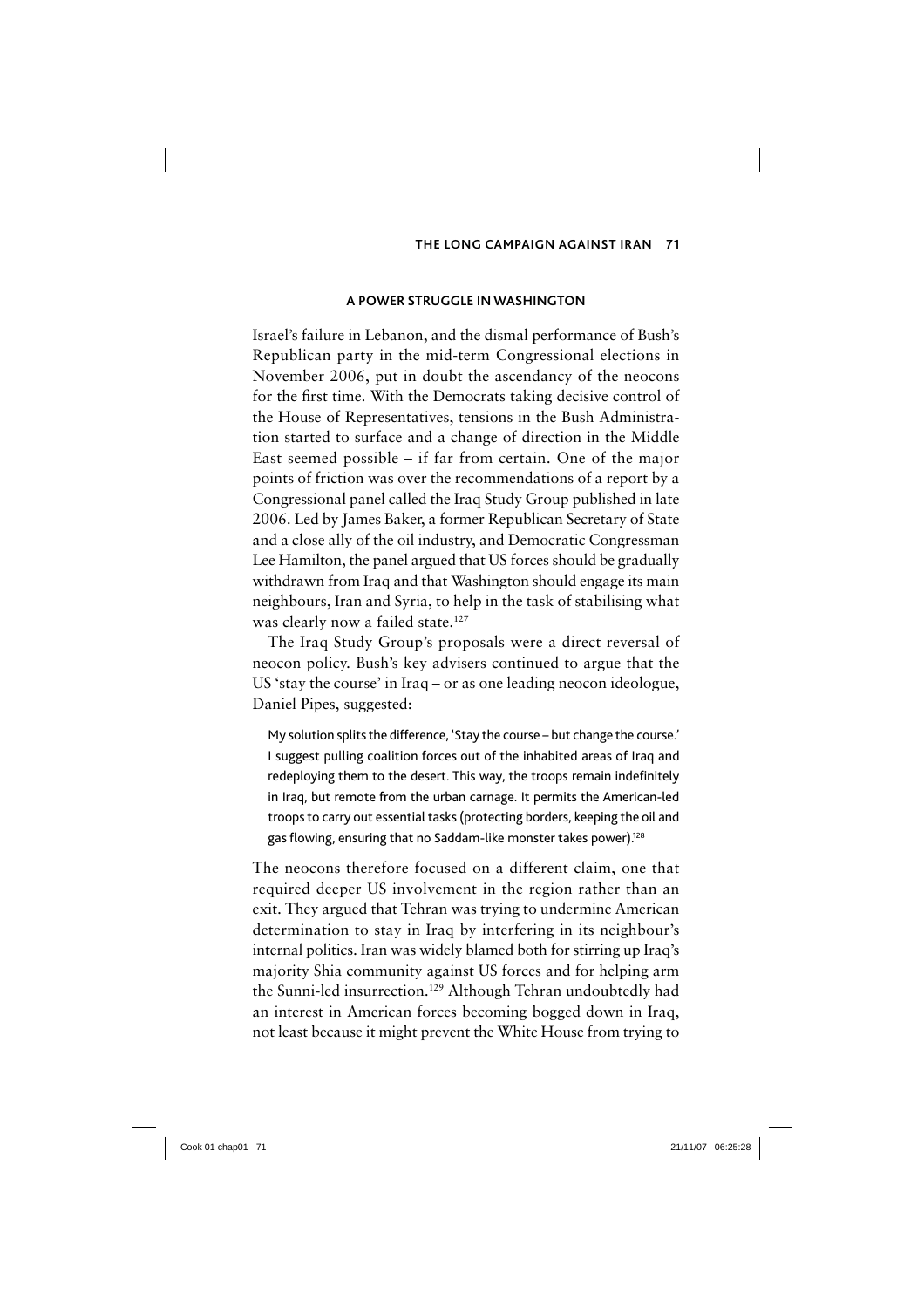extend its Middle East wars to Iran, there was an improbability to claims that Iraq's mainly Sunni insurgents were cooperating closely with Shia Iran – in fact, these claims echoed earlier fanciful US accusations that Iraq was giving sanctuary to al-Qaeda. In line with the White House's position, a US commander in Iraq, General George Casey, accused Iran of 'using surrogates to conduct terrorist operations in Iraq, both against us and against the Iraqi people'.130 However, other Pentagon generals broke ranks to present Iran's involvement in a different light. Chairman of the Joint Chiefs of Staff, Peter Pace, observed that, although individual Iranians were assisting the insurgency, Tehran was not obviously implicated. 'It is clear that Iranians are involved and it is clear that materials from Iran are involved, but I would not say, based on what I know, that the Iranian government clearly knows or is complicit.'131

Later, in April 2007, as the White House sought to widen the case against Iran, it claimed the Shia regime was supplying weapons to the Sunni fundamentalists of the Taliban in Afghanistan, the other Middle East quagmire in which US forces were sinking.132 By late May 2007, an anonymous Washington official was quoted in the *Guardian* newspaper stating that Tehran was behind many of the attacks on US soldiers in Iraq and was secretly forging ties with al-Qaeda and Sunni militias in Iraq to launch an offensive against the occupation forces to oust them from the country. Implying that responsibility for these developments lay directly with the Iranian leadership, the official claimed: 'The attacks are directed by the Revolutionary Guard who are connected right to the top [of Iran's government].' He added that Syria was a 'co-conspirator' that was allowing jihadis to infiltrate across the border.<sup>133</sup>

Despite much speculation following the publication of the Baker-Hamilton report on Iraq that the neocons' influence was waning, Bush ignored the Iraq Study Group's recommendations for a gradual withdrawal and announced a 'surge' of 30,000 additional troops to Iraq.134 Most analysts assumed that these forces were being sent to try to restore order, even if it was widely recognised that their presence would be little more than a drop in the ocean. However, another possibility was suggested by dissident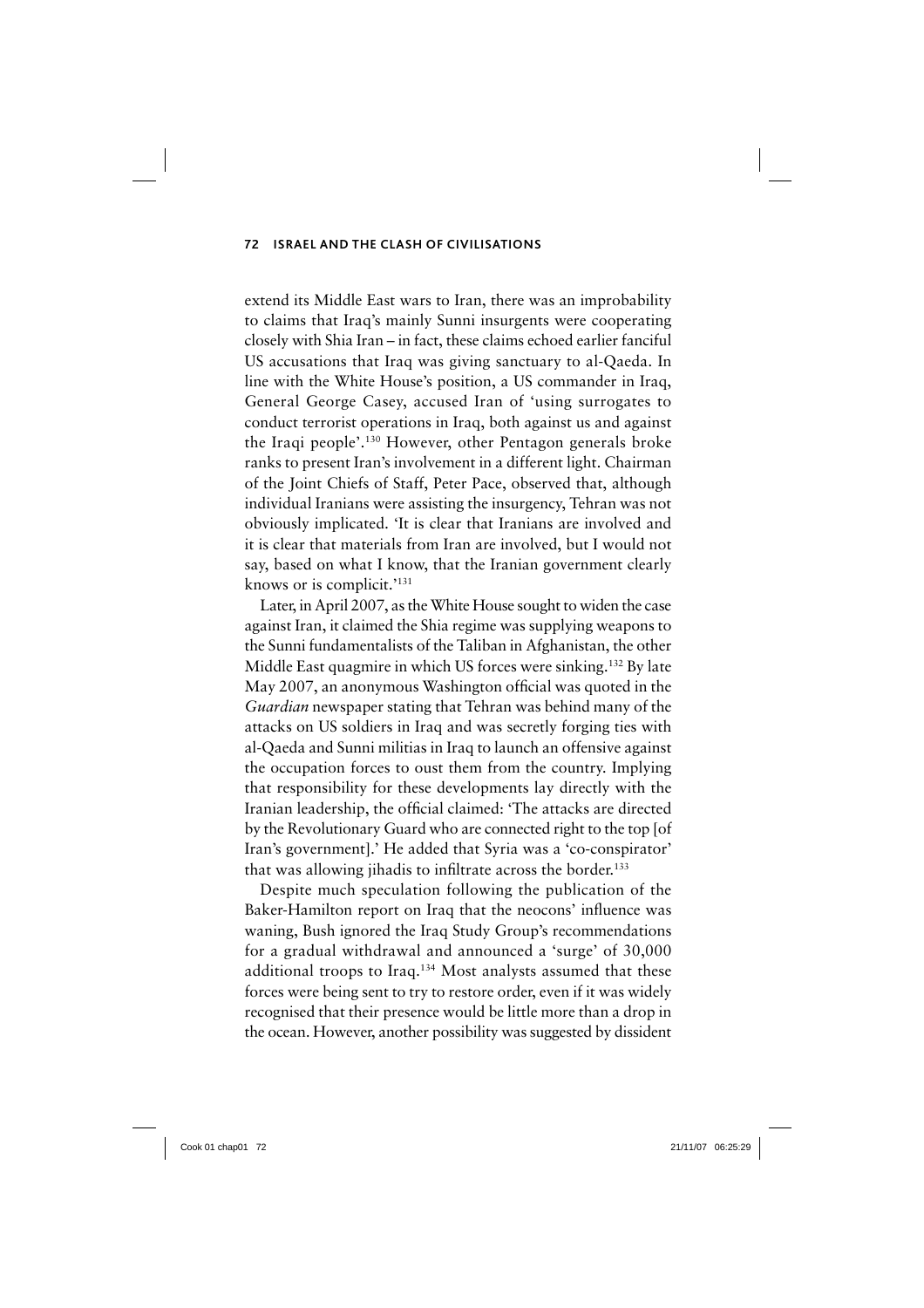intellectual Noam Chomsky, who argued that the surge troops might move into Khuzestan, an Arab area of Iran and the location of its main oilfields, during an attack on Tehran. The attack could then concentrate on destroying Iran's nuclear installations without interrupting the flow of oil. 'If you could carry that off, you could just bomb the rest of the country to dust', Chomsky observed.135 Shortly afterwards, in April 2007, during a standoff with the West over the capture of 15 British sailors found in or near Iranian waters, reporter Robert Fisk noted: 'The Iranian security services are convinced that the British security services are trying to provoke the Arabs of Iran's Khuzestan province to rise up against the Islamic Republic. Bombs have exploded there, one of them killing a truck-load of Revolutionary Guards, and Tehran blamed MI5.'136

By late 2006, it was difficult to decipher whether the diplomatic or military option was preferred. The White House had put concerted pressure on other nations to isolate Tehran in the United Nations through a regime of economic, travel and arms sanctions,<sup>137</sup> and it had also sent an armada of US aircraft carriers to the Gulf.138 Claims from the Bush Administration that Iran was meddling in Iraq and helping the insurgency against US forces were growing louder by the day. The question was: were the signals from Washington reflecting high-level disagreements or were they designed to provide cover for America's real intentions? Was this a war of words and brinkmanship, or was Washington manoeuvring the international community to justify an attack on Iran, just as it had previously done in the case of Iraq?

#### **AHMADINEJAD: THE NEW HITLER**

With Washington apparently wavering, Olmert took the chance in his closing speech to the Herzliya delegates in late January 2007 to focus on the threat from Iran. He ramped up the rhetoric.

The Jewish people, on whom the scars of the Holocaust are deeply etched, cannot allow itself to again face a threat against its very existence. In the past, the world remained silent and the results are known. Our role is to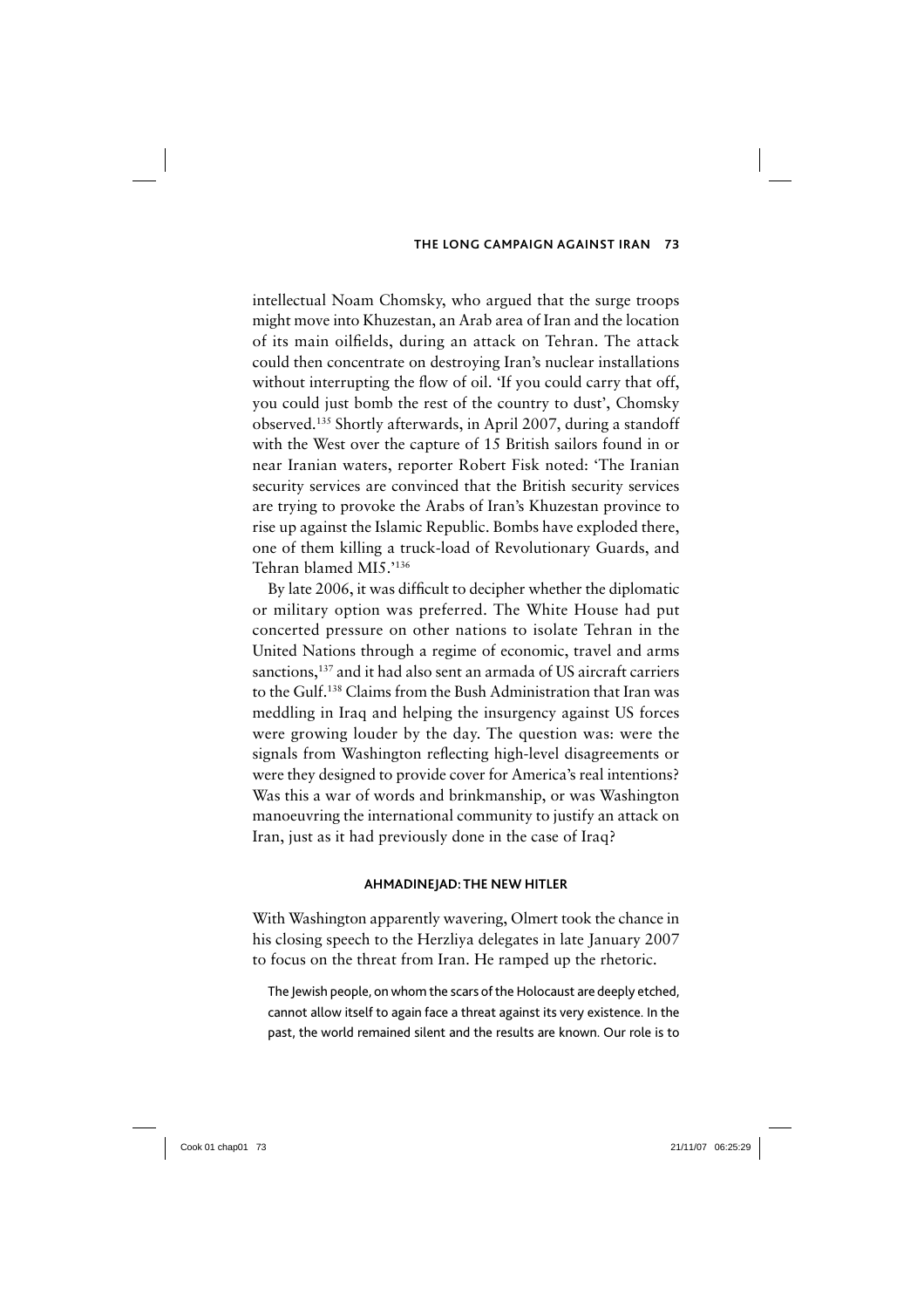#### **74 ISRAEL AND THE CLASH OF CIVILISATIONS**

prevent the world from repeating this mistake. This is a moral question of the highest degree ... When the leader of a country announces, officially and publicly, his country's intention to wipe off the map another country, and creates those tools which will allow them to realize their stated threat, no nation has the right to weigh its position on the matter. This is an obligation of the highest order, to act with all force against this plot.

Olmert also accused Iran of being the hidden hand behind all of Israel's enemies in the region:

Iranian support of Palestinian terror – through financial support, provision of weapons and knowledge, both directly and through Syria – Iranian assistance of terror in Iraq, the exposure of the capabilities which reached the Hizbullah from Iran during the fighting in Lebanon [in 2006] and the assistance which they offered just recently to Hamas, have demonstrated to many the seriousness of the Iranian threat.<sup>139</sup>

There were still a few voices inside the Israeli security establishment prepared quietly to point out that, even assuming Tehran had the desire to destroy Israel, it did not have the capability, especially given Israel's own formidable nuclear arsenal. In late 2006, for example, Ephraim Halevy, a former head of the Mossad, told a convention in Budapest that Iran's development of a nuclear programme posed no threat to Israel.140 Yiftah Shapir, an expert on missile warfare at Tel Aviv University's Institute for Strategic Affairs, believed Iran wanted Israel's destruction but assessed the chances of it ever launching a first strike of nuclear weapons  $-$  if it possessed them – as 'low'. He argued that Tehran would want a 'dialogue' with its enemies. 'Strategic logic is stronger than any ideology', he observed.141 And Yitzhak Ravid, once the head of military studies at Israel's Rafael Armaments Development Authority, pointed out that Iran was not only far off developing a nuclear warhead but had not even mastered the technology of the missiles that would be needed to deliver them. Quoting Uzi Rubin, head of ballistic missile research for the Ministry of Defense, he said: 'The Iranians are almost frantic in volunteering information about their weapons capabilities, sometimes to the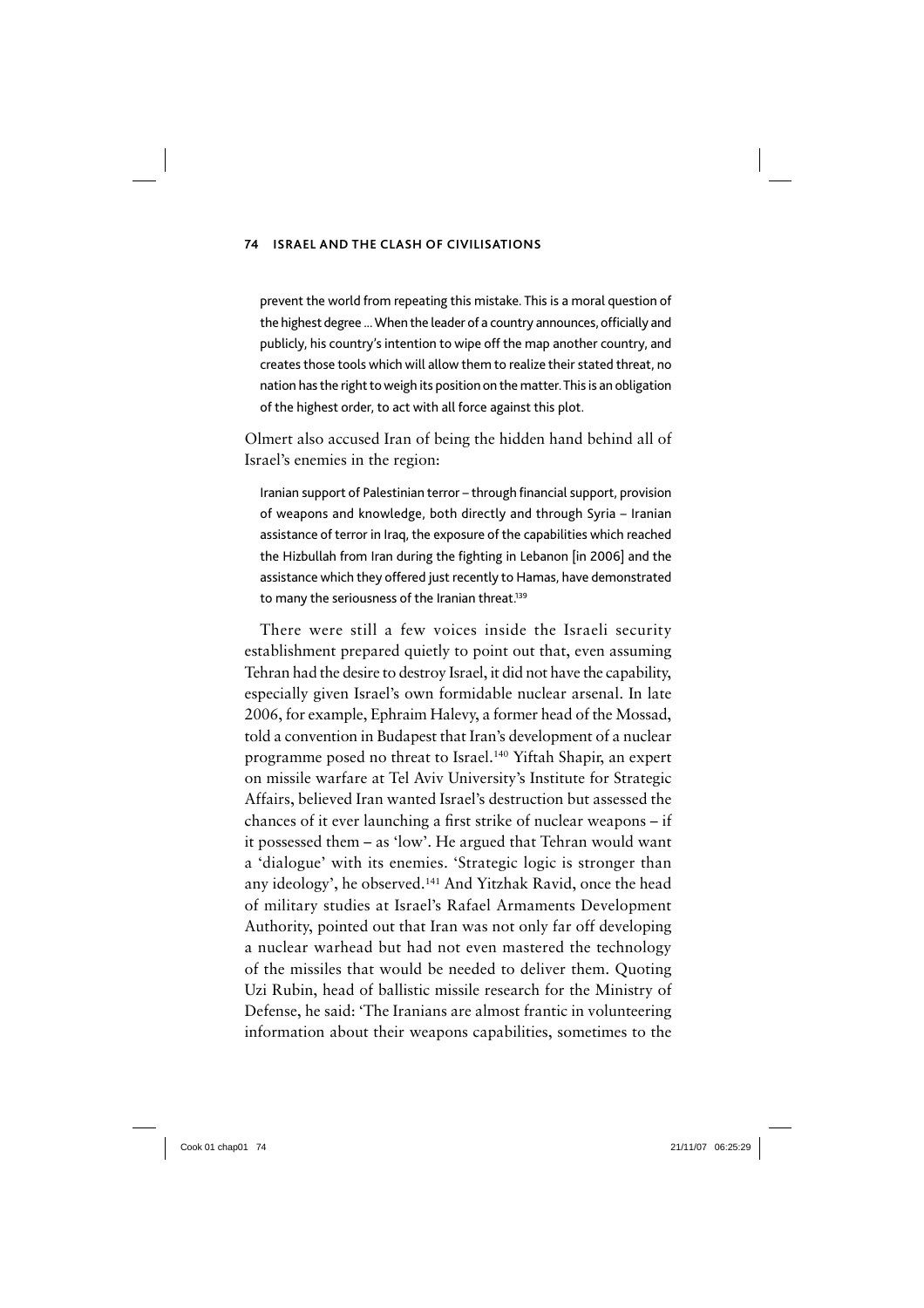point of incredulity ... they [their missiles] are meant to impress before they are meant to be used in anger.'142

Hans Blix, the former chief UN weapons inspector who had overseen the inspection programme in Iraq before the American invasion and was also a former head of the International Atomic Energy Agency, highlighted the West's double standards. He noted that, unlike North Korea, which the West was engaging in negotiations over its known nuclear arsenal, Tehran was instead being isolated and threatened with 'humiliating' punishments over mere suspicions that it planned to manufacture weapons. Faced with what he called a 'neocolonial attitude', Blix observed: 'The Iranians have resisted all the time saying, no, we are willing to talk, we are willing to talk about the suspension of enrichment, but we are not for suspension before the talks. I would be surprised if a poker player would toss away his trump card before he sits down at the table. Who does that?'143

But the messages of Halevy, Ravid and Blix were being drowned out, both in Israel and the United States. After months of bellicose talk from Israeli leaders, there was a wide consensus among the country's Jewish public – just as there had been before for an attack on Iraq. According to *Ha'aretz* in March 2007, as the world waited in trepidation to see what would unfold next in the Middle East, Israelis were in no mood for compromise: 'The Israeli Jewish public sees eye to eye with the government's position', reported *Ha'aretz*. 'Eighty-two percent of people believe [Iran's] nuclear armament constitutes an existential danger to Israel. And a majority – albeit smaller at 48.5 percent – say Israel should attack Iran's nuclear facilities and destroy them even if it has to do so on its own.'144

At Herzliya in January 2007, Olmert, head of the centrist Kadima party founded by Sharon, used his speech to neatly merge two themes that were the stock-in-trade of his chief political rival, Binyamin Netanyahu, leader of the Likud party, and his coalition ally, Shimon Peres, a veteran of the Labor party.<sup>145</sup> For many months Netanyahu, in particular, had been accusing Iran's leader, Mahmoud Ahmadinejad, both of being a 'new Hitler', who like his predecessor was consumed with a visceral hatred of Jews,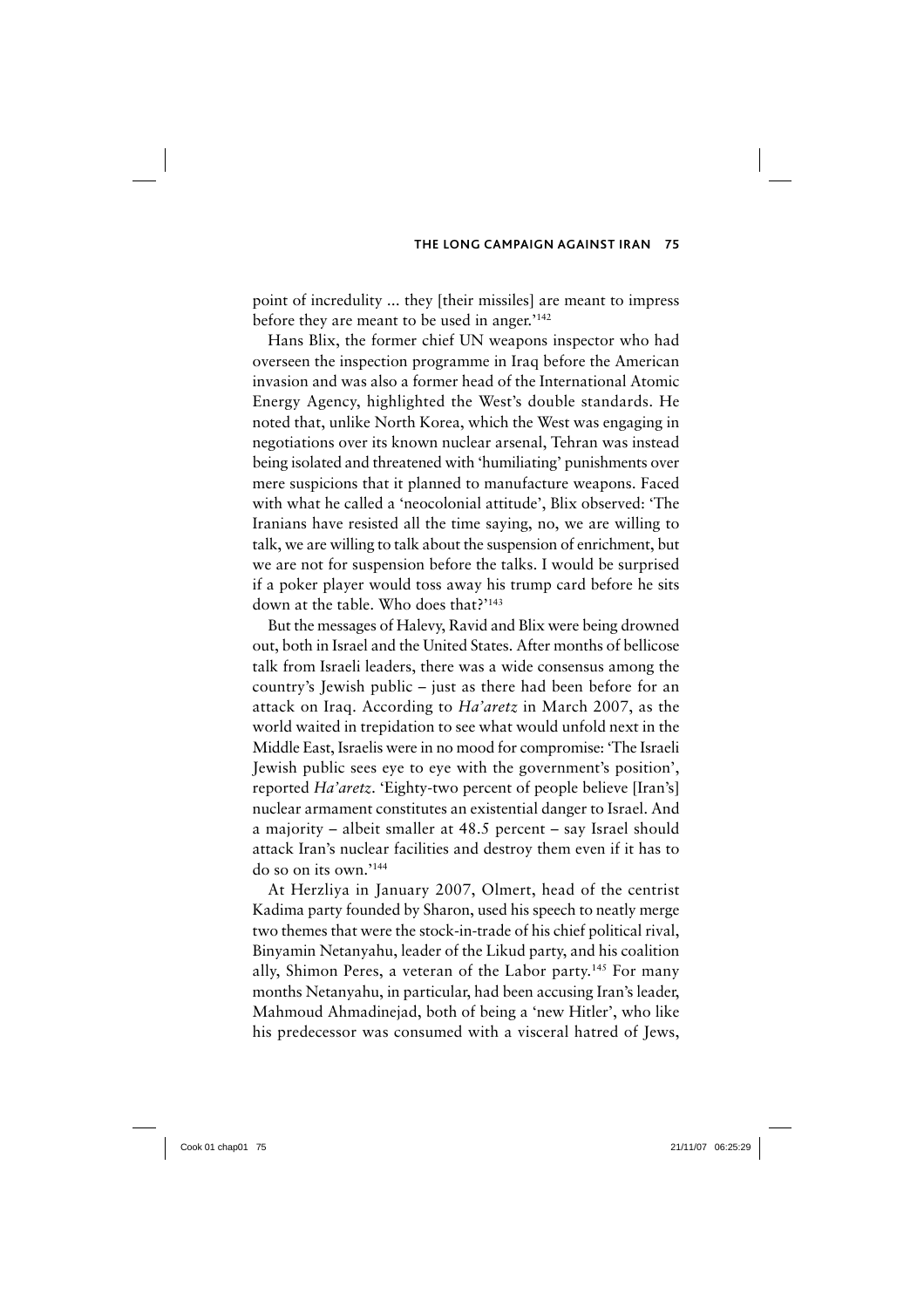and of planning to carry out a new Holocaust by exterminating the Jews with a nuclear attack. Where once the Nazis herded Jews into concentration camps before sending them to the gas chambers, argued Netanyahu, now Iran was treating Israel as a readymade death camp which could be 'wiped out' with a nuclear bomb. In late 2006, Netanyahu told American Jewish leaders: 'It's 1938 and Iran is Germany. And Iran is racing to arm itself with atomic bombs. Believe him [Ahmadinejad] and stop him ... He is preparing another Holocaust for the Jewish state.'146 On another occasion, Netanyahu told Israel's Army Radio that, after an Iranian attack on Israel, an apocalypse would engulf the rest of the world:

Israel would certainly be the first stop on Iran's tour of destruction, but at the planned production rate of 25 nuclear bombs a year ... [the arsenal] will be directed against 'the big Satan', the US, and the 'moderate Satan', Europe ... Iran is developing ballistic missiles that would reach America, and now they prepare missiles with an adequate range to cover the whole of Europe.<sup>147</sup>

Netanyahu's campaign reached its climax in London at about the same time as the Herzliya conference, when he told members of the British parliament that Ahmadinejad should be brought before the World Court for his 'messianic apocalyptic view of the world' and for inciting genocide against the Jewish people.148

It should be pointed out that none of these genocidal positions could be convincingly attributed to Ahmadinejad, let alone the country's supreme leader, Ayatollah Ali Khameini, who, it was rarely mentioned in Western coverage, is in charge of foreign policy.149 The quote endlessly attributed to Ahmadinejad that he wanted to 'wipe Israel off the map' – a reimagining of a familiar Zionist fear that the Arabs want to 'drive the Jews into the sea' – was a straightforward mistranslation of one of his speeches, an error that quickly gained a life of its own after the mistake was originally made by the overworked translators of an Iranian news agency. Accurate translations were quickly offered by Farsi experts, including Juan Cole, a professor of the Modern Middle East at the University of Michigan and former editor of *The*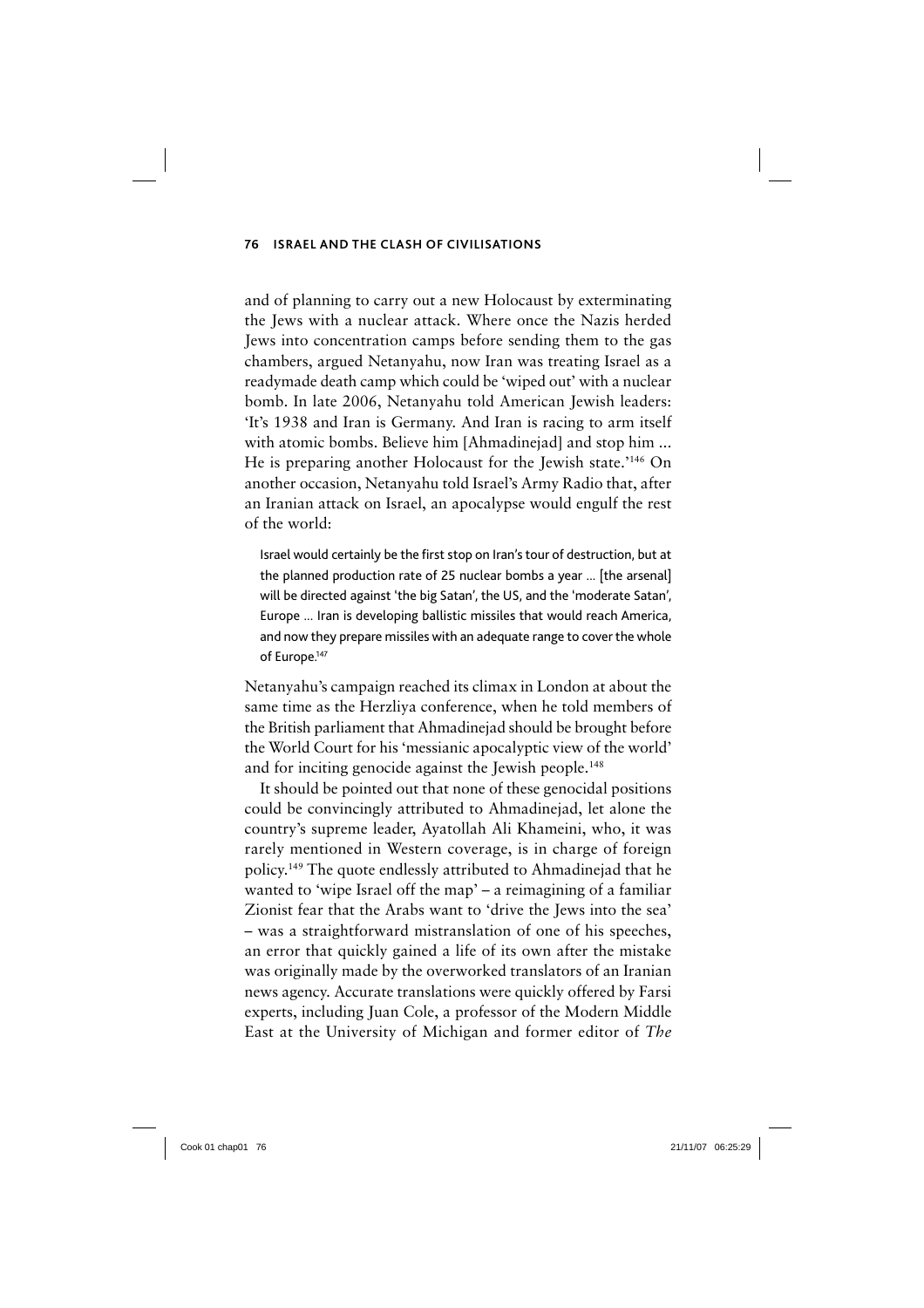*International Journal of Middle East Studies*. On his website, he noted that Ahmadinejad was actually quoting from the late Iranian spiritual leader Ayatollah Khomeini, who was himself comparing Israel's survival as an ethnic state with the illegitimate regime of the former Western-backed Shah of Iran.

The phrase [Ahmadinejad] then used as I read it is 'The Imam [Khomeini] said that this regime occupying Jerusalem (*een rezhim-e ishghalgar-e qods*) must [vanish from] from the page of time (*bayad az safheh-ye ruzgar mahv shavad*).' Ahmadinejad was not making a threat, he was quoting a saying of Khomeini and urging that pro-Palestinian activists in Iran not give up hope – that the occupation of Jerusalem was no more a continued inevitability than had been the hegemony of the Shah's government.<sup>150</sup>

Arash Narouzi, an Iranian intellectual who was no friend of the regime in Tehran, made much the same point:

What exactly did he [Ahmadinejad] want 'wiped from the map'? The answer is: nothing. That's because the word 'map' was never used. The Persian word for map, 'nagsheh' is not contained anywhere in his original Farsi quote, or, for that matter, anywhere in his entire speech. Nor was the western phrase 'wipe out' ever said. Yet we are led to believe that Iran's president threatened to 'wipe Israel off the map' despite never having uttered the words 'map', 'wipe out' or even 'Israel.'<sup>151</sup>

Nonetheless, world leaders cited and condemned this unuttered 'quote' almost daily as proof of Iran's malevolent intentions towards Israel. Much mileage was also made by the US and Israel of Ahmadinejad's decision to call what was widely referred to as a 'Holocaust denial' conference in Tehran in December 2006. In fact, the aim of the conference was not to deny that the Holocaust had happened; rather it was officially billed as questioning the Western historical record of the Nazi death camps and the number of Jews killed in them. Offensive as Ahmadinejad's stunt undoubtedly was (and was designed to be) to Western sensitivities, it was also clear from what Iranian officials and Ahmadinejad himself had to say about the event that two transparent goals lay behind it.

First, the conference was supposed to illustrate Western hypocrisy in denying Muslims the legitimacy of their sensitivities in the recent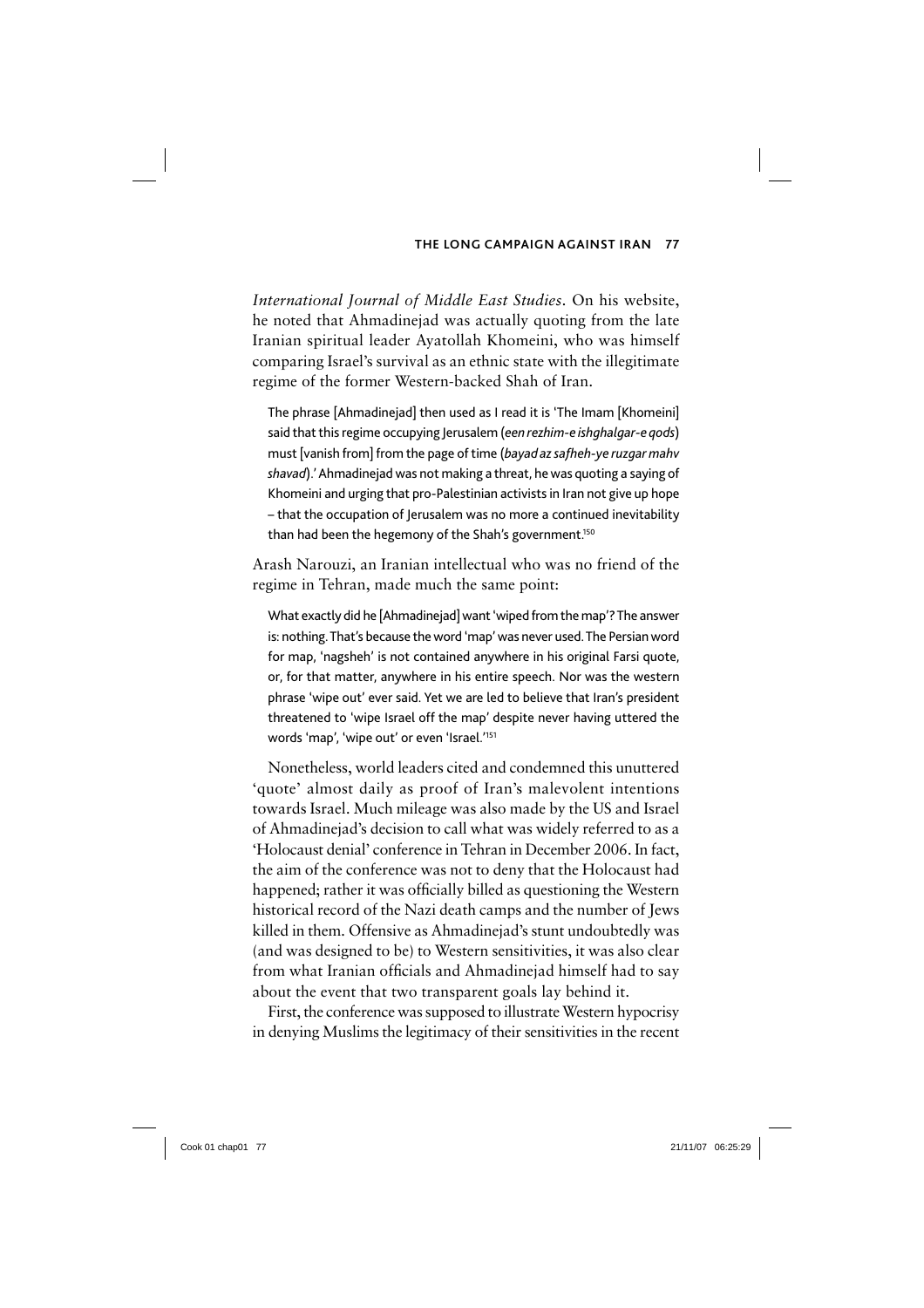'Danish cartoons' affair, in which a Danish newspaper, followed by several other European publications, printed denigrating representations of the Prophet Mohammed, including one of him as a suicide bomber. By staging the conference, Ahmadinejad was questioning how Muslims' sensitivities on this subject were different from the West's own sensitivities about the Holocaust. If Islam's most precious beliefs were public property, ripe for exploitation and abuse, reasoned Ahmadinejad, why not also the West's most taboo issue, the Holocaust?<sup>152</sup>

And second, the conference was meant to expose Israel's exploitation of the Holocaust to justify its decades-long occupation of the Palestinians and the violation of their right to statehood and justice. Why did a crime committed by Europe against the Jews subsequently indemnify Israel against all criticism of its own crimes against the Palestinians? Or as Manouchehr Mohammadi, a research and education officer at the Iranian foreign ministry, observed: 'Our policy doesn't mean we want to defend the crimes of Hitler ... This issue [of the Holocaust] has a crucial role regarding the west's policies towards the countries of the Middle East, especially the Palestinians.'153 As preparations for the conference were announced in January 2006, Ahmadinejad made a similar argument: 'If you [the West] started this killing of the Jews, you have to make amends yourself. This is very clear. It's based on laws and legal considerations. If you committed a mistake or a crime, why should others pay for it?'154

It was a question Israel desperately did not want anyone, let alone its chief rival in the Middle East, asking. The issue now was whether the US would help Israel silence Ahmadinejad and the Iranian regime for good.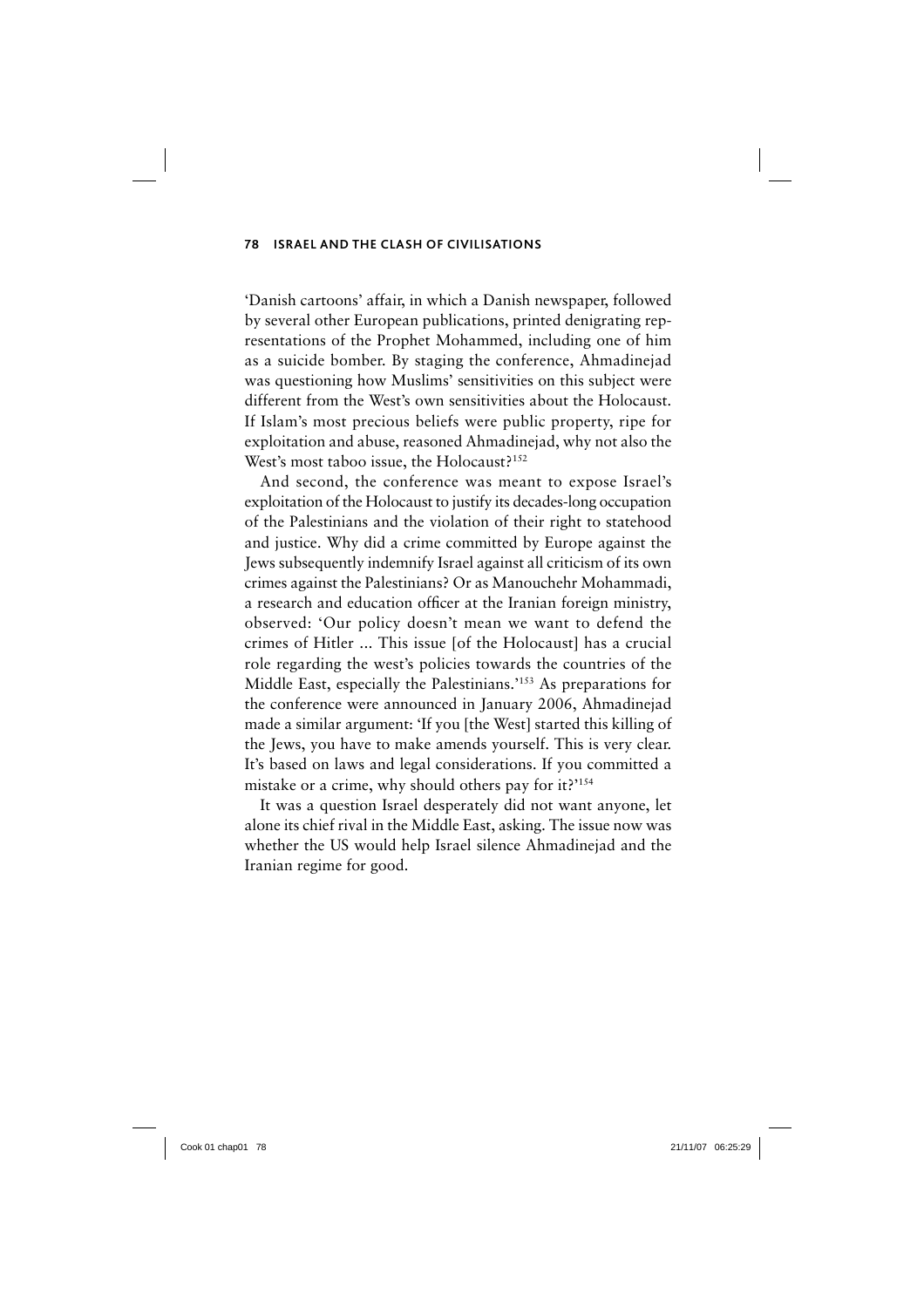# **END OF THE STRONGMEN**

By the end of 2006 President Bush was reportedly facing stiff opposition to an attack on Iran from, on one side, members of his own White House team, including Condoleezza Rice and his new Defense Secretary, Robert Gates, as well as the Pentagon's senior command, and, on the other, Dick Cheney and the neocons.<sup>1</sup> Israel's failure to destroy Hizbullah a few months earlier had, according to one Middle East expert, proved 'a massive setback for those in the White House who want to use force in Iran. And those who argue that the bombing will create internal dissent and revolt in Iran are also set back.'2 With these obstacles keenly on his mind, as well as his falling popularity, Bush attended a meeting of the United Nations. There he held a private discussion with France's President Jacques Chirac about a possible attack on Tehran. Asked by Chirac whether Israel should be allowed to strike Iran in place of the US, Bush is said to have responded: 'We cannot rule this out. And if it were to happen, I would understand.'3 The message seemed clear: even if the political climate in the US would not indulge the launching of such an operation, the US president nonetheless willed it.

What was the view in Israel? If the participants at the Herzliya conference in January 2007 had not made the general feeling of Israel's security and political establishments self-evident, here was what Uzi Arad, a former head of intelligence at Mossad and the organiser of the conference, had to say two months later about hitting Iran: 'A military strike may be easier than you think. It wouldn't just be aimed at the nuclear sites. It would hit military and security targets, industrial and oil-related targets such as Kharg island [Iran's main oil export terminal in the Gulf], and regime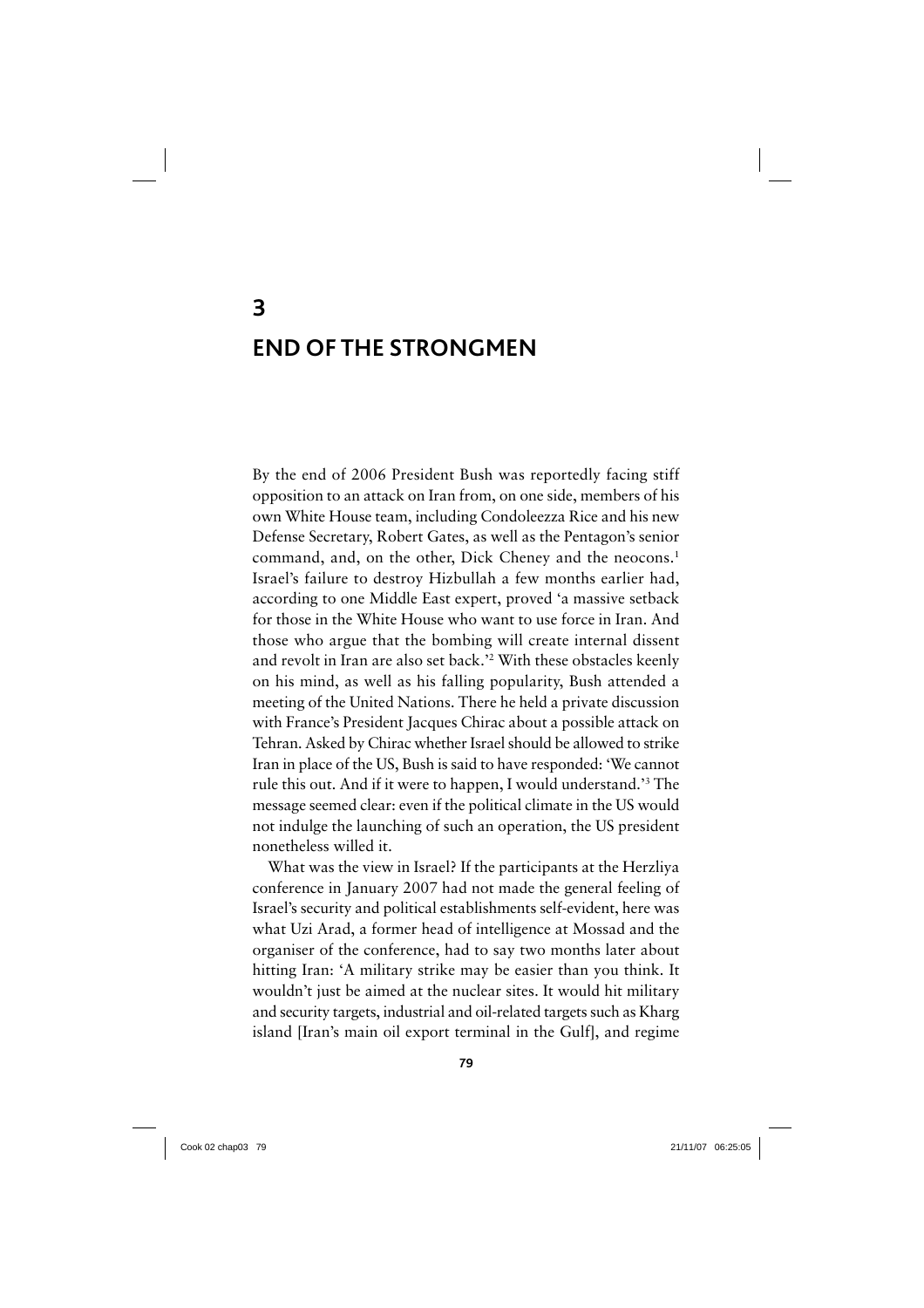targets ... Iran is much more vulnerable than people realise.'4 These were not idle words: Israel had been practising test bombing runs on mock-ups of the Natanz reactor, simulating the use of 'low-yield' nuclear bunker-busting bombs, as well as running long-distance test flights to Gibraltar.<sup>5</sup> The idea that Israel was considering taking unilateral action if the US failed to act was not as improbable as it sounded, according to Israeli analysts. Writing in the *Jerusalem Post*, Ya'acov Katz argued that Israel, aware that the use of tactical nuclear weapons against Iran could lead to a bloody war across the region, would take the decision with great reluctance. 'If, however, Iran is Israel's greatest existential threat ever, as Prime Minister Ehud Olmert claims it is, then even the hitherto unthinkable might be considered – even tactical nukes – when it comes to Israel's survival.'6 In April 2007, a former head of the Mossad, Meir Amit, argued that, if Iran could not be stopped by severe sanctions, then the West 'must unite to do away with' Ahmadinejad, adding that a third world war was coming that would be different from all the others. 'This time it will be between cultures and not between peoples', he observed.7

The disaster steadily unfolding in Iraq, and the deepening crisis in Lebanon and Syria provoked by Israel's ill-fated attack in the summer of 2006, raised an obvious question: why were Israel and the most senior figures in the US Administration, including Bush himself, cheerleading the extension of the 'war on terror' to Iran, the strongest state after Israel in the Middle East and the one that apparently held the key to alleviating the crisis in Iraq? And why were Israel and the US so conspicuously turning what was essentially a showdown between the US and a recalcitrant Middle Eastern nation into an epic religious struggle, a 'clash of civilisations' not only between the Judeo-Christian and Islamic worlds, but also, beyond that, between the two rival Islamic worlds of the Shia and the Sunni?

The potential consequences were apparent to veteran commentators like Anatol Lieven well before the threatened attack on Tehran. Writing in 2002 of the menacing build-up to the assault on Iraq, he pointed out: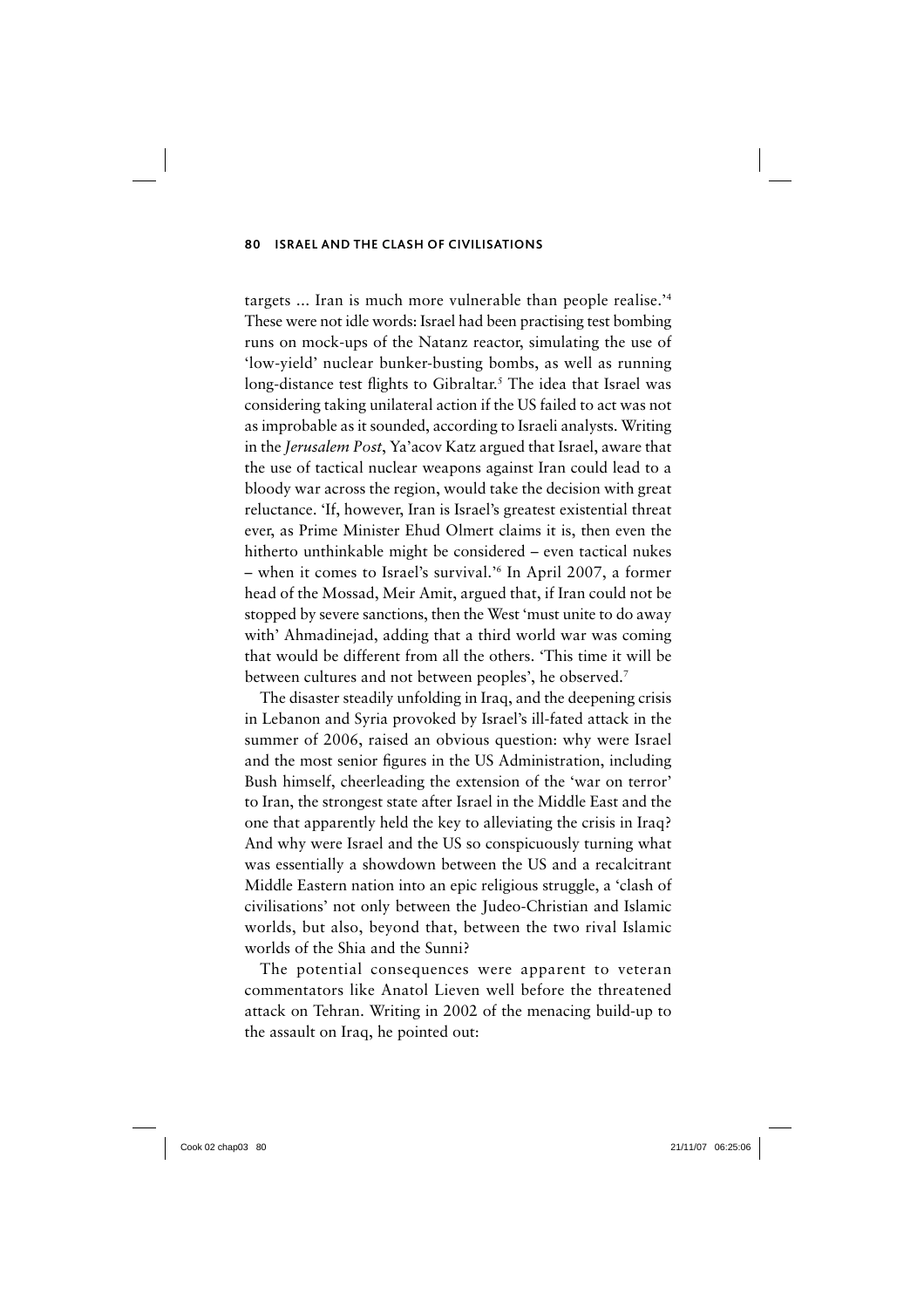The most surprising thing about the push for war is that it is so profoundly reckless. If I had to put money on it, I'd say that the odds on quick success in destroying the Iraqi regime may be as high as 5/1 or more, given US military superiority, the vile nature of Saddam Hussein's rule, the unreliability of Baghdad's missiles, and the deep divisions in the Arab world. But at first sight, the longer-term gains for the US look pretty limited, whereas the consequences of failure would be catastrophic. A general Middle Eastern conflagration and the collapse of more pro-Western Arab states would lose us the war against terrorism, doom untold thousands of Western civilians to death in coming decades, and plunge the world economy into depression.<sup>8</sup>

True to Lieven's predictions, it had become clear by late 2006 that several Middle Eastern states, particularly those seen as a threat to Israel's dominance of the region, were either sinking into civil war or were on the very precipice of such war. That tendency looked as if it was being exacerbated by parallel US attempts to create a coalition of loyal, Sunni regimes, led by Saudi Arabia, to oppose the supposed Shia 'arc of extremism'.9 Given that many key Middle Eastern states were uncomfortable amalgams of Sunni and Shia populations – forced into unnatural nationhood early last century by Western colonial powers – this policy threatened to light a powder keg. Israeli and US policies, whether intentionally or not, seemed to be encouraging a descent into social disorder and communal fighting.

The most obvious case was Iraq, where the US-led invasion had unleashed not only a Sunni-dominated insurgency but also spiralling sectarian violence between the Sunni, Shia and Kurdish populations. In abolishing the Iraqi army, and making some 400,000 armed and embittered soldiers jobless, Washington not only gutted the ability of the country's security services to impose law and order but also acted as a recruiting sergeant for the insurgency. As the already bankrupt economy collapsed under US-imposed free market reforms designed to allow Western firms to rake off huge profits, unemployment rocketed to 70 per cent, oil production plummeted and the electricity and water services barely functioned. The scramble for limited resources only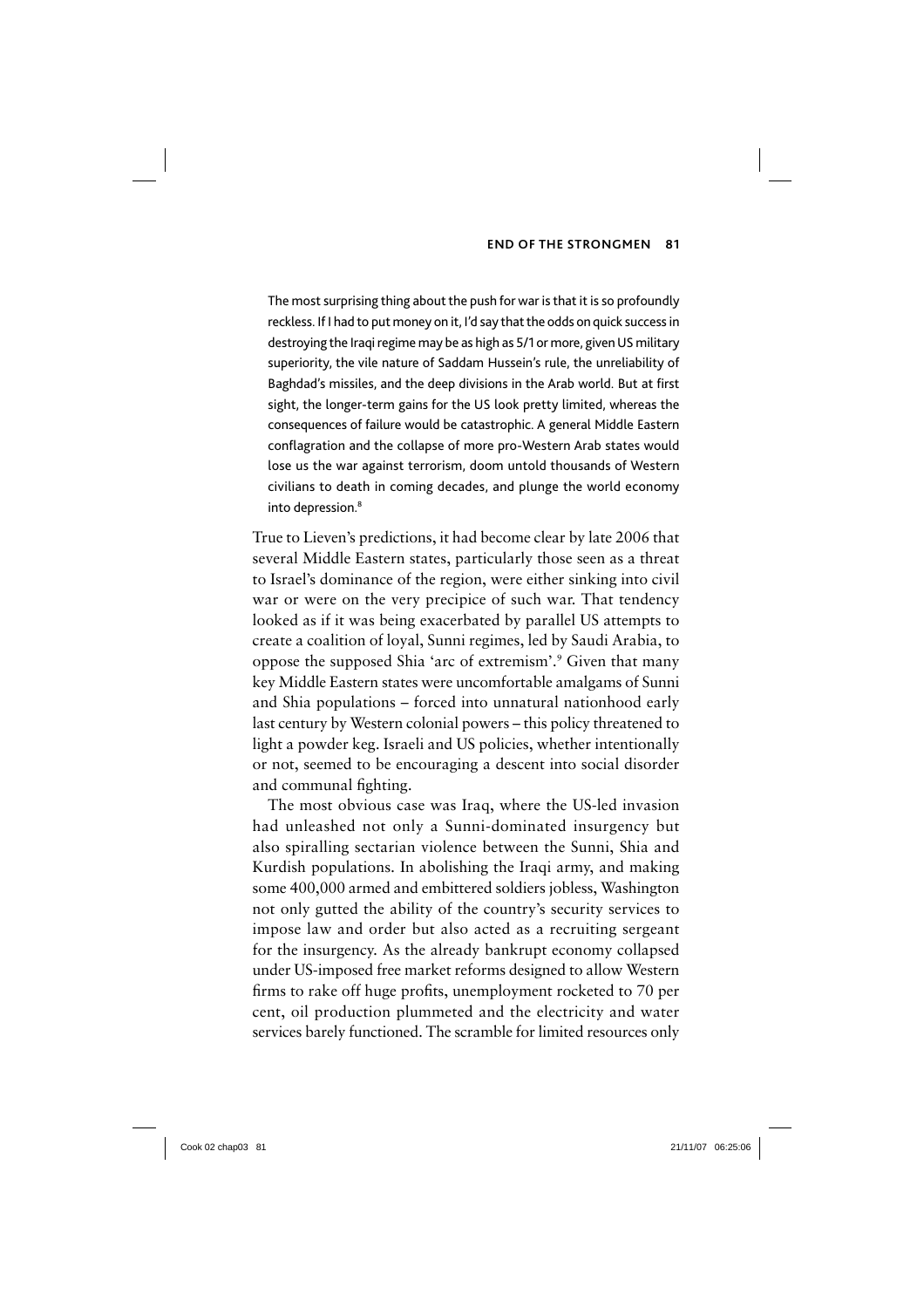increased social disorder. In confronting and humiliating Iraq's two neighbours, Syria and Iran, the only countries that could help calm tensions there, rather than engage with them, the US simply poured more oil on the flames of the sectarian fighting, as well as on an insurgency claiming an increasing number of US soldiers' lives. As already noted, some four million Iraqis, out of a total population of 27 million, were reported either to have fled abroad or to have been displaced to other areas of Iraq, in what was becoming a de facto partition of the country. As far as the White House was concerned, all of this seemed preferable to its opposite: unity among the various communal groups that might lead to a resistance that could oust the US occupation forces.

Similarly, what point had the destruction of much of Lebanon's infrastructure by the Israeli air force in summer 2006 served? In Israel the widely held assumption at the start of the war was that Lebanon's Christians and Sunnis would rise up and turn on the Shia Hizbullah when their country was bombed back 20 years. The point of the war, it seemed, had been to provoke a civil war, a repetition of the sectarian fighting that raged in Lebanon for 15 years from 1975. In reality, however, the destruction had quite the opposite effect, galvanising support for the Shia militia. Nonetheless, after the war, Israel and the US were more successful in stoking sectarian tensions by siding openly but largely ineffectually with Fuad Siniora's government against the political aspirations of Hizbullah.10 There was also much speculation about the arrival on the scene in Lebanon of small violent Sunni jihadi groups like Fatah al-Islam, whom observers rushed to link with the country's Palestinian refugees or with Syria, though most of their members appeared to have been recruited from countries like Saudi Arabia, Yemen and Morocco. A vicious battle erupted in one of the refugee camps, Nahr al-Bared, between Fatah al-Islam and the Lebanese security forces in late May 2007. Although it was early to draw firm conclusions, there were at least plausible suggestions that the CIA and Saudi Arabia might have had a hand in the development of these Sunni militias in an attempt to undermine the power of Hizbullah.<sup>11</sup>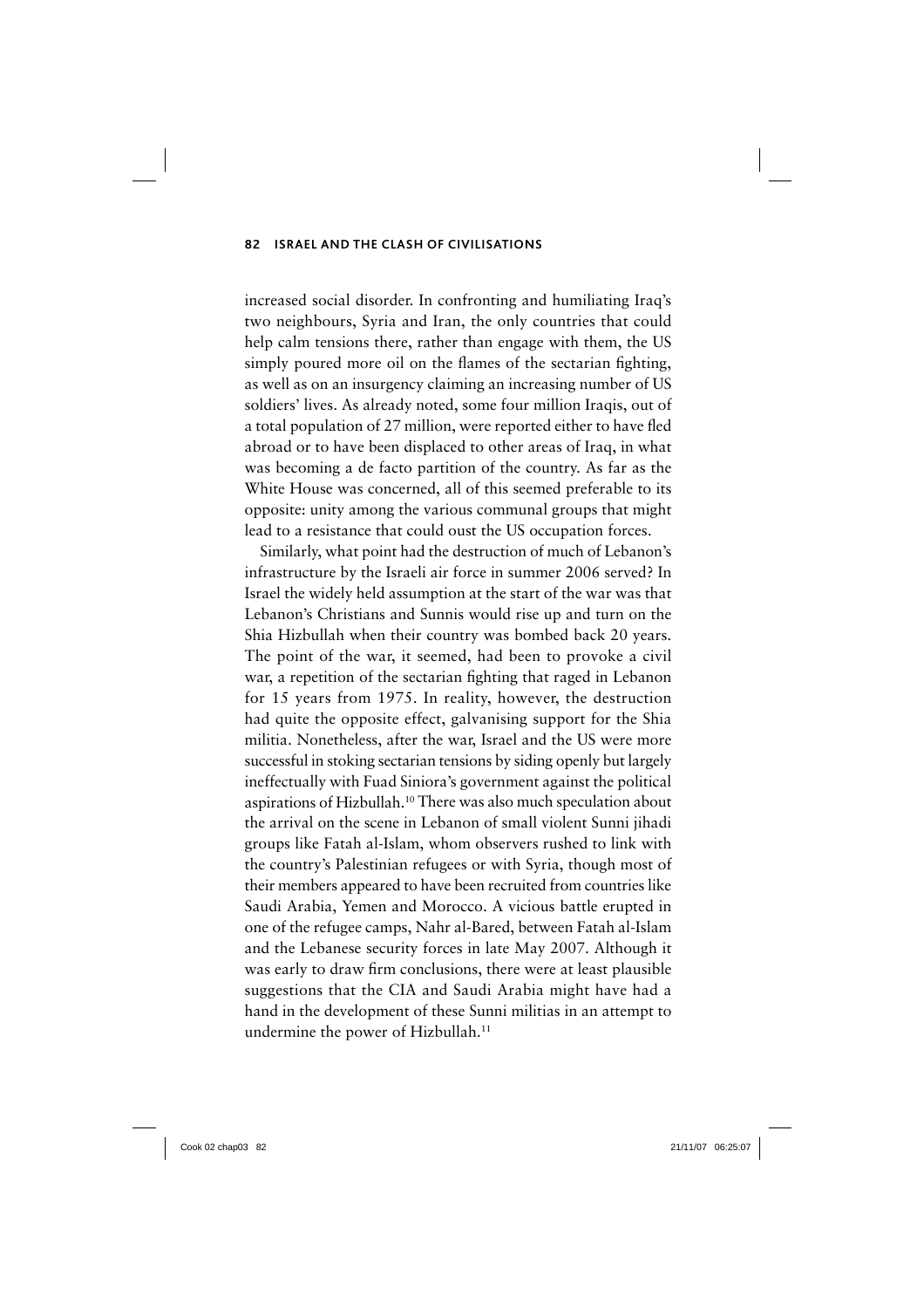In the occupied Palestinian territories of the Gaza Strip and the West Bank, the US refusal to recognise the Hamas government there, the imposition of a regime of economic sanctions by the international community on the Palestinian Authority, regular attacks on Gaza and its infrastructure, and the arming of Fatah factions loyal to President Mahmoud Abbas were all pushing the Palestinians into bitter feuding and a scramble for limited resources. Israel could barely conceal its irritation at the agreement of Fatah and Hamas to set up a national unity government in early 2007, thereby temporarily lifting the threat of civil war.<sup>12</sup> The economic siege continued, as did US and Israeli machinations. Forces loyal to Abbas and a Fatah strongman, Mohammed Dahlan, were further bolstered, prompting yet more internal Palestinian violence in May 2007.13 A month later outright confrontation between Hamas and elements within Fatah broke out, with Hamas claiming that the Fatah militants were conspiring, with outside help, to overthrow it as the Palestinian government. The power struggle culminated in summer 2007 in Hamas taking over Gaza, and Fatah establishing a rival government, backed by Israel and the US, in the West Bank, cementing a geographic separation of the two occupied territories that had been a longstanding ambition of Israel.

The closed society of Syria was, as ever, more difficult to read, but the intention of US and Israeli policies was less hard to fathom. The passage of the Syria Accountability Act through Congress in late 2003 offered the Bush Administration easy justification for a military attack, either by the US or Israel, at any time in the future. A clause declaring Syria 'accountable for any harm to Coalition armed forces or to any United States citizen in Iraq if the government of Syria is found to be responsible' appeared to dispense even with the need for proof.14 Damascus' growing international isolation and its humiliating eviction from Lebanon, the determination to pursue a UN investigation into its suspected role in assassinating a former Lebanese prime minister, Rafik Hariri, the constant hints that Israel was about to attack, plus the embarrassing revelations that Assad had been rebuffed in his secret attempts at making peace with Israel, were destabilising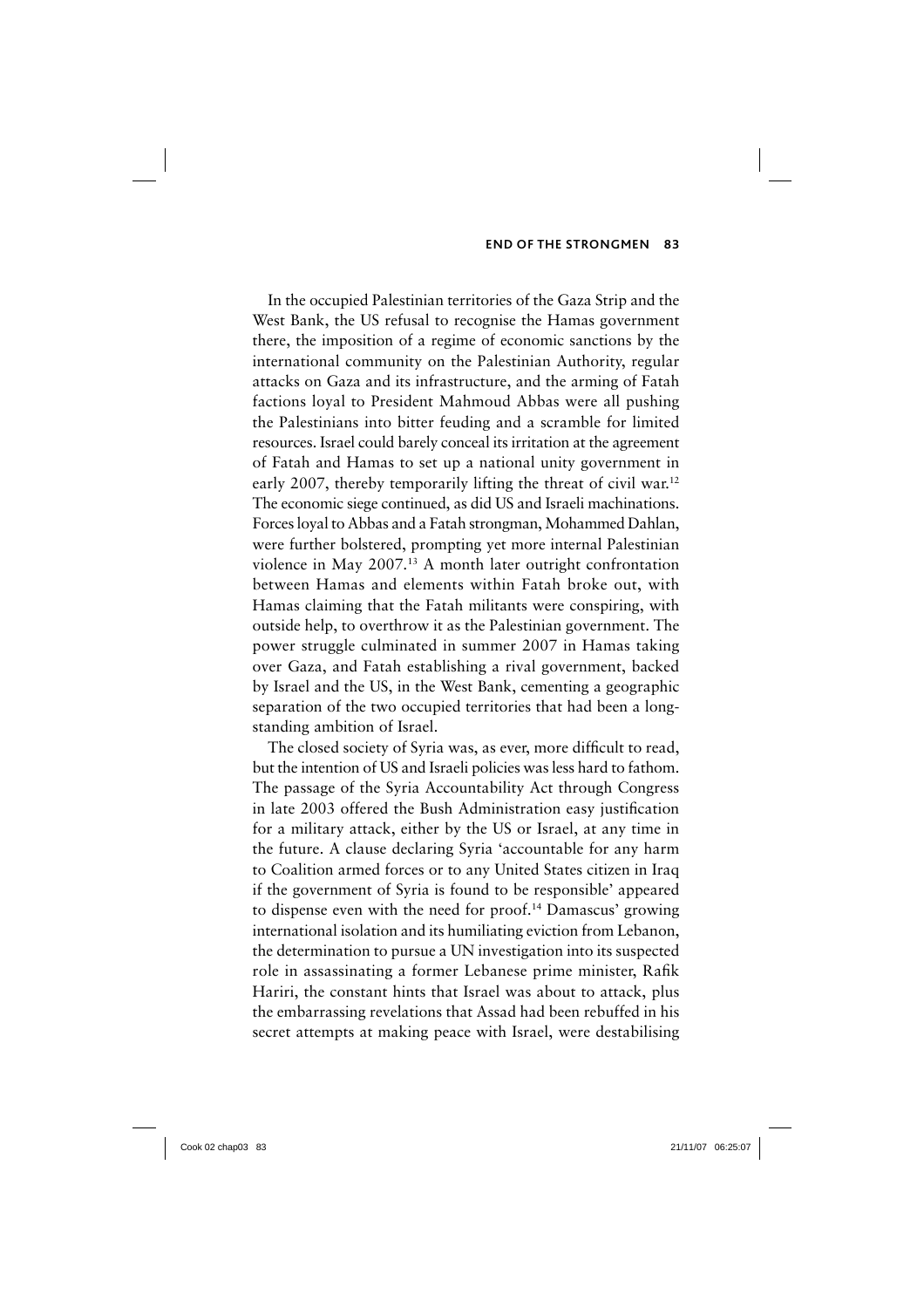the regime, it could be assumed, and weakening a leader who gave every indication of being ready to cooperate with the West, including over Iraq. Even the CIA had been forced to admit that Damascus was helping the US in its fight against al-Oaeda and the Taliban, offering information that, according to a US official, 'exceeded the Agency's expectations'.15 Nonetheless, Damascus seemed to be able to do little to end its pariah status.

Meanwhile, US and Israeli policies of naked aggression were reaching their height against Iran, one of the more socially cohesive societies in the Middle East. In October 2005, in an indication of the direction of Washington's thinking, a leading neocon forum, the American Enterprise Institute, hosted representatives from Iran's Kurdish, Azeri and Baluchi opposition groups in exile. 'For the US ... the temptation to use the ethnic lever against the Islamic Republic might prove irresistible', warned an independent Iranian analyst.<sup>16</sup> US forces seized five Iranian junior diplomats in Irbil in northern Iraq in early 2007, disappearing them into the local prison system.<sup>17</sup> Two months later a report by the American ABC News channel highlighted US backing since 2005 for a Pakistani militant group, led by a former Taliban fighter, that was launching guerrilla raids into Baluchi areas of Iran. The group was kidnapping and murdering Iranians, as well as exploding bombs, in what appeared to be attempts at destabilising the region.<sup>18</sup> In addition to these repeated humiliations, the concerted attempts by the US and Israel to denigrate Iran's leader, the constant drumbeat of war against Tehran and the UN-imposed sanctions regime were pushing in the same direction: the weakening of social ties holding Iran together. In a predictable response, Iran's government increased its repressive policies, reversing a liberalisation process begun under the previous President, Mohammed Khatami, that further strained social cohesion.19

The one light on the horizon, an initiative from Saudi Arabia – backed by the Arab League – for Arab states to make peace with Israel in return for Israel's withdrawal from the occupied territories, received lacklustre support from Washington and downright obstruction from Israel.20 A similar offer of peace from the Arab world had first been put to Israel in spring 2002, when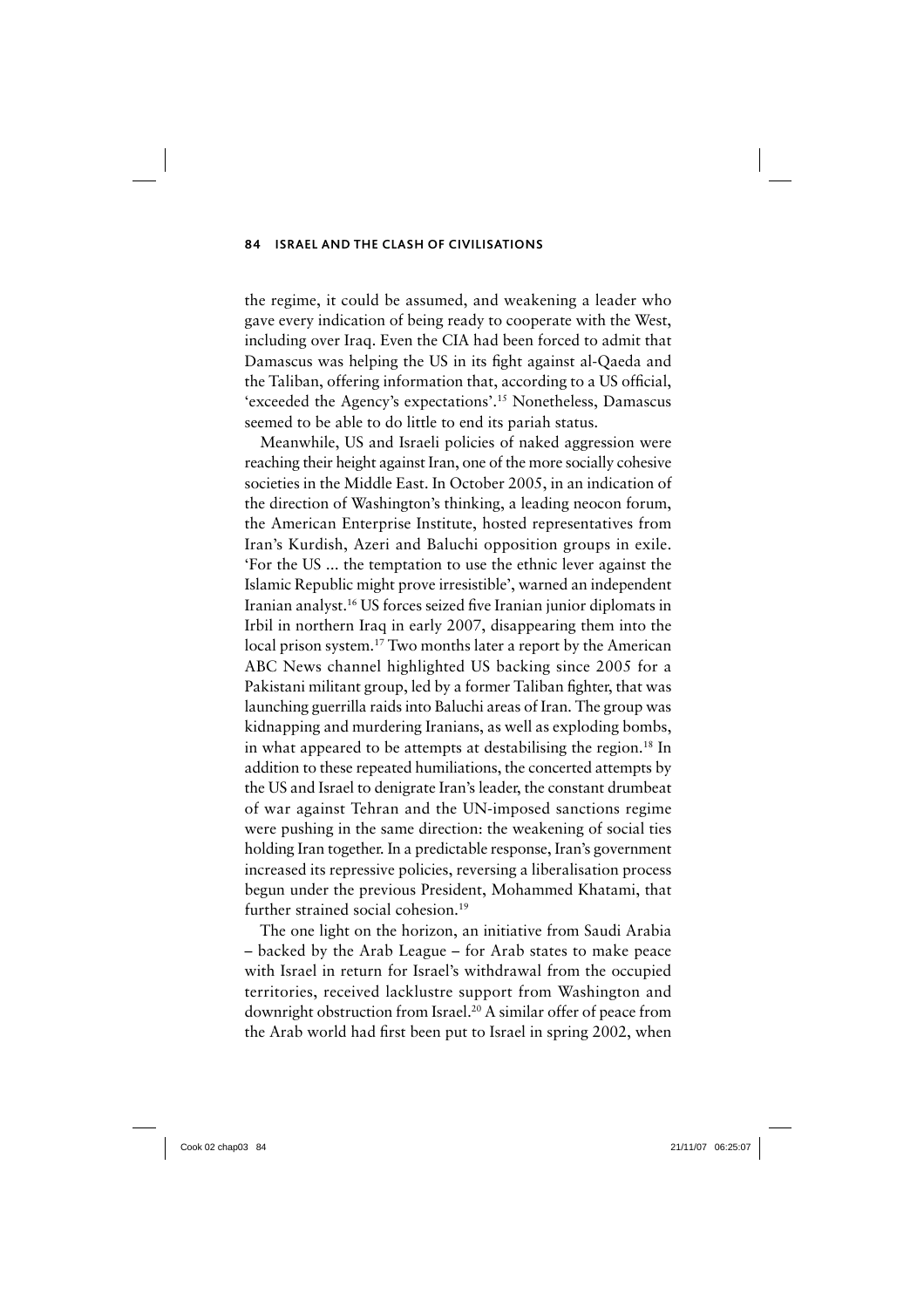Sharon was launching his destructive rampage through the West Bank early in the intifada. He studiedly ignored it then,<sup>21</sup> and his successor, Ehud Olmert, seemed almost as determined to do the same now. Conditions imposed by Olmert before agreeing to meet Arab leaders led one veteran Israeli commentator, Gideon Levy, to observe that Israel did not want peace:

Until recently, it was still possible to accept the Israeli refrain that 'there is no partner' for peace and that 'the time isn't right' to deal with our enemies. Today, the new reality before our eyes leaves no room for doubt and the tired refrain that 'Israel supports peace' has been left shattered.<sup>22</sup>

By summer 2007 the normally close ties between the White House and Saudi Arabia had become noticeably cooler as Riyadh pressed on with its peace plan and was blamed by US officials for funding Hamas.

The official excuses for US belligerence towards Iran, Syria, Lebanon, the occupied Palestinian territories – and, earlier, Iraq – hardly stood up to scrutiny. None of these states appeared to pose a serious threat to the US mainland, and none had any obvious connection to al-Qaeda. None also posed a realistic physical threat to a nuclear-armed Israel. Repeated claims by the White House that it wanted to export 'democracy' to these states sounded more than hollow, not least in regard to the occupied territories, where the Palestinian electorate was being punished for making its democratic choice. The elections in Iraq in January 2005, much trumpeted by the White House, had in fact occurred, as the conservative *Financial Times* noted, only because of 'the insistence of the Grand Ayatollah Ali Sistani [Iraq's main Shia leader], who vetoed three schemes by the US-led occupation authorities to shelve or dilute them'.23 Washington also showed no interest in responding to the will of the overwhelming majority of Iraqis, who polls consistently showed wanted the occupying soldiers out of their country. In any case, no nation in history had ever acted on such a vast and costly scale simply out of altruistic motives like 'encouraging democracy'.

An uncomfortable question suggested itself: if Washington's interests were to calm the sectarian pressures in Iraq that were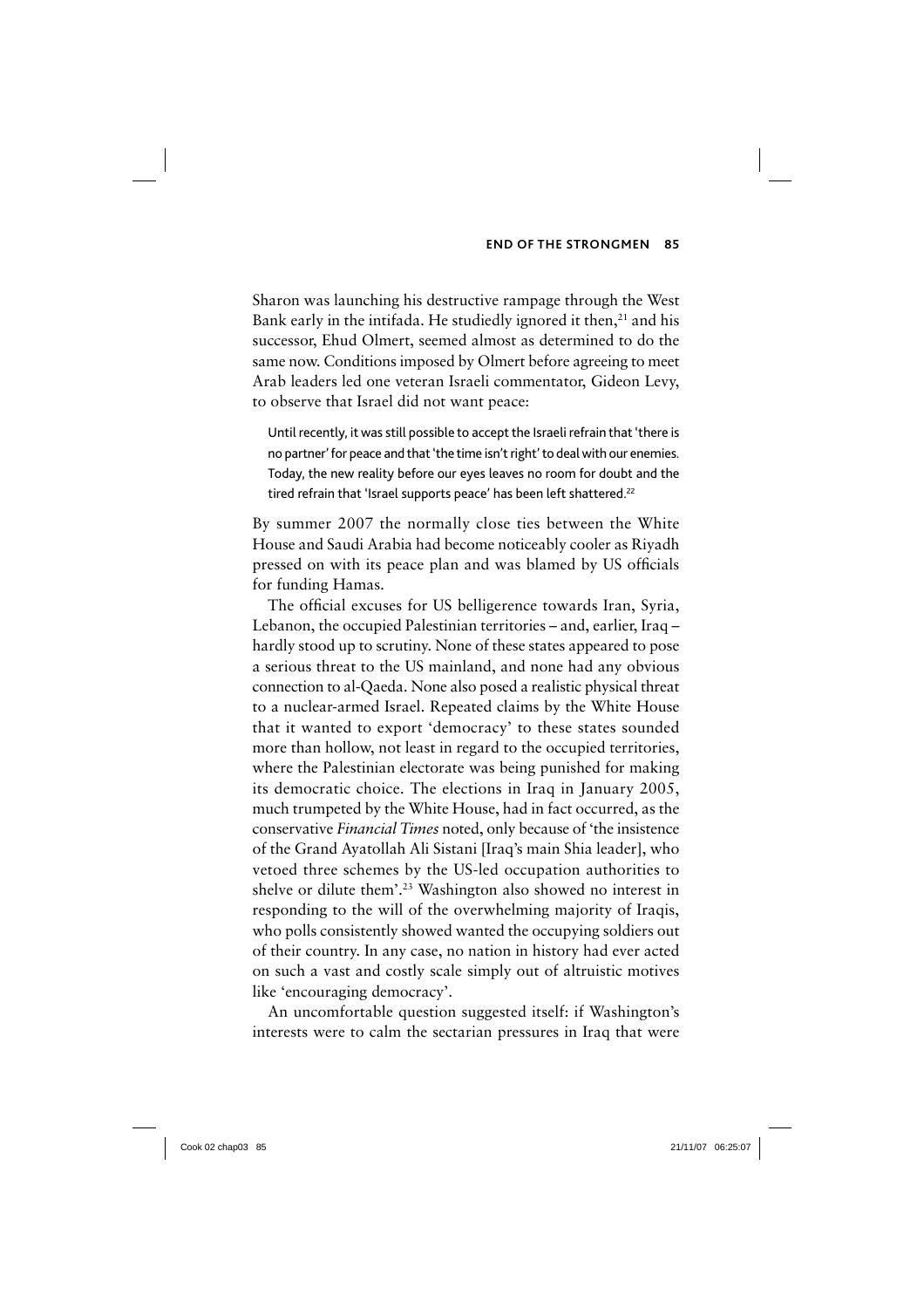making the country ungovernable, and if the key to achieving that goal was talking to Iran and Syria, as an increasing number of US Democratic and Republican politicians believed, why had no realistic efforts been made by the Bush Administration in that direction? What interests were shaping US policy in the region? Were the neocons simply pushing a US agenda for oil or, as a number of dissident voices suggested, an Israeli one for its own regional dominance? And if the latter, what idea of their own interests did Israel's leaders have: would civil war unleashed across the region not spell disaster too for a small non-Arab, non-Islamic state like Israel?

## **WHO CONTROLS AMERICAN FOREIGN POLICY?**

Outside the mainstream debates that presented the confrontation with Iran in simple colours of black and white – the good, Judeo-Christian world against evil Islamic extremism – two more plausible but opposed answers were offered to these questions. In shorthand, they were referred to as 'the dog wagging the tail' and 'the tail wagging the dog' scenarios.24

The first, championed by Noam Chomsky, argued that the contradiction between US interests and its policies on the ground was only apparent rather than real. In truth, the US was pursuing its long-standing strategy of bullying non-compliant states in the Middle East to secure its control of oil resources. Certainly it had become increasingly clear that the Bush Administration was intending to cream off much of Iraq's oil wealth, giving Anglo-American corporations the right to plunder the riches from many of the country's oilfields for the foreseeable future. By late 2006, President Bush was even daring to link the occupation to oil, claiming that, if US forces pulled out, extremists would control Iraq and 'use energy as economic blackmail' and try to pressure the United States to abandon its alliance with Israel. The extremists, he said, would be 'able to pull millions of barrels of oil off the market, driving the price up to \$300 or \$400 a barrel'.<sup>25</sup>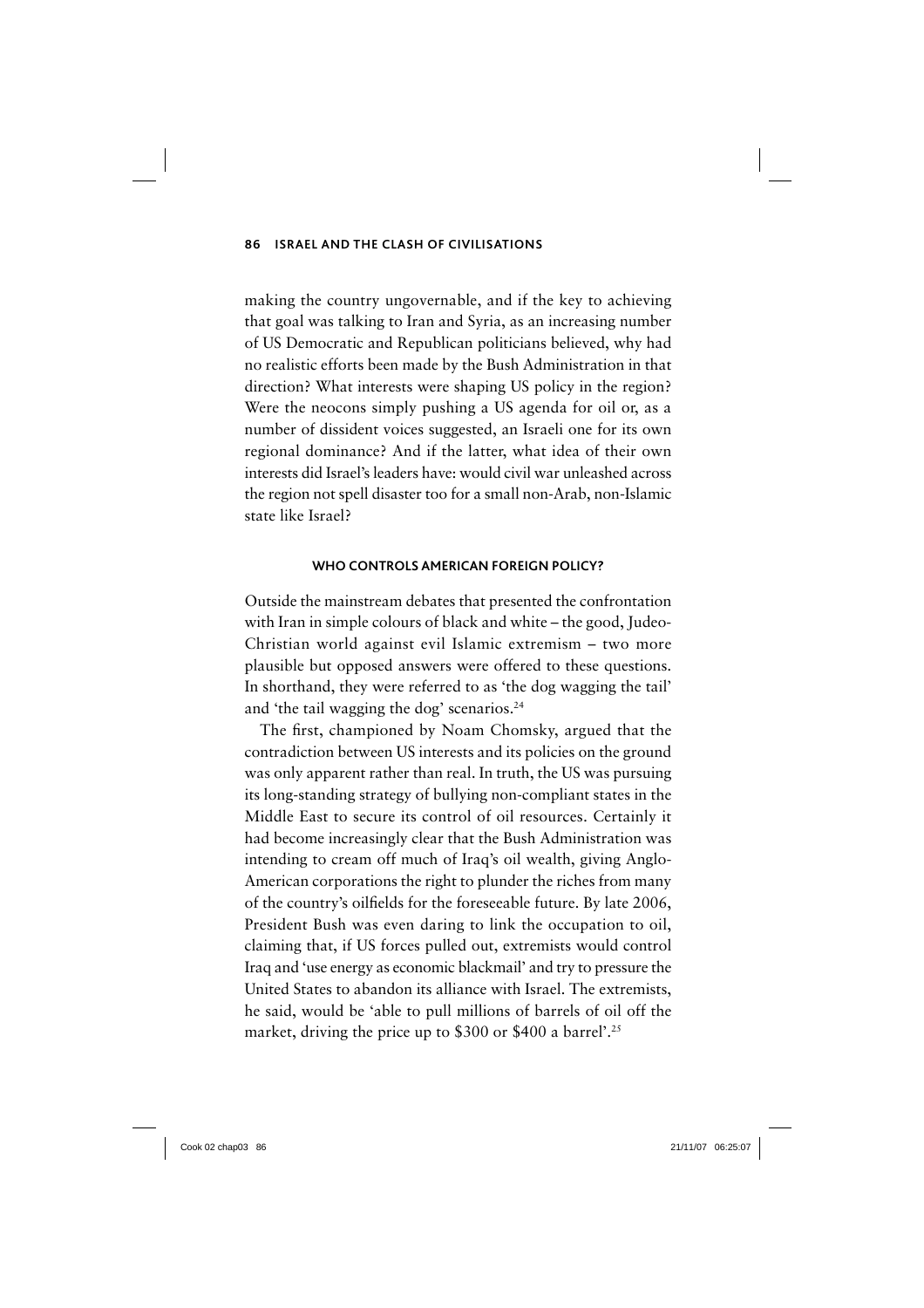'There are several issues in the case of Iran', Chomsky told an interviewer in early 2007 when asked about the reasons for a possible attack on Tehran.

One is simply that it is independent and independence is not tolerated. Sometimes it's called successful defiance in the internal record. Take Cuba. A very large majority of the US population is in favor of establishing diplomatic relations with Cuba and has been for a long time with some fluctuations. And even part of the business world is in favor of it too. But the [US] government won't allow it. It's attributed to the Florida vote but I don't think that's much of an explanation. I think it has to do with a feature of world affairs that is insufficiently appreciated. International affairs is very much run like the mafia. The godfather does not accept disobedience, even from a small storekeeper who doesn't pay his protection money. You have to have obedience otherwise the idea can spread that you don't have to listen to the orders and it can spread to important places.

## Chomsky added:

It's not only that [Iran] has substantial resources and that it's part of the world's major energy system but it also defied the United States. The United States, as we know, overthrew the parliamentary government [in 1953], installed a brutal tyrant, was helping him develop nuclear power, in fact the very same programs that are now considered a threat were being sponsored by the US government, by Cheney, Wolfowitz, Kissinger, and others, in the 1970s, as long as the Shah was in power.<sup>26</sup>

Although Chomsky's argument offered a necessary part of the answer, it hardly seemed to provide sufficient justification for the US Administration's apparent desire to launch an attack on Iran – or, for that matter, its earlier decision to invade and occupy Iraq. Even for Washington hawks, it was hard to deny that the policy of containment of Iraq in the 1990s, for example, had been more successful than the chaos that followed invasion. Chomsky's view also suggested that Washington had a consistent, predictable and monolithic view of American interests abroad and how to secure them. But, as we have seen, in occupying Iraq, the Bush Administration pursued policies that contradicted the advice of many of its own advisers and the known goals of the powerful oil industry.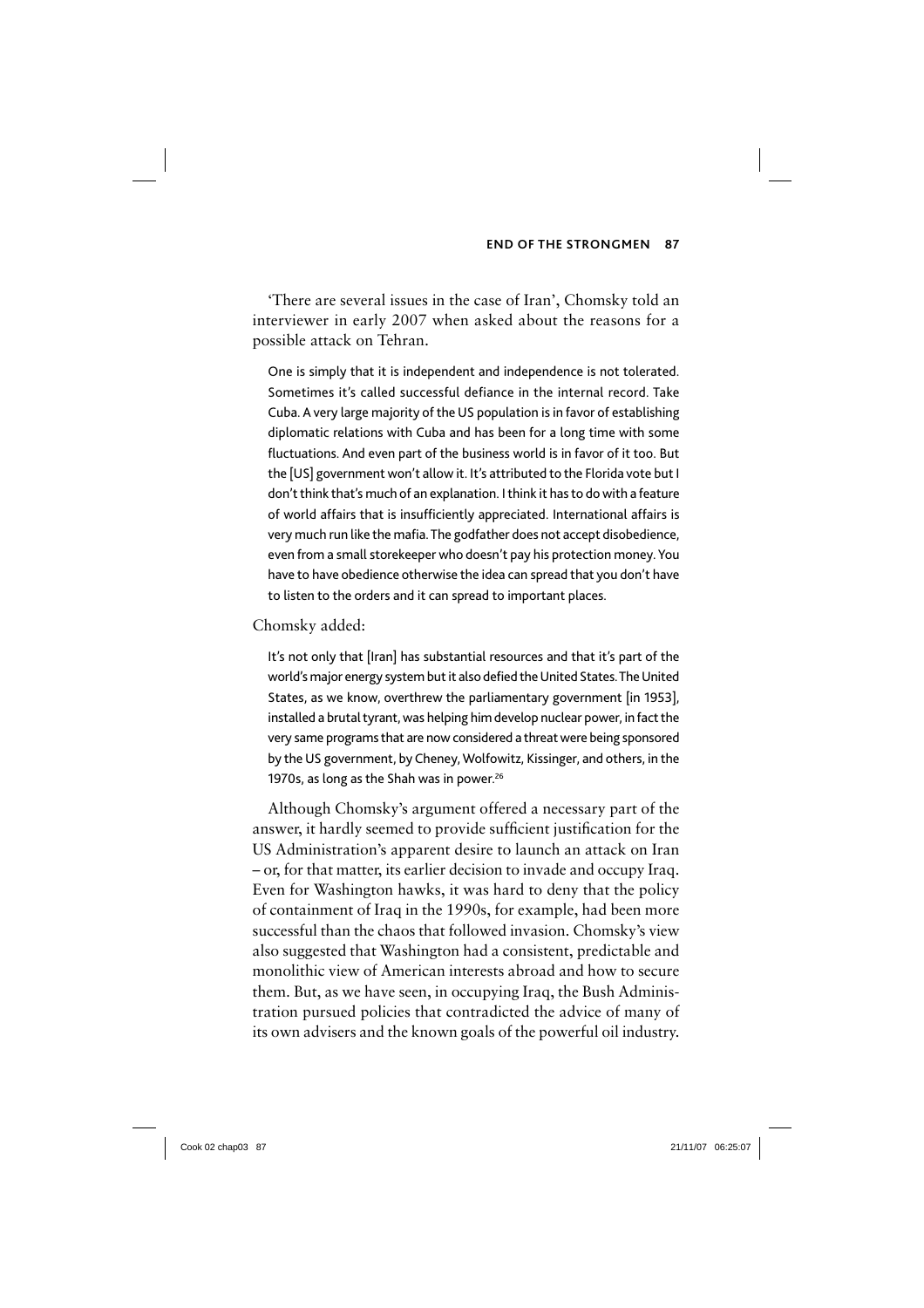It undertook 'regime overthrow' rather than 'regime change', allowing violence and sectarianism to spiral out of control in Iraq instead of installing another strongman – as colonial experience dictated, and Big Oil wanted. Similarly, a strike against Iran to teach it that disobedience does not pay would inevitably come at a very high price for the US: greater lawlessness and killing in neighbouring US-occupied Iraq, the almost certain fall of a loyal regime in Lebanon, and chaos across the region, including in Saudi Arabia, Syria, Jordan and the occupied Palestinian territories, whose consequences it would be all but impossible to predict. The additional costs should such a strike involve nuclear warheads seemed incalculable.

Also, the analogy with Cuba was not entirely convincing. Cuba had been threatened shortly after its revolution with the US-funded invasion by Cuban exiles of the Bay of Pigs, while Iran had been attacked, with US backing, by its neighbour Iraq. In both cases, US action had failed to bring about regime change. So why not continue in the case of Tehran, as well as Baghdad, the US model for Cuba: containment and punishment? Was Chomsky suggesting that there were no other ways to secure the flow of oil, or Tehran's compliance in helping to stabilise Iraq, or to prevent Iran from developing a nuclear bomb?

Certainly, it was known that Tehran had been ready to enter a dialogue with Washington since at least early 2003, fearful that, after the US attack on Iraq, it was next in line. According to the *Washington Post*, Iran had sent a document to the State Department, offering 'to put a series of US aims on the agenda, including full cooperation on nuclear safeguards, "decisive action" against terrorists, coordination in Iraq, ending "material support" for Palestinian militias and accepting a two-state solution in the Israeli-Palestinian conflict'. Flynt Leverett, a State Department staffer, said he had placed the faxed document on the desk of Elliott Abrams, a prominent neocon in the department who was responsible for Middle East policy. In the summer of 2006, Condoleezza Rice admitted knowing about the document: 'What the Iranians wanted earlier was to be one-on-one with the United States so that this could be about the United States and Iran.'27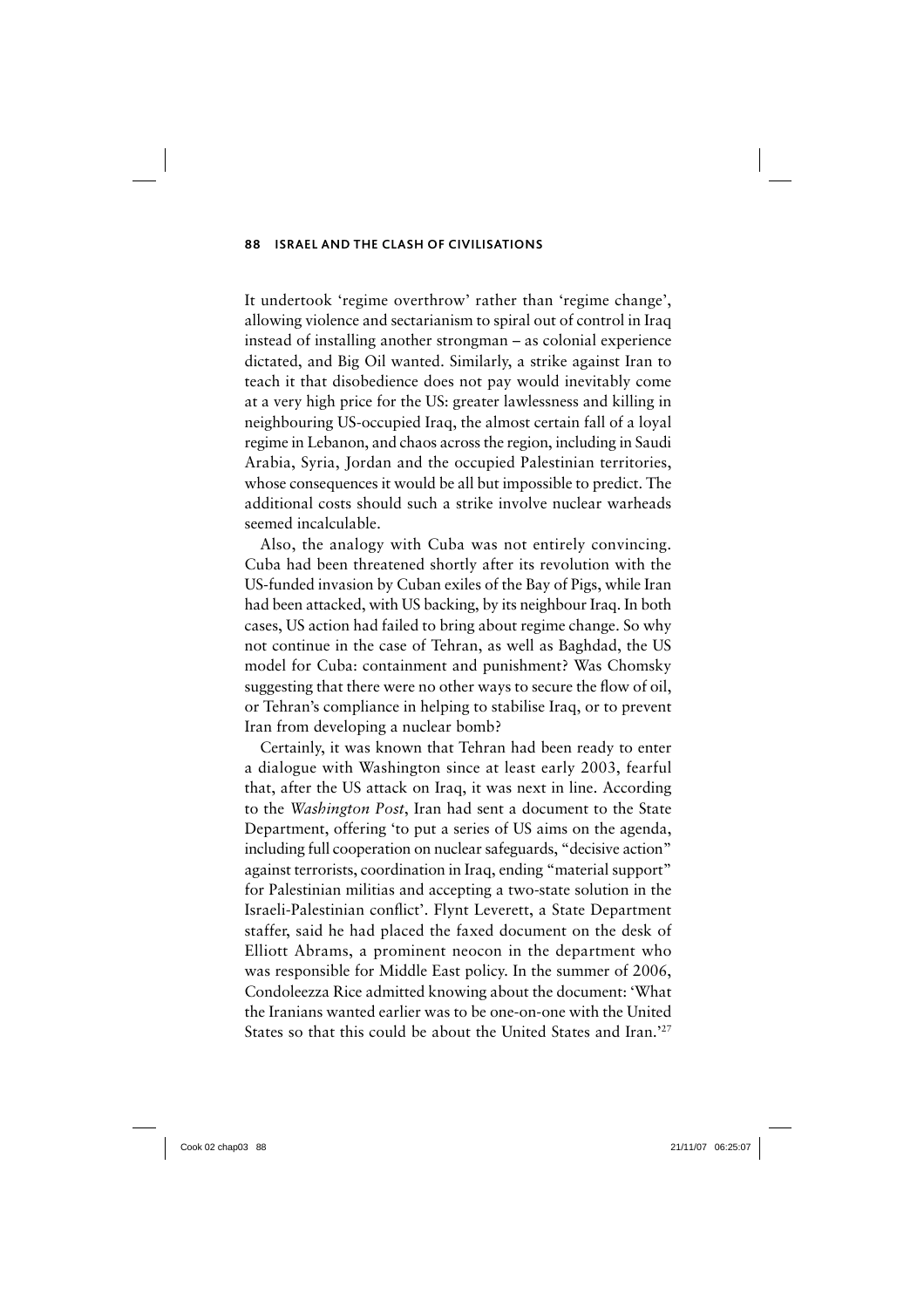Rice was Bush's National Security Adviser at the time. Later, when the US media picked up on this embarrassing revelation, Rice changed her story and denied having ever seen the document. Instead she suggested that recognition of Israel would have been a precondition for entering into talks with Tehran. 'We had people who said, "The Iranians want to talk to you," lots of people who said, "The Iranians want to talk to you." But I think I would have noticed if the Iranians had said, "We're ready to recognize Israel" ... I just don't remember ever seeing any such thing.'28

An alternative to Chomsky's theory was proposed by two American professors, John Mearsheimer and Stephen Walt.29 In an article published in the *London Review of Books*, after American publications refused it, the pair claimed that the pro-Israel lobby, uniquely among Washington lobby groups, had managed to push US foreign policy in a totally self-destructive direction. Although Israel was not a vital strategic asset, argued the professors, its policy goals were being pursued above Washington's. 'The Israeli government and pro-Israel groups in the United States have worked together to shape the administration's policy towards Iraq, Syria and Iran, as well as its grand scheme for reordering the Middle East.' This had been made possible because of the oppressive influence of the pro-Israel lobby in American politics:

The thrust of US policy in the region derives almost entirely from domestic politics, and especially the activities of the 'Israel Lobby'. Other specialinterest groups have managed to skew foreign policy, but no lobby has managed to divert it as far from what the national interest would suggest, while simultaneously convincing Americans that US interests and those of the other country – in this case, Israel – are essentially identical.<sup>30</sup>

Plausible as many of Mearsheimer and Walt's arguments were, their theory implied that much of the foreign policy making process in the US had been effectively hijacked by agents of a foreign power, and that it was Israel really pulling the levers in Washington through its neocon allies and groups like AIPAC. Though there seemed little doubt that AIPAC was seeking to promote Israeli interests over US interests, Mearsheimer and Walt's thesis went further in arguing that AIPAC was successfully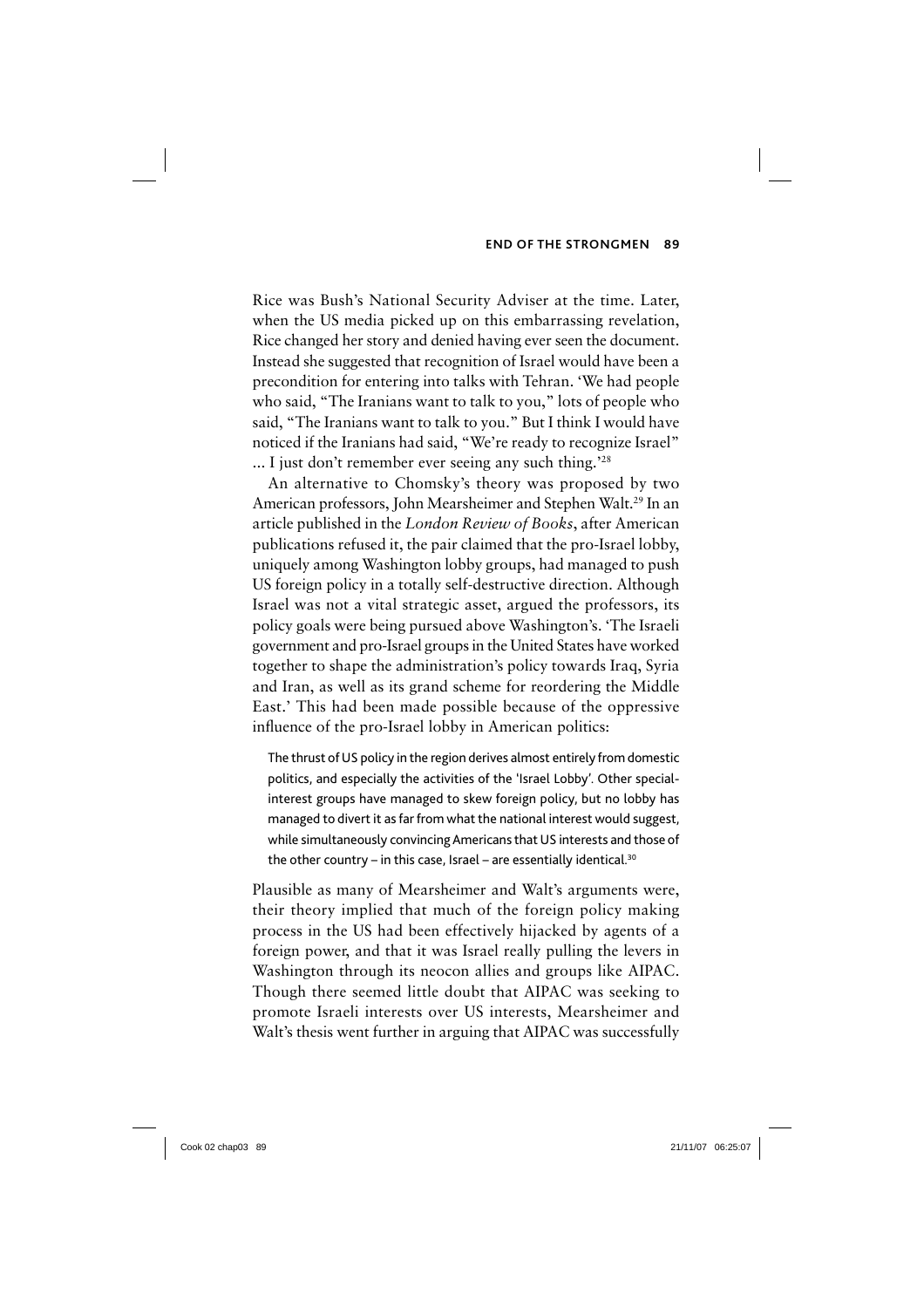determining US foreign policy – in contrast to Chomsky's view that the positions of AIPAC and the Israel lobby mainly reflected US interests in the Middle East. If the two professors were right, why had Washington been so supine in allowing a foreign power to bypass the well-established system of checks and balances? How had other powerful elites, including the oil industry, failed to find a way to expel these 'foreign bodies' and reassert US national interests?

There were a couple of major problems with the Mearsheimer-Walt position, at least in the hard-line versions expounded by some. First, although all recent US Administrations had been cravenly 'loyal' to Israel, the second Bush White House appeared to have taken that to an unprecedented level. If such commitment to Israeli interests was simply an effect of the pro-Israel lobby, and not the result of what were perceived, at least in part, also to be real US interests, why had the previous Bush Snr and Clinton presidencies not pursued similar policies in the Middle East to Bush Jnr? Why did Bush Snr, for example, not ensure Saddam Hussein was deposed during the 1991 Gulf War, at a time when the logic for such an action appeared far more compelling? According to the Mearsheimer-Walt thesis, there could be only two possible explanations: that Israel did not want to achieve Saddam's downfall in the early 1990s, or that the Israel lobby had accreted far more power in the meantime. Neither argument looked convincing.<sup>31</sup> And second, even if it could be persuasively argued that the Jewish neocons really were putting loyalty to Israel before loyalty to the US, how was it possible to explain the motivation of the non-Jewish neocons like John Bolton, James Woolsey, or their White House patrons like Dick Cheney and Donald Rumsfeld? Were they in the pay of the Israeli government, or being intimidated or blackmailed? And if not, how to explain their neoconservatism?

### **THE DOG AND TAIL WAG EACH OTHER**

I propose a different model for understanding the US Administration's wilful pursuit of catastrophic goals in the Middle East, one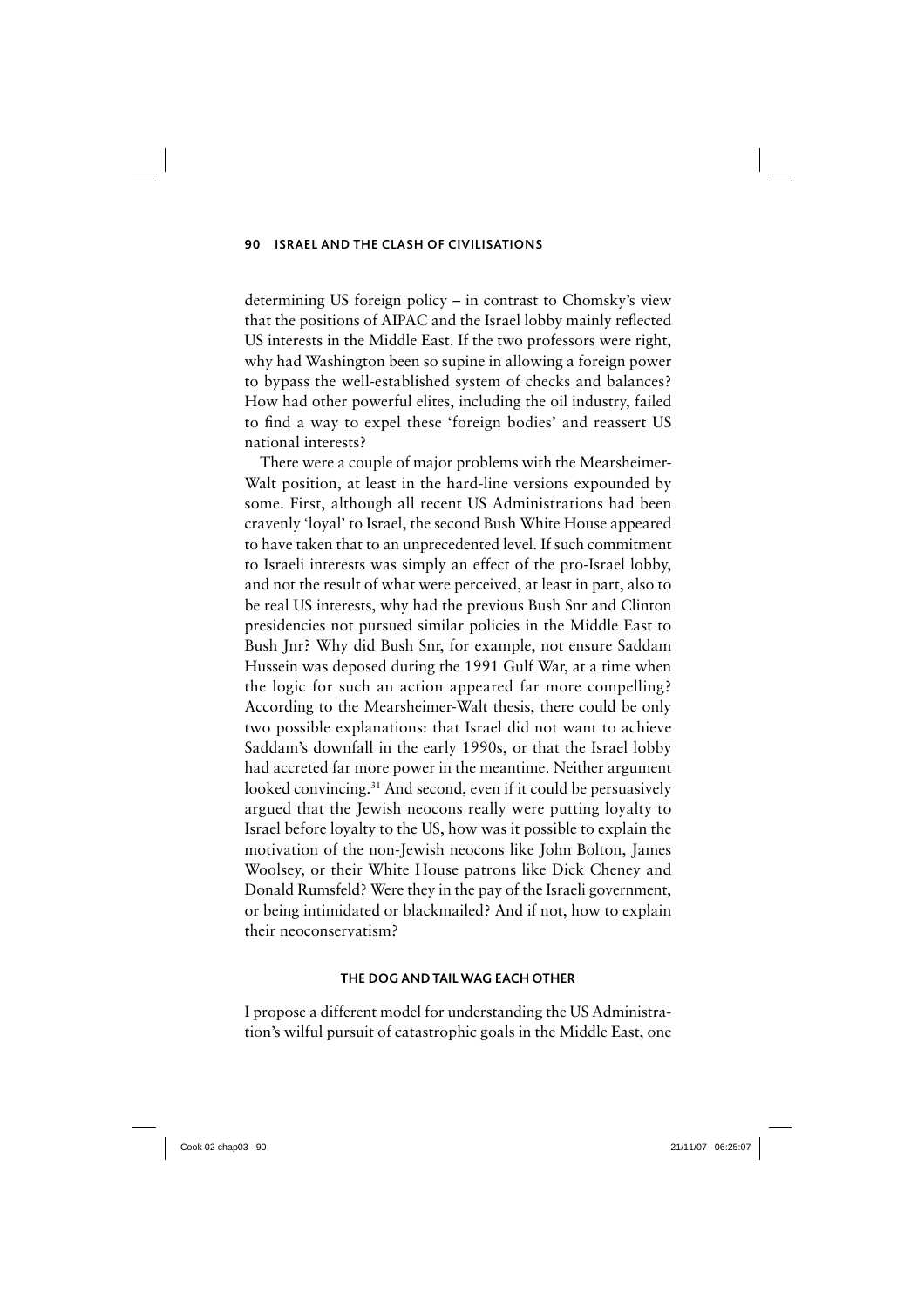that incorporates many of the assumptions of both the Chomsky and Walt-Mearsheimer positions. I argue that Israel persuaded the US neocons that their respective goals (Israeli regional dominance and US control of oil) were related and compatible ends. As we shall see, Israel's military establishment started developing an ambitious vision of Israel as a small empire in the Middle East more than two decades ago. It then sought a sponsor in Washington to help it realise its vision, and found one in the neocons. The Jewish neocons, many of them already with strong emotional ties to Israel, may have been the most ready to listen to the message coming from Tel Aviv, but that message was persuasive even to the non-Jewish neocons precisely because it placed US interests – especially global domination and control of oil – at the heart of its vision.

Israel's ideas about how to achieve these goals had a long heritage in Zionism, as will become clear. The Israeli security establishment argued that Israel's own regional dominance and US control of oil could be assured in the same way: through the provocation of a catastrophe in the Middle East in the form of social breakdown, a series of civil wars and the partition of Arab states. What many informed observers assumed to be a self-defeating US policy, the neocons and Israel regarded as a positive outcome. In other words, it was not that the dog was wagging the tail or the tail wagging the dog: the dog and tail were wagging each other. In a sense, this was the actual goal of the Israeli strategy. By tying the fates of Israel's occupation of the Palestinian territories to the US occupation of Iraq, by miring the American forces directly in the same, constant human rights abuses that Israeli forces committed daily in the West Bank and Gaza, the two projects stood or fell together. The futures of the Israeli and US occupations became inextricably entwined.

The neocons' vision of global American supremacy drew heavily for its inspiration on earlier Israeli plans for dominating the region that required recalcitrant Middle Eastern states such as Iran, Iraq and Syria, and states within their influence such as Lebanon, to be broken up into smaller units. Then, once more primal sectarian and tribal allegiances asserted themselves, they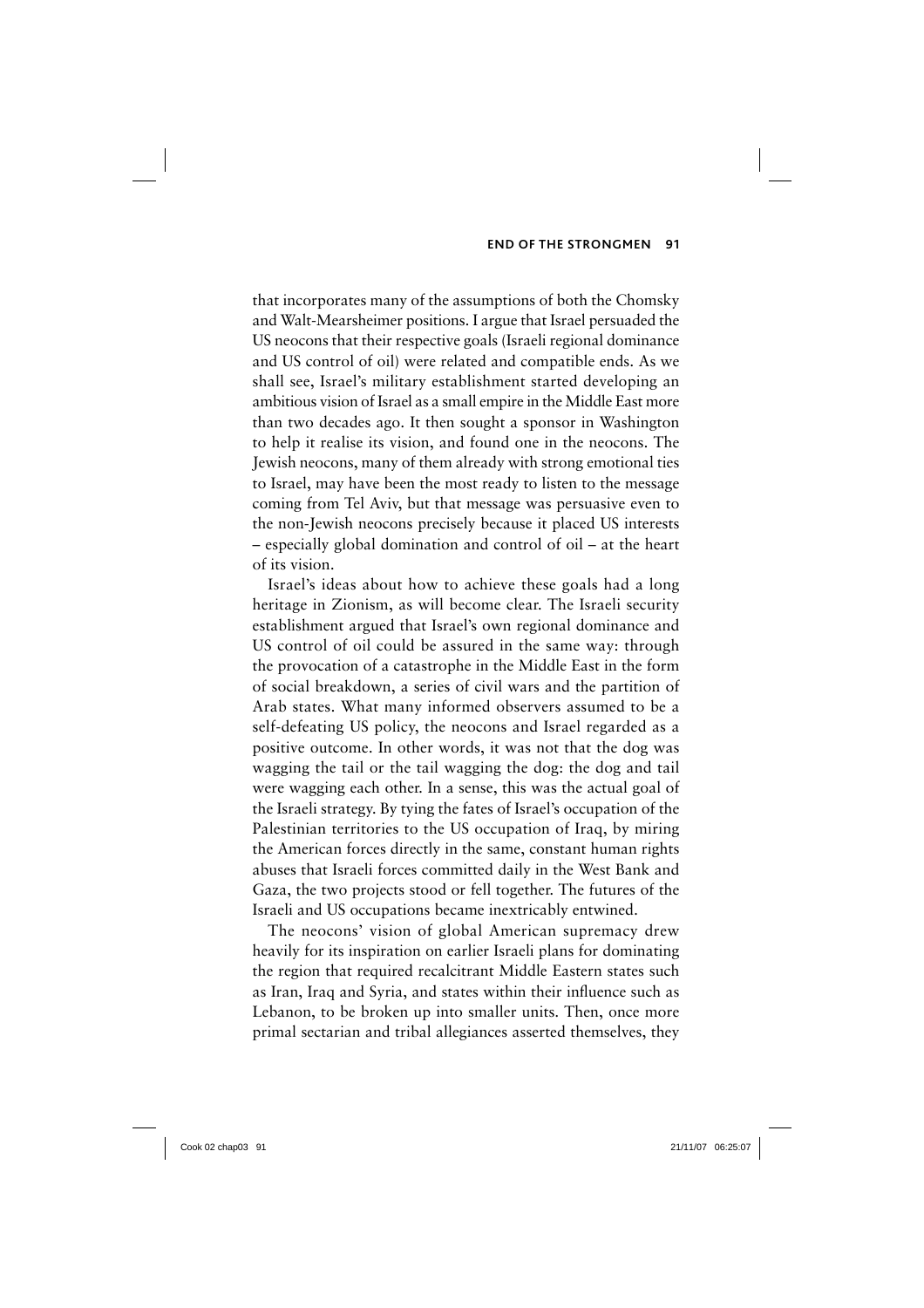could be accentuated, exploited and managed. Israel's scheme may also have envisioned the weakening of Saudi Arabia, Israel's only Middle Eastern rival for influence in Washington, by fatally undermining its control of OPEC. This was a policy of 'divide and rule' in the Middle East promoted by a tiny state with imperial ambitions on an extravagant scale. What Israel planned for the region – and was finally in a position to implement with the rise of the neocons to prominent positions of power in the US – was what I have referred to elsewhere as 'organised chaos'.32 One of the leading neocon ideologues, Michael Ledeen, a former Pentagon staffer, expressed this philosophy very clearly:

Creative destruction is our middle name, both within our own society and abroad. We tear down the old order every day, from business to science, literature, art, architecture, and cinema to politics and the law. Our enemies have always hated this whirlwind of energy and creativity, which menaces their traditions (whatever they may be) and shames them for their inability to keep pace. Seeing America undo traditional societies, they fear us, for they do not wish to be undone. They cannot feel secure so long as we are there, for our very existence – our existence, not our politics – threatens their legitimacy. They must attack us in order to survive, just as we must destroy them to advance our historic mission.<sup>33</sup>

Vice-President Dick Cheney presented an outline of a similar vision of the future in a speech in January 2004 in which he described a West surrounded by enemies and permanently at war – the replication on a global scale of Israel's view of its own place in the Middle East. 'One of the legacies of this administration will be some of the most sweeping changes in our military, and our national security strategy as it relates to the military and force structure ... probably since World War II.' In an ambitious reimagining of the Carter Doctrine, Cheney said the Bush Administration was planning to expand its military forces into more overseas bases so that the US could wage war quickly around the world.

Scattered in more than 50 nations, the al Qaeda network and other terrorist groups constitute an enemy unlike any other that we have ever faced. And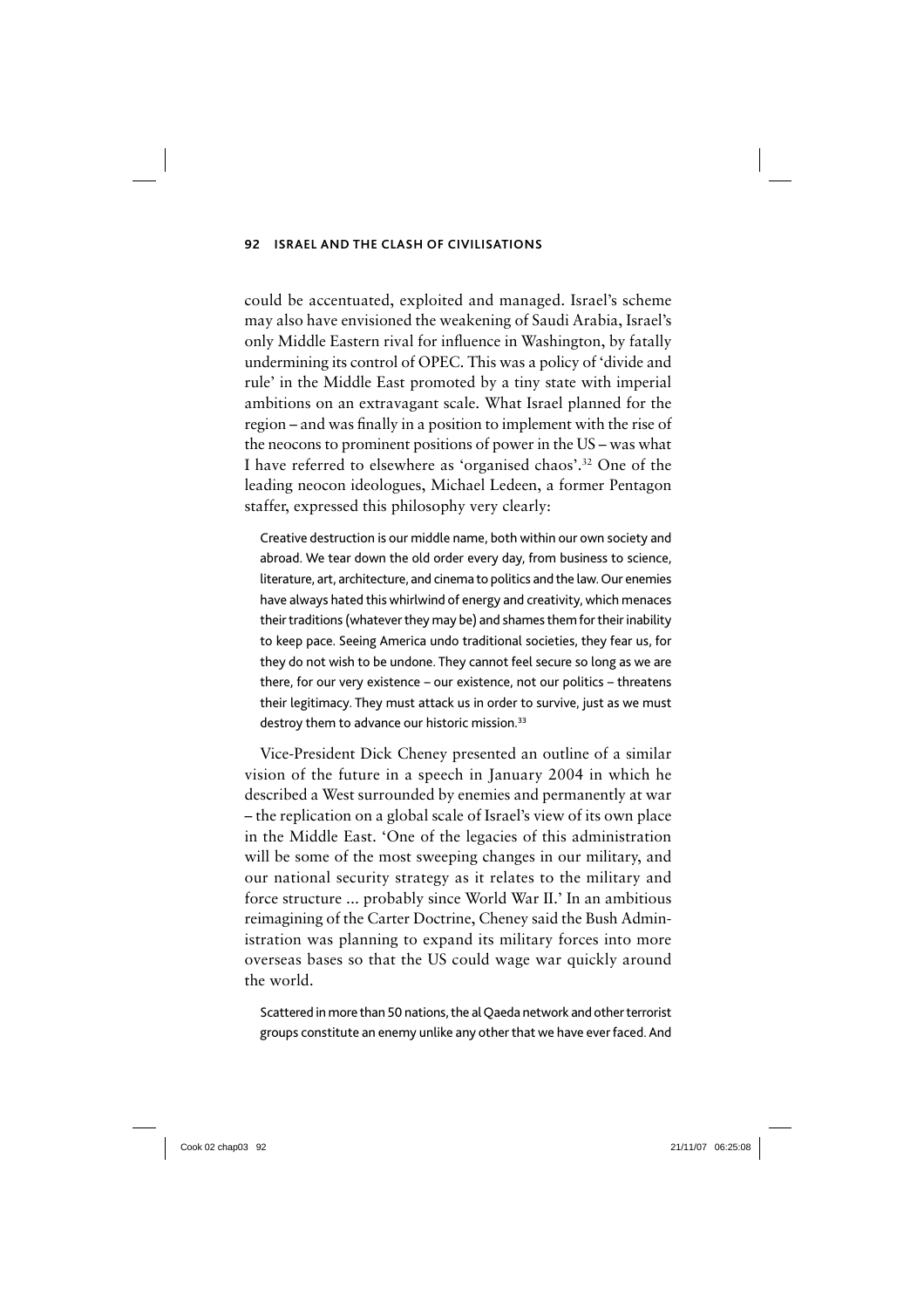as our intelligence shows, the terrorists continue plotting to kill on an everlarger scale, including here in the United States. Instead of losing thousands of lives, we might lose tens or even hundreds of thousands of lives as the result of a single attack, or a set of coordinated attacks.<sup>34</sup>

There are two additional points to remember about the model I am proposing. The first is that relations between the neocons and Israel have always been dynamic; Israel did not simply sell a vision to the neocons and then seek its implementation. The neocons were persuaded of the basic Israeli strategy for dominating the Middle East (and that it was in both parties' interests), and then set about devising their own policies to realise these goals. It is quite possible, on this reading, that at times Israel found itself being dictated to by the neocons, or pushed to deliver on promises it struggled in practice to attain. That was certainly how it looked during the assault on Lebanon, when the Israeli leadership quickly realised it could not defeat Hizbullah with an air campaign and that it could not afford the losses of a ground invasion. The war seemed to drag on mostly at the instigation of the neocons, committed absolutely to the strategy of removing the threat of Hizbullah as a precondition for launching an assault on Tehran but not faced, like Israel's politicians, with the costs to their domestic popularity posed by a greater loss of soldiers' lives.<sup>35</sup>

The second is that Washington's apparent hesitation in implementing the next stage of the vision – attacking Iran – appeared to reflect the US and Israel's inability to manage the civil wars and insurrections, as well as opinion back home, as successfully as they had imagined. Israel's fantastically lavish vision of the Middle East under joint Israeli and US rule was just that: fantastic. It made simplistic assumptions typical of the Israeli security establishment that Arabs and Muslims were pawns who could be easily manipulated by superior Israeli and Western intrigues. It posited a view of a primitive 'Arab mentality' familiar from Israeli academia and the security establishment.<sup>36</sup> It was hardly surprising that one of the most influential books on the Middle East among the neocons and the US army was a notoriously racist tract called *The Arab Mind* (1976) written by Raphael Patai,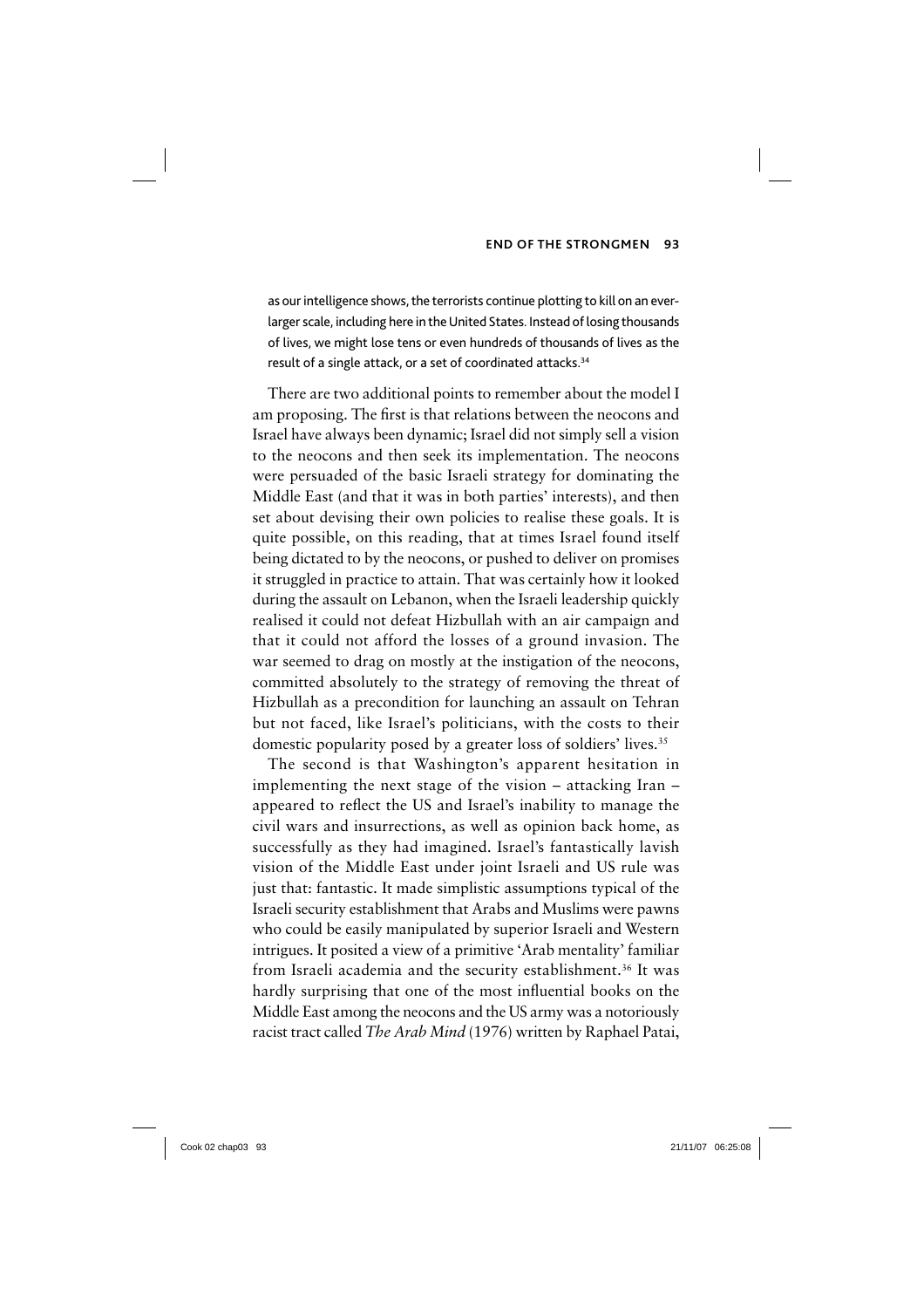a Hungarian Jew who had spent many years teaching at Israeli universities before moving to the US. Patai developed a theory of the Arab personality suggesting that it understood only force and that its biggest weaknesses were shame and sexual humiliation. Such principles apparently drove the torture regime set up by the US army at the Abu Ghraib prison in Iraq.<sup>37</sup>

## **ISRAEL'S RELATIONS WITH ITS PATRONS**

Before considering the Israeli-US plan for destabilising the Middle East, we should briefly examine Israel's traditionally complex relations with its patrons. After its creation in 1948, Israel continued to seek the protection of a superpower – just as the Jewish community in Palestine had done in the pre-state era – while at the same time pursuing its own discrete aims. The most important was the development of nuclear weapons, a goal that was seen as the key to Israel not only securing its place within a hostile Middle East but also rethinking its role as an agent of change in the region. An example of how Israel exploited this strategy was its close involvement with two fading European powers, Britain and France, who initiated the Suez War of 1956 as a way to punish Egypt's leader, Gamal Abdel Nasser, who had nationalised the Suez canal. Israel agreed to invade the neighbouring Egyptian peninsula of Sinai, offering the Europeans the pretext they were seeking, under cover of 'intervening' between the two warring parties, to occupy the canal zone. All three – Israel, Britain and France – had their own interests in curbing the Arab nationalism of Nasser.<sup>38</sup> Their plan failed when the US and Soviet Union jointly applied pressure, including undermining the strength of the pound, to bring about a ceasefire and a withdrawal by Israel.

Both Britain and France were the substantial losers in this lastgasp colonial venture; Israel, on the other hand, turned the episode strongly to its advantage. For its participation in the Suez War, it won help from France with its nuclear research. Recently released documents show that two years later, in 1958, for reasons that have yet to be explained, Britain supplied Israel with the heavy water it needed.39 During this period Israel's nuclear programme, closely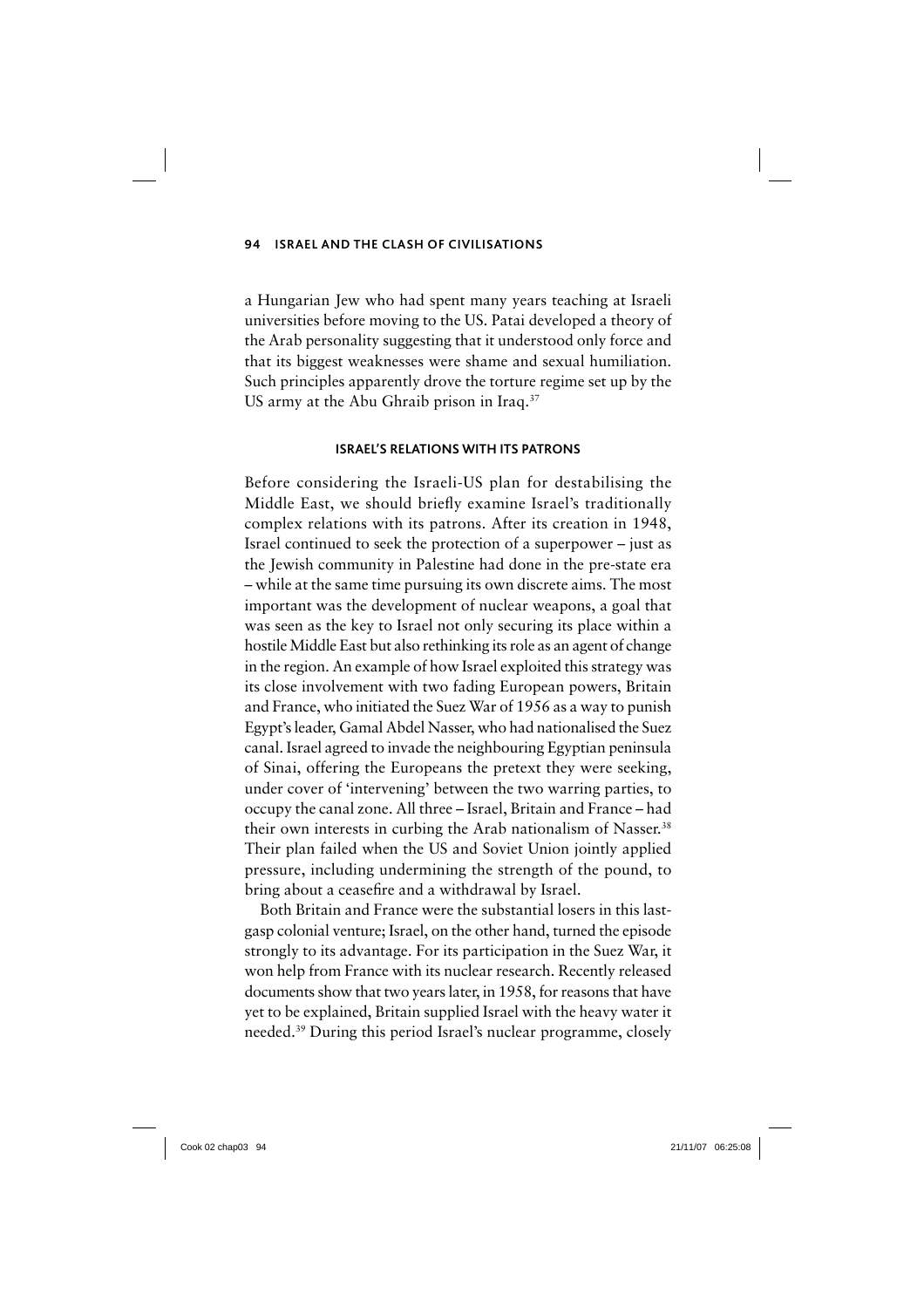supervised by Shimon Peres, was successfully concealed from the US, which was led to believe that the reactor at Dimona was, at first, a textile factory, then a water-pumping station and finally a desalination plant. A US spy plane managed to photograph the reactor in 1960, though subsequent inspections failed to reveal its true purpose. Israeli officials constructed false walls at the site to prevent inspectors from accessing sensitive areas.<sup>40</sup> According to recent revelations from the historian Tom Segev, Israel was producing its first nuclear warheads by the mid-1960s, shortly before the outbreak of the Six-Day War of 1967.<sup>41</sup> Today Israel is believed to have an arsenal of at least 200 warheads.

It is often argued that Washington only appreciated the value of Israel as a strategic ally after the 1967 war, in which Israel defeated the combined armies of its neighbours in six days. Certainly, the initial assessments of the State Department and CIA were that a close US alliance with a Jewish state in the Middle East would prove a strategic liability. In 1947, as President Harry Truman was seeking Jewish votes by backing the Zionist cause of statehood, CIA officials warned that the Jewish leadership in Palestine was 'pursuing objectives without regard for the consequences' and was thereby damaging Western strategic interests 'since the Arabs now identify the United States and the United Kingdom with Zionism'.42 However, the argument that the US-Israeli alliance was simply a consequence of the Six-Day War oversimplifies matters:<sup>43</sup> Israel and Washington already had unusually close ties, as was revealed in early 2007 with the release, after a 40-year delay, of transcripts of private meetings of the Senate's Foreign Relations Committee shortly before and during the 1967 war. They reveal the powerful grip that Israel and its lobbyists already had on the hearts, minds and pocketbooks of the US representatives. In a debate on 9 June about the unusual financial relationship between Israel and American Jewish groups, there was the following exchange between the Senators on Jewish power in the US:

*Senator Bourke Hickenlooper*: Do we not give tax forgiveness for monies contributed to Israel, which is rather unusual? We could stop that.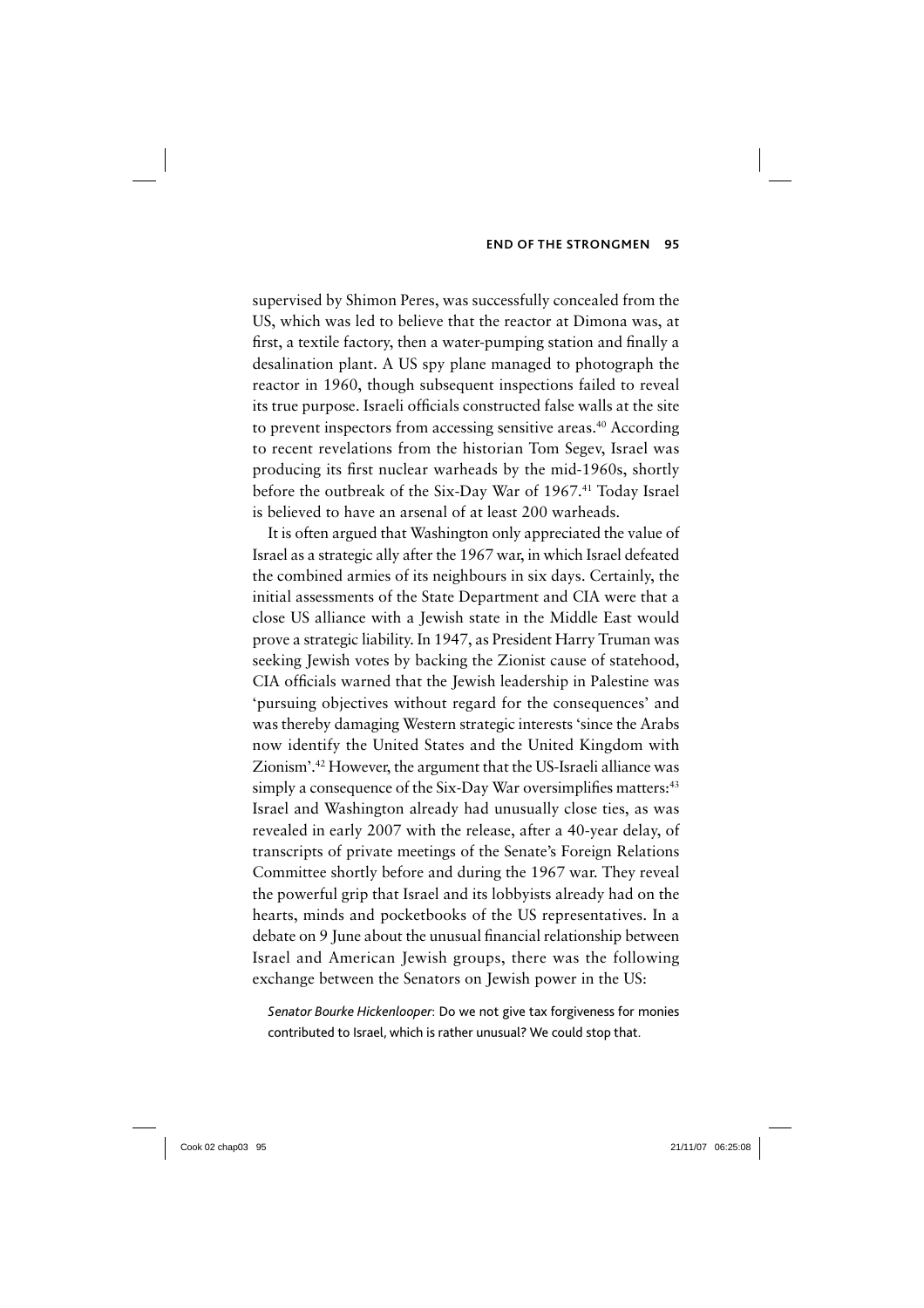*Secretary of State Dean Rusk*: I believe contributions to the UJA [United Jewish Appeal] are tax exempt, yes.

*Committee chairman J. William Fulbright*: That is right. The only country. Do you think you have the votes in the Senate to revoke that?

*Senator Clifford Case*: Are you in favor yourself?

*Hickenlooper*: I think we ought to treat all nations alike.

*Case*: That is correct. But are you in favor of it?

*Hickenlooper*: As long as we do not give it to other nations, I do not –

*Fulbright*: The trouble is they think they have control of the Senate and they can do as they please.

*Senator Stuart Symington*: What was that?

*Fulbright*: I said they know they have control of the Senate politically, and therefore whatever the Secretary [of State] tells them, they can laugh at him. They say, 'Yes, but you don't control the Senate.'

*Symington*: They were very anxious to get every Senator they could to come out and say we ought to act unilaterally, and they got two, three.

*Fulbright*: They know when the chips are down you can no more reverse this tax exemption than you can fly. You could not pass a bill through the Senate.

Hickenlooper: I do not think you could.<sup>44</sup>

In addition to the Senators' concern about the financial intimidation the pro-Israel lobby was already able to exercise in Congress, there were signs that some Senators were convinced that Israel was a vital ally in the region. Days before the outbreak of the war, Senator George Aiken asked of Secretary of State Dean Rusk: 'If Israel should fall, her [America's] entire interests in the Middle East would be jeopardized, wouldn't they, sir?'45

But if there were already warm ties between the two states, those relations only solidified in the wake of the war. The growing closeness can in part be explained by the Israeli army's success in humiliating Soviet-allied Egypt and Syria, which convinced President Lyndon Johnson that Israel was a useful Cold War asset. At the end of the war, a State Department official told the media:

Israel has probably done more for the United States in the Middle East in relation to money and effort than any of our so-called allies elsewhere around the globe since the end of the Second World War. In the Far East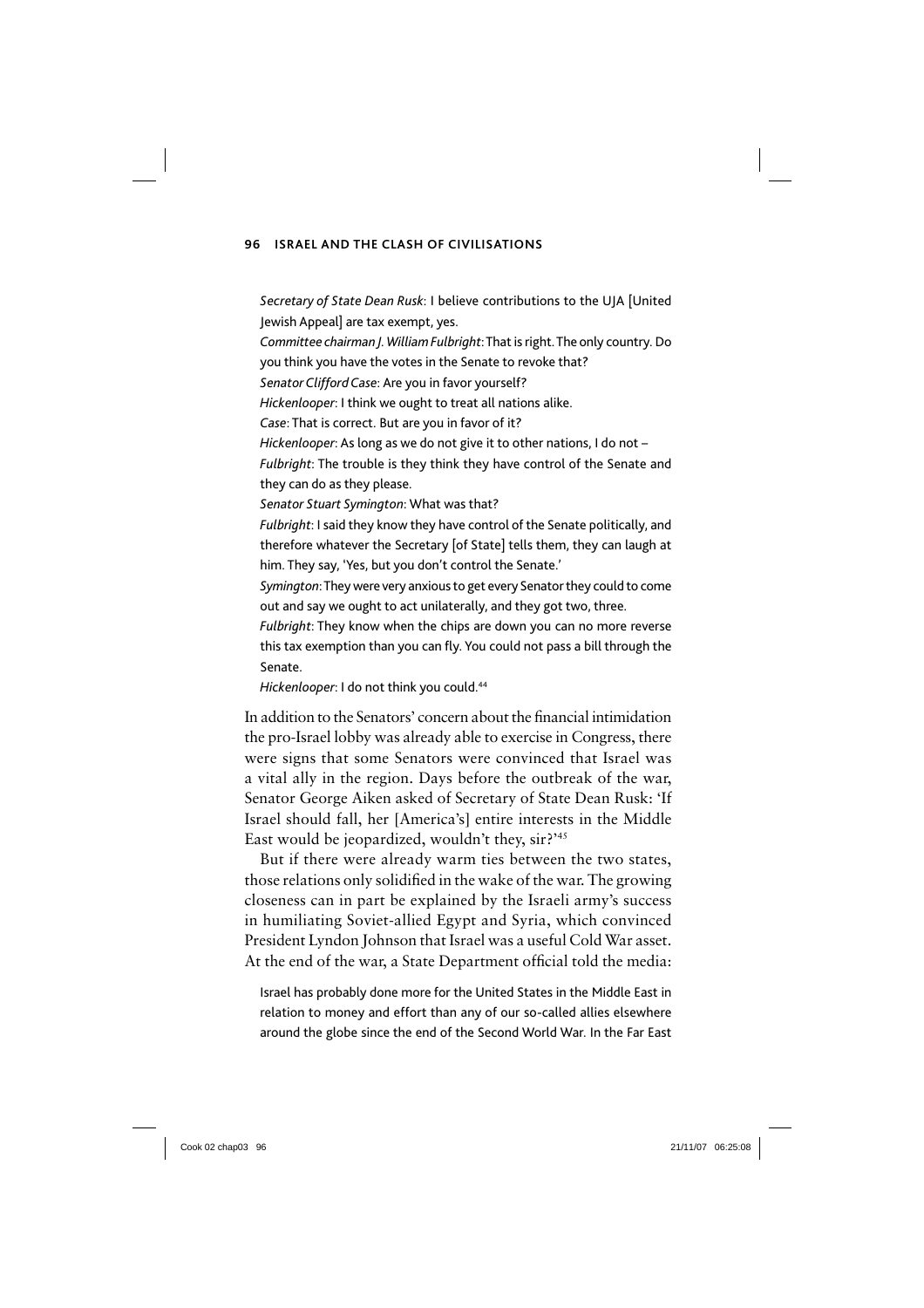we can get almost no one to help us in Vietnam. Here the Israelis won the war singlehandedly, have taken us off the hook and have served our  $interacts as well as their  $46$ .$ 

The special relationship was also mutually beneficial: the US believed Israel had proved itself a formidable, even inspirational,<sup>47</sup> military ally in the Middle East; and for Israel, an exclusive alliance with the US, as European influence waned in the region, offered access to the world's biggest arms developer. The logic of the Cold War, in which leading Arab states were being courted by the Soviet Union, only reinforced Washington and Tel Aviv's sense that their futures lay together. But possibly more significant than these reasons was the perception in Washington that a nuclear-armed Israel had to be either cultivated or confronted at a dangerous cost. That was the view of Francis Perrin, High Commissioner of the French Atomic Energy Agency: 'We thought the Israeli bomb was aimed against the Americans, not to launch against America, but to say "if you don't want to help us in a critical situation we will require you to help us, otherwise we will use our nuclear bomb".'48 In other words, the US had little choice but to ensure that Israel was always armed sufficiently that it need not resort to the 'bomb in the basement'. That would become a particularly pressing concern for the US a few years later, in 1973, when Israel found itself facing defeat in the Yom Kippur War.

Whatever the motives for the alliance, what followed, according to George Ball, a senior official in the Kennedy and Johnson Administrations, was the emergence in Washington of a deepening 'passionate attachment' to Israeli interests. The ever more confident pro-Israel lobby offered the American political class a simple and persuasive message, says Ball: 'A prosperous and wellarmed Israel could, [the lobbyists] contended, serve America as a staunch ally, blocking the spread of Soviet and radical influences, safeguarding the Gulf and the oilfields on the Gulf's littoral, and providing irrefutable intelligence on the whole Middle East.'49 The basis of the lobby's success in Washington, in both its Jewish and Christian Zionist forms,<sup>50</sup> as Ball admits, was its power to raise huge sums of money that could work for or against candidates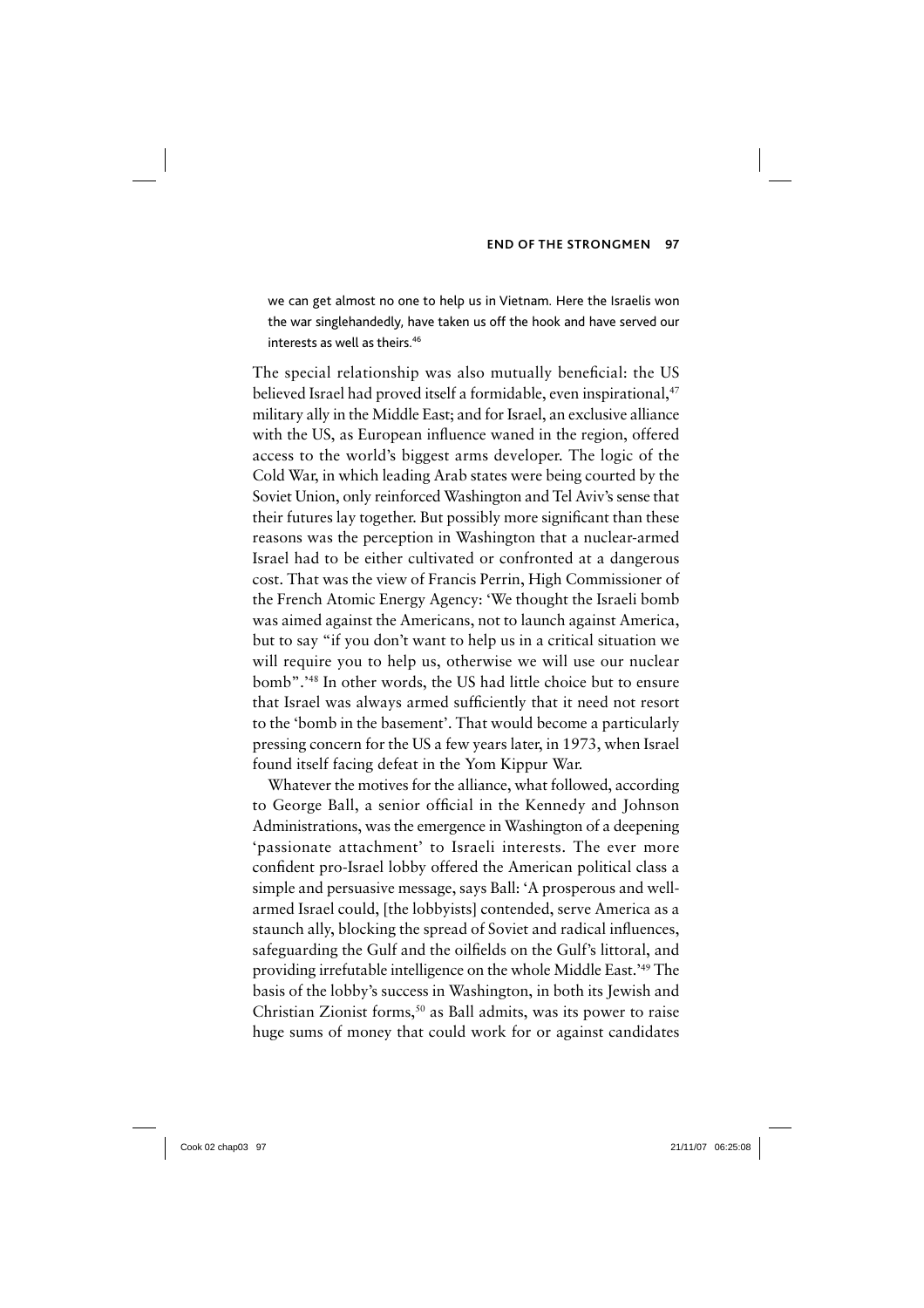standing for election to public office. Few members of Congress dared to be outspoken on matters that Israel believed related to its security for fear that their opponent would be riding a wave of lobby financing come election time.<sup>51</sup> This unbalanced degree of support for a foreign power was reinforced by a public climate in the US that readily encouraged the labelling of criticism of Israel as anti-Semitism.52 As a result, few dared challenge America's ever-growing financial support for Israel, which by 2002 had cost American taxpayers more than \$370 billion. If the cost over the years of protecting Israel from threats was factored in, the price rose to \$1.6 trillion, according to one economist.<sup>53</sup>

The sense of mutual advantage continued into the 1970s. At the turn of the decade, shortly after the Nixon Doctrine had been adopted, Israel proved its value again, helping Jordan's King Hussein, an ally of Washington, in suppressing a rebellion by the Palestinians, then seen as a Soviet proxy. When Israel briefly looked in danger of defeat during the 1973 Arab-Israeli war, Nixon and his National Security Adviser, Henry Kissinger, hurriedly agreed an airlift of weapons to Israel, risking the wrath of the Arab world, which imposed a costly oil embargo on the West as a result. But contrary to the Walt-Mearsheimer thesis of the pro-Israel lobby's power, there were notable instances of the US disregarding Israeli wishes and even punishing Israel. Two Middle East analysts noted some of the most obvious:

From Reagan's sale of AWACS planes to Saudi Arabia to the first Bush administration's threat to withhold loan guarantees from Israel, there are scattered examples of Israel and the pro-Israel lobby proving unable to veto executive branch decisions. Ongoing disputes over Israeli arms sales to China (and previously to India), the current Bush administration's quiet non-response to Israeli requests for financial compensation for its Gaza 'withdrawal' and its message to the Olmert government that it should not ask for funding for its 'convergence plan' are additional examples.<sup>54</sup>

Conversely, there were other incidents that suggested the relationship was not one in which Israel simply did the bidding of its superpower ally. Just as Israel had successfully extracted nuclear privileges from France and Britain, it now made regular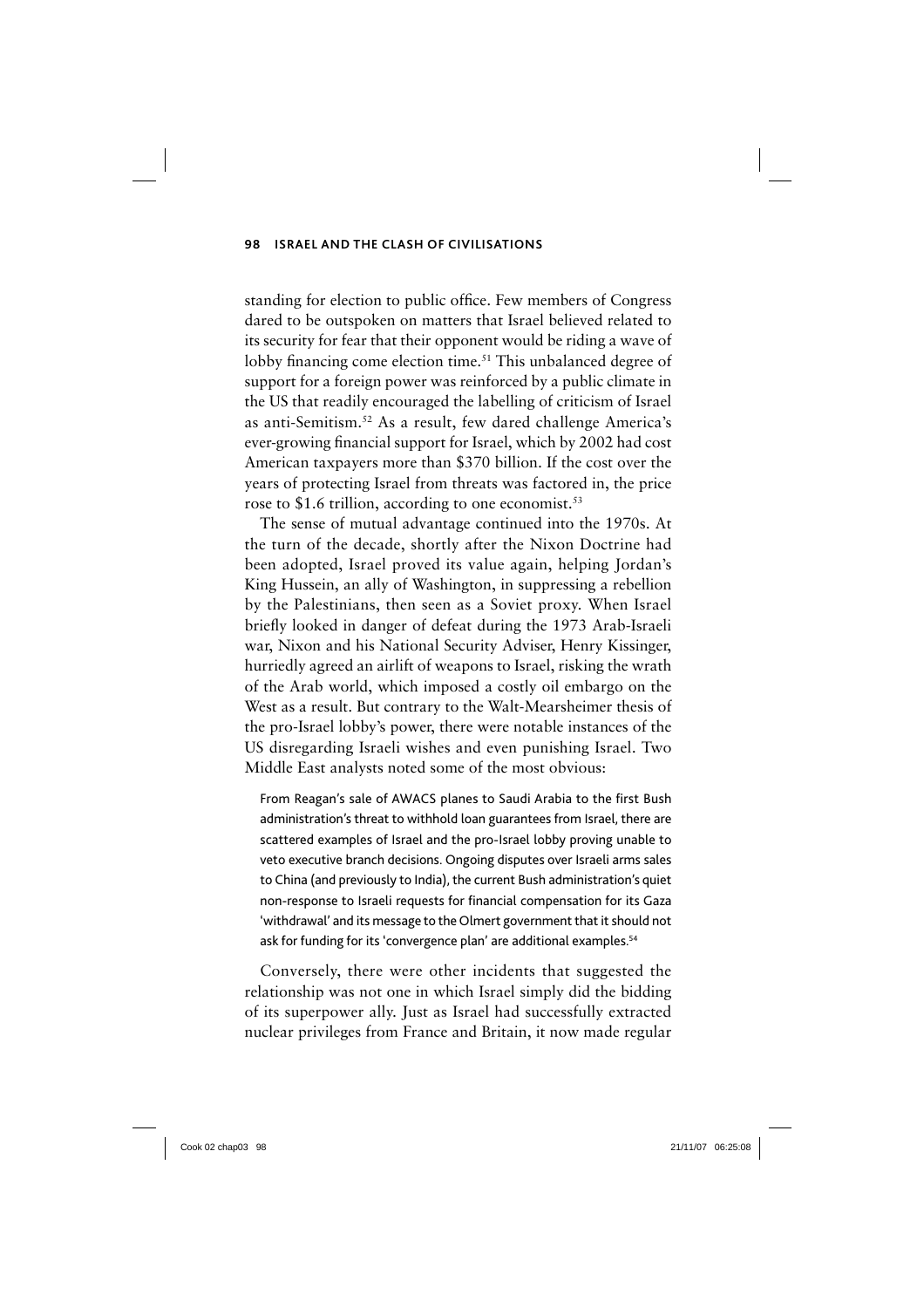demands that its interests be given special treatment by the US. One of the earliest and starkest examples was the agreement of the Johnson Administration to hush up an almost certainly intentional attack by the Israeli air force and navy on a US spy ship, the *Liberty*, during the 1967 war, killing 34 American sailors and wounding at least 100 more.<sup>55</sup> Ball argues that Johnson's failure to punish Israel in any way was an important lesson: 'Israel's leaders concluded that nothing they might do would offend the Americans to the point of reprisal. If America's leaders did not have the courage to punish Israel for the blatant murder of American citizens, it seemed clear that their American friends would let them get away with almost anything.'56 Ball's account of Menachem Begin's relations with the Carter Administration shows the Americans regularly frustrated by their Israeli allies and forced into humiliating climbdowns, including during Israel's invasion and occupation of south Lebanon in 1978.<sup>57</sup>

But, though there are repeated examples of Israel defying US Administrations even on important foreign policy matters, it may still be the case that on strategic issues Israeli policy was seen in Washington as according with larger US interests. Possibly small sins were being forgiven because overall the right objectives were being pursued. One possibility is that Israel was the key to the success of US military industries in fuelling an arms race in the region. Stephen Zunes, a Middle East policy analyst, has argued that the US-subsidised arming of Israel to the tune of billions of dollars each year forced a desperate game of catch-up from its neighbours: 'The benefit to American defense contractors is multiplied by the fact that every major arms transfer to Israel creates a new demand by Arab states – most of which can pay in hard currency from oil exports – for additional American weapons to respond to Israel.'58 In summer 2007, the Bush Administration was accused of fuelling just such an arms race in the Middle East when it announced plans to sell \$20 billion of advanced weaponry to Saudi Arabia and other Gulf states, as well as \$13 billion to Egypt, in what was widely seen as an attempt to bolster Washington-friendly regimes in the region against Iran and to offer a carrot to Saudi Arabia to entice it to attend a regional peace conference called by President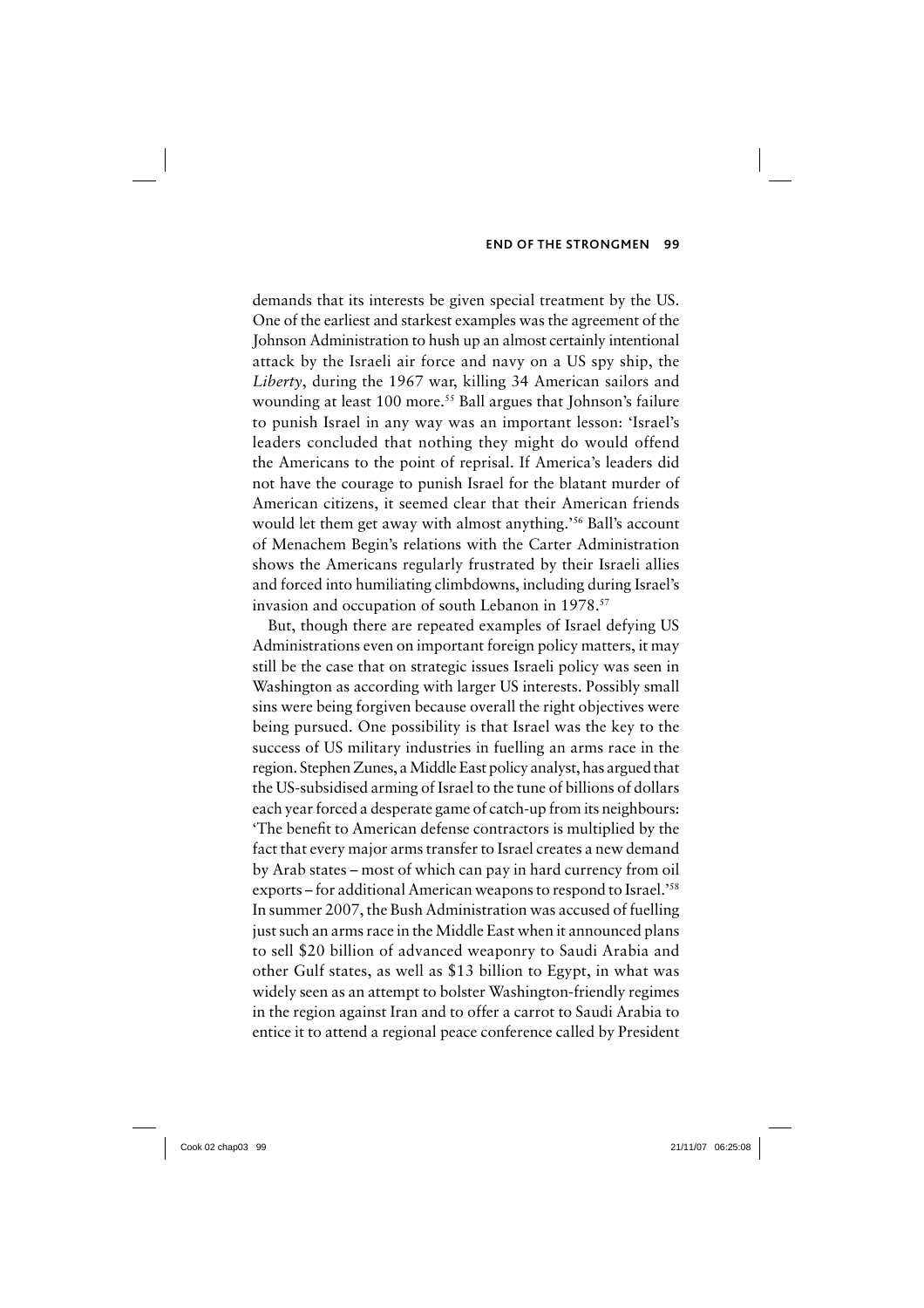Bush for late 2007. The White House also promised to maintain Israel's military edge with a \$30 billion increase in defence aid over ten years. 'Other than the increase in aid, we received an explicit and detailed commitment to guarantee Israel's qualitative advantage over other Arab states', Israeli Prime Minister Ehud Olmert told journalists, adding: 'We understand the US's desire to help moderate states which stand at a united front with the US and Israel in the struggle against Iran.'59

In addition, Israel doubtless also had an integral role to play in the US strategy of controlling the Middle East through a traditional policy of divide and rule. Israel's intermittent wars with uncooperative or hostile neighbours, and its peace agreements with others, meant that the danger of the kind of Arab nationalism once invoked by Egypt's Nasser – that even led to a brief experiment in political union between Egypt and Syria in the late 1950s – was over. With Israeli help, the main Middle Eastern states had been split into different and irreconcilable camps: the weak Gulf states became dependent on the US for military protection and for legitimation of their oil cartel, OPEC; the reliable strongmen of states like Egypt, Jordan and Iran (under the Shah) were bolstered with US support; and 'rogue' states like Syria, Libya, Iraq and Iran (after the 1979 revolution) were isolated and contained. In practice, the US barometer for determining the extent of Middle Eastern states' legitimacy was their willingness to make peace with, or at least feign acceptance of, Israel.<sup>60</sup>

It is in this context that the decision by Israel's Defence Minister, Ariel Sharon, to launch an ambitious invasion of Lebanon in 1982 can be understood. By installing Bashir Gemayel, a strongman from the minority Christian Maronites, Israel hoped to gain several significant benefits: a peace treaty signed on Israeli terms; the chance to effectively annex the area of south Lebanon up to the Litani River, with its important water resources; the eviction of the Palestinian leadership and fighters from their bases in the refugee camps; the reduction of Syrian influence in Lebanon; and the creation of another non-Muslim ethnic state alongside Israel. These aims had a long pedigree of support from Israel's leaders, including the country's first prime minister, David Ben Gurion,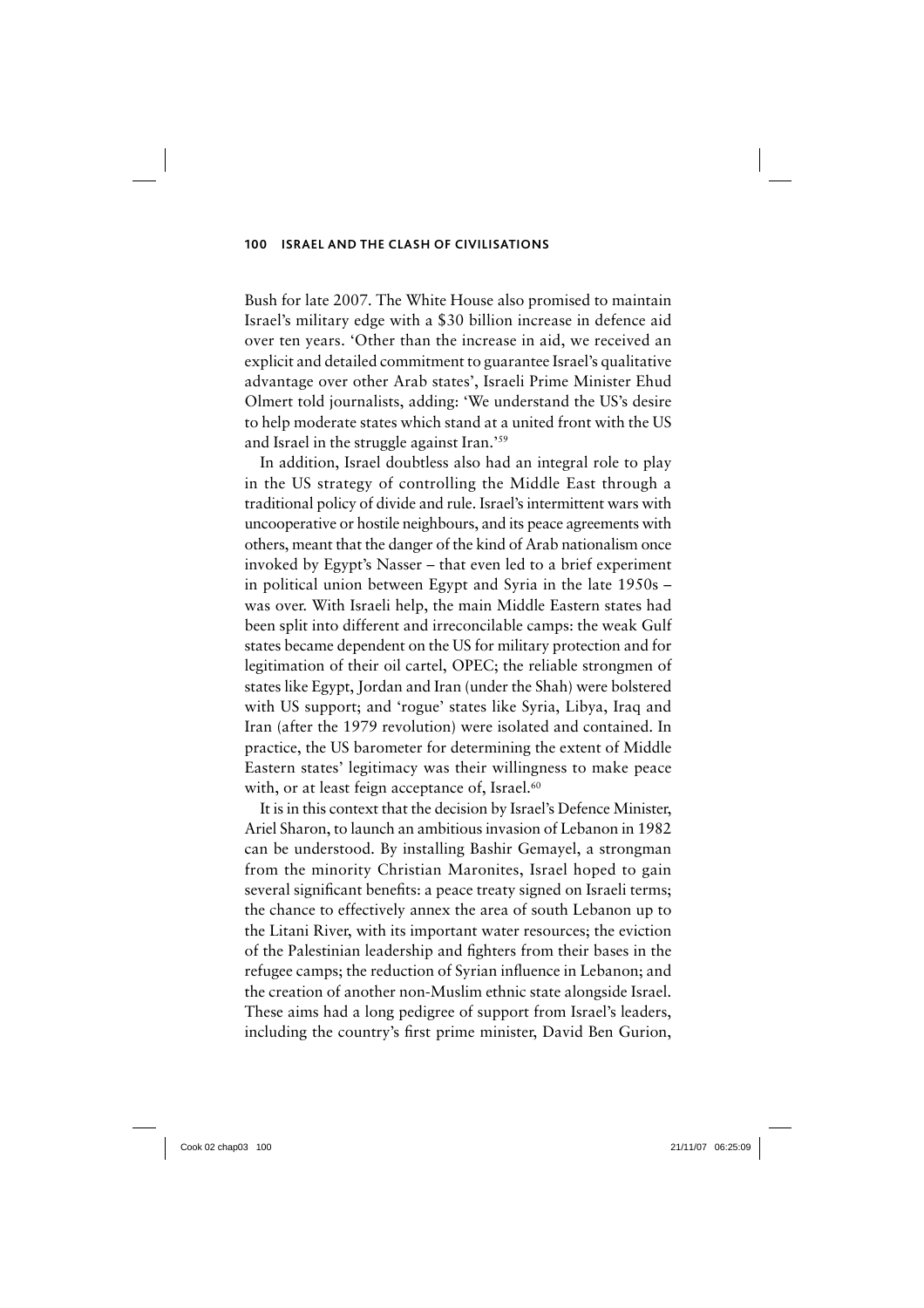who repeatedly urged that Israel push into Lebanon to proclaim a 'Christian state'.61 In 1954 the country's Chief of Staff, Moshe Dayan, backed the same Machiavellian intrigue: 'The Israeli army will enter Lebanon, will occupy the necessary territory, and will create a Christian regime which will ally itself with Israel.'62 But although Israeli interests were primarily being pursued, they did not conflict, and probably accorded, with US interests: a compliant strongman would diminish Syrian and Soviet influence in the region, help in the process of isolating recalcitrant Arab states, and further strengthen Israel.

#### **SHARON'S DOCTRINE OF EMPIRE**

It is noteworthy that shortly before he instigated the invasion of Lebanon, Sharon had written a speech in which he set out a new vision of Israel's role in the Middle East. It was a radical departure from the traditional understanding of Israel's need simply to protect itself from hostile neighbours, and it shocked some domestic commentators. Sharon's vision could not be realised without either Israel's sole possession of nuclear weapons in the Middle East or its intimate alliance with the US.

The lecture was never given to its intended audience, at the Institute for Strategic Affairs at Tel Aviv University, because the event was cancelled in the wake of the controversy surrounding Israel's decision in December 1981 to annex Syrian territory it was occupying, the Golan Heights, in violation of international law. But it was published shortly afterwards in the daily *Ma'ariv*  newspaper. In his undelivered speech, Sharon developed a new security philosophy for Israel in which it no longer thought in terms of peace with its neighbours or of combating the danger of direct confrontation with Arab states on its borders. Instead it sought to widen its sphere of influence to the whole region.

Beyond the Arab countries in the Middle East and on the shores of the Mediterranean and the Red Sea, we must expand the field of Israel's strategic and security concerns in the eighties to include countries like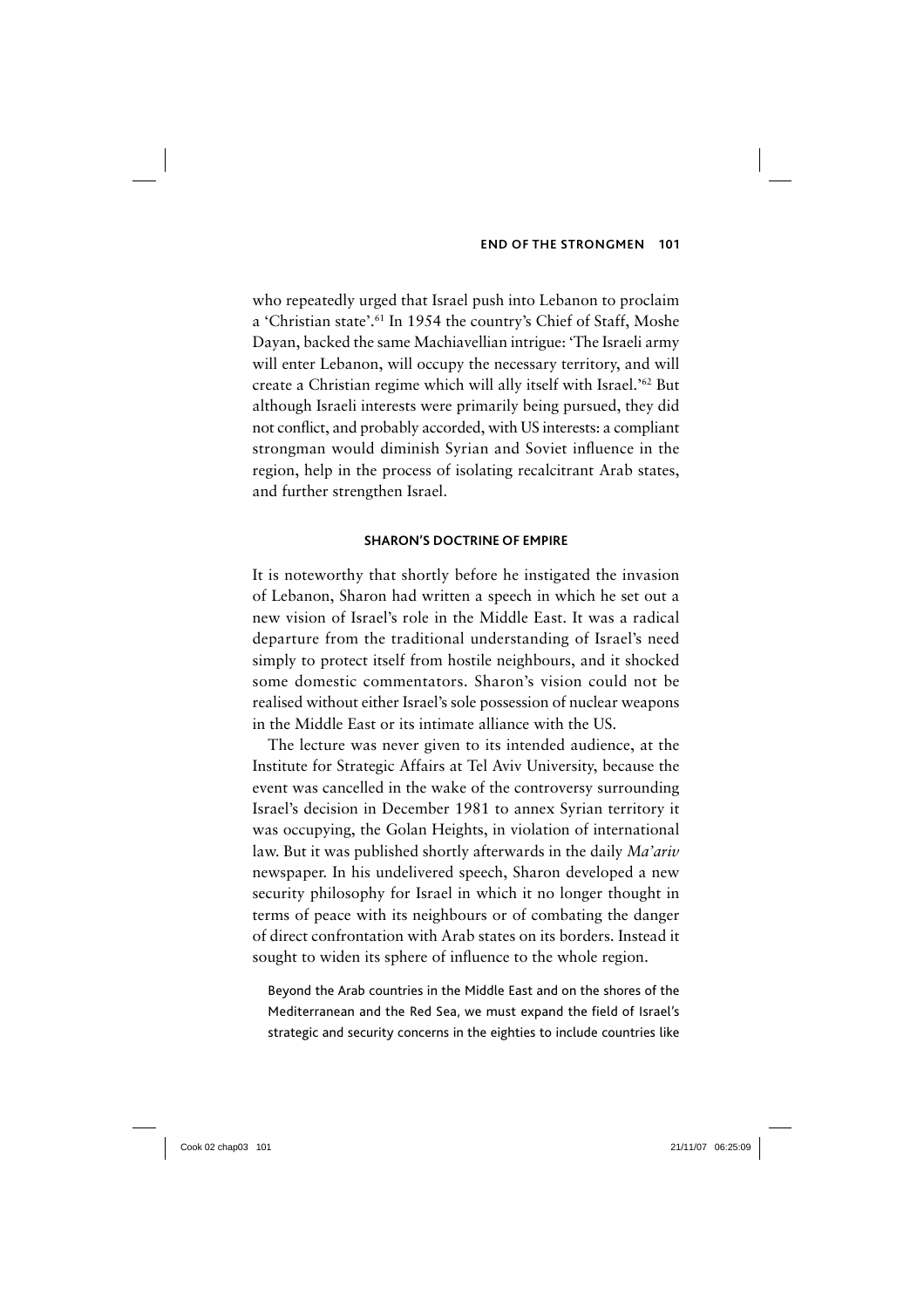Turkey, Iran, Pakistan, and areas like the Persian Gulf and Africa, and in particular the countries of North and Central Africa.<sup>63</sup>

Israel's success depended on 'a clear qualitative and technological superiority' in military weapons, particularly 'our decision to prevent the confrontation countries or potential confrontation countries obtaining the nuclear weapon'.64

This view of Israel as a regional superpower quickly became known as the Sharon Doctrine, and invited severe criticism. Zvi Timur, a correspondent with the leftwing *al-Hamishmar* daily, observed that Sharon was proposing the establishment of an 'Israeli empire'. 'This doctrine can be dismissed with such expressions as "mania", "megalomania" or "lack of realism". But we must remember that while Ariel Sharon holds the post of Minister of Defence, Israel may be involved in a series of world or local conflicts with which, in fact, Israel has no direct concern.'<sup>65</sup>

By Israeli standards, Sharon was far from the eccentric or hard-line warrior he was often painted in the West. Although he enjoyed greater visibility than any Israeli general with the possible exceptions of Moshe Dayan and Yitzhak Rabin, he also undoubtedly represented many of the core values of Israel's military establishment. It is often forgotten that many leading generals of Sharon's generation – including Rehavam Ze'evi, Rafael Eitan and Yehoshafat Harkabi – held views at least as extreme, if not more so, than Sharon's for all or much of their lives. Sharon's worldview was also acknowledged to have deeply influenced many younger officers, including some nominally on the left such as Ehud Barak.<sup>66</sup> Israel's recent Chiefs of Staff, including Shaul Mofaz and Moshe Ya'alon, were well known for hard-line views that matched and on occasion exceeded Sharon's. Where Sharon did excel was in his ability to persuade others to adopt his plans and to turn his visions into reality.

In fact, there is more than circumstantial evidence that the Sharon Doctrine quickly became integrated into the Israeli security establishment's view of its potential role in the Middle East. In his book *Open Secrets*, Israel Shahak collected and translated many of the comments made in the Hebrew media by senior army officers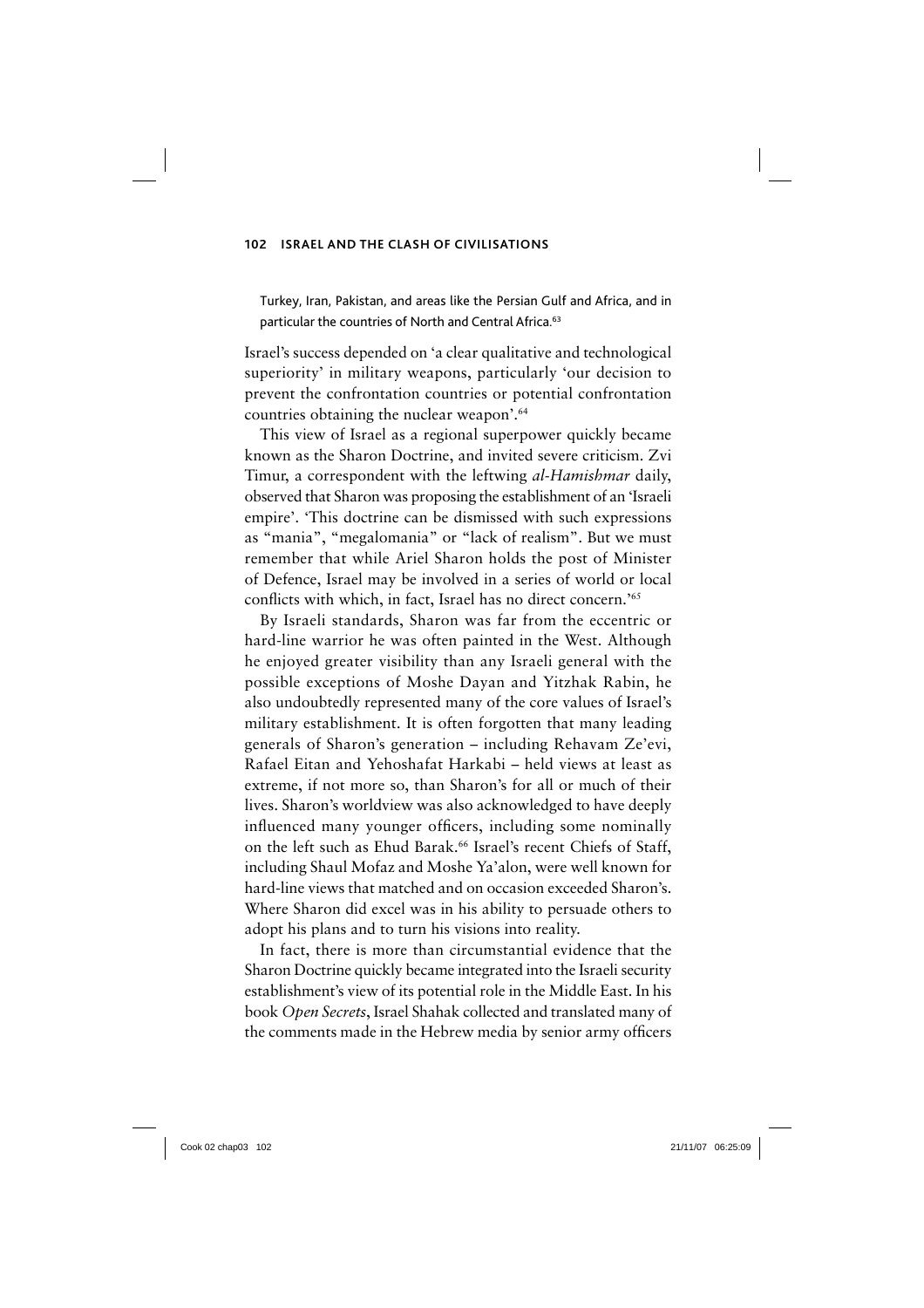in the early 1990s supporting a regional role for Israel's military. An example is an op-ed penned by Shlomo Gazit,<sup>67</sup> a former head of Israeli military intelligence, for the *Yed'iot Aharonot* newspaper in 1992, in which he sets out Israel's strategic role:

The geographical location of Israel at the centre of the Arab-Muslim Middle East predestines Israel to be a devoted guardian of stability in all the countries surrounding it. Its [role] is to protect the existing regimes: to prevent or halt the processes of radicalization and to block the expansion of fundamentalist religious zealotry. Israel has its 'red lines', which have a powerful deterrent effect by virtue of causing uncertainty beyond its borders, precisely because they are not clearly marked nor explicitly defined. The purpose of these red lines is to determine which strategic developments or other changes occurring beyond Israel's borders can be defined as threats which Israel itself will regard as intolerable to the point of being compelled to use all its military power for the sake of their prevention or eradication.<sup>68</sup>

In other words, Israel's role was to impose dictates and terrify other states in the region with threats of punishment so that they dare not step out of line. Gazit's 'red lines' included revolts, whether military or popular, that might bring 'fanatical and extremist elements to power in the states concerned'.69 As a result, wrote Gazit, Israel's influence extended beyond its immediate neighbours and 'radiates on to all the other states of our region'. By protecting reliable Middle Eastern regimes, Israel performed a vital service for 'the industrially advanced states, all of which are keenly concerned with guaranteeing the stability in the Middle East'.<sup>70</sup>

The Sharon Doctrine also underpinned comments made in December 2001, shortly after the 9/11 attacks on the US, by Israel's National Security Adviser, General Uzi Dayan, and the head of the Mossad, Ephraim Halevy. The pair reportedly told that year's Herzliya conference that the 9/11 attacks were a 'Hannukkah miracle', offering Israel the chance to sideline and punish its enemies. Halevy spoke of the imminent arrival of 'a world war different from all its predecessors' and the emergence after 9/11 of a common perception combining 'all the elements of Islamic terror into one clear and identifiable format', creating 'a genuine dilemma for every ruler and every state in our region.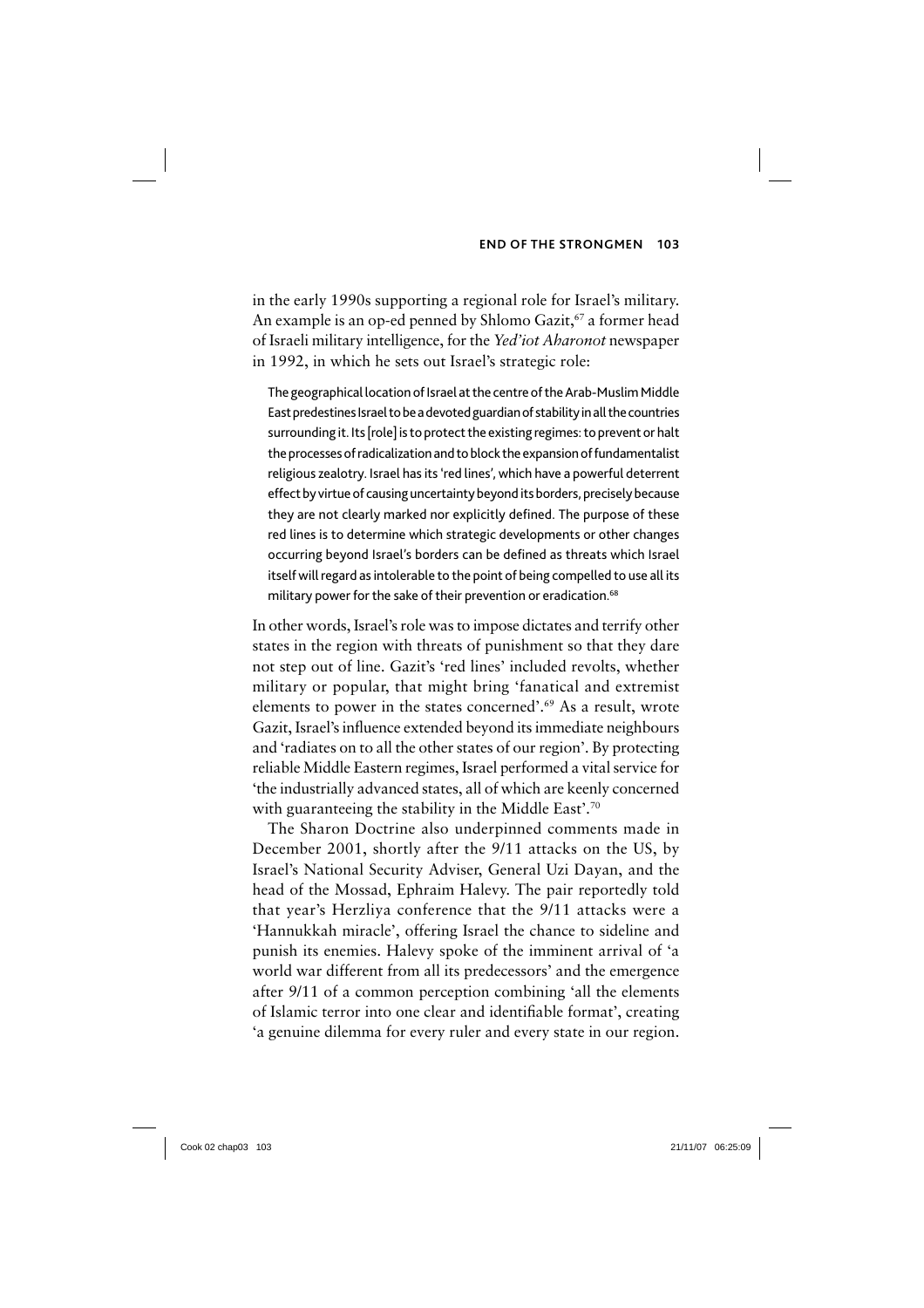Each one must reach a moment of truth and decide how he will position himself in the campaign.' Dayan, meanwhile, identified the targets, after Afghanistan, for the next stage of the regional campaign: 'The Iran, Iraq and Syria triangle, all veteran supporters of terror which are developing weapons of mass destruction.' He argued: 'They must be confronted as soon as possible, and that is also understood in the US. Hezbollah and Syria have good reason to worry about the developments in this campaign, and that's also true for the organizations and other states.'71

In spring 2007, Meron Benvenisti, a former deputy mayor of Jerusalem and long-time commentator on Israeli affairs, offered an insight into what he called the 'fiery belligerence of arrogant generals'. Explaining their aversion to peace initiatives such as the Saudi plan that offered Israel recognition by the whole Arab world, he wrote:

The governing ideology maintains that Arab hostility is a permanent situation, that the Arabs lack a basic willingness to relate to the Jewish state as a legitimate entity, and that the violent nature of the region does not allow for real peace but, in the best case scenario, a cease-fire that will be violated the very moment its enemies sense Israel's weakness.<sup>72</sup>

It sounded very much like Cheney's view of permanent war. Like Cheney, Israel's General Staff favoured 'pre-emptive' wars to diminish the threat posed by the more powerful among the Middle East's Arab and Muslim states.

This would not have been of critical importance were it not for the fact that Israeli policy towards its Arab neighbours had been largely determined by the army, not the government, for decades. As we have already seen, General Malka, a former head of military intelligence, told the Winograd Committee as much in early 2007. In 2001, an anonymous Congressional source made a similar assessment to a news agency. All Israeli governments, he said, had given 'a tremendous amount of attention' to the army's suggestions because they represented 'the permanent government'.73 Israeli military commentator Amir Oren made the same point in *Ha'aretz*: 'In the last six years, since October 1995, there were five prime ministers and six defence ministers, but only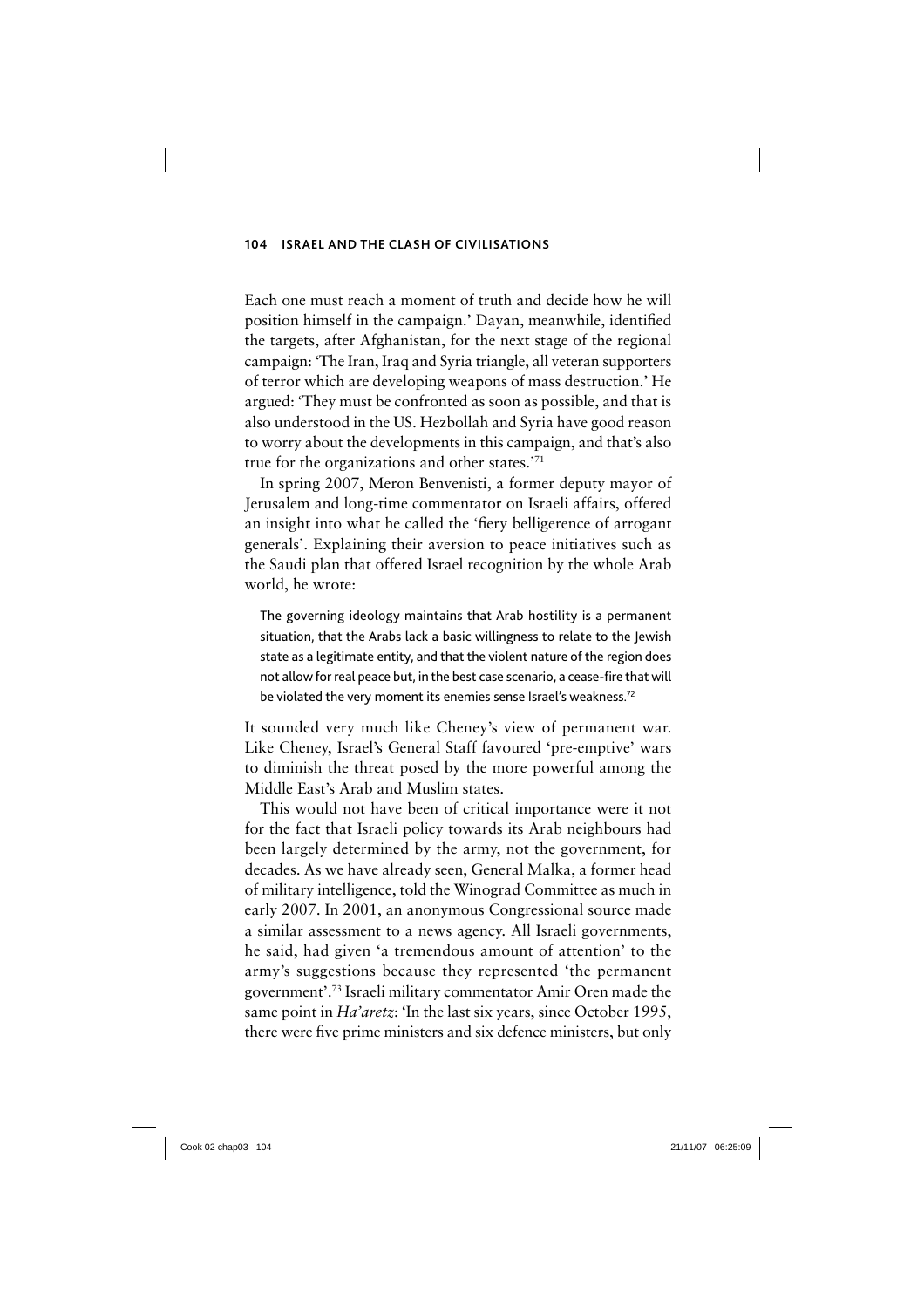two chiefs of staff.'74 Guy Bechor, a columnist for the popular *Yed'iot Aharonot* newspaper, was even more plain-spoken: 'The government and the decision-makers, the Knesset, the press, the State Attorney's Office and the other civil and economic institutions follow the military piper from Hamlyn. Not that there are no exceptions, but that is what they are  $-$  exceptions.<sup>75</sup>

Reminiscences by the doyen of military correspondents, Ze'ev Schiff of *Ha'aretz*, also offered an insight into how the army could bypass the country's political leadership when it chose to. In 2007 he recalled a conversation with Ariel Sharon in the days following Israel's success in the 1967 war. Sharon had asked Schiff to stop criticising the weak Prime Minister of the time, Levy Eshkol. Schiff asked why. 'Understand,' said Sharon,

at a time like this in particular, after the victory, it's desirable that Israel should have a weak prime minister. This will make it possible to quickly transfer the Israel Defense Forces' training camps and military exercises to the West Bank. That will be my job ... A weak prime minister will be wary of interfering in a move of this kind. But he must not be made too weak; otherwise he could be toppled.

Sharon also joked to Schiff that shortly before the war, when the Israeli army had faced hesitation from Eshkol over its plans to launch a pre-emptive strike against the neighbouring Arab states, Sharon and the other young generals had considered a 'military revolt'. 'We would not have had to do much. We could have locked the ministers in the room and gone off with the key. We would have taken the appropriate decisions and no one would have known that the events taking place were the result of decisions by major generals.'76

Shlomo Gazit, however, noted that the value of Israel's military role to the US had dwindled in the 1990s following the fall of the Soviet empire. This was apparent, he added, during the 1991 Gulf War when Israel was excluded from participating because no Arab state 'can be a party to any military or security-aimed alliance, if Israel is also a party to it'. In these circumstances, what kind of strategic asset was Israel, asked Gazit rhetorically? He concluded that Israel still served a vital purpose because it filled the vacuum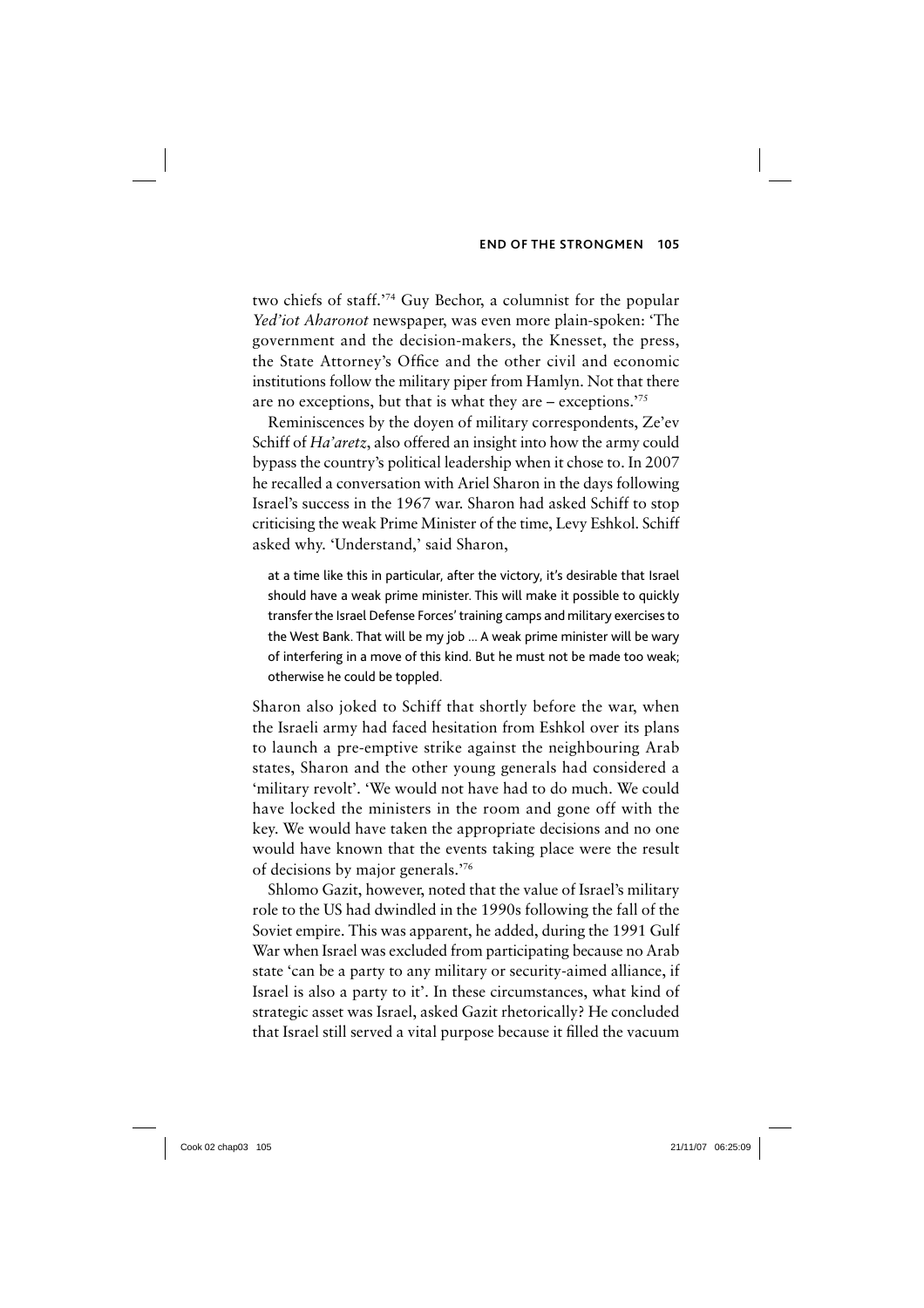created by the disappearance of the Soviet Union, when 'a number of Middle Eastern states lost a patron guaranteeing their political, military and economic viability'. This had increased the region's instability, meaning that Israel's role as the guarantor of regional order had been 'elevated to the first order of magnitude'.<sup>77</sup>

When a decade earlier Sharon had proposed his doctrine of Israel as an empire – if one dependent on the US – he had been thinking of its role in a bipolar world in which the US faced off with the Soviet Union. 'I believe that strategic cooperation between Israel, the US and other pro-Western countries in this area headed by Egypt, with which Israel is now developing a new system of relations, endorsed by a peace treaty [the 1978 Camp David agreement], is the only realistic way of preventing further Soviet conspiracies.'78 Israel's role was to maintain order in the Middle East, an order that would benefit its patron, the US, against excessive Soviet influence in the region.

But following the collapse of the Soviet empire, a new set of 'conspiracies' was needed to justify this philosophy. Israel's left and right quickly grasped the need for a shift in their approach. As we saw in the previous chapter, in 1994, months after Samuel Huntington had popularised the term 'the clash of civilizations' first in an article in the *Foreign Affairs* journal and then in a bestselling book,<sup>79</sup> Rabin, Peres and Barak started using the same terminology, claiming that the West and Islam were doomed to be in a permanent state of confrontation. And after 9/11, as Halevy and Dayan had predicted at the 2001 Herzliya conference, the US public and political establishment would be ready to accept the need for a war against Islamic extremism. Israel's conception of its place in the Middle East, as an outpost of Judeo-Christian civilisation surrounded by a sea of Muslim barbarians, could now – in the post 9/11 world – be presented as one of the central pillars of the US war on terror.

# **MAKING THE MIDDLE EAST COLLAPSE**

But there was, I believe, a more significant, though less well understood, effect of the fall of the Soviet empire on the evolution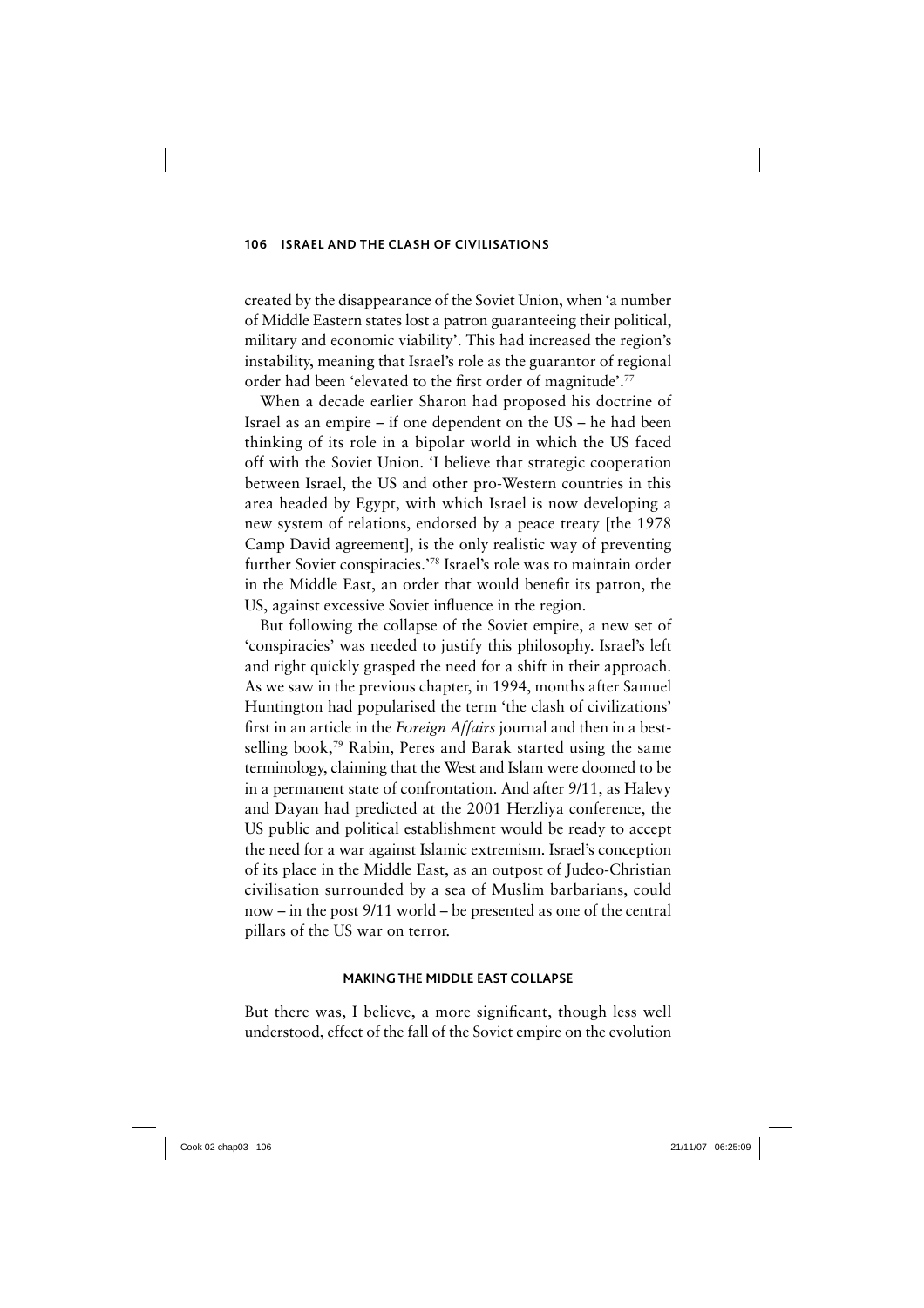of the Israeli army's thinking. Sharon's vision of Israel as a Middle Eastern empire was not the only one circulating in the Israeli security establishment of the early 1980s. An even more far-reaching scheme for the region was proposed in an essay published in Hebrew in February 1982 by the World Zionist Organisation, and written by an Israeli journalist, Oded Yinon. He had previously been a senior official in the Foreign Affairs Ministry, meaning he almost certainly enjoyed close ties to the Mossad. In an essay entitled *A Strategy for Israel in the Eighties*, Yinon advocated transforming Israel into an imperial regional power, much in line with the Sharon Doctrine, but added a further goal: making the Arab world disintegrate into a mosaic of ethnic and confessional groupings that could be more easily manipulated in Israel's interests. What little attention the article aroused outside Israel derived from two separate translations into English offered shortly afterwards by the *Journal of Palestine Studies* and the dissident Israeli scholar Israel Shahak.<sup>80</sup>

The timing of the essay's publication was probably significant too. As Hassan Nafaa, a professor of political science at Cairo University, has observed, Yinon published his article a few months after the assassination of Egyptian President Anwar Sadat, and a few weeks before Israel was due to return the Sinai to Egypt. Yinon spends part of the essay arguing that withdrawal from Sinai would be folly, especially given the peninsula's oil and gas reserves, which could be used to strengthen an Egyptian regime that was, in his view, close to collapse. Instead Israel should work to expose Egypt as a 'paper tiger', depriving it of economic resources and destabilising the state by sowing discord between its Muslim and Coptic citizens. Yinon believed a Muslim mini-state in the north and Christian mini-state in the south would be, in Nafaa's words, 'the best way to weaken the central state in Egypt and deprive the Arab world of the one country that could hold it together'. With Egypt marginalised, the rest of the Middle East could be dissolved with relative ease by Israel. A few months after Yinon's essay appeared, Sharon would launch his ambitious invasion of Lebanon, a barely concealed attempt to weaken Israel's northern neighbour and establish a Christian state there.<sup>81</sup>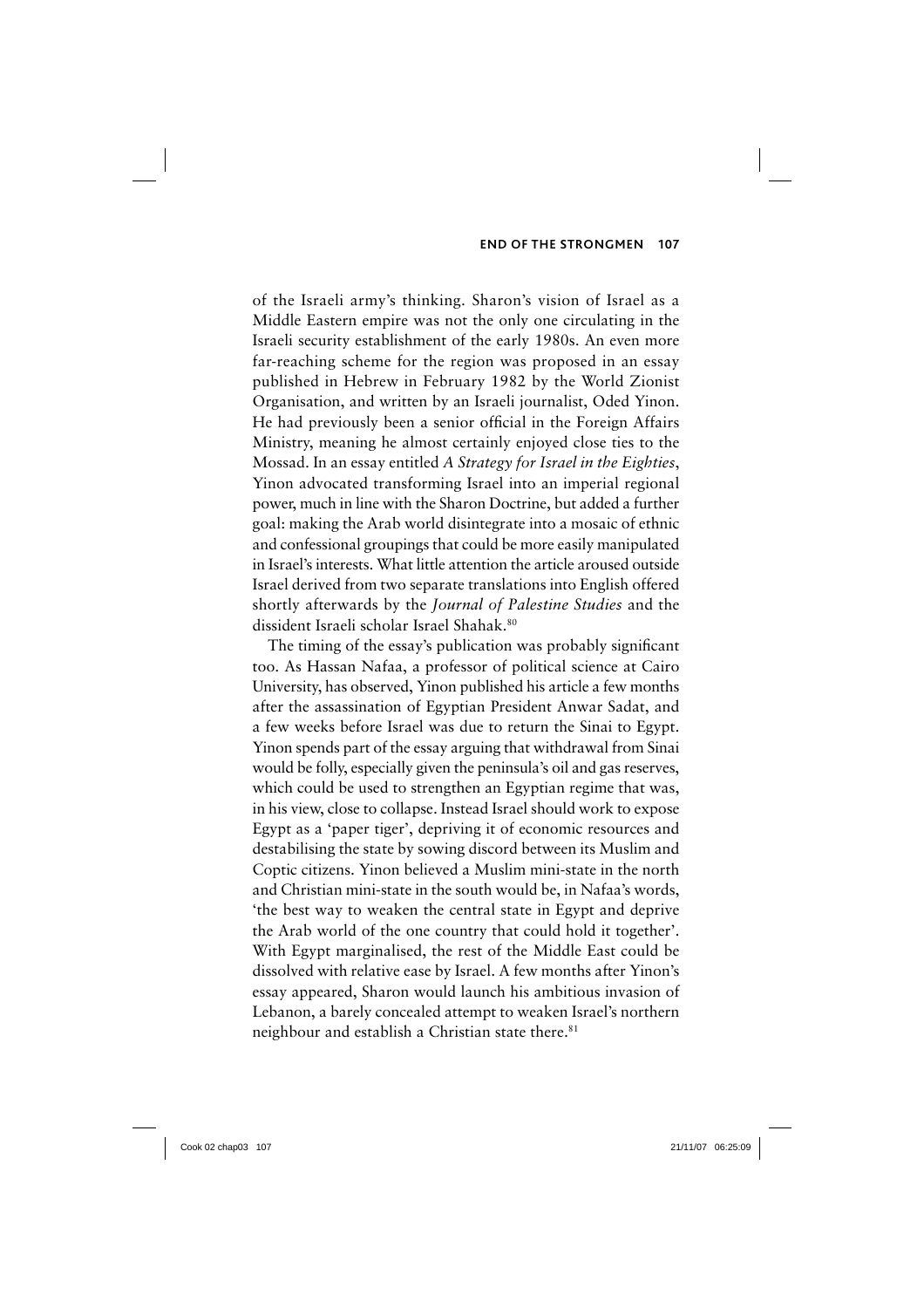#### **108 ISRAEL AND THE CLASH OF CIVILISATIONS**

Much like Huntington's fashionable thesis of a 'clash of civilisations', published more than a decade later, Yinon proposed that we were witnessing cataclysmic times and the 'collapse of the world order'. The success of totalitarian Communist regimes, ruling over 'three-quarters' of the world's population, argued Yinon, had emptied ideas like liberty of meaning.82 'The dominant process is the collapse of the rational humanistic view which has been the major theme of the life and prosperity of Western Civilization since the Renaissance.'83 The central threat to Israel and the Western world was clear: 'The strength, dimension, accuracy and quality of nuclear and non-nuclear weapons will overturn most of the world in a few years.' We were entering an era of terror, and Israel in particular would be faced with growing militancy from its Arab neighbours.

In his diagnosis of the crisis and his prescription of a remedy, Yinon pointed out, and overstated, facts well known to the colonial European powers when they established nation states in the Middle East, largely for their own benefit. One strategy for ensuring that the government of each country would remain dependent on its colonial master, even after nominal independence, was to install a leader of a minority population to run the regime. This was achieved in Lebanon, where the electoral system ensured the Christian Maronites effectively ruled over the Islamic – Sunni and Shia – majority; the small Shia sect of the Alawis had long been in charge of Syria, despite being little more than a tenth of the population; until the US invasion, Iraq had had a series of Sunni rulers, even though its majority population was Shia; and Jordan was ruled by Hashemite monarchs, claiming ancestry from Saudi Arabia and the Prophet Mohammed, even though a majority of Jordanians had been Palestinian since Israel's demographic transformations of the area through its 1948 and 1967 wars. As a result,

The Arab-Islamic world is built like a 'temporary tower of cards', which was constructed by foreigners (French and British in the 1920s) without taking into consideration the will and desires of the inhabitants. It is divided into 19 countries which are composed of combinations of minorities and which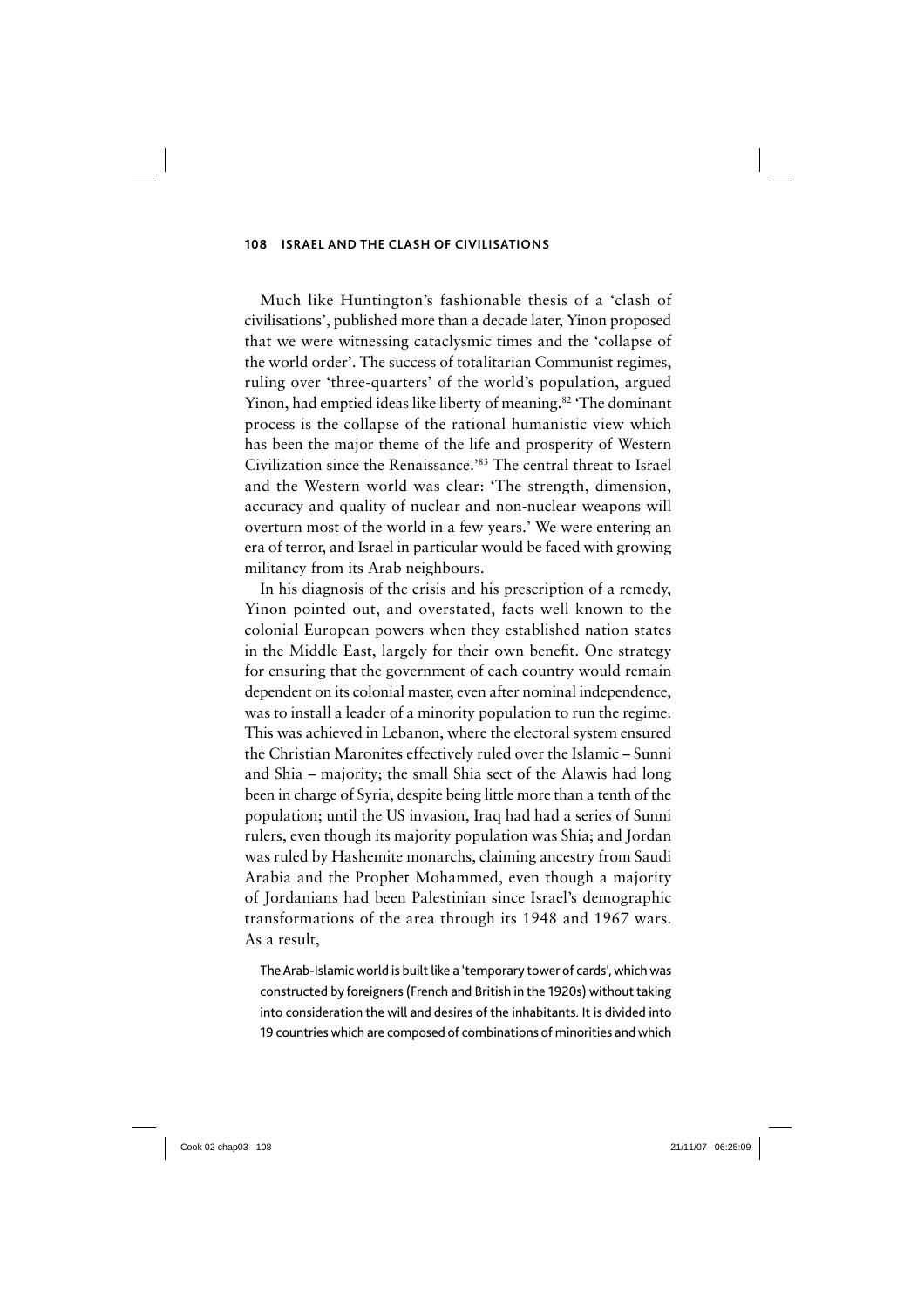are hostile to each other, such that the ethnic-social framework of every Arab-Muslim country can potentially crumble up to the point of civil war that exists in some of them  $84$ 

This pattern was observable throughout the region, wrote Yinon:

In Kuwait, the Kuwaitis compose a quarter of the entire population; in Bahrain, the Shiites are the majority, while the Sunnis rule. Similarly, in Oman, in North Yemen, and even in Marxist South Yemen, there is a large Shiite majority. In Saudi Arabia, one half of the population is composed of foreigners, Egyptians, Yemenites, and others, while a Saudi minority is in power ... One half of Iran is Persian speaking, and the other is of Turkish ethnic origin, language and nature. Turkey is divided between Sunni Muslim Turks and two large minorities, 12 million Shiite Alawis and 6 million Sunni Kurds. In Afghanistan, 5 million Shiites compose almost one third of the total population; and in Sunni Pakistan there are 15 million Shiites; in both cases, they endanger the existence of the state.<sup>85</sup>

Yinon argued that most of these states were in dire financial trouble. Even in the oil-rich states, the 'beneficiaries of this resource are a small minority of elites of the total population, who have a narrow base, and lack both self-confidence and an army that can secure their survival'.<sup>86</sup> They could be dissolved with great ease.

The total disintegration of Lebanon into five regional localized governments is the precedent for the entire Arab world including Egypt, Syria, Iraq and the Arab peninsula, in a similar fashion. The dissolution of Egypt and later Iraq into districts of ethnic and religious minorities following the example of Lebanon is the main long-range objective of Israel on the Eastern Front. The present military weakening of these states is the short-term objective. Syria will disintegrate into several states along the lines of its ethnic and sectarian structure, as is happening in Lebanon today. As a result there will be a Shiite Alawi state, the district of Aleppo will be a Sunni state, and the district of Damascus another state which is hostile to the northern one ... [Iraq's] sub-division is more important than that of Syria. Iraq is stronger than Syria, and in the long run the strength of Iraq is the biggest danger to Israel ... Iraq can be divided on regional and sectarian lines just like Syria in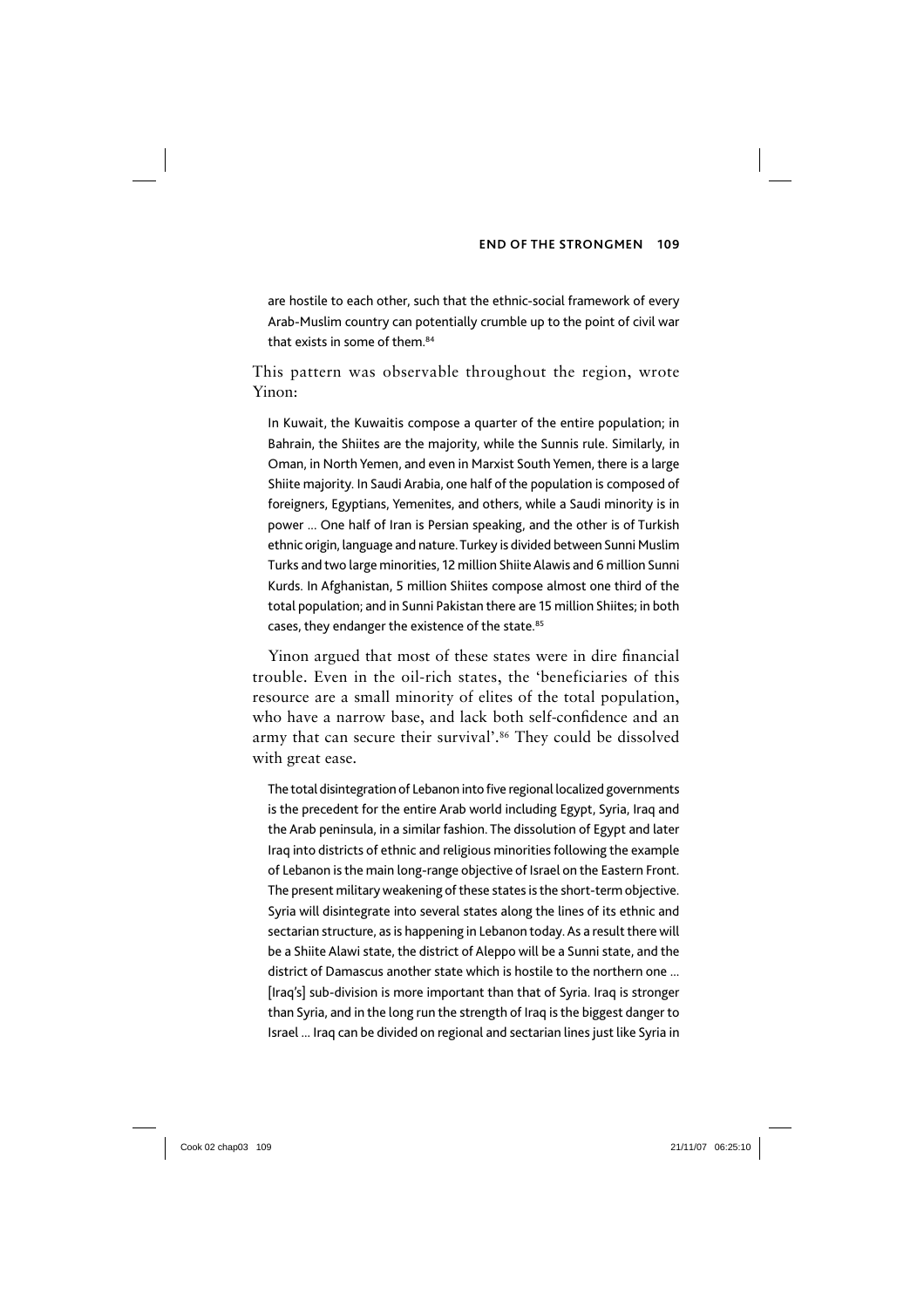the Ottoman era. There will be three states around the three major cities, Basra, Baghdad, and Mosul, while Shiite areas in the south will be separate from the Sunni north which is mostly Kurdish.<sup>87</sup>

In fact, Yinon's approach had long antecedents. European colonialists from the nineteenth century onwards had seen the Middle East as a mosaic of ethnic, tribal and religious affiliations. And, following in that tradition, the early Zionists had believed that to secure the Jewish state's place in the region it was in their interests to weaken, and ideally eliminate, their chief enemy: Arab nationalism. In his official biography of David Ben Gurion, Michael Bar-Zohar reports the Israeli prime minister's comments in 1956, in the immediate build-up to the Suez War. As Ben Gurion met with French officials to discuss Israel's invasion of the Sinai peninsula that was being proposed by the British, he spelt out an ambitious plan that he hoped might win backing from his French hosts. 'Before all else, naturally, the elimination of [Egyptian leader] Nasser.' After that, reported Bar-Zohar, Ben Gurion argued for 'the partition of Jordan, with the West Bank going to Israel and the East Bank to Iraq. Lebanon's boundaries would also be moved, with part going to Syria, and another part, up to the Litani River, to Israel; the remaining territory would become a Christian state.'88 One witness to Ben Gurion's outburst, Abba Eban, Israel's ambassador to the United Nations, called the plan 'grotesquely eccentric',<sup>89</sup> while the Prime Minister himself admitted it was 'fantastic'. Nonetheless, according to Israeli historian Avi Shlaim, a series of entries on the subject in Ben Gurion's diaries suggest he was in 'deadly earnest'. In Shlaim's words, his thinking

was that a Christian Lebanon would of its own accord make peace with Israel; that Iraq would be allowed to take over the East Bank of the Jordan on condition that it made peace with Israel; and that a defeated, humiliated and occupied Egypt would be compelled to make peace on Israel's terms.<sup>90</sup>

Saleh Abdel Jawwad, a professor of politics at Bir Zeit University in the West Bank and one of the few Palestinian scholars of Zionism, noted that Ben Gurion had developed two complementary theories about how to undermine Arab nationalism: the 'Theory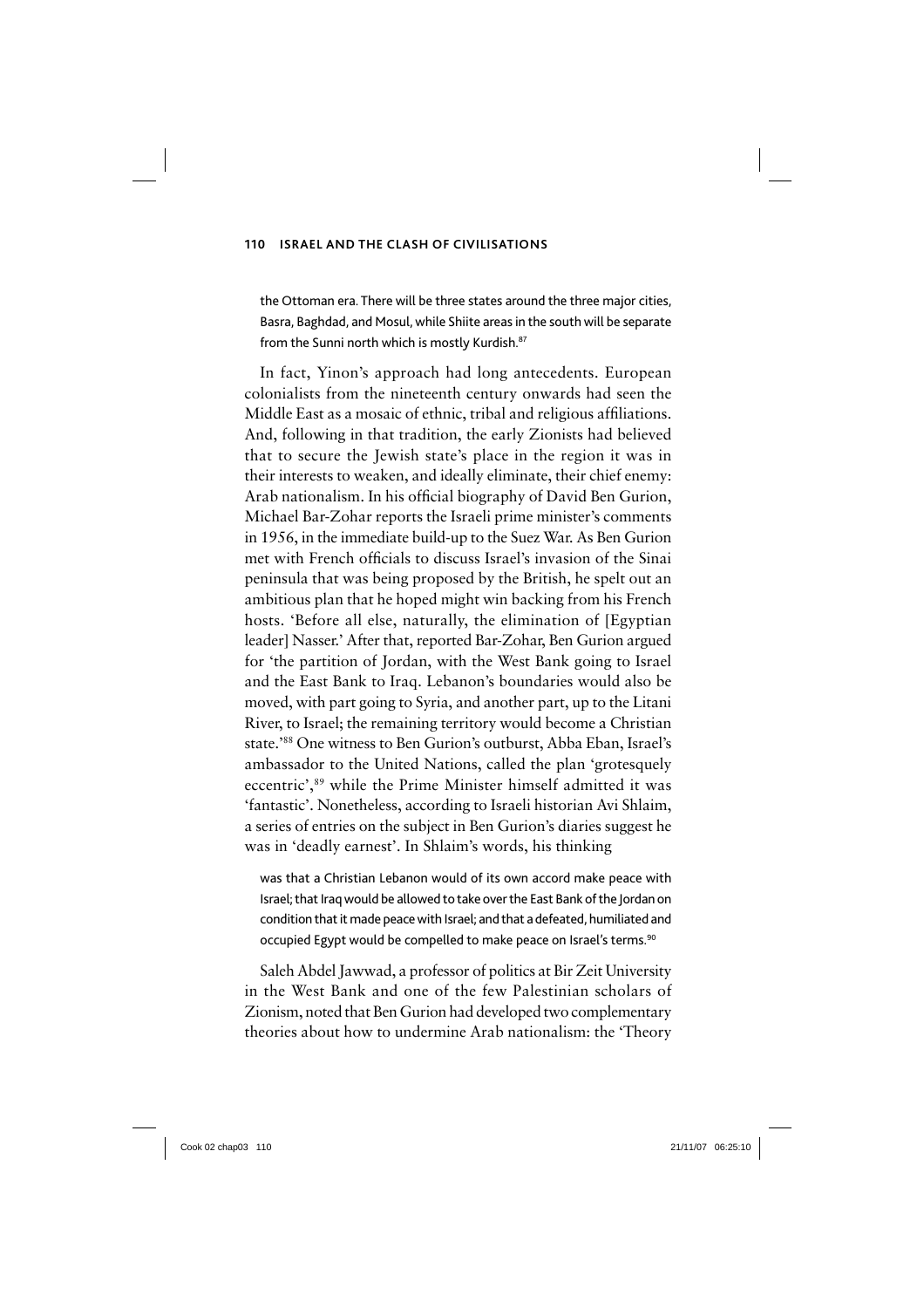of Allying with the Periphery' required that the Jewish state make alliances with other states opposed to Arab nationalism, both in the West and East, in order to create a bloody struggle of 'us versus them', familiar later as the clash of civilisations; while the 'Theory of Encirclement' required that the Jewish state establish a ring of adversaries around the Arab nations by building strategic relationships with Turkey, African nations such as Ethiopia, Iran (before the 1979 revolution) and India. 'It is against this backdrop that Israel has supported secessionist movements in Sudan, Iraq, Egypt and Lebanon and any secessionist movements in the Arab world which Israel considers an enemy',<sup>91</sup> wrote Abdel Jawwad.

Michael Bar-Zohar recounted Ben Gurion's determined attempts to persuade the US of the benefits of establishing a clandestine 'Periphery Alliance' between Israel, Iran, Turkey and Ethiopia in the late 1950s, finally winning backing from President Dwight Eisenhower in 1958 as independence movements threatened or overthrew the Western-backed monarchies in Iraq and Jordan.

In the most profound secrecy, a specter-like organization was born, and extended until it formed a ring around the Arab Middle East. The terms 'clandestine' and 'specter' are no exaggeration. In the course of several years, Israel conducted intensive activity throughout the Middle East under the mantle of almost total secrecy. Using different disguises, traveling under false names, by indirect routes, Ben-Gurion's emissaries repeatedly flew off into the night for the capitals of Israel's new allies.<sup>92</sup>

Ben Gurion, observed Bar-Zohar, realised that this alliance could put Israel at the heart of American plans for the Middle East. Israel 'was no longer a small, isolated country, but the leader and connecting link of a group of states ... whose population exceeded that of all the Arab states together'.93

Regarding both Iraq and Iran, Abdel Jawwad pointed out a long history of shadowy involvement by the Mossad, dating back decades. The pre-state Jewish authorities in Palestine, for example, began developing links with the Kurds in Iraq from the 1920s.

By the end of the 1950s and the early 1960s, Israel became the primary source of arms and military training for the Kurds in their fight against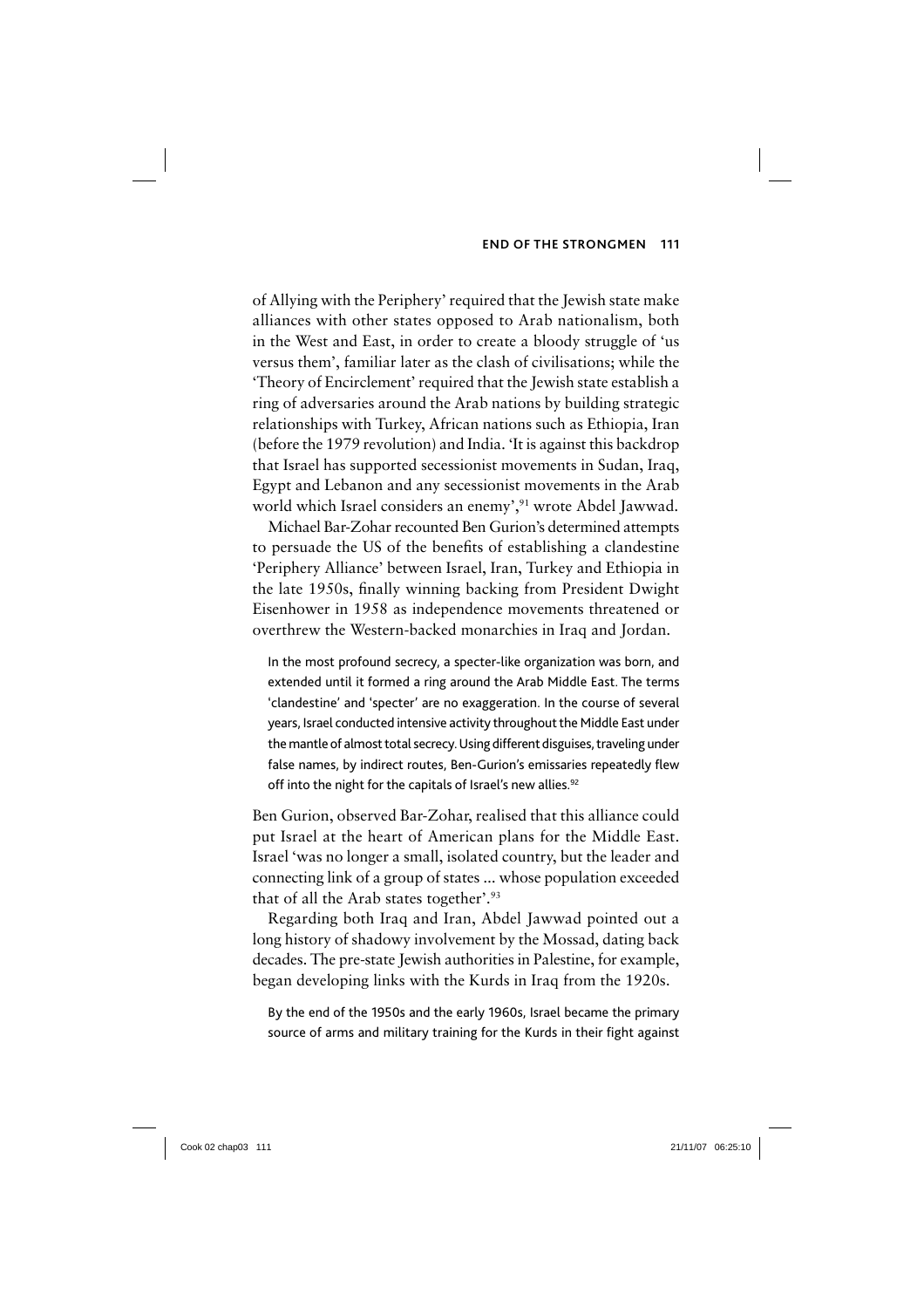the Iraqi central government. While full details have yet to be revealed, thousands of Mossad agents and Israeli military personnel were located throughout northern Iraq under different covers (military advisors, agricultural experts, trainers, and doctors).

This practice was observed again after the US-led invasion of Iraq when reports by Seymour Hersh and others pointed out the presence of Israeli agents in Kurdish areas.<sup>94</sup>

Similarly, Mossad's deep involvement in Iran could be traced back to the 1950s:<sup>95</sup>

The beginning of Israel's relationship with the Shah was formed when the Mossad, acting in accord with British (MI6) and American (CIA) intelligence, worked to bring about the collapse of the democratically elected Iranian leader [Mohammed] Mossadeq in 1953 ... The relationship forged with the Shah enabled Iran to be the primary importer of Israeli products until the rise of [Ayatollah] Khomeni. Israel also played a role in training the SAVAK, the infamous and brutal intelligence service which protected the Shah.

In fact, the relationship continued even after the Islamic Revolution, according to an interview in the *Boston Globe* in 1982 with Moshe Arens, at the time when he was Israeli ambassador to the US but would soon be promoted to Israeli Defence Minister. Arens said Israel had been selling arms to the new Iranian regime, with US approval, 'to see if we could not find some areas of contact with the Iranian military, to bring down the Khomeini regime'.<sup>96</sup>

'War as an end in and of itself, is an ever-present Israeli objective', concluded Abdel Jawwad. 'Sequential wars with the Arab world have given Israel opportunities to exhaust the Arab world, as well as tipping the demographic and political situation against Palestinians. Even regional wars which Israel has not participated in have benefited Israel and weakened the Palestinian national movement.' Israel's 1948 and 1967 wars, for example, led to hundreds of thousands of Palestinians being displaced from their homeland, while the 1982 invasion of Lebanon expelled a further 200,000 Palestinians from close by Israel's northern border. The war between Iraq and Iran through the 1980s 'disempowered the Palestinian cause: the Arab world was split into two camps,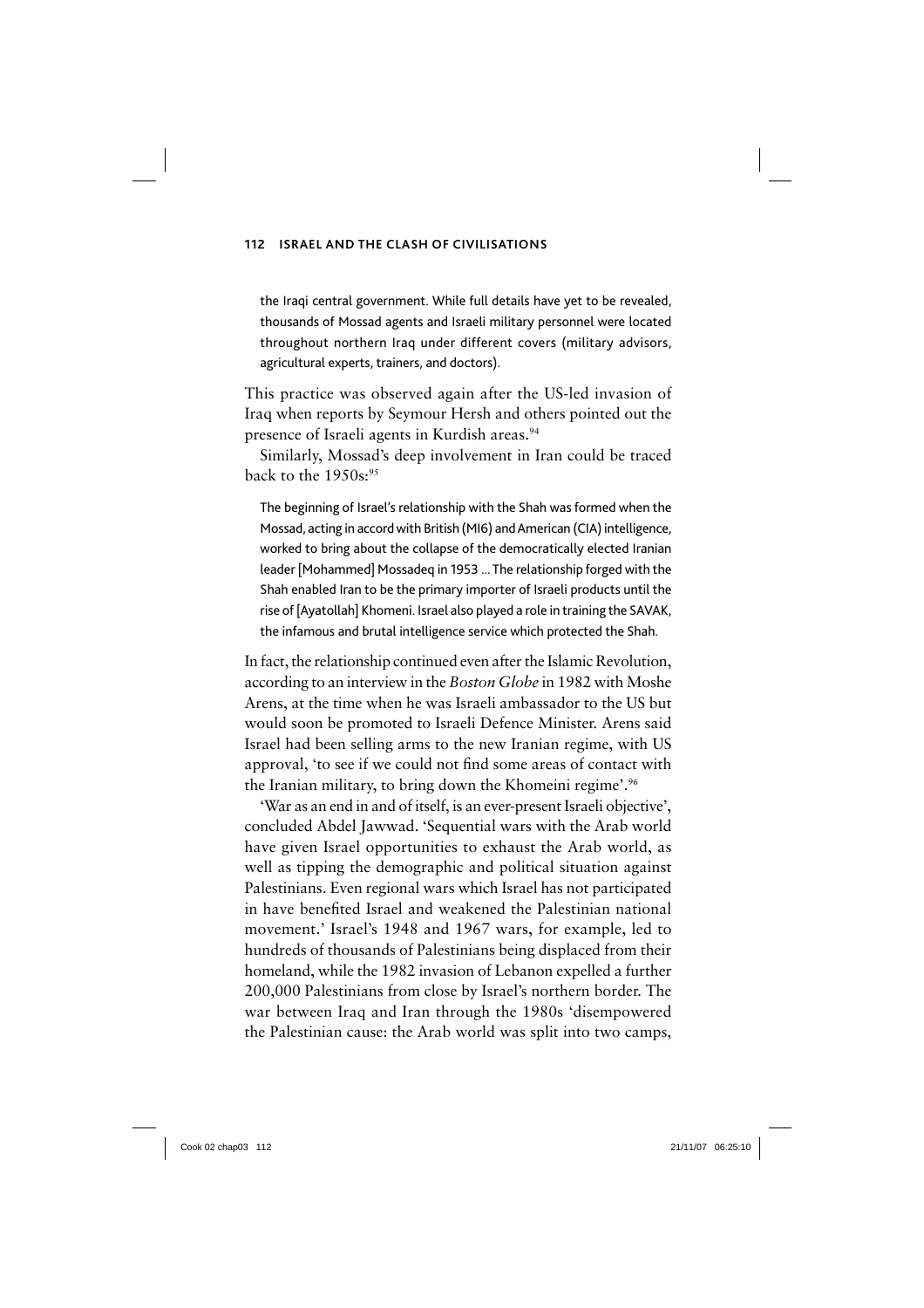Arab resources were squandered, oil income was depleted, and Arab attention was taken away from the Palestinian question'. And the 1991 Gulf War left the Palestinians friendless after their leaders sided with Saddam Hussein and 'resulted in the expulsion of the Palestinian community from Kuwait, which formed one of the primary arteries of Palestinian income and power in the occupied territories'.

Strangely, given his later view that Israel was simply carrying out the will of Washington in the Middle East, Noam Chomsky had expressed similar suspicions about Israeli goals in the early 1980s. He argued then that Israel was desperately 'trying to stir up U.S. confrontation with Iran' after the 1979 revolution, recognising Tehran to be 'the most serious military threat that [Israel] faces'. Chomsky thought it 'unlikely' that the US would bow to Israeli demands because it was 'playing a somewhat different game in its relations to Iran'; it preferred 'seeking a long-term accommodation with "moderate" (that is, pro-U.S.) elements in Iran and a return to something like the arrangements that prevailed under the Shah'.97 Chomsky appeared to agree with an Israeli analyst, Yoram Peri, a former adviser to Yitzhak Rabin, who feared that the US and Israel were potentially on a collision course over their preferred policies in the Middle East. In Chomsky's words:

The reason is that the U.S. is basically a status quo power itself, opposed to destabilization of the sort to which Israel is increasingly committed. The new strategic conception is based on an illusion of power, and may lead to a willingness, already apparent in some of the rhetoric heard in Israel, to undertake military adventures even without U.S. support.<sup>98</sup>

According to Chomsky, the divergence of interests between the US and Israel in the early 1980s could be attributed to the fact that the Israeli military favoured policies to 'Ottomanize' the Middle East: that is, recreate the state of affairs that existed before the arrival of the European colonialists, with Israel replacing Turkey as the powerful centre of an empire in which 'much of the region [is] fragmented into ethnic-religious communities, preferably mutually hostile'. Given this worldview, Chomsky observed: 'It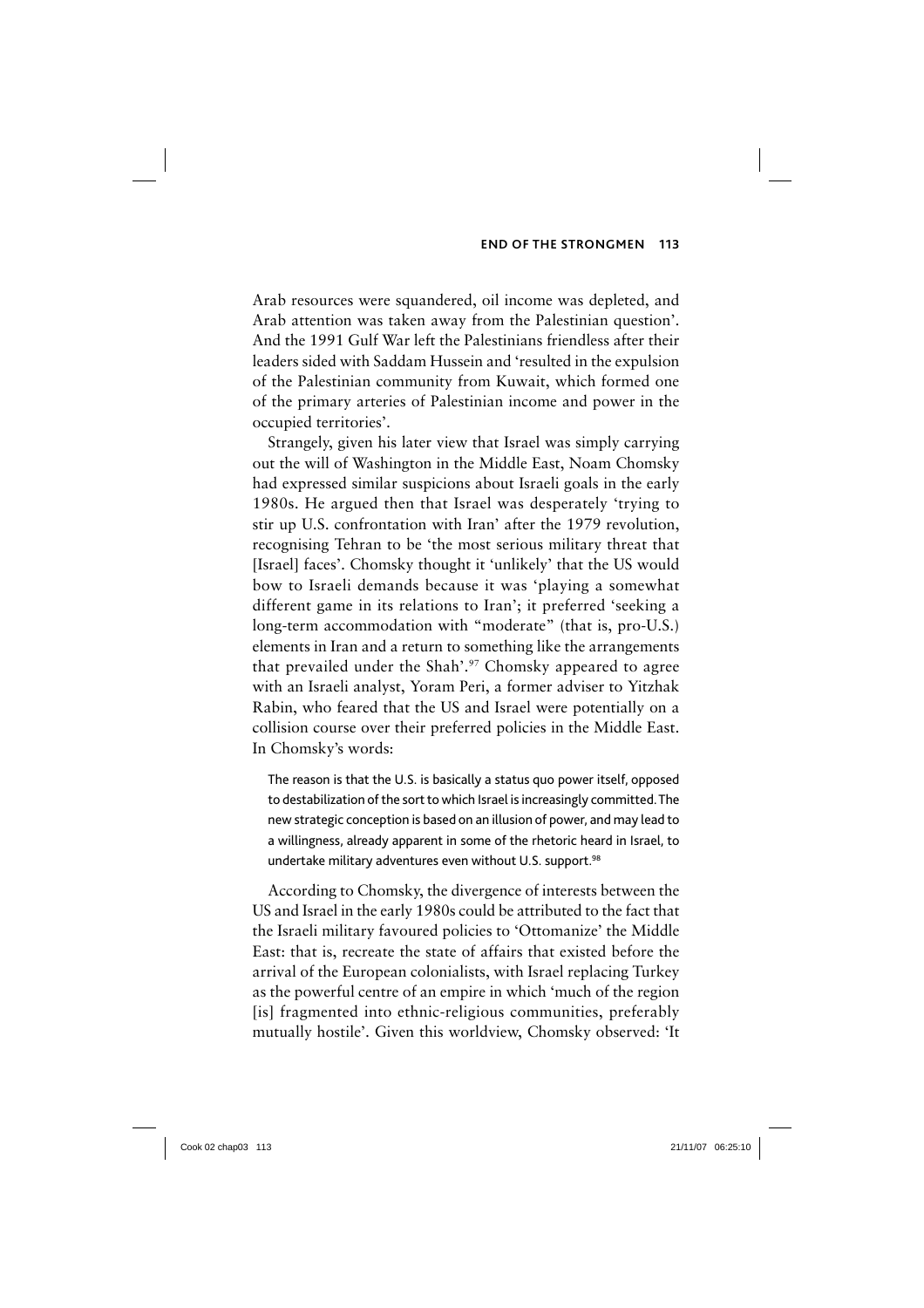is only natural to expect that Israel will seek to destabilize the surrounding states.'<sup>99</sup> Chomsky cited several analysts in Israel, including Oded Yinon, who were thinking along these lines in the 1980s, and noted that Yinon's position was 'quite close to mainstream thinking'. The Israeli scholar Boaz Evron believed that underpinning all these conceptions of Israel as an empire, even Sharon's, was a fervour for the 'Ottomanization' of the Middle East. Under the Ottoman empire, noted Evron, a system known as the *millet* allowed each ethnic-religious group its own internal administration overseen by the Turkish rulers. 'Sharon is now offering to set up a "millet" of the same religious-ethnic kind, but one that is armed and tyrannising its own oppressed population.' The point of resurrecting the *millet* system was to empower weaker ethnic-religious groups, like the Christian Maronites in Lebanon, the Kurds and the Druze, and encourage them to enter into an alliance with the Jews of Israel 'against the supremacy of Sunni Muslim Arabism'.100

Yinon's plan, like Sharon's, was dated, its concerns specific to the time. He too was concerned with the threat posed by the Soviet Union, though those Cold War fears could easily be translated in the 1990s – as they were by the neocons – to the Islamic world. But more importantly, Yinon regarded the dissolution of Middle Eastern states as the key to Israel expelling the Palestinians both from inside Israel and from the occupied territories so that the remaining parts of historic Palestine could be annexed to Israel. His interest in taking back Sinai from Egypt can be explained, according to Hassan Nafaa, in terms of creating a space outside the borders of Greater Israel for the Palestinians. Yinon never makes this point explicitly, but as Nafaa points out: 'Sinai is an area that could be used to absorb the population growth among the Palestinians of Gaza, or even to offer a lasting solution to the [Palestinian] refugees' problem.'101 Yinon, however, is more open about wanting the destruction of the Jordanian regime to create new possibilities for the relocation of Palestinians from the West Bank.

Israel's policy in war or in peace should be to bring about the elimination of Jordan and its present regime and transfer it to the Palestinian majority.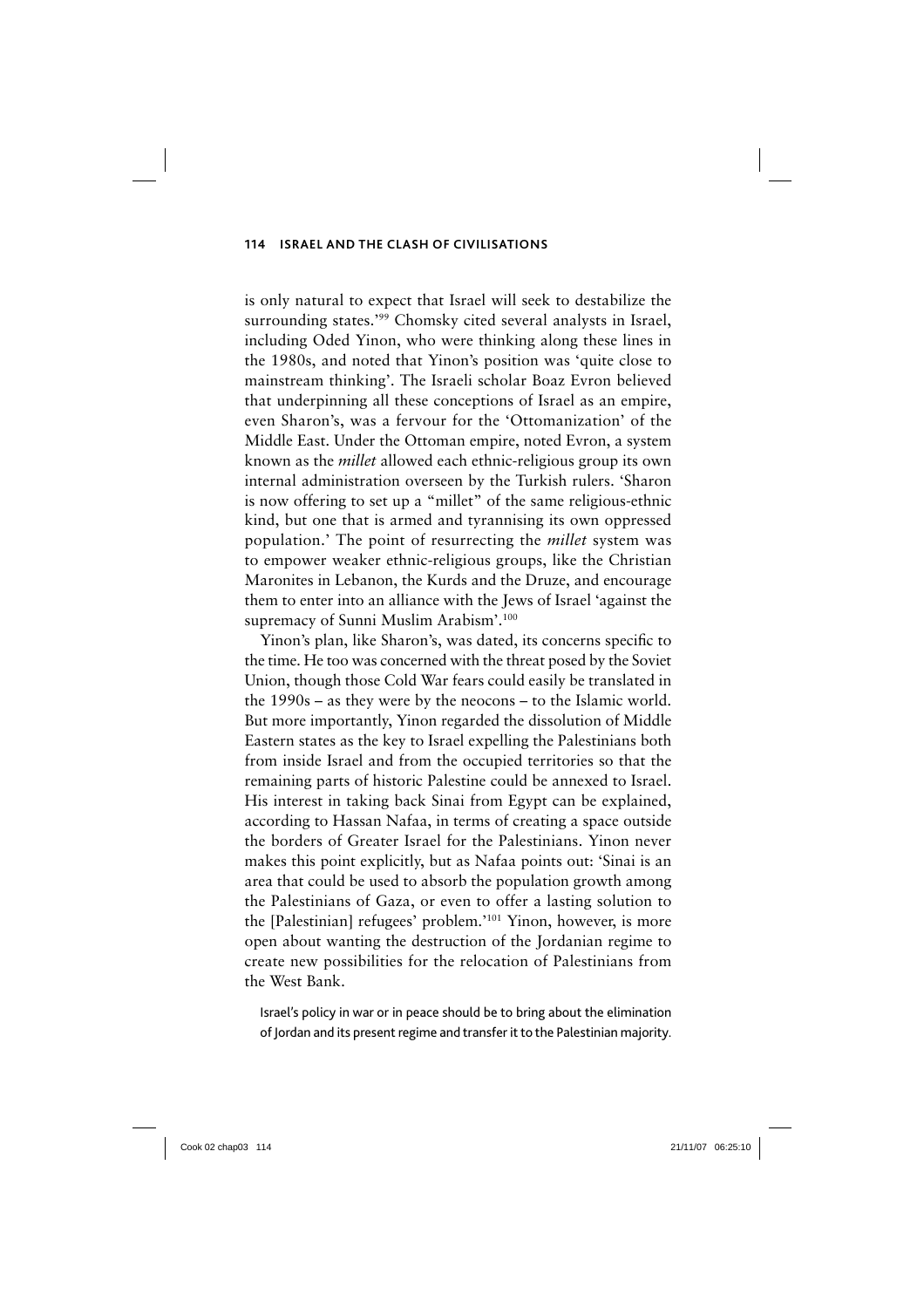Replacing the regime to the east of the Jordan River [Jordan] will also eliminate the problem of the Jordan River territories [the West Bank], which are densely populated by Arabs [Palestinians]; emigration from the territories and a demographic and economic freeze in these areas are the guarantees of the change already taking place on both sides of the river. We must be active to stimulate this change rapidly.<sup>102</sup>

Remaking the Middle East by dissolving its main Arab and Muslim states would ensure not only Israel's domination of the region but Israel's unchallenged right to continue the creeping process of ethnic cleansing of the occupied Palestinian territories.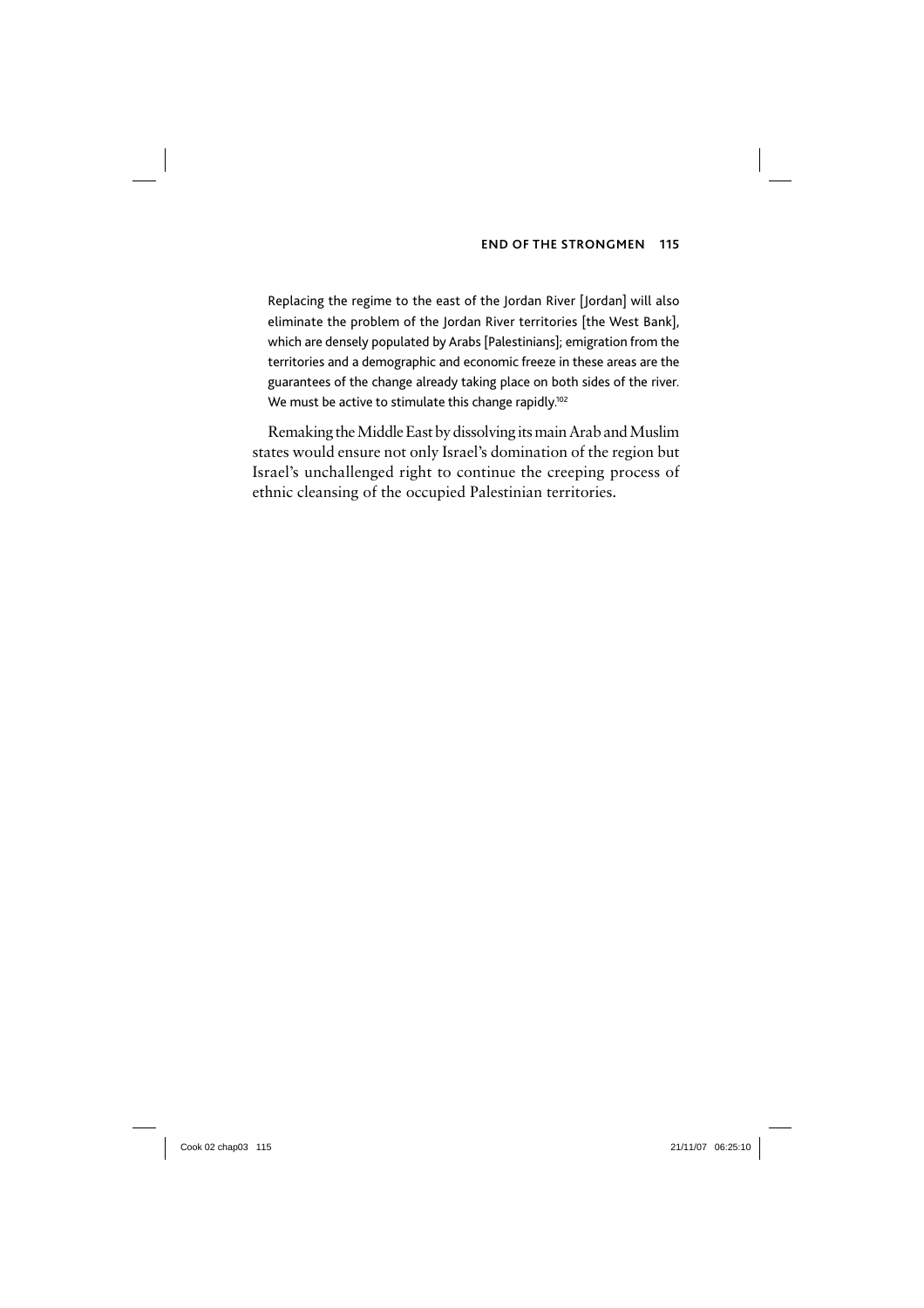# **REMAKING THE MIDDLE EAST**

There seems little doubt that by the early 1990s, after the fall of the Soviet empire, Israel's military was conceiving of its role in regional terms and was actively persuading Washington of its usefulness in securing US interests in the Middle East. But which of these two regional conceptions was dominant inside the army: Sharon's of Israel as a bully enforcing order; or Yinon's of Israel as the guarantor of US and Israeli dominance by sowing disorder and instability? There are, of course, no public documents revealing which vision the Israeli army preferred. But we can reach some persuasive conclusions by examining recent trends in Israel's foreign policy and the military's assessment of its strategic place in the new world order after 9/11.

Before the collapse of the Soviet empire, Israel had been sitting on one of the key fault lines in the bipolar world of US-Soviet hostilities. Faced with what was seen as a monolithic enemy in the shape of the Soviet empire, the US and Israel had easily discernible interests: cajoling, intimidating and, if necessary, attacking the region's Arab and Muslim leaders to keep as many of them as possible out of the sphere of Soviet influence and thereby ensure the West's continuing control of oil. The terms of this 'Great Game' were clear to all. But in the post-Soviet world, nation states and their leaders became far less significant guarantors of stability. The US and Israel confronted two new kinds of Middle Eastern political and paramilitary actors (the distinction was blurred). The first were the Sunni jihadis, popularly referred to as al-Qaeda, who belonged to loose networks of militants that moved within and between states. These groups had little or no loyalty to the colonial constructs that were the Middle East's nations, and their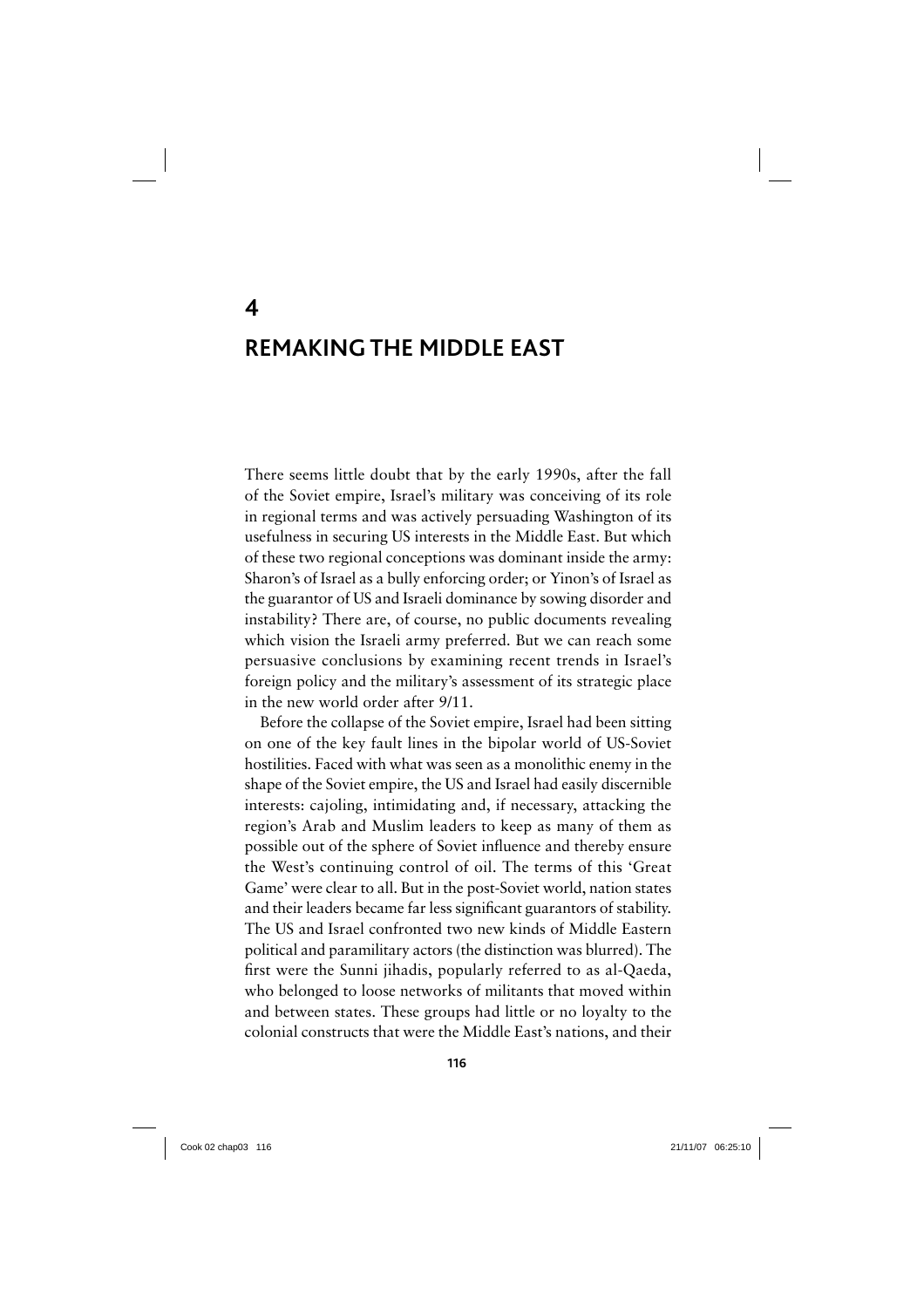mobility and fluidity made them almost impossible to fight or intimidate in traditional ways.1 The second were groups such as the Taliban in Afghanistan and Hizbullah in Lebanon that, while participating in the political rituals of their own states, were not dependent on its institutions or infrastructure for their existence. They made serious challenges for political power while at the same time creating parallel organisations, including militias, that could not be easily intimidated or bullied either by the state itself or by outside forces. The US invasion of Afghanistan in 2001, for example, destroyed the Taliban's grip on the government but did little to destroy its ability to resist the US occupation or undermine the US puppet government. Similarly Israel's attack on Lebanon in summer 2006 crushed the country's infrastructure but left Hizbullah relatively unscathed.

In this new, unpredictable world, Sharon's vision of Israel as a guarantor of stability made little sense. What was the point of the US and Israel bullying or defeating states and their armies when the real enemy existed at the sub-state level? In contrast, Yinon's argument that Israel should encourage discord and feuding within states – destabilising them and encouraging them to break up into smaller units – was more compelling. Tribal and sectarian groups could be turned once again into rivals, competing for limited resources and too busy fighting each other to mount effective challenges to Israeli or US power. Also, Israeli alliances with non-Arab and non-Muslim groups such as Christians, Kurds and the Druze could be cultivated without the limitations imposed on joint activity by existing state structures. In this scenario, the US and Israel could manipulate groups by awarding favours – arms, training, oil remittances – to those who were prepared to cooperate while conversely weakening those who resisted. Yinon's argument was an early version of Cheney's case for 'permanent war'.<sup>2</sup>

There was a single threat to this vision of the region: the development of nuclear weapons by a Middle Eastern state other than Israel. Such a state would have the deterrence necessary to prevent an attack by the US or Israel designed to break it up. And furthermore, it would also have the ability to compete with Israel in influencing and manipulating sub-state actors such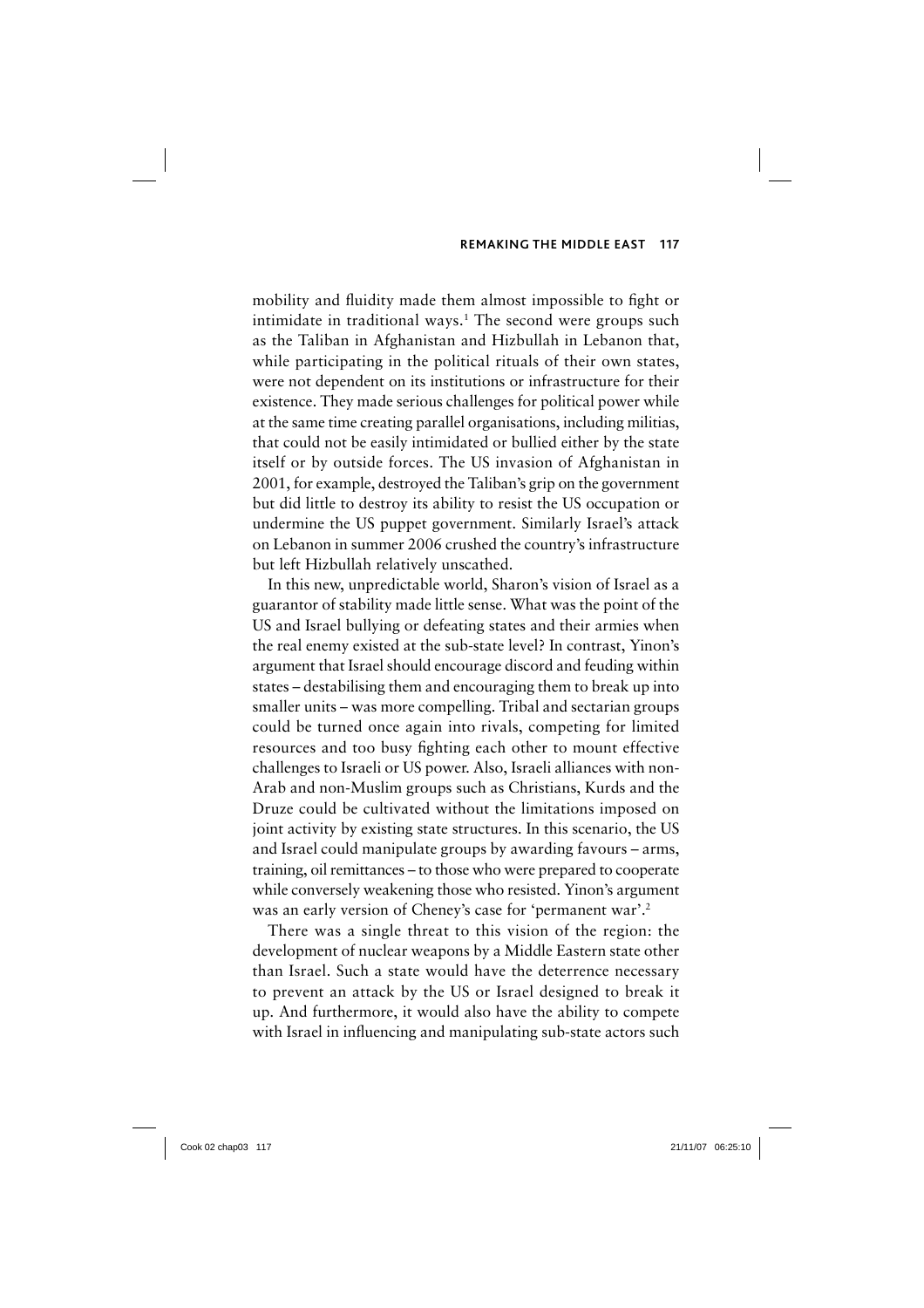as Hizbullah and the Taliban by awarding its own favours. It could even, in the worst-case scenario, provide such groups with nuclear weapons that might be used to threaten Israel or the US. Given this context, it becomes possible to understand how, following the collapse of the Soviet empire, an Israeli military plan to spread 'organised chaos' across the Middle East, to secure its own regional dominance and US control of oil, may have been so persuasive to the neocons in Washington.

## **NEOCON MOTIVES IN BACKING ISRAEL'S VISION**

As we saw in Chapter 1, the neocons effectively hijacked the State Department's plan to remove Saddam Hussein in Iraq and replace him with a more reliable strongman. Why did they do it? According to the American journalist Greg Palast, one of the key reasons for remaking Iraq, in the neocons' view, had been offered by Ariel Cohen, of the Heritage Foundation in Washington DC. He suggested dividing up Iraq's oilfields and selling them off to dozens of private operators, each of whom would try to maximise production against rivals. With millions of additional barrels produced a day, the Saudi-dominated oil cartel OPEC would be smashed and, as a consequence, Saudi Arabia brought to its knees. A weakened Saudi regime would no longer be able to finance radical Islamic groups, including resistance movements like Hamas in the occupied Palestinian territories. Cohen's plan was also likely to result in the dissolution more generally of the Middle East's oil-producing states, including Iraq and Iran, as the cartel and its financial power crumbled. Michael Ledeen, a former Pentagon official and an ideologue of the American Enterprise Institute, had given voice to this longer-term neocon ambition in 2002, before the invasion of Iraq:

First and foremost, we must bring down the terror regimes, beginning with the Big Three: Iran, Iraq, and Syria. And then we have to come to grips with Saudi Arabia ... Stability is an unworthy American mission, and a misleading concept to boot. We do not want stability in Iran, Iraq, Syria, Lebanon, and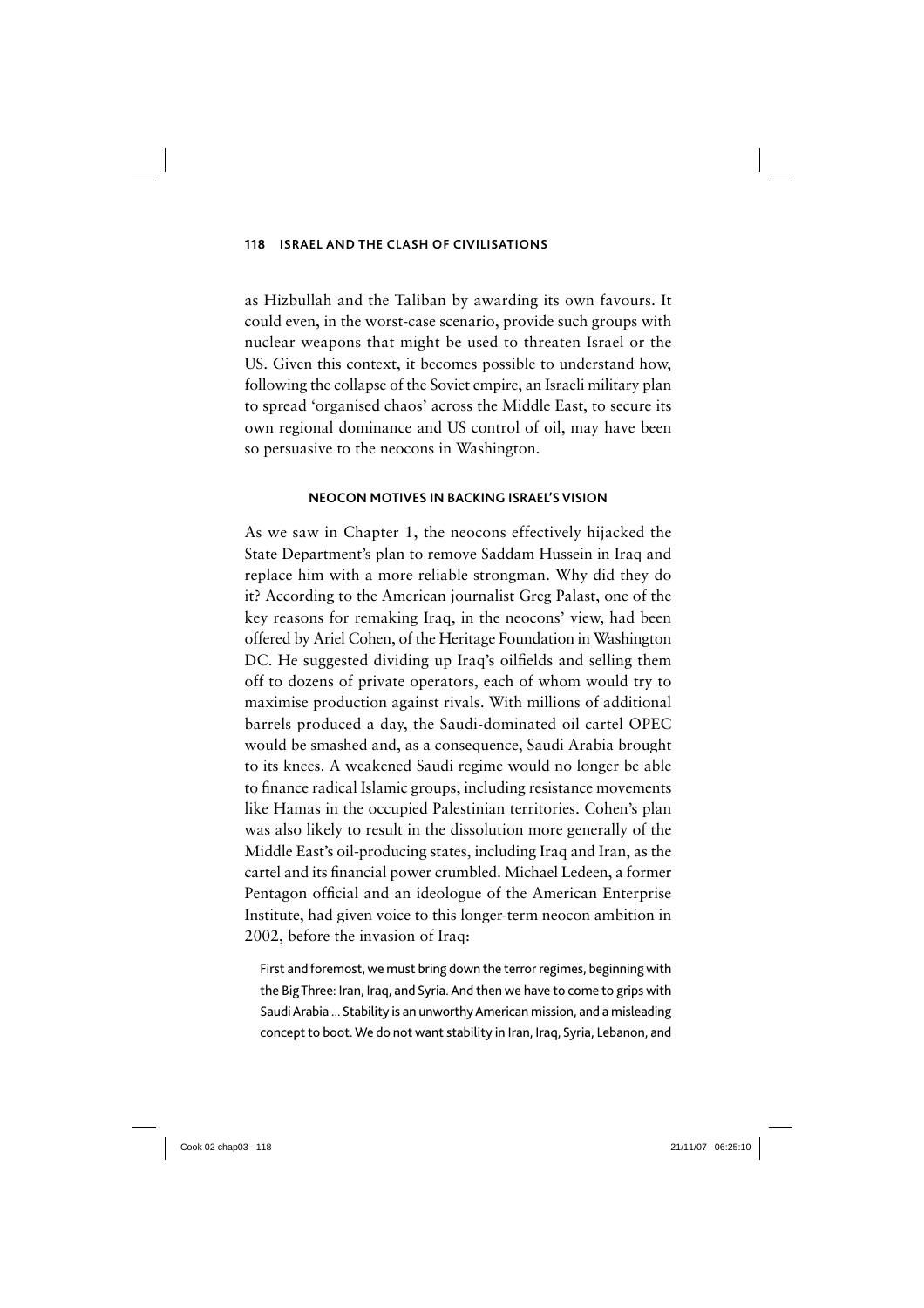even Saudi Arabia; we want things to change. The real issue is not whether, but how to destabilize<sup>3</sup>

A former Israeli Knesset member and long-time peace activist, Uri Avnery, a long way from Washington, was aware many months before the invasion of Iraq of similar goals being discussed in Israel. He wrote that once the US was occupying Iraq it would be in a position to manipulate oil prices to 'bring the kingdom [Saudi Arabia] to the brink of bankruptcy ... The new situation would finally break OPEC. Washington will decide the price of oil and how it is distributed.'4 Certainly, the antipathy of the Israeli right to a strong Saudi Arabia, and the stability it craves as the basis for ensuring the profitable flow of oil westwards, was regularly on display in the Israeli media. In 2007 Caroline Glick, the deputy managing editor of the *Jerusalem Post*, a favourite destination for neocon commentaries, wrote disparagingly in her regular column of the Washington establishment's misconceptions about the region. She identified as at particular fault James Baker, like President Bush a close friend of the oil industry and the Saudi royals, as well as one of the heads of the Iraq Study Group that had urged an American withdrawal from Iraq. In addition, Glick noted Israel's vehement objections to the planned US sale of satelliteguided 'smart bombs' to Saudi Arabia because of fears that the regime might fall and such weapons end up in the hands of Islamic extremists. This criticism of the Saudis did not go far enough, according to Glick. 'The Saudis aren't simply vulnerable. They are culpable. In addition to being the creators of al-Qaida and Hamas's largest financial backers, the Saudis themselves directly threaten Israel.' How exactly? Because their allies in Washington like Baker had been promoting a 'foreign policy paradigm' based 'on the belief that it is possible and desirable to reach a stable balance of power in the Middle East'.5

Today, the notion that stability is a realistic aim is even more far-fetched. Specifically, the willingness of Muslim secularists to form strategic relations with jihadists and the willingness of Shi'ites to form strategic partnerships with Sunnis was unimaginable 20 years ago. Aside from that, the specter of a nuclear-armed Iran throws a monkey wrench into any thought of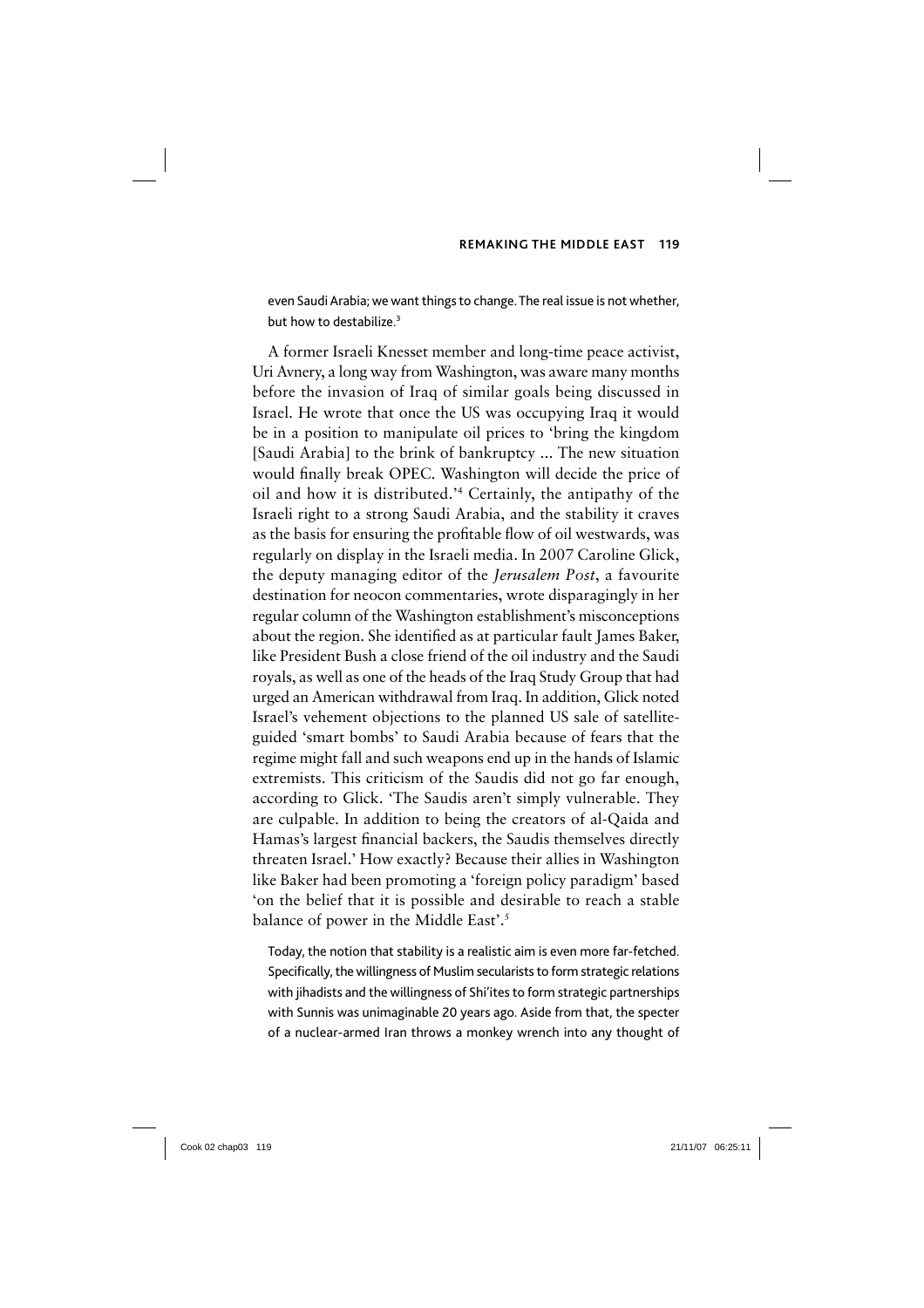#### **120 ISRAEL AND THE CLASH OF CIVILISATIONS**

regional stability. A look around the region shows just how absurd Baker's notions truly are.

For the neocons, permanent war between the opposed Judeo-Christian and Muslim worlds was an inevitable state of affairs. Baker and the Saudis' attempts to halt the neocon plan to crush the forces of evil was simple appeasement, a betrayal that would ultimately lead to the triumph of the wrong side in the clash of civilisations. Glick, in an indication of the fears gripping the wider neocon community in summer 2007 that their moment may have passed, castigated the 'appeasers' in the White House.

Sooner or later the US will pay a price for the Bush administration's decision to embrace the delusion of stability as its strategic goal. With jihadist forces growing stronger around the globe, if the Americans leave Iraq without victory, there is no doubt that Iraq (and Iran and Syria) will come to them. But whatever the consequences of America's behavior for America, the price that Israel will pay for embracing Baker's myths of stability will be unspeakable.<sup>6</sup>

As Glick sensed, the neocon plan for spreading chaos through the Middle East was facing concerted opposition from parts of the Washington establishment. As Greg Palast observes, the US oil industry is deeply opposed to the break-up of OPEC because of the agreements it has signed with OPEC countries that guarantee it a slice of the profits from rises in the price of crude. Like Saudi Arabia, it also believes that stability, rather than chaos, is best for business in the Middle East. Scenting belatedly the thrust of the neocon plan, the oil industry moved rapidly to block Cohen's hard-line version of privatisation, while ensuring that it would still win the largest slice of the profits from the new arrangement in Iraq.

Nonetheless, Big Oil has every reason to fear that Iran may benefit from the chaos already unfolding in Iraq and seek to increase its influence there through the Iraqi Shia majority. Shia control of oil in both Iran and Iraq would produce an oil titan that could wrench OPEC from Saudi dominance – inadvertently realising the neocon vision – but only at the cost of replacing Sunni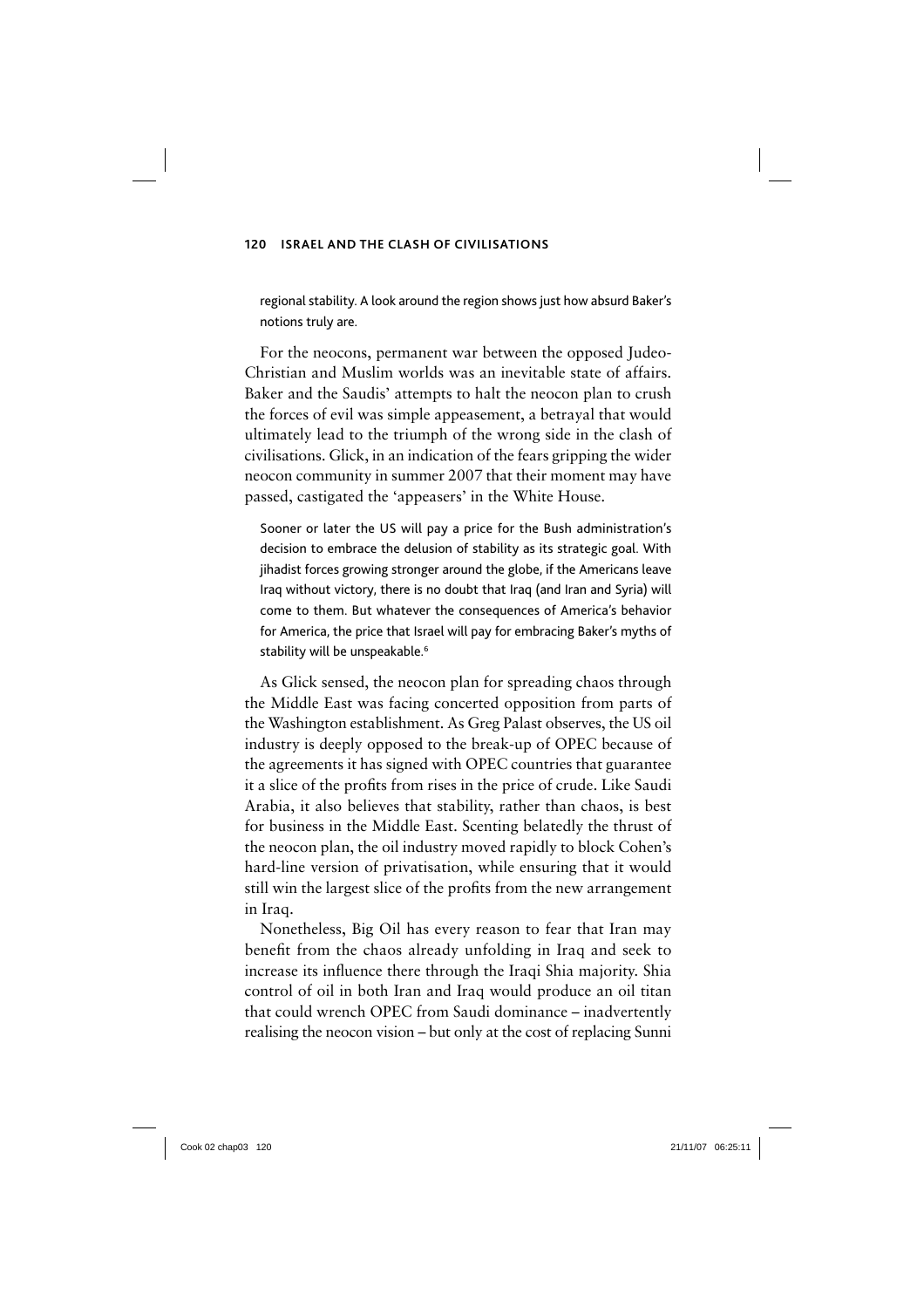control of oil with Shia control. The power struggle in Washington that emerged in late 2006 reflected not only a partial loss of influence among the neocons but also an uncertainty about how to deal with the fallout from the long-term US occupation of Iraq. The Democrats, in refusing to oppose outright the mess created by the Bush Administration in Iraq and the disaster looming over Iran, appeared to be waiting to reassert more traditional policies: to install a loyal strongman and possibly to withdraw to permanent military bases in the desert from which the flow of Iraq's oil could be controlled. With the growing strength of the insurgency and the accelerating sectarian war, however, it was uncertain whether the US still had the power to place its own man in charge in Baghdad, one who could secure oil for the US and counter Iranian influence.

But while it is still unclear whether the Bush Administration will pursue the neocon vision of the Middle East to its logical conclusion, the neocons had succeeded in setting in motion a process of destabilisation that was providing a taste of what they intended and what Israel wants for the region.

The Mearsheimer-Walt thesis suggests that, as long as Israel was the prime beneficiary of the attacks on Middle Eastern states, that was enough reason for the pro-Israel lobby – including, by implication at least, the neocons – to give their blessing. On this view, either the lobby was pressing for Israel's interests over US interests, or it believed that whatever was good for Israel was by definition good for the US too. That view, I believe, is too simplistic. Although AIPAC and the pro-Israel lobby have been primarily promoting Israel's interests, the neocons are far from in thrall to them, even if they are influenced by their lobbying and deeply sympathetic to their causes. Undoubtedly AIPAC worked strenuously to influence the neocons, and it is possible that individual neocons may have been working to advance Israel's interests, even if they conflicted with US interests, but that was not true for the movement as a whole. Rather, there were good reasons, as we have seen, why the neocons might have been persuaded that not only attacking Middle Eastern states but also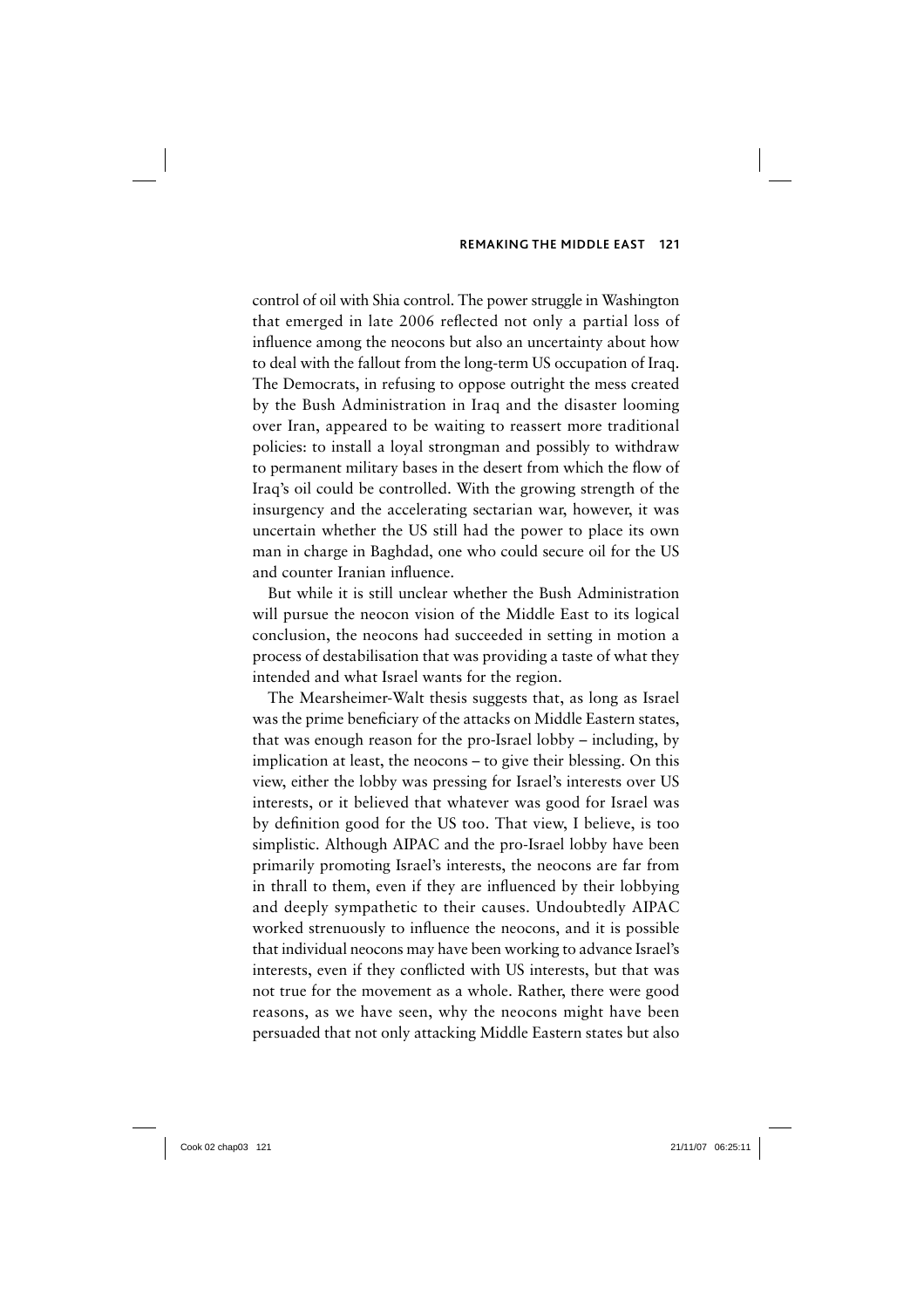bringing about their collapse would ultimately benefit the US as well as Israel. These motives are worth briefly listing.<sup>7</sup>

The first, as mentioned, was that, with the US taking control of key oil states like Iraq and Iran, production could be increased and the global markets flooded with cheap oil. For Israel, the policy had obvious benefits: rival Arab states would be economically and militarily crippled, as would the Palestinians in the occupied territories, who have traditionally relied on donations from the Gulf countries and remittances from Palestinians working in the oil states. The neocons may have concluded that US interests would be served in a similar fashion. Maxim Ghilan, a veteran Israeli peace activist, argued in April 2002, a year before the attack on Iraq, that the Israeli-neocon plan for remaking the Middle East was about undermining the oil states. He observed that the neocons had been persuaded that the Gulf nations, particularly Saudi Arabia and Kuwait, had become potential threats to the US. The fear was that their accumulating wealth in American banks and various financial institutions could be used as a tool to influence American politics,<sup>8</sup> an influence that might counter Israel's own lobbyists. Destroying Iraq and Iran, and taking direct control of their oil, was one way to weaken the Gulf states. Ghilan's view was that the real clash of civilisations, between the Judeo-Christian and Islamic worlds, was being waged in the world of international finance.

From his vantage point in Washington in the months leading up to the attack on Iraq, Anatol Lieven suggested a possible related neocon goal.

The planned war against Iraq is not after all intended only to remove Saddam Hussein, but to destroy the structure of the Sunni-dominated Arab nationalist Iraqi state as it has existed since that country's inception. The 'democracy' which replaces it will presumably resemble that of Afghanistan – a ramshackle coalition of ethnic groups and warlords, utterly dependent on US military power and utterly subservient to US (and Israeli) wishes ... Similarly, if after Saddam's regime is destroyed, Saudi Arabia fails to bow to US wishes and is attacked in its turn, then – to judge by the thoughts circulating in Washington think-tanks – the goal would be not just to remove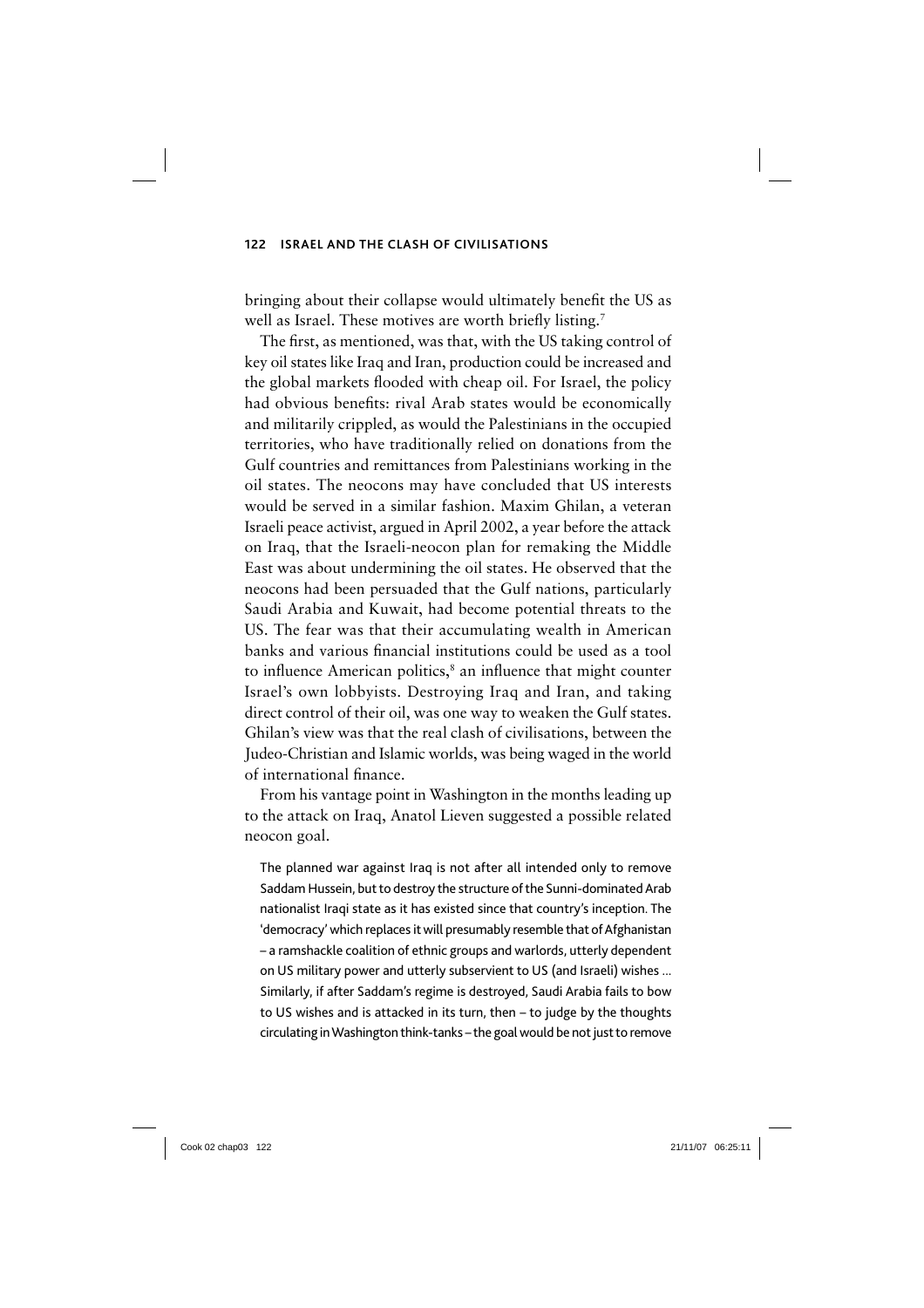the Saudi regime and eliminate Wahabism as a state ideology: it would be to destroy and partition the Saudi state. The Gulf oilfields would be put under US military occupation, and the region run by some client emir; Mecca and the Hejaz might well be returned to the Hashemite dynasty of Jordan, its rulers before the conquest by Ibn Saud in 1924; or, to put it differently, the British imperial programme of 1919 would be resurrected.

In addition, according to Lieven, the neocons may have had a yet grander goal. 'It's worth bearing in mind that the dominant groups in this Administration have now openly abandoned the underlying strategy and philosophy of the Clinton Administration, which was to integrate the other major states of the world in a rule-based liberal capitalist order, thereby reducing the threat of rivalry between them.' Instead, argued Lieven, the true target of these Middle East adventures was China:

What radical US nationalists have in mind is either to 'contain' China by overwhelming military force and the creation of a ring of American allies; or, in the case of the real radicals, to destroy the Chinese Communist state as the Soviet Union was destroyed. As with the Soviet Union, this would presumably involve breaking up China by 'liberating' Tibet and other areas, and under the guise of 'democracy', crippling the central Chinese Administration and its capacity to develop either its economy or its Army.

Lieven concluded pessimistically: 'Given America's overwhelming superiority, it might well work for decades until a mixture of terrorism and the unbearable social, political and environmental costs of US economic domination put paid to the present order of the world.'9

In fact, Lieven's implication that the Bush Administration had finished with the business of crushing Russia may have been misplaced. Certainly Vladimir Putin, the president of Russia, did not think so. In a speech ignored by the Western media in June 2007, he noted the rapidly deteriorating state of US–Russian relations since 9/11. The Bush Administration had implemented an aggressive strategy of surrounding Russia with military bases, it had recruited former Soviet states to Nato and then installed missiles on Russia's borders, it had toppled allied regimes in Central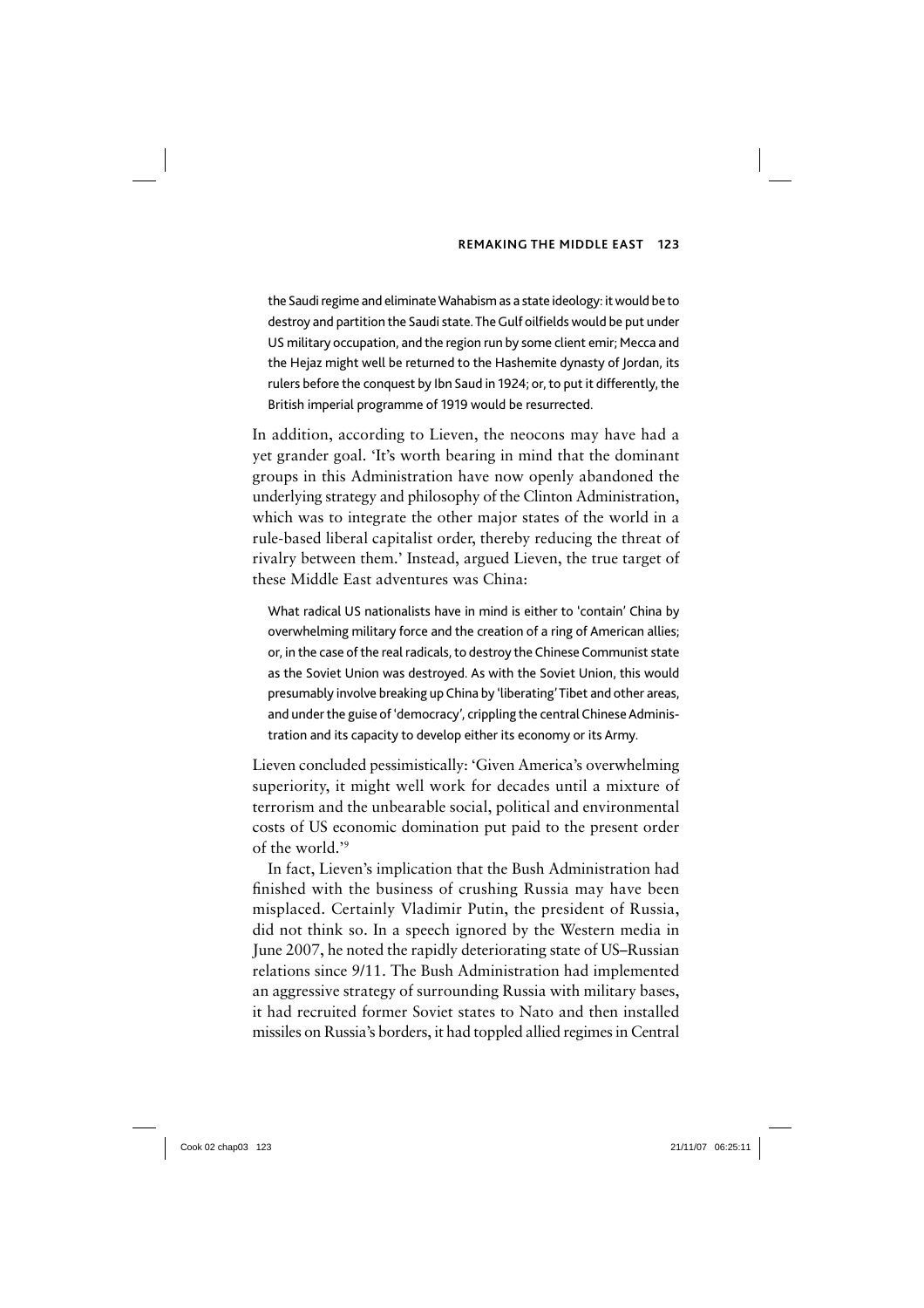Asia and built permanent military bases there, and it had incited political upheaval in Moscow through US-backed 'pro-democracy' groups in Serbia, Ukraine and Georgia. One observer pointed out: 'These openly hostile actions have convinced many Russian hardliners that the administration is going forward with the neocon plan for "regime change" in Moscow and fragmentation of the Russian Federation. Putin's testimony suggests that the hard-liners are probably right.'10

Although Lieven did not mention it, China has a strong stake in the security of the Middle East, taking almost half its oil imports from the region.<sup>11</sup> Direct American control of the Middle East's oilfields would remove any threat of China gaining an edge over the US in its relations with the region's oil producers. By occupying the Middle East's oilfields, the US would have an effective stranglehold on the main artery to the Chinese economy. The alternative for the US was set out by Noam Chomsky. Were Iraq to be allowed to set up an independent government, controlled by the Shia, it would forge alliances with the Shia leadership in Iran and with the Shia minority in neighbouring Saudi Arabia, who live in the country's main oil-producing areas.

The outcome could be a loose Shia alliance comprising Iraq, Iran and the major oil regions of Saudi Arabia, independent of Washington and controlling large portions of the world's oil reserves. It's not unlikely that an independent bloc of this kind might follow Iran's lead in developing major energy projects jointly with China and India. Iran may give up on Western Europe, assuming that it will be unwilling to act independently of the United States. China, however, can't be intimidated. That's why the United States is so frightened by China. China is already establishing relations with Iran – and even with Saudi Arabia, both military and economic. There is an Asian energy security grid, based on China and Russia, but probably bringing in India, Korea and others. If Iran moves in that direction, it can become the lynchpin of that power grid.<sup>12</sup>

# **THE OCCUPIED TERRITORIES AS A LABORATORY**

Yinon's argument, rather than being a radical departure from Israeli military thinking, built on two well-established principles.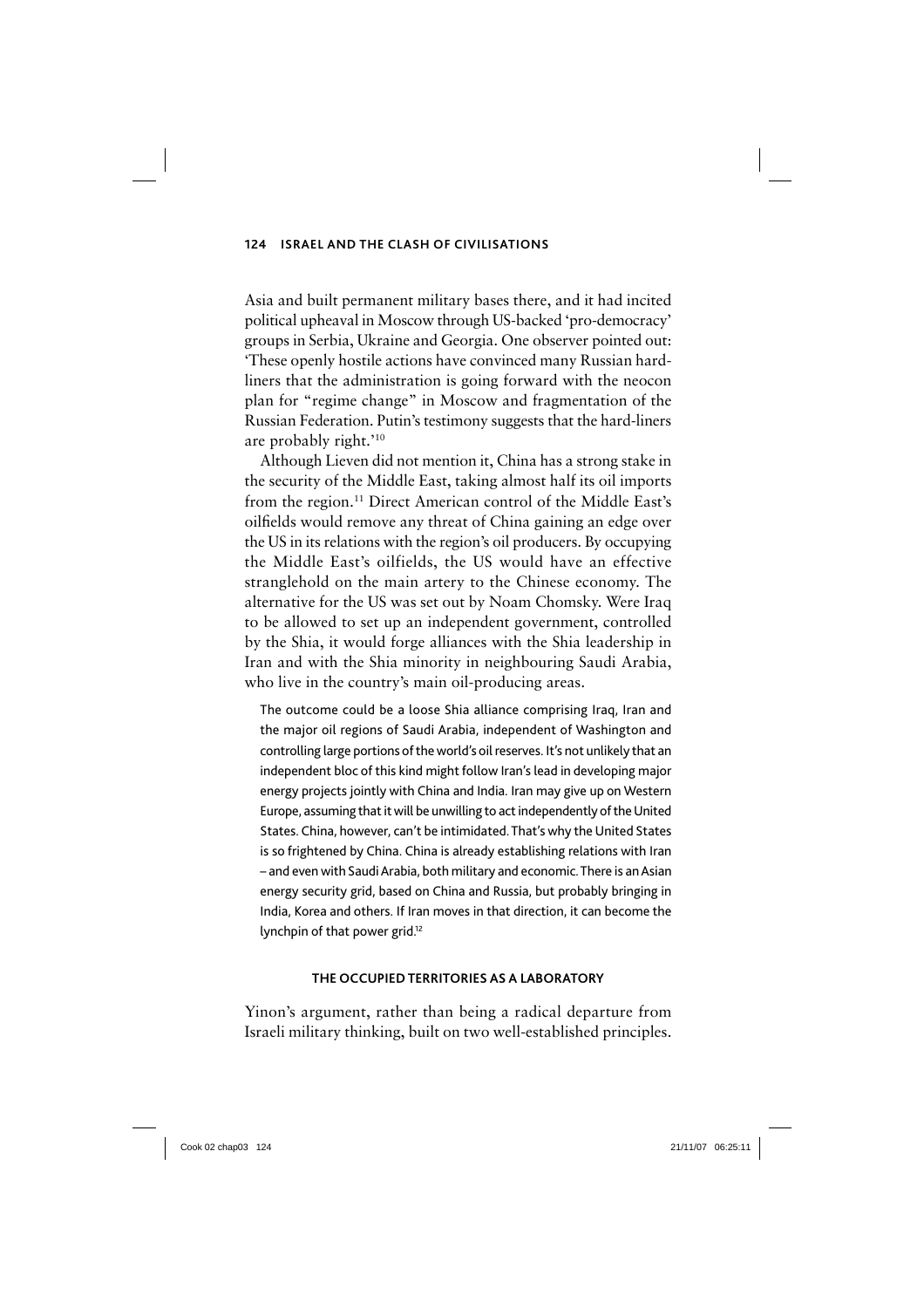First, since the 1967 war the idea of expelling the Palestinians to Jordan – the 'Jordan is Palestine' option – had been advocated at various times by much of the Israeli leadership, including Ariel Sharon. The debate had been about how best to achieve such an outcome, not whether it was desirable. Second, for some time there had been widely held discussions in the military command about breaking up the Arab countries into feuding mini-states. In the early 1980s Ze'ev Schiff, the military correspondent for *Ha'aretz* and the best informed commentator on the army's thinking, wrote that Israel's 'best' interests would be served by 'the dissolution of Iraq into a Shi'ite state, a Sunni state and the separation of the Kurdish part'.13

Israel had the chance to put into practice this theory of internal dissolution of states  $-$  and sell it to influential sympathisers, including the neocons, in the United States – by testing the principles on a small scale inside the occupied territories. The West Bank and Gaza were the perfect laboratories for these ideas, just as they also proved a useful place to test urban warfare tactics, new weapons technology and crowd control techniques,<sup>14</sup> the lessons of which would later be used by US forces in fighting Iraq's insurgents. In fact, as investigative journalist Naomi Klein has pointed out, Israeli business was booming on the back of the chaos unfolding across the Middle East, with Israel exporting to America the military technology it developed in, and the expertise it acquired from, controlling Palestinians in the occupied territories.

Many of the country's most successful entrepreneurs are using Israel's status as a fortressed state, surrounded by furious enemies, as a kind of 24-hour-a-day showroom, a living example of how to enjoy relative safety amid constant war. And the reason Israel is now enjoying supergrowth is that those companies are busily exporting that model to the world.<sup>15</sup>

In a period of seven years Israel had more than quadrupled its sales of 'security products' to the US, and by 2006 its defence exports had reached \$3.4 billion, making Israel the fourth biggest arms dealer in the world, overtaking Britain. The US Department of Homeland Security was one of Israel's most reliable markets, buying hi-tech fences, unmanned drones, biometric IDs, video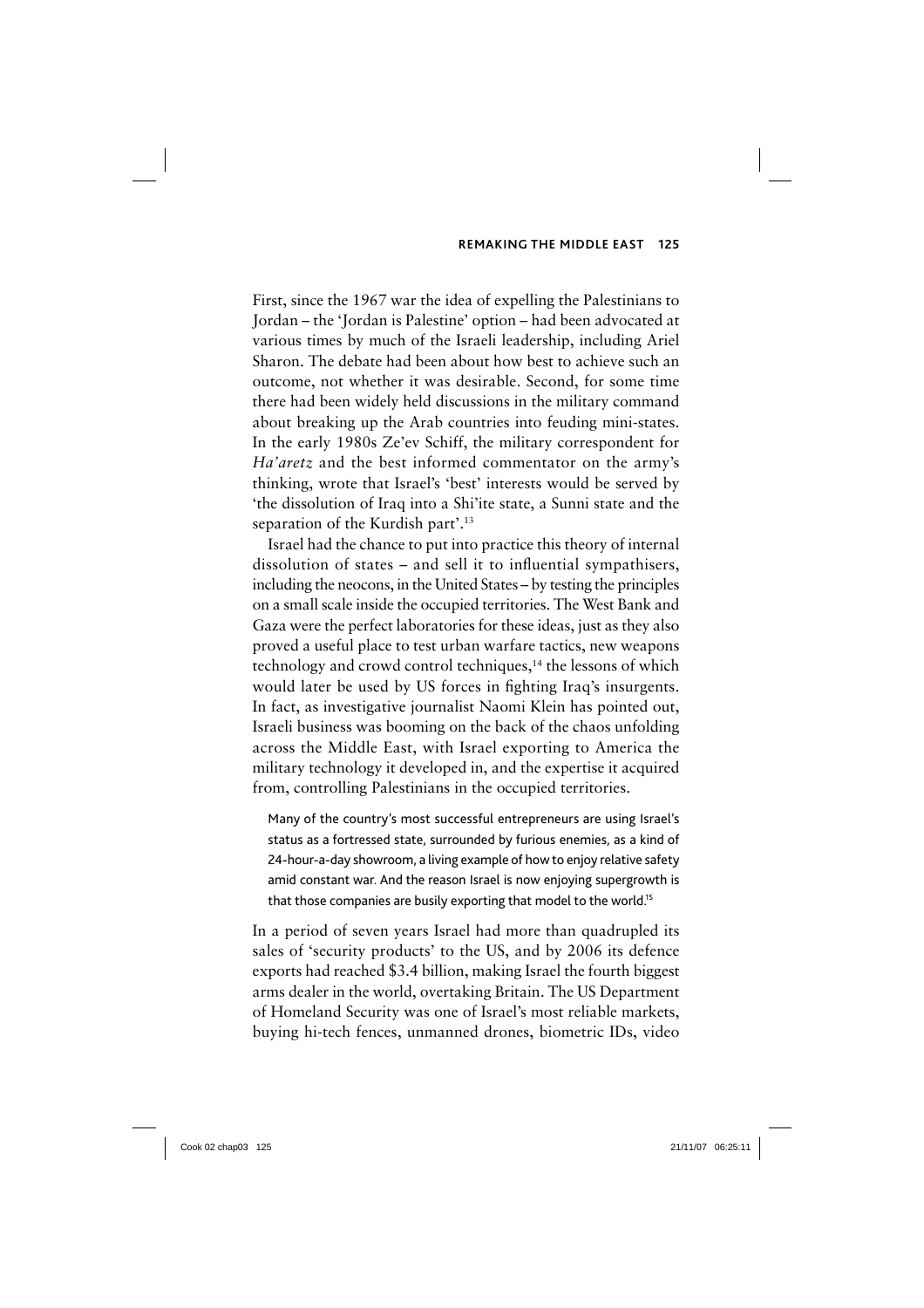and audio surveillance gear, air passenger profiling and prisoner interrogation systems.16

From the lessons learnt in the laboratories of Gaza and the West Bank, Israel believed it could break with the policies developed by the European colonial powers in the Middle East. They had installed or propped up a loyal strongman, while keeping him weak enough to rely on the support of his Western patron. This could be done by ensuring ethnic or sectarian rivalries beset his area of authority. On these grounds, Britain and France favoured the introduction of the 'nation state' in the region as a model of sovereignty because it created territorial units in which these dramas could be constructed and encouraged. Establishing states in which hostile ethnic and sectarian groups were included under one legal authority, often against their will, was a recipe for feuding that required the colonial master's continuing involvement and intervention to help maintain order. In other words, Britain and France extended the 'civilising benefits' of the nation state to the Middle East as a cover for their own economic interests, just as decades later the US would try to spread 'democracy' to the region as a cover for its own economic and imperial interests.

Israel, however, had scant interest in applying that 'strongman' model to the occupied territories, where ethnic and sectarian differences between the Palestinians were far weaker, and had been further diminished by the spurt of Palestinian nationalism that was the inevitable response to Israel's own aggressive and land-hungry Jewish nationalism. Installing a Palestinian dictator would only have encouraged even greater Palestinian nationalism and set up a potential challenger to Israeli rule, as well as being an implicit admission that Israel had established itself on the Palestinian homeland. Also, Israel was not running its colonial project at arm's length as Britain and France had mainly done. It was settling the occupied territories with its own citizens, its frontiers slowly but inexorably expanding on to more Palestinian land to incorporate them. To achieve this end, Israel preferred that the Palestinians remain weak and divided so that they would be in no position to resist the occupation, and would be vulnerable to Israel's schemes, under the banner of security, of removing sections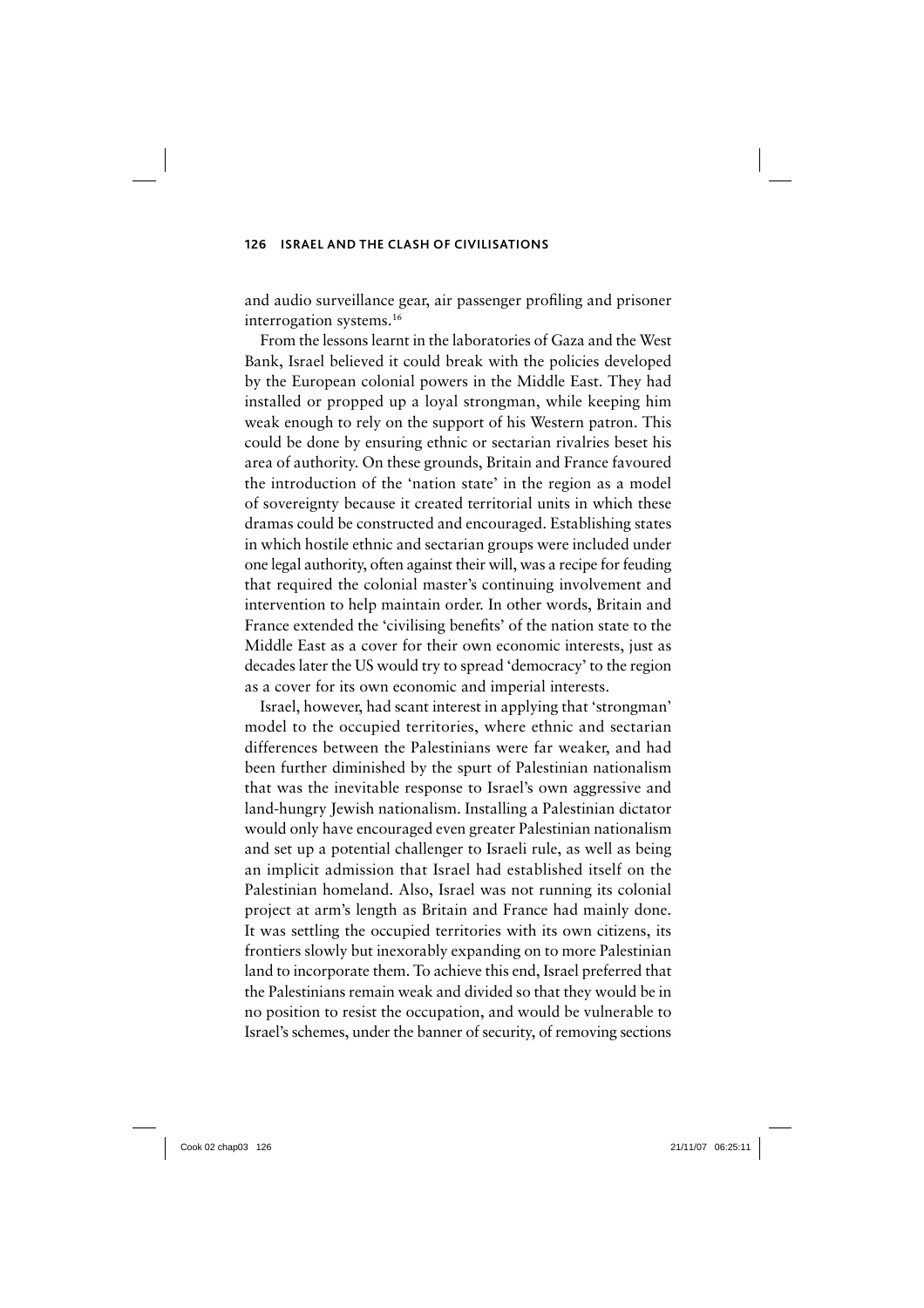of the Palestinian population from the newly settled areas. Much later, the Israeli sociologist Baruch Kimmerling coined a term for this policy: 'politicide'.

Therefore the first task following the 1967 war, when Israel captured the West Bank and Gaza, was to expel or imprison what was left of the Palestinian national leadership that had been dispersed into these territories by the war in Palestine two decades earlier. In the wake of the 1967 war, Israel prevented the emergence of new leaders in the West Bank and Gaza. Instead it first tried 'managing' the local population by co-opting its leaders, along family and communal lines, just as it had already done more successfully among the remnants of the Palestinian population inside Israel after the 1948 war.<sup>17</sup> By 1981 Sharon had refined the system into what was known as the Village Leagues, local anti-PLO militias that were nurtured by Israel and supposed to represent their regions. The system had to be aborted, however, after the Palestinians rebelled against their collaborating leaders.<sup>18</sup>

Israel experimented with other approaches, the most important of which was encouraging the emergence in the occupied territories of the Muslim Brotherhood, an offshoot of the Islamic movement for social and moral reform born in Egypt in the late 1920s. The Brotherhood had established branches in both Gaza and the West Bank after 1948, when the territories fell respectively under Egyptian and Jordanian rule. In 1973, six years after the occupation began, Israel licensed the Brotherhood and allowed it to set up a network of charities and welfare societies, funded by the Gulf states. Israel was hopeful that the Muslim Brotherhood would dissipate Palestinian nationalism and support for the PLO among the local population and encourage a social and moral conservatism that would make the Palestinians more 'moderate'. Israel's thinking at that time was explained by Kimmerling: 'Israelis administering the occupied territories and acting on the advice of orientalist experts supported traditional Islamic elements because they were considered more easily managed and submissive to the Israelis than the PLO nationalists.'19 In an early example of 'blowback', however, the local Brotherhood under the leadership of Sheikh Ahmed Yassin quickly metamorphosed into Hamas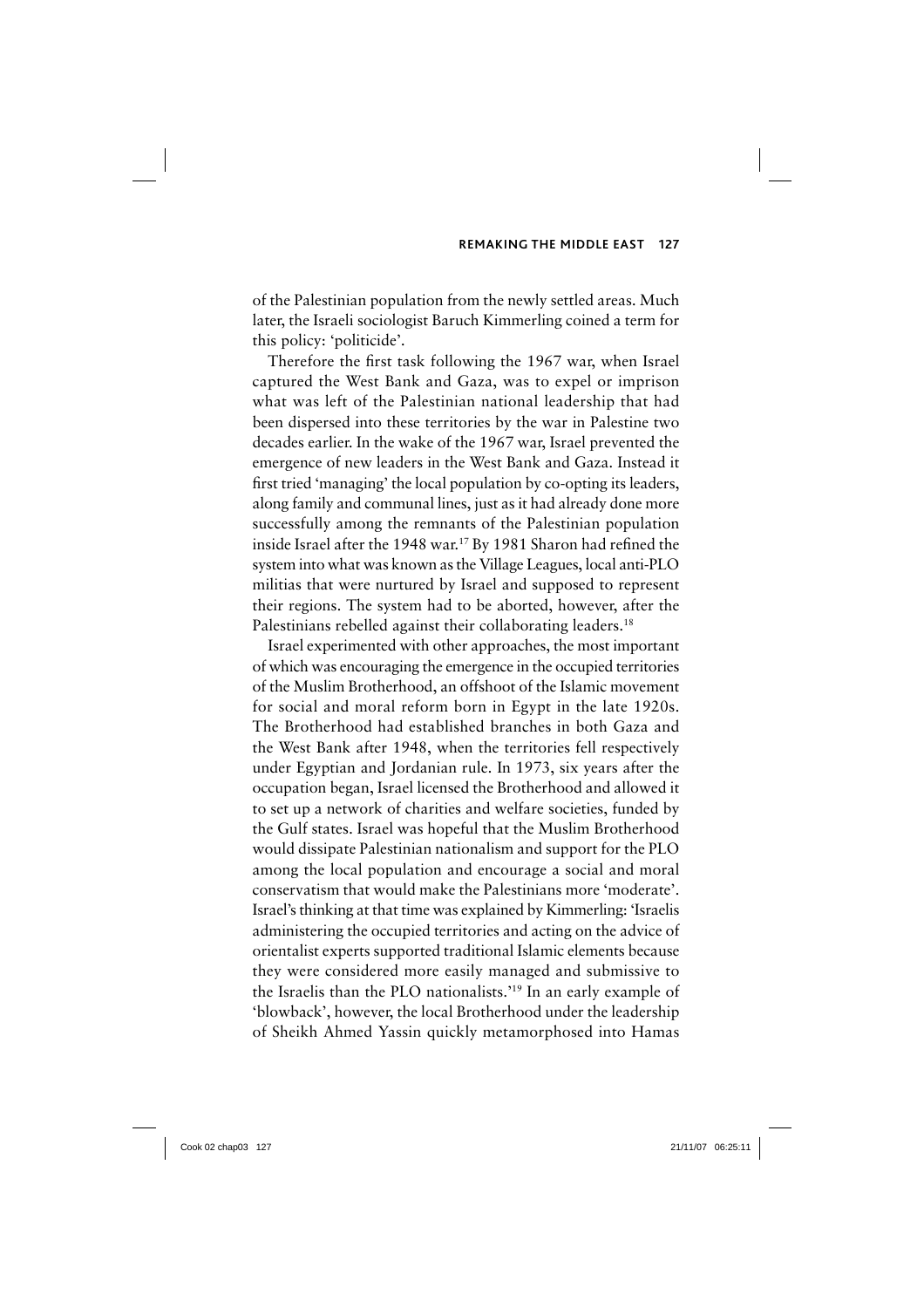when the first intifada erupted in late 1987, joining the resistance to the occupation alongside Fatah.

With this policy failing too, and faced with stiff pressure from a White House under the more liberal leadership of Bill Clinton, Israel's doves relented for the first time and risked creating a strongman in the occupied territories in the shape of Yasser Arafat. Allowed back to the occupied territories to run the new Palestinian Authority under the Oslo process, Arafat's role was clear: he was supposed to enforce Israel's security in the West Bank and Gaza, just as dozens of other Arab rulers had done before him in their own territories on behalf of Western colonial powers.

What is often overlooked is that many in the Israeli security establishment, if not most, deeply opposed the Oslo accords. Sharon was the most high-profile opponent, but he had backing from the then Chief of Staff, Ehud Barak, who would become the next Labor leader and Sharon's political rival. Barak's successors, Shaul Mofaz and Moshe Ya'alon, also publicly opposed Oslo. That meant that following Yitzhak Rabin's assassination in late 1995, the most significant figures in Israel's political and security establishments, apart from Shimon Peres, were agreed that Oslo had been a dangerous mistake, giving Arafat an international platform from which he could encourage Palestinian nationalism and seek to undermine Israel, both militarily and demographically.20 It is not surprising, therefore, that the spirit of the Oslo accords – not peace, but developing Arafat as Israel's security contractor – quickly died after Rabin's assassination. Instead the Palestinian president found himself increasingly isolated, and spent much of the second intifada holed up as a prisoner in his compound in Ramallah, while Israel began yet another approach for dissolving Palestinian nationalism: physically carving up the West Bank and Gaza into a series of cantons or ghettoes, from which organised resistance would be impossible.<sup>21</sup> That project, which started with checkpoints and curfews, culminated in the severance of all physical connection between the West Bank and Gaza following the 2005 disengagement and in the building of a 700km wall that snaked through the West Bank. A map produced by the United Nations Office for the Coordination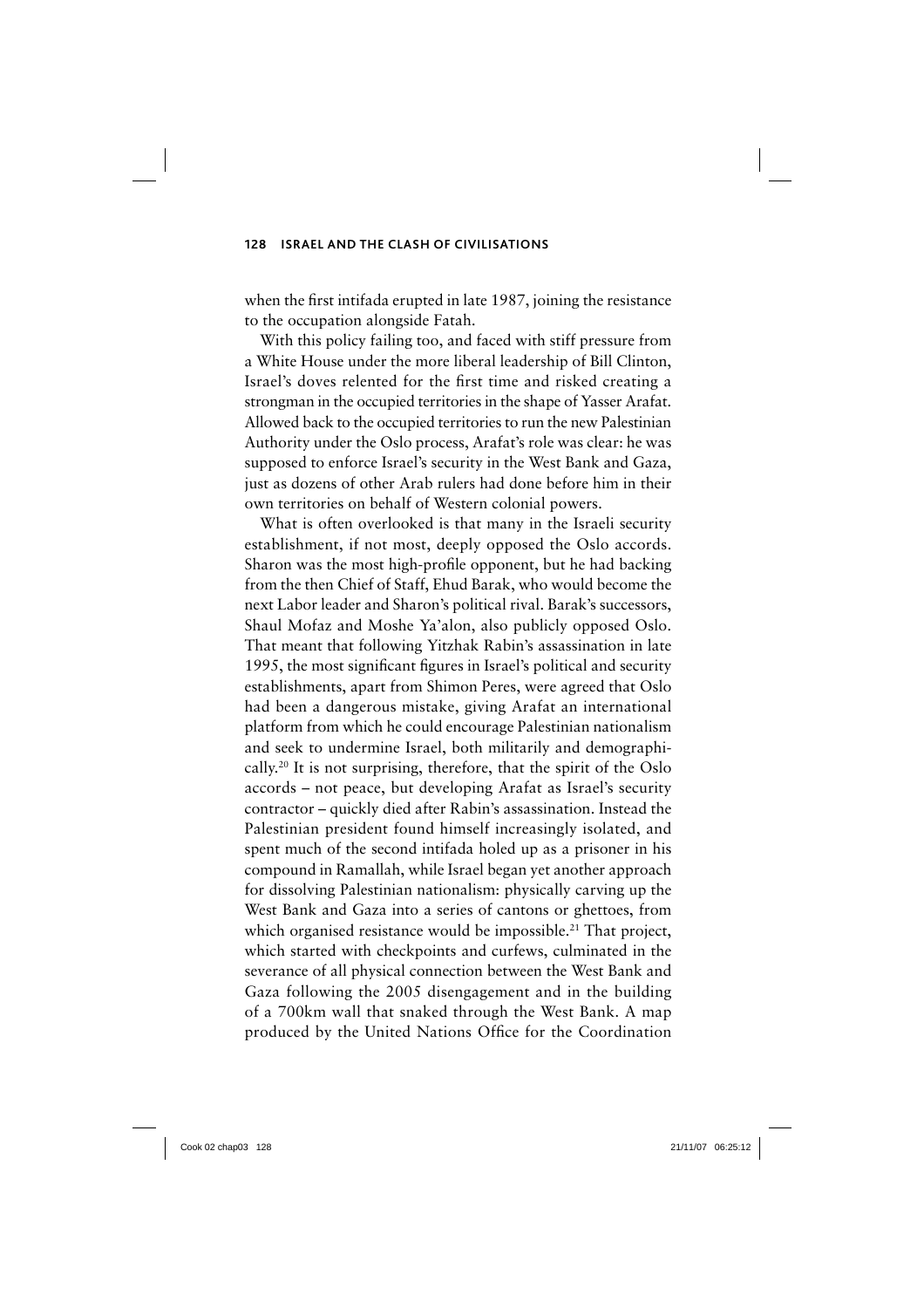of Humanitarian Affairs in spring 2007 showed in detail the 'fragmentation' of the West Bank into a series of ghettoes, each sealed off from the next by a combination of wall building, land confiscations, settlements, bypass roads and checkpoints.<sup>22</sup>

After Arafat's mysterious death in late 2004,<sup>23</sup> Israel encouraged a new compliant leader, Mahmoud Abbas, to head the Palestinian Authority, ensuring that he was weak and ineffective. Palestinians, aware of the larger processes shaping their lives, voted Abbas' Fatah party out of government in the early 2006 general elections and installed Hamas, which had until then refused to compromise with Israel. Hamas had grown increasingly strong militarily and in terms of its popularity during the latter stages of Oslo when Israeli bad faith in the peace process was becoming more apparent, and during the second intifada when it was seen to be leading resistance to the occupation. Israel, therefore, began reversing its policy of the 1980s: first, it sought to weaken Hamas by publicly holding it accountable for the international sanctions that were starving the Palestinian population of money and food; and second, it began slowly to build up Fatah's forces so that Hamas could be challenged in a power struggle. Israel also arrested Hamas legislators in the West Bank, including some well-known moderates. In late 2006, the occupied territories finally sank into feuding and fighting of a kind that seemed to have been Israel's goal for several decades. The danger was briefly averted in early 2007 when the Arab states intervened to help the rival factions create a national unity government. Israel and the US made little effort to conceal their hostility to this new arrangement, seeking to disrupt it early on by bolstering Abbas loyalists in Gaza with training and weapons in an attempt to undermine  $Hamas.<sup>24</sup> A$ leaked report from Alvaro de Soto, the retiring UN envoy for the Middle East peace process, noted the American response as Hamas and Fatah prepared to meet in Mecca over forging a national unity government:

The US clearly pushed for a confrontation between Fatah and Hamas, so much so that, a week before Mecca, the US envoy [David Welch] declared twice in an envoys meeting in Washington how much 'I like this violence',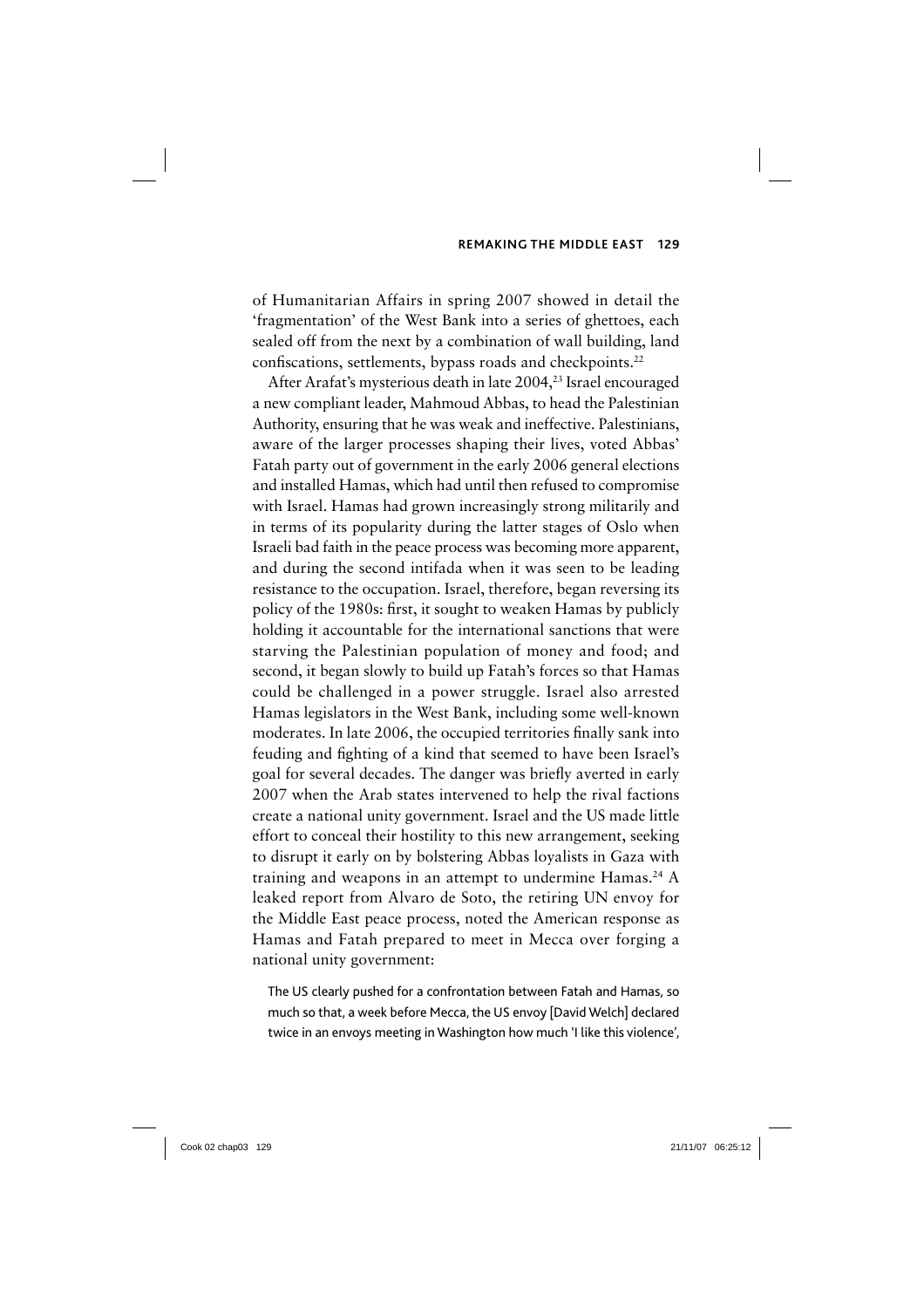referring to the near-civil war that was erupting in Gaza in which civilians were being regularly killed and injured because 'it means that other Palestinians are resisting Hamas'.25

The US was keen to bolster Abbas, or his possible successor Mohammed Dahlan, by training and arming the Presidential Guard,26 though Israel was reported to have blocked some shipments, possibly fearful that they might accidentally create another Arafat. In June 2007, Hamas finally launched an all-out confrontation in Gaza against elements within Fatah it accused of plotting, with outside help, to overthrow the Hamas-led Palestinian Authority.27 Jonathan Steele, writing in the *Guardian*, noted that Hamas turned on Dahlan loyalists when they realised that the Fatah group was plotting with the US to repeat Israel's round-up of Hamas legislators – this time in Gaza. The man behind the plan was said to be Elliott Abrams, Bush's Deputy National Security Adviser and one of the more durable neocons in the Administration.28 Abrams could draw on previous experience. During the Reagan years, he had been one of the key players in the Iran-Contra Affair, when the US secretly funnelled weapons to the Contras to overthrow the elected, and left-wing, Nicaraguan government.

Abbas responded to the Hamas triumph in Gaza by creating a rival government in the West Bank. The US and Israel appeared to agree this division offered a further opportunity to entrench the de facto separation between Gaza and the West Bank – or, as the Israeli Foreign Minister, Tzipi Livini, observed: 'We should take advantage of this split to the end. It differentiates between the moderates and the extremists.'29 The US approved lifting the economic blockade of Abbas' government in the West Bank, while Israel declared that Hamas-controlled Gaza would be treated as a 'terror entity'.<sup>30</sup> One of the most influential Israeli commentators, Akiva Eldar, noted that Ariel Sharon had long dreamt of a 'Hamastan' in Gaza: 'In his house, they called it a bantustan, after the South African protectorates [for the black population] designed to perpetuate apartheid.' Eldar noted that Massimo D'Alema, a few years before he was elected Italy's prime minister, had recalled a meeting at which Sharon confided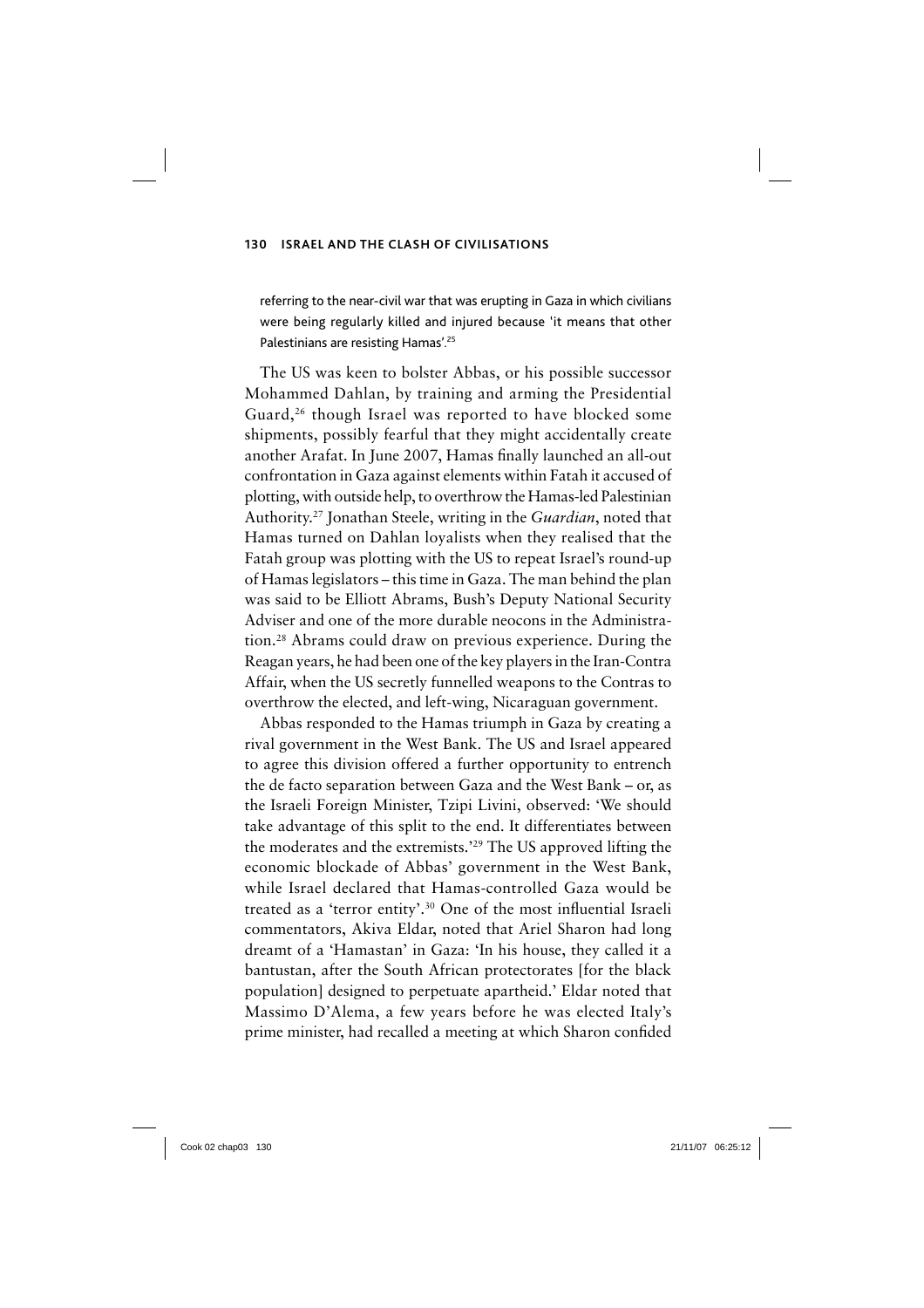that the bantustan model was the right one for the Palestinians. Eldar added that the project for cantonising the Palestinians was well advanced:

Alongside the severance of Gaza from the West Bank, a policy now called 'isolation,' the Sharon-Peres government and the Olmert-Peres government that succeeded it carried out the bantustan program in the West Bank. The Jordan Valley was separated from the rest of the West Bank; the south was severed from the north; and all three areas were severed from East Jerusalem. The 'two states for two peoples' plan gave way to a 'five states for two peoples' plan: one contiguous state, surrounded by settlement blocs, for Israel, and four isolated enclaves for the Palestinians. This plan was implemented on the ground via the intrusive route of the separation fence, a network of roadblocks deep inside the West Bank, settlement expansion and arbitrary orders by military commanders.<sup>31</sup>

Eldar's assessment accorded with that of the World Bank, which in a report published in May 2007 noted that restrictions on movement imposed by Israel meant that 50 per cent of the West Bank was off limits to the Palestinians.<sup>32</sup>

The lesson Israel's commanders had learnt from their occupation of the West Bank and Gaza, or thought they had learnt, was that the most effective way to weaken Palestinian nationalism and maintain control of the occupied territories was to keep the Palestinians factionalised and fighting. The fact that Israel had achieved these goals in spite of the cohesiveness of Palestinian society doubtless made them confident that the lessons could be applied to the rest of the Middle East with even greater success.

# **OVER THE PRECIPICE AND INTO CIVIL WAR**

One of the more surprising assumptions of liberal Western observers was that the US 'war on terror' – even if it was profoundly wrongheaded – was at least well intentioned. On this view, Washington really was trying to improve the lot of the Middle East, and hoping to spread democracy,<sup>33</sup> even if it was at the same time trying to secure control of the region's oil. Thus, the eminent revisionist Israeli historian, Avi Shlaim, who had long been in academic exile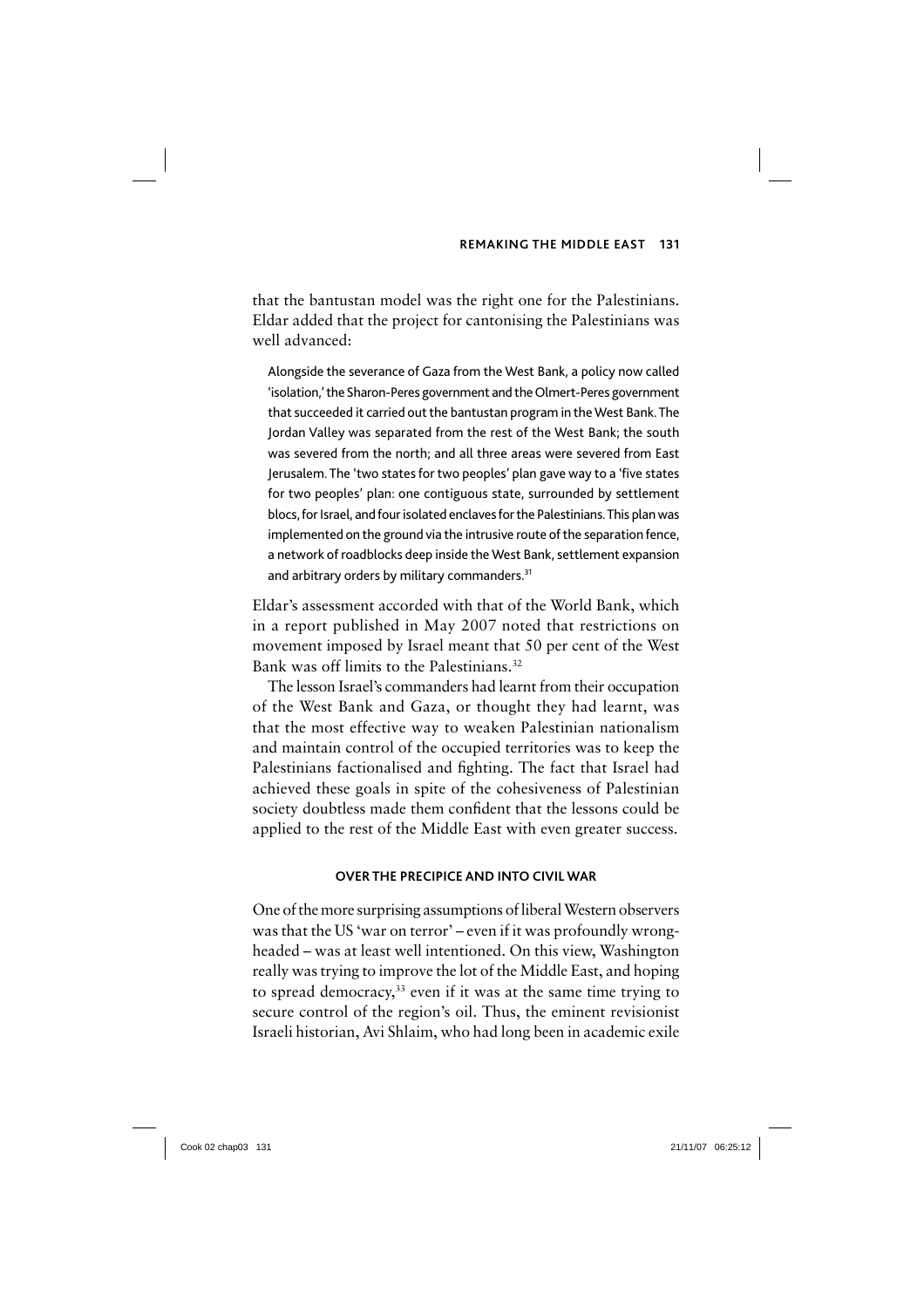in Britain, commented that the neoconservatives had pushed for the invasion of Iraq because they were interested 'in overthrowing Saddam Hussein and in nothing else'.34 Ibrahim Warde, a professor of law and diplomacy at Tufts University, Massachusetts, observed in *Le Monde diplomatique* that the neocons had indulged in a 'fantasy':

The general public, eager for miracle solutions, believed their chain of reasoning: the war would be a piece of cake; US troops would be welcomed as liberators; a liberal and secular democracy would emerge in Iraq; the Iraqi government would sign a peace treaty with Israel; through a domino effect, regime change would sweep the region; free elections would crush extremists: the Arab-Israeli conflict would be resolved.<sup>35</sup>

Similarly, Jonathan Steele writing in the *Guardian* in early 2007 concluded: 'The only certainty is that Bush's strategy of calling for democratisation in the Middle East is over. Washington has had to abandon the neocon dream of turning Iraq into a beacon of secular liberal democracy. It is no longer pressing for reform in other Arab states.'36

Reassuring as the idea was that these were the intended consequences of invasion, there was little evidence that the ideological sponsors of the Iraq war – both in Israel and in Washington – ever believed such results would be forthcoming. In fact, as Noam Chomsky has pointed out, it would have been 'incomprehensible stupidity' for them to have promoted meaningful democracy in Iraq. An independent Iraq would almost certainly have tried to make an alliance with Iran, giving the pair effective control over the region's oil, recover its role as leader of the Arab world and, as a result, re-arm to confront the regional enemy, Israel.

We are therefore being asked to believe that the United States will stand by quietly watching a serious challenge to Israel, its primary regional client, as well as the takeover of the world's major energy bloc free from US control, and the displacement of the Saudi royal family, long allied with the United States in opposing secular Arab nationalism. Those who have jumped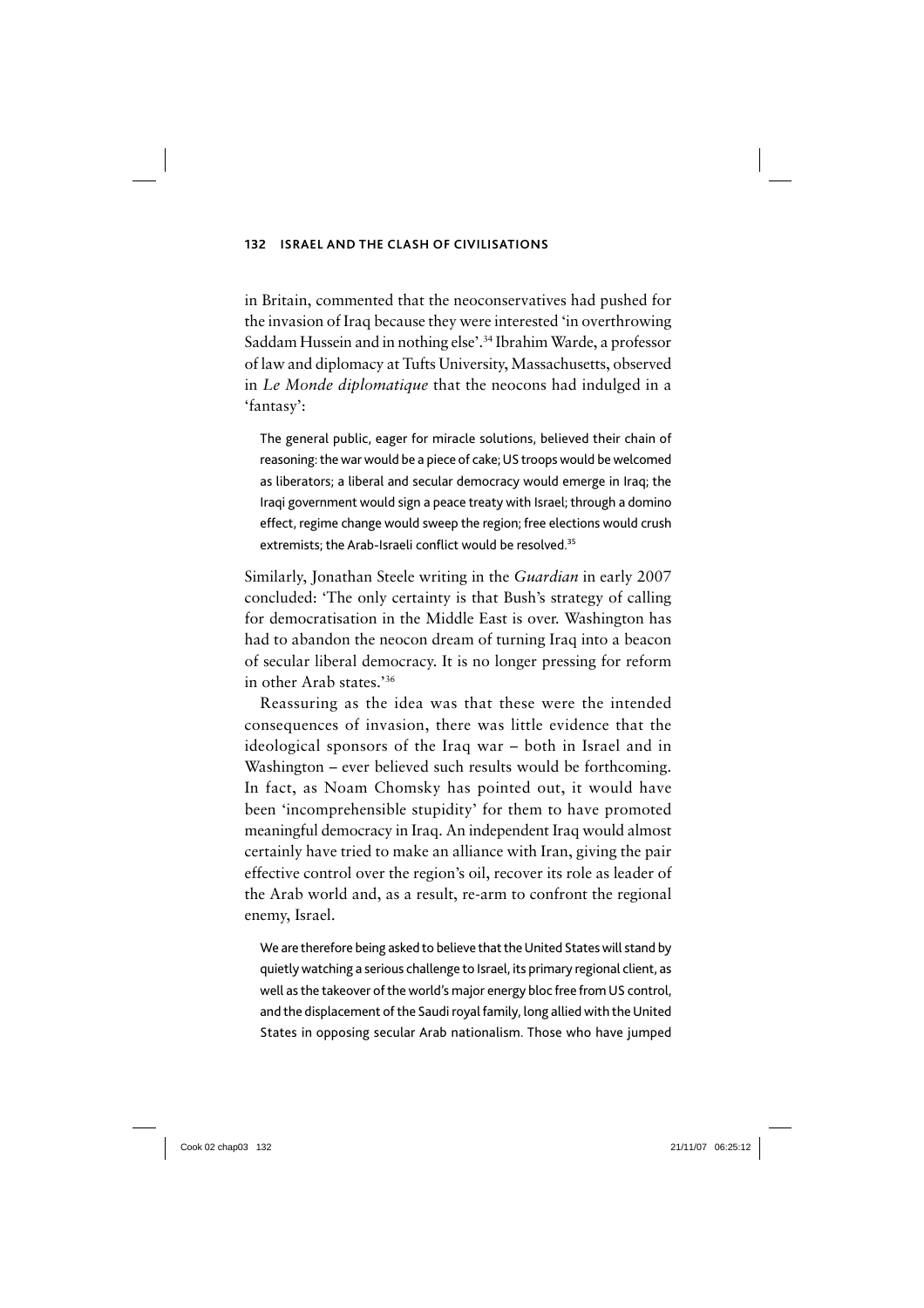enthusiastically on the 'democratization bandwagon' are suggesting that Washington would politely observe such not unlikely developments.<sup>37</sup>

There are far stronger grounds, as we have seen, for supposing that Israel and the neocons knew from the outset that invading Iraq and overthrowing its dictator would unleash sectarian violence on an unprecedented scale – and that they wanted this outcome. In a policy paper in late 1996, shortly after the publication of *A Clean Break*, the key neocon architects of the occupation of Iraq – David Wurmser, Richard Perle and Douglas Feith – predicted the chaos that would follow an invasion. 'The residual unity of the [Iraqi] nation is an illusion projected by the extreme repression of the state', they advised. After Saddam Hussein's fall, Iraq would 'be ripped apart by the politics of warlords, tribes, clans, sects, and key families. Underneath facades of unity enforced by state repression, [Iraq's] politics is defined primarily by tribalism, sectarianism, and gang/clan-like competition.'<sup>38</sup> Interestingly, nowhere in this early neocon document on Iraq is there mention of WMD or terrorist threats. Instead the authors express the concern that, given Iraq's increasing isolation and weakness following the West's sanctions regime, Iran or Syria might try to take over the country. 'Iraq, a nation of 18 million [*sic*], occupies some of the most strategically important and well-endowed territories of the Middle East ... Thus, whoever inherits Iraq dominates the entire Levant strategically.'

A leading Palestinian intellectual and former Israeli Knesset member, Azmi Bishara, pointed out how implausible it was that democracy could emerge from the dissolution of a state:

Democracy cannot come into effect by manacling the sovereignty of a nation and dismantling a country as is currently taking place in Iraq ... The commonly held impression is that society without government is civil society. The notion has become something of a fad. But it is an illusion and a dangerous one at that. Society without government is a society at war, a society in which everyone is at the throats of everyone else. With the collapse of the state in Iraq the fires from 'society's hell' flared out of control. The dual collapse of the dictatorship of Baghdad and the myth of building democracy on the ruins gave rise to the current Iraqi nightmare.<sup>39</sup>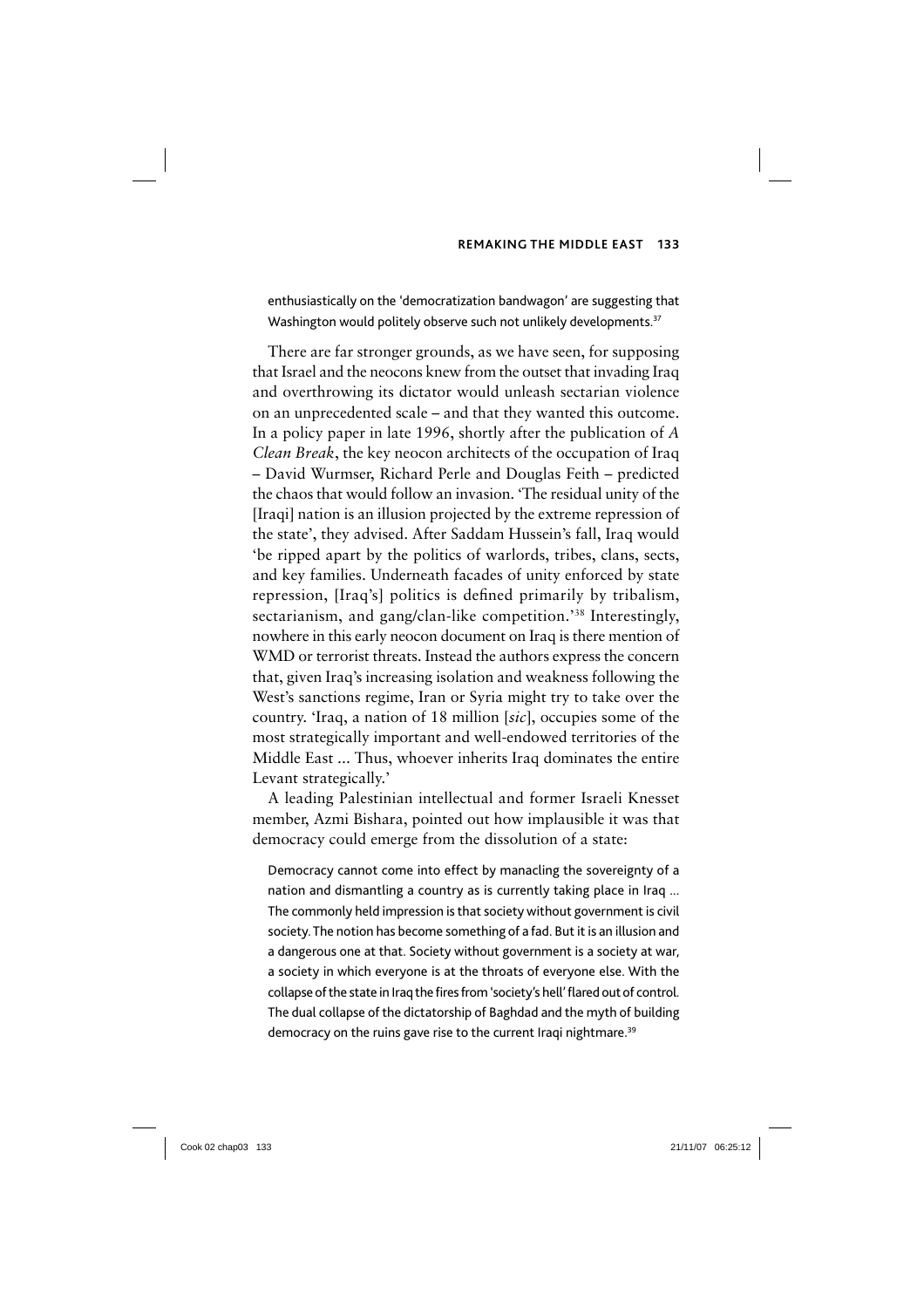# **134 ISRAEL AND THE CLASH OF CIVILISATIONS**

That impending nightmare was understood by the officials preparing the attack on Baghdad, in both the US and Britain. A report published by the US Senate Intelligence Committee in May 2007 revealed that many of the country's intelligence documents had warned of the chaos that would be unleashed in occupying Baghdad. The committee concluded that two classified documents produced by the National Intelligence Council in January 2003, shortly before the attack on Iraq, suggested an 'American invasion would bring about instability in Iraq that would be exploited by Iran and al-Qaida'. Among the warnings contained in the documents were that:

- Al-Qaeda would use the invasion as an opportunity to increase attacks on Western targets, and that the connections between al-Qaeda and other terror groups would become blurred.
- Domestic groups in Iraq's deeply divided society would become violent and the settling of scores would be common.
- Iraq's neighbours, especially Tehran, would jockey for influence after the invasion. The less Iran felt threatened by US actions, the analysts noted, the more chance that it would agree to cooperate in the post-invasion period.<sup>40</sup>

These assessments accorded with revelations that had already been made by senior intelligence officials. In early 2006 Paul Pillar, a veteran of the CIA who had served as the US intelligence community's chief Middle East analyst, wrote in *Foreign Affairs*:

If the entire body of official intelligence analysis on Iraq had a policy implication, it was to avoid war – or, if war was going to be launched, to prepare for a messy aftermath. What is most remarkable about prewar US intelligence on Iraq is not that it got things wrong and thereby misled policymakers; it is that it played so small a role in one of the most important US policy decisions in recent decades.<sup>41</sup>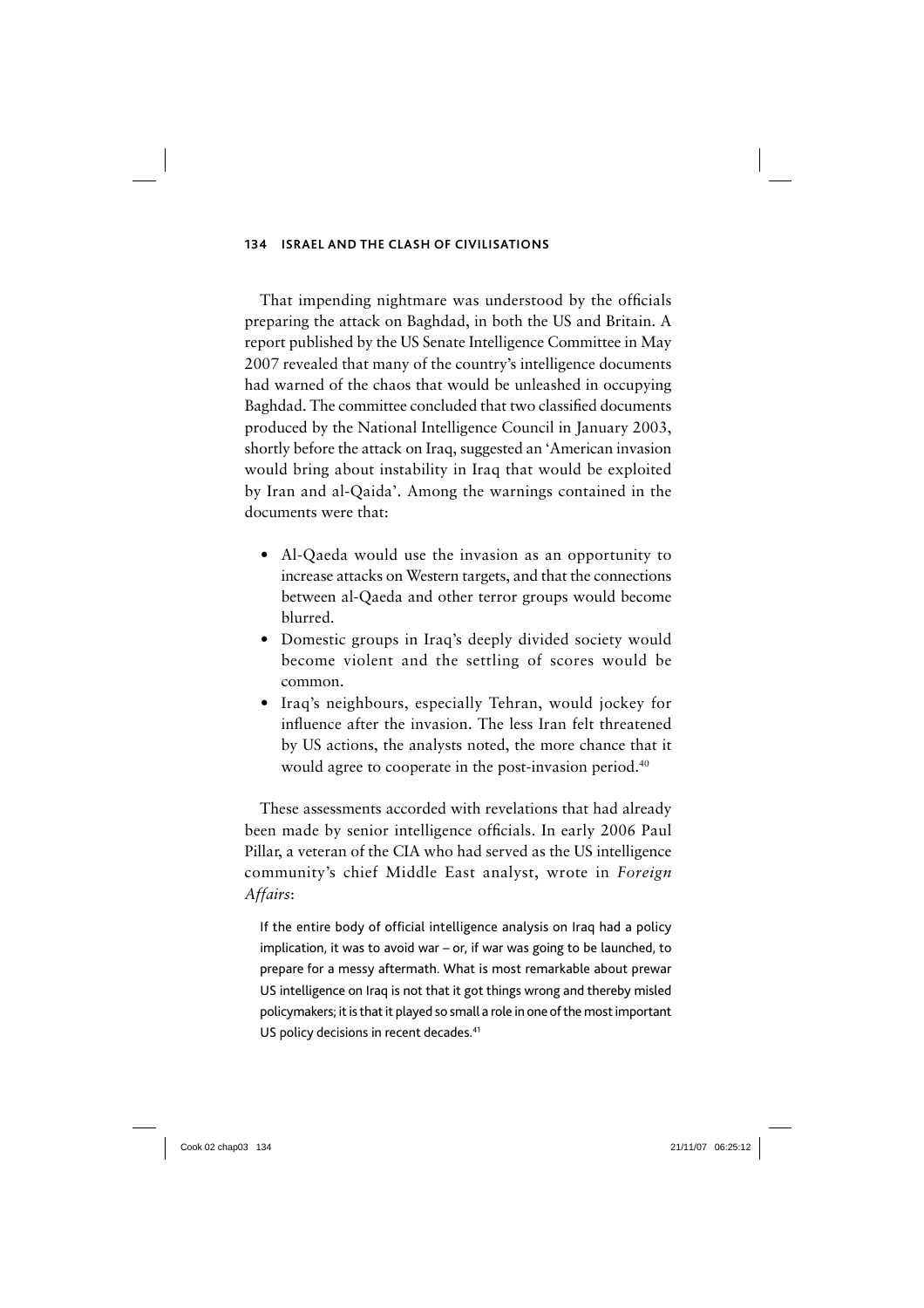That view was backed by a senior British diplomat closely involved with the build-up to war. In written testimony to the 2004 Butler inquiry, Carne Ross, who negotiated several UN Security Council resolutions on Iraq, admitted that British and US officials were well aware that Saddam Hussein had no WMDs and that bringing him down would lead to chaos.

It was the commonly-held view among the officials dealing with Iraq that any threat had been effectively contained. I remember on several occasions the UK team stating this view in terms during our discussions with the US (who agreed). At the same time, we would frequently argue, when the US raised the subject, that 'regime change' was inadvisable, primarily on the grounds that Iraq would collapse into chaos.<sup>42</sup>

Ross' account confirmed earlier reports, based on leaked Downing Street memos, that the British prime minister Tony Blair had been given forecasts by officials of the 'mess post-war Iraq would become'.43 British warnings about the destabilising effect of an invasion were also reported in the memoirs of Tyler Drumheller, the CIA's head of clandestine operations in Europe until 2005. He noted that a few days after 9/11 a group of British diplomats and MI6 officers met their US counterparts at the British embassy and advised them off what they feared was the likely American response: an attack on Iraq. 'Aren't you concerned about the potential destabilising effect on Middle Eastern countries?' Drumheller recalled one MI6 officer saying.<sup>44</sup>

One of the reasons Pillar, Ross, the wider intelligence community and the neocons had reached this conclusion was that Iraq was one of the least cohesive states in the Middle East, embracing three distinct and rival communities: the Sunnis, Shia and Kurds. The Kurds, who like the Palestinians had been overlooked by the European colonial powers when they were drawing borders across the Middle East, had long-standing ambitions for independence and statehood. The Shia, the largest population in Iraq, belonged to a dissident branch of Islam that had a history of suffering under the dominant Islamic sect of the Sunnis. Iraq's Arab Shia also had close, if difficult, relations with the neighbouring regime in Iran, which had been run by Persian Shia clerics since the revolution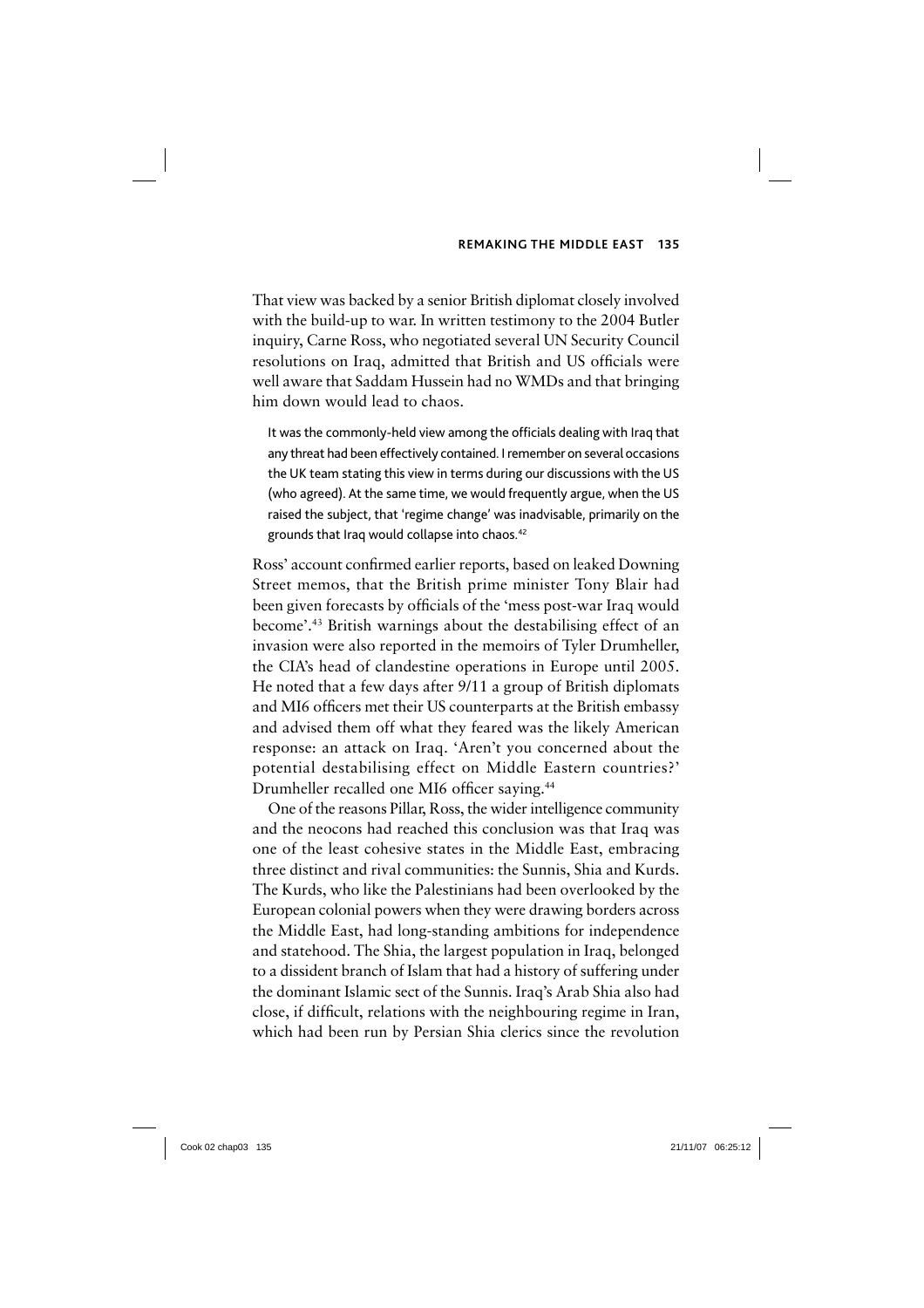in 1979. The minority Sunnis, meanwhile, dominated the army and had ruled the country through a series of autocratic generals for several decades. As in Syria, the secular Ba'athism of the Iraqi regime $45$  – along with the iron hand of a brutal dictator like Saddam Hussein – had been successful in holding the country together and dissipating sectarian tensions. It was for this very reason that Israel had long regarded Iraq, as well as Syria and Iran, to be its prime enemies and had made them the targets of its venom: the Arab nationalism of the first two, and a similar Persian chauvinism in Iran, had proven relatively immune to Israeli intrigues.

Imposing democracy overnight on Iraq, even supposing it were intended or possible, would undoubtedly have been a recipe for feuding and the settling of historic scores. But Washington opted for another course. Rather than instituting 'regime change', which would have required the rapid installation of a new, more compliant dictator to hold Iraq together, Washington engineered 'regime overthrow', styling it as 'democracy'. The power vacuum that followed encouraged growing sectarian rifts as groups jostled for influence. This was no cause for concern, according to a prominent neocon intellectual, Daniel Pipes, writing three years after the invasion.

The time has come to acknowledge that the coalition's achievement will be limited to destroying tyranny, not sponsoring its replacement. There is nothing ignoble about this limited achievement, which remains a landmark of international sanitation ... The benefits of eliminating Saddam's rule must not be forgotten in the distress of not creating a successful new Iraq. Fixing Iraq is neither the coalition's responsibility nor its burden.

Nonetheless, there were benefits for the West to be derived from the civil war in Iraq, according to Pipes, though he did not mention the most obvious one: oil. First, in an echo of the previously noted comments of the former Israeli military intelligence officer Daniel Leshem in the early 1990s, Pipes believed civil war would invite 'Syrian and Iranian participation, hastening the possibility of an American confrontation with those two states'. And second, 'When Sunni terrorists target Shiites and vice-versa, non-Muslims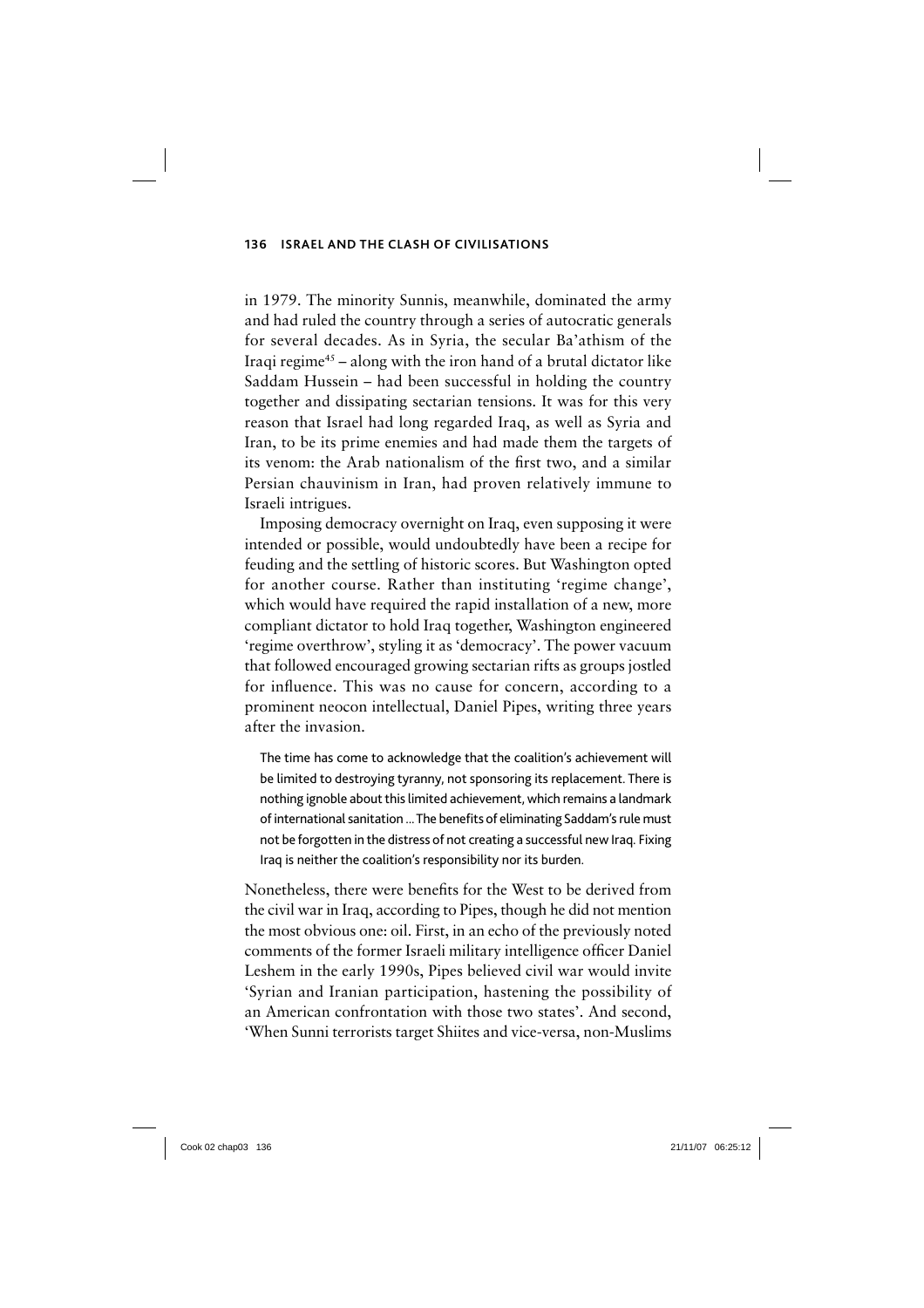are less likely to be hurt. Civil war in Iraq, in short, would be a humanitarian tragedy but not a strategic one.<sup>146</sup> In other words, civil war in Iraq offered the benefit that it might give the US the pretext it needed to expand its 'war on terror' to neighbouring states that could be implicated, while it did not risk large US casualties because in a civil war – as opposed to an insurgency – the natives would concentrate on killing each other.

Managing the mess, and milking the benefits, appeared to the neocon vision. The Sunnis were the most powerful constituency in Iraq, given their decades of running the army and the regime, and they were the backbone of the insurgency that was taking its toll on US forces. Their strength could be counteracted, at least in the short term, if the US occupation allowed effective control of the government to pass to the larger Shia population (with the advantage that this could be sold to outside observers as the first shoots of a democratic revolution). Shia leaders were soon running militias and death squads from several key ministries, stoking the sectarian killing. One commentator noted: 'Pentagon financing of these myriad militias and the active involvement of [the US-installed prime minister of the time, Iyad] Allawi in all these operations suggest that the Pentagon itself is destabilizing the country it is supposed to control.'47

A longer term solution, however, was needed and looked like it would be realised by carving up Iraq into three statelets: a Kurdish partition in the north, a Shia one in the south and a Sunni one between them.48 The partition of Iraq had been advocated by Israeli leaders for decades, and was the post-occupation solution suggested by Ariel Sharon to Bush during their meetings in the lead up to war, according to Danny Ayalon, then the Israeli ambassador to the US.49 There were also leaks that partition had been an option considered by the Iraq Study Group, which in late 2006 had sought ways to salvage the occupation of Iraq – although its final report in December 2006 insisted on preserving the country's territorial integrity. A source in the group told the London *Times:* 'The Kurds already effectively have their own area. The federalisation of Iraq is going to take place one way or another. The challenge for the Iraqis is how to work that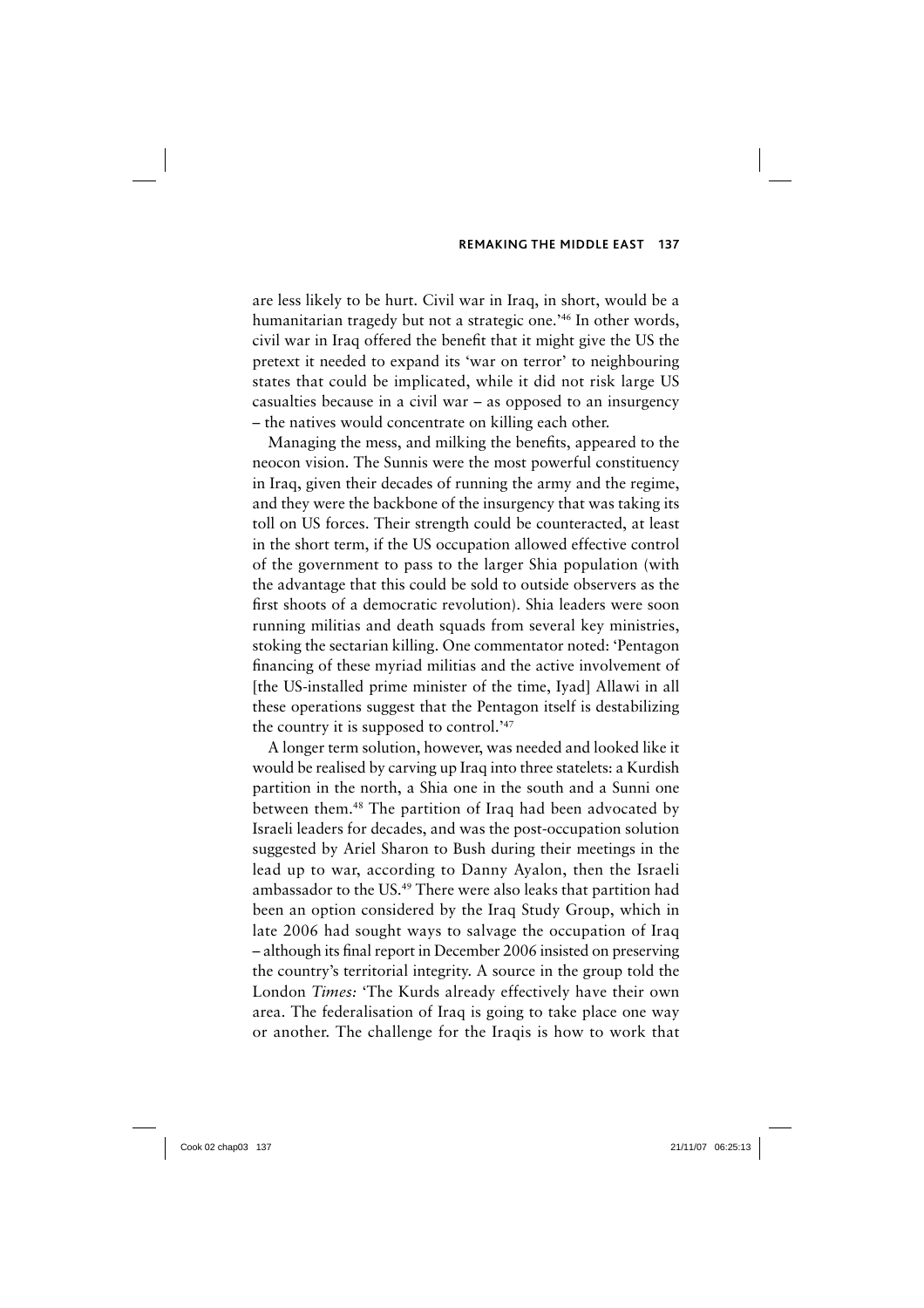through.'50 The apparent inevitability of the Kurds breaking away to take charge of their own province explained the regular reports of Israeli agents in Kurdish areas offering advice.<sup>51</sup> By January 2007, one of the Bush Administration's former architects of the Iraq invasion, John Bolton, observed that there were no strategic benefits to the US in keeping Iraq united. 'The United States has no strategic interest in the fact that there's one Iraq, or three Iraqs', he told a French newspaper. 'We have a strategic interest in the fact of ensuring that what emerges is not a state in complete collapse, which could become a refuge for terrorists or a terrorist state.'<sup>52</sup> By summer 2007 the Brookings Institution's influential Saban Center, which has close ties to the Israeli security establishment, had produced an analysis paper advocating what it called the 'soft partition' of Iraq: the international community would assist Iraqi communities in separating from each other. 'Each would assume primary responsibility for its own security and governance, as Iraqi Kurdistan already does ... soft partition in many ways simply responds to current realities on the ground.'53

The much-delayed Oil Law also seemed to be the key to financing and managing the country's partition. Washington insisted that all regions would receive their fair share of oil revenues (after a large slice of the profits had been taken by private Western corporations), but, as we have already seen, the formula for deciding how to apportion the revenues had yet to be decided. More likely the Bush Administration was intending to use the country's oil wealth to bribe and bully the respective communities, in a pattern of patronage and divide and rule familiar from the days of European colonialism.

Middle East experts, however, pointed out that partition based on sectarian divisions would be fraught with difficulties because the country's largest cities, where most of Iraq's population is to be found, are mixed. The mass displacement of Iraqis through sectarian fighting, which had made refugees of at least four million people by 2007, appeared to be part of the answer. Another indication of how the US might solve this problem in the heart of the occupation zone, in Baghdad, emerged in April 2007. Robert Fisk reported that two of the US military's most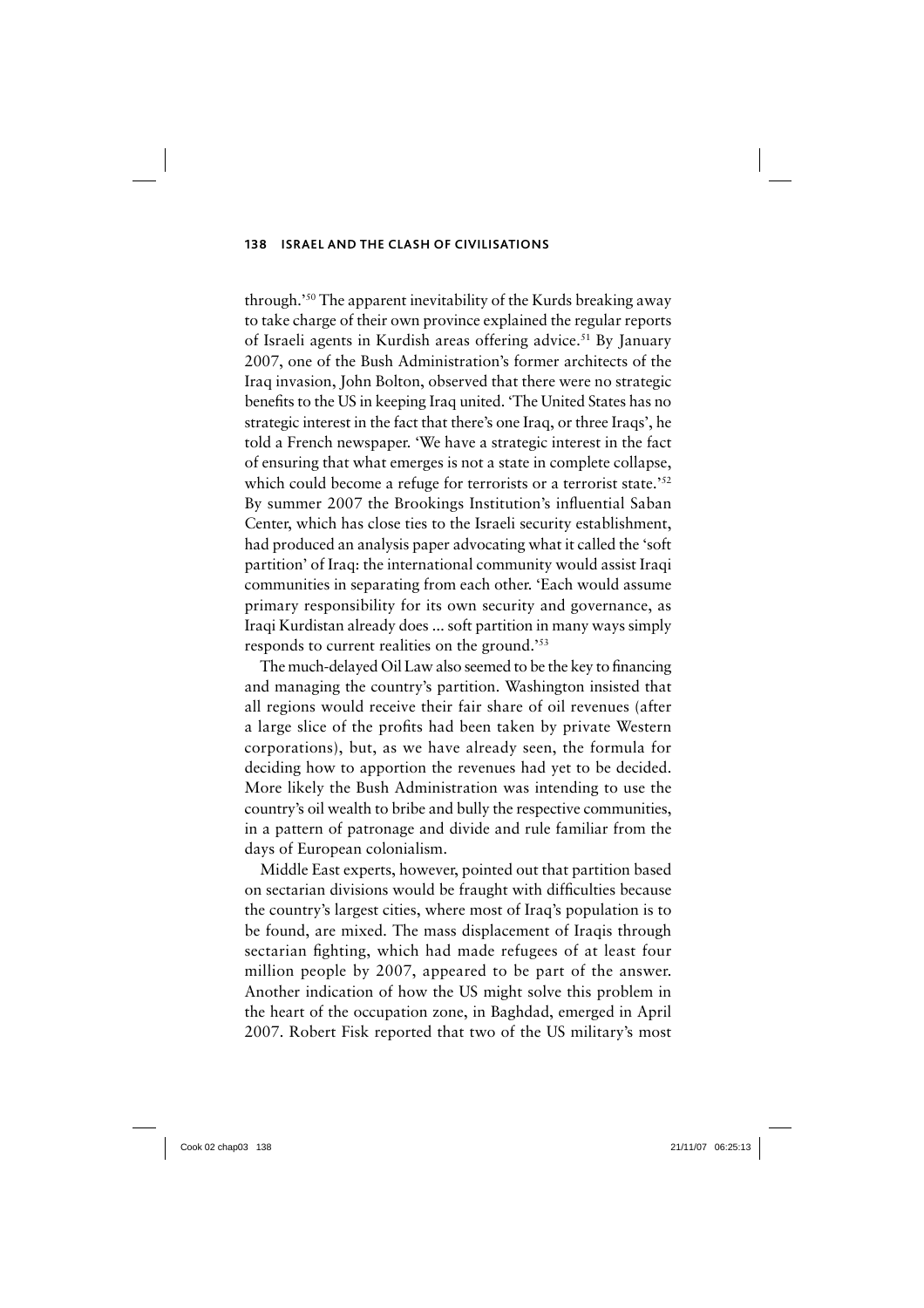senior commanders, David Petraeus and James Amos, had drawn up a lengthy document proposing sealing off occupied areas in Baghdad, enclosing neighbourhoods with barricades and allowing only Iraqis with special ID cards to enter. 'There are likely to be pass systems, "visitor" registration and restrictions on movement outside the "gated communities". Civilians may find themselves inside a "controlled population" prison.'54 Later the same month US forces started constructing the first wall around the Sunni neighbourhood of Adhamiya.55

Fisk noted that at least four Israeli officers had been involved in the debates at Fort Leavenworth in Kansas that had produced the document. That might explain why it sounded much like Israel's own system for separating Palestinians from Jewish settlers in the most difficult area under its occupation, East Jerusalem. Israel had been refining for nearly two decades the mechanics of separating population groups in the West Bank, using a complex system of walls, gates, checkpoints and permits to limit movement among the Palestinian population while allowing Jewish settlers to roam freely through the occupied areas. This now seemed to be the model being pursued by the Bush Administration in Iraq. As with the Palestinian territories, the ultimate goal of this policy may yet be to encourage the forced migration of the Iraqi population into separate ethnic partitions.

## **IRAQ: A MODEL FOR THE REGION?**

A Middle East analyst, Chris Toensing, defined US policy in the Middle East thus: 'For decades, Republican and Democratic administrations alike had pursued three fundamental goals in the region – the security of Israel, the westward flow of cheap oil, and the stability of cooperative regimes.'56 Had that policy changed? Addressing an audience at the American University in Cairo in summer 2005, the US Secretary of State, Condoleezza Rice, gave the answer: 'For 60 years, my country, the United States, pursued stability at the expense of democracy in this region here in the Middle East – and we achieved neither. Now, we are taking a different course.'57 In Washington's new language, regional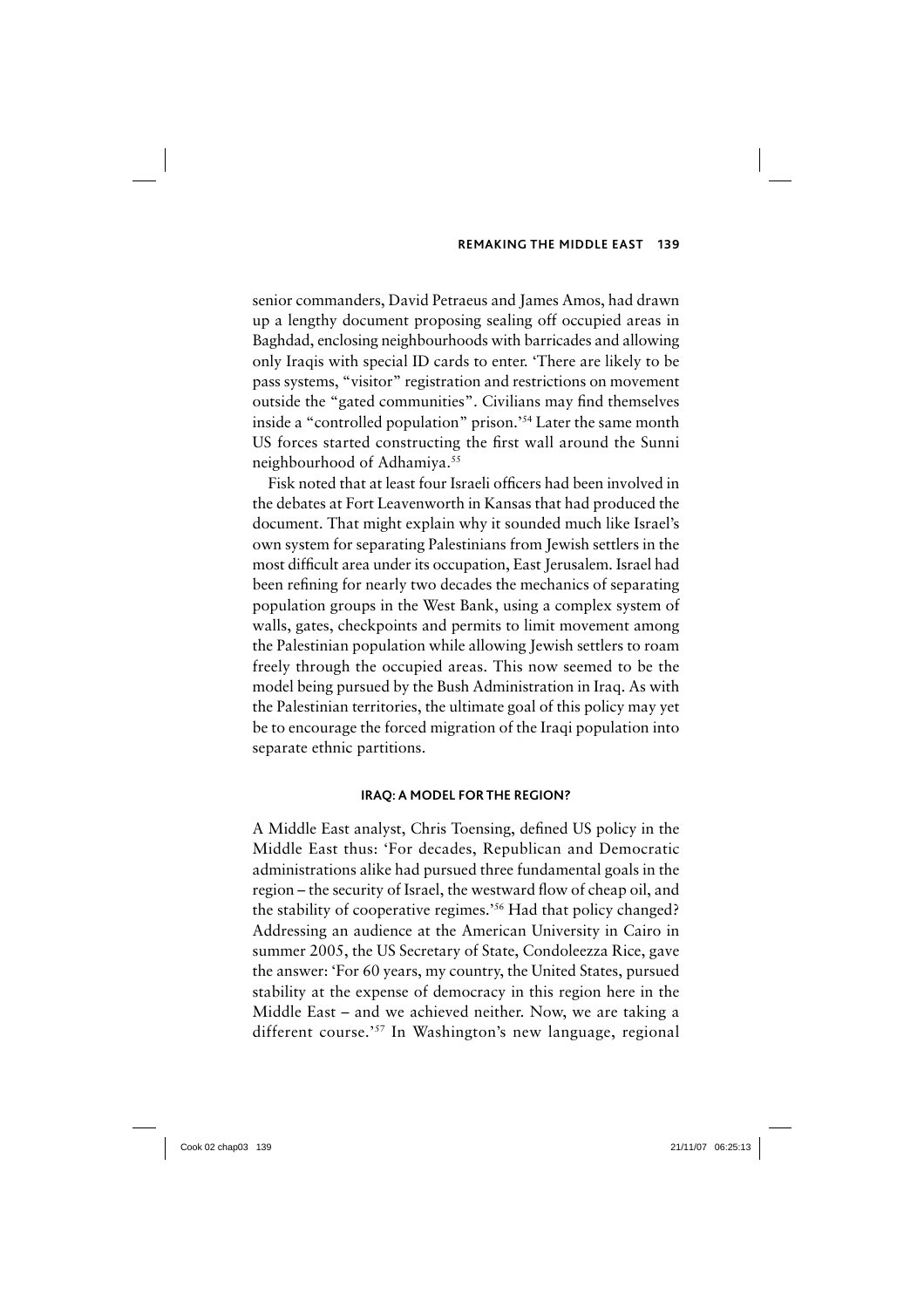stability was being replaced by a series of democratic revolutions. That was the message required to legitimise to Western publics Bush's goals in the war on terror, but in truth the results of ending enforced stability in the Middle East were far more prosaic and predictable: civil war and sectarian violence.

The other early Middle East battleground was Lebanon, where, as in Iraq, a large Shia population had been marginalised, in Lebanon's case by a system of rule bequeathed by Europe that gave disproportionate power to the Christian and Sunni minorities. Lebanon was also home to a large population of Palestinian refugees, displaced by the war that founded Israel in 1948. A civil war had raged between these various communities from 1975 until 1990, when Syria agreed to send in its forces to guarantee stability. Syria, however, was not the only external actor meddling in Lebanon's affairs. Israel mounted an invasion in 1978, and again in 1982, designed to expel the Palestinian leadership from Lebanon and install a sympathetic Christian government, that led to a two-decade occupation of the country's south. Unlike the Shia in Iraq, the Shia in Lebanon had come to exercise considerable muscle through a militia, Hizbullah, supported by Iran. Emerging in response to Israel's occupation of Lebanon, Hizbullah swiftly became the most effective resistance group, forcing Israeli troops out in 2000. Syria's continuing presence in Lebanon after the Israeli exit deeply irked both Israel and the US. Their pretext for ejecting Syrian forces arrived in February 2005. It was then that a former Sunni prime minister, Rafik Hariri, was assassinated by a bomb in Beirut, one of a spate of car explosions. Widely blamed, Syrian forces were forced to exit the country under the terms of a UN resolution two months later. At the same time the US stepped up attempts at promoting a Cedar Revolution – following similar US-inspired 'democratic' revolutions in Eastern Europe – to strengthen the Lebanese government against Hizbullah. Rival popular demonstrations in favour of the government and in favour of Hizbullah rapidly stirred up sectarian tensions that lay just below the surface.

The Cedar Revolution, however, failed to rein in Hizbullah, and Washington began visibly backing the government of Fuad Siniora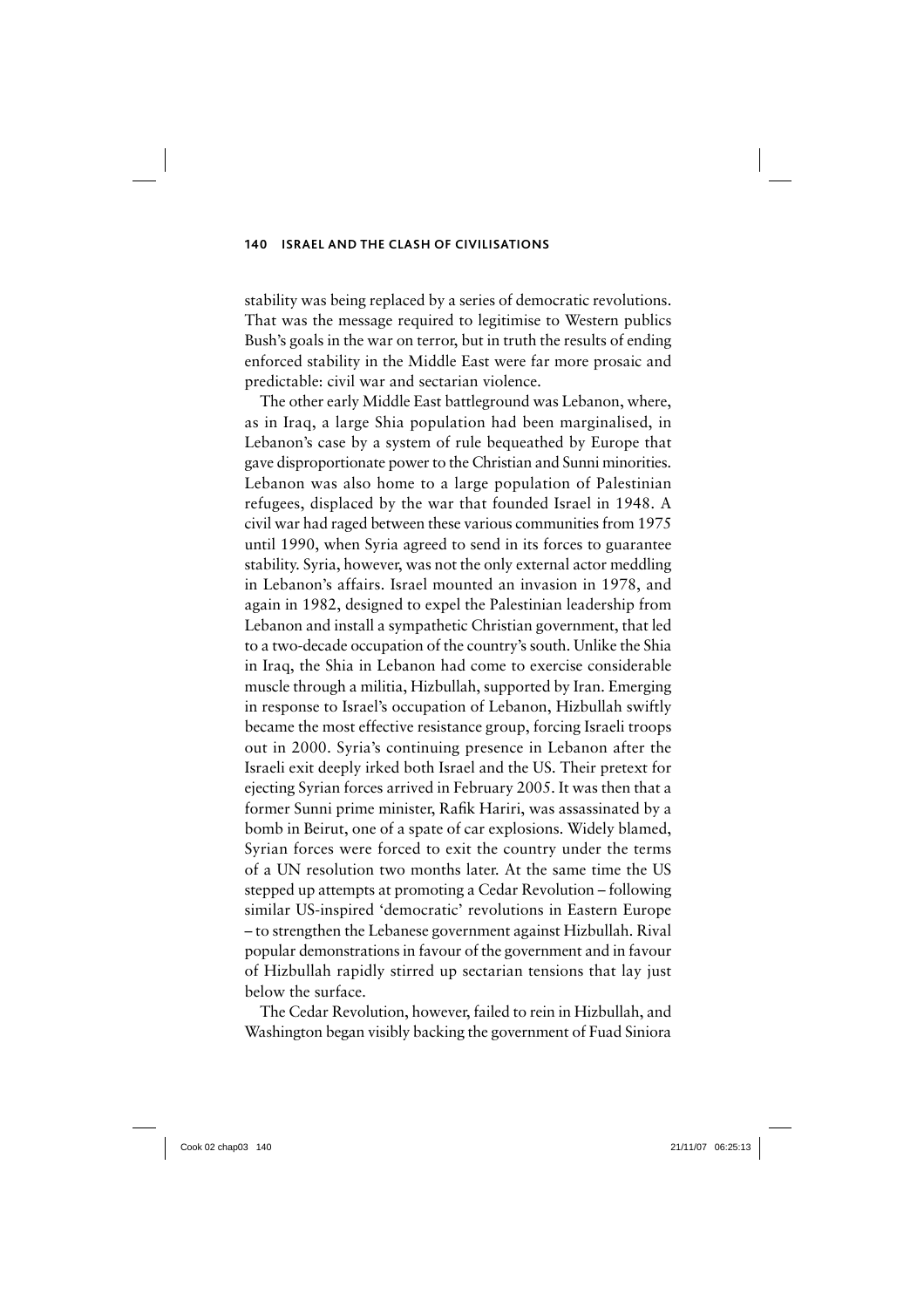and the Lebanese army<sup>58</sup> while covertly directing funds to rival militias, though it claimed these were for 'non-lethal' purposes when the operation became public. Hizbullah's deputy leader Sheikh Naim Qassem suggested otherwise, claiming that the US was arming the other groups in an attempt 'to tie Lebanon into negotiations that benefit Israel and their plan for a new Middle East'.59 The manipulation of rival militias so that they would deplete each other's energies had strong echoes of Israel's treatment of Palestinian groups in the occupied territories. Washington – as well as Israel, which had predicted civil war as the outcome of its aerial onslaught on Lebanon in summer 2006 – appeared to believe that, by reigniting a sectarian war, Lebanon's neighbour Syria could be dragged into the fray. That, as Daniel Pipes had publicly hoped for in a different context, might justify expanding the 'war on terror' to Damascus.

With the machinations of the US, Israel, Syria, Iran, the Lebanese government, Hizbullah, groups allied to the Hariri family, and others to take into account, making sense of events unfolding in Lebanon was often near-impossible. Most international coverage, however, ignored these complex interactions to present a simple story of US efforts at promoting democracy in Lebanon that were being stymied by Syria and Hizbullah. In this spirit, a UN investigation was established with the barely concealed intent of proving that Syria was responsible for Hariri's assassination. Similarly, the sudden emergence of militant Sunni groups such as Fatah al-Islam in Lebanon was blamed on Syria too. However, there were indications that the US and Israel may have had a hand in these developments – if not directly, at least through allies and proxies. In June 2006, for example, the Lebanese army uncovered several networks of Arab mercenaries who they believed had been sponsored by Israel's Mossad intelligence agency to conduct a recent wave of car bombings and assassinations in Lebanon. Israel had a history of such interference in Lebanon during its long occupation, using a proxy militia – the South Lebanon Army – to wage war against Hizbullah. It had also been blamed for a spy ring broken in 2004 that had plotted to kill Hizbullah's leader, Hassan Nasrallah.<sup>60</sup> The Lebanese Foreign Minister,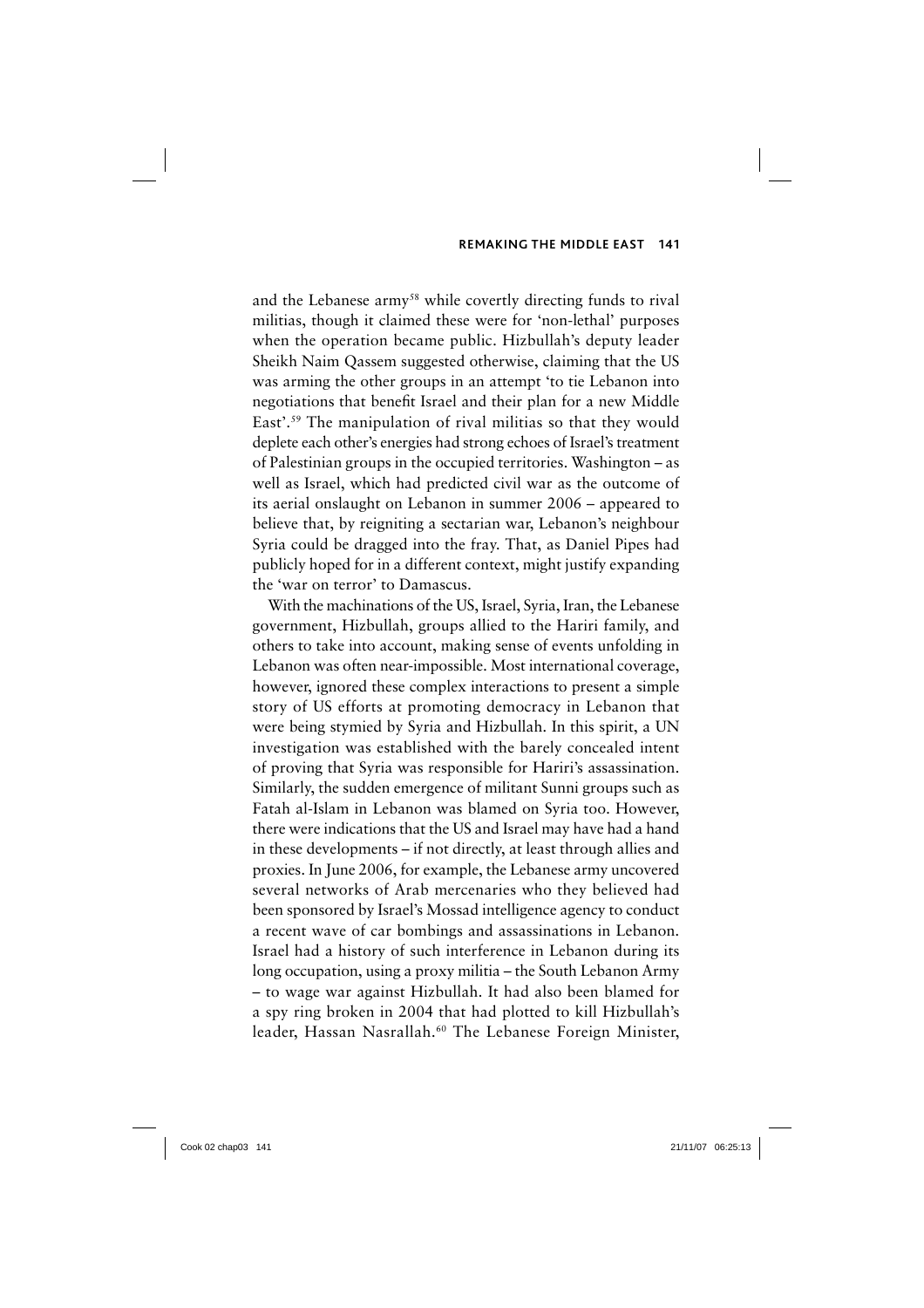Fawzi Salloukh, prepared a file of evidence for the UN Security Council to 'present Israel's nakedness before the international community', but was forced to drop the matter when the US threatened 'grave consequences', including an end to military aid, if Lebanon registered a formal complaint.<sup>61</sup>

Others, however, confirmed his suspicions. Fred Burton, a former counter-terrorism expert with the US State Department who had investigated attacks around the world, noted that the technology used in Lebanon's spate of assassinations was available to only a few countries: the US, Britain, France, Israel and Russia. Burton observed: 'Suppose that these bombings were "merely collateral"? That the true target in the plot is the Syrian regime itself? If Damascus were being framed, who then would be the likely suspect?'<sup>62</sup> Even stronger evidence of Israeli interference emerged soon afterwards when Mahmoud Rafeh, a former South Lebanon Army officer, was caught on camera setting a bomb that killed two members of Islamic Jihad in the city of Sidon. Rafeh later confessed to having been recruited by Mossad.<sup>63</sup>

If Israel was trying to destabilise Lebanon through covert 'black operations', there was growing evidence that the Pentagon and CIA were involved in similar actions there and elsewhere. An ABC News report in early 2007 revealed that the CIA was running what sources characterised as an 'information war', including the use of black propaganda, against Iran, Syria and Hizbullah. One CIA source said Iran was being targeted with a 'pro-democracy' message, and the agency was supporting 'pro-democracy' groups – a reference, it can be assumed, to attempts to stir up ethnic and sectarian tensions in parts of Iran. The CIA operation also involved 'potential allies' outside the region, again a reference, it can be assumed, to enlisting groups in exile to foment tension in Iran – much as the Iraqi exile and convicted criminal Ahmed Chalabi had been recruited by the Bush Administration before the invasion of Iraq. Covert operations by the Pentagon, which, unlike the CIA, is not subject to Congressional oversight, were being run out of the Vice-President's office and the National Security Council, according to the investigative journalist Larisa Alexandrovna. The Pentagon was said to have been resorting since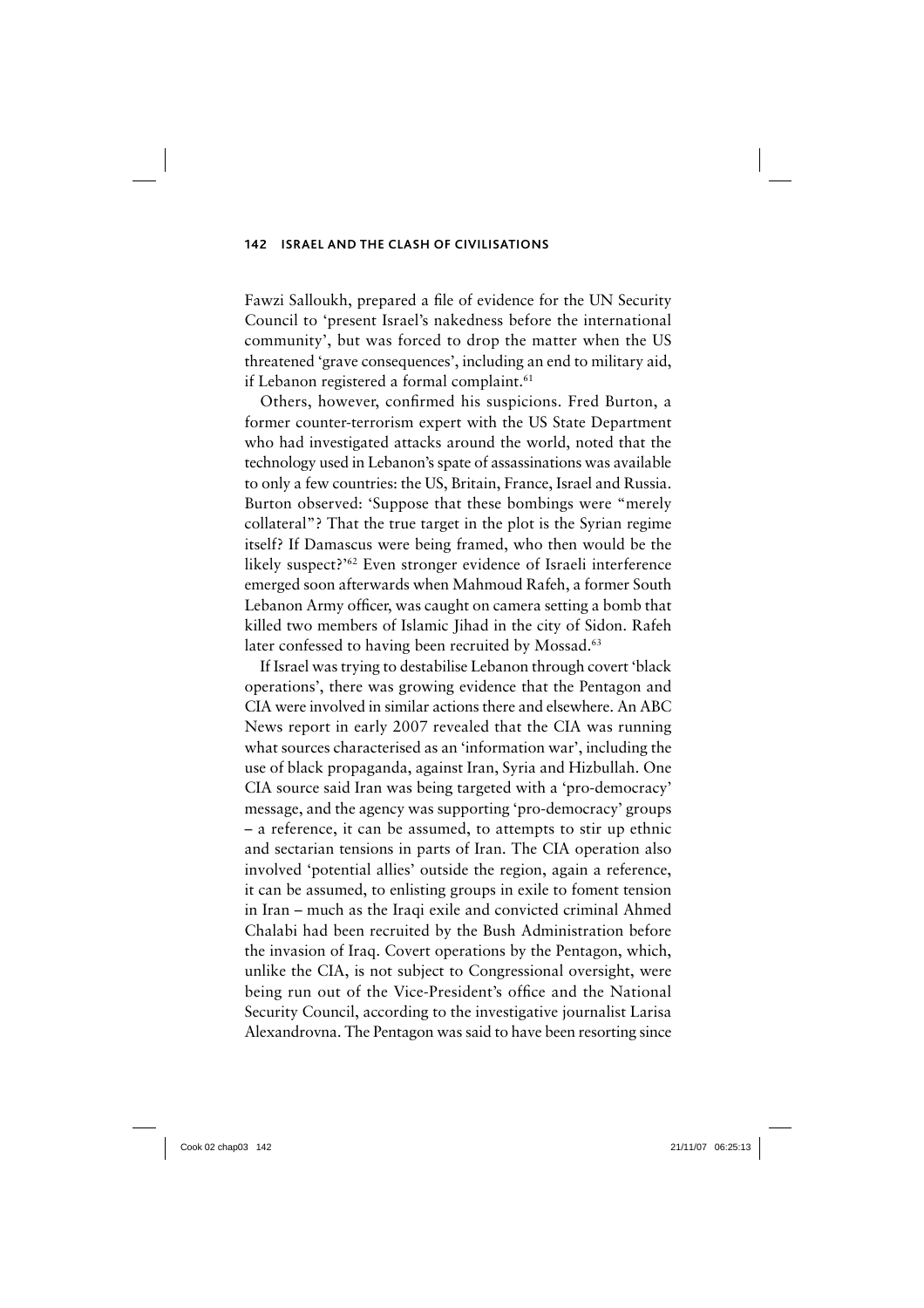2003 to 'black' operations involving terrorist groups working on behalf of the US – much as Tehran had been claiming. One group, the Mujahedeen-e Khalq, was reported to be operating in southern areas of Iran, including a Shia region where a series of bomb blasts in 2006 left many dead and hundreds injured.<sup>64</sup>

Seymour Hersh quoted a government consultant explaining the White House's logic in seeking to weaken Iran: 'The minute the aura of invincibility which the mullahs enjoy is shattered, and with it the ability to hoodwink the West, the Iranian regime will collapse.<sup>'65</sup> As in Iraq, regime overthrow seemed preferable to regime change. A Defense Department official added that Bush's staff believed 'a sustained bombing campaign in Iran will humiliate the religious leadership and lead the public to rise up and overthrow the government' – just as Israel's aerial assault was supposed to do in Lebanon. And a Pentagon consultant told Hersh they were working with an array of minority groups in Iran, including the Azeris in the north, the Baluchis in the south-east, and the Kurds in the north-east, minorities who make up 40 per cent of the country's population. The aim was to 'encourage ethnic tensions' and undermine the regime.66 A former Bush National Security Council official, Flynt Leverett, observed: 'This is all part of the campaign of provocative steps to increase the pressure on Iran. The idea is that at some point the Iranians will respond and then the Administration will have an open door to strike at them.<sup>'67</sup>

But Iraq and Lebanon, and the sustained campaign against Iran, were not isolated incidents of US and Israeli involvement in the Middle East. They fitted into a much larger picture of meddling in the region whose goal became clearer through 2007. As Sheikh Qassem of Hizbullah had suggested, Washington's new game was to deepen the existing fault lines between the Shia and Sunni communities, by backing 'moderate' Sunnis against the 'extremist' Shia in Iran and allies such as Hizbullah. Hersh characterised this policy as a 'redirection', since it meant Washington was now supporting the same sectarian community from which most of the insurgents in Iraq were drawn as well as al-Qaeda's jihadis – the very people the 'war on terror' had been designed to crush.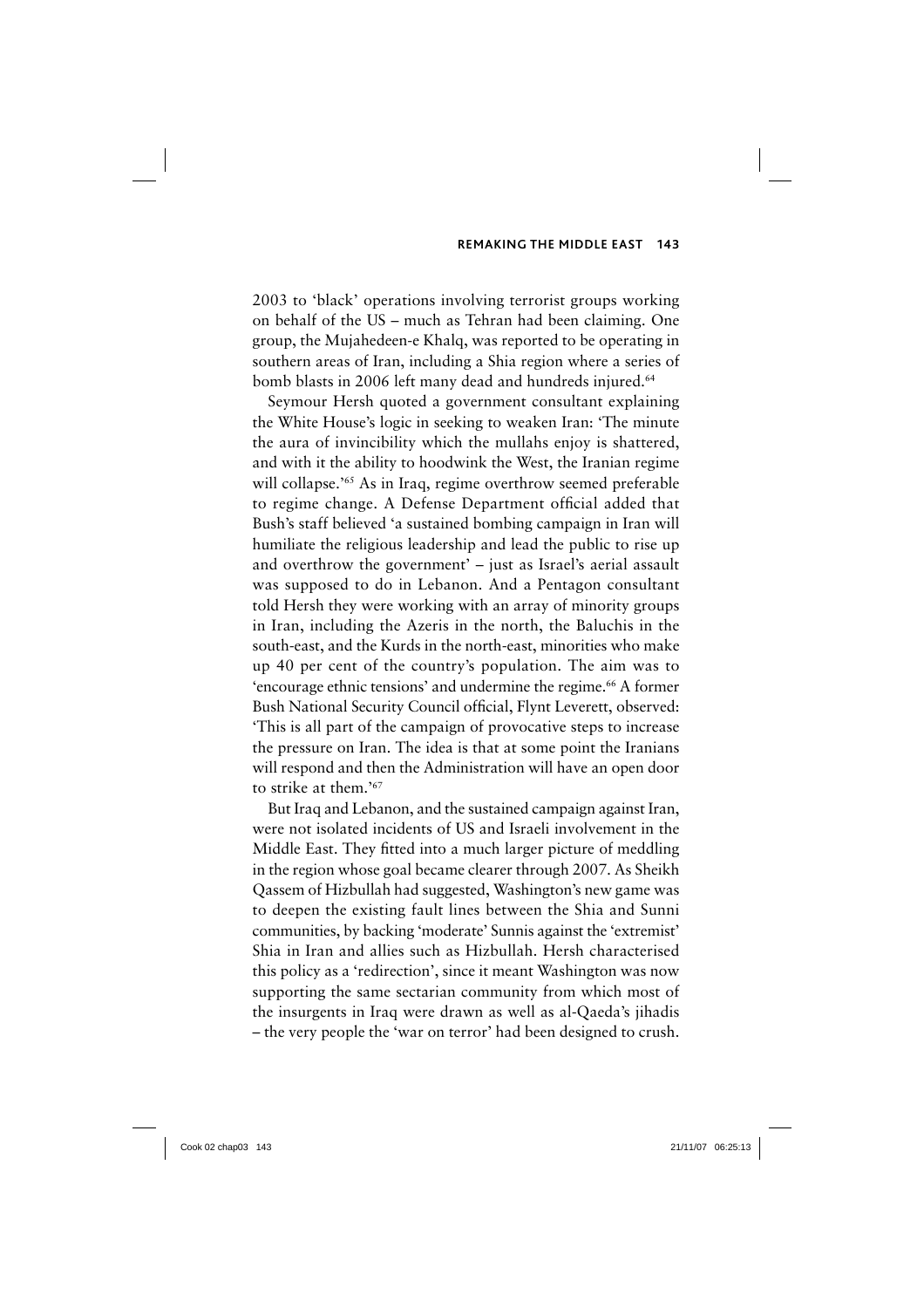Instead, Bush and his officials inverted reality by claiming that the insurgency in Iraq was being directed by Iran. 'The White House goal is to build a case that the Iranians have been fomenting the insurgency and they've been doing it all along – that Iran is, in fact, supporting the killing of Americans', a Pentagon consultant said.<sup>68</sup> After six years of the 'war on terror', Bush appeared to be committed to persuading the world that the main threat to global order was not al-Qaeda, the wayward offspring of Saudi Arabia's long indulgence of Islamic extremism, but the Shia minority dispersed across the Middle East. Or as Hersh characterised it during one interview: 'We're in the business now of supporting the Sunnis anywhere we can against the Shia ... Civil war. We're in the business of creating in some places – Lebanon in particular – a sectarian violence.'69

According to Hersh, the US was leaving some clandestine operations – possibly the most unpalatable – to the Saudi regime, which had a long history of promoting fundamentalist Sunni Islam and extremist groups. Riyadh was keen to get involved in these anti-Shia machinations, its fear driven by the thought that a stronger Iran, possibly one possessing nuclear weapons, might take control of Iraq and empower the Shia in Saudi Arabia's eastern province, where its major oilfields are located. Iran would then be able to supplant Saudi Arabia's control of OPEC. The Saudi Foreign Minister, Saud al-Faisal, had given vent to these fears in September 2005 when he warned American policy makers at the Council on Foreign Relations: 'If you allow ... for a civil war to happen between the Shiites and the Sunnis, Iraq is finished for ever. It will be dismembered. It will not only be dismembered, it will cause so many conflicts in the region that it will bring the whole region into a turmoil that will be hard to resolve.' He added that US behaviour appeared to be 'handing over the country to Iran without reason. It seems out of this world that you do this.'70 When Iraq continued sinking deeper into civil war, Saudi Arabia's King Abdullah offered a stark warning to Dick Cheney. During a meeting in Riyadh in December 2006, the king told his American visitor that the kingdom would give money and arms to Iraq's Sunni militias – presumably including those leading the insurgency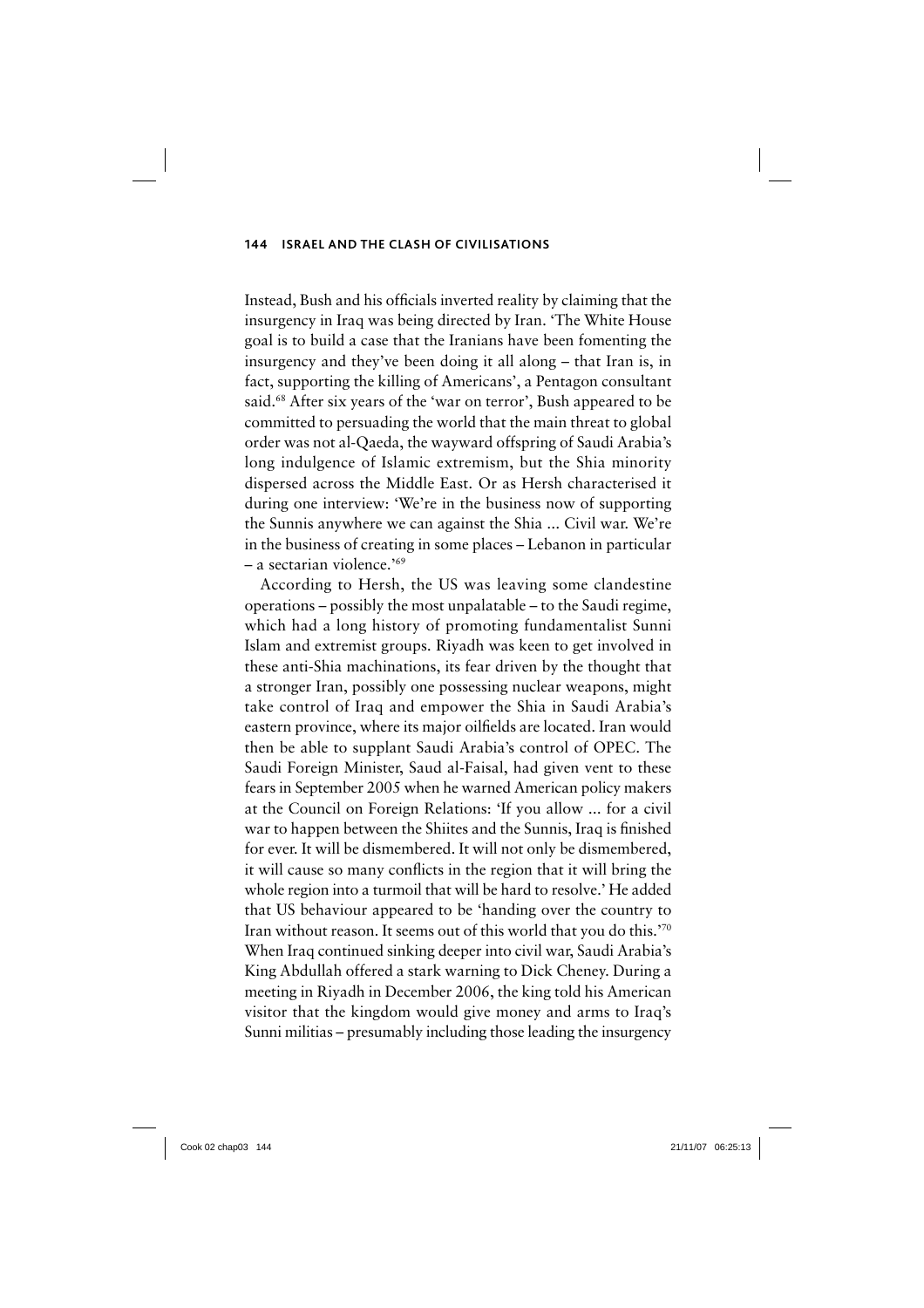against US forces – if America withdrew. The king's comments clarified an earlier statement from the Saudi ambassador to Washington, Prince Turki al-Faisal, that 'since America came into Iraq uninvited, it should not leave Iraq uninvited'.71

The repressive Arab Sunni monarchical regimes of Saudi Arabia and Jordan, and the Arab Sunni 'presidential monarchy' of Egypt, were, in the language of Washington, 'moderates' because they backed US policy, publicly opposing Shia Iran. The same states were also ready to denounce the Arab Shia militia Hizbullah's inspiring resistance to Israel in the 2006 war. These 'moderate' states' motivation had its roots in their own insecurities, as two Middle East analysts noted: 'By acting to aid an Arab cause, rather than simply talking about doing so, Hizballah exposed the hollowness of the Arab regimes' own promises.'72 Vali Nasr, a senior fellow at the Council on Foreign Relations and an expert on the Shia in Iran and Iraq, explained Washington's thinking in these terms:

It seems there has been a debate inside the government over what's the biggest danger – Iran or Sunni radicals. The Saudis and some in the Administration have been arguing that the biggest threat is Iran and the Sunni radicals are the lesser enemies. This is a victory for the Saudi line ... The Saudis have considerable financial means, and have deep relations with the Muslim Brotherhood and the Salafis [Sunni extremists]. The last time Iran was a threat, the Saudis were able to mobilize the worst kinds of Islamic radicals. Once you get them out of the box, you can't put them back.<sup>73</sup>

There were signs by summer 2007 that Saudi Arabia may have been overplaying its hand, upsetting the White House by working not only to destabilise and weaken official enemies like Iran and Hizbullah but also to bring down the Shia regime in Baghdad. It emerged that Riyadh had in all probability been behind forged documents circulating in Iraq designed to undermine the country's Shia prime minister, Nuri al-Maliki, by suggesting he was an Iranian agent who had tipped off Moqtada al-Sadr, an Iraqi Shia cleric hostile to the US occupation, about an imminent American crackdown on his militia forces. Zalmay Khalilzad, a neocon who had held a series of key Administration positions, including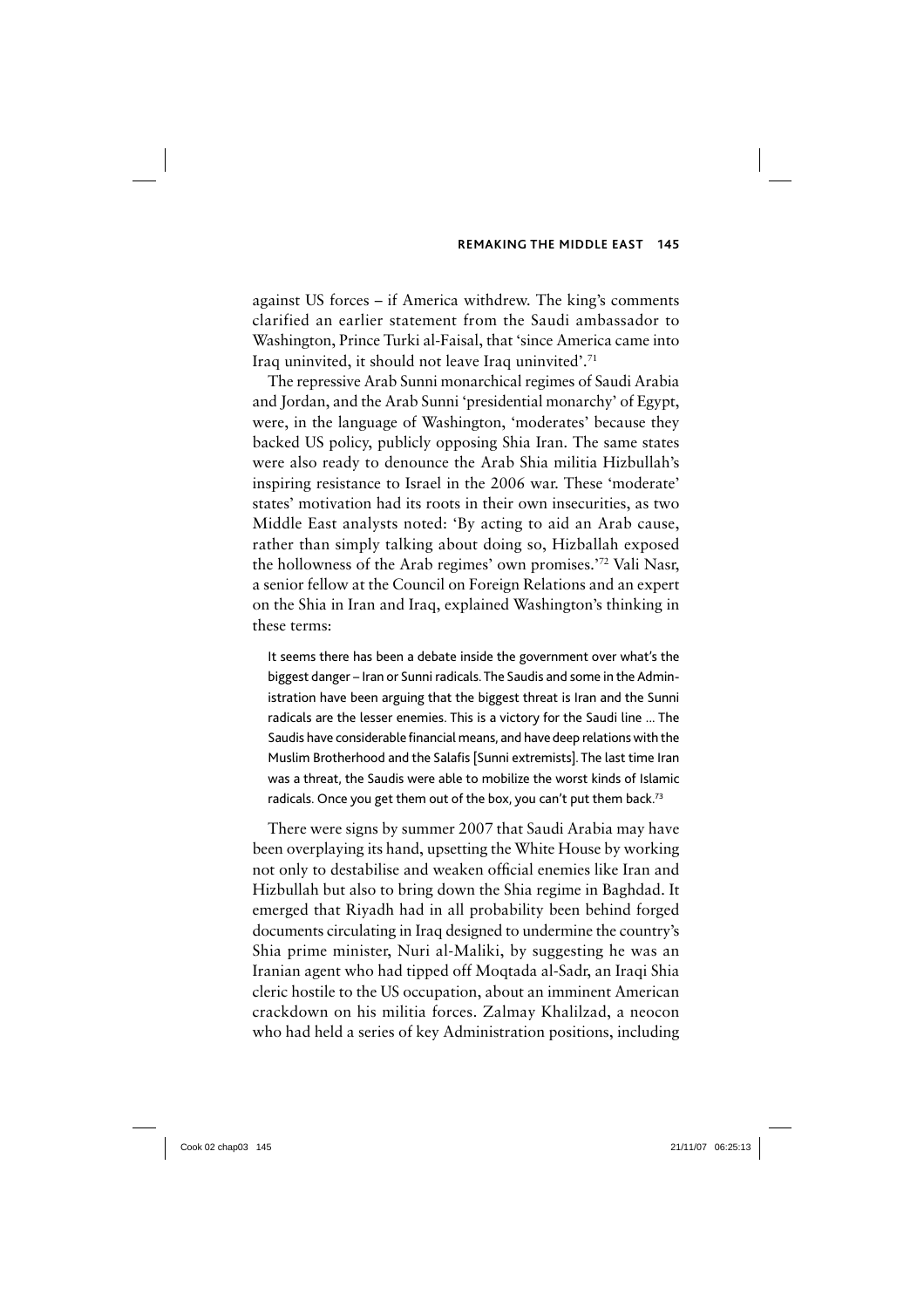US ambassador to Afghanistan, Iraq and the United Nations, wrote in the *New York Times*: 'Several of Iraq's neighbours – not only Syria and Iran but also some friends of the United States – are pursuing destabilising policies.<sup> $74$ </sup> (It can be assumed that Khalilzad was using the language of 'stability' so frowned on by some of his colleagues in the traditional sense of promoting US interests.) In addition, it was reported that the White House was angry that Saudi Arabia was funding Sunni groups in Iraq and allowing jihadis to cross the border to join the insurgency, often as suicide bombers. According to US estimates, 40 per cent of the 70 or so foreign fighters entering Iraq each month were from Saudi Arabia. Ahead of a high-level meeting in Jedda, a State Department spokesman warned that the US was expecting from Saudi Arabia 'more active, positive support for Iraq and the Iraqi people'.75 The White House was also known to be unhappy about Saudi support for Hamas and its continuing attempts to promote its peace plan over Bush's own regional peace conference, due to be held in late 2007.

In yet another twist in the White House's approach to the chaos unfolding in Iraq, it was reported in summer 2007 that the US military was arming Sunni tribal groups in the hope that they could be encouraged to turn their weapons on militants allied to al-Qaeda. The tribes were being made to promise that they would use the arms, ammunition, body armour, pick-up trucks and fuel they had been given only against al-Qaeda and not American troops. The US said it would use fingerprinting, retinal scans and other tests to establish whether insurgents had been involved in fighting against its soldiers.<sup>76</sup> The new policy was characterised by a commentator in the *Guardian* newspaper in this way: 'In the medium term, it can only fuel the civil war that most observers expect to erupt with full fury as American and British forces pull back. And that's in addition to arming the largely Shia forces of the Iraqi army. One way or another, Americans are giving Iraqis more weapons with which they can kill each other.'<sup>77</sup> Another commentator, who had worked with the US Marines in Iraq and supported the US policy, pointed out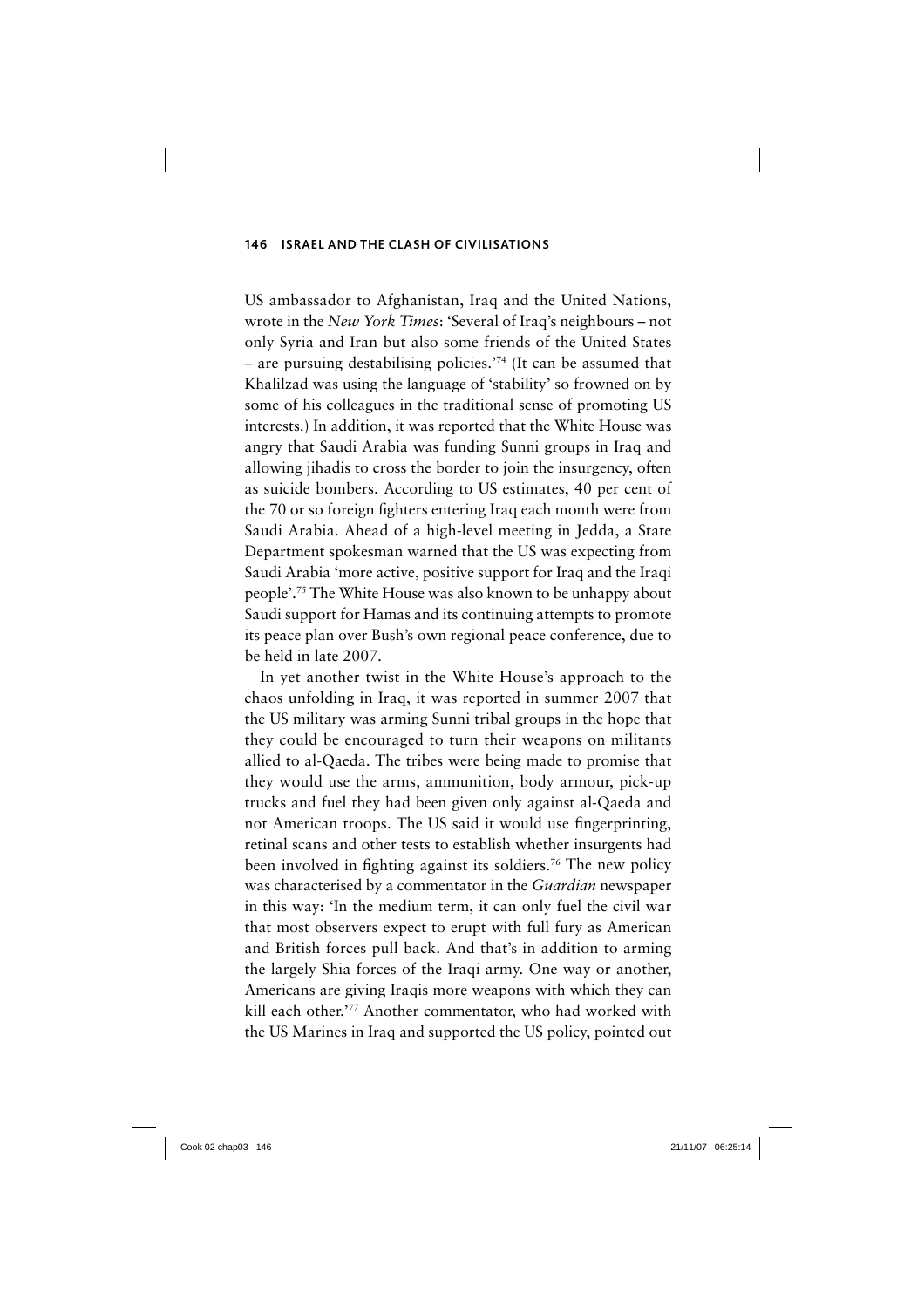nonetheless that it would negatively encourage further division of Iraq into sectarian communities:

The United States would be tacitly permitting Sunnis to field militias and defend themselves. This would be one more step toward the fragmentation of Iraq into Sunni, Shia and Kurdish areas ... Ultimately, the United States faces a choice. It can continue to push a national and unified state, and risk letting hard-core insurgents and terrorists go unchallenged. Or the ties that bind the state can be loosened to counter al-Qaida in Iraq with tribal police forces, but at the cost of formalizing sectarian divisions and weakening democratization.<sup>78</sup>

Some observers believed this strategy signalled a return by Washington to the familiar colonial game of 'divide and rule', playing the Sunni and Shia off against each other. That was the view of a long-time Lebanese analyst, Michael Young, who argued that the US was again pursuing 'political "realism" based on imposing a balance of power. Much like the US did during the 1980s when it supported Iraq in its war against Iran, the Bush administration is today using Sunnis against Shiites (though in Iraq it is mainly using Shiites against Sunnis).'79 But that seemed to be a misreading of the Bush Administration's goals – assuming, as seemed likely, that the neocons were still in control but chastened.<sup>80</sup> Divide and rule – with its traditional tools of containing, bullying and bribing – had been shown to be ineffective with many of today's key actors in the Middle East, including with the jihadis of al-Qaeda and with Hizbullah. This was a lesson Israel had already learnt in its dealings with Hamas.

So if these groups could not be bought or brow-beaten, as states and their armies usually could be, what was the Israelineocon future for the Middle East? One of the more astute new players in the region's power game, Hassan Nasrallah, leader of Hizbullah, set out his understanding of their plans in early 2007. He argued that Israel and the neocons wanted to bring about the partition of Iraq, Lebanon and Syria. In Syria, the result would be to push the country 'into chaos and internal battles like in Iraq'. In Lebanon, 'There will be a Sunni state, an Alawi state, a Christian state, and a Druze state', but he added that he did not know 'if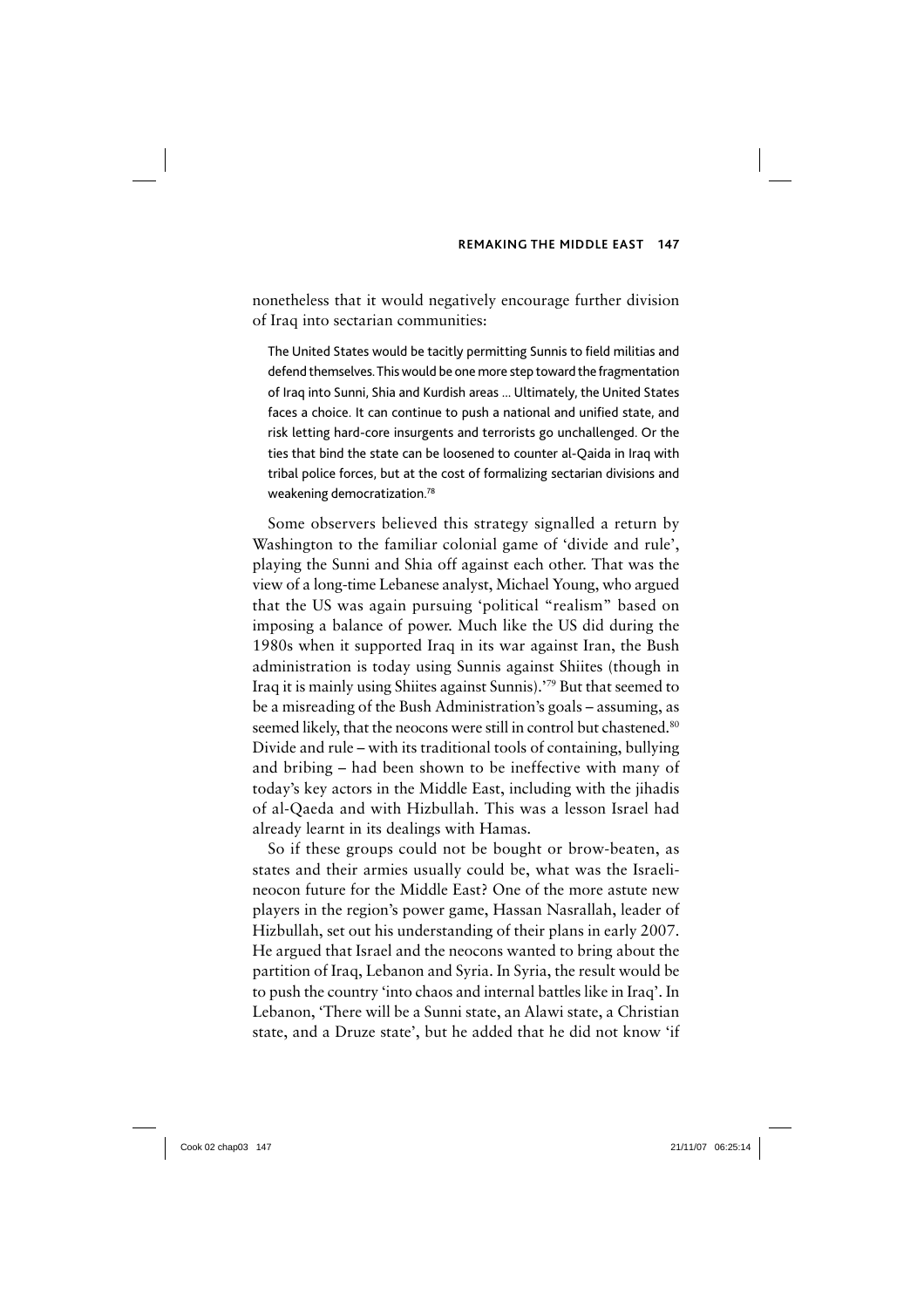there will be a Shiite state'. He suspected that one of the aims of Israel's cluster bombing of south Lebanon the previous summer was 'the destruction of Shiite areas and the displacement of Shiites from Lebanon. The idea was to have the Shiites of Lebanon and Syria flee to southern Iraq.' Partition, he said, would leave Israel surrounded by

small tranquil states. I can assure you that the Saudi kingdom will also be divided, and the issue will reach to North African states. There will be small ethnic and confessional states. In other words, Israel will be the most important and the strongest state in a region that has been partitioned into ethnic and confessional states that are in agreement with each other. This is the new Middle East.81

Nasrallah seemed to understand Yinon's vision of the region very clearly.

If Nasrallah was right, Israel was determined to unravel the legacy of the colonial European powers that had carved out states in the Middle East to suit their own economic goals but which conflicted with Israel's ambition of becoming a regional empire. While the Israeli vision of the Middle East's future looked not only improbable but little more than a deluded fantasy, it echoed the consistent vision set out by the neocons and Israeli hawks. In April 2007 Caroline Glick of the *Jerusalem Post* wrote about the 'next pre-emptive war' Israel (as opposed to the US) should wage. Damascus would be the target, she suggested, and the war's main goal would the destruction of Syria's central authority. The need for such action, reasoned Glick, was clear:

Centralized governments throughout the Arab world are the primary fulminators of Arab hatred of Israel. These regimes require a constant drumbeat of incitement against Israel to deflect their people's attention from their failure to provide basic services. Decentralized governments would have difficulty blaming the Jews for their failures.

One of the keys to 'decentralizing' Syria – or destroying its Ba'ath regime – and possibly saving Israel the trouble of waging a war, would be a disruptive alliance by Israel with the fifth of the Syrian population who are Kurdish, similar to the clandestine Israeli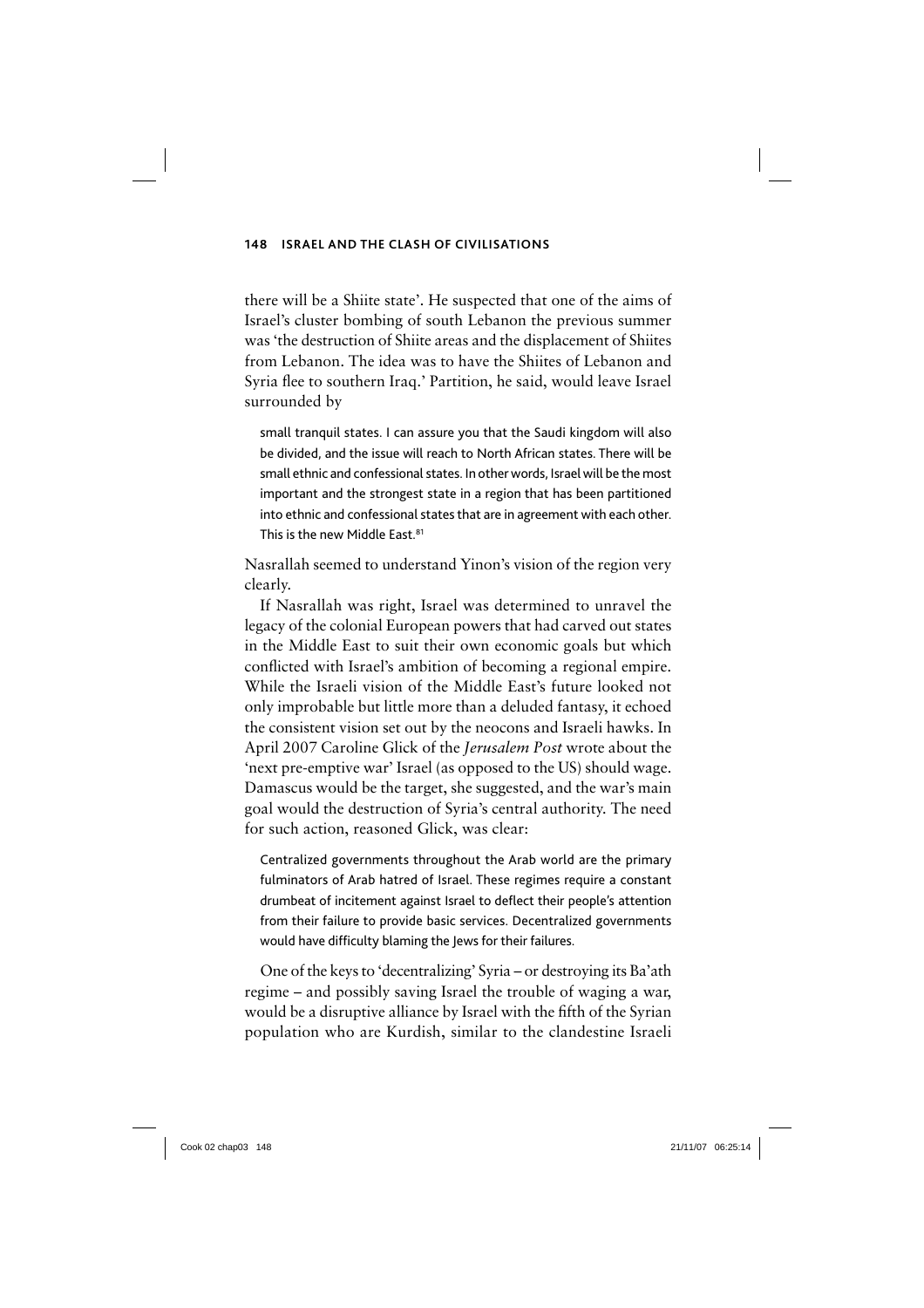support already being offered to Iraq's Kurds. Glick recommended aiding the 'restive' Kurds so that they could seek autonomy in a 'federated democracy'. Insisting Syria would remain a single state under her plan, Glick suggested that it could be presented as bringing freedom to Syrians and 'protecting minority rights'. And the benefit to Israel? 'Arming the Kurds would likely muddy the waters in a manner that would cause serious harm to Syria's war-making capacity. How well would Syria contend with the IDF [Israeli army] if it were simultaneously trying to put down a popular rebellion?'82

The analysis that Israel needed to break apart Syria just as Iraq had already been effectively dissolved by the US invasion perfectly encapsulated the vision of Oded Yinon a quarter of a century after he articulated it. Glick's argument reflected the current consensus among Israel's General Staff as well as tapping into ideas that had their source in a Zionist tradition dating back to David Ben Gurion and Moshe Dayan. The ingenuity of the promise that, following the collapse of the Soviet Union, the Middle East could be remade to suit US and Israeli interests by spreading instability and inter-communal strife had captivated a generation of rightwing Washington policy makers. The most likely outcome, however, was the forging of new political, religious and social alliances across the Middle East whose effects it was almost impossible to predict or imagine. The only certainty was that, if the West carried on with its 'war on terror', there would be no victory – only 'war without end'.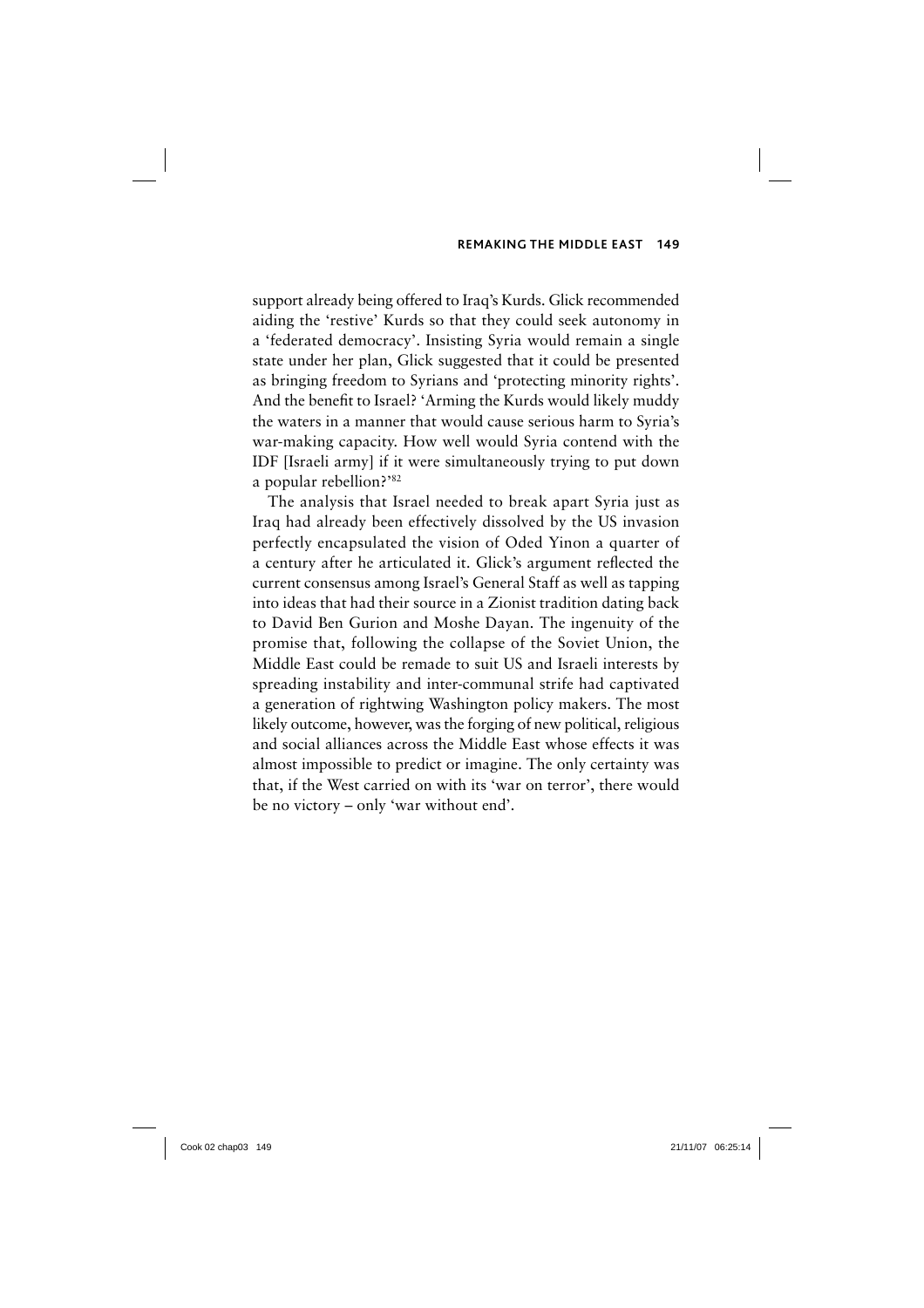# **NOTES**

#### **PREFACE, pp. x–xix**

- 1. 'Partition may be the only solution', *Guardian*, 23 June 2007.
- 2. Excerpt from the introduction to *Overthrow*, available at: www. npr.org/templates/story/story.php?storyId=5325069
- 3. See, for example, an accurate prediction of what would unfold in Iraq by Uri Avnery, a former Israeli Knesset member and veteran peace activist, in 'The war drummers', *Counterpunch*, 10 September 2002.
- 4. Chomsky, *Failed States*, pp. 147–8.
- 5. Confirmation of American covert attempts to assassinate Cuba's Fidel Castro, for example, recently came to light. See 'CIA conspired with mafia to kill Castro', *Guardian*, 27 June 2007.
- 6. For a rare insight into the views of the insurgents, in an article in which they are allowed to speak for themselves, see 'Out of the shadows', *Guardian*, 19 July 2007.

## **CHAPTER 1 REGIME OVERTHROW IN IRAQ, pp. 1–35**

- 1. The Sunni and Shia are divided on matters of doctrine, ritual, law, theology and religious organisation. Most of these differences relate to an early break between the two sects over the issue of whom to follow after the Prophet Mohammed's death in 632AD. The Shia advocate strict adherence to the Koran and sunna in accordance with the teachings of the Prophet's cousin and son-inlaw, Ali. The Sunnis regard the first four caliphs, disciples of the Prophet, as 'rightly guided', meaning in practice that Sunnis accept the caliphs' innovations and the later interpretations of the Koran by jurists. The Kurds, although mostly Sunni, regard themselves as a distinct ethnic and national group, though they were not given a nation when the European powers divided up the Middle East in the early twentieth century. Significant Kurdish populations exist in Iraq, Iran, Syria and Turkey.
- 2. Fisk, *The Great War for Civilisation*, pp. 262–3.
- 3. Ibid., Chapters 6 and 7.
- 4. 'Why Saddam will never disarm', *Observer*, 23 February 2003.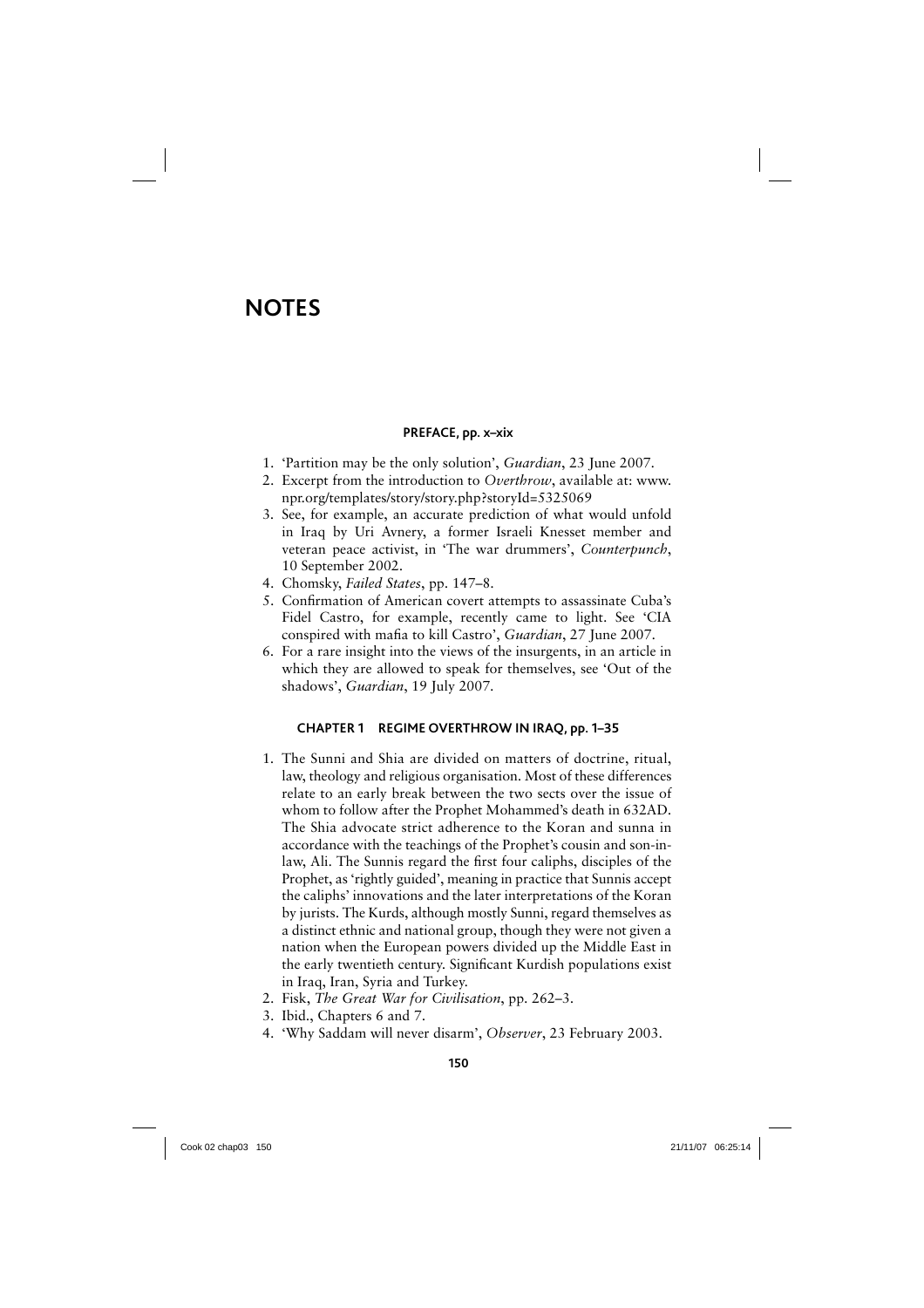- 5. Quoted in Friel and Falk, *The Record of the Paper*, pp. 24–31.
- 6. 'The defector's secrets', *Newsweek*, 3 March 2003.
- 7. 'Is Iraq a true threat to the US?', *Boston Globe*, 20 July 2002.
- 8. 'Final report: Iraq had no WMDs', *USA Today*, 6 October 2004.
- 9. That was the opinion of the then UN Secretary General, Kofi Annan ('Iraq war illegal, says Annan', *BBC Online*, 16 September 2004). Even Britain's chief legal adviser to the government, Lord Goldsmith, who had publicly backed the lawfulness of a preemptive war in 2003, was revealed to have expressed serious doubts in private about its legality at the time ('Lord Goldsmith's legal advice and the Iraq war', *Guardian*, 27 April 2005).
- 10. Bush's speech is available at: www.whitehouse.gov/news/releases /2003/02/20030226-11.html
- 11. David Ignatius, 'A war of choice, and one who chose it', 2 November 2003.
- 12. 'US death toll in Iraq passes 3,500', *Guardian*, 8 June 2007.
- 13. Figures available at: http://icasualties.org/oif/Civ.aspx
- 14. 'A very private war', *Guardian*, 1 August 2007. Two-thirds of the contractors, presumably those on the lowest rungs doing jobs like cooking and cleaning, were reported to be Iraqis.
- 15. 'Bush acknowledges about 30,000 Iraqis have died', *Financial Times*, 12 December 2005.
- 16. www.iraqbodycount.org
- 17. 'Iraqi deaths', 29 May 2007, available at: http://lefti.blogspot. com/2007\_05\_01\_archive.html#8981304890241682546.

 An email sent in October 2006 by the bureau chief of a major Western news agency in Iraq – and leaked to the Media Lens website – took a similar view: 'iraq body count is i think a very misleading exercise. we know they must have been undercounting for at least the first two years because we know that we did not report anything like all the deaths we were aware of ... we are also well aware that we are not aware of many deaths on any given day' (Quoted in a letter from Media Lens to the reader's editor of the *Guardian*, dated 20 July 2007).

- 18. Anderson wrote: 'The study design is robust and employs methods that are regarded as close to "best practice" in this area, given the difficulties of data collection and verification in the present circumstances in Iraq' ('Iraqi deaths survey "was robust"', *BBC Online*, 26 March 2007).
- 19. UPI, 'Plans for UN meeting on Iraqi refugees', 10 April 2007.
- 20. 'Children hardest hit by humanitarian crisis in Iraq', *Guardian*, 31 July 2007.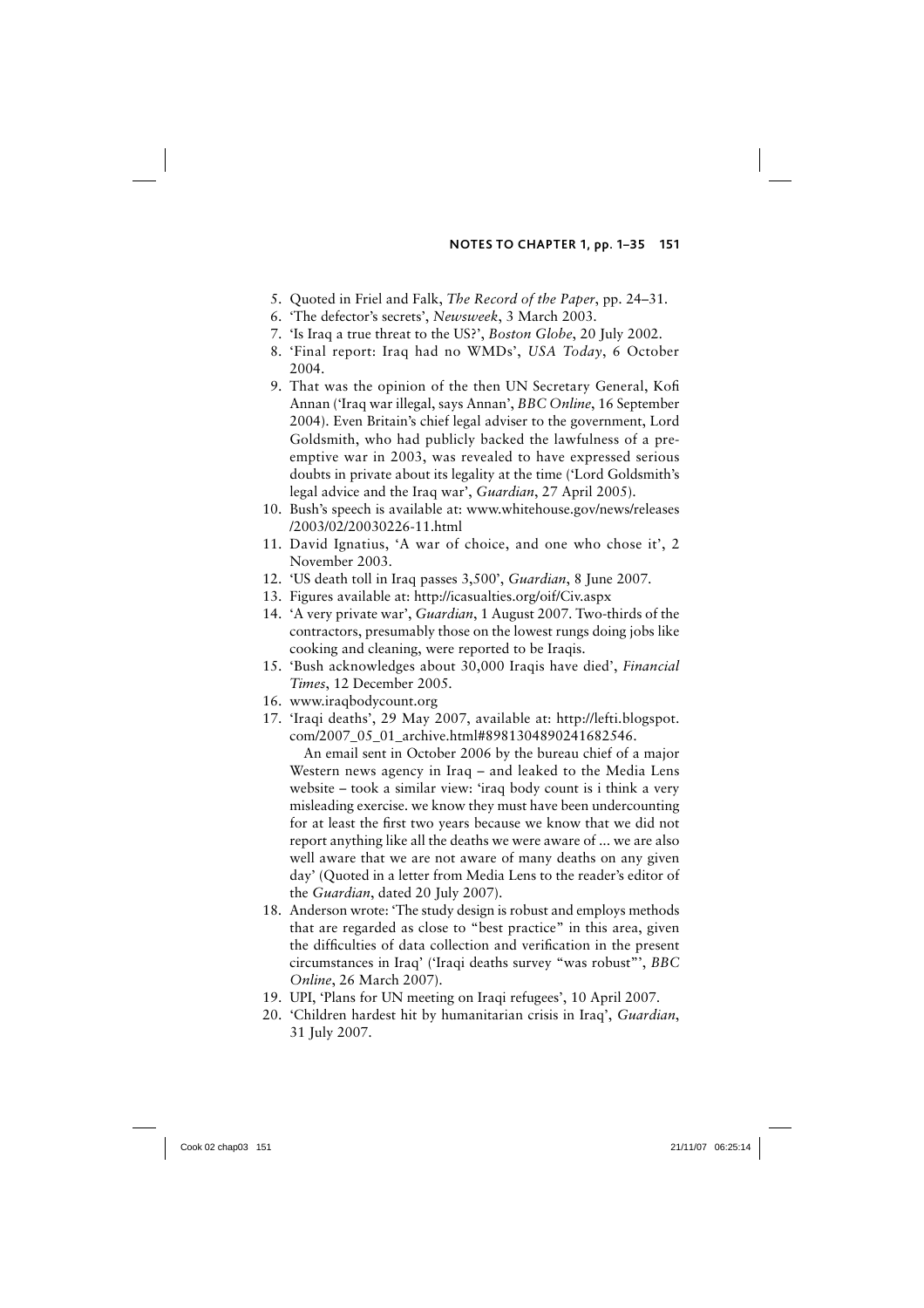## **152 NOTES TO CHAPTER 1, pp. 1–35**

- 21. 'Out of the shadows', *Guardian*, 19 July 2007.
- 22. 'Report on Haditha condemns marines; signs of misconduct were ignored, U.S. General says', *Washington Post*, 21 April 2007.
- 23. Toby Dodge, 'Staticide in Iraq', *Le Monde diplomatique*, February 2007.
- 24. *The Iraq Study Group Report*, 6 December 2006, available at: www.usip.org/isg/iraq\_study\_group\_report/ report/1206/iraq\_ study\_group\_report.pdf
- 25. 'The last thing the Middle East's main players want is US troops to leave Iraq', *Guardian*, 25 April 2007.
- 26. Quoted in John Pilger, 'The war on children', *New Statesman*, 19 June 2006.
- 27. 'Most Iraqis favor immediate U.S. pullout, polls show', *Washington Post*, 27 September 2006.
- 28. 'Skepticism about U.S. deep, Iraq poll shows', *Washington Post*, 12 November 2003.
- 29. 'Poll of Iraqis: public wants timetable for US withdrawal, but thinks US plans permanent bases in Iraq', 31 January 2006, available at: www.worldpublicopinion.org/pipa/articles/brmiddleeastnafricara/165.php?nid=&id=&pnt=165&lb=brme
- 30. 'Most Iraqis want U.S. troops out within a year', 27 September 2006, available at: www.worldpublicopinion.org/pipa/articles/ brmiddleeastnafricara/250.php?nid=&id=&pnt=250&lb=brme
- 31. 'Bush steps up battle for Baghdad', *BBC Online*, 11 January 2007.
- 32. 'We could be in Iraq for 50 years, says US defence chief', *The Times*, 1 June 2007.
- 33. Reuters, 'Bush envisions U.S. presence in Iraq like S. Korea', 30 May 2007. A former president, Jimmy Carter, had suspected as much in 2006. 'There are people in Washington ... who never intend to withdraw military forces from Iraq and they're looking for 10, 20, 50 years in the future ... the reason that we went into Iraq was to establish a permanent military base in the Gulf region' ('Why there was no exit plan', *San Francisco Chronicle*, 30 April 2007).
- 34. 'Withdrawal won't happen', *Guardian*, 9 June 2007.
- 35. *Foreign Relations of the United States* (Washington: Government Printing Office, 1945), vol. 8, p. 45, cited in Sheldon L Richman, '"Ancient history": U.S. conduct in the Middle East since World War II and the folly of intervention', *Cato Policy Analysis*, No. 159, 16 August 1991.
- 36. Noam Chomsky, 'On the US and the Middle East', *Komal Newspaper*, 2 January 2004.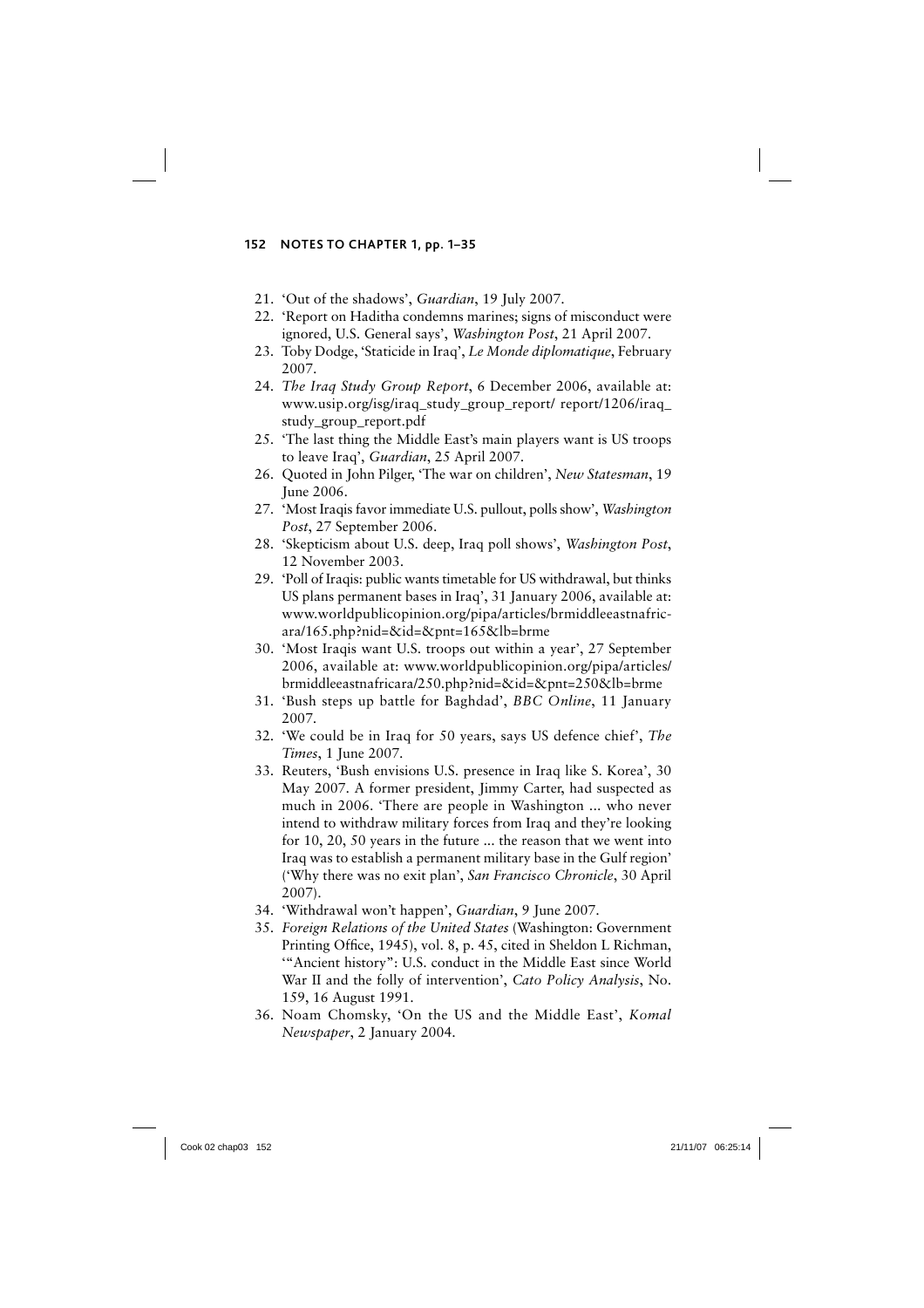- 37. Pollack, *The Threatening Storm* (New York: Random House, 2002), p. 15, cited in '"The Israel Lobby" in Perspective', *Middle East Report*, No. 243, Summer 2007.
- 38. Center for Defense Information, *Defense Monitor*, January 1980, cited by Noam Chomsky, *Failed States*, p. 106.
- 39. Huntington, *International Security*, Summer 1981, cited in Chomsky, *Failed States*, p. 103.
- 40. *Access to Oil The United States Relationship with Saudi Arabia*  and Iran (Washington: Government Printing Office, 1977), p. 84, cited in Sheldon L Richman, '"Ancient history": U.S. conduct in the Middle East since World War II and the folly of intervention', *Cato Policy Analysis*, No. 159, 16 August 1991.
- 41. Chomsky, *Failed States*, p. 120.
- 42. Roger Morris, 'A tyrant 40 years in the making', *New York Times*, 14 March 2003.
- 43. According to one of the few genuinely critical US representatives, Congressman Dennis Kucinich, the law was effectively drafted in February 2006 by BearingPoint, an American management consultancy firm that was one of the main companies profiteering from the Iraq war. Shell, BP, ExxonMobil, ChevronTexaco and ConocoPhillips were then invited to offer their comments on the draft (Gary Leupp, 'The Iraqis' failure to pass the U.S.-authored Oil Law', *Dissident Voice*, 27 July 2007).
- 44. 'Our man in Iraq', *The American Lawyer*, 25 April 2007.
- 45. 'Iraqi unions vs. Big Oil', *Middle East Report*, No. 243, Summer 2007.
- 46. 'Iraq imposes "Saddam style" ban on oil union', *Observer*, 5 August 2007.
- 47. 'Good news from Baghdad at last: the oil law has stalled', *Guardian*, 3 August 2007.
- 48. Munir Chalabi, 'Political comments on the draft of the Iraqi oil law', *Znet*, 15 March 2007.
- 49. '"Clock is ticking" on U.S. patience', *San Francisco Chronicle*, 20 April 2007.
- 50. 'While Washington sleeps, effort to privatize Iraq's oil continues', *Common Dreams*, 18 May 2007.
- 51. Available at: www.saudiembassy.net/Publications/MagFall01/SA-US-Relations.htm
- 52. Just such a price-fixing cartel was established by the oil companies in 1928, when Shell, BP and Esso met in Scotland to end competition, set quotas and avoid surplus supplies to 'stabilise' the market and maximise their profits. OPEC effectively superseded that agreement.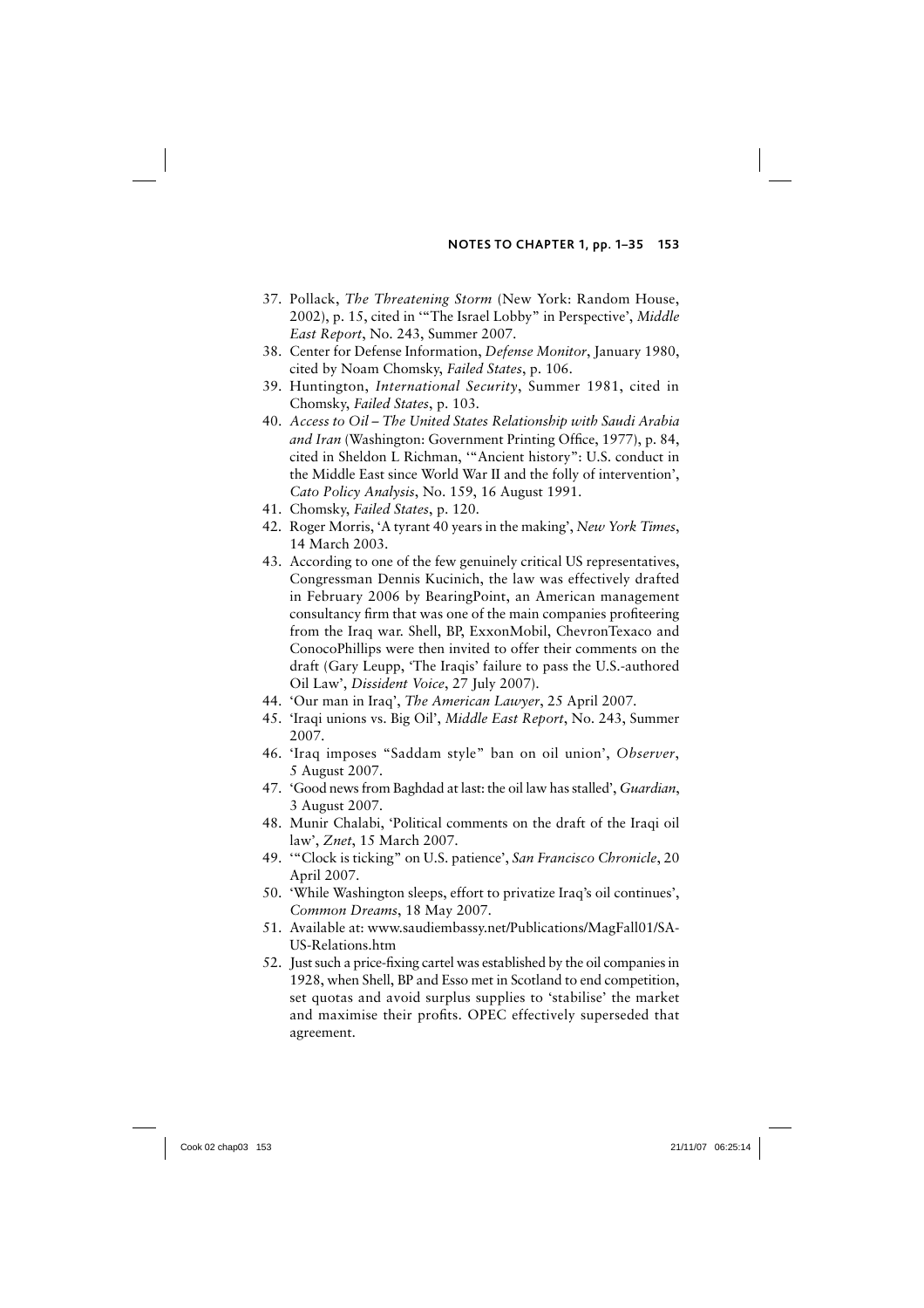- 53. OPEC was the brainchild of two oil ministers, Juan Pablo Perez Alfonzo of Venezuela and Sheikh Abdullah Tariki of Saudi Arabia. A private agreement between the two countries in 1958 quickly expanded to encompass the other biggest oil producers: Iran, Iraq and Kuwait.
- 54. 'Saudi government provided aid to 9/11 hijackers, sources say', *Los Angeles Times*, 2 August 2003. A 2004 US inquiry let Saudi Arabia off the hook for the attacks, though it failed to address many key questions about Saudi funding to groups allied with the hijackers ('9/11 probe clears Saudi Arabia', *BBC Online*, 17 June 2004).
- 55. Curtis, *Web of Deceit*, pp. 254–7.
- 56. Available at: http://usa.usembassy.de/etexts/speeches/rhetoric/ rmnvietn.htm
- 57. Available at: www.jimmycarterlibrary.org/documents/speeches/ su80jec.phtml
- 58. Zunes, *Tinderbox*, p. 68.
- 59. In 1941 a similar goal was desired by Harry Truman, then a Senator: 'If we see that Germany is winning we ought to help Russia and if Russia is winning we ought to help Germany and that way let them kill as many as possible' (quoted in Chomsky, *Failed States*, p. 122).
- 60. Ibid., pp. 69–75.
- 61. Pollack, *The Threatening Storm*, p. 36, cited in 'The strategic logic of the Iraq blunder', *Middle East Report*, No. 239, Summer 2006.
- 62. Zunes, *Tinderbox*, p. 80.
- 63. Howard Fineman, 'The Bushes' Saddam drama', *Newsweek*, 8 January 2007.
- 64. 'While we slept', *The Nation*, 11 May 2007.
- 65. Friedman, 'News of the week in review', *New York Times*, 7 July 1991, cited in Noam Chomsky, 'The Gulf embargo', *Lies of Our Times*, September 1991.
- 66. 'The war economy of Iraq', *Middle East Report*, No. 243, Summer 2007.
- 67. 'How to rebuild Iraq', *Time*, 18 April 2003.
- 68. Quoted in John Pilger, 'Squeezed to death', *Guardian*, 4 March 2000.
- 69. Ibid.
- 70. *Philadelphia Enquirer*, 1 April 1999, cited in Edwards and Cromwell, *Guardians of Power*, p. 19.
- 71. Speech available at: www.fas.org/news/iraq/1997/03/bmd970327b. htm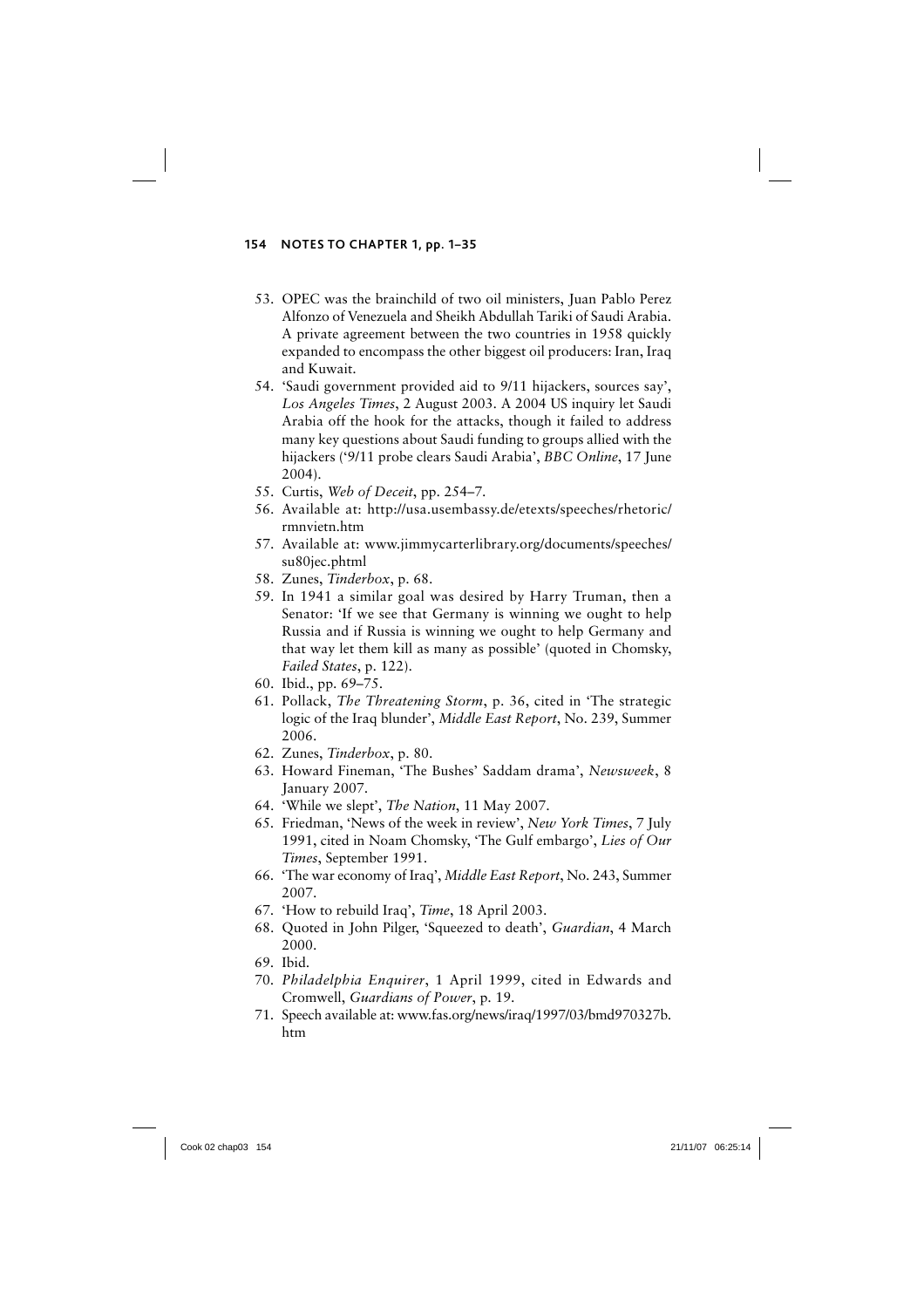- 72. One hagiographic account of Wolfowitz noted coyly his ties to Israel: 'You hear from some of Wolfowitz's critics, always off the record, that Israel exercises a powerful gravitational pull on the man. They may not know that as a teenager he spent his father's sabbatical semester in Israel or that his sister is married to an Israeli, but they certainly know that he is friendly with Israel's generals and diplomats' ('The sunshine warrior', *New York Times*, 22 September 2002).
- 73. Kissinger's allegations against Perle echoed the claim made years later by two AIPAC officials on trial for receiving classified documents that senior Bush officials were regularly passing secrets about Iran to the Israel lobby (see Chapter 2). *The Price of Power: Kissinger in the Nixon White House* (New York: Summit Books, 1983), p. 322, cited in Hirst, *The Gun and the Olive Branch*, p. 49.
- 74. 'Bush and Sharon nearly identical on Mideast policy', 9 February 2003.
- 75. Ibid.
- 76. Quoted in Kathleen Christison, 'The Siren Song of Elliott Abrams', *Counterpunch*, 26 July 2007.
- 77. 'Bush and Sharon nearly identical on Mideast policy', 9 February 2003.
- 78. '"All the dreams we had are now gone"', *Ha'aretz*, 21 July 2007.
- 79. 'Without a doubt', *New York Times*, 17 October 2004.
- 80. Anatol Lieven, 'The push for war', *London Review of Books*, 3 October 2002.
- 81. Israel had stuck to a policy of 'nuclear ambiguity', claiming disingenuously that it would not be the first country to introduce nuclear weapons to the Middle East. It had to maintain this pretence not least because an admission that it possessed nuclear arms and a refusal to sign up to the Non-Proliferation Treaty would have made it impossible for the US Congress to continue passing billions of dollars of aid to Israel annually. However, Ehud Olmert broke with this policy, intentionally or not, in alluding during an interview to Israel's nuclear arsenal: 'Iran, openly, explicitly and publicly threatens to wipe Israel off the map. Can you say that this is the same level, when they are aspiring to have nuclear weapons, as America, France, Israel, Russia?' ('Olmert's nuclear remark spurs damage control bid', *Ha'aretz*, 12 December 2006).
- 82. *A Clean Break* is available at: www.iasps.org/strat1.htm
- 83. Available at: www.newamericancentury.org/iraqclintonletter.htm
- 84. Available at: www.newamericancentury.org/iraqletter1998.htm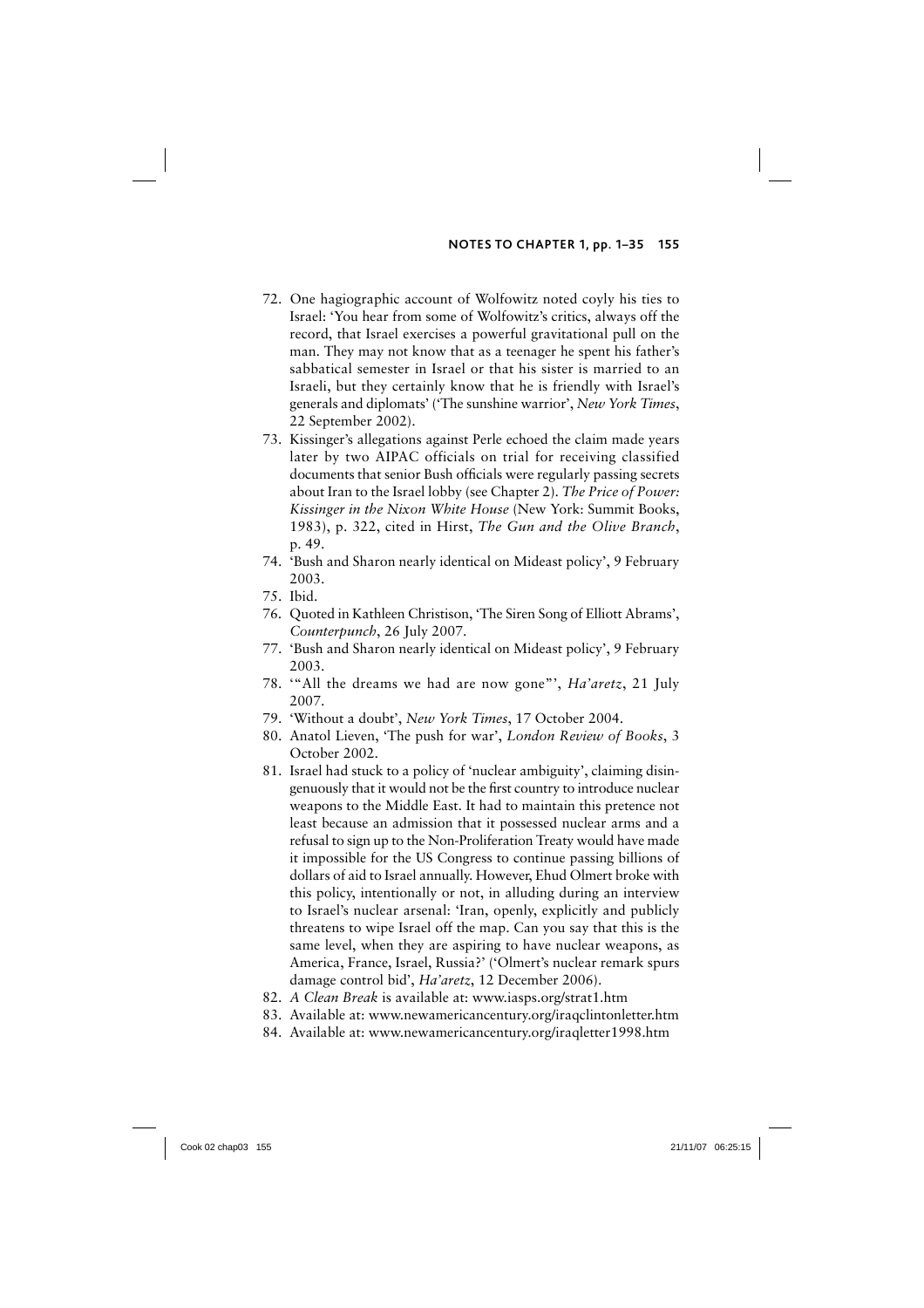## **156 NOTES TO CHAPTER 1, pp. 1–35**

- 85. Available at: www.newamericancentury.org/RebuildingAmericas-Defenses.pdf
- 86. In June 2007 Libby was jailed on four charges, including obstruction of justice and perjury, in what became known as the 'Plame affair', concerning leaks from the White House that named a CIA agent, Valerie Plame, thereby endangering her. The leak was in retaliation for her husband, Joseph Wilson, a former ambassador, criticising the White House in the US media and his refutation of Bush's claims that Saddam Hussein had tried to buy enriched uranium from Niger. It later emerged that the leak had come from Richard Armitage, then the Deputy Secretary of State ('"Scooter" Libby gets 2½ years in jail for perjury', *Guardian*, 6 June 2007). The sentence was commuted by President Bush a few weeks later ('Saved from prison by Bush's favour: the White House aide who lied to a grand jury', *Guardian*, 3 July 2007).
- 87. James Mann, *Rise of the Vulcans* (New York: Viking, 2004), p. 211, cited in '"The Israel lobby" in perspective', *Middle East Report*, No. 243, Summer 2007.
- 88. 'Bush: "We're smoking them out"', *CNN Online*, 26 November 2001.
- 89. This book does not analyse events in Afghanistan in any detail in the belief that the US occupation there was more marginal to Israel and the neocons' plans to remake the Middle East, though undoubtedly the creation of a permanent US military base next to resource-rich Iran and Central Asia may have had its own attractions. From the neocon point of view, the main goals in attacking Afghanistan, a state which even under the Taliban had almost no central authority, were to provide legitimacy for the 'war on terror' against Islamic extremism and a dry run for the invasion of Iraq. The US installed a weak puppet leader, Hamid Karzai, who nominally ruled over the provinces but the warlords quickly reasserted their power, as did the Taliban. After the occupation, the production of opium, which financed and fuelled the competition between the warlords, reached new heights. It is possible, though beyond the scope of this book, that US intelligence agencies and organised American crime did have an interest in securing Afghanistan's lucrative drugs trade for their own ends, just as the oil industry wanted Iraq's oil. For more on this, see Michel Chossudovsky, 'Who benefits from the Afghan Opium Trade?', 21 September 2006, available at: www. globalresearch.ca/index.php?context=viewArticle&code=CHO2 0060921&articleId=3294
- 90. The speech, in January 2002, is available at: www.whitehouse. gov/news/releases/2002/01/20020129-11.html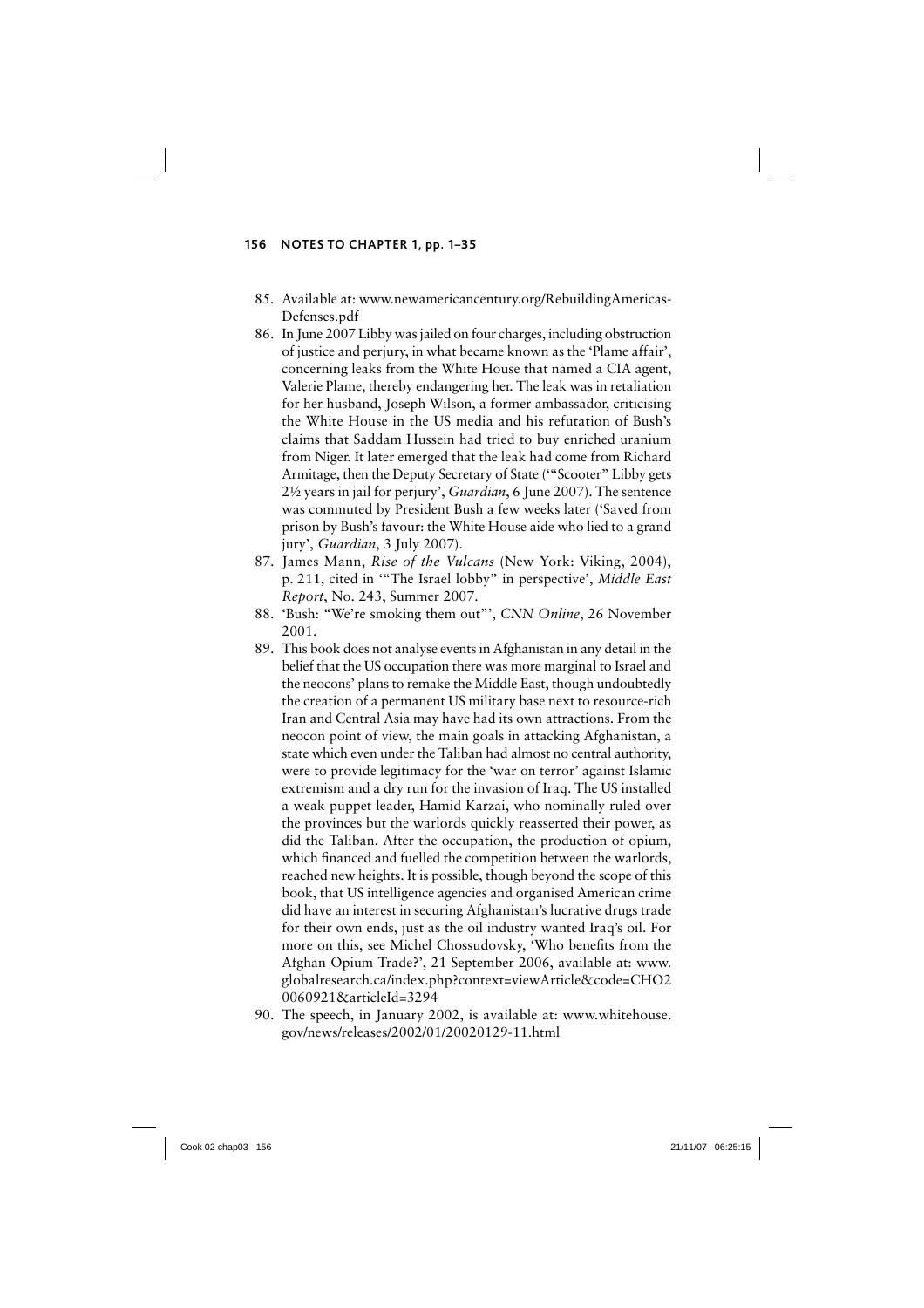- 91. A critic listed the key neocons of the time: Paul Wolfowitz, the Deputy Secretary of Defense; Douglas Feith, number three at the Pentagon; Lewis 'Scooter' Libby, Cheney's chief of staff; John Bolton, in the State Department 'to keep Colin Powell in check'; and Elliott Abrams, head of Middle East policy at the National Security Council (Michael Lind, 'How neoconservatives conquered Washington – and launched a war', *Antiwar.com*, 10 April 2003).
- 92. The most notorious example was Judith Miller, a correspondent for the *New York Times* who 'broke' many of the stories that built the case for an attack on Iraq. Miller had close connections to a neocon think-tank, the Middle East Forum. Miller resigned from the newspaper a few months after it ran an editorial acknowledging flaws in its reporting on Iraq; ten of the twelve reports discussed by the editorial had been authored by Miller. But the *Times* appeared to have learnt little from the experience, with a close colleague of Miller's, reporter Michael Gordon, preparing a similar case for war against Iran. There were much wider failings by the US media too, as was finally admitted by some senior TV and newspaper journalists in a PBS documentary, *Buying the War*, broadcast on 25 April 2007. For example, Bob Simon of CBS's *60 Minutes* says White House claims that one of the 9/11 hijackers had met an Iraqi official in Prague were proven false by the programme with a few phone calls. 'If we had combed Prague, and found out that there was absolutely no evidence for a meeting between Mohammad Atta and the Iraqi intelligence figure; if we knew that, you had to figure the administration knew it.' Nonetheless, Simon did not refer to this finding in the show. The *Washington Post* editorialised in favour of attacking Iraq 27 times, and published about 1,000 articles and columns on the war in 2002. A huge anti-war march in the US was given a total coverage of 36 words ('Record of Iraq war lies to air April 25 on PBS', *Truthout*, 12 April 2007).
- 93. One infamous document, a forgery, purported to show that Iraq had been buying uranium from Niger. Much overlooked at the time was the fact that the same document also suggested, again implausibly, that Iraq was collaborating with Iran on building nuclear weapons. Professor Juan Cole and others have linked several key neocons to this episode, suggesting that the Niger forgery was designed to line up Iran for the next attack. See: www. juancole.com/2004/08/pentagonisrael-spying-case-expands.html
- 94. These kinds of improbable collaborations between regional enemies were an enduring element of White House claims in the 'war on terror'. As well as Iran and Iraq collaborating on the development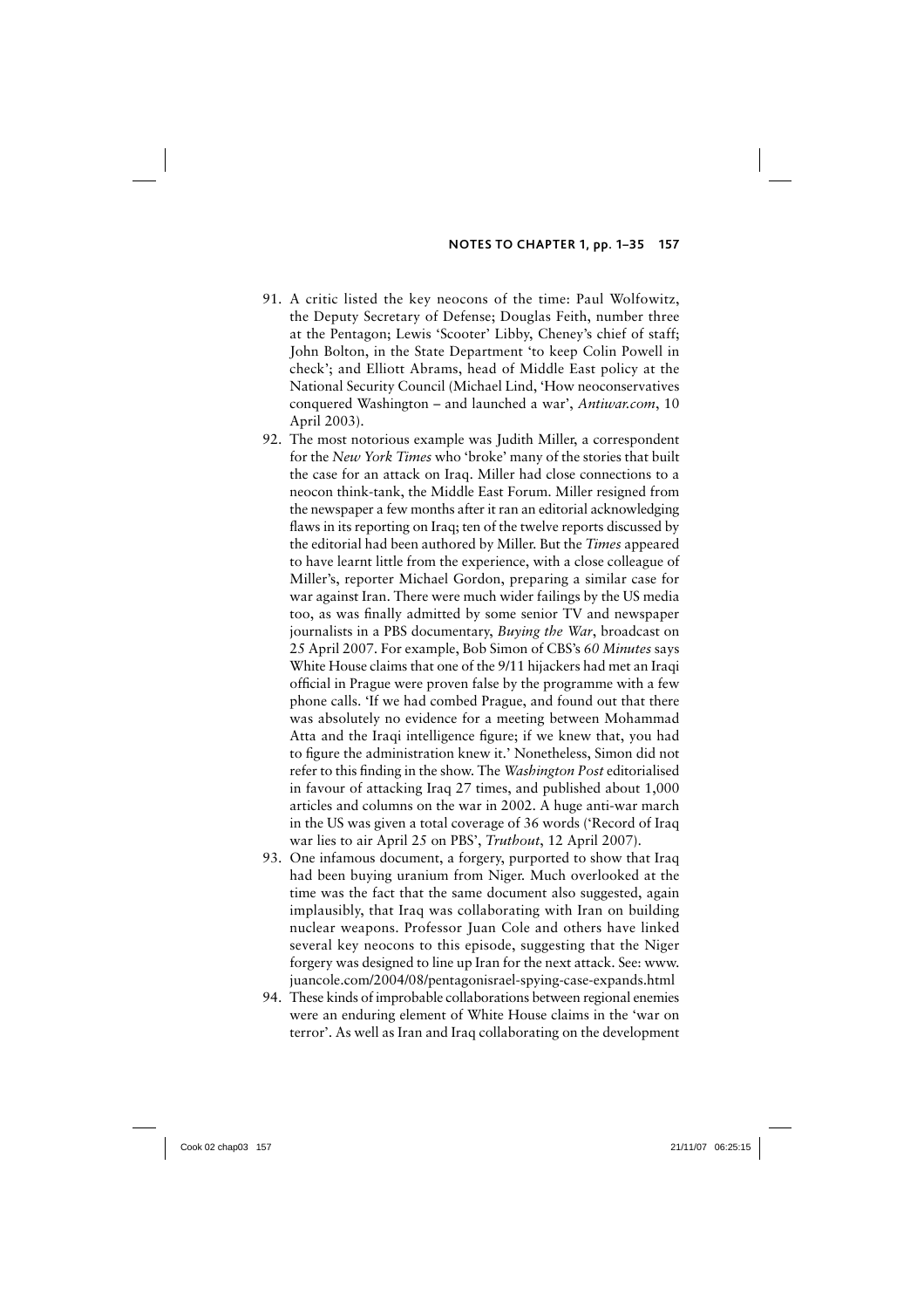of nuclear weapons (see previous note), the Shia regime of Iran was also later accused of supplying weapons to Sunni insurgents in Iraq and of aiding the Taliban in Afghanistan.

- 95. 'Pentagon probe fills in blanks on Iraq war groundwork', Los *Angeles Times*, 6 April 2007.
- 96. 'Pentagon report debunks prewar Iraq–Al Qaeda connection', *Christian Science Monitor*, 6 April 2006.
- 97. Despite the Pentagon inquiry findings, Cheney continued to claim a link between Saddam Hussein's Iraq and al-Qaeda ('Cheney defiant over al-Qaida link to Iraq', *Guardian*, 7 April 2007).
- 98. Bob Woodward, *Bush at War* (New York: Simon & Schuster, 2002), p. 49, cited in Friel and Falk *The Record of the Paper*, p. 116.
- 99. 'What Tenet knew', *New York Review of Books*, 19 July 2007.
- 100. 'Bush decided to remove Saddam "on day one"', *Guardian*, 12 January 2004. This account was confirmed in an interview in 2007 with former NATO commander General Wesley Clark, who recounted meeting a general in the Pentagon shortly after 9/11: 'He says, "We've made the decision we're going to war with Iraq." This was on or about the 20th of September [2001]. I said, "We're going to war with Iraq? Why?" He said, "I don't know." He said, "I guess they don't know what else to do." So I said, "Well, did they find some information connecting Saddam to al-Qaeda?" He said, "No, no ... I guess it's like we don't know what to do about terrorists, but we've got a good military and we can take down governments." And he said, "I guess if the only tool you have is a hammer, every problem has to look like a nail."' ('Gen Wesley Clark weighs presidential bid: "I think about it every day"', *Democracy Now*, 2 March 2007).
- 101. This document and related ones are available at: www.judicialwatch. org/iraqi-oil-maps.shtml
- 102. *The Economist* noted: 'UN sanctions forbid foreigners from investing in the oilfields. But that has not stopped firms rushing to sign contracts in the hope of exploiting fields when sanctions are lifted … All this must be bad news for those excluded from the party: the Americans' ('Saddam more than doubles exports of oil in charm offensive', 15 October 2002).
- 103. Palast, *Armed Madhouse*, p. 121.
- 104. Ibid., p. 53.
- 105. Ibid., p. 60.
- 106. Ibid., Chapter 2.
- 107. 'Bush and Sharon nearly identical on Mideast policy', *Washington Post*, 9 February 2003.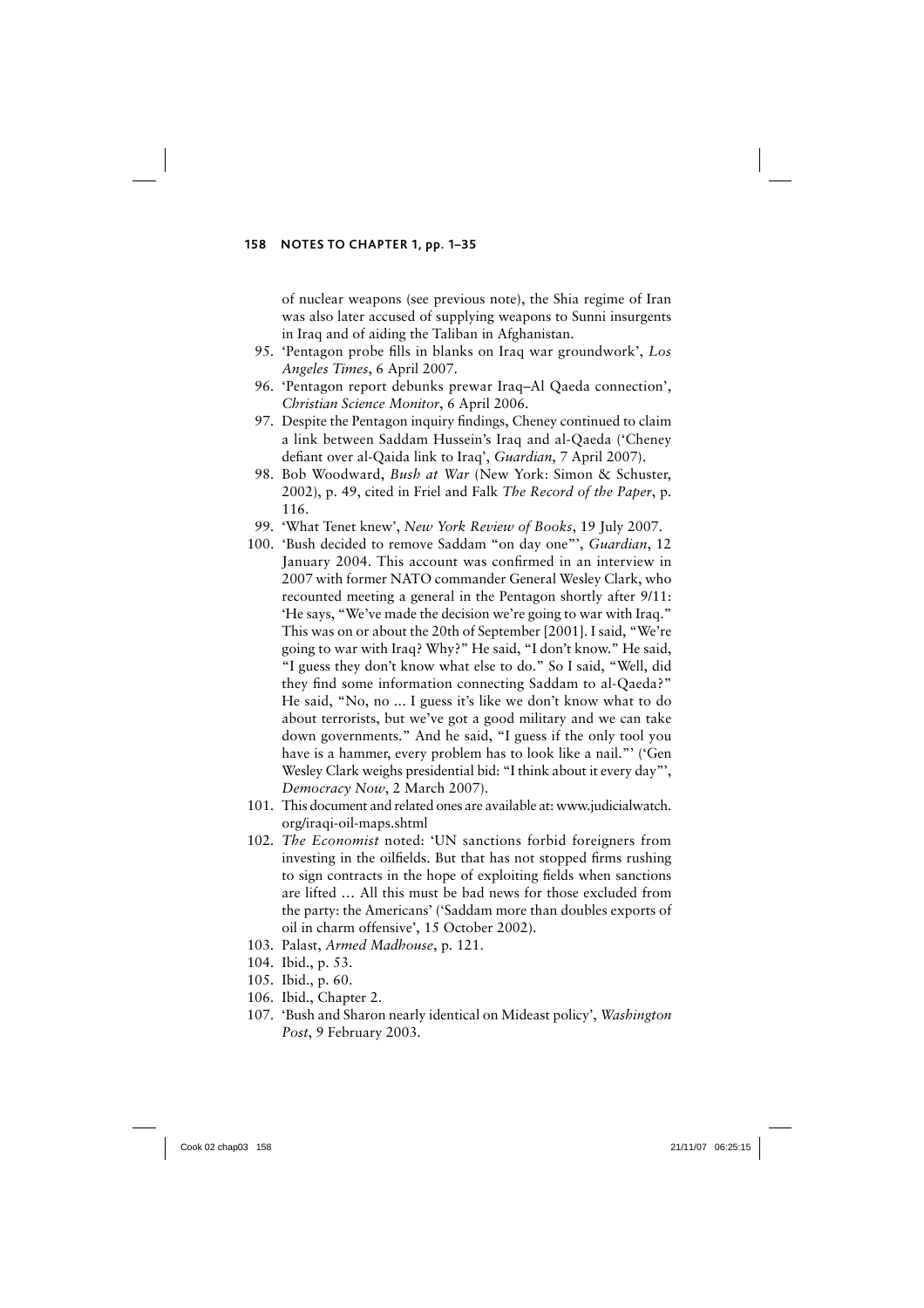- 108. 'Sharon promises to help Bush if he attacks Saddam', *Daily Telegraph*, 8 February 2002.
- 109. Michael Smith, 'The real news in the Downing Street memos', *Los Angeles Times*, 23 June 2005.
- 110. 'Israelis watch the street, not the skies', *Guardian*, 17 August 2002.
- 111. Robert Novak, 'Sharon's war?' *CNN Online*, 26 December 2002.
- 112. 'Israel to US: don't delay Iraq attack', *CBS News Online*, 16 August 2002.
- 113. From a report in the *Daily Star* newspaper (Beirut), 2 October 2002, cited in Hirst, *The Gun and the Olive Branch*, pp. 114–15.
- 114. According to *Ha'aretz*: 'The [Israeli] ministers left the cabinet session with the feeling that the IDF [Israeli military] is well able to track activities in western Iraq and that this area is now devoid of missile launchers and operating airfields. They concluded that the only way left for Iraq to attack Israel with chemical or biological weapons is to try to deliver them by plane' ('Who would give the go-ahead?', 22 March 2003).
- 115. 'Peace Index / Most Israelis support the attack on Iraq', *Ha'aretz*, 6 March 2003.
- 116. 'Sharon warned Bush of Saddam threat', *Jerusalem Post*, 11 January 2007; and 'Sharon warned Bush', *Forward*, 12 January 2007. Yossi Alpher, the author of one of these articles, felt the need to underscore the implications of Ayalon's observation: 'Certainly [Sharon] would have poured cold water on the postwar assertions of critics, like professors Stephen Walt and John Mearsheimer, who have fingered Israel, the American Israel Public Affairs Committee and pro-Israelis in the administration for instigating the war.' Nonetheless, the connection stuck, as one Israeli foreign ministry official complained to *Ha'aretz*: 'To this day we cannot shake the linkage between Israel and the Iraq war' ('Israel's NIS 500m insurance policy', 6 July 2007).
- 117. 'Enthusiastic IDF awaits war in Iraq', *Ha'aretz*, 17 February 2003.

## **CHAPTER 2 THE LONG CAMPAIGN AGAINST IRAN, pp. 36–78**

- 1. Information about the 7th Herzliya conference is available from an official website: www.herzliyaconference.org/Eng/\_Articles/Article. asp?CategoryID=33&ArticleID=1596
- 2. For more on the early conferences, see my book *Blood and Religion*, pp. 116–17.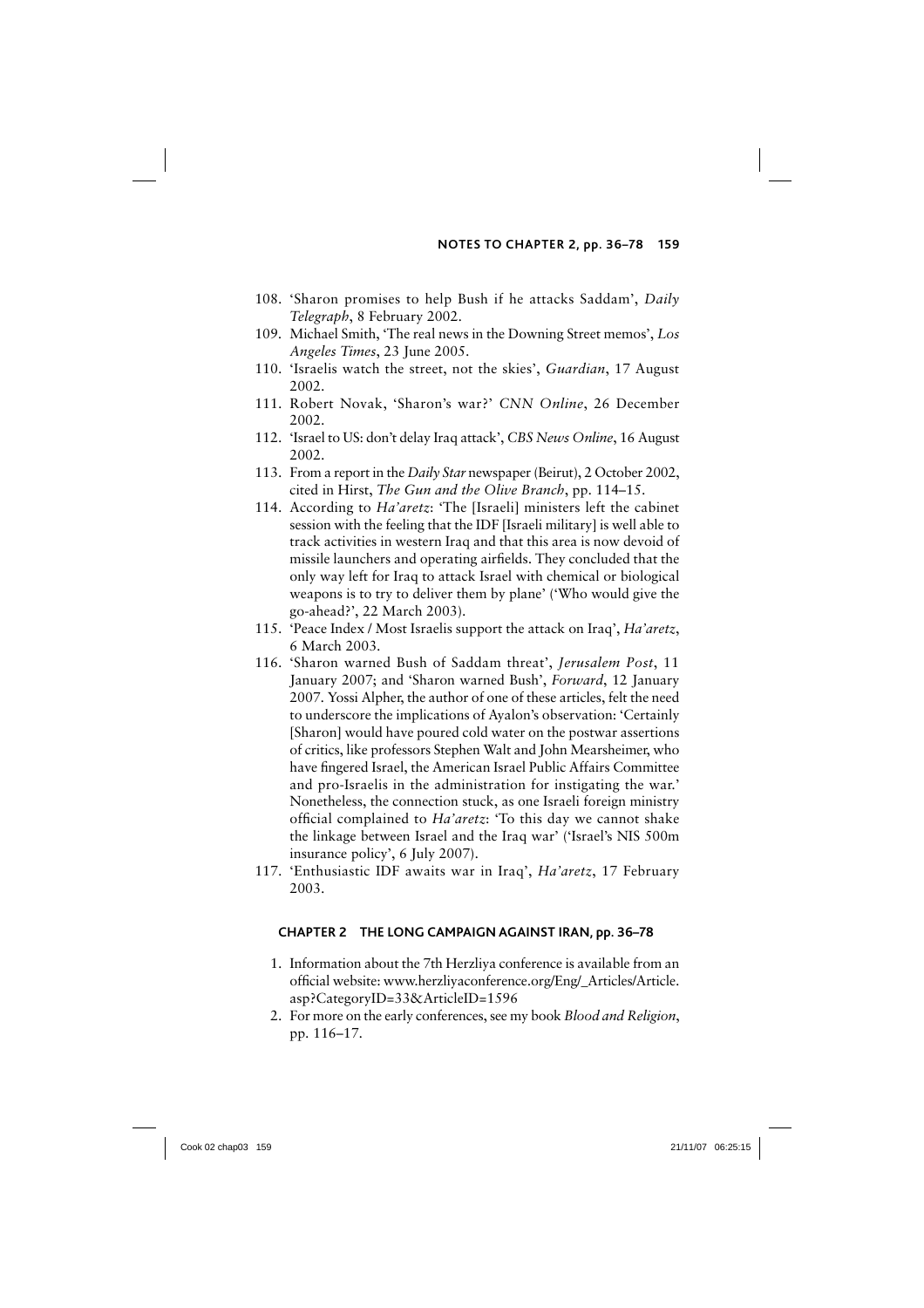- 3. Sharon's address is available at: www.haaretz.com/hasen/pages/ ShArt.jhtml?itemNo=373673
- 4. A short history of Woolsey's more extreme positions can be found in Stanley Heller, 'The Ravings of James Woolsey', *Counterpunch*, 2 April 2007.
- 5. Mendel, 'Diary', *London Review of Books*, 22 February 2007.
- 6. An official in Tehran noted in summer 2007, 'We can exit from the non-proliferation treaty, but we can never exit from a fatwa' ('Iran raises stakes in war of nerves over enriching uranium', *Guardian*, 25 July 2007).
- 7. 'The riddle of Iran', *Economist*, 19 July 2007.
- 8. The White House plan violated the 1972 Anti-Ballistic Missile Treaty. There were grounds for fearing that the US scheme, to locate missile sites in the UK, Poland and the Czech Republic, was far from defensive. As one observer pointed out: 'Russia has around 5,700 active nuclear warheads. The silos in Poland will contain just 10 interceptor missiles. The most likely strategic purpose of the missile defence programme is to mop up any Russian or Chinese missiles that had not been destroyed during a pre-emptive US attack' (George Monbiot, 'Brown's contempt for democracy has dragged Britain into a new cold war', *Guardian*, 31 July 2007).
- 9. 'Antimissile plan by U.S. strains ties with Russia', *Washington Post*, 21 February 2007.
- 10. 'Nuclear weapons programs are about regime survival', *Znet*, 10 June 2007.
- 11. 'Sharon on the warpath: Is Israel planning to attack Iran?', *International Herald Tribune*, 21 August 2004.
- 12. Mendel, 'Diary', *London Review of Books*.
- 13. Quoted in Shahak, *Open Secrets*, pp. 54–5.
- 14. Quoted in ibid., p. 82.
- 15. Quoted in ibid., pp. 90–1.
- 16. Quoted in ibid., p. 83.
- 17. Quoted in ibid., p. 36.
- 18. The nuclear arming of any Arab state had been a red line in Israeli military thinking for some time. Israel Shahak quotes comments by General Amnon Shahak-Lipkin, then Deputy Chief of Staff, made in an interview in April 1992: 'I believe that the State of Israel should from now on use all its power and direct all its efforts to preventing nuclear developments in any Arab state whatsoever' (*Open Secrets*, p. 34).
- 19. 'Israel worried Iran could benefit from Iraq war', *Ha'aretz*, 18 February 2003.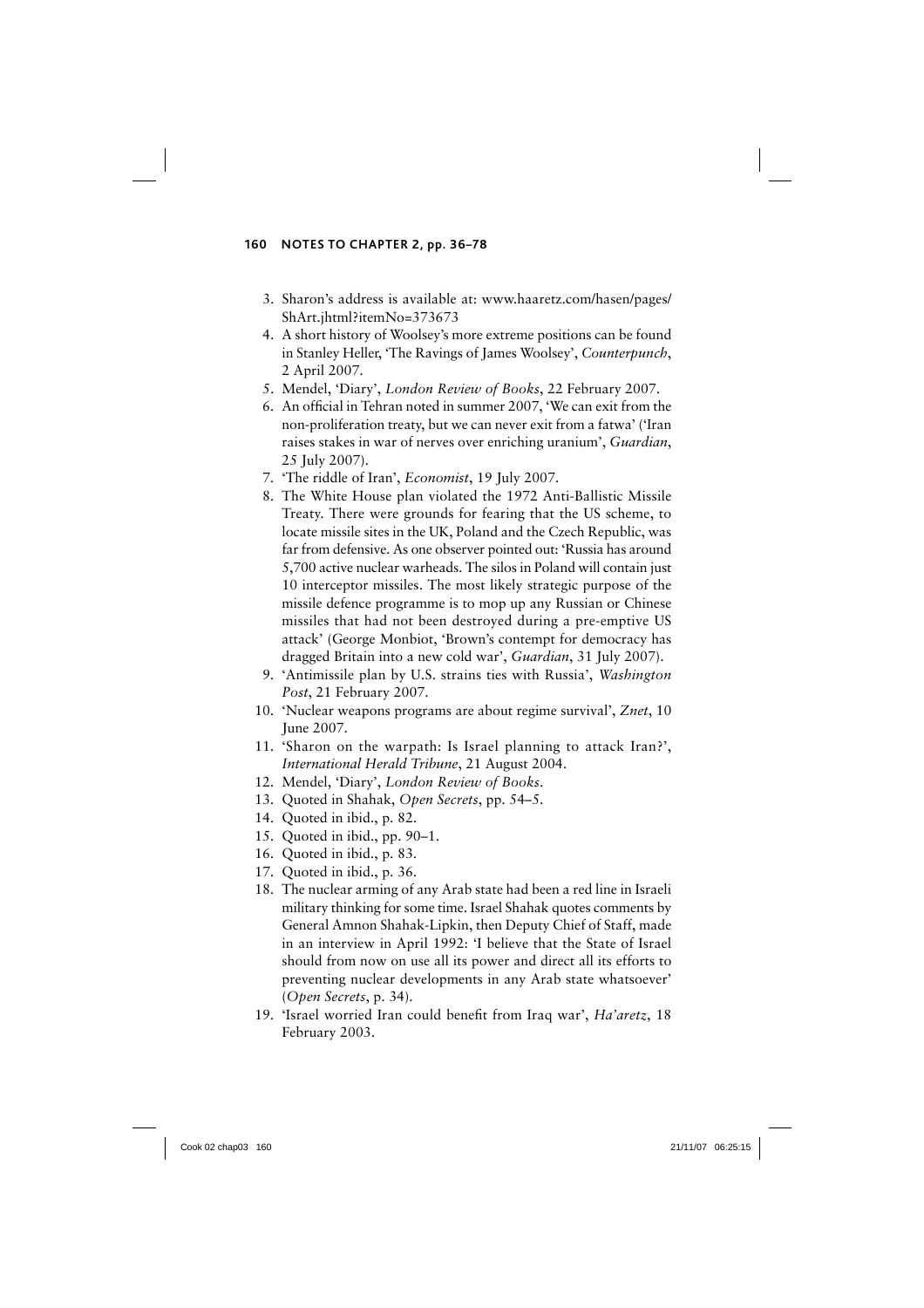- 20. 'Sharon says U.S. should also disarm Iran, Libya and Syria', *Ha'aretz*, 18 February 2003.
- 21. 'Sharon promises to help Bush if he attacks Saddam', *Daily Telegraph*, 8 February 2002.
- 22. 'Attack Iran the day Iraq war ends, demands Israel', *The Times*, 5 November 2002.
- 23. 'Sharon says U.S. should also disarm Iran, Libya and Syria', *Ha'aretz*.
- 24. 'Israel thrusts Iran in line of US fire', *Guardian*, 2 February 2002.
- 25. 'Who would give the go-ahead?', *Ha'aretz*, 22 March 2003.
- 26. 'Israel to US: now deal with Syria and Iran', *Ha'aretz*, 13 April 2003.
- 27. 'Israel thrusts Iran in line of US fire', *Guardian*.
- 28. Israel's obsession with remaining undisputed military top dog in the region included lobbying against US weapons sales even to weak Arab nations. An arms deal with the Persian Gulf states, for example, was threatened in April 2007 after Israel objected that it would damage Israel's military deterrent in the Middle East. According to a report in *Ha'aretz*: 'The United States has made few, if any, sales of satellite-guided ordnance to gulf countries, several officials said. Israel has been supplied with such weapons since the 1990s and used them extensively against Hezbollah in the Second Lebanon War' ('Report: Israeli objections delaying U.S. arms sale to Arab countries', 5 April 2007).
- 29. 'A Conversation with Zbigniew Brzezinski', *The American Prospect*, 20 May 2007.
- 30. 'UN: Iran has only 100s of centrifuges', *Jerusalem Post*, 13 April 2007.
- 31. 'Sanctions are not working', *Guardian*, 11 April 2007.
- 32. 'Pentagon analyst gets 12 years for disclosing data', *New York Times*, 20 January 2006.
- 33. 'Trial of ex-AIPAC staffers postponed', *The Jewish Week*, 28 April 2006.
- 34. 'New front sets sights on toppling Iran regime', 16 May 2003.
- 35. Jim Lobe, 'Shadowy neo-con adviser moves on Iran', Inter-Press News Agency, 24 June 2003.
- 36. See, for example, 'The jihad on Iraq', *National Review*, 26 January 2004.
- 37. 'The riddle of Iran', *Economist*, 19 July 2007.
- 38. 'Israel targets Iran nuclear plant', *Sunday Times*, 18 July 2004.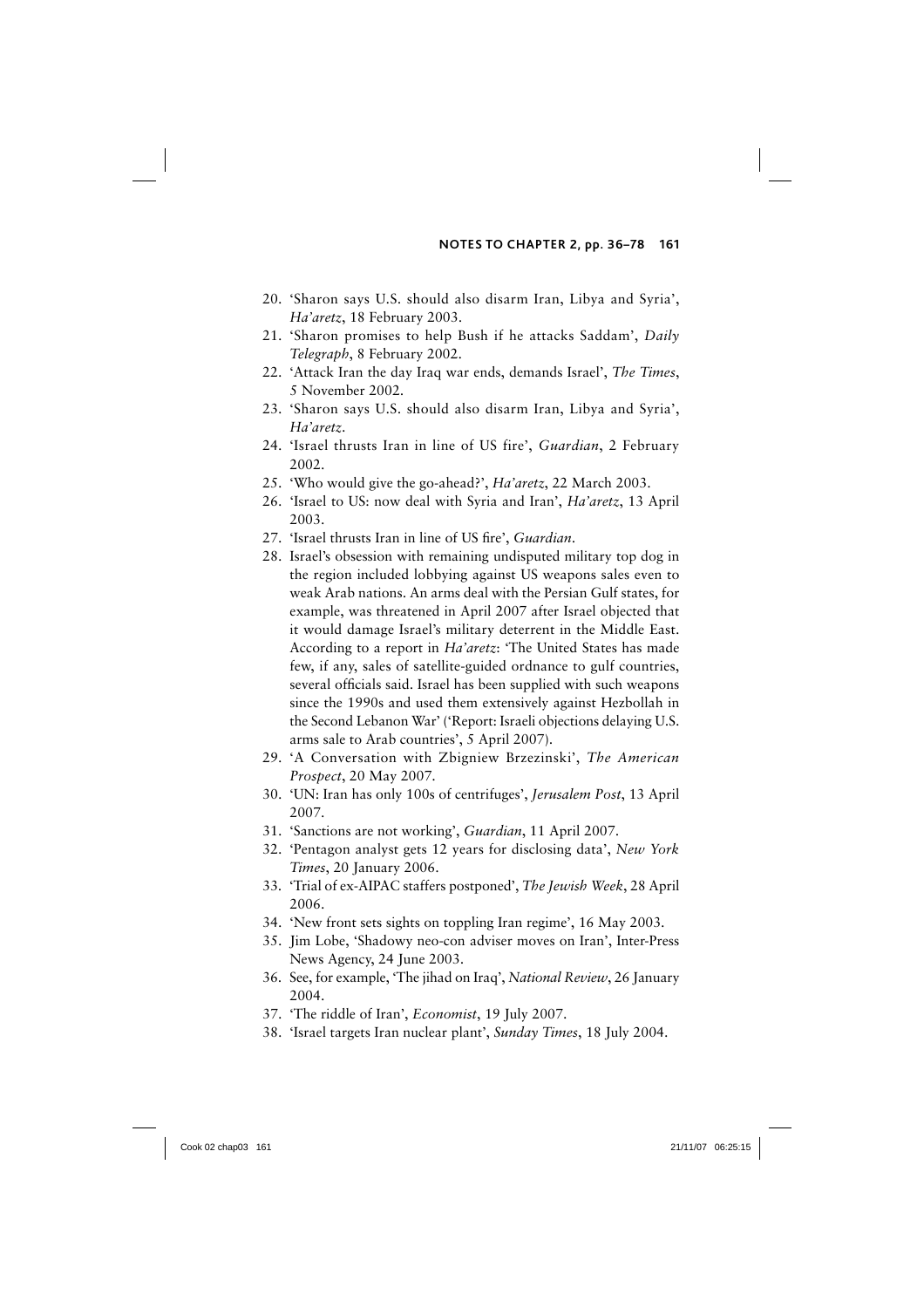- 39. 'Cheney says Israel might "act first" on Iran', *New York Times*, 21 January 2005.
- 40. See, for example, 'Dagan: one nuke not enough for Iran', *Jerusalem Post*, 27 December 2005; 'Military Intelligence: Iran will cross nuclear threshold by 2009', *Ha'aretz*, 11 July 2007.
- 41. 'Iran is judged 10 years from nuclear bomb', *Washington Post*, 2 August 2005.
- 42. Available at: www.acronym.org.uk/docs/0509/doc14.htm
- 43. 'The US and the Iranian nuclear impasse', *Middle East Report*, No. 241, Winter 2006.
- 44. Available at: www.un.org/News/Press/docs/2006/sc8792.doc. htm
- 45. Available at: www.un.org/News/Press/docs/2006/sc8928.doc. htm
- 46. *Democracy Now*, 21 October 2005. A transcript is available at: www.democracynow.org/article.pl?sid=05/10/21/144258
- 47. 'The coming wars', *New Yorker*, 24 January 2005.
- 48. 'The Iran plans', *New Yorker*, 17 April 2006.
- 49. 'The redirection', *New Yorker*, 5 March 2007.
- 50. For details of the incentive scheme, see the translation of a *Ma'ariv* article from 8 July 2007, 'Israel to Iranian Jews: immigration at any price', available at: www.cjp.org/page.html?ArticleID=148952

In consequence, Israel had a very real interest in finding other ways to encourage these Jews to leave Iran. Certainly there is evidence of previous Israeli intrigues to force Jews to leave other Middle East states and come to Israel. Israel may have hoped that, in addition to the obvious benefits of the spying operations, such espionage would create a climate in which Iranians started to distrust their Jewish neighbours and that it might lead to a popular backlash against them. That would 'prove' Israel's claims of rampant anti-Semitism in the Middle East and, in line with Israeli goals, force Iran's Jews to flee to Israel.

- 51. Hersh, 'Last stand', *New Yorker*, 10 July 2006. See also: 'Plan B', *New Yorker*, 28 June 2004; and 'The next act', *New Yorker*, 27 November 2006.
- 52. Available at: www.mfa.gov.il/MFA/Government/Speeches+by+Is raeli+leaders/2006/Address+by+PM+Olmert+to+a+joint+meetin g+of+US+Congress+24-May-2006.htm
- 53. For example, in his speech to the Herzliya conference, former Democratic Senator John Edwards observed: 'The war in Lebanon had Iranian fingerprints all over it. I was in Israel in June, and I took a helicopter trip over the Lebanese border. I saw the Hezbollah rockets, and the havoc wreaked by the extremism on Israel's border.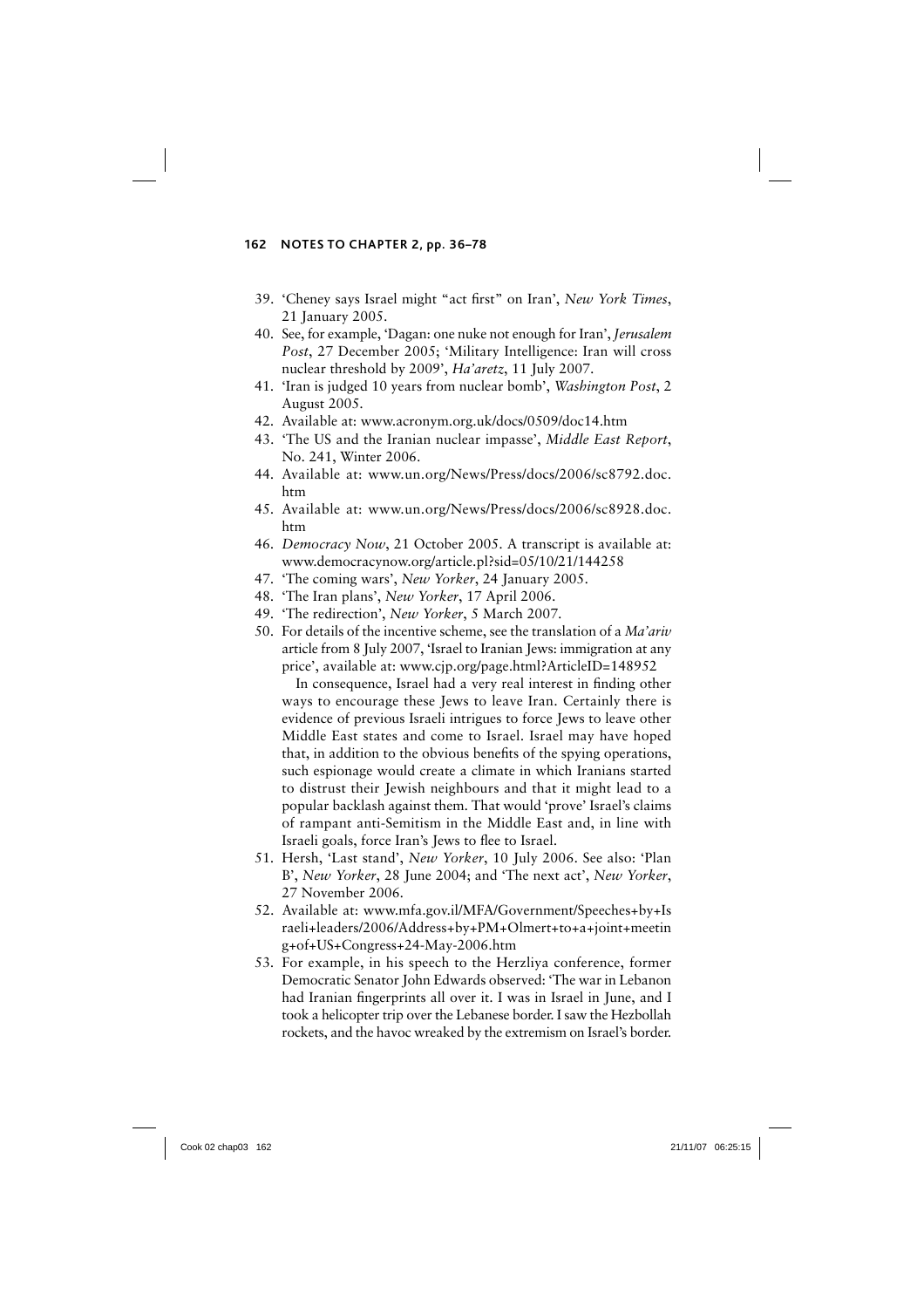Hezbollah is an instrument of the Iranian government, and Iranian rockets allowed Hezbollah to attack and wage war against Israel.' Available at: www.rawstory.com/news/2007/Edwards\_Iran\_must\_ know world wont 0123.html.

 Edwards, like most observers, ignored the fact that Hizbullah, though clearly supported financially and militarily by Iran, had its own local agenda (particularly in relation to the Shebaa Farms and a prisoner swap) and its own domestic concerns, not least the need, as a political party as well as a militia, not to lose the support of Lebanese Shia voters and political allies such as Michel Aoun's Christian faction, the Free Patriotic Movement. It is also worth noting that the Shia of Hizbullah identify as Arabs whereas the Shia of Iran identify as Persians.

- 54. Hersh, 'Watching Lebanon', *New Yorker*, 21 August 2006.
- 55. 'IDF retrieves bodies of four tank soldiers killed in south Lebanon', *Ha'aretz*, 14 July 2006.
- 56. 'Islamic Jihad leader killed in Lebanon', *Washington Post*, 26 May 2006; 'Lebanese man confesses to killings on behalf of Israel', *Ha'aretz*, 13 June 2006.
- 57. UNIFIL's reports are available online at: www.un.org/Depts/dpko/ missions/unifil/unifilDrp.htm
- 58. The UN quietly changed its view in summer 2007 and agreed that the territory was in fact Lebanese after all ('UN tells Israel: Place Shaba Farms in hands of UNIFIL', *Ha'aretz*, 11 July 2007).
- 59. In October 2005, Nasrallah had observed: 'We do not need a regional war to regain occupied land; we just need to liberate Lebanese occupied land [the Shebaa Farms] and free our remaining prisoners of war ... If this could be accomplished by recourse to the international community and international relations, then we would welcome that' (quoted in 'Hizballah after the Syrian withdrawal', *Middle East Report*, No. 237, Winter 2005).
- 60. For more on Facility 1391, see 'Inside Israel's secret prison', *Ha'aretz*, 10 July 2003, and my article 'Facility 1391: Israel's Guantanamo', *Le Monde diplomatique*, November 2003.
- 61. 'Nasrallah: "mistake" led to deaths of 3 IDF soldiers', *Ha'aretz*, 25 June 2004.
- 62. 'Middle East foes swap prisoners', *BBC Online*, 29 January 2004.
- 63. 'Kidnap of soldiers in July was Hezbollah's fi fth attempt', *Ha'aretz*, 19 September 2006.
- 64. '"No" to Lebanon War II', *Ha'aretz*, 13 July 2006.
- 65. 'Hezbollah warns Israel over raids', *BBC Online*, 12 July 2006.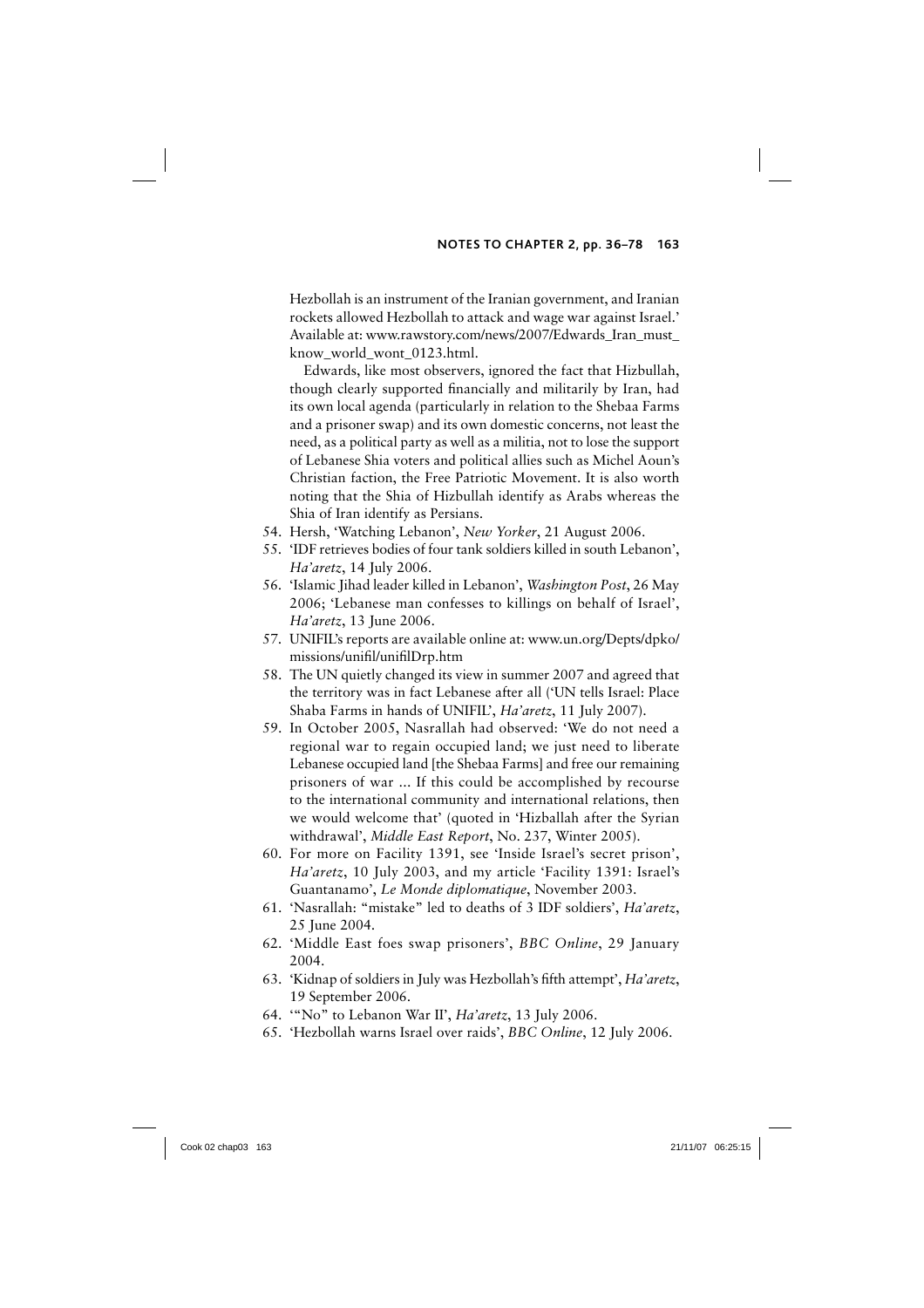- 66. Perhaps disingenuously, Nasrallah later observed: 'We did not think that the capture [of the two Israeli soldiers] would lead to a war at this time and of this magnitude. You ask me if I had known on July 11 ... that the operation would lead to such a war, would I do it? I say no, absolutely not' ('Nasrallah: We wouldn't have snatched soldiers if we thought it would spark war', *Ha'aretz*, 28 August 2006).
- 67. 'Top IDF officer: we knew war would not get abducted soldiers back', *Ha'aretz*, 25 April 2007. According to Major General Gadi Eisenkott, the war was supposed to 'launch a massive strike on Hezbollah targets, and return the territory in which the group was operating to Lebanese sovereignty'.
- 68. 'Capture of soldiers was "act of war" says Israel', *Guardian*, 13 July 2007.
- 69. 'Deadly Hezbollah attack on Haifa', *BBC Online*, 16 July 2006.
- 70. 'IDF commander: we fired more than a million cluster bombs in Lebanon', *Ha'aretz*, 12 September 2006.
- 71. Human Rights Watch, *First Look at Israel's Use of Cluster Munitions in Lebanon in July–August 2006*, 30 August 2006.
- 72. 'Israel attacks Beirut airport and sets up naval blockade', *New York Times*, 13 July 2006.
- 73. 'Iran and Syria helping Hizballah rearm', *Time*, 24 November 2006.
- 74. 'Israel strikes back after Haifa attacked', *CNN Online*, 17 July 2006.
- 75. 'IAF foils rocket transports from Syria', *Ynet*, 17 July 2006.
- 76. Binyamin Netanyahu, 'No cease-fire', *Wall Street Journal*, 23 July 2006. The same line was widely promoted by pro-Israel organisations. See, for example, 'Proportionality in the war in Lebanon' by the head of the Anti-Defamation League, Abraham Foxman, published in *Ha'aretz* on 23 July 2006.
- 77. The media emphasised Nasrallah's warmongering rather than his calls for an end to the fighting ('Pushing for a ceasefire from behind a barrage of Katyushas', *Guardian*, 28 July 2006).
- 78. 'Israel carries out airstrikes in Lebanon despite 48-hour halt', *USA Today*, 31 July 2006.
- 79. This apparently did not go entirely unnoticed by some Washington officials. 'The most important story in the Middle East is the growth of Nasrallah from a street guy to a leader – from a terrorist to a statesman,' said Robert Baer, a former CIA agent in Lebanon and long-time critic of Nasrallah, following the month-long war. Richard Armitage, the former Deputy Secretary of State, called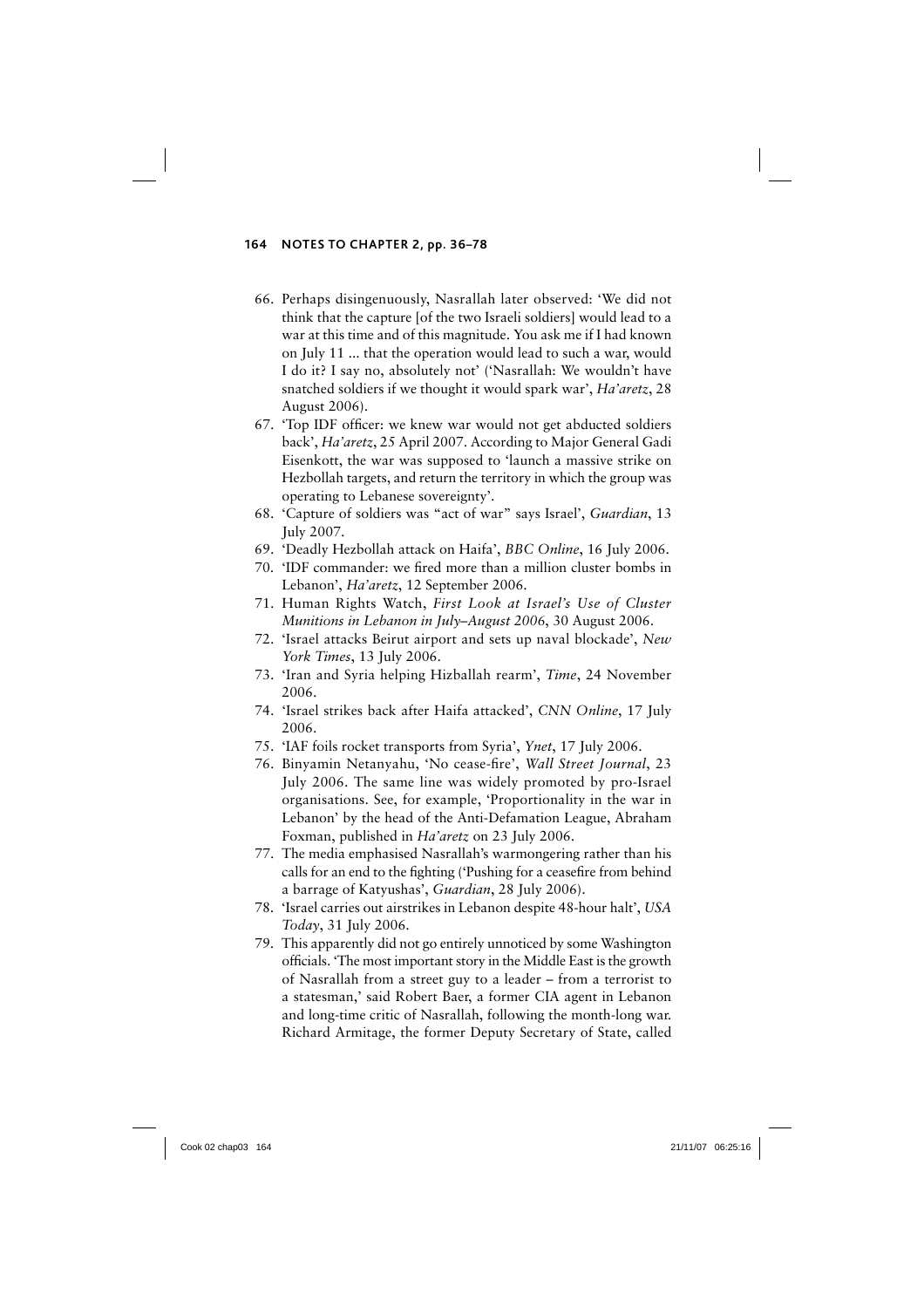Nasrallah 'the smartest man in the Middle East' (quoted in 'The Redirection', *The New Yorker*, 5 March 2007).

- 80. For example, Israeli spokesman Mark Regev declared: 'Our operation in Lebanon is designed to neutralize one of the long arms of Iran – Hezbollah. Hezbollah is their proxy, being used as an instrument of Teheran to advance their extremist agenda and the blow to Hezbollah is a blow to Iranian interests and a blow to all extremist jihadist forces in the region' ('Ahmadinejad: destroy Israel, end crisis', *Washington Post*, 3 August 2006).
- 81. Again a double standard was applied to Hizbullah during the fighting. Israeli officials, backed by the international community, claimed that the Shia militia had been putting Lebanese civilians in harm's way by hiding their fighters and arms inside local communities. Jan Egeland, the UN's head of humanitarian affairs, called this 'cowardly blending'. In fact, there was little evidence for this claim, as was pointed out by a Human Rights Watch investigation at the time (*Fatal Strikes*, August 2006). A year later a report by UNIFIL noted that Hizbullah was moving its rockets from their original rural firing sites, in what were called 'nature reserves', into Shia villages in order to hide them from UN inspectors. The only reasonable conclusion to draw was that they had been kept well away from the villages during the war a year earlier ('Hezbollah hides rockets from UN in S. Lebanon villages', *Ha'aretz*, 22 July 2007). In contrast to Hizbullah, Israel had committed the offence of 'cowardly blending' during the war in at least two respects: first, Israeli soldiers had been found, as they usually are, in public places, queuing alongside Israeli civilians at bus stops and in bank lines, and sitting in cafes and restaurants; and second, Israel had chosen to build many of its military sites, including army bases and weapons factories, inside or next to civilian communities. Apart from in my own reports, these aspects of the war went entirely unremarked. See, for example, my articles 'The human shields of Nazareth', *Anti-war.com*, 19 July 2006; 'Israel, not Hizbullah, is putting civilians in danger', *Counterpunch*, 3 August 2006; and 'Hypocrisy and the clamor against Hizbullah', *Counterpunch*, 9 August 2006.
- 82. This error was made, for example, by the BBC's reporter Matthew Price, who appeared to be repeating Israeli government misinformation. See my 'The human shields of Nazareth', *Anti-war.com*, 19 July 2006.
- 83. 'Firefighters battle blaze at munitions warehouse in Nazareth', *Ha'aretz*, 18 May 2007.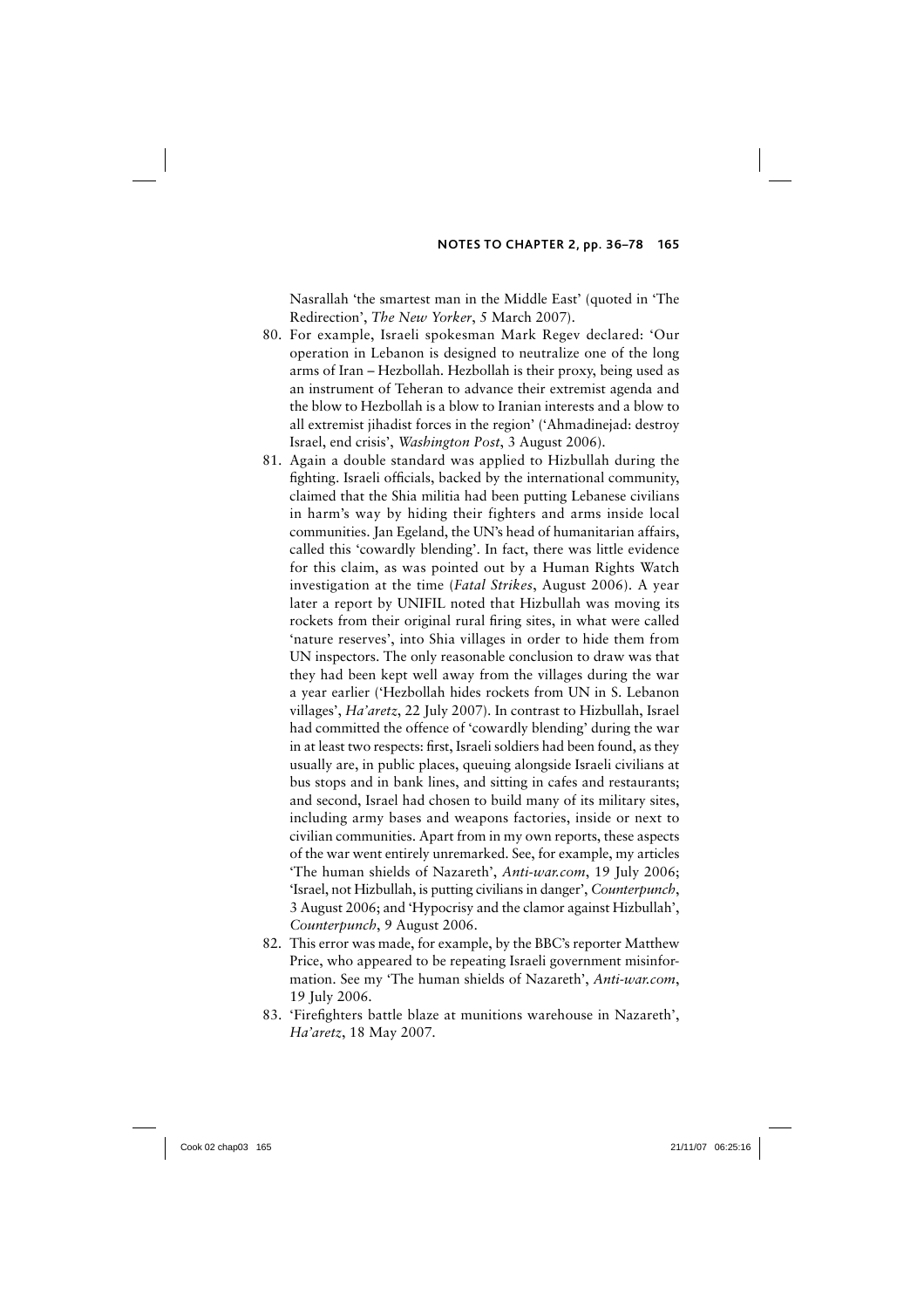- 84. I was given access to the HRA's field research before publication. The final report was due in autumn 2007, if the military censor passed it.
- 85. 'Katyusha rocket hit Haifa oil refineries complex during Second Lebanon War', *Ha'aretz*, 22 March 2007.
- 86. 'Report: Iran admits to supplying Hezbollah with drones', *Ha'aretz*, 10 November 2004; 'Hizbullah flies drone over Israel', *Ynet*, 11 April 2005. In the latter report, a Hizbullah spokesman said the drone would be used 'each time enemy [Israeli] aircrafts violate Lebanese sovereignty'.
- 87. 'Hizbollah's response reveals months of planning', *Independent*, 16 July, 2006. Schiff admitted that Hizbullah knew of the Miron base and had the ability to hit it in 'There should have been a preventive strike', *Ha'aretz*, 13 April 2007.
- 88. 'Siniora admits weakness of state's authority', *Daily Star* (Beirut), 28 August 2006.
- 89. Seymour Hersh, 'Watching Lebanon', *New Yorker*, 21 August 2006.
- 90. Ibid.
- 91. *Democracy Now*, 14 August 2006. A transcript is available at: www.democracynow.org/article.pl?sid=06/08/14/1358255
- 92. Hersh, 'Watching Lebanon'.
- 93. *Democracy Now*, 14 August 2006.
- 94. 'The Gray Zone', *New Yorker*, 6 August 2006.
- 95. 'Israel set war plan more than a year ago', *San Francisco Chronicle*, 21 July 2006.
- 96. 'PM: war in Lebanon was planned months in advance', *Ha'aretz*, 9 March 2007.
- 97. 'Senior IDF officer to Haaretz: PM did not order us to prepare for war', *Ha'aretz*, 12 March 2007.
- 98. 'Reservists called up for Lebanon strike', 12 July 2006.
- 99. 'Wagged by the military tail', *Ha'aretz*, 29 March 2007.
- 100. '"Army misled Olmert," Ben-Eliezer tells Winograd panel', *Israel News*, 18 June 2007.
- 101. 'In the shadow of the army', *Ha'aretz*, 11 May 2007.
- 102. 'A very, very painful response', *Ha'aretz*, 4 May 2007.
- 103. Ibid.
- 104. 'Senior IDF officer to Haaretz: PM did not order us to prepare for war', *Ha'aretz*.
- 105. In hindsight, it is possible to interpret UN Resolution 1559, passed in September 2005 after it was pushed heavily by the US, as seeking to establish the optimum conditions for an attack on Hizbullah. The resolution was designed to make Hizbullah more vulnerable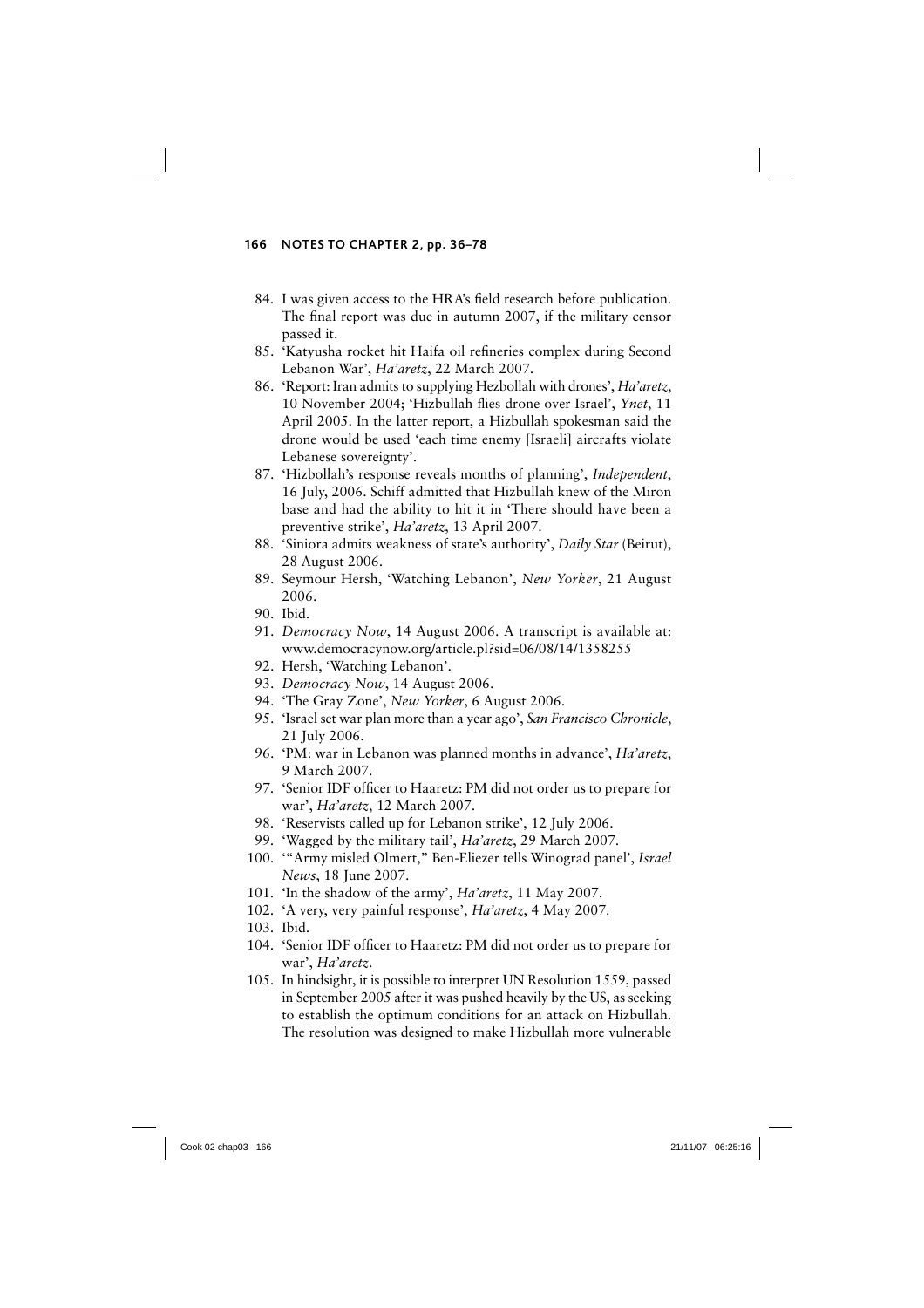to Israel, first by ousting its local patron, Syria, from Lebanon and then by demanding the Shia militia disarm. It succeeded in achieving the first goal but not the second.

- 106. 'Lebanese hate Israel, upset at Nasrallah', *Ynet*, 15 July 2006.
- 107. 'Neocons: we expected Israel to attack Syria', *Ynet*, 16 December 2006.
- 108. 'Secretary Rice holds a news conference', *Washington Post*, 21 July 2006.
- 109. 'IDF prepared for attack by Syria', *Jerusalem Post*, 30 July 2006.
- 110. 'Bush caught off-guard in chat with Blair', *CNN Online*, 17 July 2006.
- 111. Available at: www.whitehouse.gov/news/releases/2006/07/20060 721-5.html The Max Boot article was published in the *Los Angeles Times*

on 19 July 2006.

- 112. 'Bolton admits Lebanon truce block', *BBC Online*, 22 March 2007.
- 113. 'Pines-Paz: We expected the int'l community to end the war for us', *Ha'aretz*, 25 June 2007.
- 114. 'A war in the summer?', *Ha'aretz*, 23 April 2007; and 'IDF predicts possible conflict with Lebanon, Syria in 2007', *Ha'aretz*, 10 January 2007.
- 115. 'Mossad chief warned: Home front isn't ready', *Ha'aretz*, 30 March 2007.
- 116. 'A home front, but no command', *Ha'aretz*, 31 July 2006; 'Israel seeks operational link with U.S. missile defense system', *Ha'aretz*, 3 January 2007; 'U.S., IDF hold joint exercise on response to nukes', *Ha'aretz*, 18 March 2007; and 'Gov't may resurrect laser-based missile protection system', *Ha'aretz*, 2 August 2007.
- 117. 'War clouds gather over the Golan', *Forward*, 9 March 2007.
- 118. In fact, Syria became so convinced it was facing an imminent attack from Israel that Olmert used his Passover interviews in April 2007 to reassure Damascus that the Israeli army was not planning to strike. The reports suggested that Olmert was concerned that a 'miscalculation' by Damascus might lead to an overreaction and start an early war. Possibly, assuming the neocons still wanted Israel to attack Syria at some point, Olmert hoped to avoid hostilities with Syria before the army had recovered from its Lebanon failure and the 'home front' was better prepared for rocket attacks ('Israel seeks to reassure Syria: no summer attack', *Ha'aretz*, 2 April 2007; 'PMO DG Dinur says home front not ready for war', *Ha'aretz*, 12 July 2007).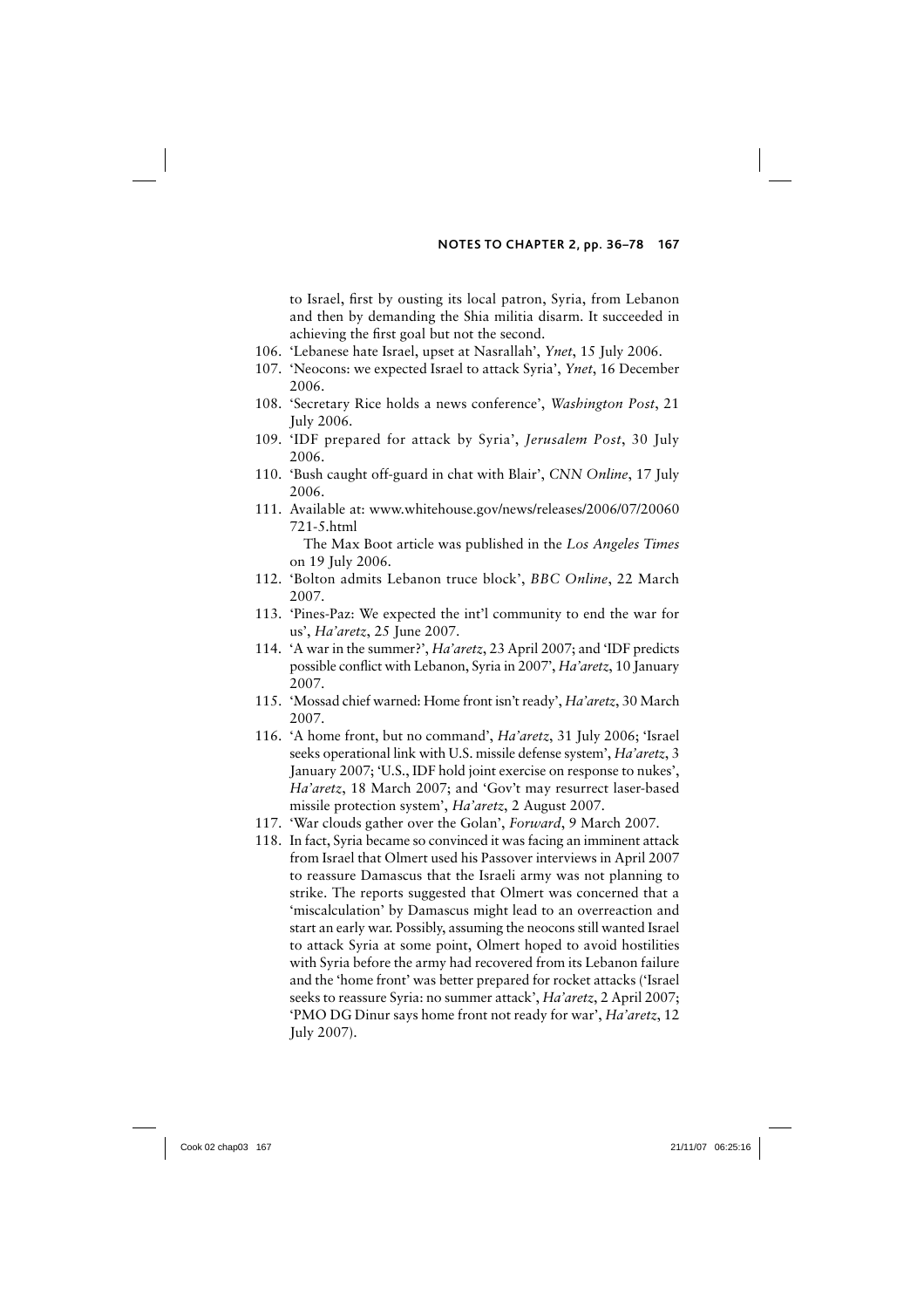- 119. 'Make a deal with Syria and weaken the Iran-Hezbollah axis', *Forward*, 26 January 2007. This position concurred with that of Israel's head of military intelligence, Amos Yadlin, who, according to *Ha'aretz*, believed that Syria's instincts were 'to respond, not initiate military procedures against Israel'. He told the government: 'Syria is building its military strength, but the likelihood of an all out-war at Syria's initiative is low' ('MI chief: chances of Syria starting a war against Israel are low', *Ha'aretz*, 26 February 2007).
- 120. 'Secret understandings reached between representatives from Israel and Syria' and 'How the covert contacts transpired', *Ha'aretz*, 16 January 2007.
- 121. 'NSC chief: Syrian bid for talks with Israel is genuine', *Ha'aretz*, 8 May 2007; 'Foreign Ministry memo: Assad sincere', *Jerusalem Post*, 10 May 2007.
- 122. Olmert found the leaks so embarrassing that in their immediate wake he tried to deny that the contacts had ever taken place ('Assassination of a peace initiative', *Ha'aretz*, 17 January 2007).
- 123. 'New forum to call for Syria talks', *Ha'aretz*, 28 January 2007.
- 124. 'Bush assails Pelosi's trip to Syria', *International Herald Tribune*, 3 April 2007.
- 125. 'U.S. official: Peace effort aimed at lessening Arab, EU pressure', *Ha'aretz*, 11 May 2007. See also 'Israel, U.S. views on Syria talks unchanged', *Ha'aretz*, 25 May 2007.
- 126. 'War clouds gather over the Golan', *Forward*.
- 127. The Baker-Hamilton report is available at: www.usip.org/isg/iraq\_ study\_group\_report/report/1206/
- 128. 'In Iraq, stay the course but change it', *New York Sun*, 24 October 2006.
- 129. 'Deadly triggers', *Newsweek*, 24 January 2007; 'US warns Iran over Iraqi insurgency', *Guardian*, 1 February 2007; and 'U.S. to reveal Tehran's link to Iraq insurgency', *Washington Times*, 11 February 2007.
- 130. 'US commander accuses Iran of aiding Iraqi Shi'ite insurgency', *Voice of America Online*, 22 June 2006.
- 131. 'Top General casts doubt on Tehran's link to Iraq militias', *CNN Online*, 14 February 2007. See also: 'Doubts about Iran', *Newsweek*, 8 February 2007.
- 132. 'US accuses Iran of supplying arms to Taliban insurgents', *Guardian*, 19 April 2007.
- 133. 'Iran's secret plan for summer offensive to force US out of Iraq', *Guardian*, 22 May 2007.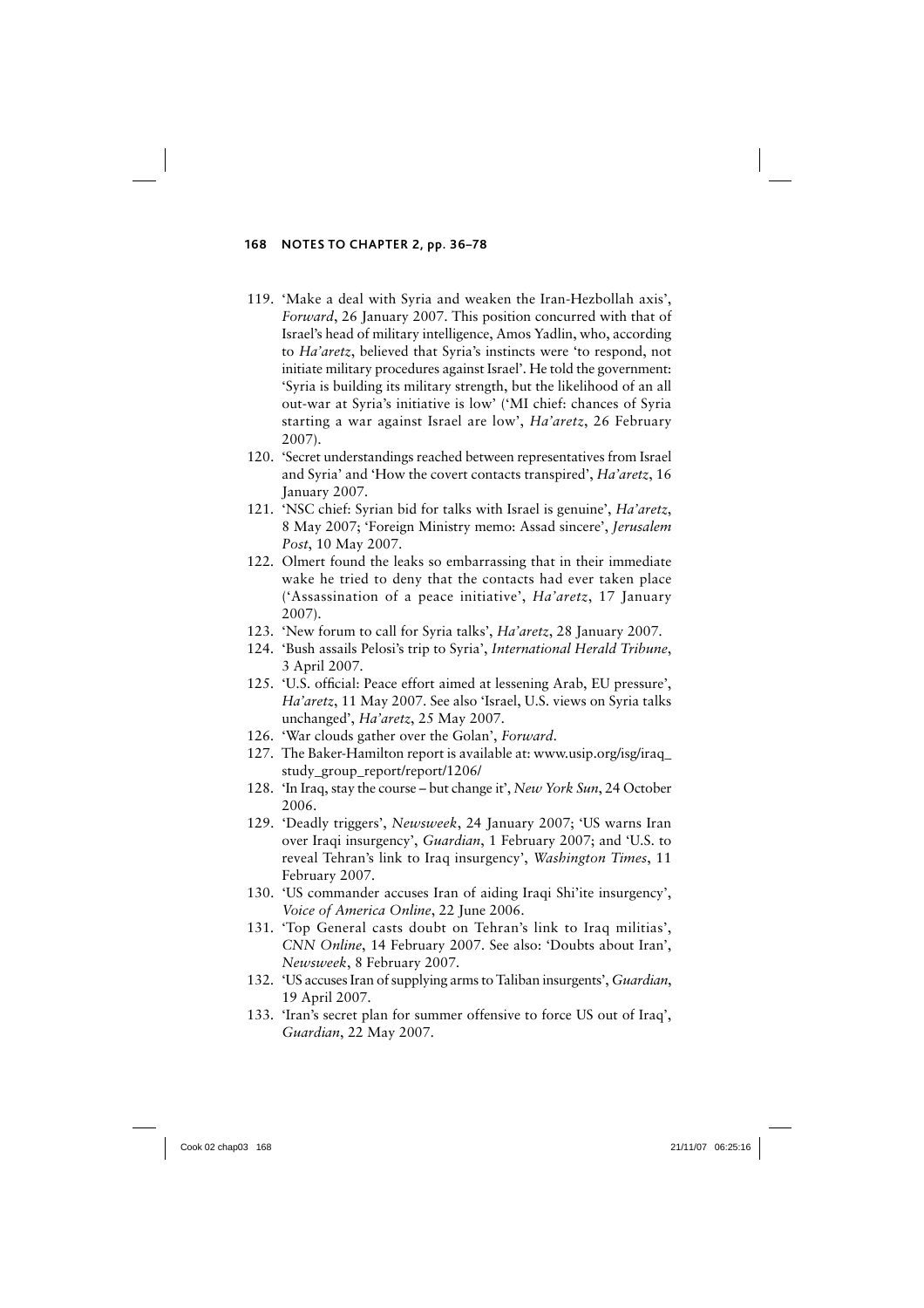- 134. Bush's speech is available at: www.whitehouse.gov/news/releases /2007/01/20070110-7.html
- 135. 'Chomsky on why Bush does diplomacy mafia-style', *Alternet*, 26 February 2006.
- 136. 'The war of humiliation', *Independent*, 2 April 2007.
- 137. 'UN Security Council unanimously approves tighter Iran sanctions', *Ha'aretz*, 24 March 2007.
- 138. 'American armada prepares to take on Iran', *Daily Telegraph*, 25 February 2007.
- 139. Olmert's speech is available at: www.pmo.gov.il/PMOEng/ Communication/PMSpeaks/speechher240107.htm
- 140. 'Former Mossad chief: Iran cannot destroy Israel', *Jerusalem Post*, 19 November 2006. A month later, his successor, Meir Dagan, observed that the West had plenty of time to engage in diplomatic negotiations with Tehran ('Israeli official: we have time to block Iran nuclear program', *Ha'aretz*, 19 December 2006).
- 141. 'Blowback', *Jerusalem Post*, 6 July 2007.
- 142. 'Iranian threat exaggerated, expert says', *Ynet*, 17 April 2007.
- 143. 'West "humiliating" Iran, says Hans Blix', *Ynet*, 26 February 2007.
- 144. 'So who's going to destroy Iran's nuclear reactor?', *Ha'aretz*, 7 March 2007. Strangely, this solid support among Israelis for an attack appeared not to be dented by the many reports in the local media of the horrifying array of chemical and biological weapons Iran supposedly had ready to launch against Israel. See, for example, 'Blowback', *Jerusalem Post*, 6 July 2007.
- 145. See, for example, 'Iran can also be wiped off the map', *Jerusalem Post*, 8 May 2006.
- 146. 'Netanyahu: It's 1938 and Iran is Germany; Ahmadinejad is preparing another Holocaust', *Ha'aretz*, 14 November 2006.
- 147. Ibid.
- 148. 'PM: Israel won't let world sink into apathy over Iran', *Jerusalem Post*, 29 January 2007.
- 149. For example, Khamenei said: 'We will never start a war. We have no intention of going to war with any state' ('Khamenei speech: excerpts', *BBC Online*, 4 June 2006).
- 150. See Informed Comment, from 3 May 2006: www.juancole. com/2006/05/hitchens-hacker-and-hitchens.html
- 151. '"Israel must be wiped off the map": the rumor of the century', *Anti-war.com*, 26 May 2007.
- 152. A few months earlier, these two issues had been directly linked when an Iranian newspaper arranged a Holocaust International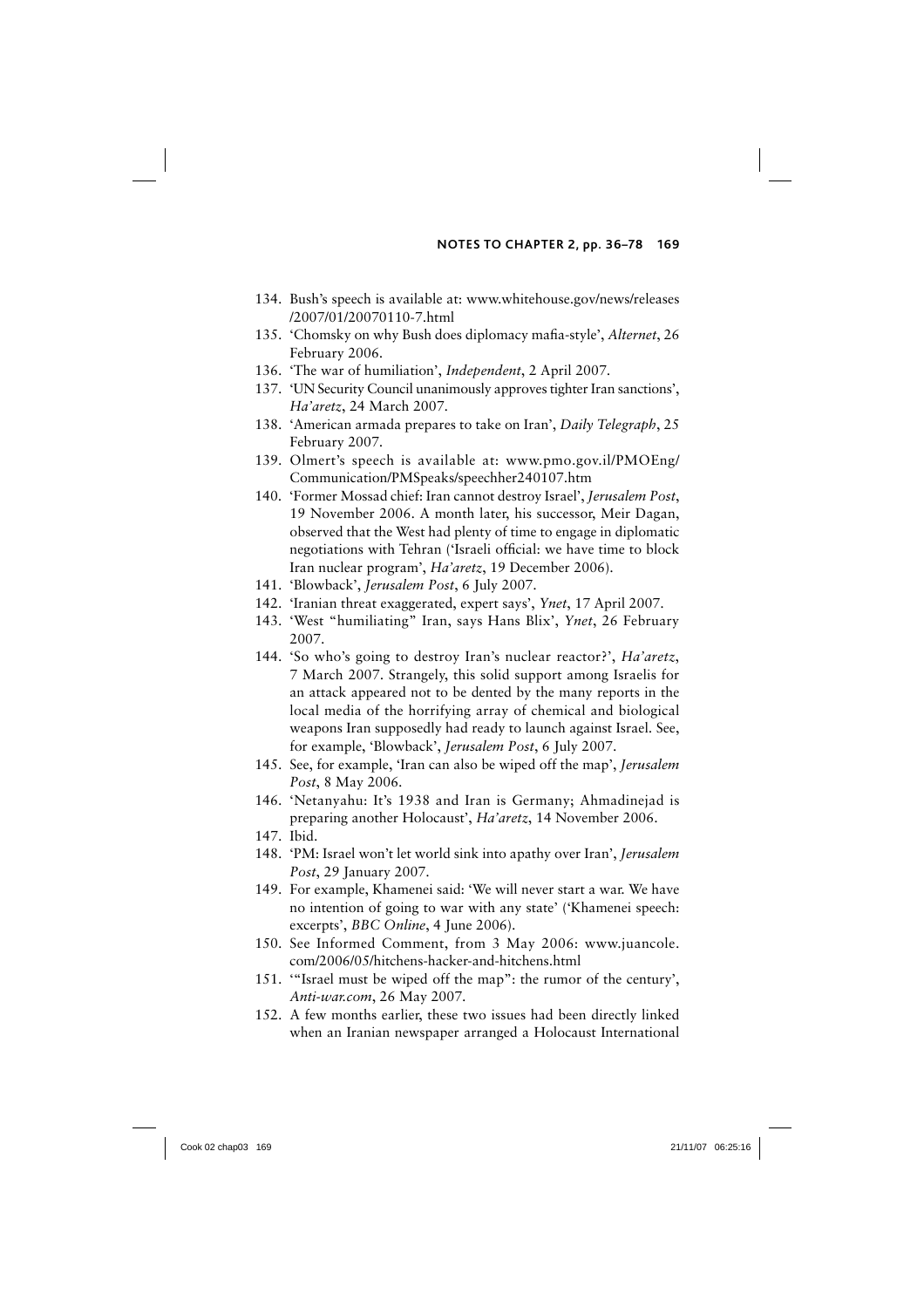Cartoon Contest ('In Tehran, a riposte to the Danish cartoons', *International Herald Tribune*, 24 August 2006).

- 153. 'Britons to attend Iran's Holocaust conference', *Guardian*, 6 December 2006.
- 154. 'Tehran faces backlash over conference to question Holocaust', *Guardian*, 16 January 2006.

#### **CHAPTER 3 END OF THE STRONGMEN, pp. 79–115**

- 1. One Washington insider, Steven C. Clemons, noted that as Bush fell increasingly under the influence of Rice and Gates, Cheney started bypassing the White House. 'The thinking on Cheney's team is to collude with Israel, nudging Israel at some key moment in the ongoing standoff between Iran's nuclear activities and international frustration over this to mount a small-scale conventional strike against Natanz using cruise missiles. This strategy could be expected to trigger a sufficient Iranian counter-strike against US forces in the Gulf as to compel Bush to forgo the diplomatic track that the administration realists are advocating and engage in another war' (quoted in Gary Leupp, 'Cheney, Israel and Iran', *Counterpunch*, 26 May 2007).
- 2. Quoted in Seymour Hersh, 'Watching Lebanon', *New Yorker*, 21 August 2006.
- 3. 'Bush "would understand" attack on Iran', *Jerusalem Post*, 2 November 2006; and 'Bush: I would understand if Israel chose to attack Iran', *Ha'aretz*, 20 November 2006.
- 4. 'Iran forces Israeli rethink', *Guardian*, 2 April 2007.
- 5. 'Revealed: Israel plans nuclear strike on Iran', *The Times*, 7 January 2007.
- 6. 'If Israel had tactical nukes, would it use them against Iran?', *Jerusalem Post*, 8 January 2007.
- 7. 'Former Mossad chief not against taking out Ahmadinejad', *Ynet*, 18 April 2007.
- 8. 'The push for war', *London Review of Books*, 3 October 2002.
- 9. 'As US power fades, it can't find friends to take on Iran', *Guardian*, 2 February 2007.
- 10. See, for example, Robert Fisk, 'Lebanon slides towards civil war as anniversary of Hariri's murder looms', *Independent*, 14 February 2007.
- 11. See, for example, 'Interview: As'ad Abukhalil on the Nahr al-Bared siege', *Electronic Intifada*, 24 May 2007; Jim Quilty, 'The Collateral Damage of Lebanese Sovereignty', *Middle East Report Online*, 18 June 2007; and the transcript, dated 22 May 2007, of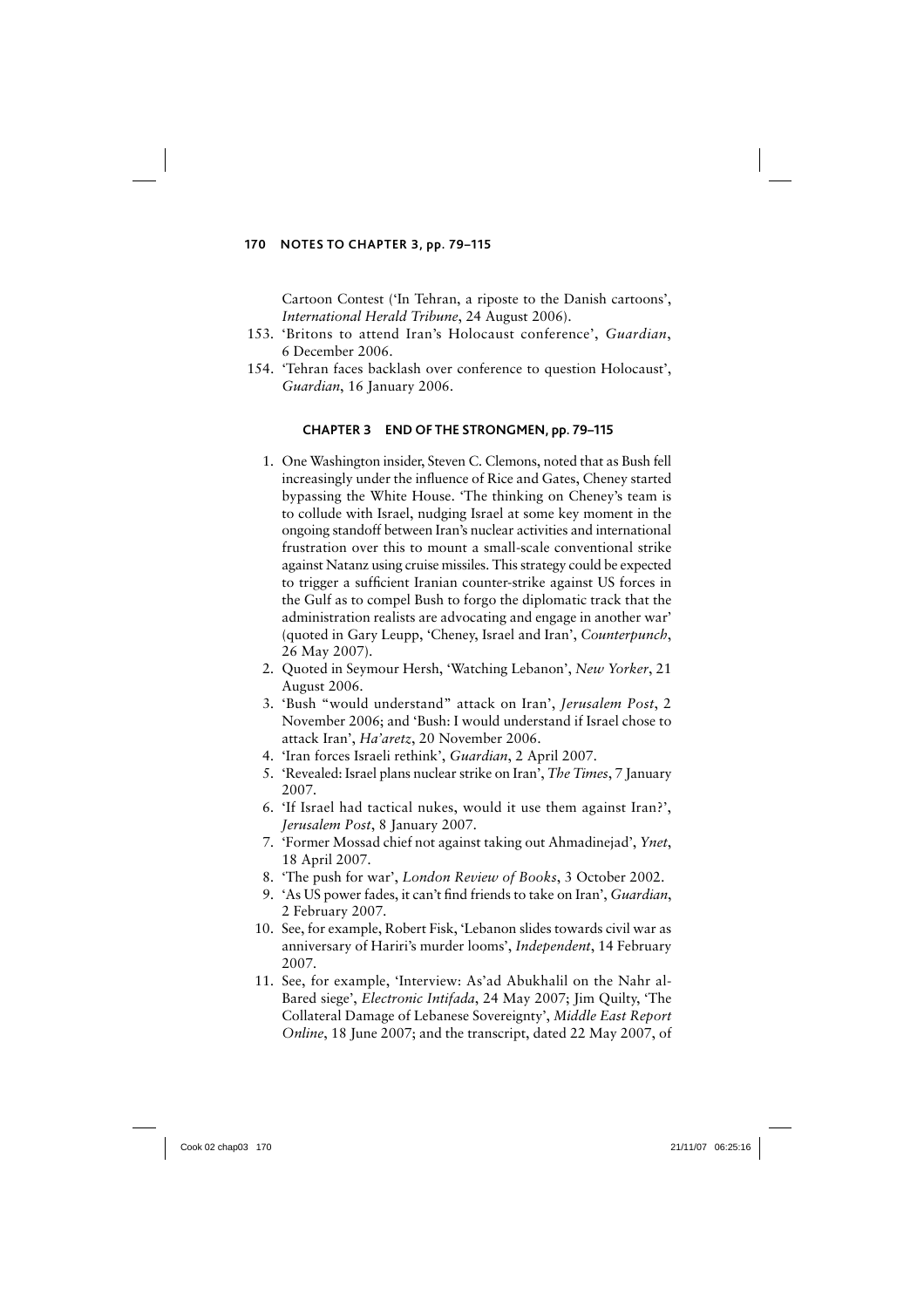an interview with Seymour Hersh broadcast on CNN that can be found at: http://rawstory.com/news/2007/Hersh\_Bush\_arranged\_ support\_for\_militants\_0522.html.

 Danny Rubinstein, a veteran *Ha'aretz* correspondent with excellent contacts in the Arab world, reported unsympathetically comments from his Palestinian informants that Fatah al-Islam was funded by Saudi Arabia. 'The idea was to develop a fanatical Sunni Muslim force in Lebanon that would effectively act as a counterweight to the Shi'ite Hezbollah zealots' ('In the name of Islam?', *Ha'aretz*, 12 June 2007).

- 12. 'Olmert: new Palestinian gov't must abide by Quartet demands', *Ha'aretz*, 11 February 2007.
- 13. 'U.S. pressing Israel to bolster pro-Abbas forces in Gaza', *Ha'aretz*, 20 May 2007.
- 14. Available at: www.congress.gov/cgi-bin/query/D?c108:6:./temp/  $~\sim$ c $108$ fpK2Jj::
- 15. Quoted by Seymour Hersh, 'The Syrian bet', *New Yorker*, 28 July 2003. Stephen Zunes points out that President Clinton offered to remove Syria from the US list of 'sponsors of terrorism' during Israeli-Syrian peace talks in the 1990s. According to US State Department reports, Damascus has not been directly implicated in an act of terror since 1986. However, Clinton conditioned such a removal on Damascus accepting Israel's terms for peace ('Washington takes aim at Syria', *Foreign Policy in Focus*, 2 May 2007).
- 16. Kaveh Bayat, 'The ethnic question in Iran', *Middle East Report*, No. 237, Winter 2005.
- 17. 'The botched US raid that led to the hostage crisis', *Independent*, 3 April 2007.
- 18. 'The secret war against Iran', 3 April 2007. Details of the programme are available at: http://blogs.abcnews.com/theblotter/2007/04/abc\_ news\_exclus.html
- 19. Interestingly, this was exactly how the international policy was seen by Iranian officials. Alireza Zaker Esfahani, head of the Strategic Research Centre, a think-tank closely allied to Ahmadinejad, observed that the US goal was to provoke 'psychological distress' among Iranians in an attempt to 'undermine the unity and solidarity of the people' ('Iran's "security outlook"', *Middle East Report Online*, 9 July 2007).
- 20. 'Livni: Israel cannot accept Arab peace initiative in current form', *Ha'aretz*, March 2007; 'Livni, Jordanian FM to meet Sunday on Saudi initiative', *Ha'aretz*, 14 April 2007.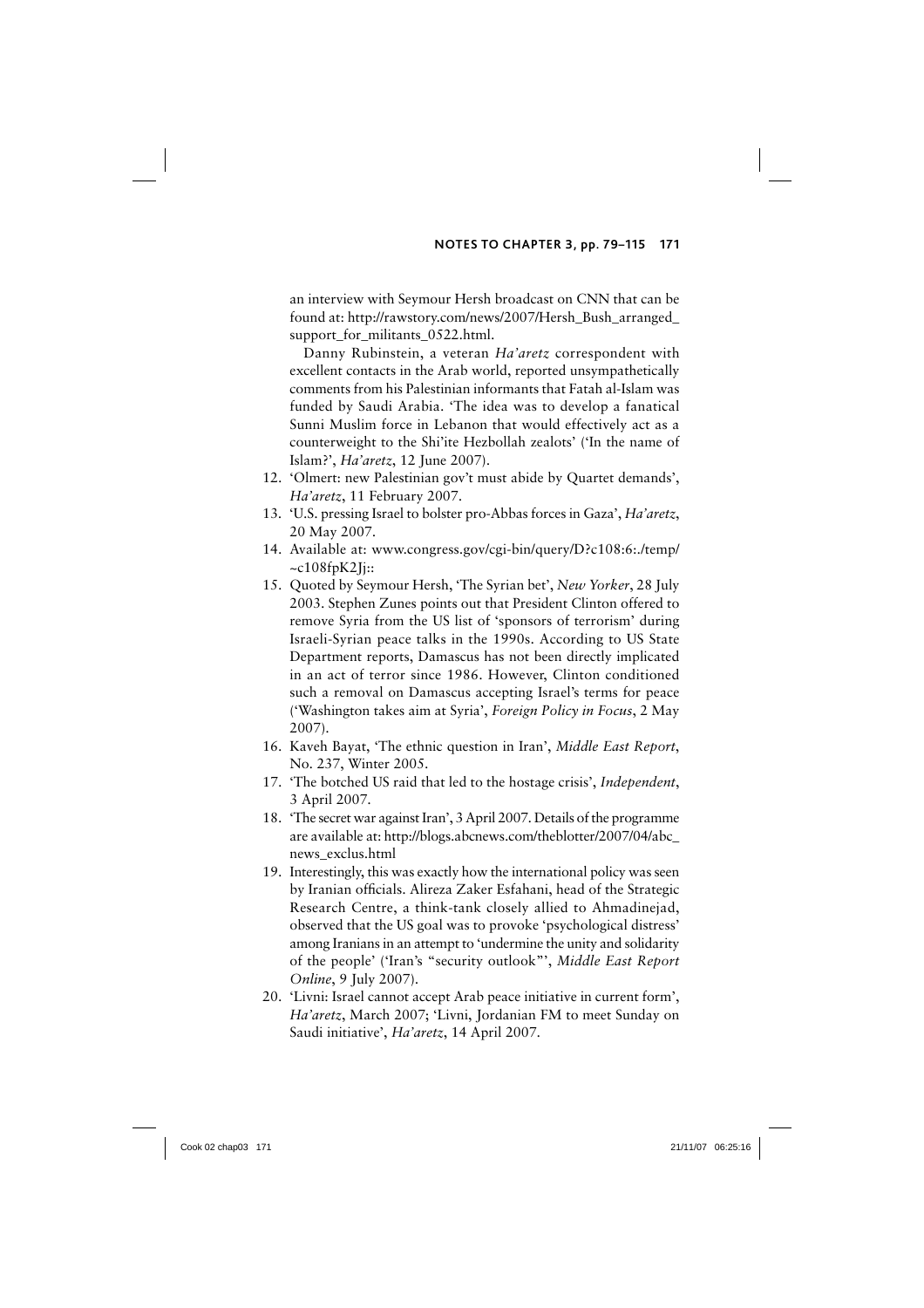### **172 NOTES TO CHAPTER 3, pp. 79–115**

- 21. 'Sharon tells cabinet: Saudi plan threatens Israel's security', *Ha'aretz*, 4 March 2002; 'Government unimpressed by the latest version of Saudi peace proposal', *Ha'aretz*, 20 April 2002. The draft text of the 2002 plan is available at: www.haaretz.com/hasen/ pages/ShArt.jhtml?itemNo=145479&contrassID=3&subContras sID=0&sbSubContrassID=0
- 22. 'Israel doesn't want peace', *Ha'aretz*, 8 April 2007.
- 23. Leader, *Financial Times*, 5 March 2005, cited in Chomsky, *Failed States*, p. 160.
- 24. A lone dissenting voice in this divisive debate on the left was Gabriel Ash. See his 'AIPAC and the anti-war movement: missing in action?', *Dissident Voice*, 21 April 2007. He critiqued the Mearsheimer and Walt thesis in 'Why oppose the Israel lobby?', *Dissident Voice*, 18 April 2006.
- 25. 'Bush says U.S. pullout would let Iraq radicals use oil as a weapon', *Washington Post*, 5 November 2006.
- 26. 'Chomsky on why Bush does diplomacy mafia-style', *Alternet*, 26 February 2006. An outspoken neocon, Michael Ledeen, reportedly made much the same point in the early 1990s: 'Every ten years or so, the United States needs to pick up some small crappy little country and throw it against the wall, just to show the world we mean business' (quoted in Jonah Goldberg, 'Baghdad delenda est, part two', *National Review*, 23 April 2002).
- 27. 'In 2003, U.S. spurned Iran's offer of dialogue', *Washington Post*, 18 June 2006.
- 28. 'Rice denies seeing Iranian proposal in '03', *Washington Post*, 8 February 2007.
- 29. The pair did not remain entirely alone in the mainstream. George Soros, a billionaire businessman and Holocaust survivor, wrote in the *New York Review of Books*: 'Aipac under its current leadership has clearly exceeded its mission, and far from guaranteeing Israel's existence, has endangered it' ('On Israel, America and AIPAC', vol. 54, no. 6, 12 April 2007). Pulitzer prize-winning columnist Nicholas Kristof also accused American politicians of muzzling themselves when it came to Israel's actions ('Talking about Israel', *New York Times*, 18 March 2007). On the margins was to be found a wealth of argument that Israel was shaping, or dictating, US foreign policy. Key texts include: Stephen Green, *Talking Sides: America's Secret Relations with a Militant Israel* (1984); Edward Tivnan, *The Lobby* (1988); Paul Findley, *They Dare to Speak Out*  (2003); J.J. Goldberg, *Jewish Power* (2005); and Jim Petras, *The Power of Israel in the US* (2006).
- 30. 'The Israel lobby', *London Review of Books*, 23 March 2006.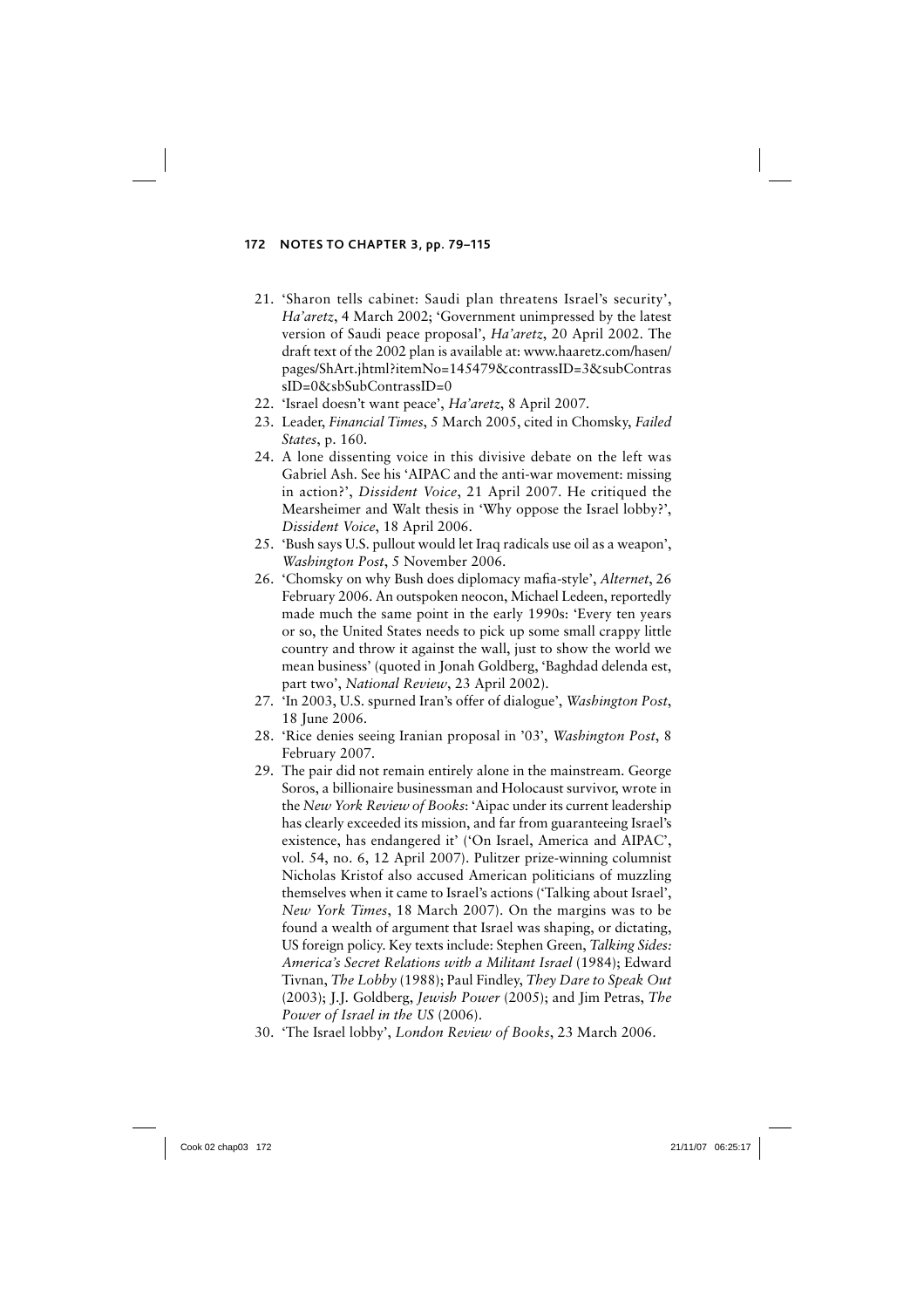- 31. Analyses that focused exclusively on the pro-Israel lobby to explain US Middle East policy also failed to take into account other relevant factors, particularly Washington's growing confidence in its own military invincibility following the collapse of the Soviet Union. Hubris seemed to be a reasonable part of the diagnosis for the Bush Administration's excesses and miscalculations.
- 32. I first proposed this model in an article entitled 'End of the strongmen', *Counterpunch*, 19 December 2006. The Syrian ambassador to London, Sami Khiyami, proposed something similar in the *Guardian* a few weeks later: 'Such objectives can only be achieved if the coherence of Middle Eastern societies is undermined. So the aim is not confined to toppling regimes, but extends to questioning the foundations of nation states. A policy has been designed to encourage sectarianism, ethnic divides, regional xenophobia, and the eventual Balkanisation of the Arab Middle East. Sadly, the outcome may be the partition of several states, producing smaller entities, regarded as easier to manage and dominate' ('The threat of Balkanisation', 13 March 2007).
- 33. Quote from Ledeen's book, *The War Against the Terror Masters*, cited in 'Flirting with Fascism', *The American Conservative*, 30 June 2003.
- 34. 'Cheney's grim vision: decades of war', *San Francisco Chronicle*, 15 January 2004.
- 35. The determination of many on the left to take a stand on one side or the other in this debate of who was driving US and Israeli policy led to some unfortunate special pleading. In an otherwise clearsighted analysis of the 2006 Lebanon war, for example, Stephen Zunes tried to characterise Israel as a 'victim' of neocon policy ('U.S. role in Lebanon debacle', *Foreign Policy in Focus*, 18 May 2007).
- 36. The 'science' of understanding the Arab mind is well entrenched in the Israeli academy, with well-known exponents including Arnon Sofer, Raphael Israeli and David Bukay. Israeli, of Hebrew University, who was called to give 'expert' testimony on behalf of the state in a trial in 2004, observed that the Arab mentality was composed of 'a sense of victimization', 'pathological anti-Semitism' and 'a tendency to live in a world of illusions' (Sultany, *Israel and the Palestinian Minority: 2004*, p. 102).
- 37. Seymour Hersh, 'The Gray Zone', *New Yorker*, 24 May 2004, and 'The General's Report', *New Yorker*, 25 June 2007.
- 38. Israel Shahak revealed that on the third day of the Suez war, Prime Minister David Ben Gurion told the Knesset that the job of Israel's soldiers was 'to re-establish the kingdom of David and Solomon'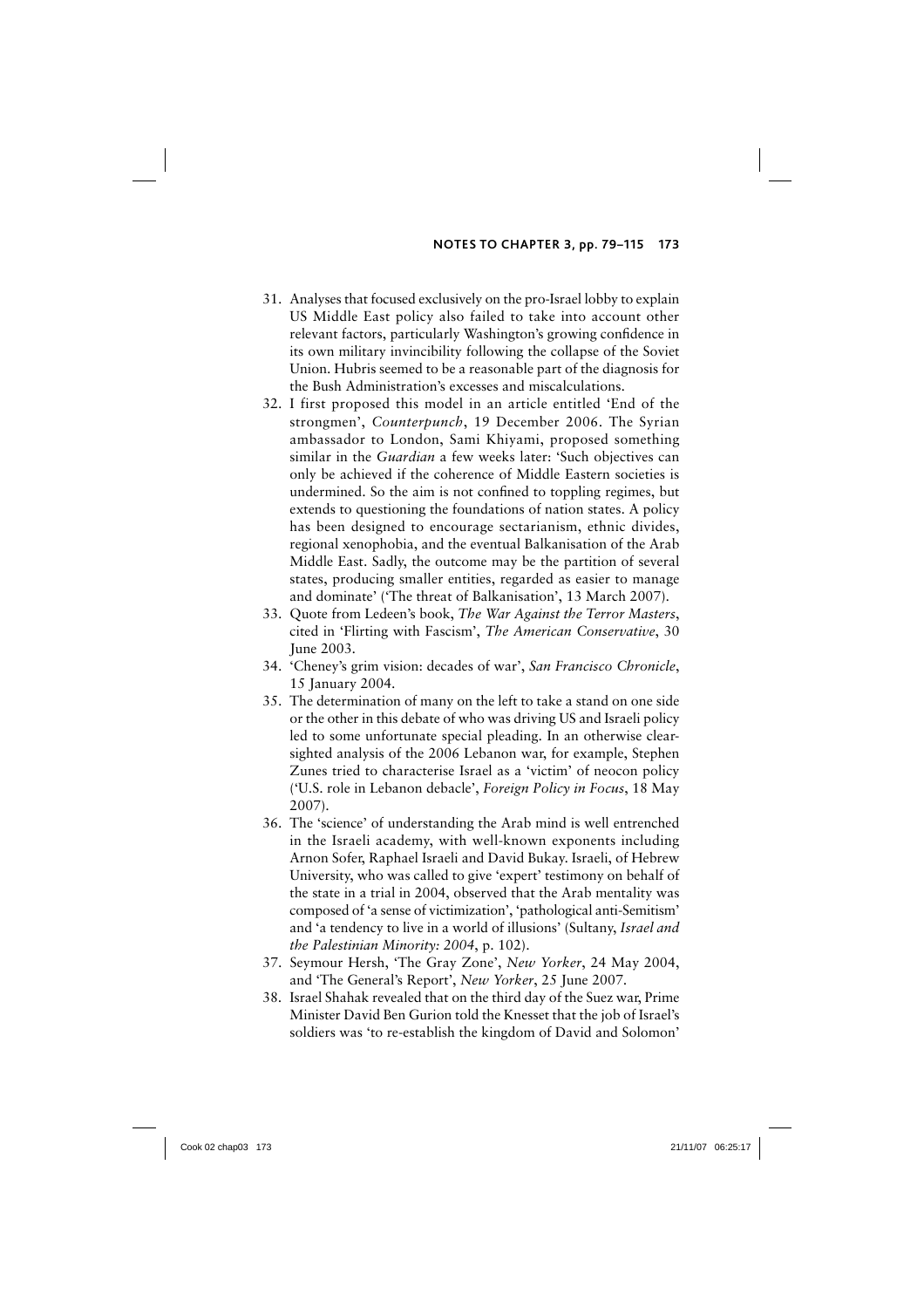by annexing the Sinai. Shahak records that at that point the whole Knesset, apart from four Communist MKs, stood and sang the national anthem (*Open Secrets*, p. 44).

- 39. See, for example: 'Israel reveals secrets of how it gained bomb', *Daily Telegraph*, 22 December 2001; 'How the UK gave Israel the bomb' and 'US kept in the dark as secret nuclear deal was struck', *Guardian*, 4 August 2005; 'Papers reveal UK's nuclear aid to Israel', *Guardian*, 10 December 2005.
- 40. Cohen, *Whistleblowers and the Bomb*, pp. 12–13.
- 41. This revelation was made in the Hebrew edition, published in 2005, of a book on the 1967 war by Segev. Rather than destroying all copies of the book, Israel's military censor agreed to the line about nuclear weapons being covered with correction fluid ('How Israel's nuclear secret just slipped out', *The Age*, 23 July 2005). The book was published in English in May 2007 under the title *1967: Israel, the War, and the Year that Transformed the Middle East*. Segev made the point again, this time uncensored, in *Ha'aretz* in summer 2007, when he noted that Shimon Peres had done his best to prevent Israel from launching the Six-Day War. 'A few days before [the war] began he proposed that it be averted by means of a nuclear test: The Arabs would be frightened off, Israeli deterrence would be rehabilitated, there would be no need to attack Egypt. [Prime minister] Levi Eshkol and [defence minister] Moshe Dayan rejected the idea' ('Dreaming with Shimon', 19 July 2007).
- 42. Stephen Green, *Taking Sides: America's Secret Relations with a Militant Israel, 1948–1967* (London: Faber and Faber, 1984), p. 20, cited in Hirst, *The Gun and the Olive Branch*, p. 107.
- 43. The strategic relationship probably grew following the Suez crisis, with both countries seeing it as in their interests to contain Egypt's Nasser. In 1965 the US lent Israel \$13 million for military purposes; by 1966, the year before the Six-Day War, the aid had jumped to \$90 million (Clyde R. Mark, 'Israel–U.S. foreign assistance facts', *Congressional Record*, 1 May 1990, pp. 5420–3, cited in Sheldon L. Richman, '"Ancient history": U.S. conduct in the Middle East since World War II and the folly of intervention', *Cato Policy Analysis*, no. 159, 16 August 1991).
- 44. 'Senator Fulbright, 1967: The trouble is that the Jews think they have control of the Senate', *Ha'aretz*, 11 April 2007.
- 45. See 'The tentacles of a porcupine' and 'What price friendship?', *Ha'aretz*, 13 April 2007.
- 46. *US News and World Report*, 19 June 1967, cited in '"The Israel lobby" in perspective', *Middle East Report*, no. 243, Summer 2007.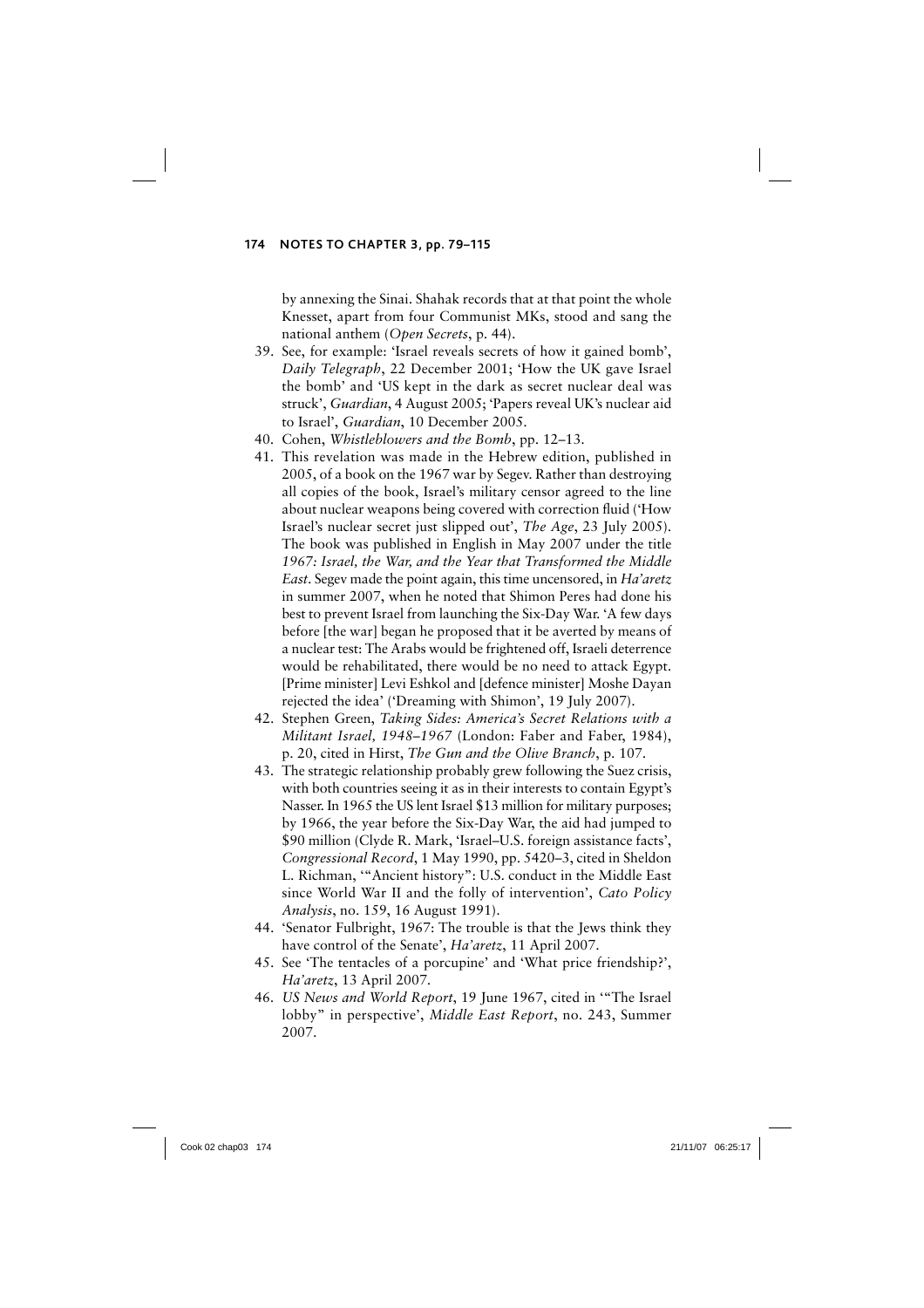- 47. The same transcripts of the Senate Foreign Relations Committee (see notes 44 and 45) show several Senators in awe of Israel's performance on the battlefield. On 7 June 1967, Senator Stuart Symington observed: 'In the last 12 hours, in 12 hours, I think it is fair to say ... General Dayan has really accomplished more against three or four countries ... than we have in two years in Vietnam.' Senator Gordon Allott added: 'Fortunately for the United States, a courageous people, with guts and foresight, have saved our bacon ... in the eyes of the world.'
- 48. Honore Catudal, *Israel's Nuclear Weaponry: A New Arms race in the Middle East* (London: Grey Seal, 1991), pp.13–42, cited in Hirst, *The Gun and the Olive Branch*, p. 119.
- 49. George Ball and Douglas Ball, *The Passionate Attachment*, p. 201.
- 50. Today, the Christian Zionists are reported to number in the tens of millions in the US. They believe that the Jews must return to the land promised them by God to bring about the Second Coming. Any Jews who have not converted to Christianity before the Messiah's arrival will perish in the Battle of Armageddon. Bush draws significant support from the Christian Zionists and this has been cited as one of the reasons for his strong support of Israel. See Gershom Gorenberg, *The End of Days*.
- 51. *The Passionate Attachment*, p. 212.
- 52. See Finkelstein, *Beyond Chutzpah*, Part One.
- 53. 'Economist tallies swelling cost of Israel to US', *Christian Science Monitor*, 9 December 2002. The same economist, Thomas Stauffer, who had originally made the calculations for the US army, believed that the cost doubled if the price of instability in the region caused by the Israeli-Palestinian conflict was included ('The costs to American taxpayers of the Israeli-Palestinian conflict: \$3 trillion', *Washington Report on Middle East Affairs*, June 2003).
- 54. Mitchell Plitnick and Chris Toensing, '"The Israel lobby" in perspective', *Middle East Report*, no. 243, Summer 2007.
- 55. Many theories have been advanced for not only why Israel not only attacked the *Liberty* but also sought to sink it, and why Washington has never held an inquiry or released key documents relating to the event. One intriguing possibility is that Israel hoped that, if there were no survivors of the *Liberty*, it could be made to look as if Egypt attacked the ship and the US would be drawn into attacking Cairo. In fact, the available evidence suggests that the US very nearly did attack Egypt, only calling back its warplanes at the last moment. A BBC documentary on this subject, *Dead*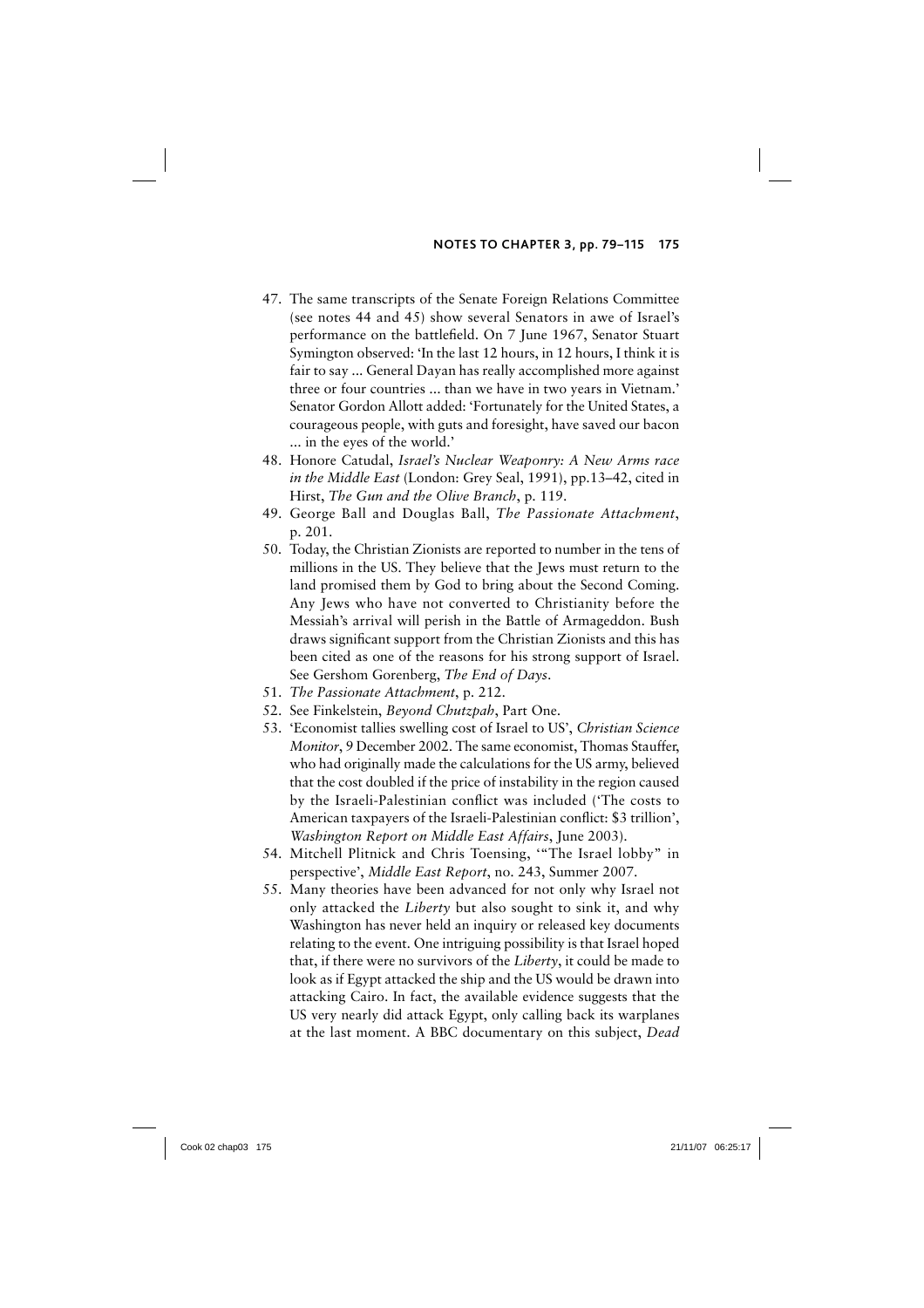*in the Water*, can be viewed at: www.informationclearinghouse. info/article5073.htm

- 56. *The Passionate Attachment*, p. 58.
- 57. Ibid., pp. 105–7.
- 58. *Tinderbox*, p. 40. Zunes rather simplifies this relationship. Israel used its influence in Washington to try to prevent US arms sales to the Arab regimes, including Bush's \$33 billion spending bonanza in summer 2007 ('U.S. Congressmen say will try to block proposed Saudi arms deal', *Ha'aretz*, 30 July 2007). Israel also damaged the interests of US arms manufacturers over many decades by secretly selling components of US military technology in its possession. Recent covert arms sales to China led to a rare show of US hostility towards Israel ('US acts over Israeli arms sales to China', *Guardian*, 13 June 2005).
- 59. 'US accused of fuelling arms race with \$20bn Arab weapons sale', *Guardian*, 30 July 2007.
- 60. Israel Shahak notes, for example, that Jordan's peace treaty with Israel in 1994 offered strategic advantages to the Israeli air force, opening a direct route to Iraq and Iran. Or as the veteran military correspondent Amir Oren revealed shortly before the signing ceremony: 'The agreement is intended to establish a military alliance between Israel and Jordan and thus extend the boundary of Israel's military presence to the eastern tip of the Jordanian desert ... Israel's undisguised military presence there, right on the border of Iraq, means that the route of its war planes to Iran will be hundreds of kilometres shorter.' Oren noted that, with Jordan expected to grant Israel the right to overfly its territory in 'emergency situations', the air force could undertake bombing missions without refuelling stops (quoted in Shahak, *Open Secrets*, pp. 78–9).
- 61. George Ball notes that Ben Gurion made this comment in a diary entry for 24 May 1948 and that Moshe Sharrett reported a similar comment from Ben Gurion in his own diary on 27 February 1954 (*The Passionate Attachment*, p. 120). Michael Bar-Zohar, Ben Gurion's biographer, reports the Israeli leader making much the same observation in 1956 (*Ben-Gurion*, p. 236).
- 62. *The Passionate Attachment*, p. 121.
- 63. The English translation is taken from 'From the Israeli press', *Journal of Palestine Studies*, vol. 11, no. 3 (Spring, 1982), p. 169.
- 64. Ibid., pp. 169–70.
- 65. Ibid., pp. 171–2.
- 66. See, for example, Reinhart, *Israel/Palestine*, Chapter 4.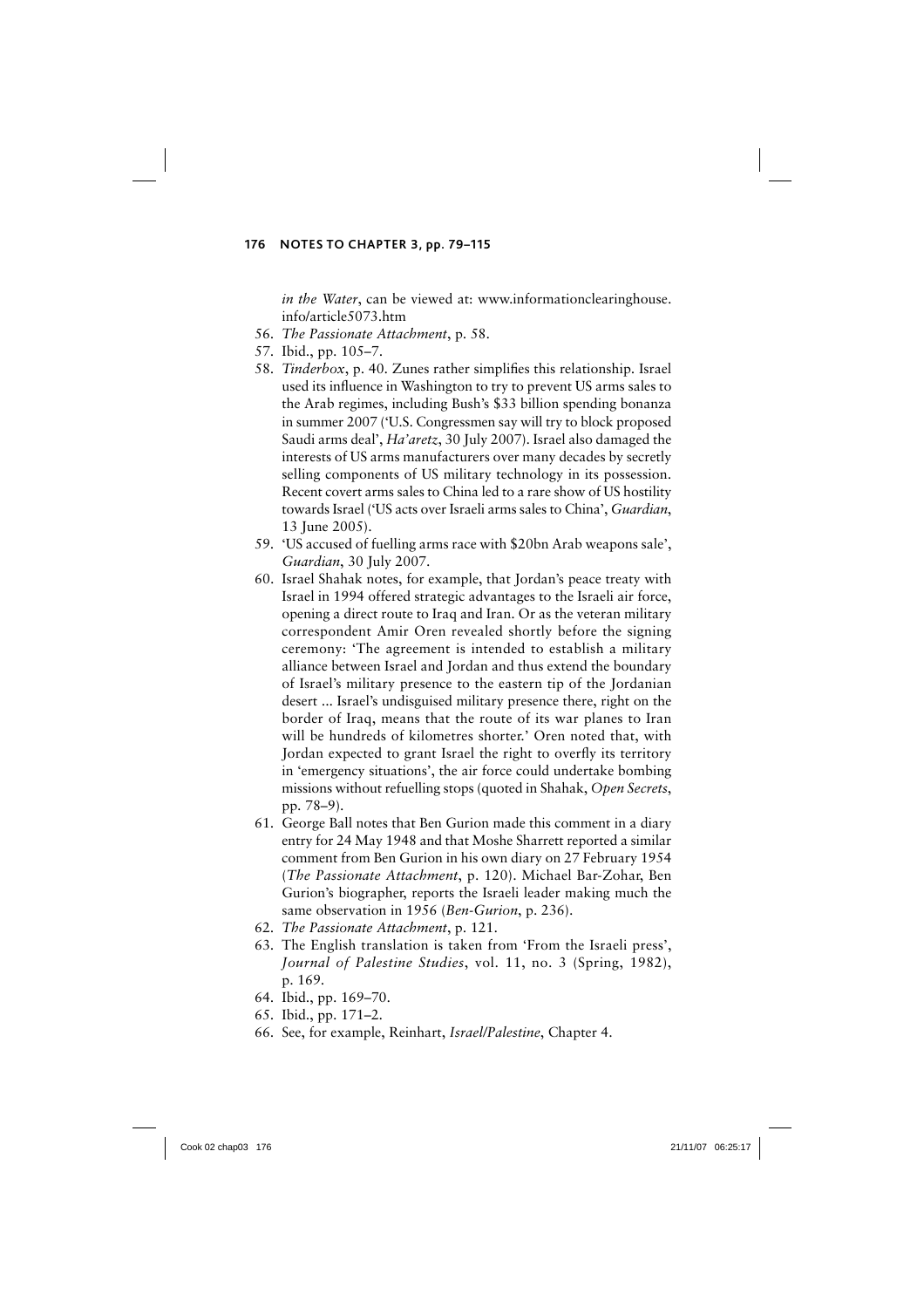- 67. In 2002 the Middle East Studies Association allowed Gazit to 'review' Shahak's book. Although Shahak translated the article by Gazit cited here from Hebrew, Gazit makes no claim in the review that his opinions have been misrepresented and produces no evidence to dispute Shahak's argument. Instead, he simply ignores the evidence of his own writings and states: 'I have known Israel intimately for the past seventy years ... Upon reading *Open Secrets*, I asked myself if the two of us had been living in the same country.' The review is available at: http://fp.arizona.edu/mesassoc/ Bulletin/36-1/36-1Israel-ArabWorld.htm#Shahak
- 68. *Open Secrets*, p. 41.
- 69. Ibid., p. 42.
- 70. Ibid., p. 43.
- 71. 'For Israel, September 11 was a Hanukkah miracle', *Ha'aretz*, 18 December 2001.
- 72. 'The stale myth of battlefield bravado', *Ha'aretz*, 13 April 2007.
- 73. Richard Sale, UPI, 1 March 2001, cited in Reinhart, *Israel/Palestine*, p. 199.
- 74. *Ha'aretz*, 19 October 2001, cited in ibid., p. 202.
- 75. *Yed'iot Aharonot*, 7 November 2000, cited in ibid., p. 200.
- 76. 'Surprising conversations', *Ha'aretz*, 1 June 2007.
- 77. *Open Secrets*, p. 43.
- 78. *Journal of Palestine Studies*, vol. 11, no. 3 (Spring, 1982), p. 168.
- 79. The first use of this phrase is usually attributed to the influential neocon thinker Bernard Lewis in an article entitled 'The roots of Muslim rage', published in the *Atlantic Monthly* in September 1990. Similar ideas, however, have popular and deep roots in Israeli thinking, where for decades generals, politicians, academics and journalists have characterised Israel as an outpost of Western civilisation in a hostile Arab and Muslim world.
- 80. See 'From the Israeli press', *Journal of Palestine Studies*, vol. 11, no. 4 (Summer–Autumn, 1982), pp. 209–14; Israel Shahak's version, which was translated at the request of the Association of Arab American University Graduates following immediately in the wake of Israel's invasion of Lebanon, is available online at: http://theunjustmedia.com/the%20zionist\_plan\_for\_the\_middle\_east.htm
- 81. 'Egypt and the Zionist plan of division', *Al-Ahram Weekly*, 12–18 July 2007. This article was one of four in which Nafaa examined Yinon's approach to the Middle East, warning readers that Yinon's essay encapsulated decades of Zionist thinking towards the Arab world.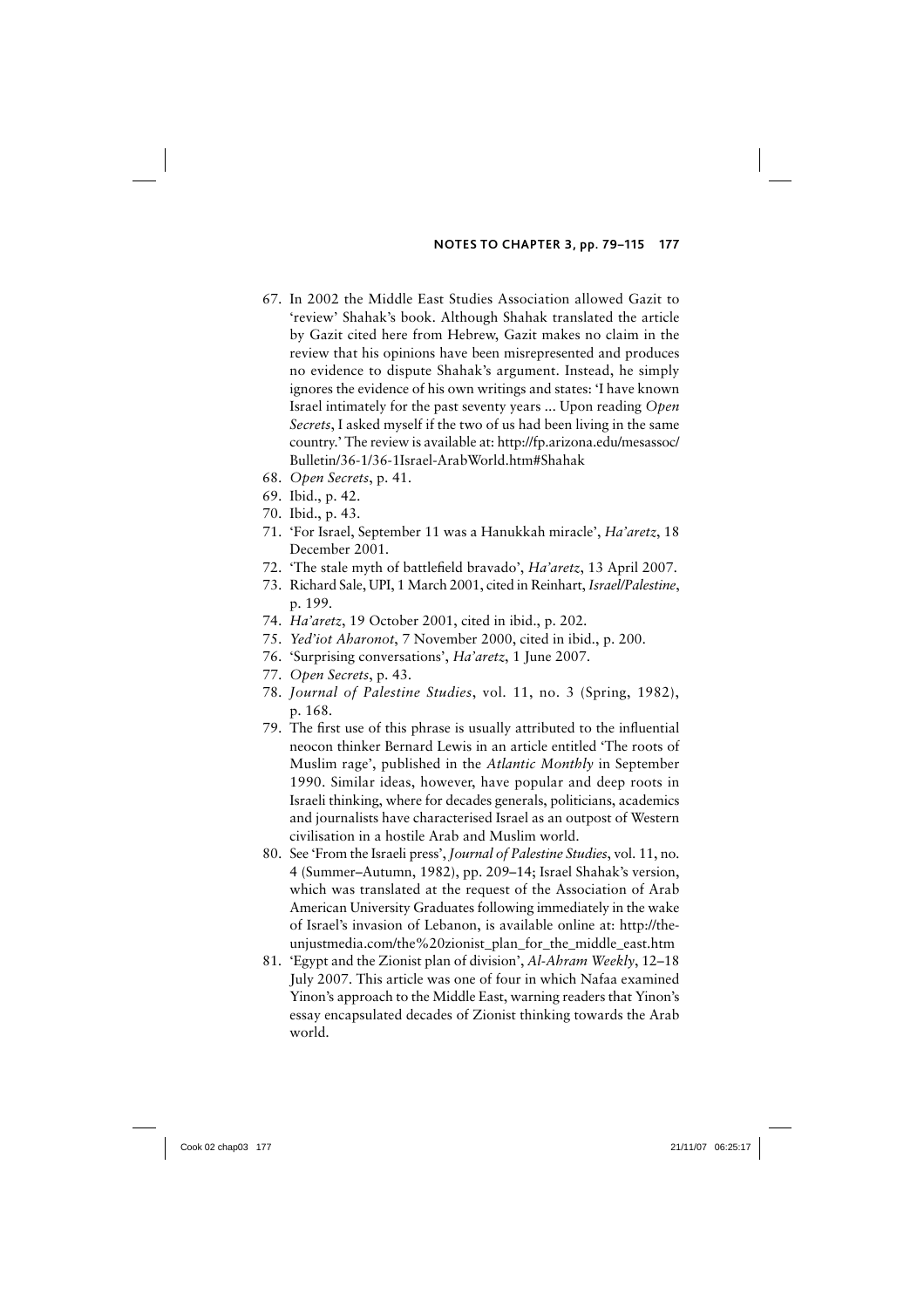- 82. The quotes used here are from the *Journal of Palestine Studies*  translation; p. 210.
- 83. Ibid., p. 209.
- 84. Ibid., p. 210.
- 85. Ibid., p. 211.
- 86. Ibid., p. 212.
- 87. Ibid., p. 213–4.
- 88. Bar-Zohar, *Ben-Gurion*, p. 236.
- 89. Abba Eban, *Personal Witness: Israel Through My Eyes* (New York: 1992), p. 92, cited in Shlaim, *The Iron Wall*, p. 178.
- 90. Shlaim, *The Iron Wall*, p. 185.
- 91. 'Israel: the ultimate winner', *Al-Ahram Weekly*, 17–23 April 2003.
- 92. Bar-Zohar, *Ben-Gurion*, p. 260.
- 93. Ibid., p. 262.
- 94. Hersh, 'Plan B', *New Yorker*, 28 June 2004; 'Israelis "train Kurdish forces"', *BBC Online*, 20 September 2006.
- 95. Israel Shahak noted that, in the last days before the Shah's fall, Ariel Sharon had prepared to send elite units of the Israeli army to Tehran to help Iran's generals, but the plan was overruled at the last minute by Menachem Begin (*Open Secrets*, p. 44).
- 96. David Nyhan, *Boston Globe*, 21 October 1982, cited in Chomsky, *The Fateful Triangle*, p. 457.
- 97. Ibid., pp. x–xi.
- 98. Ibid., p. 463.
- 99. Ibid., p. 455.
- 100. 'Castle of sand', *Yed'iot Aharonot*, 9 August 1982, cited in ibid., p. 459.
- 101. 'Egypt and the Zionist plan of division', *Al-Ahram Weekly*. Similar plans for the Sinai have been intermittently resurrected. In late 2005 Uzi Arad, a former head of Mossad intelligence and the organiser of the Herzliya conferences – and probably one of the most influential Israeli thinkers behind the scenes – promoted a scheme put forward by Yehoshua Ben Arieh, the former rector of Hebrew University. In it, Israel would give Egypt a corridor of land in the Negev while Cairo would donate part of the northern Sinai to Gaza's Palestinians. In return, Israel would receive large areas of the West Bank from the Palestinians ('Trading land for peace', *New Republic*, 28 November 2005).
- 102. *Journal of Palestine Studies*, vol. 11, no. 4, p. 214.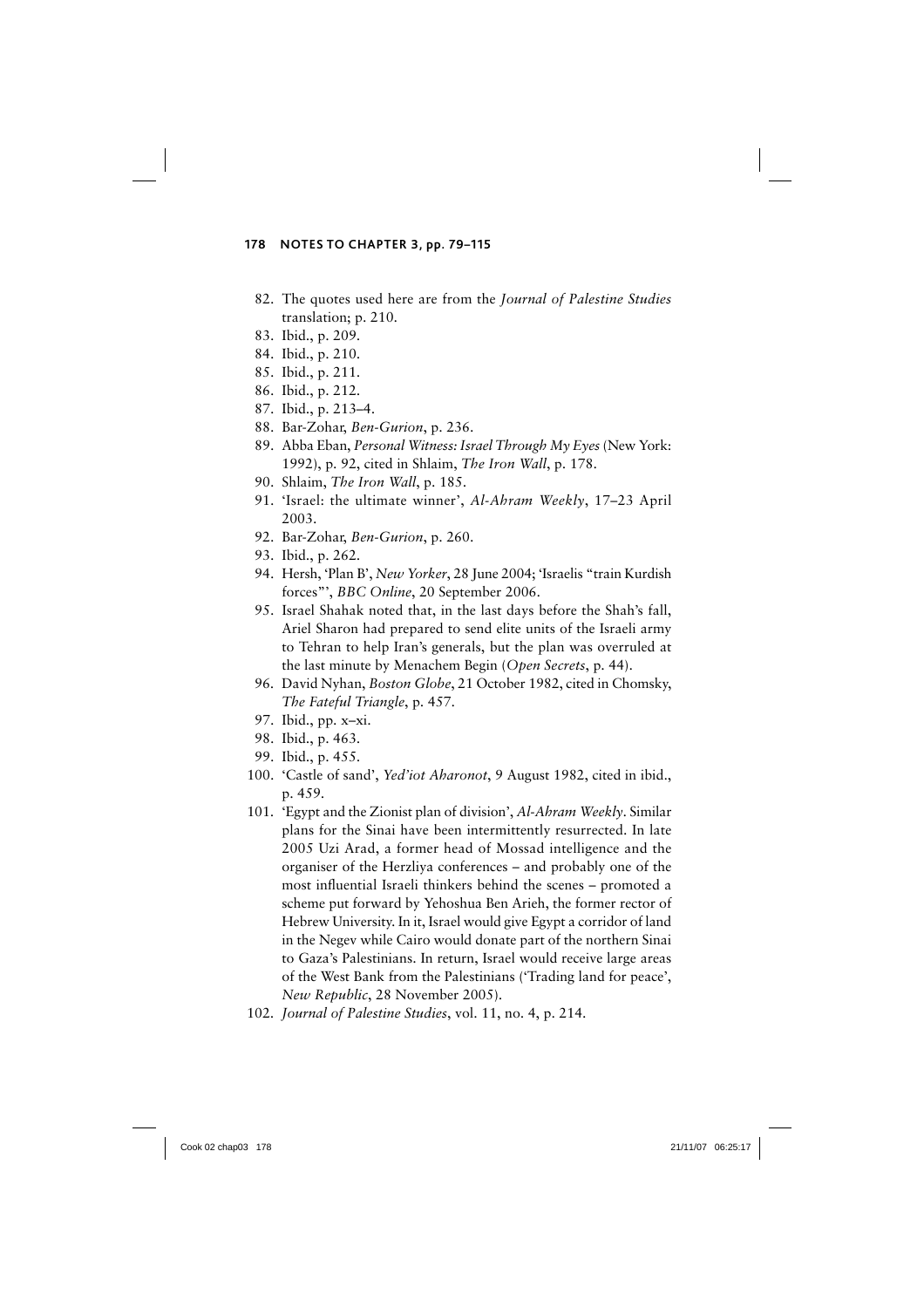#### **CHAPTER 4 REMAKING THE MIDDLE EAST, pp. 116–149**

- 1. For a useful overview of the al-Qaeda phenomenon, see Jason Burke's *Al-Qaeda*.
- 2. The idea of 'permanent war' had been articulated by an Israeli general, Yitzhak Rabin, back in 1991, according to Israel Shahak. Rabin told his Labor Knesset faction that Israel was doomed to live forever in war, or under the threat of war, from the entire Arab world. He also argued that Israel 'must assume an essentially aggressive role, so as to be in the position to dictate the terms of a conclusion', and that any attack on Israeli soil would incur the following response: 'They will be destroyed root and branch'. Shahak believed Rabin was referring to using tactical nuclear weapons against such enemies (*Open Secrets*, p. 46).
- 3. 'The war on terror won't end in Baghdad', *Wall Street Journal*, 4 September 2002.
- 4. 'The war drummers', *Counterpunch*, 10 September 2002.
- 5. Similar contempt for the oil industry and its allies' obsession with stability was shown in late 2002 by David Frum, a former editor at the *Wall Street Journal*, speechwriter for President Bush and a resident fellow of the American Enterprise Institute, part of the neocon establishment: 'Listen to the retired officials and distinguished public servants who have criticised President Bush's Iraq policy – the Brent Scowcrofts and the James Bakers, the Anthony Zinnis and the Laurence Eagleburgers – and you will hear that word "stability" over and over again. "Stability" means oil.' Interestingly, Frum pointed this out as he tried to make the following revealing argument: Bush, he said, wanted to bring democracy to Iraq but the oil industry opposed democratisation, believing it would provoke a civil war that would be bad for business. Therefore, according to Frum, a war against Iraq could not be about oil ('America in the dock', *Daily Telegraph*, 21 October 2002).
- 6. 'James Baker's disciples', *Jerusalem Post*, 7 June 2007.
- 7. One minor theory worth noting was that, in occupying Iraq, the US would have control of the country's extensive water system that feeds the rivers of neighbouring states. On this view, Washington may have seen such control as leverage it could use to pressure states and groups in the region (Stephen Pelletiere, 'A war crime or an act of war?', *New York Times*, 31 January 2003).
- 8. The article is available at: www.palestinecenter.org/cpap/pubs/ 20020418ftr.html
- 9. 'The push for war', *London Review of Books*, 3 October 2002.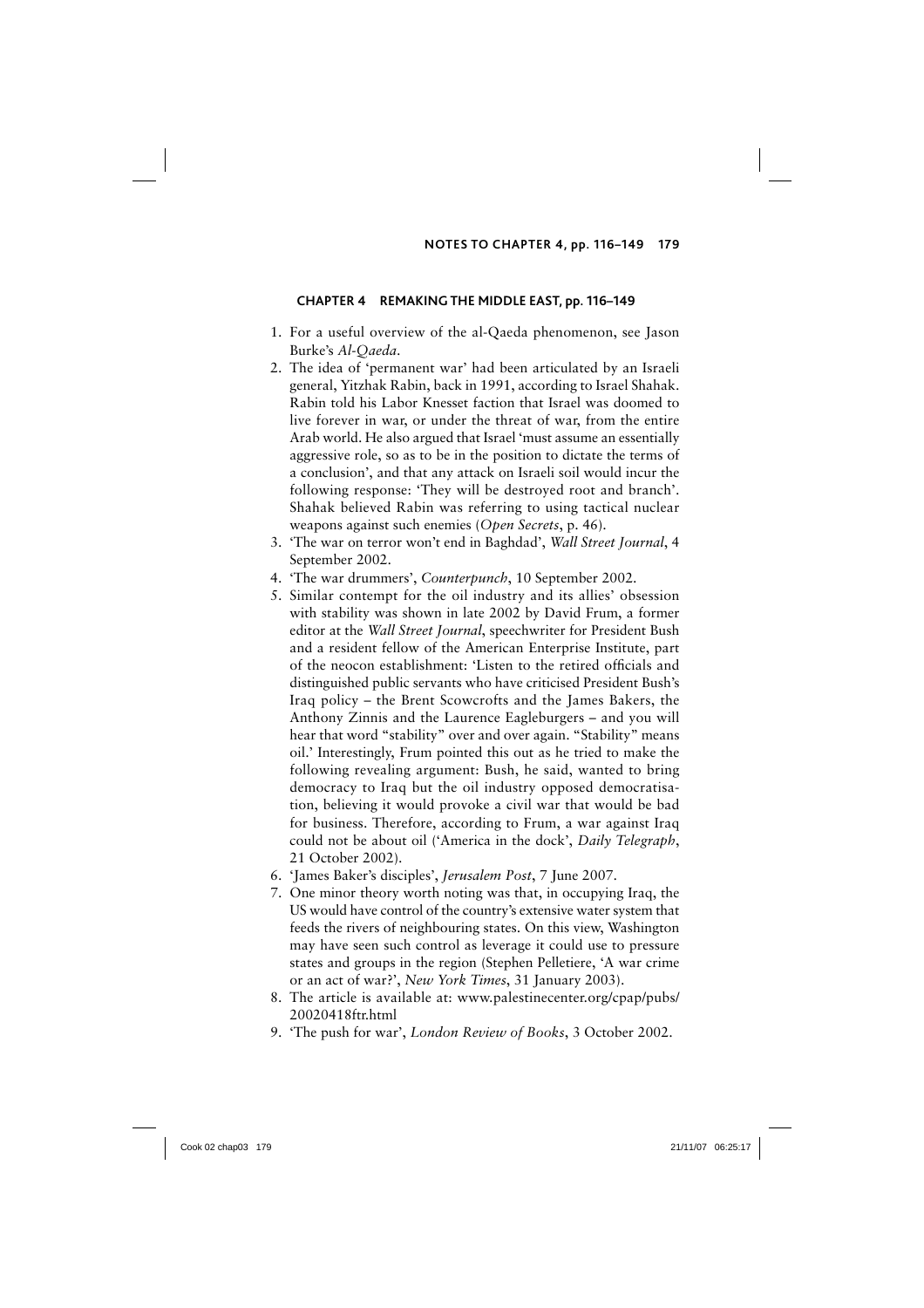- 10. Mike Whitney, 'Putin's censored press conference', *Signs of the Times*, 10 June 2007, available at: www.signs-of-the-times.org/ articles/show/134240-Putin's+Censored+Press+Conference:+The +transcript+you+weren't+supposed+to+see+
- 11. Reuters, 'China weighs Iran and Iraq risks for oil prize', 27 November 2006.
- 12. Chomsky, 'Beyond the ballot', *Khaleej Times*, 6 January 2006.
- 13. Quoted in Shahak's online foreword to Yinon's article, dated 13 June 1982.
- 14. There were plenty of reports of Israel using experimental weapons in the occupied territories during the second intifada and before. See, for example, my article 'Vale of tears', *Al-Ahram Weekly*, 5 April 2001; 'Italian probe: Israel used new weapon prototype in Gaza Strip', *Ha'aretz*, 11 October 2006; 'Gaza doctors say patients suffering mystery injuries after Israeli attacks', *Guardian*, 17 October 2006. Israel also admitted using phosphorus bombs in Lebanon in 2006: 'Israel admits it used phosphorus weapons', *Guardian*, 23 October 2006. There was evidence Israel had used enriched uranium devices there too: 'An enigma that only the Israelis can fully explain', *Independent*, 28 October 2006.
- 15. 'Laboratory for a fortressed world', *The Nation*, 14 June 2007.
- 16. An interesting sidenote concerns the background of the head of the Homeland Security Department, Michael Chertoff. His father, an American rabbi, married Livia Eisen, who lived in Israel for many years and was an air hostess for the country's national carrier El Al in the 1950s. There are reports that she was involved in Operation Magic Carpet, which brought Jews to Israel from Yemen. It therefore seems possible that Livia Eisen was an Israeli national, and one with possible links to the Mossad. Unusually, Chertoff was not questioned about his background or his connections to Israel during the US Senate hearing in 2005 into his appointment.
- 17. These practices were honed during the first 20 years of the state, when Israel's Palestinian citizens lived under martial law, and are discussed in my book *Blood and Religion*. For an insight into how similar practices continue to this day, see 'Nobody has forgotten about October', *Ha'aretz*, 1 June 2007.
- 18. Hirst, *The Gun and the Olive Branch*, pp. 520–6.
- 19. Kimmerling, *Politicide*, p. 76.
- 20. For more on this opposition, see my book *Blood and Religion*, especially Chapter 1.
- 21. For the evolution of this policy, see my book *Blood and Religion*, Chapter 4.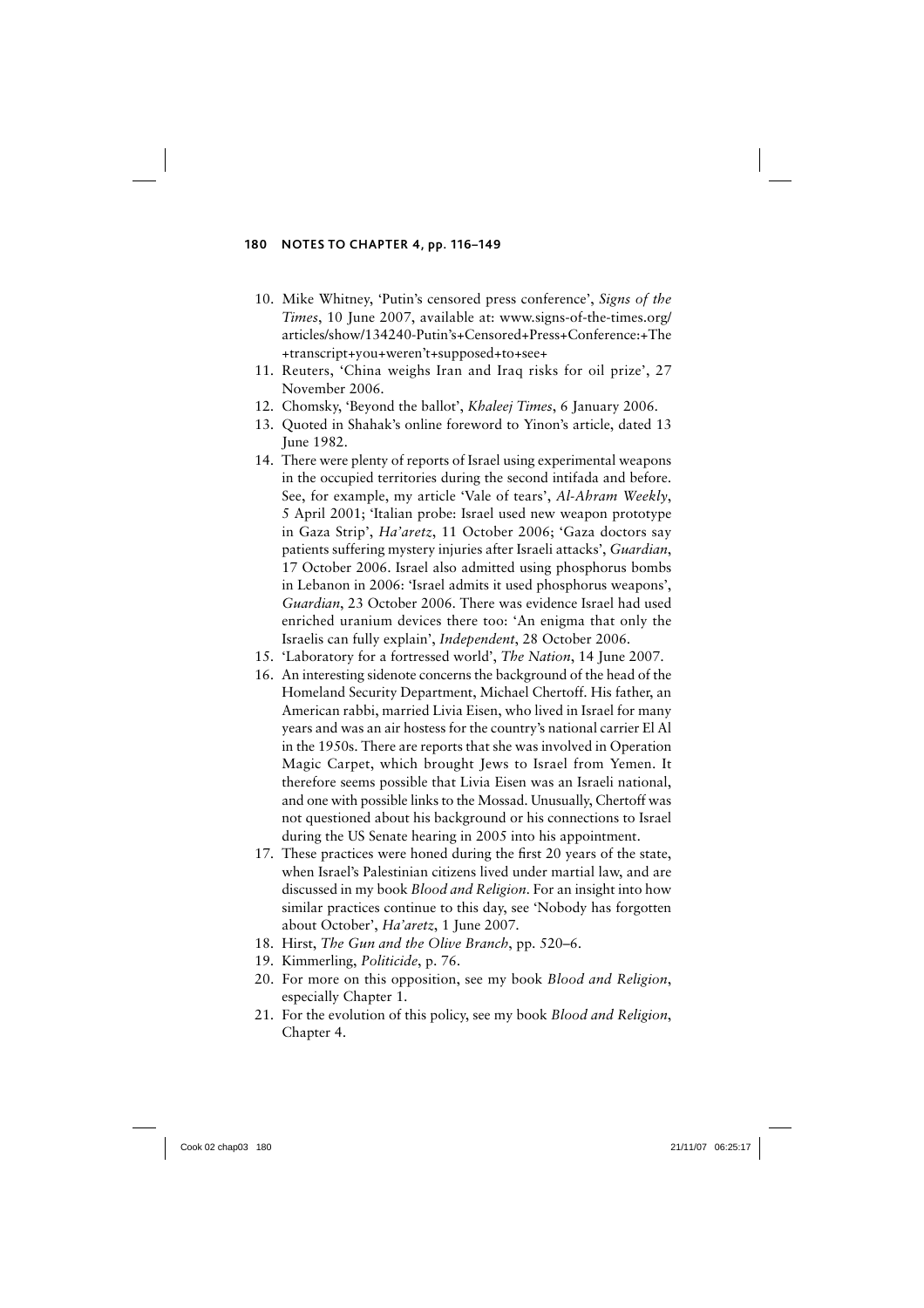- 22. Map available at: www.reliefweb.int/rw/fullMaps\_Sa.nsf/ luFullMap/2E4FB73CC49B3CD9C12572F30041476A/\$File/ ocha\_ACC\_opt070507.pdf?OpenElement
- 23. There is evidence that Sharon and the army wanted to kill Arafat much earlier but were prevented by Washington from doing so while the coalition against Iraq was being built. According to a Sharon confidant, the journalist Uri Dan, Bush eventually gave permission for Israel to kill Arafat so long as it was done in a way that could not be detected (Uri Avnery, 'If Arafat were still alive', *Guardian*, 31 January 2007).
- 24. Israel and the US tried various ways to strengthen Fatah against Hamas. In November 2006, a US general admitted that Washington was building up Fatah's forces to give them the edge against Hamas (Reuters, 'U.S. general says building up Abbas's guard', 24 November 2006). In December, US and European officials visited a training base for Fatah's Badr Brigade in Jordan to discuss deploying its 1,000 members in Gaza and the West Bank ('PA official: Haniyeh, Abbas will meet in Jordan later this week', *Ha'aretz*, 25 December 2006). Then Egypt sent a shipment of arms to forces loyal to Abbas in Gaza ('Israel confirms arms shipment sent to aid Abbas', *New York Times*, 28 December 2006). Plans to step up this aid emerged in spring 2007 ('Israel backs U.S. plan to arm pro-Abbas forces', *Ha'aretz*, 16 April 2007).
- 25. The 53-page leaked report can be viewed at: http://image.guardian. co.uk/sys-files/Guardian/documents/2007/06/12/DeSotoReport. pdf
- 26. 'U.S. pressing Israel to bolster pro-Abbas forces in Gaza', *Ha'aretz*, 20 May 2007; 'Israel agrees to allow Abbas-controlled Presidential Guard to train near Jericho', *Ha'aretz*, 24 May 2007.
- 27. 'Fatah defiant on West Bank as Hamas takes Gaza', *Guardian*, 15 June 2007.
- 28. 'Hamas acted on a very real fear of a US-sponsored coup', *Guardian*, 22 June 2007.
- 29. 'Washington rallies behind Abbas with end to Palestinian boycott', *Guardian*, 19 June 2007.
- 30. 'Abbas wins US backing as Fatah stages revenge raids', *Independent*, 17 June 2007.
- 31. 'Sharon's dream', *Ha'aretz*, 18 June 2007.
- 32. 'World Bank scolds Israel for impeding travel in West Bank', *Ha'aretz*, 9 May 2007.
- 33. In this mythologised view of US foreign policy, Paul Wolfowitz was often cited as the chief proponent of the democratisation model. His sudden interest in democracy for the Middle East was,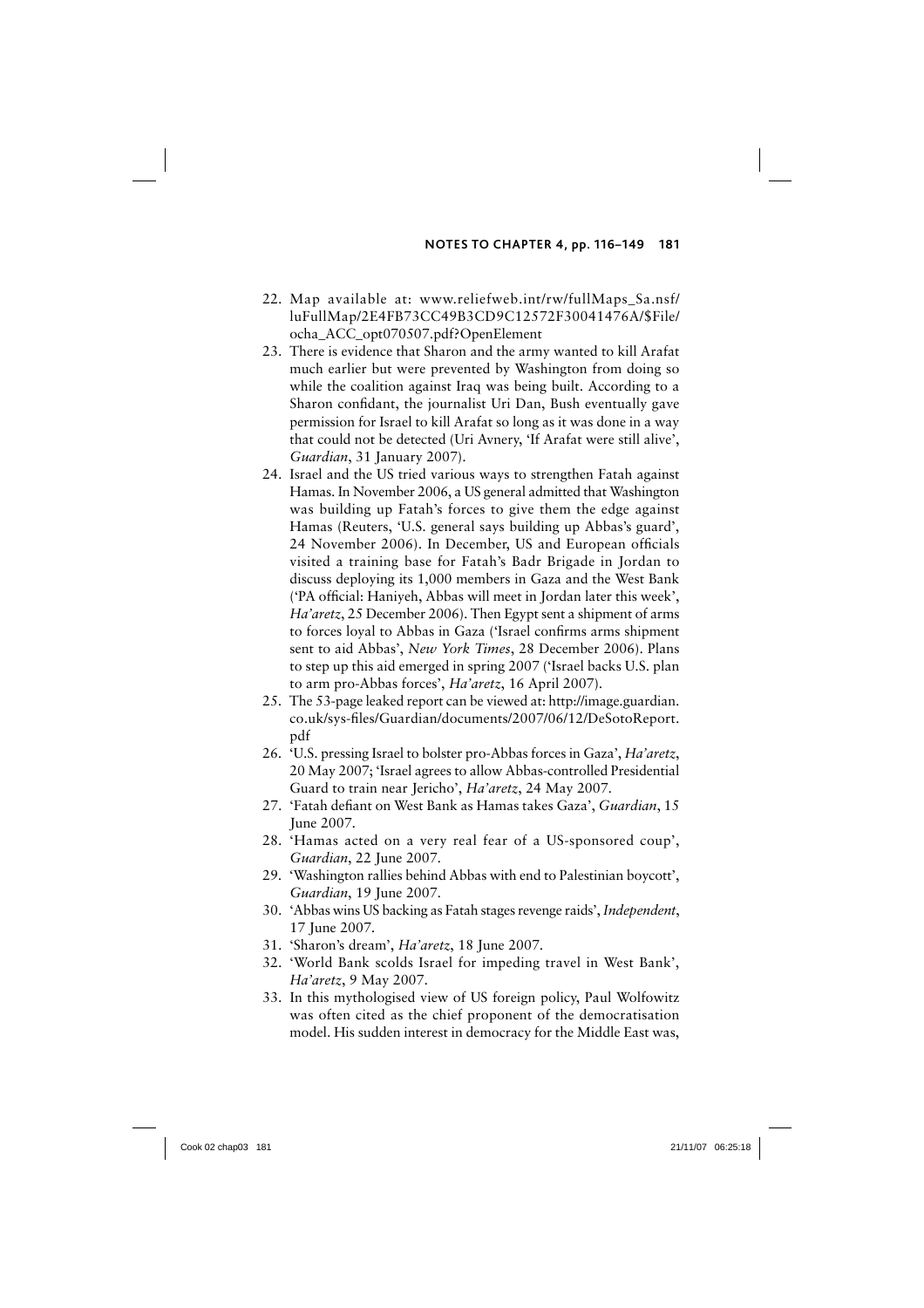however, hard to reconcile with his earlier career, including his time as US ambassador to Indonesia in the late 1980s when he was fiercely loyal to the country's dictator, General Suharto. When later, in 1999, the US promoted Indonesia's withdrawal from occupied East Timor, Wolfowitz objected, in the words of one reporter, on the grounds that, 'due to tribal and clan-based tensions, [East Timor] would descend into civil war. Only the TNI [Indonesian army] had prevented such an outcome, according to Wolfowitz' ('Wolfowitz visited Indonesia for closer military ties, not tsunami relief', Pacific News Service, 19 January 2005).

- 34. 'It is not only God that will be Blair's judge over Iraq', *Guardian*, 14 May 2007.
- 35. 'US: can Congress defy Bush?', March 2007.
- 36. 'As US power fades, it can't find friends to take on Iran', *Guardian*, 2 February 2007.
- 37. Chomsky, *Failed States*, p. 147.
- 38. *Coping with Crumbling States: A Western and Israeli Balance of Power Strategy for the Levant*, Institute for Advanced Strategic and Political Studies, December 1996. Available at: www.iasps. org/strat2.htm
- 39. 'Shattered illusions', *Al-Ahram Weekly*, 19 April 2007.
- 40. 'U.S. intelligence agencies predicted problems U.S. now facing in Iraq', *Ha'aretz*, 26 May 2007.
- 41. 'Intelligence, policy, and the war in Iraq', *Foreign Affairs*, March/ April 2006.
- 42. 'The full transcript of evidence given to the Butler inquiry', *Independent*, 15 December 2006.
- 43. 'The real news in the Downing Street memos', *Los Angeles Times*, 23 June 2005.
- 44. 'The calamity of disregard', *Guardian*, 4 August 2007.
- 45. The ideology of Ba'athism emerged in 1950s Damascus. Its core belief was that the Arab nation had a special mission to end colonial interference and promote humanitarianism through becoming a mass socialist movement. Ba'athism concentrated on land reform and public ownership of natural resources.
- 46. Pipes, 'Civil war in Iraq?', *New York Sun*, 28 February 2006.
- 47. Pepe Escobar, 'Exit strategy: civil war', *Asia Times*, 10 June 2005.
- 48. This was also the diagnosis of Iraq's future made by Hizbullah leader Sheikh Hassan Nasrallah: 'The daily killing and displacement which is taking place in Iraq aims at achieving three Iraqi parts, which will be sectarian and ethnically pure as a prelude to the partition of Iraq. Within one or two years at the most, there will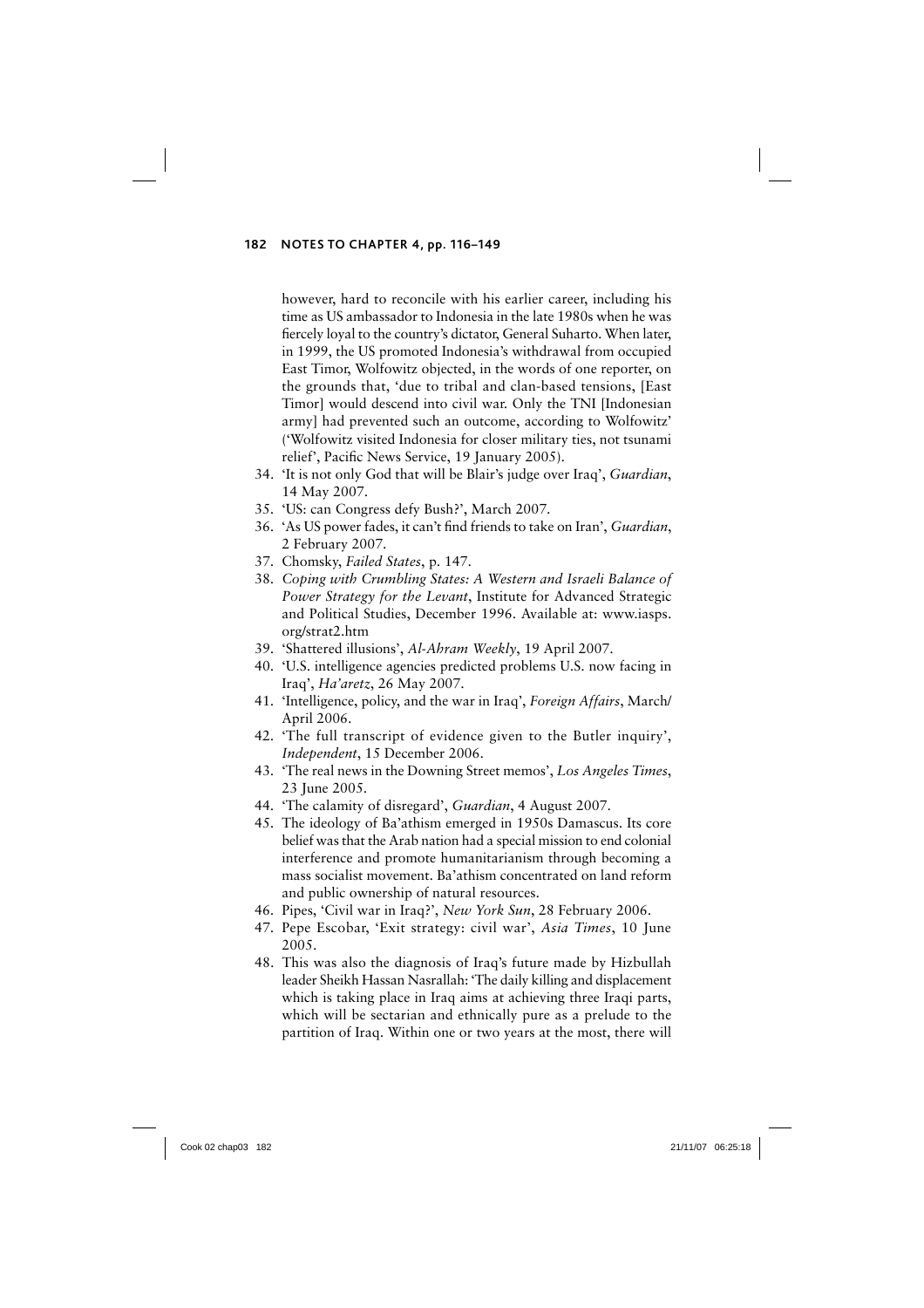be total Sunni areas, total Shiite areas, and total Kurdish areas. Even in Baghdad, there is a fear that it might be divided into two areas, one Sunni and one Shiite ... A day will come when [Bush] will say, "I cannot do anything, since the Iraqis want the partition of their country and I honor the wishes of the people of Iraq"' (quoted in 'The redirection', *New Yorker*, 5 March 2007).

- 49. 'Sharon warned Bush', *Forward*, 12 January 2007.
- 50. 'America ponders cutting Iraq in three', *The Times*, 8 October 2006.
- 51. 'Kurdistan's covert back-channels', *Mother Jones*, 11 April 2007.
- 52. 'French report: former U.N. envoy Bolton says U.S. has "no strategic interest" in united Iraq', *International Herald Tribune*, 29 January 2007.
- 53. *The Case for Soft Partition in Iraq*, Saban Center analysis, no. 12, June 2007, available at: http://www.brook.edu/fp/saban/analysis/ june2007iraq\_partition.htm
- 54. 'Divide and rule America's plan for Baghdad', *Independent*, 11 April 2007.
- 55. 'Latest US solution to Iraq's civil war: a three-mile wall', *Guardian*, 21 April 2007.
- 56. 'Regional implications of the Iraq War', *Foreign Policy in Focus*, 27 March 2007.
- 57. The speech is available at: www.state.gov/secretary/rm/2005/48328. htm
- 58. See for example, Reuters, 'U.S. sends more arms to Lebanon', 26 May 2007. Robert Fisk noted, however, that the weapons being sent by the US to the Lebanese army had been doctored, at the request of Israel, so that they could not be used to defend the country in case of war between the two. 'The Gazelles [helicopters] have no rockets – courtesy of the United States, because Israel fears they will be used against its own forces. The Belgians even offered Leopard tanks – again vetoed by the United States – in case the Lebanese used them against the Israelis. So the Lebanese are armed sufficiently to fight Palestinians, but not enough to fight their enemies on their southern frontier' ('Can the Lebanese army fight America's war against terror?', *Independent*, 3 June 2007).
- 59. 'Hizbullah accuses US of secret war and arming opponents', *Guardian*, 11 April 2007.
- 60. 'Lebanon "smashes Israel spy ring"', *BBC Online*, 18 May 2004.
- 61. 'Beirut to complain to UN about "Israeli" hand in assassinations', *Ha'aretz*, 17 June 2006.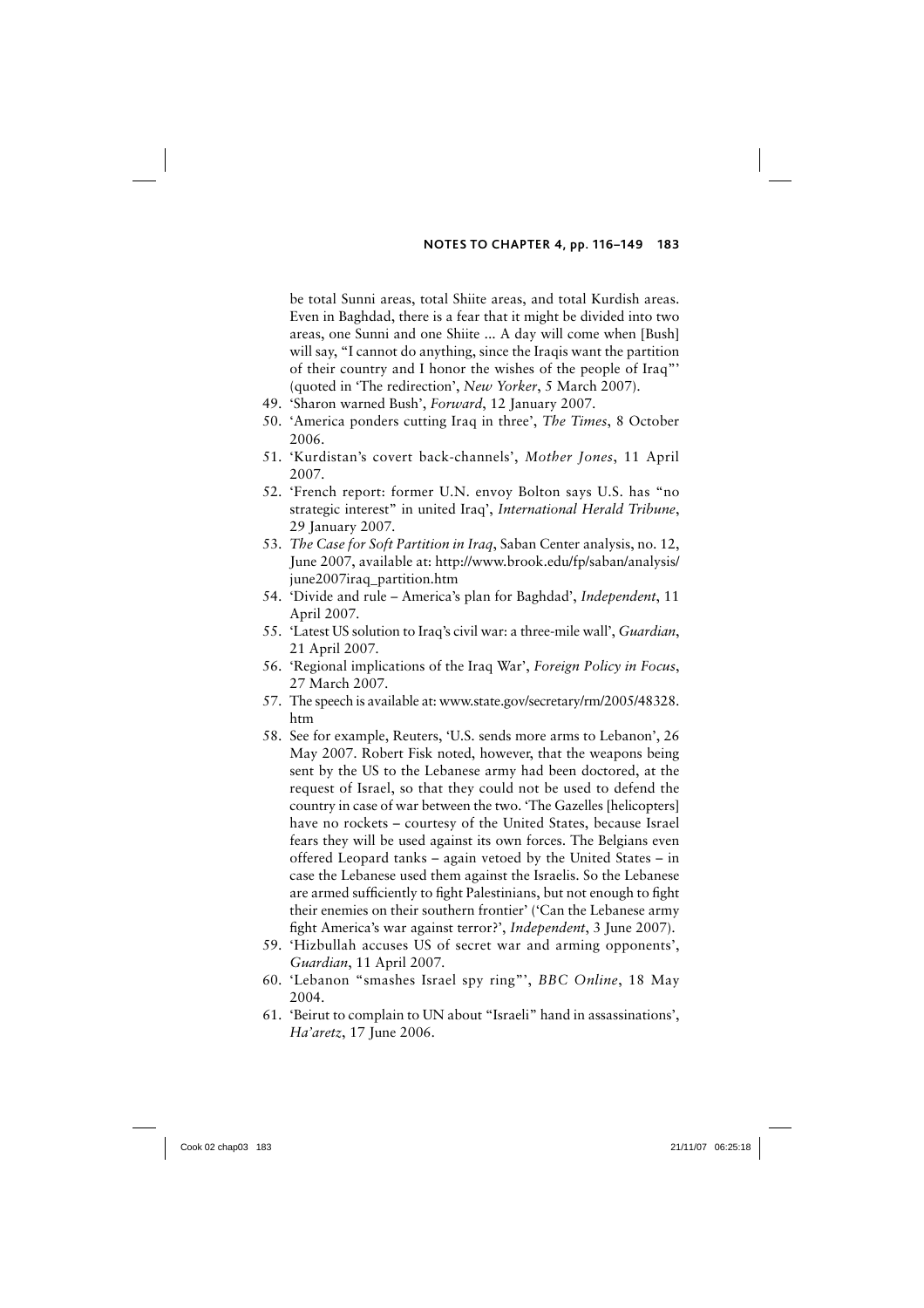- 62. UPI, 'Terror in Beirut', 26 June 2005.
- 63. 'Beirut to complain to UN about "Israeli" hand in assassinations', *Ha'aretz.*
- 64. 'CIA running black propaganda operation against Iran, Syria and Lebanon, officials say', *Raw Story*, 4 June 2007.
- 65. 'The coming wars', *New Yorker*, 24 January 2005.
- 66. 'The Iran plans', *New Yorker*, 17 April 2006.
- 67. 'The redirection', *New Yorker*, 5 March 2007.
- 68. Ibid.
- 69. A transcript, dated 22 May 2007, of the interview, with CNN, can be found at: http://rawstory.com/news/2007/Hersh\_Bush\_ arranged support for militants 0522.html
- 70. Toby Jones, 'The Iraq effect in Saudi Arabia', *Middle East Report*, no. 237, Winter 2005.
- 71. 'If US leaves Iraq we will arm Sunni militias, Saudis say', *Guardian*, 14 December 2006.
- 72. Morten Valbjorn and Andre Bank, 'Signs of a new Arab cold war', *Middle East Report*, no. 242, Spring 2007.
- 73. Ibid.
- 74. 'Why the United Nations belongs in Iraq', 20 July 2007.
- 75. 'US accuses Saudis of telling lies about Iraq', 28 July 2007.
- 76. 'US arms Sunni dissidents in risky bid to contain al-Qaida fighters in Iraq', *Guardian*, 12 June 2007.
- 77. Timothy Garton Ash, 'Faced with the tragedy of Iraq, the US must rethink its whole foreign policy', *Guardian*, 14 June 2007. Shortly afterwards American inspectors discovered that 190,000 weapons – 110,000 AK-47s and 80,000 pistols – given to the Iraqi security forces by the US army had gone missing, and presumably ended up in the hands of the insurgents or criminals ('US "loses track" of Iraq weapons', *BBC Online*, 6 August 2007).
- 78. Carter Malkasian, 'America's tribal strategy for Iraq', Comment is Free, *Guardian*, 15 June 2007.
- 79. 'Seymour Hersh and Iran', *Counterpunch*, 5 March 2007.
- 80. Such a view was supported by a report in the *Guardian* in summer 2007 which argued that Vice-President Dick Cheney was again gaining the upper hand against Rice and Gates on a showdown with Iran. A Washington source reportedly observed that 'Mr Bush and Mr Cheney did not trust any potential successors in the White House, Republican or Democratic, to deal with Iran decisively. They are also reluctant for Israel to carry out any strikes because the US would get the blame in the region anyway.' Patrick Cronin, a director at the UK-based International Institute of Strategic Studies, added: 'The red line is not in Iran. The red line is in Israel. If Israel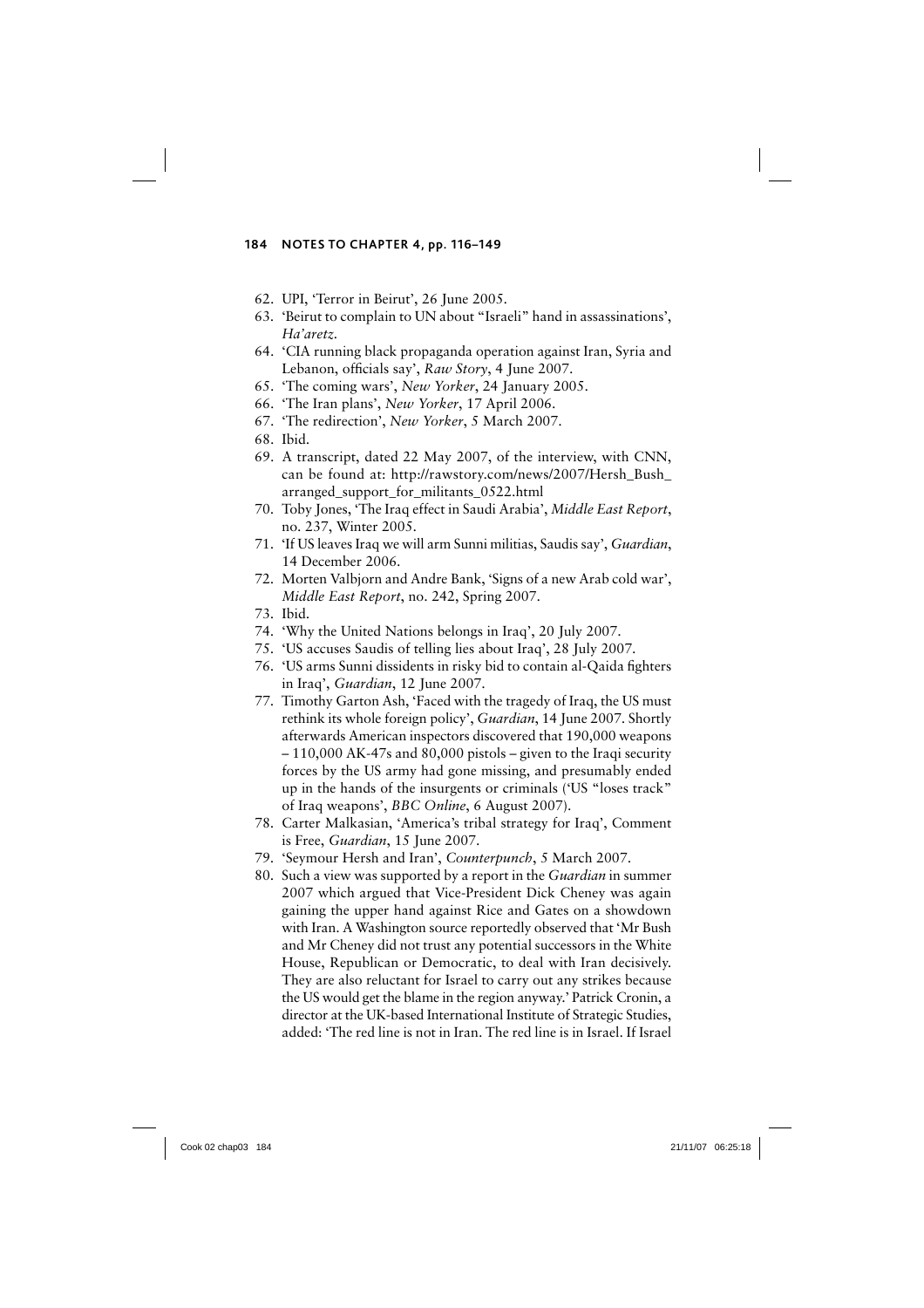is adamant it will attack, the US will have to take decisive action. The choices are: tell Israel no, let Israel do the job, or do the job yourself' ('Cheney pushes Bush to act on Iran', *Guardian*, 16 July 2007).

- 81. Quoted in 'The redirection', *New Yorker*, 5 March 2007.
- 82. 'Fighting the next war', *Jerusalem Post*, 19 April 2007.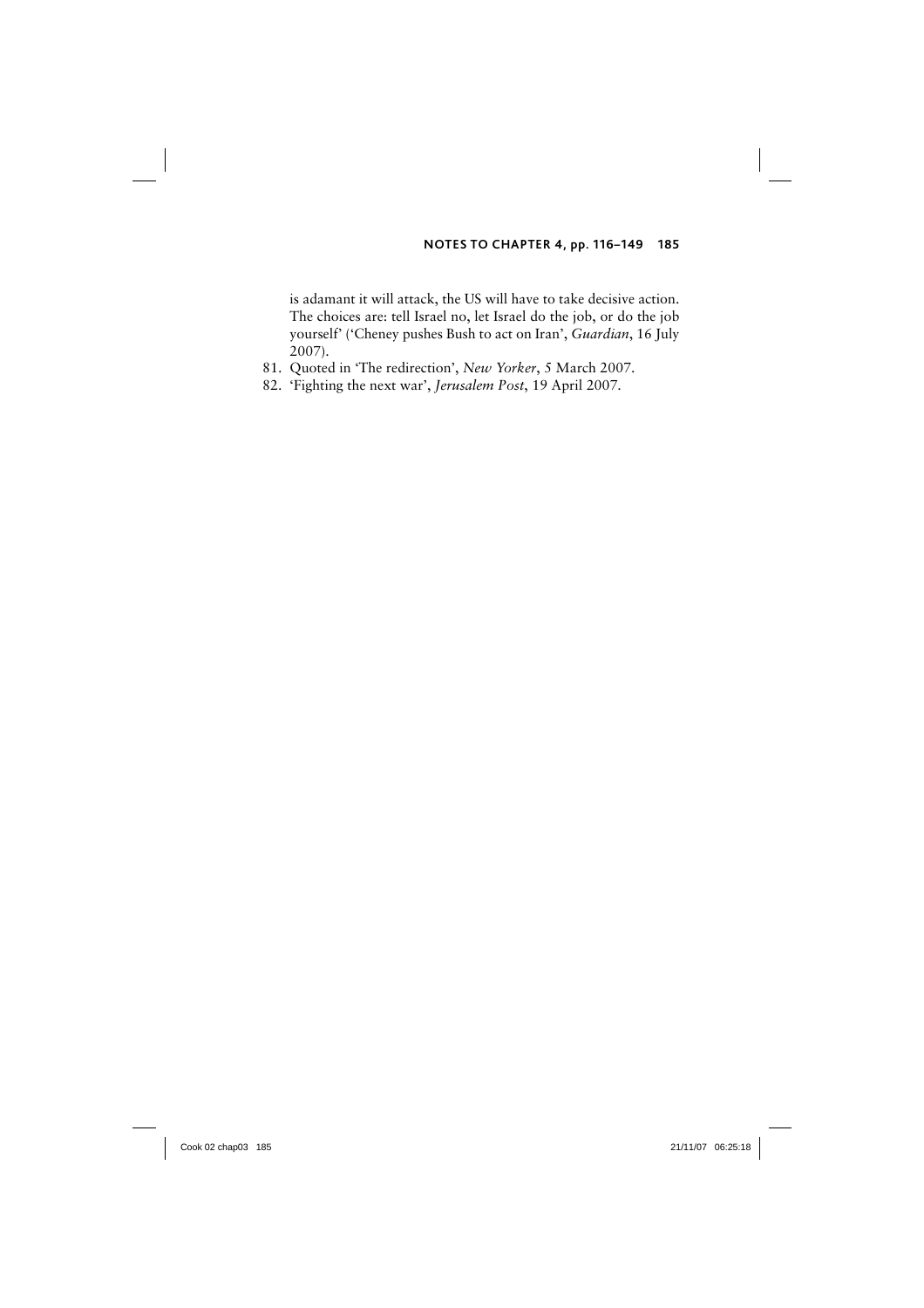## **SELECT BIBLIOGRAPHY**

- Abunimah, Ali, *One Country: A Bold Proposal to End the Israeli-Palestinian Impasse* (New York: Metropolitan Books, 2006)
- Aburish, Said, *Arafat: From Defender to Dictator* (London: Bloomsbury, 1998)
- Ball, George, and Douglas Ball, *The Passionate Attachment: America's Involvement with Israel, 1947 to the Present* (New York: W. W. Norton, 1992)
- Bar-Zohar, Michael, *Ben-Gurion* (Tel Aviv: Magal Books, 2003)
- Ben-Ami, Shlomo, *Scars of War, Wounds of Peace: The Israeli–Arab Tragedy* (London: Phoenix, 2006)
- Benvenisti, Meron, *Sacred Landscape: The Buried History of the Holy Land since 1948* (Berkeley: University of California Press, 2000)
- Burke, Jason, *Al-Qaeda: The True Story of Radical Islam* (London: Penguin, 2004)
- Carey, Roane (ed.), *The New Intifada: Resisting Israel's Apartheid*  (London: Verso, 2001)
- Chomsky, Noam, *The Fateful Triangle: The United States, Israel and the Palestinians* (London: Pluto Press, 1999)
- –––– *Understanding Power* (London: Vintage, 2003)
- –––– *Failed States: The Abuse of Power and the Assault on Democracy*  (New York: Owl Books, 2006)
- Cohen, Yoel, *Whistleblowers and the Bomb: Vanunu, Israel and Nuclear Secrecy* (London: Pluto Press, 2005)
- Cook, Jonathan, *Blood and Religion: The Unmasking of the Jewish and Democratic State* (London: Pluto Press, 2006)
- Curtis, Mark, *Web of Deceit: Britain's Real Role in the World* (London: Vintage, 2003)
- Edwards, David, and David Cromwell, *Guardians of Power: The Myth of the Liberal Media* (London: Pluto Press, 2006)
- Elon, Amos, *A Blood-Dimmed Tide* (London: Allen Lane, 2000)
- Ezrahi, Yaron, *Rubber Bullets: Power and Conscience in Modern Israel*  (Berkeley: University of California Press, 1998)
- Finkelstein, Norman, *Image and Reality of the Israel-Palestine Conflict* (London: Verso, 2001)
	- –––– *The Holocaust Industry: Refl ections on the Exploitation of Jewish Suffering* (London: Verso, 2000)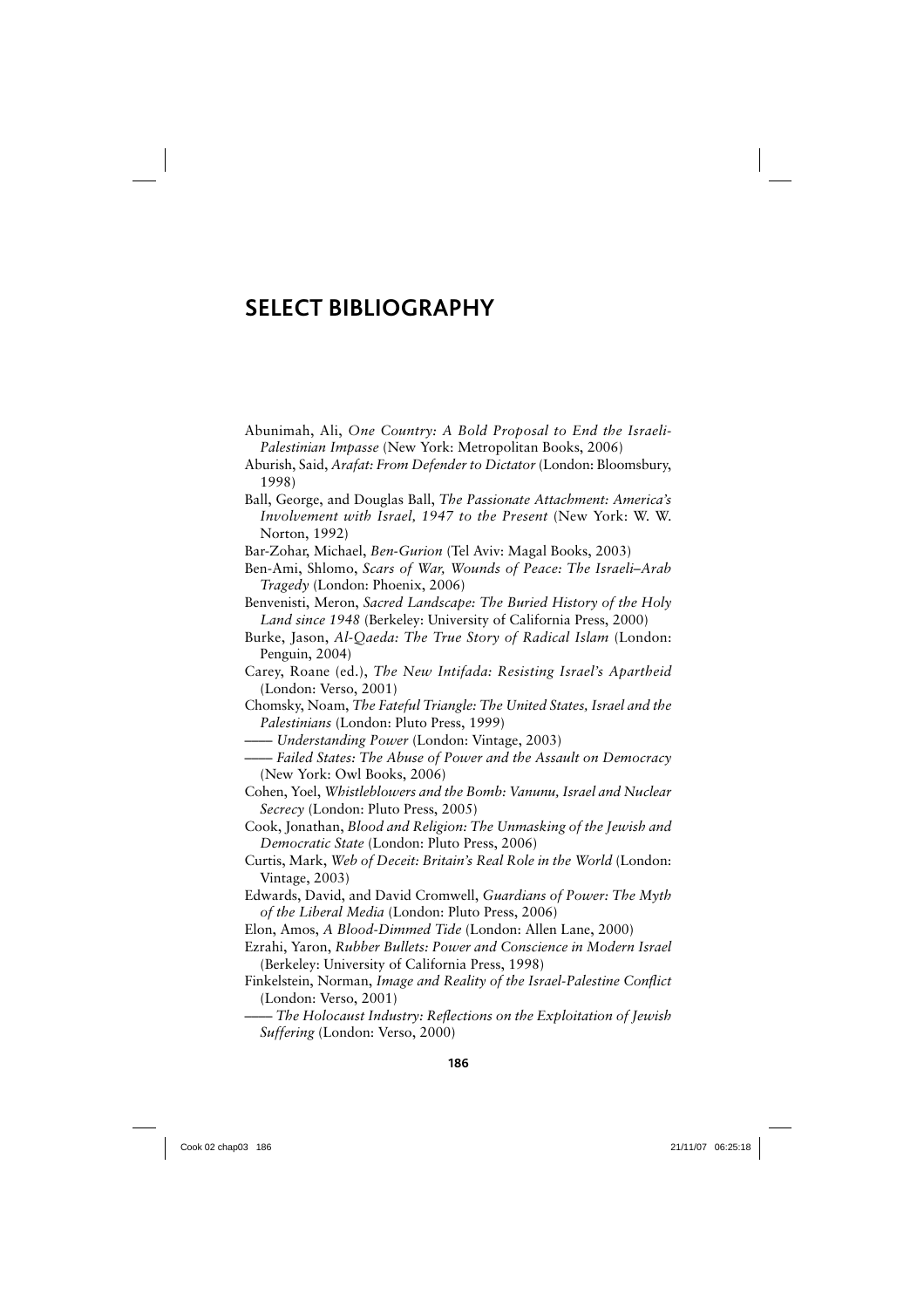–––– *Beyond Chutzpah: On the Misuse of Anti-Semitism and the Abuse of History* (Berkeley: University of California Press, 2005)

Fisk, Robert, *Pity the Nation: The Abduction of Lebanon* (New York: Nation Books, 2002)

–––– *The Great War for Civilisation: The Conquest of the Middle East*  (London: Fourth Estate, 2005)

- Friel, Howard, and Richard Falk, *The Record of the Paper: How the New York Times Misreports US Foreign Policy* (London: Verso, 2007)
- Gorenberg, Gershom, *The End of Days: Fundamentalism and the Struggle for the Temple Mount* (New York: Oxford University Press, 2002)
	- –––– *The Accidental Empire: Israel and the Birth of the Settlements, 1967–1977* (New York: Times Books, 2006)

Hirst, David, *The Gun and the Olive Branch* (London: Faber, 2003)

Huntington, Samuel, *The Clash of Civilizations and the Remaking of World Order* (New York: Free Press, 2002)

Khalidi, Rashid, *Palestinian Identity: The Construction of Modern National Consciousness* (New York: Columbia University Press, 1997)

- Kimmerling, Baruch, and Joel Migdal, *The Palestinian People: A History*  (Cambridge, MA: Harvard University Press, 2003)
- Kimmerling, Baruch, *Politicide: Ariel Sharon's War against the Palestinians*  (London: Verso, 2003)
- –––– *The Invention and Decline of Israeliness: State, Society and the Military* (Berkeley: University of California Press, 2005)
- Kinzer, Stephen, *Overthrow: America's Century of Regime Change from Hawaii to Iraq* (New York: Times Books, 2006).
- Kretzmer, David, *The Occupation of Justice: The Supreme Court of Israel and the Occupied Territories* (New York: SUNY, 2002)
- Laqueur, Walter, and Barry Rubin (eds), *The Israel–Arab Reader* (New York: Penguin Books, 2001)
- Masalha, Nur, *A Land Without a People: Israel, Transfer and the Palestinians, 1949–96* (London: Faber, 1997)
- –––– *Imperial Israel and the Palestinians: The Politics of Expulsion*  (London: Pluto Press, 2000)
- –––– *The Politics of Denial: Israel and the Palestinian Refugee Problem*  (London: Pluto Press, 2003)
- Massad, Joseph, *The Persistence of the Palestinian Question: Essays on Zionism and the Palestinians* (London: Routledge, 2006)
- Morris, Benny, *The Birth of the Palestinian Refugee Problem Revisited*  (New York: Cambridge University Press, 2004)
- –––– *Righteous Victims: A History of the Zionist–Arab Conflict, 1881–2001* (New York: Vintage, 2001)
- Neumann, Michael, *The Case Against Israel* (California: Counterpunch, 2005)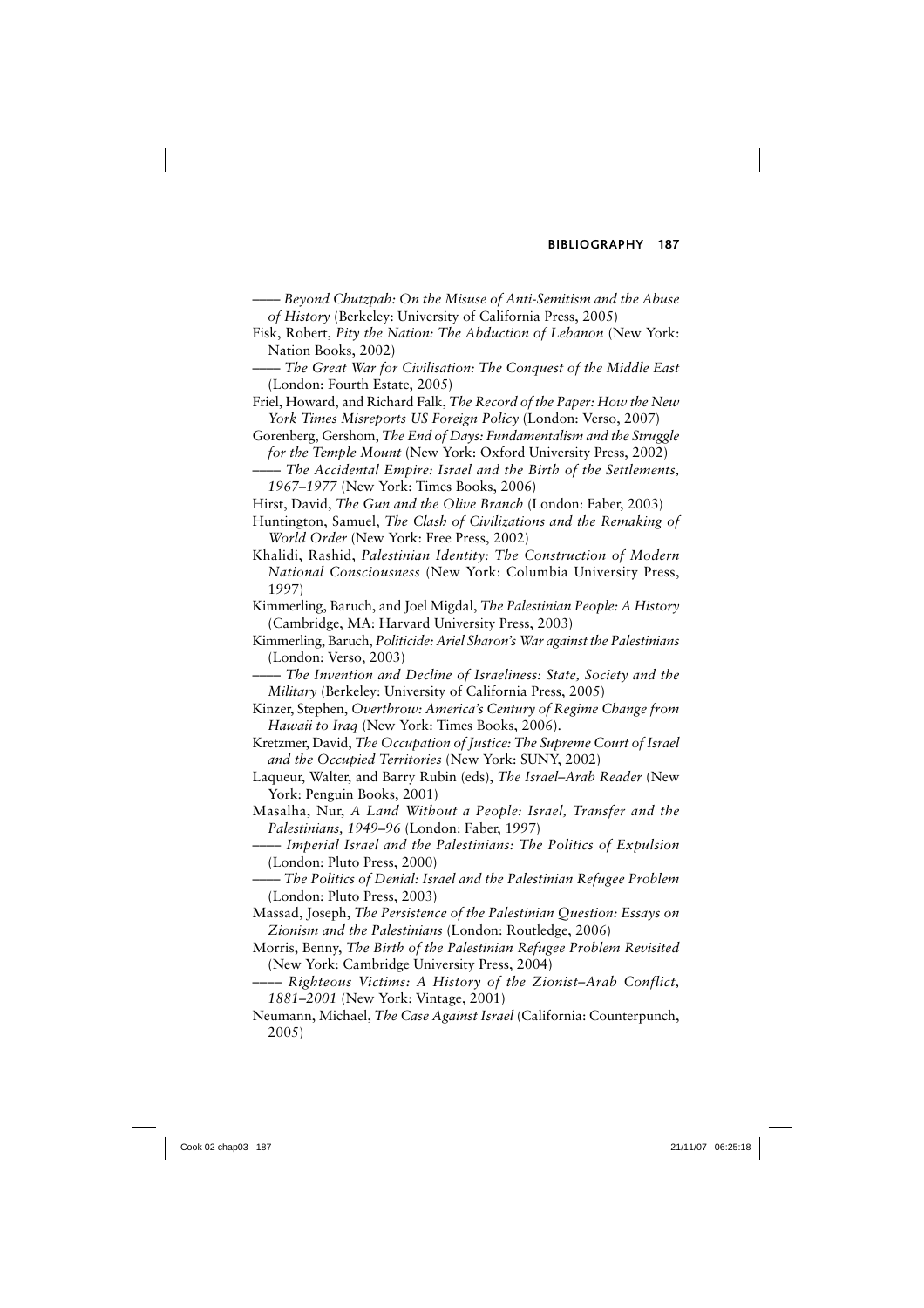- Palast, Greg, *Armed Madhouse* (New York: Plume, 2007)
- Pappe, Ilan, *A History of Modern Palestine: One Land, Two Peoples*  (Cambridge: Cambridge University Press, 2004)
- –––– *The Ethnic Cleansing of Palestine* (Oxford: One World, 2006)
- Prior, Michael, *Zionism and the State of Israel* (London: Routledge, 1999)
- Reinhart, Tanya, *Israel/Palestine: How to End the War of 1948* (New York: Seven Stories Press, 2002)
- –––– *The Road Map to Nowhere: Israel/Palestine since 2003* (London: Verso, 2006)
- Rogan, Eugene, and Avi Shlaim (eds), *The War for Palestine: Rewriting the History of 1948* (Cambridge: Cambridge University Press, 2001)
- Roy, Sara, *Failing Peace: Gaza and the Palestinian*–*Israeli Confl ict*  (London: Pluto Press, 2007)
- Said, Edward, *Peace and its Discontents: Essays on Palestine in the Middle East Peace Process* (New York: Vintage, 1996)
- –––– *The End of the Peace Process: Oslo and After* (London: Granta, 2001)
- Shahak, Israel, *Jewish History, Jewish Religion: The Weight of Three Thousand Years* (London: Pluto Press, 1994)
- –––– *Open Secrets: Israeli Nuclear and Foreign Policies* (London: Pluto Press, 1997)
- Shahak, Israel, and Norton Mezvinsky, *Jewish Fundamentalism in Israel*  (London: Pluto Press, 1999)
- Shlaim, Avi, *The Iron Wall: Israel and the Arab World* (London: Penguin Books, 2000)
- Sternhell, Zeev, *The Founding Myths of Israel* (New Jersey: Princeton University Press, 1999)
- Sultany, Nimr (ed.), *Israel and the Palestinian Minority: 2004* (Haifa: Mada, 2005)
- Swisher, Clayton E., *The Truth About Camp David* (New York: Nation Books, 2004)
- Thomas, Gideon, *Gideon's Spies: Mossad's Secret Warriors* (New York: Pan Books, 1999)
- Tilley, Virginia, *The One-State Solution: A Breakthrough for Peace in the Israeli*–*Palestinian Deadlock* (Michigan: University of Michigan Press, 2005)
- Van Creveld, Martin, *Moshe Dayan* (London: Weidenfeld and Nicolson, 2004)
- Wasserstein, Bernard, *Divided Jerusalem* (London: Profile Books, 2002)
- Zunes, Stephen, *Tinderbox: US Middle East Policy and the Roots of Terrorism* (London: Zed Books, 2003)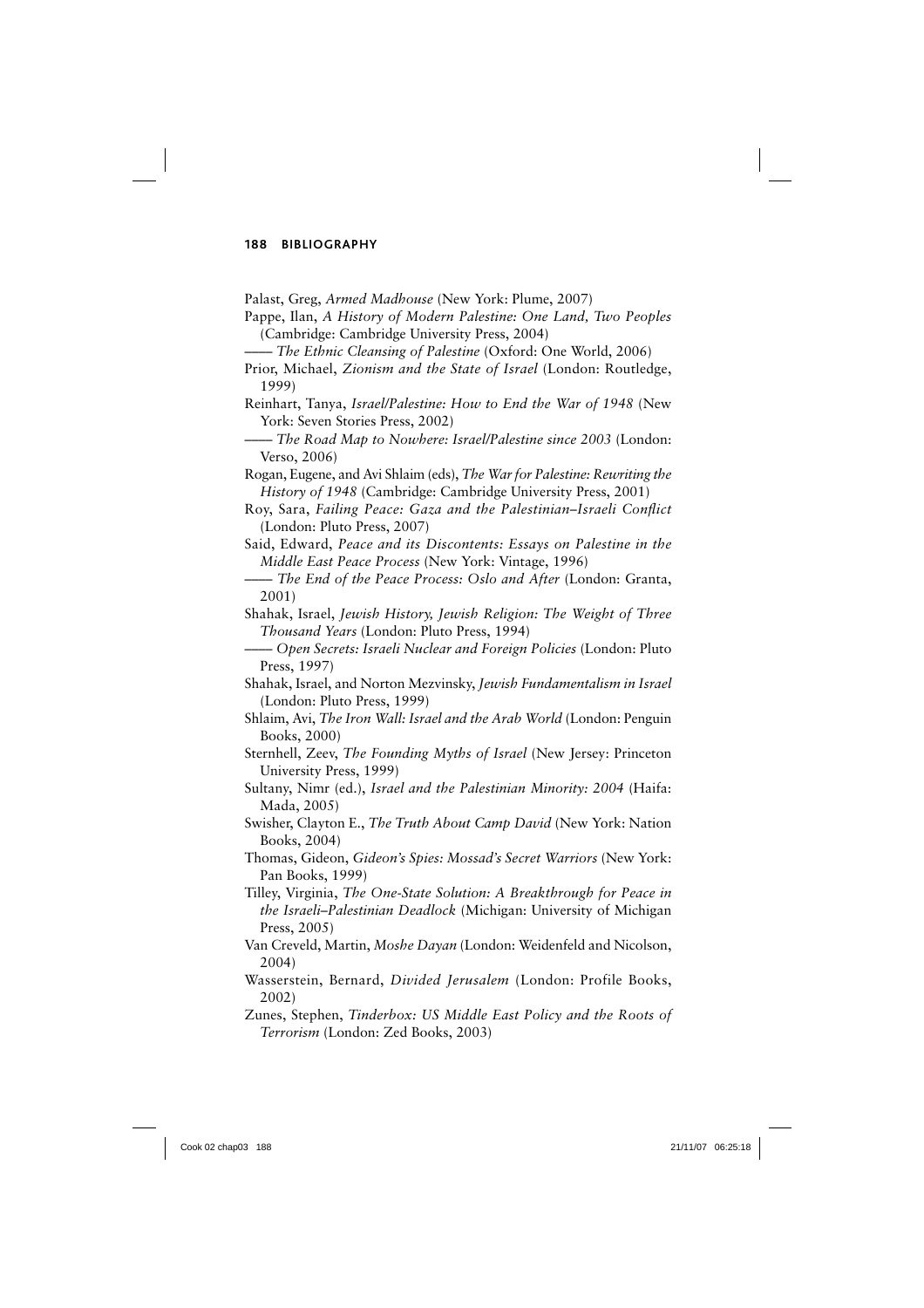# **INDEX**

Abbas, Mahmoud, 83, 129–30, 181n ABC News, 84, 142 Abdel Jawwad, Saleh, 110–12 Abdul Ahad, Ghaith, x–xi Abdullah, king of Saudi Arabia, 144–5 Abrams, Elliott, 24, 26, 31, 47, 60, 70, 88, 130, 157n Abu Ghraib prison, 94 Adhamiya, 139 Afghanistan, and al-Qaeda, 28 and sectarian tensions, 109 and the Taliban, 17, 117, 156n as a US base, 39 Iranian involvement, claims of, 72, 158n Soviet invasion of, 18 US attack on, xii, xvii, 43, 117, 156n Agha, Hussein, 7 Ahmadinejad, Mahmoud and nuclear programme, 46 and Syria, 65, 69 Hitler, comparison with, 40, 75–6 Holocaust, denial of, 77–8 threat of assassination, 80 'wipe Israel off the map', 57, 74, 75–7 Aiken, George, 96 al-Faisal, Prince Turki, 145 al-Faisal, Saud, 144 *al-Hamishmar*, 41, 102 al-Maliki, Nuri, 12, 13, 145 al-Qaeda, 179n and Iran, 72

 and Iraq, 7, 29–30, 72, 134, 146–7 and Saudi Arabia, 119 and Syria, 84 and Afghanistan, xvii, 28 and the 'war on terror', 40, 85, 92–3, 143, 144, 147 rise of, 17, 116–17 al-Sadr, Moqtada, 145 *al-Watan*, 65 Alawis, 44, 108, 109 Albright, Madeleine, 23 Alexandrovna, Larisa, 142 Alfonzo, Juan Pablo Perez, 154n Algeria, 12 Aljibury, Falah, 31 Allawi, Iyad, 137 Allott, Gordon, 175n Alpher, Yossi, 159n American Enterprise Institute, 23, 47, 84, 118, 179n American Israel Public Affairs Committee (AIPAC), 23, 47, 48, 89–90, 121, 155n, 159n, 172n American University, 139 Amit, Meir, 80 Amitay, Morris, 48 Amos, General James, 139 *an-Nahar*, 59 Annan, Kofi, 151n Anderson, Sir Roy, 5, 151n Anti-Ballistic Missile Treaty (1972), 160n anti-Semitism, 32, 35, 52, 98, 162n, 173n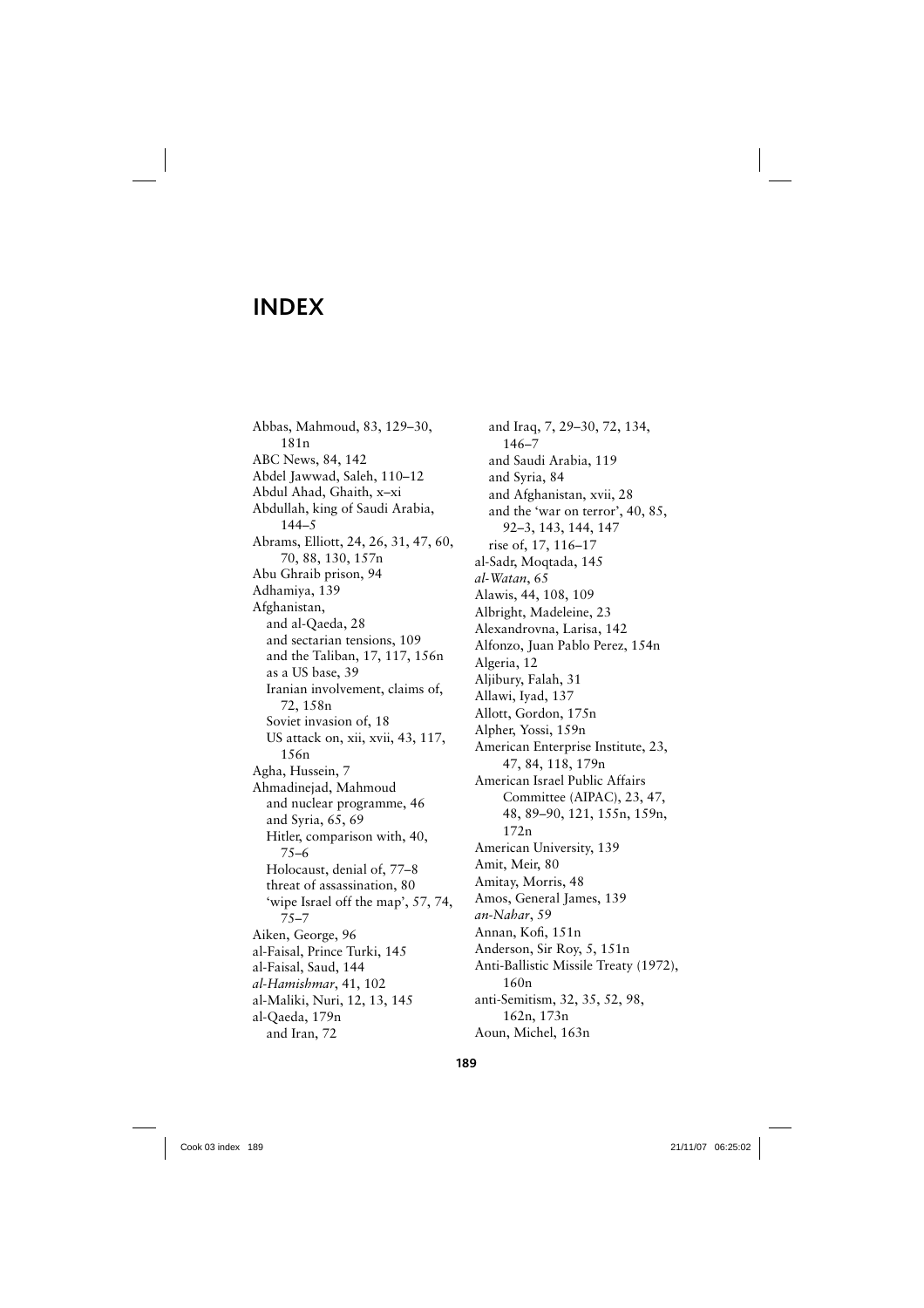Arab Association for Human Rights (Nazareth), 58 Arab League, 19, 20, 84 Arab nationalism, threat of, 10–11, 18, 94, 100, 110, 111, 132, 136 Arad, Uzi, 60, 79, 178n Arafat, Yasser, 26, 35, 128, 129, 181n Arens, Moshe, 112 Armitage, Richard, 156n, 164n arms deals, 24, 48, 68, 97, 98, 99–100, 111, 112, 125, 144, 146, 161n, 176n, 181n, 183n Arrow missiles, 68 Ash, Gabriel, 172n Assad, Bashar, 35, 65, 69, 70, 83 Association of Arab American University Graduates, 177n Atta, Mohammad, 157n *Atlantic Monthly*, 177n Avnery, Uri, 119, 150n AWACS, 19, 98 Ayalon, Danny, 34–5, 137, 159n Azeris, 84, 143 Ba'ath party, 11, 18, 29, 31, 136, 148, 182n Badr Brigade, 181n Baer, Robert, 164n Baghdad, 139, *see also* Iraq Bahrain, 109 Baker, James, 7, 16, 21, 71, 119–20 Baker-Hamilton Report, 72 Bali, Asli U, 50 Ball, George, 97, 99, 176n Baluchis, 84, 143 bantustans, 130–1 Bar-Zohar, Michael, 110–11, 176n Barak, Ehud, 42, 102, 106, 128 Bargewell, Eldon, 6 Barnea, Nahum, 44 Basra, 110 Bay of Pigs, 88 BBC, 67, 175n

BearingPoint, 153n Bechor, Guy, 105 Begin, Menachem, 99, 178n Beirut, *see* Lebanon Belgium, 48 Ben Arieh, Yehoshua, 178n Ben Eliezer, Binyamin, 33–4, 43, 63 Ben Gurion, David, 63, 100–1, 110–11, 149, 173n, 176n Benn, Aluf, 35, 41, 42, 64 Benvenisti, Meron, 104 Benziman, Uzi, 45 Bir Zeit University, 110 Bishara, Azmi, 133 Blair, Tony, 66, 135 Blix, Hans, 75 Bloomberg School of Public Health, 5 'blowback', xii, 17, 28, 127 Bolton, John, 26, 44, 67, 90, 138, 157n Boot, Max, 67 *Boston Globe*, 112 Bremer, Paul, xi, 31 Britain, and arms sales, 125 and Iran, 73, 112 and Iraq, 4, 5, 8, 33, 134, 135, 146 and Israel, 76, 94–5 and Lebanon, 142 and Russia, 160n and the Suez War (1956), 94, 110 and Zionism, 95 colonial role, 9, 11, 14, 16, 22, 108, 123, 126 British Petroleum (BP), 153n Brookings Institution, 138 Brzezinski, Zbigniew, 46 Bubiyan island, 20 Budapest, 74 Bukay, David, 173n Burghardt, Jutta, 23 Burns, Nicholas, 37 Burns, William, 47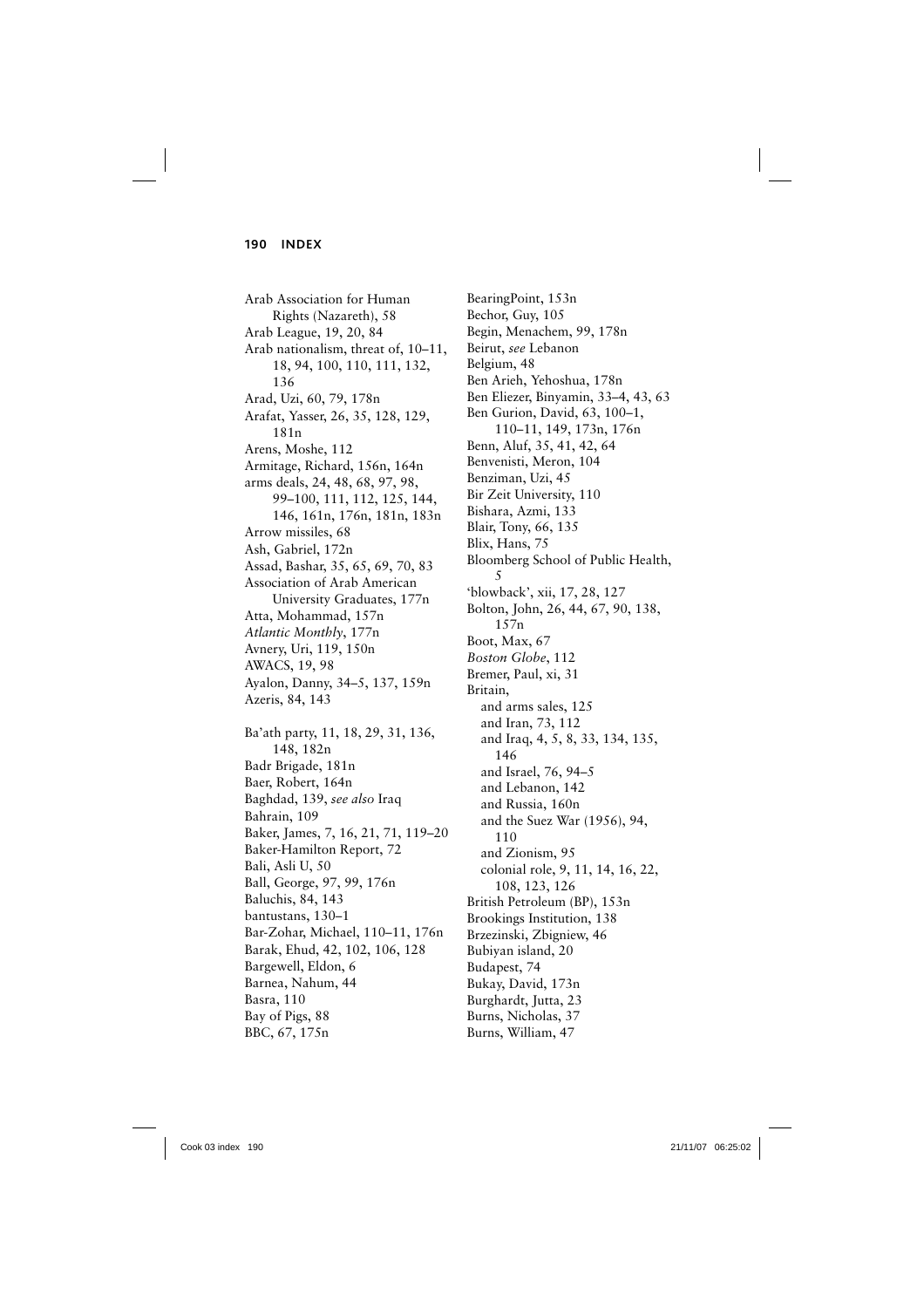Burton, Fred, 142 Bush Administration, *see* United States Bush, George H.W. (Bush Snr), 21, 90, 98 Bush, George W. (Bush Jnr), *see also* United States and Christian Zionists, 175n and diplomacy, 170n and Iran, 52, 144, 184n and Iraq, 3–4, 8, 9, 45, 72 and Jacques Chirac, 79 and Lebanon, 60 and the Libby trial, 156n and the neocons, 23–4, 25, 27, 132 and the regional conference (2007), 99–100, 146 and Saudi/oil links, 16, 119 and Sharon, 33, 34, 43–4, 137 and Syria, 69 at the G8 summit, 66 axis of evil speech, 28 criticism of, 14 on oil 'blackmail', 86 on the Shia threat, 144 *Bush at War*, 29 Bushehr reactor, 49 Butler inquiry, 135 Cairo, 139 Camp David (1978), 106 Carter Doctrine, 18–19, 92 Carter, Jimmy, 18, 46, 92, 99, 152n Case, Clifford, 96 Casey, General George, 72 Castro, Fidel, 150n Cedar Revolution, 140 Centcom, 18, 51 Center for Security Policy, 23 Central Intelligence Agency (CIA), 2, 11, 14, 17, 20, 29, 37, 82, 84, 95, 112, 142 Chalabi, Ahmed, 31, 142 Chandrasekaran, Rajiv, x–xi

Cheney, Dick and Iran, 49, 79, 87, 142, 170n, 184n and Iraq, 14, 30, 158n and the Lebanon War (2006), 60 and the neocons, 25, 27, 90 and the Saudis, 144 and Syria, 69 on permanent war, 92–3, 104, 117 Chertoff, Michael, 180n ChevronTexaco, 153n Chile, xii China, and arms sales, 98, 176n and Iran, 50, 52 and the neocons, 27 and oil, 30, 124 US, threat to, 28, 123, 124, 160n Chirac, Jacques, 79 Chomsky, Noam, on democracy promotion, 132–3 on Iraq and Vietnam, xii–xiii on Ottomanisation, 113–14 on a possible Shia alliance, 124 on the 'surge', 73 on US control of oil, 9–11 on US foreign policy, 86–8 Christian Zionism, 97, 175n Clark, General Wesley, 158n 'clash of civilisations', theory of, xv, 10, 26, 106, 108, 111, 177n, *see also* neocons *and* Israel Clawson, Patrick, 52 *Clean Break*, *A*, 26, 66, 133 Clemens, Steven C., 170n Clinton, Bill, 21, 23, 25, 26, 90, 123, 128, 171n Coalition for Democracy in Iran, 48 Coalition Provisional Authority, 31 Cohen, Ariel, 118, 120 Cold War, 17, 26, 96, 97, 114 Cole, Juan, 76, 157n Communist influence, 11, 40, 108, 123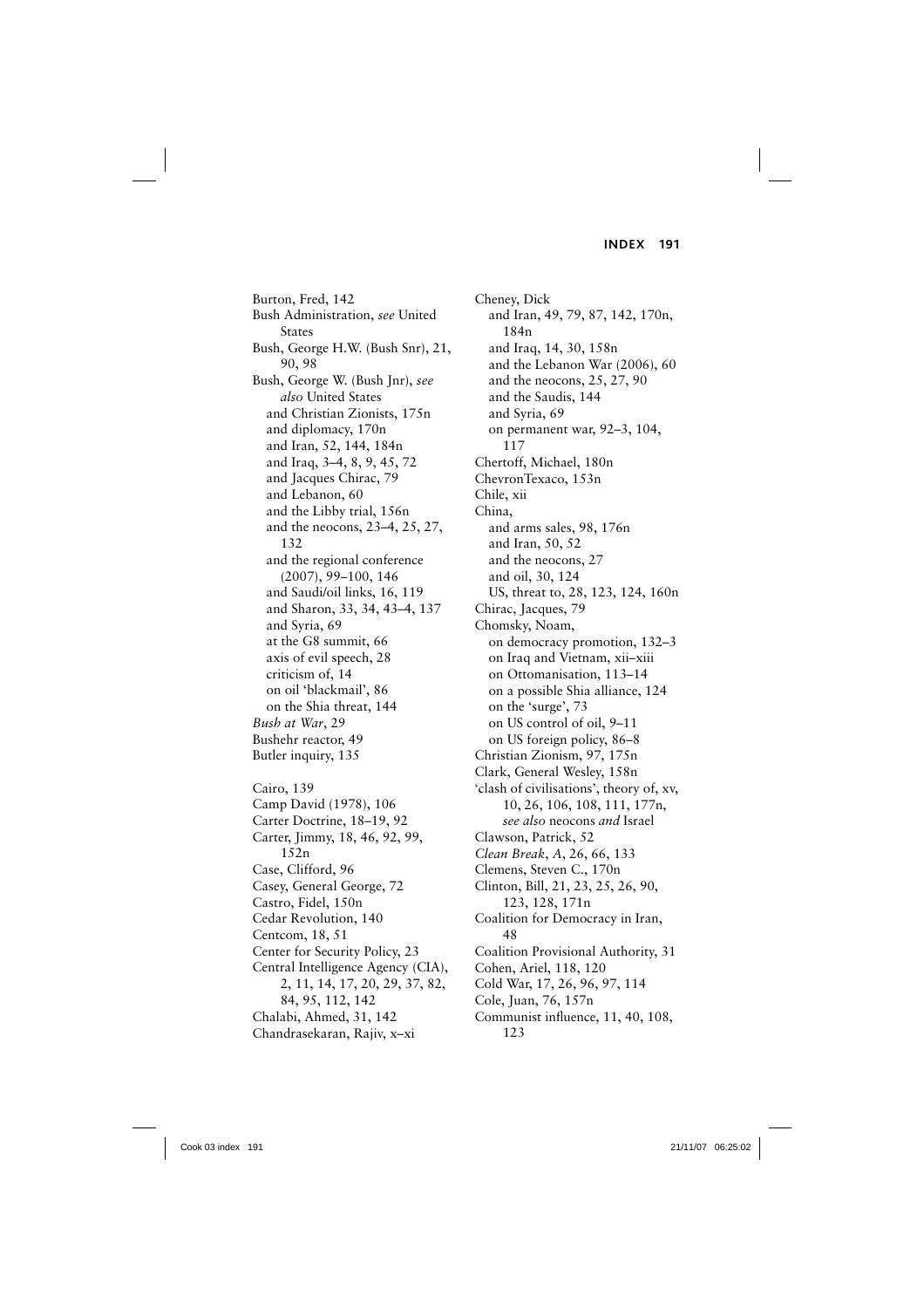Conference of Presidents of Major American Jewish Organizations, 23 Congress (US), 23, 53, 96, 98 ConocoPhillips, 153n Council on Foreign Relations, 31, 144 Cronin, Patrick, 184n Cuba, xii, 87–8, 150n Curtis, Mark, 16–17 Czech Republic, 160n D'Alema, Massimo, 130 Dagan, Meir, 169n Dahlan, Mohammed, 83, 130 Damascus, *see* Syria Dan, Uri, 181n 'Danish cartoons affair', 78 Dayan, Moshe, 101, 102, 149, 174n, 175n Dayan, Uzi, 103–4, 106 De Soto, Alvaro, 129–30 Defense Policy Board, 25 democracy promotion, claims of, 3–4, 8, 9, 85, 122, 123, 124, 126, 131–2, 133, 136, 139, 141, 142, 179n, 181n Department of Homeland Security, 125, 180n Dimona, 94 Disengagement Plan, *see* Gaza 'Domino theory', 10–11 Downing Street memos, 33, 135 Drumheller, Tyler, 135 Druze, 114, 117, 147 East Jerusalem, 131, 139 East Timor, 182n Eban, Abba, 110 *Economist*, 38–9, 48, 158n Edwards, John, 37, 162–3n Egeland, Jan, 165n Egypt, and Arab nationalism, 21, 100 and Iran, 38

 and Israel, 45, 106, 107, 109, 111, 114, 178n and the Muslim Brotherhood, 127 and the Palestinians, 181n and the Six-Day War (1967), 96, 175n and the Suez War (1956), 94, 110 and the US, 99, 145, 175n Eisen, Livia, 180n Eisenhower Doctrine, 17 Eisenhower, Dwight, 111 Eisenkott, Gadi, 57, 164n Eitan, Rafael, 102 El Al, 180n el-Baradei, Muhammad, 46 Eldar, Akiva, 130–1 Energy Task Force, 30 England, Gordon, 37 Esfahani, Alireza Zaker, 171n Eshkol, Levy, 105, 174n Esso, *see* ExxonMobil Ethiopia, 111 Europe, and the Holocaust, 78 and Iran, 41, 44, 48, 51, 52, 76, 124 colonial role, 108, 110, 113, 126, 138, 140, 148 protests over Iraq, 34 European Union, 70 Evron, Boaz, 114 ExxonMobil, 153n Facility 1391 (prison), 54 Fahd, king of Saudi Arabia, 15 Faisal, king of Iraq, 11, 14 Faisal al-Saud, king of Saudi Arabia, 15 Farsi, 76–7 Fatah, 83, 128, 129–30, 181n Fatah al-Islam, 82, 141, 171n

Feith, Douglas, 24, 26, 29, 47, 51, 133, 157n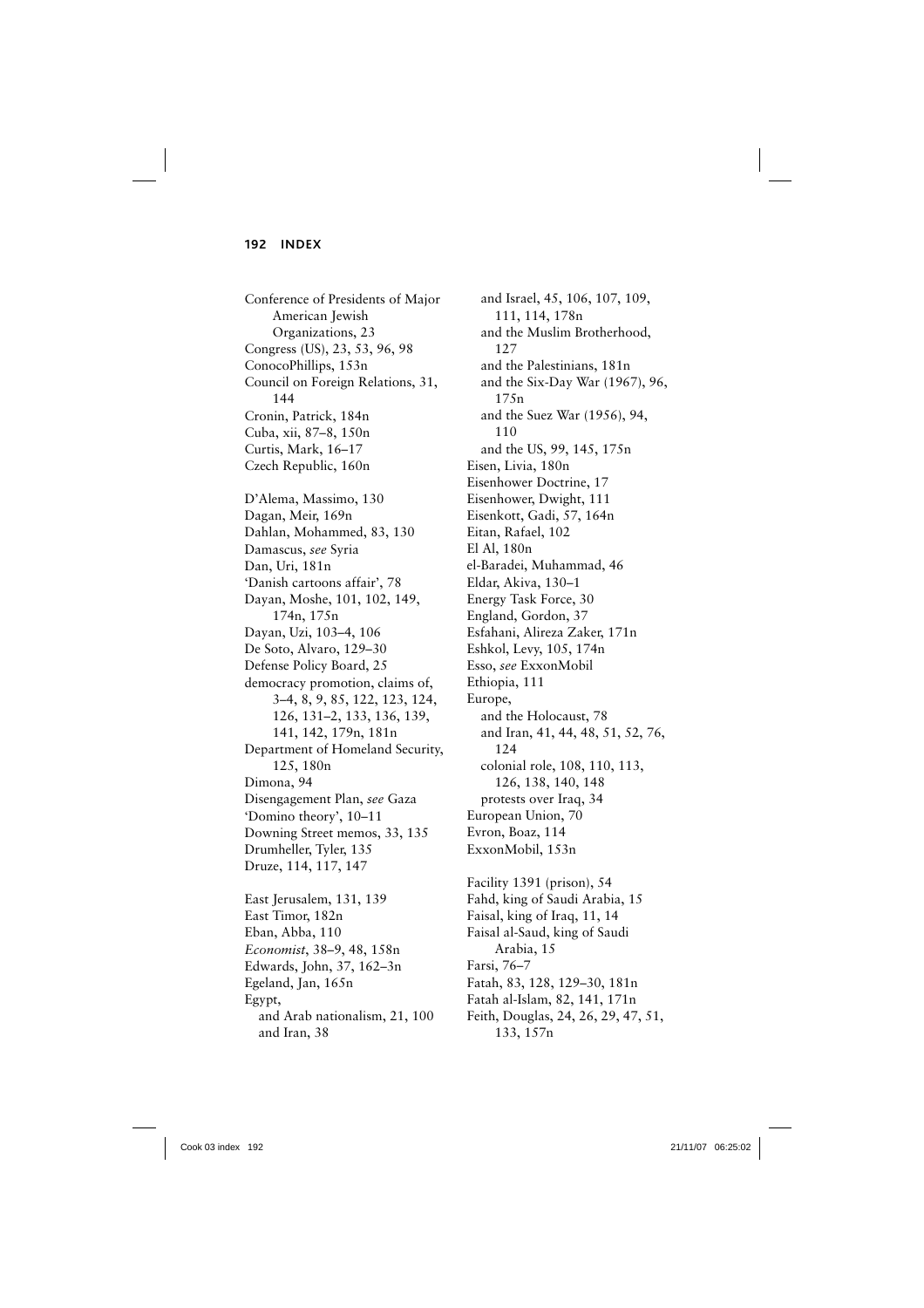*Financial Times*, 85 Fisk, Robert, 58–9, 73, 138–9, 183n *Foreign Affairs*, 106, 134 *Foreign Suitors for Iraqi Oilfield Contracts*, 30–1 Fort Leavenworth, 139 *Forward*, 47, 68 France and Iraq, 20 and Lebanon and the Suez War (1956), 94, 110 Atomic Agency, 97 colonial role, 9, 14, 108, 126 support for Israel, 94 Franklin, Larry, 47 Free Patriotic Movement, 163n Friedman, Thomas, 21 Frum, David, 179n Fulbright, J. William, 96 G8 summit, 66 Gaddafi, Colonel Muammar, 35, 43 Galilee, 68 Gallup poll, 8 Gates, Robert, 9, 13, 79, 170n, 184n Gaza, *see also* Palestinians and Sharon, 33 as a laboratory, 125–31 civil war, 83, 129–31 comparison with Iraq, 8, 91 disengagement, 24, 36, 50, 98, 128 land swaps, 114, 178n Gazit, Shlomo, 103, 105–6, 177n Gemayel, Bashir, 100 Georgia, 124 Germany, 76 Ghilan, Maxim, 122 Gibraltar, 80 Gingrich, Newt, 26 Gissin, Rana'an, 33 Glick, Caroline, 119–20, 148–9

Golan Heights, 54, 69, 101 Gold, Dore, 37, 40 Gordan, Michael, 157n Grenada, xii Green Zone, x, 5, *see also* Iraq *Guardian*, 46–7, 72, 130, 132, 146, 184n Guatemala, xii Gulf War (1991), 2, 13, 16, 19, 21–2, 40, 43, 90, 105, 113 *Ha'aretz*, 34, 43, 55, 58, 65, 75, 159n, 161n, 174n Haditha, 6 Hadley, Stephen, 47 Hagel, Chuck, 33 Haifa, 55, 57, 58, 59, 60 Halabja, 1 Halevy, Ephraim, 35, 74, 103–4, 106 Halliday, Denis, 22–3 Halutz, Dan, 55, 63, 64, 65 Hamas, 127, *see also* Palestinians and Iran, 41, 74 and Saudi Arabia, 118, 119, 146 and unity government, 83 and the US, 85 civil war, 129–30 Islamic radicalism, xv Israel's view of, 44, 56, 147 Hamilton, Lee, 71 Hariri, Rafik, 83, 140 Harkabi, Yehoshafat, 102 Hawaii, xii Hejaz, 123 Heritage Foundation, 118 Hersh, Seymour, 23, 51–2, 53, 60–1, 65, 112, 143, 144 Herzl, Theodor, 36 Herzliya conference (2001), 103–4, 106 Herzliya conference (2003), 36 Herzliya conference (2007), 36–8, 40, 73–4, 75 Hickenlooper, Bourke, 95–6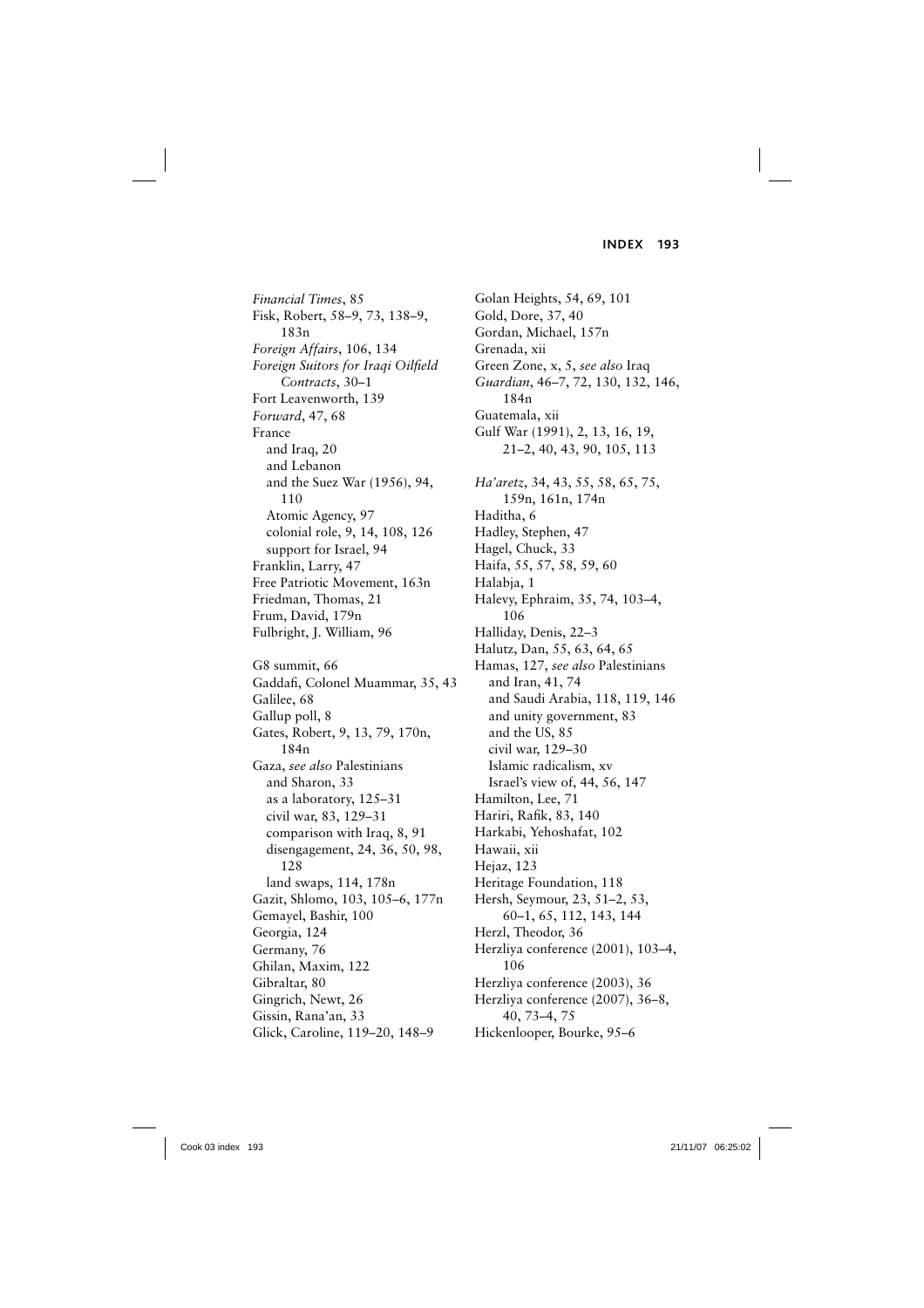Hiro, Dilip, 39, 48 Hirst, David, 45 Hizbullah, xvii, *see also* Lebanon and covert US operations, 82, 140–1, 142 and Iran/Syria axis, 41, 44, 51, 53, 67, 68, 74, 118, 162–3n, 165n and the neocons, 26 and rocket attacks, 49, 53, 55, 56, 57–9, 60, 66 and sectarian tensions, 82, 140–1 and Shebaa Farms, 70 and the 'war on terror', 37, 104, 145, 147 Israeli army (2000), ousting of, 43, 54, 140 Israeli attack on (2006), 53–65, 74, 93, 117, 164n, 165n popularity of, xv, 140 prisoners dispute with Israel, 54–5, 57, 163n spy drones, use of, 58 US army (1983), ousting of, 17 Holocaust Cartoon Contest, 169n Holocaust Conference, 77–8 Honduras, xii Hudson Institute, 24 Human Rights Watch, 165n Huntington, Samuel, 10, 106, 108 Hussein, king of Jordan, 98 Hussein, Saddam, *see* Saddam Hussein Ibn Saud, 123 IDF (Israel Defence Forces), 35, 62, 65, 149 India, 30, 98, 111, 124 Indonesia, 182n Institute for Advanced Strategic and Political Studies, 25 Institute for Strategic Affairs, 74, 101 insurgency, *see* Iraq

International Atomic Energy Agency, 38, 46–7, 49–50, 75 International Crisis Group, 2 International Institute for Strategic Studies, 184n *International Journal of Middle East Studies*, 77 International Monetary Fund (IMF), 13 Iran, and Hizbullah, 41, 43, 44, 59, 140, 165n and Iraq, 7, 44, 71–2, 73, 86, 134, 144, 157n, 158n and oil, 121–2, 122, 154n and Saudi Arabia, 144–5 and the Shia alliance, 28, 37, 67, 120–1, 124, 132, 135 and Syria, 41, 42, 44, 56–7, 66, 104 and the Taliban, 72, 158n and the UN, 38, 50, 73 Hamas, support for, 41 Iran-Iraq War (1980–88), 1, 19, 20, 41, 48 Islamic Revolution of 1979, 14, 17, 18, 19, 135 Israel, supposed threat to, 38, 40, 41, 45, 49, 53, 56, 57, 74–8, 120 Jewish citizens of, 51–2, 162n nuclear programme, 14, 38–52, 74–5, 155n Persian nationalism, 18, 136 resistance, exemplar of, 43 sectarian tensions in, 84, 109 the Shah, overthrow of (1953), xii, 14–15, 87, 112 the Shah, US support for, 17–18 US campaign against, 41, 46, 47, 48–52, 59–61, 73, 84, 88–9, 93, 100, 142–3, 170n, 184–5n Iran-Contra scandal, 24, 130 Iraq, *pre-US invasion:* and al-Qaeda, 29–30, 72, 158n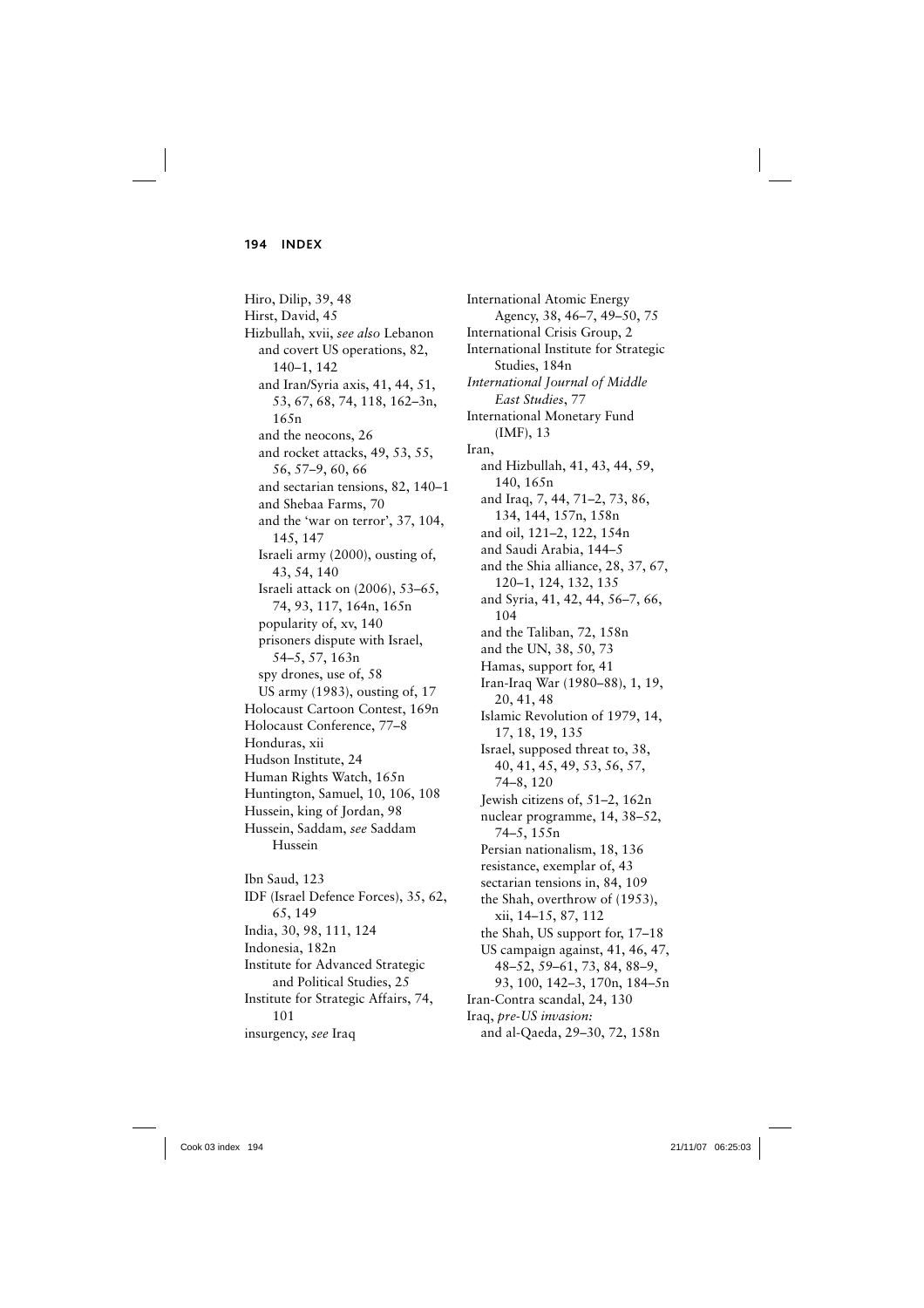and colonial rule, 108 and the Gulf War (1991), 19, 21–2, 90 and no-fly zones, 22, 41 and oil, 11–14, 118–19, 120, 138, 154n, 158n Iran-Iraq War (1980–88), 1, 19, 20, 41, 48 Israeli promotion of US attack, 32–5, 44, 159n sectarian tensions, 1 UN inspections, 1–3 UN sanctions, 2, 3, 22–3, 30, 41, 158n welfare system, 22 Iraq, *the US invasion and after:* and al-Qaeda, 146–7 and 'democracy promotion', 131–2 and elections, 85 and the Shia alliance, 120–1, 124, 135 body counts, 4–6 civil war, x–xi, 6–7, 81, 121, 135, 136–9 ethnic cleansing, 5–6, 138, *see also* partition the Green Zone, x, 5 humanitarian catastrophe, 4–6 the insurgency, xvii, 5, 6–8, 71–2, 81–2, 121, 137, 146–7, 150n the Kurds, 8–9 massacres by US army, 6 opinion polls, 8, 85 partition, x–xi, xiii, 32, 82, 125, 137–9, 147–8, 182–3n regime change, xi–xii, xiv, 21–2, 26–7, 29–32, 122, 136, 179n Saudi interference, 145–6 WMD, xvii, 1–3, 29, 45, 135 Iraq Body Count, 4–5, 151n Iraq Study Group, 7, 71, 72, 119, 137 Iraqi Petroleum Company, 11, 14

Irbil, 84 Iron Dome, 68 Islamic Jihad, 54, 142 Israel, *grand strategy:* 9/11, exploitation of, 103–4 'clash of civilisations', promotion of, xv, 35, 42, 51–2, 80, 103–4, 106, 111, 179n Hitler/Nazi comparison, abuse of, 34, 35, 73–8 reordering of Middle East, xiii–xv, 28, 32, 89–90, 91–3, 101–2, 107–10, 119–20, 122, 125, 133, 147–9, 173n Israel, *relations with the US:* arms deals, 97, 98 early relations, 95–101, 174n, 175n Israel lobby, 47–8, 89–90, 95–6, 97–8, 172n, 173n military aid, 97, 98, 155n, 174n the neocons, influence on,  $27-8$ , 32, 91–4, 118–20 Israel, *domestic policy:* Arab mind, 'science' of, 93–4, 173n Arab nationalism, fear of, xiii–xiv, 100 Herzliya conferences, 36–8, 40, 73–5, 103–4 human shields, use of civilians as, 58, 165n military censor, 58, 174n military intelligence, advice of, 34, 40, 42, 62–3, 103, 168n missile defence systems, 49, 68, 167n opinion polls, 34, 75, 169n rule by army, 62–4, 102–5 Israel, *relations with the Palestinians:* occupied territories, plan to annex, 21 Palestinian nationalism, destruction of, 126–31, 181n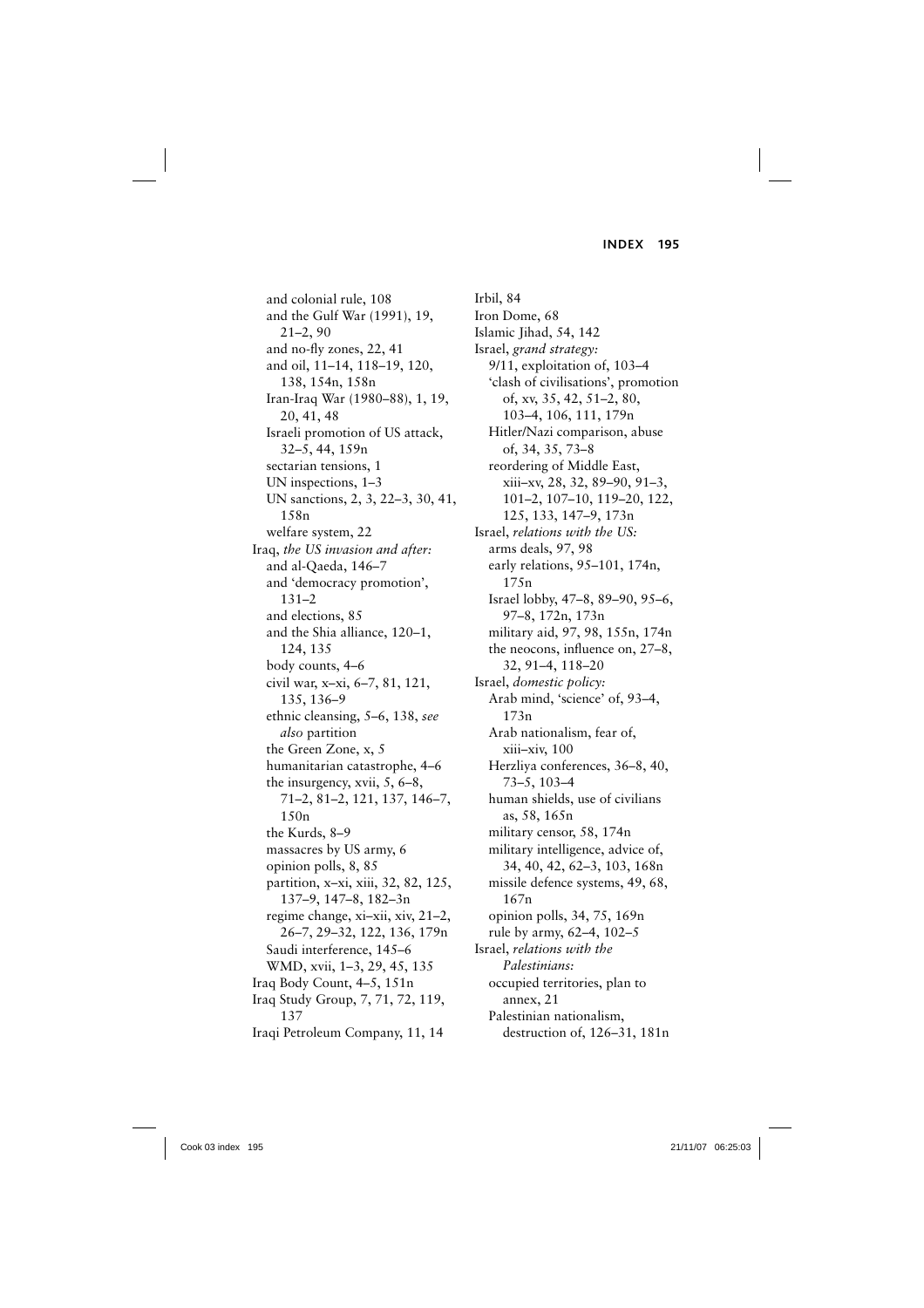Israel, *foreign policy:* arms sales, 99–100, 125–6, 176n early patron in France and Britain, 94 Golan Heights, 54, 69, 101 Kurds in Iraq, 111–12, 138 non-Arab pact (1958), 111–12 nuclear monopoly, 39, 45, 74, 94–5, 97, 101, 102, 109, 117–18, 155n, 160n, 174n, 179n OPEC, plan to undermine, xiv, 92, 118–20, 122 Shah of Iran, support for, 112, 178n Israel, *past relations with region:* Six-Day War (1967), 95–7, 99, 105 Lebanon, invasions of, 99, 100, 107, 140 Lebanon, withdrawal from (2000), 43, 54, 140 Israel, *current relations in region:* Egypt, 45, 106, 107, 109, 111, 114, 178n Iran, campaign against, 40–5, 50–1, 53, 73–8, 162n Iran, possible first strike against, 45, 49, 79–80, 170n, 184–5n Iran, spies in, 51, 111–12 Iraq, partition of, 137, 139 Iraq, promotion of attack, 32–5, 44, 159n Jordan, 45, 98, 176n Lebanon, overflights of, 54 Lebanon War (2006), xiv, xv, 28, 53–65, 93, 117, 141, 143, 164n, 180n Lebanon War, attempt to widen to Syria and Iran, 56–7 Lebanon War, dry-run for attack on Iran, 60 Lebanon War, use of cluster bombs, 56, 148

 Syria, threatened attack on, 65–70, 167n Saudi peace plan, opposition to, 84–5, 104 Israeli, Raphael, 173n Italy, 130 Japan, 9 Jedda, 146 Jerusalem, 68, 77, 104 *Jerusalem Post*, 62, 66, 119, 148 Jewish Institute for National Security Affairs, 23, 33 jihadis, 28, *see also* al-Qaeda Johns Hopkins University, 5 Johnson, Lyndon, 96, 99 Joint Chiefs of Staff, 10 Jordan, and Iraq, 19 and Israel, 45, 98, 176n and the neocon vision, 123 and the oil industry, 12 and the Palestinians, 114–15, 125, 127 and sectarian tension, 108 and US support, 100, 111, 145 Ben Gurion's plan for, 110 Jordan River, 115 Jordan Valley, 131 *Journal of Palestine Studies*, 107

Kadima party, 75 Kalman, Matthew, 61 Kamel, Hussein, 2 Karzai, Hamid, 156n Kaspi, Yo'av, 41 Katyusha rockets, 53, 59 Katz, Ya'acov, 80 Kennan, George, 10 Khalilzad, Zalmay, 145–6 Khameini, Ayatollah Ali, 76, 169n Kharg island, 79 Khatami, Mohammed, 84 Khomeini, Ayatollah, 38, 77, 112 Khiyami, Sami, 173n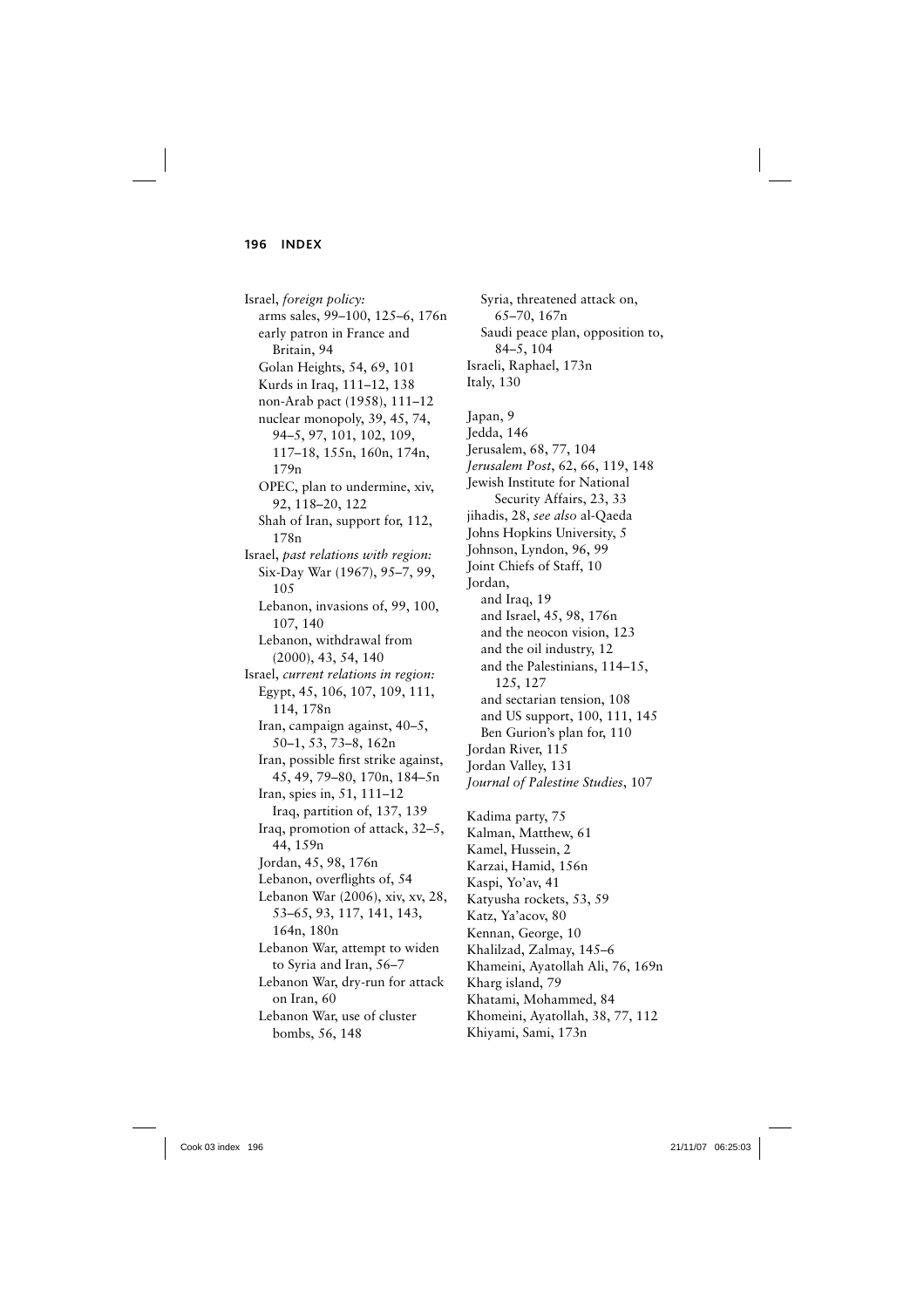Khuzestan, 73 Kimmerling, Baruch, 127 Kinzer, Stephen, xi–xii Kiryat Shmona, 55 Kissinger, Henry, 23–4, 31, 87, 98, 155n Klein, Naomi, 125 Knesset, 105, 119, 133 Koran, 150n Kristof, Nicholas, 172n Kucinich, Dennis, 14, 153n Kuntar, Samir, 55 Kurds, 150n and the Gulf War (1991), 21 and partition of Iraq, 8–9, 135, 137–8, 147 gassing in Iraq, 1–2 in Iran, 84, 143 in reordered Middle East, 114, 117, 125 in Syria, 148–9 links to Israel, 111–12, 138, 149 Kuwait, and the oil industry, 11, 154n invasion of (1990), 2, 13, 19–20, 41, 113 power of, 122 sectarian pressures on, 109 Labor party, 34, 75, 128 Lake, Anthony, 19 *Lancet*, 5 *Le Monde diplomatique*, 132 Lebanon, civil war (1975–90), 140 colonial rule, 108 Israeli invasion (1978), 99, 140 Israeli invasion (1982), 100, 107, 140 Israeli overflights, 54 Israeli plan for a Christian state, 101, 140 Israeli war on (2006), 28, 53–65, 82, 93, 117, 141, 148, 164n, 180n

 Israeli withdrawal from (2000), 43, 54 sectarian tension in, 82, 140–2 Shebaa Farms row, 54, 69–70, 163n Syrian influence, 100–1, 140–1 threat of partition, 147–8 Ledeen, Michael, 47–8, 92, 118, 172n Leshem, Daniel, 41, 136 Leverett, Flynt, 88, 143 Levy, Gideon, 85 Lewis, Bernard, 37, 177n Libby, Lewis "Scooter", 27, 156n, 157n *Liberty* (US ship), 99, 175n Libya, 19, 35, 43, 44, 100 Lieven, Anatol, 24–5, 80–1, 122–4 Likud party, 33, 75 Litani River, 100, 110 Livini, Tzipi, 130 *London Review of Books*, 89 Lord Goldsmith, 151n Lott, Trent, 26 Lukoil, 31

*Ma'ariv*, 101, 162n Malka, General Amos, 62–3, 104 Maronites, 100, 108, 114 Mearsheimer, John, 89–90, 98, 121, 159n, 172n Mecca, 16, 123, 129 Media Lens, 151n Medina, 16 Meir, Gideon, 56 Mendel, Yonatan, 37–8, 40 MI5, 73 MI6, 112, 135 Middle East Forum, 157n Middle East Studies Association, 177n Miller, Judith, 157n Mofaz, Shaul, 57, 102, 128 Mohammadi, Manouchehr, 78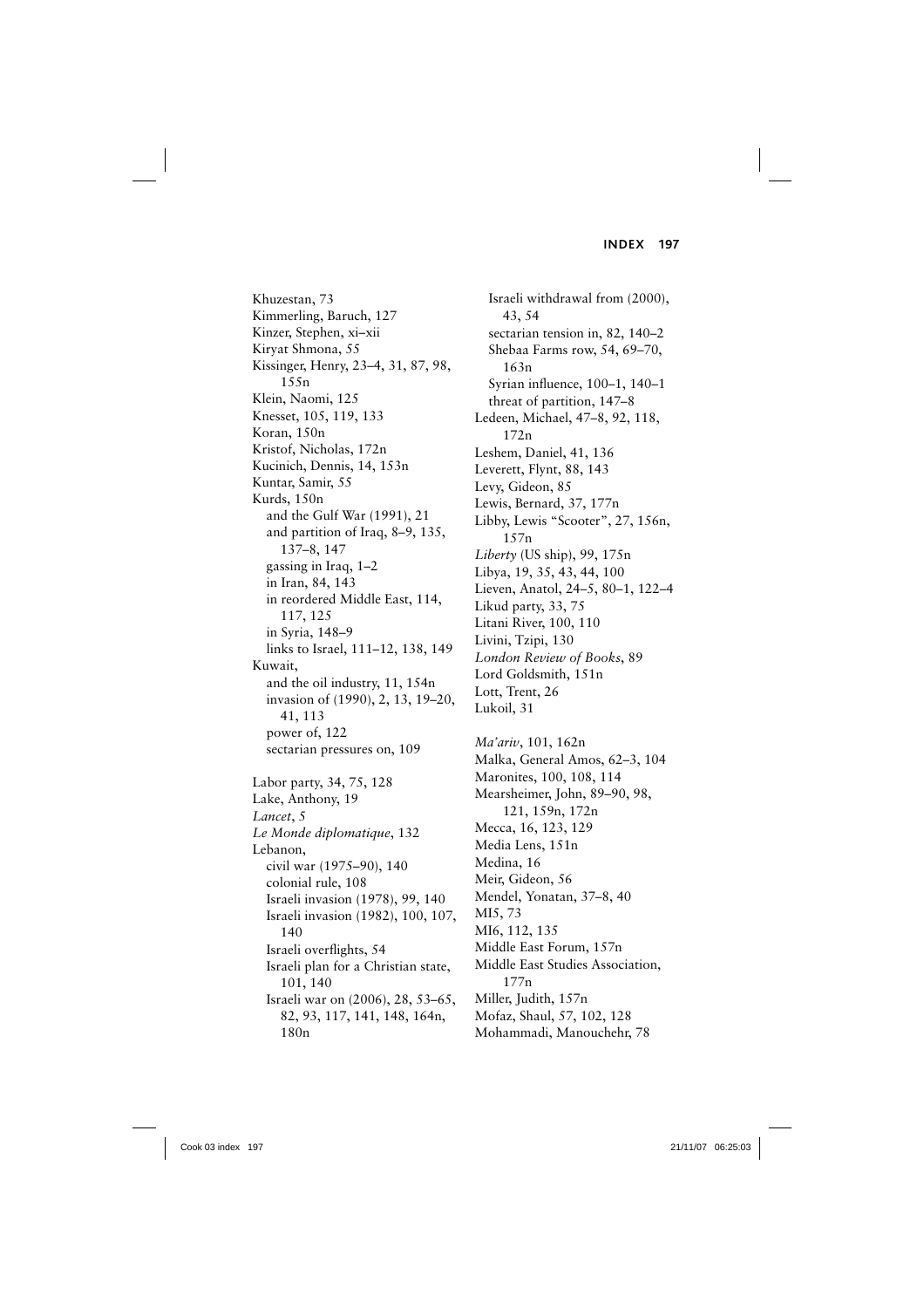Mohammed (Prophet), 78, 108, 150n Morocco, 82 Morris, Roger, 11 Moscow, 124 Mossad, 54, 56, 74, 80, 107, 111–12, 141–2, 180n Mossadeq, Mohammed, 14, 112 Mosul, 110 Mount Miron, 59 Mujahedeen e-Khalq, 143 Muslim Brotherhood, 127, 145 Nabulsi, Karma, 8 Nafaa, Hassan, 107, 114, 177n Nahariya, 55 Nahr al-Bared, 82 Narouzi, Arash, 77 Nasr, Vali, 145 Nasrallah, Hassan, 35, 55, 57, 141, 147–8, 163n, 164–5n, 182–3n, *see also* Hizbullah Nasser, Gamal Abdel, 21, 94, 100, 110, 174n Natanz, 46, 51, 80, 170n National Intelligence Council, 134 National Intelligence Estimate, 49 National Security Council, 24, 30, 47, 60, 69, 142 NATO, 50, 123, 158n Nazareth, 58 Nazis, 35, 40, 76–7 Negev, 178n neocons, and Iran, 27, 47–8, 67, 71–2, 84, 133 and Iraq, 23, 26–7, 28–32, 118, 122, 132, 133, 136, 137 and Israel, 23, 25–6, 91–4, 118–19, 125, 155n and the Israel lobby, 47–8, 89–90, 121–2 and the Lebanon War (2006), 60, 93

 and Saudi Arabia, 43, 118–19, 122–3 and Syria, 66–7, 133 'clash of civilisations', promotion of, 26, 40, 80, 119–20, 122 influence, apparent waning of, 71, 72, 147 oil industry, fight with, 31-2, 118–21, 122 philosophy of power, 24–7, 92, 172n, 181–2n strategy for Middle East, xi, xiv, 26–7, 66, 91–3, 118–24, 133, 147–8, 173n Netanyahu, Binyamin, 25–6, 75–6 Neumann, Thomas, 33 New York, 16 *New York Times*, 21, 146, 157n *New Yorker*, 51 *Newsweek*, 2 Nicaragua, xii, 24, 130 Niger, 156n, 157n Nixon Doctrine, 17–18, 98 Nixon, Richard, 15, 17, 23, 98 North Korea, 27, 28, 39, 44, 75 Nuclear Non-Proliferation Treaty, 25, 38, 41, 46, 155n, 160n O'Neill, Paul, 30 Occupied Territories, *see*  Palestinians, Gaza *and* West Bank Office of Special Plans, 29 Olmert, Ehud, and the Arab peace plan, 85 and Iran, 37, 53, 73–4, 75, 80, 100 and the Lebanon War (2006), 61–5 and nuclear weapons, 155n and the Palestinians, 98, 131 Oman, 11, 109 OPEC, and the Gulf War (1991), 20 and US support, 100 establishment of, 15, 153–4n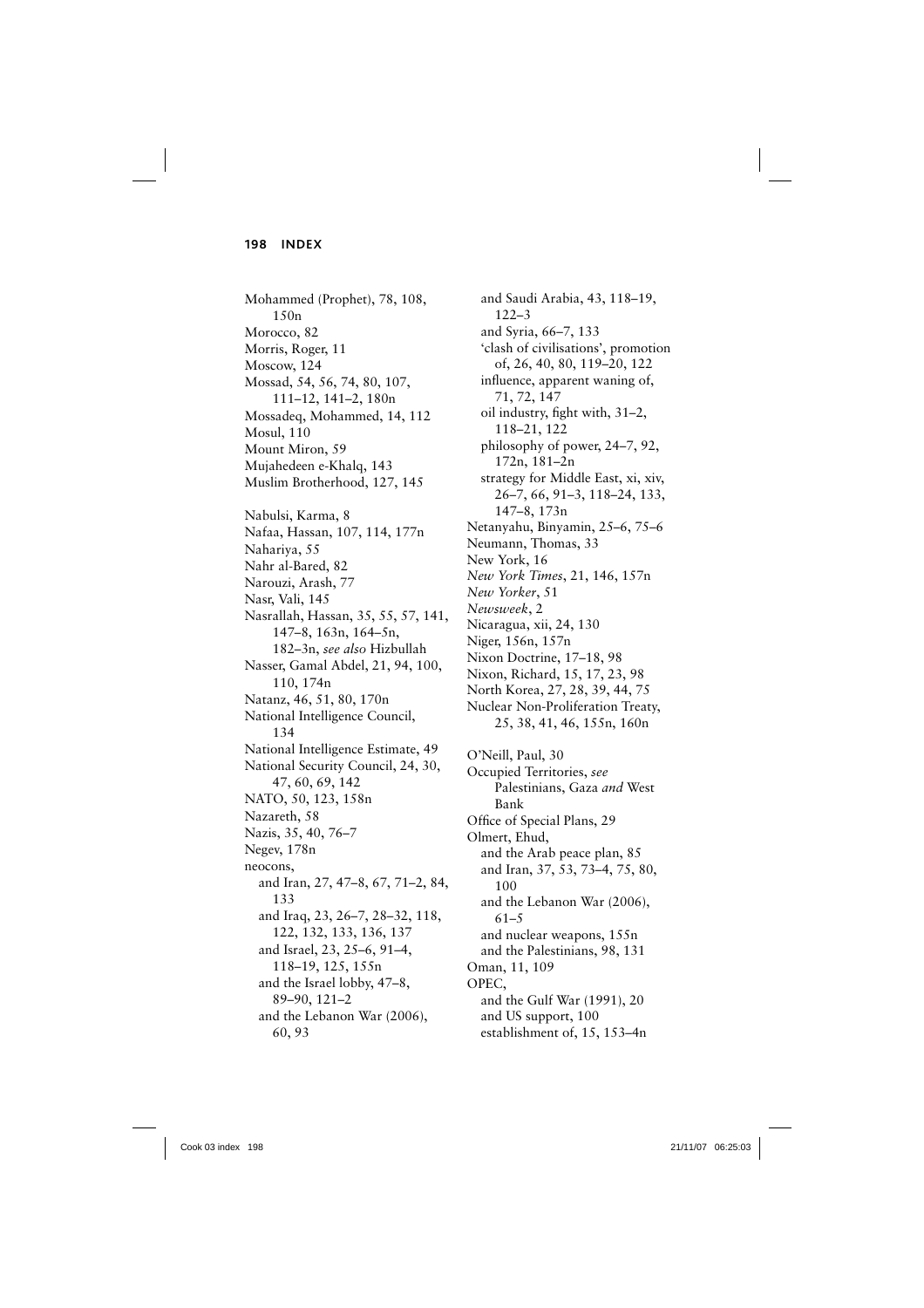Iran, threat from, 120–1, 144 neocon plan for, xiv, 43, 92, 118–19, 120–1 oil industry plan for, 32, 120–1 *Open Secrets*, xviii, 102, 177n Operation Desert Storm, 21, 41 Operation Magic Carpet, 180n Oren, Amir, 104, 176n Osiraq nuclear reactor, 49 Oslo peace process, 25, 128, 129 Ottomanisation, xiii, 109–10, 113–14 *Overthrow*, xi–xii Oxford Research Group, 46 Pace, General Peter, 72 Pakistan, 17, 84, 102, 109 Palast, Greg, 30–1, 118, 120 Palestinians, and elections, 85 and ghettoisation, 128–9, 139 and the Gulf War (1991), 113 and intifadas, 128, 129 and the Iran-Iraq War, 112–13 and the Muslim Brotherhood, 127 and the peace process, 45, 128, 129 and sanctions, 83 and Saudi Arabia, 119, 146 and Sharon's plans, 105 and unity government, 129–30 Arab world, dependence on, 32, 43, 112–13, 118, 122 civil war, threat of, 83, 129–31 ethnic cleansing of, xiii, xiv, 35, 112–13, 114–15, 125 Gaza disengagement, 24, 36, 50, 98, 128 in Jordan, 98, 108 in Lebanon, 82, 100, 112, 140 Iran, links to, 74, 78 Israeli demographic fears, 36 Israeli 'divide and rule', 126–31, 139, 181n

 occupied territories as laboratory, xv, 125–6, 141, 180n occupied territories as template for Iraq, xv, 8, 91, 125 Panama, xii Patai, Raphael, 93–4 Patriot missiles, 68 Pelosi, Nancy, 69 Pentagon, 16 and Iran, 50–2, 72, 79, 142–3 and Iraq, 29, 137, 158n control by neocons, 31 Peres, Shimon, 34, 42, 75, 95, 106, 128, 131, 174n Peretz, Amir, 63 Peri, Yoram, 113 Perle, Richard, 24, 25–6, 30, 133, 155n Perrin, Francis, 97 Petraeus, General David, 139 Pilger, John, 23 Pillar, Paul, 134 Pines Paz, Ophir, 67 Pipes, Daniel, 71, 136–7, 141 Plame, Valerie, 156n PLO, 127 Poland, 160n Pollack, Kenneth, 10, 20 Powell, Colin, xiii 'pre-emptive' war, xvi, xvii, 3, 25, 27, 28, 39, 43, 65, 68, 104, 105, 148, 151n, 160n preventive war, *see* pre-emptive war Price, Matthew, 165n Project for the New American Century, 23, 27 Puerto Rica, xii Putin, Vladimir, 123–4 Qassem, Sheikh Naim, 59, 141, 143 Qatar, 11 Rabin, Yitzhak, 42, 102, 106, 128, 179n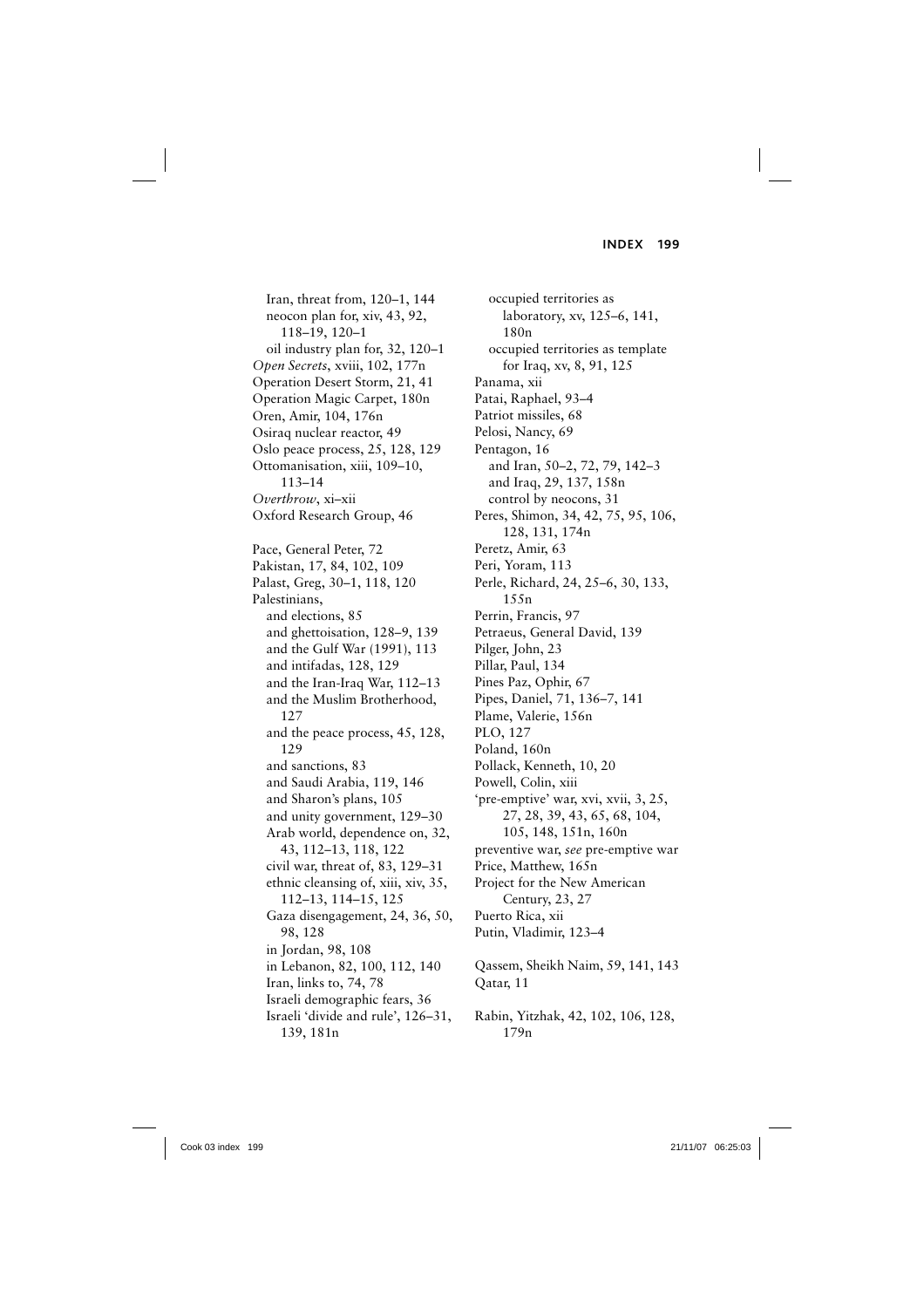Rafael Armaments Development Authority, 74 Rafeh, Mahmoud, 142 Ramallah, 128 Rapid Deployment Force, *see*  Centcom Ravid, Yitzhak, 74 Reagan, Ronald, 25, 31, 98, 130 *Rebuilding America's Defenses*, 27 Regev, Mark, 165n Revolutionary Guard, 72, 73 Rice, Condoleezza, 47, 57, 60, 66, 79, 88–9, 139, 170n, 184n Ritter, Scott, 3, 50 Riyadh, 144–5 Roosevelt, Franklin D., 15 Rosen, Steve, 47 Ross, Carne, 135 Rove, Karl, 47 Royal Dutch Shell, 31, 153n Royal Institute of International Affairs, 16 Rubin, Uzi, 74 Rubinstein, Danny, 171n Rumsfeld, Donald, 25, 26, 29, 31, 90 Rusk, Dean, 96 Russia, *see also* Soviet Union and the Gulf War (1991), 20 and Iran, 49, 50, 52, 124 and Iraq, 30 and Lebanon, 142 and Syria, 68 and the US, 39, 123–4, 154n, 160n Saban Center, 138 Sadat, Anwar, 107 Saddam Hussein *see also* Iraq and the Palestinians, 32, 43, 113 and WMD, 1–2, 33, 34, 50, 135 comparison with Hitler, 21, 34 containment of, 20–2, 23, 26, 87 crushing of dissent, 21 debts from Gulf War, 13, 14

 hero of Arab world, 21 Kuwait, invasion of, 19–20 US backing for, 11, 19 Saguy, General Uri, 42 Salafis, 145 Salloukh, Fawzi, 142 San Francisco, 30 *San Francisco Chronicle*, 61 Satterfield, David, 47 Saud, House of, 15–16, 18 Saudi Arabia, 9/11, connection to, 16, 154n and arms sales, 18–19, 98, 99, 119 and Iraq, 144–6 and the neocon plan, 122–3, 148 and US bases, 16, 18, 20 as US asset, 17–18, 132, 145 control of OPEC, 15, 20, 21, 32, 43, 92, 118–19, 120, 124, 144 Israel and US, threat to, 32, 122 possible nuclear ambitions, 38 regional peace plan, 84–5, 104 Sunni-Shia split, provocation of, 81, 82, 109, 144–6, 171n US elites, links to,15–16 US, rift with, 85, 144–6 SAVAK, 112 Schiff, Ze'ev, 59, 63, 105, 125 Seale, Patrick, 9 Second World War, 9, 17, 80, 92, 96, 103, 154n Security Council (UN), 50, 52 Segev, Tom, 95, 174n Senate Foreign Relations Committee, 7, 95, 175n Senate Intelligence Committee, 134 Serbia, 124 Shah of Iran, 14, 17–18, 77, 87, 100, 112–13 Shahak, Israel, xviii, 102, 107, 160n, 173–4n, 176n, 177n, 178n, 179n Shahak-Lipkin, General Amnon, 160n Shapir, Yiftah, 74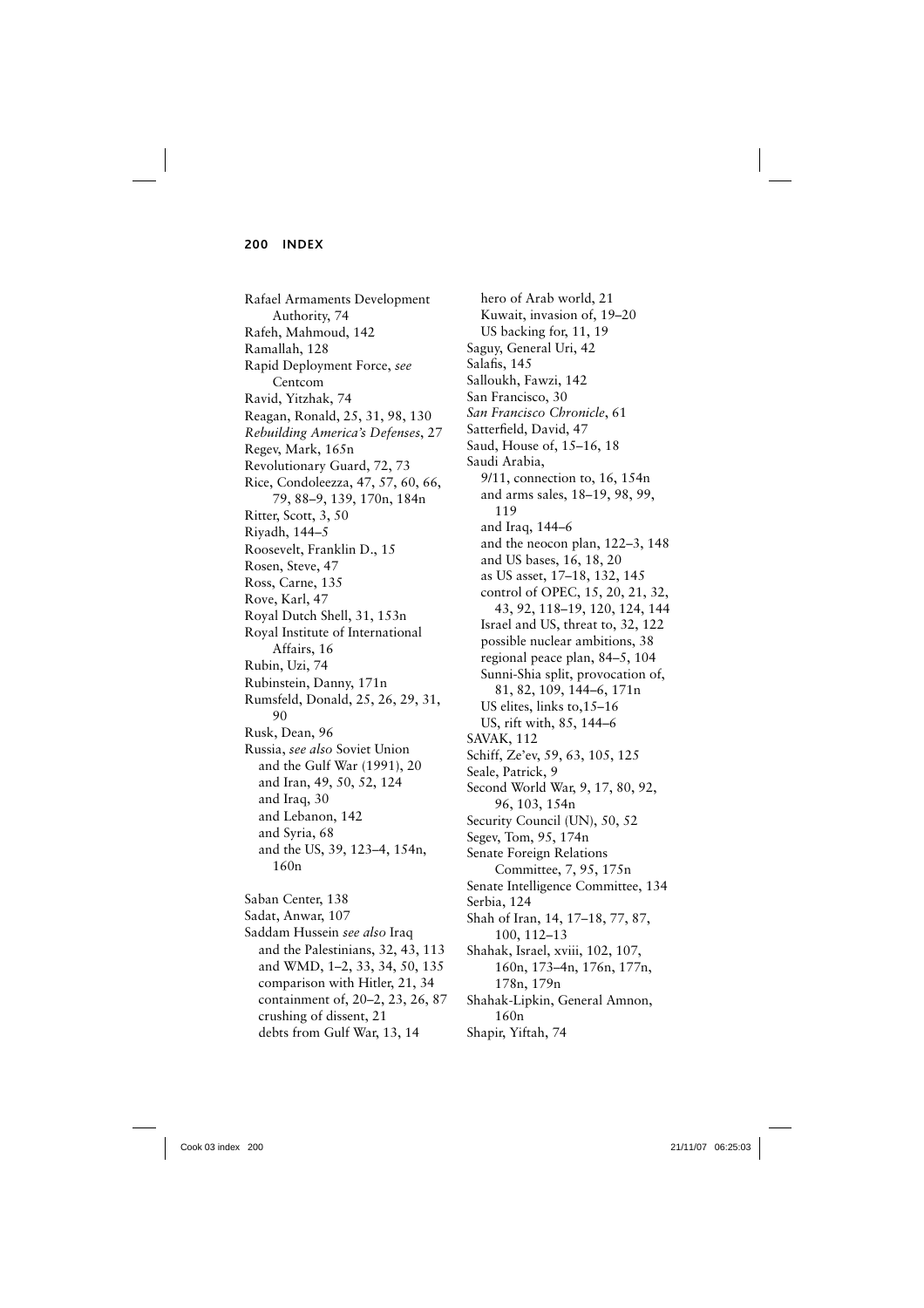Sharon, Ariel and Iran, 42–5, 49, 178n and Iraq, 32–5, 137, 159n and Lebanon, 64, 65, 100, 107 and Ottomanisation, 114 and the Palestinians, 36, 85, 125, 127, 128, 130–1, 181n and the power of generals, 63, 102, 105 doctrine of empire, 101–2, 106, 117 in coma, 61 Sharrett, Moshe, 176n Shawcross, William, 2 Shebaa Farms, 54, 69, 163n Shell, *see* Royal Dutch Shell Shia, and blowback, 17 and the Iran-Iraq War, 19 and the neocons, 40, 119 and Oded Yinon, 109–10 and oil, 120–1 'arc of extremism', 28, 37, 67, 69, 81 colonial policy, 108 history of, 150n in Iraq, 1, 6, 8, 21, 125 in Lebanon, 26, 82, 140 in Syria, 44 Iran's Shia alliance, 43, 67, 68, 69, 124, 135 Iranian interference in Afghanistan, 72 Iranian interference in Iraq, 71–2 war with Sunnis, US promotion of, 80, 81, 136–7, 143–7 Shlaim, Avi, 110, 131 Sidon, 54, 142 Simon, Bob, 157n Sinai, 94, 107, 110, 114, 174n, 178n Singh, Anupama Rao, 22 Siniora, Fuad, 60, 82, 140 Sistani, Grand Ayatollah Ali, 85 Six-Day War (1967), 24, 95–7, 99, 105, 108, 127, 174n

Skyguard, 68 Snow, Tony, 9 Sofer, Arnon, 173n Soros, George, 172n South Africa, 130 South Korea, 9, 124 South Lebanon Army, 141, 142 Soviet Union, *see also* Russia Afghanistan, invasion of, 17, 18, 28 and Iran, 14 and the Suez War (1956), 94 Cold War threat, 25, 96, 97 empire, collapse of 24, 105–6, 114, 116, 118, 123, 149, 173n influence in Middle East, 10, 17–18, 98, 101, 106, 116 State Department (US), xiii, xiv, 8, 30, 31, 88, 95, 118, 146, 157n, 171n Stauffer, Thomas, 175n Steele, Jonathan, 130, 132 *Strategic Future for Israel*, 49 Strategic Research Centre (Iran), 171n Sudan, 19, 111 Suez War, 94, 110, 173n, 174n Suharto, General, 182n *Sunday Times*, 49 Sunnis, and blowback, 17 and the Iran-Iraq War, 19 and the neocons, 40, 119, 122 and Oded Yinon, 109–10 colonial policy, 108 history of, 150n in Iraq, 1, 6, 7, 8, 125, 136 in Lebanon, 82, 140, 141 in Syria, 44 Iranian interference in Afghanistan, 72 Iranian interference in Iraq, 71–2 Ottomanisation, 114 rise of jihadis, 116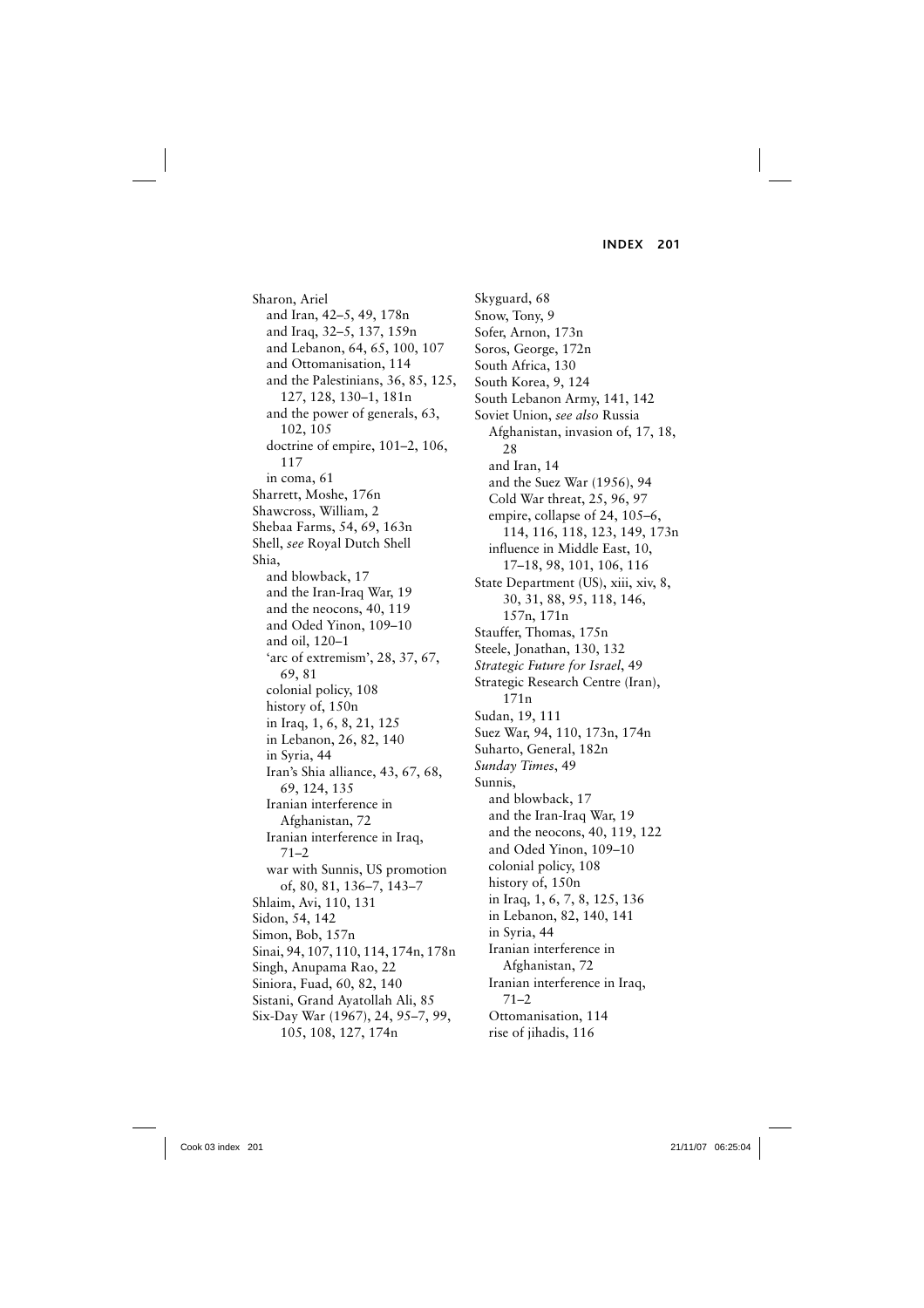Sunnis, *continued* US funding of jihadis, 28 war with the Shia, US promotion of, 80, 81, 136–7, 143–7 Symington, Stuart, 96, 175n Syria, and colonialism, 108 and the Golan, 54, 69, 101 and Iraq, 72, 83 and the neocons, 26, 37, 40 and Shebaa Farms row, 54 and Six-Day War (1967), 96 and the US, 84, 171n Egypt, union with, 100 Iran, alleged ties with, 41, 42, 44, 56–7, 65, 66, 104 Israel, threat to, 43, 44 Israeli attack, threat of, 65–70, 148–9, 167n Lebanon, influence in, 100-1, 140–1, 167n partition, threat of, 109, 147, 148–9 Syria Accountability Act, 83 Taliban, xvii, 17, 72, 84, 117, 118 Tariki, Sheikh Abdullah, 154n Tehran, *see* Iran Tel Aviv, 60, *see also* Israel Tenet, George, 29–30 Tibet, 123 *Time* magazine, 22 *The Times* (London), 44, 137 Timur, Zvi, 102 Toensing, Chris, 139 Total Elf Aquitaine, 31 Truman Doctrine, 17 Truman, Harry, 33, 95, 154n Turkey, 18, 21, 38, 102, 109, 111, 113, 114 Ukraine, 124

Unicef, 22 United Arab Emirates, 11, 19 United Jewish Appeal, 96

United Kingdom, *see* Britain United Nations, 79 and Iran, 38, 50, 52, 73 and Lebanon, 54, 83, 140, 141, 142, 163n, 165n, 166n and the Palestinians, 128–9 inspections in Iraq, 1–2 Oil for Food program, 22 Resolution 1701, 56 United States, *foreign policy:* 9/11, exploitation of, 28–9, 154n, 157n and oil, xi, xii, xiv, 9–10, 27, 30–2, 73, 86, 119, 122, 124, 179n and oil industry, xiv, 30–2, 87–8, 119–21 anti-ballistic missiles in Europe, 39 'blowback', xii, 17, 28 civil war, promotion of, 81–5, 140–3, 146, 147, 184n democracy promotion, claims of, 3–4, 85, 126, 131–3, 136, 139–40, 142, 181n divide and rule, 100, 137, 147–8 military expansionism, 92–3, 124 nuclear states, fear of, 27 permanent war, 92 'pre-emptive' war, doctrine of, xvi, xvii, 3, 25, 27, 28, 43, 65 proxies, development of, 17–18 Sunni-Shia split, accentuation of, 28, 80, 81–2, 141, 143–8 'war on terror', exploitation of, xv, 137, 156n United States, *Israel:*  arms race, fuelling of, 97, 99–100, 119, 161n, 176n lobby, effect of, 47–8, 89–90, 95–6, 97–8, 161n Arab mind, 'science' of, 93–4 special relationship, 111 Suez War (1956), 94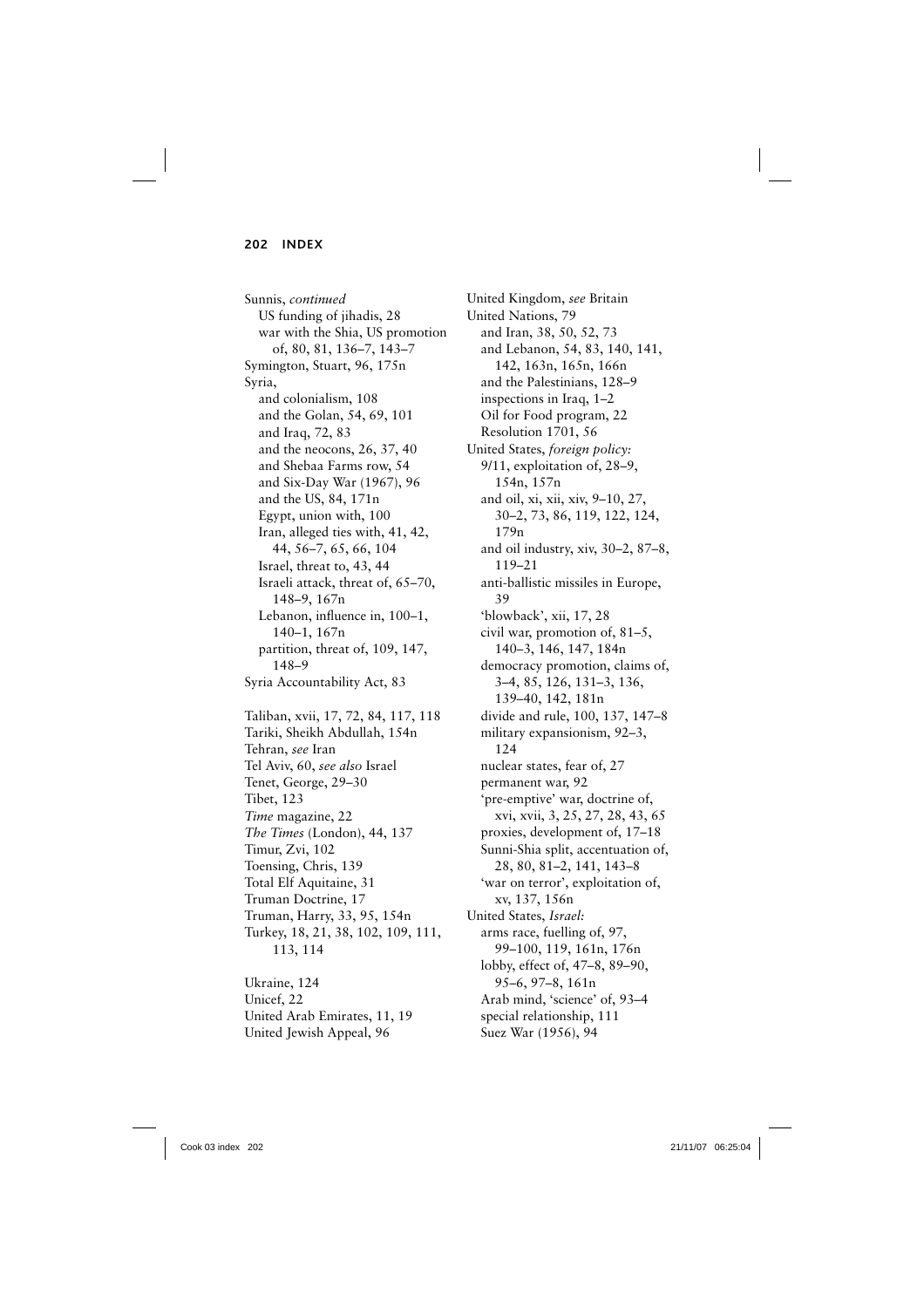Yom Kippur War (1973), 97, 98 Zionism, identification with, 95 United States, *Iraq:* al-Qaeda, links to, 29, 146, 147 containment policy, 20–2, 23, 87 the insurgency, 81–2, 146, 184n intelligence before invasion, 134–5 mercenaries, use of, 4, 6, 151n the Oil Law, 12–14, 138, 153n partition, 137–8 permanent bases, 8, 9, 71, 121, 152n regime change, xi–xii, xiv, 21–2, 26–7, 29–32, 122, 136, 179n State Department view, xiii, xiv, 12, 30–2, 118 the 'surge', 9, 72–3 White House split, 71–2 United States, *Iran:* campaign against, 41, 46, 47, 48–52, 88–9, 100, 142–3 moves in UN, 50, 73 nuclear strike against, option of, 51–2 undercover activities, 51, 84, 142–3 military attack preparations, 50–2, 59–61, 73, 93, 170n, 184–5n Israeli unilateral action, hints of, 49, 79 United States, *other Middle East states:* Afghanistan, xii, xvii, 17, 72, 109, 117, 156n, 158n Lebanon, 82, 140–2, 183n the Palestinians, 83, 98, 129–30, 146, 181n Russia, 123–4 Saudi Arabia, 85, 98, 132, 144–6, 154n Syria, 69–70, 83, 86, 142 University of Maryland, 8

Van Creveld, Martin, 39, 68–70 Venezuela, 10 Vietnam War, xii–xiii, 9, 17, 97, 175n Vilayat e-Faqih, 40 Village Leagues, 127 Von Sponeck, Hans, 23 Wahhabism, 40, 123 *Wall Street Journal*, 179n Walnut Creek, 30 Walt, Stephen, *see* Mearsheimer, John 'war on terror', xv, 9, 28–9, 35, 45, 80, 106, 131, 137, 140, 141, 143, 144, 149, 156n, 157n Warba island, 20 Warde, Ibrahim, 132 Washington, *see* United States Washington Institute for Near East Policies, 52 *Washington Post*, 24, 50, 88, 157n Weisglass, Dov, 45 Weissman, Keith, 47 Welch, David, 129 West Bank, *see also* Palestinians and land swaps, 178n and the neocons, 24 and separation principles, 139 and Sharon, 85 and the Six-Day War (1967), 105 civil war, 83, 125–31 comparison with Iraq, 8, 91 ethnic cleansing of, 114–5 Western media, 4–5, 57, 123 White House, *see* United States Wilson, Joseph, 156n Winograd Committee, 61–4, 67, 104 WMD (weapons of mass destruction), 1–3, 29, 34, 50, 133, 135, *see also* Iraq Wolfensohn, John, 24 Wolfowitz, Paul, 26, 27, 29, 31, 87, 155n, 157n, 181n